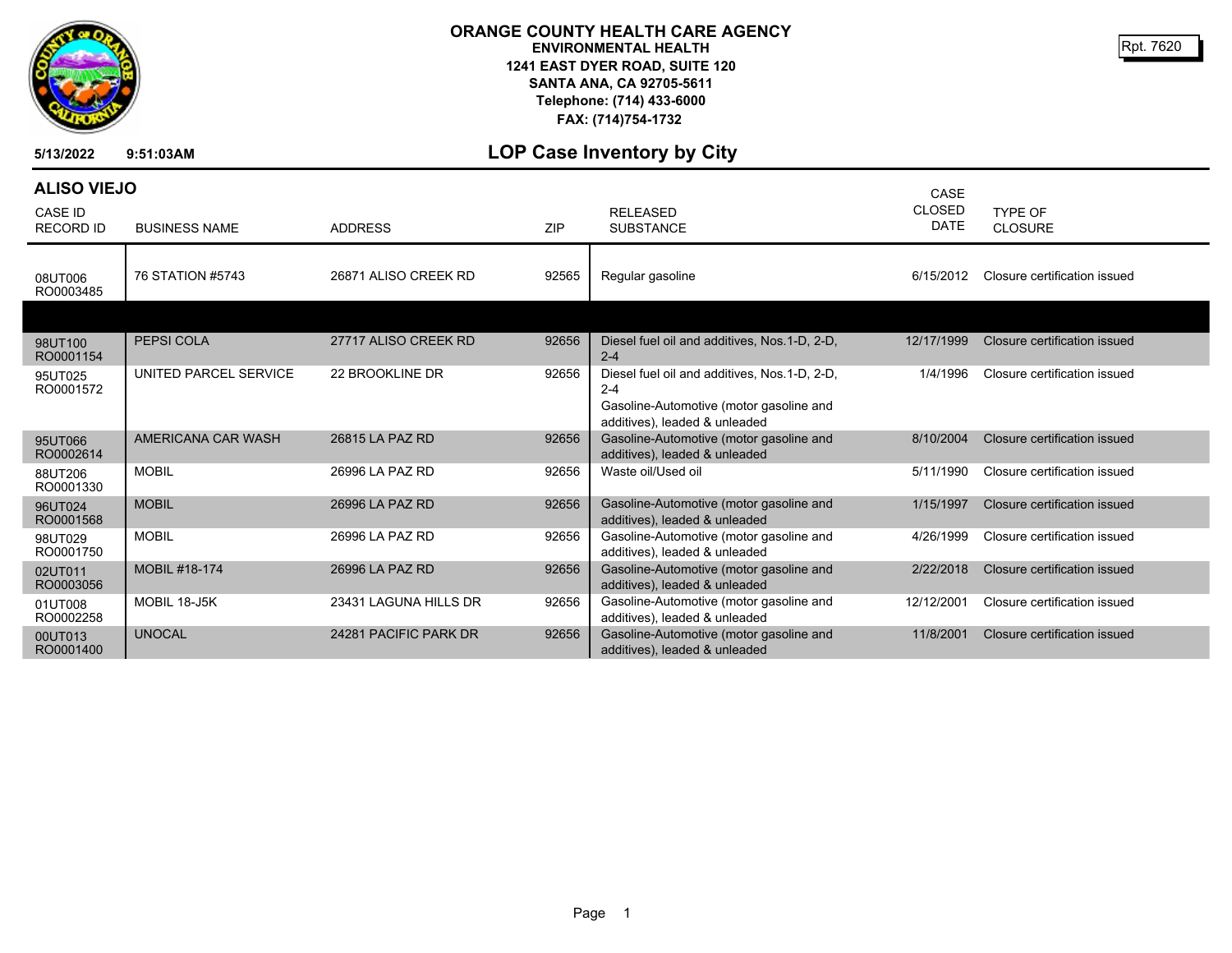| <b>ANAHEIM</b>                     |                                           |                     |            |                                                                          | <b>CASE</b>                  |                                                                |
|------------------------------------|-------------------------------------------|---------------------|------------|--------------------------------------------------------------------------|------------------------------|----------------------------------------------------------------|
| <b>CASE ID</b><br><b>RECORD ID</b> | <b>BUSINESS NAME</b>                      | <b>ADDRESS</b>      | <b>ZIP</b> | <b>RELEASED</b><br><b>SUBSTANCE</b>                                      | <b>CLOSED</b><br><b>DATE</b> | TYPE OF<br><b>CLOSURE</b>                                      |
|                                    |                                           |                     |            |                                                                          |                              |                                                                |
| 90UT158<br>RO0000808               | <b>D &amp; B SERVICES</b>                 | 336 ANAHEIM BLVD    | 92805      | Waste oil/Used oil                                                       | 8/24/1990                    | Closure certification issued, City now<br>has UST jurisdiction |
| 89UT074<br>RO0002658               | <b>BILLY'S GAS STATION</b>                | 300 N ANAHEIM BLVD  | 92805      | Gasoline-Automotive (motor gasoline and<br>additives), leaded & unleaded | 4/1/1991                     | Transferred to City Program                                    |
| 90UT154<br>RO0003010               | YORBA LINDA DISPOSAL                      | 301 N ANAHEIM BLVD  | 92805      | Gasoline-Automotive (motor gasoline and<br>additives), leaded & unleaded | 9/25/1990                    | Closure certification issued, City now<br>has UST jurisdiction |
| 90UT032<br>RO0001622               | <b>BELANGER BROS</b><br><b>AUTOMOTIVE</b> | 813 N ANAHEIM BLVD  | 92805      | Waste oil/Used oil                                                       | 6/20/1990                    | Closure certification issued, City now<br>has UST jurisdiction |
| 89UT195<br>RO0001288               | <b>CANOS</b>                              | 950 N ANAHEIM BLVD  | 92805      | Gasoline-Automotive (motor gasoline and<br>additives), leaded & unleaded | 4/1/1991                     | Transferred to City Program                                    |
| 90UT001<br>RO0002546               | <b>HARDIN OLDS/HONDA</b>                  | 1300 S ANAHEIM BLVD | 92805      | Xylene                                                                   | 9/5/1990                     | Closure certification issued, City now<br>has UST jurisdiction |
|                                    |                                           |                     |            | Waste oil/Used oil                                                       |                              |                                                                |
|                                    |                                           |                     |            | Solvents                                                                 |                              |                                                                |
| 88UT073<br>RO0002616               | <b>HARDIN OLDSMOBILE</b>                  | 1300 S ANAHEIM BLVD | 92805      | Waste oil/Used oil                                                       | 8/4/1988                     | Closure certification issued, City now<br>has UST jurisdiction |
| 90UT183<br>RO0001247               | <b>ANIK STOP</b>                          | 1460 S ANAHEIM BLVD | 92805      | Unleaded gasoline                                                        | 4/1/1991                     | Transferred to City Program                                    |
|                                    |                                           |                     |            | Diesel fuel oil and additives, Nos. 1-D, 2-D,<br>$2 - 4$                 |                              |                                                                |
| 90UT238<br>RO0002648               | WONDRIES TOYOTA OF<br><b>ANAHEIM</b>      | 1601 S ANAHEIM BLVD | 92805      | Waste oil/Used oil                                                       | 4/1/1991                     | Transferred to City Program                                    |
| 90UT252<br>RO0002936               | <b>TARGET SERVICE</b><br><b>STATION</b>   | 301 S ANAHEIM BLVD  | 92805      | Gasoline-Automotive (motor gasoline and<br>additives), leaded & unleaded | 4/1/1991                     | <b>Transferred to City Program</b>                             |
| 88UT006<br>RO0000774               | <b>CITY DISTRIBUTION SVC</b>              | 505 S ANAHEIM BLVD  | 92805      | Gasoline-Automotive (motor gasoline and<br>additives), leaded & unleaded | 3/24/1988                    | Referred to Regional Board                                     |
| 90UT187<br>RO0001361               | <b>ANAHEIM AUTO AFFAIR</b>                | 601 S ANAHEIM BLVD  | 92805      | Waste oil/Used oil                                                       | 9/11/1990                    | Closure certification issued, City now<br>has UST jurisdiction |
|                                    |                                           |                     |            | Gasoline-Automotive (motor gasoline and<br>additives), leaded & unleaded |                              |                                                                |
| 89UT208<br>RO0001654               | <b>X-L CLEANERS</b>                       | 630 S ANAHEIM BLVD  | 92805      | Stoddard solvent (Type 1, petroleum spirits)                             | 4/1/1991                     | Transferred to City Program                                    |
| 89UT041<br>RO0001837               | <b>VACANT LOT</b>                         | 901 S ANAHEIM BLVD  | 92802      | Waste oil/Used oil                                                       | 6/13/1989                    | Closure certification issued, City now<br>has UST jurisdiction |
|                                    |                                           |                     |            | Gasoline-Automotive (motor gasoline and<br>additives), leaded & unleaded |                              |                                                                |
| 86UT223<br>RO0001245               | NORCO TRUCKING                            | 1500 BABBITT AVE    | 92805      | Diesel fuel oil and additives, Nos.1-D, 2-D,<br>$2 - 4$                  | 4/1/1991                     | Transferred to City Program                                    |
|                                    |                                           |                     |            | Gasoline-Automotive (motor gasoline and<br>additives), leaded & unleaded |                              |                                                                |
| 86UT181<br>RO0002748               | <b>INTERSTATE</b><br><b>ELECTRONICS</b>   | 1001 BALL RD        | 92803      | Chromium                                                                 | 4/28/1987                    | Closure certification issued, City now<br>has UST jurisdiction |
|                                    |                                           |                     |            | Methyl ethyl ketones                                                     |                              |                                                                |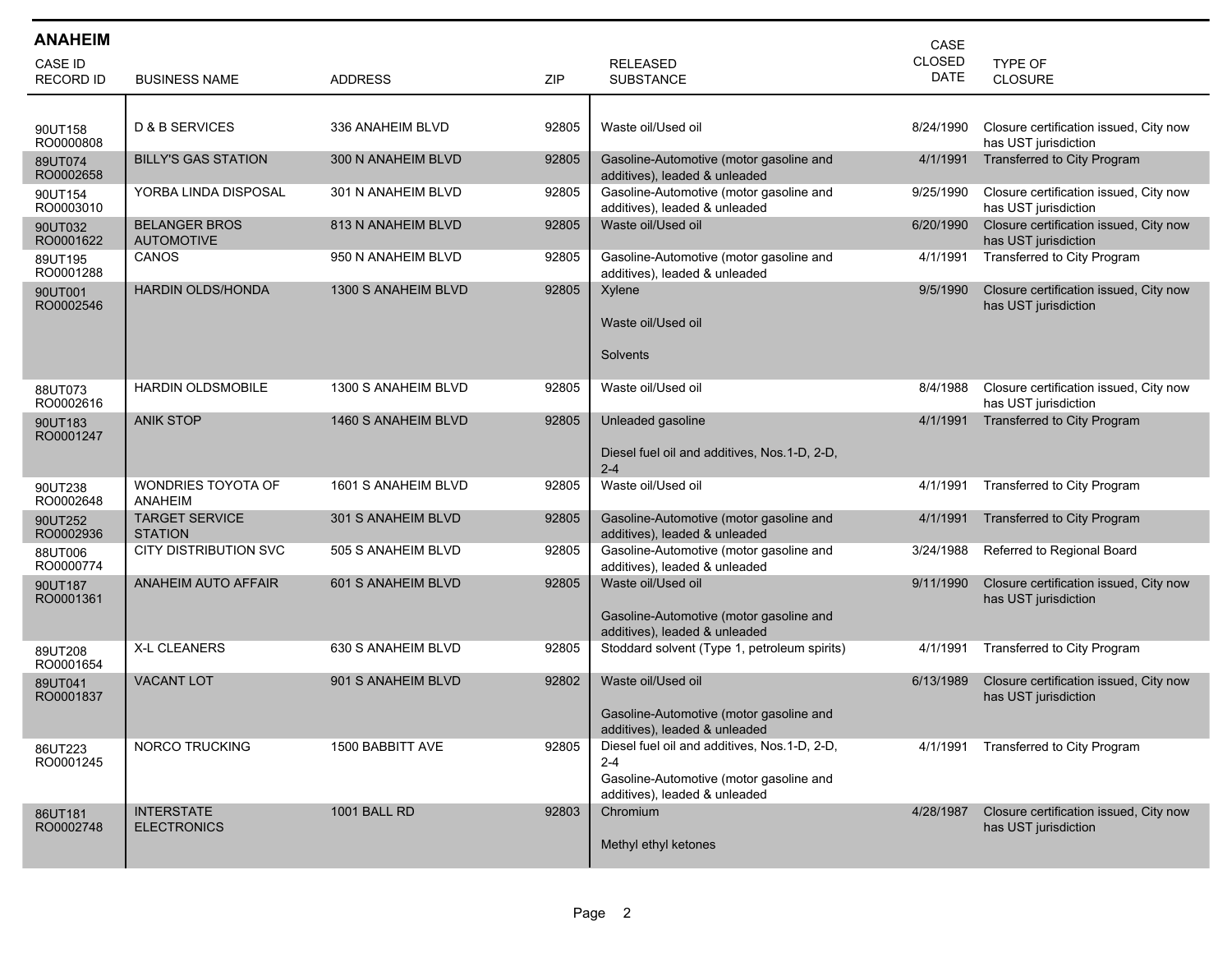| <b>ANAHEIM</b>       |                                                   |                       |       |                                                                                                                                     | CASE          |                                                                |
|----------------------|---------------------------------------------------|-----------------------|-------|-------------------------------------------------------------------------------------------------------------------------------------|---------------|----------------------------------------------------------------|
| <b>CASE ID</b>       |                                                   |                       |       | <b>RELEASED</b>                                                                                                                     | <b>CLOSED</b> | TYPE OF                                                        |
| <b>RECORD ID</b>     | <b>BUSINESS NAME</b>                              | <b>ADDRESS</b>        | ZIP   | <b>SUBSTANCE</b>                                                                                                                    | <b>DATE</b>   | CLOSURE                                                        |
|                      |                                                   |                       |       |                                                                                                                                     |               |                                                                |
| 89UT194<br>RO0001260 | <b>GANAHL LUMBER</b>                              | <b>1220 E BALL RD</b> | 92805 | Diesel fuel oil and additives, Nos.1-D, 2-D,<br>$2 - 4$                                                                             | 2/13/1991     | Closure certification issued, City now<br>has UST jurisdiction |
| 87UT027<br>RO0001411 | ARCO S S #6132                                    | 2445 E BALL RD        | 92806 | Gasoline-Automotive (motor gasoline and<br>additives), leaded & unleaded                                                            | 4/1/1991      | <b>Transferred to City Program</b>                             |
| 90UT034<br>RO0001676 | <b>GRUBBS</b>                                     | 315 E BALL RD         | 92805 | Gasoline-Automotive (motor gasoline and<br>additives), leaded & unleaded                                                            | 4/1/1991      | Transferred to City Program                                    |
| 87UT256<br>RO0002373 | <b>WEYERHAEUSER PAPER</b><br>CO                   | 601 E BALL RD         | 92805 | Diesel fuel oil and additives, Nos.1-D, 2-D,<br>$2 - 4$<br>Gasoline-Automotive (motor gasoline and<br>additives), leaded & unleaded | 4/1/1991      | <b>Transferred to City Program</b>                             |
| 90UT262<br>RO0000855 | <b>ANAHEIM SHERATON</b>                           | 1015 W BALL RD        | 92802 | Diesel fuel oil and additives, Nos.1-D, 2-D,<br>$2 - 4$                                                                             | 1/31/1991     | Closure certification issued, City now<br>has UST jurisdiction |
| 89UT025<br>RO0001403 | <b>ARCO AM/PM</b>                                 | 1037 W BALL RD        | 92802 | Gasoline-Automotive (motor gasoline and<br>additives), leaded & unleaded                                                            | 4/1/1991      | Transferred to City Program                                    |
| 90UT039<br>RO0001807 | THRIFTY OIL COMPANY                               | 1881 W BALL RD        | 92804 | Gasoline-Automotive (motor gasoline and<br>additives), leaded & unleaded                                                            | 4/1/1991      | Transferred to City Program                                    |
| 90UT251<br>RO0002915 | <b>EXXON</b>                                      | 2180 W BALL RD        | 92804 | Gasoline-Automotive (motor gasoline and<br>additives), leaded & unleaded                                                            | 4/1/1991      | Transferred to City Program                                    |
| 91UT033<br>RO0001672 | <b>CHEVRON</b>                                    | 2792 W BALL RD        | 92804 | Waste oil/Used oil<br>Gasoline-Automotive (motor gasoline and<br>additives), leaded & unleaded                                      | 4/1/1991      | Transferred to City Program                                    |
| 90UT217<br>RO0002162 | <b>CHEVRON STATION</b><br>#9-2378                 | 2792 W BALL RD        | 92804 | Gasoline-Automotive (motor gasoline and<br>additives), leaded & unleaded                                                            | 4/1/1991      | <b>Transferred to City Program</b>                             |
| 88UT105<br>RO0001323 | PHILLIPS AUTOMOTIVE                               | 3175 W BALL RD        | 92804 | Gasoline-Automotive (motor gasoline and<br>additives), leaded & unleaded                                                            | 4/1/1991      | Transferred to City Program                                    |
| 89UT134<br>RO0002343 | <b>WORLD OIL SERVICE</b><br><b>STATION</b>        | 3450 W BALL RD        | 92804 | Gasoline-Automotive (motor gasoline and<br>additives), leaded & unleaded                                                            | 4/1/1991      | <b>Transferred to City Program</b>                             |
| 90UT101<br>RO0001767 | UNOCAL #4781                                      | 3501 W BALL RD        | 92804 | Gasoline-Automotive (motor gasoline and<br>additives), leaded & unleaded                                                            | 4/1/1991      | Transferred to City Program                                    |
| 90UT123<br>RO0002330 | THE WATTSON CO                                    | 1403 N BAXTER ST      | 92806 | Gasoline-Automotive (motor gasoline and<br>additives), leaded & unleaded                                                            | 1/31/1991     | Closure certification issued, City now<br>has UST jurisdiction |
| 89UT077<br>RO0002677 | SHELL OIL COMPANY                                 | 101 N BEACH BLVD      | 92801 | Regular gasoline                                                                                                                    | 4/1/1991      | Transferred to City Program                                    |
| 86UT014<br>RO0001066 | <b>MOBIL STATION #11-031</b>                      | 100 S BEACH BLVD      | 92804 | Gasoline-Automotive (motor gasoline and<br>additives), leaded & unleaded                                                            | 4/1/1991      | Transferred to City Program                                    |
| 86UT045<br>RO0001871 | WORLD OIL STATION #72                             | 1201 S BEACH BLVD     | 92804 | Gasoline-Automotive (motor gasoline and<br>additives), leaded & unleaded                                                            | 4/1/1991      | Transferred to City Program                                    |
| 94UT060<br>RO0002455 | <b>MAGNOLIA UNIFIED</b><br><b>SCHOOL DISTRICT</b> | 10850 BERRY AVE       | 92804 | Gasoline-Automotive (motor gasoline and<br>additives), leaded & unleaded                                                            | 7/18/1995     | Closure certification issued                                   |
| 91UT020<br>RO0001309 | ANAHEIM SERVICE<br><b>STATION</b>                 | 1200 E BROADWAY       | 92805 | Gasoline-Automotive (motor gasoline and<br>additives), leaded & unleaded                                                            | 4/1/1991      | Transferred to City Program                                    |
| 89UT222<br>RO0002014 | <b>ANAHEIM FIRE</b><br><b>DEPARTMENT</b>          | 500 E BROADWAY        | 92805 | Diesel fuel oil and additives, Nos.1-D, 2-D,<br>$2 - 4$                                                                             | 7/12/1990     | Closure certification issued, City now<br>has UST jurisdiction |
| 89UT086<br>RO0002904 | SHIPKEY TIRE COMPANY                              | 1200 W BROADWAY       | 92801 | Gasoline-Automotive (motor gasoline and<br>additives), leaded & unleaded                                                            | 4/1/1991      | Transferred to City Program                                    |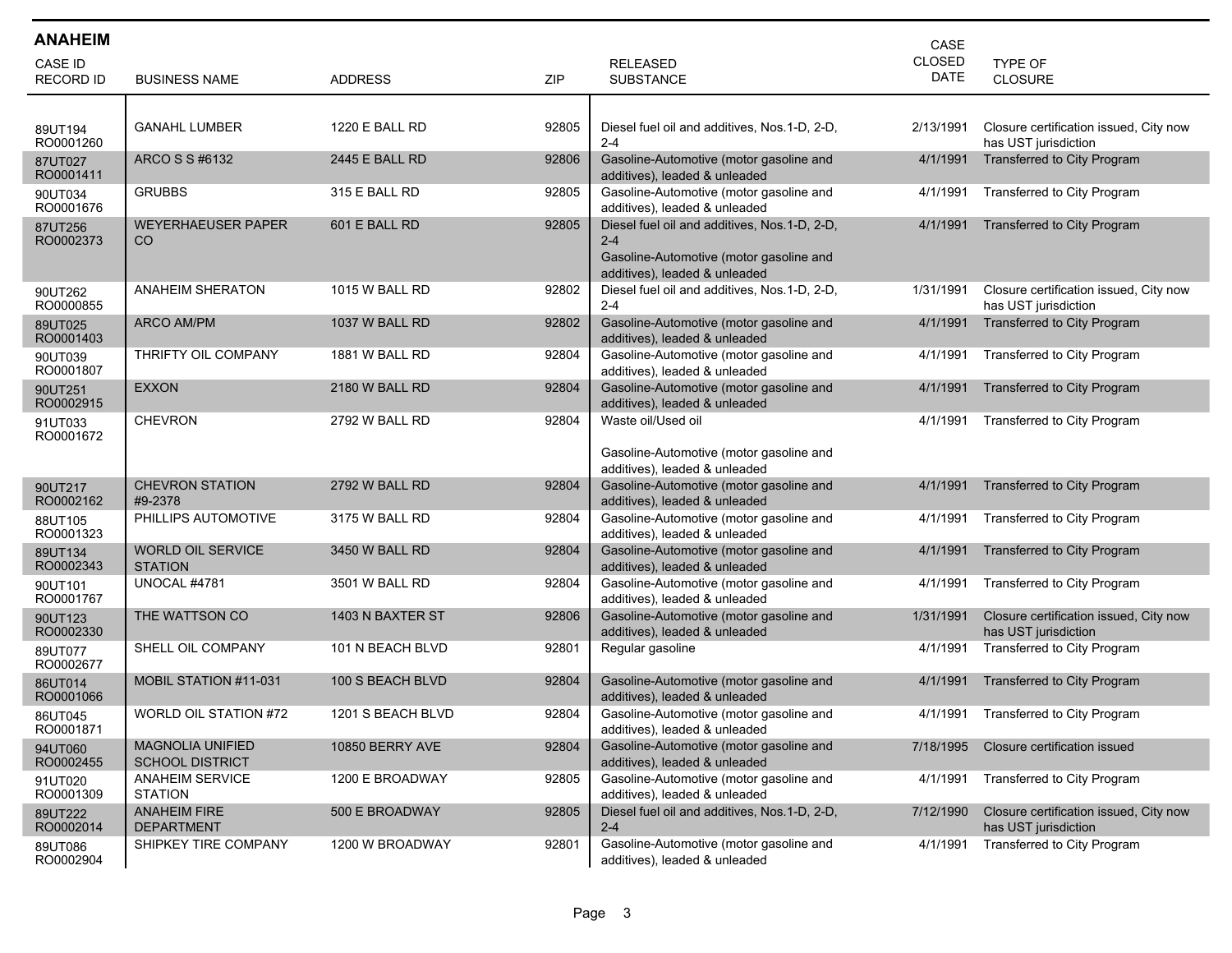| <b>ANAHEIM</b>                     |                                          |                        |       |                                                                               | CASE                         |                                                                |
|------------------------------------|------------------------------------------|------------------------|-------|-------------------------------------------------------------------------------|------------------------------|----------------------------------------------------------------|
| <b>CASE ID</b><br><b>RECORD ID</b> | <b>BUSINESS NAME</b>                     | <b>ADDRESS</b>         | ZIP   | <b>RELEASED</b><br><b>SUBSTANCE</b>                                           | <b>CLOSED</b><br><b>DATE</b> | TYPE OF<br><b>CLOSURE</b>                                      |
|                                    |                                          |                        |       |                                                                               |                              |                                                                |
| 86UT004<br>RO0001064               | <b>GALAXY OIL</b>                        | 1406 W BROADWAY        | 92802 | Gasoline-Automotive (motor gasoline and<br>additives), leaded & unleaded      | 4/1/1991                     | Transferred to City Program                                    |
| 88UT032<br>RO0001573               | MOBIL OIL #18-G06                        | 1680 W BROADWAY        | 92802 | Waste oil/Used oil                                                            | 4/1/1991                     | Transferred to City Program                                    |
|                                    |                                          |                        |       | Gasoline-Automotive (motor gasoline and<br>additives), leaded & unleaded      |                              |                                                                |
| 90UT026<br>RO0001459               | <b>MNA MOBIL</b>                         | 1725 BROOKHURST ST     | 92806 | Gasoline-Automotive (motor gasoline and<br>additives), leaded & unleaded      | 2/1/1991                     | Closure certification issued, City now<br>has UST jurisdiction |
| 87UT202<br>RO0001011               | CIRCLE SEAL CONTROLS                     | 1111 N BROOKHURST ST   | 92803 | Waste oil/Used oil                                                            | 4/1/1991                     | Transferred to City Program                                    |
|                                    |                                          |                        |       | Perchlorethylene                                                              |                              |                                                                |
|                                    |                                          |                        |       | Trichloroethane                                                               |                              |                                                                |
|                                    |                                          |                        |       | <b>TCE</b>                                                                    |                              |                                                                |
|                                    |                                          |                        |       | Gasoline-Automotive (motor gasoline and<br>additives), leaded & unleaded      |                              |                                                                |
| 89UT073<br>RO0002635               | <b>ARCO PETROLEUM</b><br><b>PRODUCTS</b> | 1201 S BROOKHURST      | 92804 | Gasoline-Automotive (motor gasoline and<br>additives), leaded & unleaded      | 4/1/1991                     | <b>Transferred to City Program</b>                             |
| 90UT253<br>RO0002956               | 60 MINUTE LUBE                           | 519 S BROOKHURST ST A  | 92804 | Waste oil/Used oil                                                            | 4/1/1991                     | Transferred to City Program                                    |
|                                    |                                          |                        |       | Perchlorethylene                                                              |                              |                                                                |
| 96UT018<br>RO0001401               | G & M OIL STATION #31                    | 9225 S BROOKHURST ST   | 92804 | Diesel fuel oil and additives, Nos. 1-D, 2-D,<br>$2 - 4$                      | 10/22/2003                   | Closure certification issued                                   |
|                                    |                                          |                        |       | Gasoline-Automotive (motor gasoline and<br>additives), leaded & unleaded      |                              |                                                                |
| 87UT044<br>RO0001869               | <b>BUDS DELIVERY</b>                     | 528 W CENTRAL PARK AVE | 92802 | Gasoline-Automotive (motor gasoline and<br>additives), leaded & unleaded      | 5/20/1988                    | Closure certification issued, City now<br>has UST jurisdiction |
| 90UT228                            | <b>YUKI TRUCKING</b>                     | 549 W CENTRAL PARK AVE | 92802 | Gasoline-Automotive (motor gasoline and                                       | 2/27/1991                    | Closure certification issued, City now                         |
| RO0002438<br>89UT068               | THRIFTY CORP                             | 1601 E CERRITOS AVE    | 92805 | additives), leaded & unleaded<br>Diesel fuel oil and additives, Nos.1-D, 2-D, | 6/13/1989                    | has UST jurisdiction<br>Closure certification issued, City now |
| RO0002521<br>90UT058               | CHROMALLOY/AIRPORT                       | 851 E CERRITOS AVE     | 92805 | $2 - 4$<br>Gasoline-Automotive (motor gasoline and                            | 4/1/1991                     | has UST jurisdiction<br>Transferred to City Program            |
| RO0002297<br>89UT207               | <b>COACH</b><br><b>BELL INDUSTRIES</b>   | 1304 S CLAUDINA ST     | 92805 | additives), leaded & unleaded<br>Regular gasoline                             | 2/7/1990                     | Closure certification issued, City now                         |
| RO0001627                          | <b>WERNER CORPORATION</b>                | 201 COMMERCIAL         | 92801 | Diesel fuel oil and additives, Nos. 1-D, 2-D,                                 | 4/1/1991                     | has UST jurisdiction<br>Transferred to City Program            |
| 88UT192<br>RO0001018               |                                          |                        |       | $2 - 4$                                                                       |                              |                                                                |
|                                    |                                          |                        |       | Gasoline-Automotive (motor gasoline and<br>additives), leaded & unleaded      |                              |                                                                |
| 86UT216<br>RO0001086               | SPRAY-ON PRODUCTS                        | 3818 E CORONADO ST     | 92870 | Chlorinated hydrocarbons                                                      | 1/7/1988                     | Transferred to OCIC Program                                    |
| 87UT230<br>RO0001706               | <b>ANAHEIM SCHOOL</b><br><b>DISTRICT</b> | 501 CRESCENT           | 92801 | Gasoline-Automotive (motor gasoline and<br>additives), leaded & unleaded      | 10/19/1988                   | Closure certification issued, City now<br>has UST jurisdiction |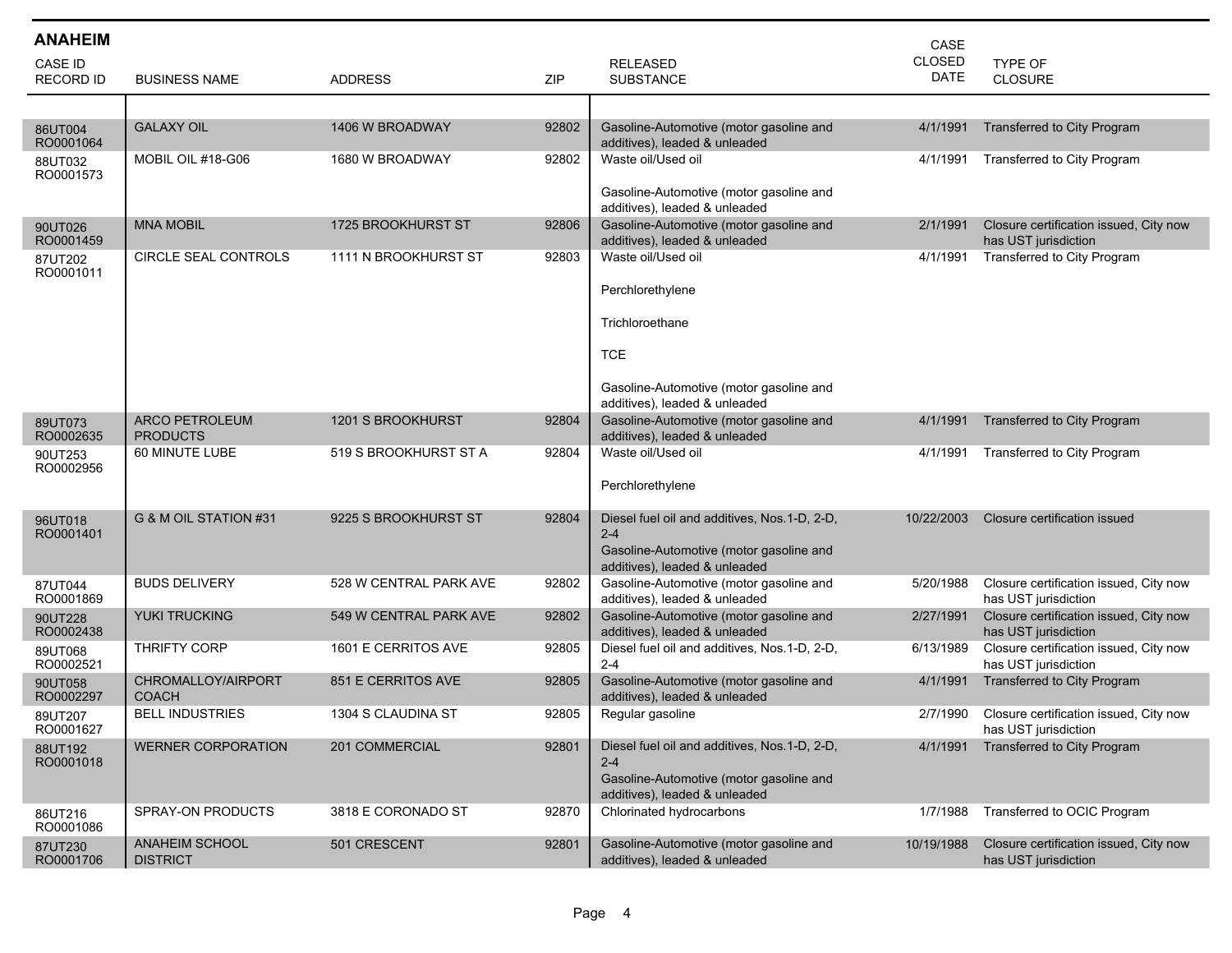| <b>ANAHEIM</b>                     |                                                 |                       |       |                                                                                                                                      | CASE                         |                                                                |
|------------------------------------|-------------------------------------------------|-----------------------|-------|--------------------------------------------------------------------------------------------------------------------------------------|------------------------------|----------------------------------------------------------------|
| <b>CASE ID</b><br><b>RECORD ID</b> | <b>BUSINESS NAME</b>                            | <b>ADDRESS</b>        | ZIP   | <b>RELEASED</b><br><b>SUBSTANCE</b>                                                                                                  | <b>CLOSED</b><br><b>DATE</b> | TYPE OF<br><b>CLOSURE</b>                                      |
| 87UT098                            | <b>K C DINER</b>                                | 117 W CYPRESS ST      | 92805 | Perchlorethylene                                                                                                                     | 4/1/1991                     | Transferred to City Program                                    |
| RO0000830<br>93UT058<br>RO0002382  | <b>KATELLA YARD</b>                             | 10852 DOUGLASS RD     | 92806 | Diesel fuel oil and additives, Nos. 1-D, 2-D,<br>$2 - 4$<br>Gasoline-Automotive (motor gasoline and<br>additives), leaded & unleaded | 6/19/1998                    | Closure certification issued                                   |
| 89UT149<br>RO0002703               | ORANGE COUNTY GSA<br><b>TRANSPORTATION</b>      | 10852 E DOUGLASS RD   | 92806 | Gasoline-Automotive (motor gasoline and<br>additives), leaded & unleaded                                                             | 4/1/1991                     | Transferred to City Program                                    |
| 86UT012<br>RO0001032               | <b>FORMER LERNER</b><br><b>SERVICE STATION</b>  | <b>1175 N EAST ST</b> | 92805 | Gasoline-Automotive (motor gasoline and<br>additives), leaded & unleaded                                                             | 4/1/1991                     | Transferred to City Program                                    |
| 90UT104<br>RO0001843               | <b>FLAT &amp; VERTICAL</b><br><b>CONCRETE</b>   | 837 S EAST ST         | 92805 | Gasoline-Automotive (motor gasoline and<br>additives), leaded & unleaded                                                             | 7/12/1990                    | Closure certification issued, City now<br>has UST jurisdiction |
| 89UT193<br>RO0001234               | BRYANT ORGANIZATION                             | 865 S EAST ST         | 92805 | Gasoline-Automotive (motor gasoline and<br>additives), leaded & unleaded                                                             | 4/1/1991                     | <b>Transferred to City Program</b>                             |
| 90UT070<br>RO0002588               | <b>VIP RUBBER CO INC</b>                        | 945 S EAST ST         | 92805 | Hydraulic oil                                                                                                                        | 4/1/1991                     | Transferred to City Program                                    |
| 90UT116<br>RO0002156               | <b>HARBOR PALLET CO</b>                         | 1516 W EMBASSY ST     | 92802 | Diesel fuel oil and additives, Nos.1-D, 2-D,<br>$2 - 4$                                                                              | 2/25/1991                    | Closure certification issued, City now<br>has UST jurisdiction |
| 88UT184<br>RO0000915               | VACANT LOT                                      | 1126 N EUCLID ST      | 92802 | Perchlorethylene<br>Gasoline-Automotive (motor gasoline and<br>additives), leaded & unleaded                                         | 4/1/1991                     | Transferred to City Program                                    |
| 90UT002<br>RO0002569               | <b>EUCLID CAR WASH</b>                          | 1135 N EUCLID ST      | 92801 | Gasoline-Automotive (motor gasoline and<br>additives), leaded & unleaded                                                             | 4/1/1991                     | Transferred to City Program                                    |
| 85UT021<br>RO0001198               | <b>ROBERTSHAW</b><br>CONTROLS CO                | 333 N EUCLID WAY      | 92802 | Hydrocarbons                                                                                                                         | 3/18/1985                    | Closure certification issued, City now<br>has UST jurisdiction |
| 88UT044<br>RO0001889               | <b>UNOCAL</b>                                   | 1771 S EUCLID ST      | 92802 | Waste oil/Used oil                                                                                                                   | 5/20/1988                    | Closure certification issued, City now<br>has UST jurisdiction |
| 85UT089<br>RO0002877               | <b>UNOCAL</b>                                   | 1771 S EUCLID ST      | 92804 | Gasoline-Automotive (motor gasoline and<br>additives), leaded & unleaded                                                             | 8/27/1985                    | Closure certification issued, City now<br>has UST jurisdiction |
| 87UT048<br>RO0001969               | <b>MOBIL OIL</b>                                | 2090 S EUCLID ST      | 92802 | Waste oil/Used oil                                                                                                                   | 12/15/1988                   | Closure certification issued, City now<br>has UST jurisdiction |
| 89UT103<br>RO0001537               | <b>QUALITY CONTROL LITHO</b><br><b>PRODUCTS</b> | 2940 N FRONTERA ST    | 92806 | Xylene<br><b>TCE</b><br>Gasoline-Automotive (motor gasoline and<br>additives), leaded & unleaded                                     | 4/1/1991                     | Transferred to City Program                                    |
| 90UT276<br>RO0001057               | P C A SYSTEMS INC                               | 1041 N GROVE ST       | 92806 | Waste oil/Used oil                                                                                                                   | 2/26/1991                    | Closure certification issued, City now<br>has UST jurisdiction |
| 89UT170<br>RO0000842               | X-CELL TECH INC                                 | 1166 N GROVE ST       | 92806 | Lead<br>Copper                                                                                                                       | 4/1/1991                     | Transferred to City Program                                    |
| 88UT106<br>RO0001352               | <b>DISNEYLAND</b>                               | 1313 HARBOR BLVD      | 92803 | Waste oil/Used oil                                                                                                                   | 4/1/1991                     | Transferred to City Program                                    |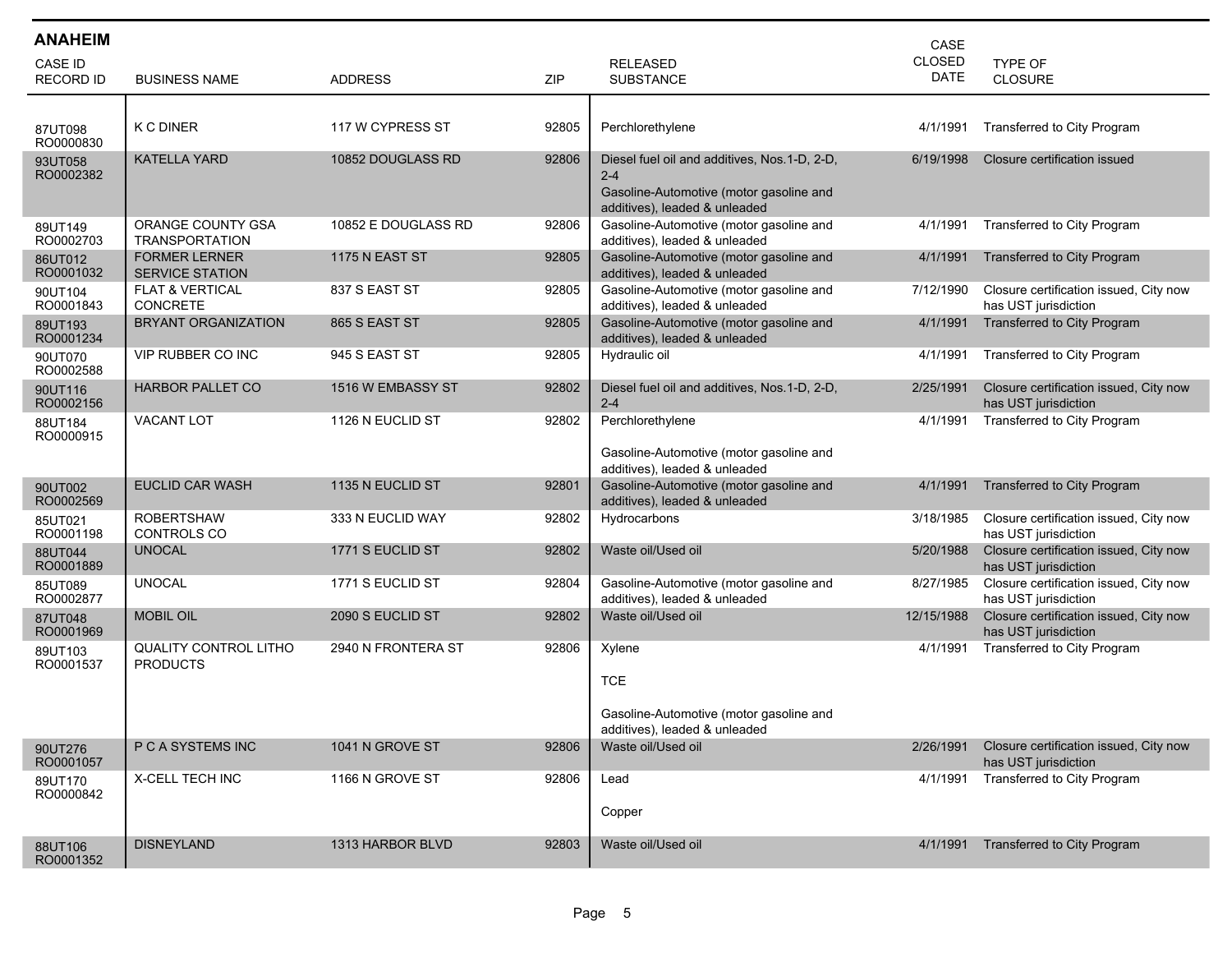| <b>ANAHEIM</b>       |                                              |                     |       |                                                                                                                                     | CASE          |                                                                |
|----------------------|----------------------------------------------|---------------------|-------|-------------------------------------------------------------------------------------------------------------------------------------|---------------|----------------------------------------------------------------|
| <b>CASE ID</b>       |                                              |                     |       | <b>RELEASED</b>                                                                                                                     | <b>CLOSED</b> | <b>TYPE OF</b>                                                 |
| <b>RECORD ID</b>     | <b>BUSINESS NAME</b>                         | <b>ADDRESS</b>      | ZIP   | <b>SUBSTANCE</b>                                                                                                                    | <b>DATE</b>   | <b>CLOSURE</b>                                                 |
|                      |                                              |                     |       |                                                                                                                                     |               |                                                                |
| 88UT106<br>RO0001352 |                                              |                     |       | Lubricating oil                                                                                                                     |               |                                                                |
| 87UT268<br>RO0002657 | SHELL STATION                                | 2100 HARBOR BLVD    | 92802 | Unleaded gasoline                                                                                                                   | 4/1/1991      | Transferred to City Program                                    |
| 90UT249<br>RO0002875 | <b>AVIS RENT-A-CAR</b>                       | 1400 S HARBOR BLVD  | 92802 | Diesel fuel oil and additives, Nos.1-D, 2-D,<br>$2 - 4$                                                                             | 4/1/1991      | Transferred to City Program                                    |
| 86UT046<br>RO0001896 | <b>UNOCAL</b>                                | 1779 S HARBOR BLVD  | 92802 | Gasoline-Automotive (motor gasoline and<br>additives), leaded & unleaded                                                            | 6/23/1986     | Closure certification issued, City now<br>has UST jurisdiction |
| 91UT012<br>RO0001112 | MOBIL OIL CORPORATION                        | 1800 S HARBOR BLVD  | 92802 | Gasoline-Automotive (motor gasoline and<br>additives), leaded & unleaded                                                            | 4/1/1991      | Transferred to City Program                                    |
| 89UT014<br>RO0000993 | <b>ANAHEIM POLICE DEPT</b>                   | 425 S HARBOR BLVD   | 92805 | Gasoline-Automotive (motor gasoline and<br>additives), leaded & unleaded                                                            | 2/16/1989     | Closure certification issued, City now<br>has UST jurisdiction |
| 88UT181<br>RO0000866 | STEINER CORPORATION                          | 1755 S HASTER ST    | 92805 | Gasoline-Automotive (motor gasoline and<br>additives), leaded & unleaded                                                            | 2/13/1991     | Closure certification issued, City now<br>has UST jurisdiction |
| 88UT064<br>RO0002401 | <b>STEPHENSON</b><br><b>EQUIPMENT RENTAL</b> | 6591 W JEFFERSON ST | 92807 | Diesel fuel oil and additives, Nos.1-D, 2-D,<br>$2 - 4$<br>Gasoline-Automotive (motor gasoline and<br>additives), leaded & unleaded | 1/30/1991     | Closure certification issued, City now<br>has UST jurisdiction |
| 87UT149<br>RO0002216 | <b>HOBBS TRUCKING CO</b>                     | 501 E JULIANA ST    | 92801 | Motor oil                                                                                                                           | 1/9/1989      | Closure certification issued, City now<br>has UST jurisdiction |
| 88UT183<br>RO0000900 | JAYCOX DISPOSAL                              | 1016 KATELLA AVE    | 92803 | Waste oil/Used oil<br>Perchlorethylene                                                                                              | 2/27/1990     | Closure certification issued, City now<br>has UST jurisdiction |
| 89UT078<br>RO0002745 | <b>ANAHEIM CONVENTION</b><br><b>CENTER</b>   | 800 KATELLA AVE     | 92804 | Diesel fuel oil and additives, Nos. 1-D, 2-D,<br>$2 - 4$                                                                            | 11/21/1989    | Closure certification issued, City now<br>has UST jurisdiction |
| 90UT209<br>RO0001949 | UNOCAL #8800                                 | 902 KATELLA AVE     | 92805 | Gasoline-Automotive (motor gasoline and<br>additives), leaded & unleaded                                                            | 4/1/1991      | Transferred to City Program                                    |
| 92UT133<br>RO0002992 | K & G ARCO SERVICE                           | 9472 KATELLA AVE    | 92804 | Gasoline-Automotive (motor gasoline and<br>additives), leaded & unleaded                                                            | 12/23/2003    | Referred to Regional Board                                     |
| 87UT244<br>RO0002017 | MOBIL SERVICE                                | 100 E KATELLA AVE   | 92802 | Gasoline-Automotive (motor gasoline and<br>additives), leaded & unleaded                                                            | 4/1/1991      | Transferred to City Program                                    |
| 89UT040<br>RO0001811 | <b>UNOCAL</b>                                | 2001 E KATELLA AVE  | 92801 | Waste oil/Used oil                                                                                                                  | 8/28/1990     | Closure certification issued, City now<br>has UST jurisdiction |
| 91UT026<br>RO0001482 | <b>STADIUM MOTORS</b>                        | 2225 E KATELLA AVE  | 92806 | Waste oil/Used oil                                                                                                                  | 4/1/1991      | Transferred to City Program                                    |
| 86UT016<br>RO0001104 | <b>MALIBU GRAND PRIX SITE</b>                | 2430 E KATELLA AVE  | 92806 | Gasoline-Automotive (motor gasoline and<br>additives), leaded & unleaded                                                            | 4/1/1991      | <b>Transferred to City Program</b>                             |
| 87UT193<br>RO0000892 | <b>WESTSIDE MATERIAL</b>                     | 700 E KATELLA AVE   | 92805 | Diesel fuel oil and additives, Nos.1-D, 2-D,<br>$2 - 4$<br>Gasoline-Automotive (motor gasoline and<br>additives), leaded & unleaded |               | 4/1/1991 Transferred to City Program                           |
| 87UT195<br>RO0000923 | UNITED COURIER INC                           | 818 E KATELLA AVE   | 92801 | Waste oil/Used oil<br>Gasoline-Automotive (motor gasoline and<br>additives), leaded & unleaded                                      | 4/1/1991      | Transferred to City Program                                    |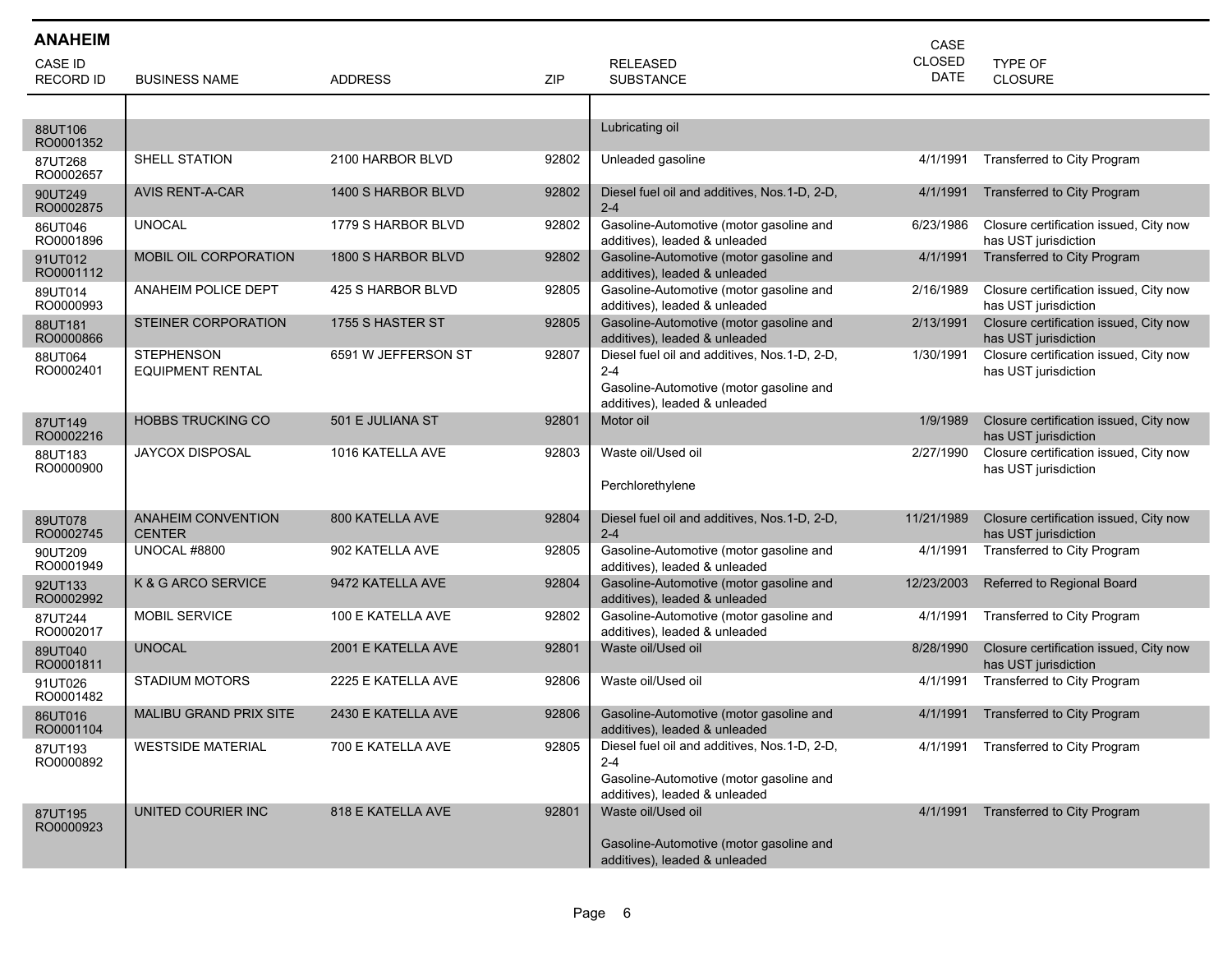| <b>ANAHEIM</b>              |                                          |                     |            |                                                                                                                                     | CASE                         |                                                                |
|-----------------------------|------------------------------------------|---------------------|------------|-------------------------------------------------------------------------------------------------------------------------------------|------------------------------|----------------------------------------------------------------|
| CASE ID<br><b>RECORD ID</b> | <b>BUSINESS NAME</b>                     | <b>ADDRESS</b>      | <b>ZIP</b> | <b>RELEASED</b><br><b>SUBSTANCE</b>                                                                                                 | <b>CLOSED</b><br><b>DATE</b> | TYPE OF<br><b>CLOSURE</b>                                      |
|                             |                                          |                     |            |                                                                                                                                     |                              |                                                                |
| 90UT266<br>RO0000919        | <b>TEXACO USA</b>                        | 100 W KATELLA AVE   | 92802      | Gasoline-Automotive (motor gasoline and<br>additives), leaded & unleaded                                                            | 4/1/1991                     | Transferred to City Program                                    |
| 86UT165<br>RO0002376        | SHELL OIL                                | 1101 W KATELLA AVE  | 92802      | Gasoline-Automotive (motor gasoline and<br>additives), leaded & unleaded                                                            | 3/6/1987                     | Closure certification issued, City now<br>has UST jurisdiction |
| 86UT079<br>RO0002717        | <b>REMO GRIZZI</b>                       | 1895 W KATELLA AVE  | 92804      | Gasoline-Automotive (motor gasoline and<br>additives), leaded & unleaded                                                            | 9/2/1986                     | Closure certification issued, City now<br>has UST jurisdiction |
| 90UT071<br>RO0002611        | <b>NELCO PRODUCTS INC</b>                | 1100 E KIMBERLY AVE | 92801      | Acetone, etc.                                                                                                                       | 4/1/1991                     | Transferred to City Program                                    |
| 90UT157<br>RO0000788        | VACANT LOT                               | 100 S KROEGER ST    | 92805      | Diesel fuel oil and additives, Nos.1-D, 2-D,<br>$2 - 4$                                                                             | 4/1/1991                     | Transferred to City Program                                    |
| 89UT023<br>RO0001346        | <b>CHEVRON SERVICE</b><br><b>STATION</b> | 2175 LA PALMA AVE   | 92803      | Gasoline-Automotive (motor gasoline and<br>additives), leaded & unleaded                                                            | 4/1/1991                     | Transferred to City Program                                    |
| 89UT209<br>RO0001681        | UNOCAL 76                                | 3731 LA PALMA AVE   | 92806      | Diesel fuel oil and additives, Nos.1-D, 2-D,<br>$2 - 4$<br>Gasoline-Automotive (motor gasoline and<br>additives), leaded & unleaded | 4/1/1991                     | Transferred to City Program                                    |
| 89UT210<br>RO0001708        | <b>UNOCAL</b>                            | 2530 E LA PALMA AVE | 92806      | Gasoline-Automotive (motor gasoline and<br>additives), leaded & unleaded                                                            | 4/1/1991                     | Transferred to City Program                                    |
| 86UT081<br>RO0002754        | <b>TEXACO STATION</b>                    | 3080 E LA PALMA AVE | 92806      | Waste oil/Used oil<br>Gasoline-Automotive (motor gasoline and<br>additives), leaded & unleaded                                      | 4/1/1991                     | Transferred to City Program                                    |
| 86UT154<br>RO0002083        | <b>GENERAL ELECTRIC</b>                  | 3601 E LA PALMA AVE | 92807      | Waste oil/Used oil<br>PCB's                                                                                                         | 9/7/1990                     | Closure certification issued, City now<br>has UST jurisdiction |
| 90UT033<br>RO0001649        | NORTHWEST MOTOR<br><b>WELDING</b>        | 519 E LA PALMA AVE  | 92801      | Waste oil/Used oil<br>Perchlorethylene                                                                                              | 4/1/1991                     | Transferred to City Program                                    |
| 87UT122<br>RO0001507        | <b>BANK OF AMERICA</b>                   | 5200 E LA PALMA AVE | 92807      | Stoddard solvent (Type 1, petroleum spirits)                                                                                        | 8/22/1987                    | Closure certification issued, City now<br>has UST jurisdiction |
| 86UT089<br>RO0002914        | LA PALMA CENTER                          | 5460 E LA PALMA AVE | 92807      | Diesel fuel oil and additives, Nos.1-D, 2-D,<br>$2 - 4$                                                                             | 8/7/1986                     | Closure certification issued, City now<br>has UST jurisdiction |
| 90UT250<br>RO0002895        | <b>TEXACO USA</b>                        | 5650 E LA PALMA AVE | 92807      | Gasoline-Automotive (motor gasoline and<br>additives), leaded & unleaded                                                            | 4/1/1991                     | Transferred to City Program                                    |
| 86UT023<br>RO0001270        | <b>ARCO STATION</b>                      | 1700 W LA PALMA AVE | 92801      | Gasoline-Automotive (motor gasoline and<br>additives), leaded & unleaded                                                            | 4/1/1991                     | Transferred to City Program                                    |
| 85UT115<br>RO0000943        | WARNER-LAMBERT                           | 5115 W LA PALMA AVE | 92807      | Diesel fuel oil and additives, Nos.1-D, 2-D,<br>$2 - 4$                                                                             | 12/12/1985                   | Closure certification issued, City now<br>has UST jurisdiction |
| 91UT035<br>RO0001727        | PACIFIC BELL                             | 217 N LEMON ST      | 92805      | Diesel fuel oil and additives, Nos.1-D, 2-D,<br>$2 - 4$                                                                             | 4/1/1991                     | Transferred to City Program                                    |
| 88UT050<br>RO0002043        | <b>ANAHEIM</b><br><b>REDEVELOPMENT</b>   | 1020 E LINCOLN AVE  | 92805      | Waste oil/Used oil<br>Gasoline-Automotive (motor gasoline and<br>additives), leaded & unleaded                                      | 10/3/1988                    | Closure certification issued, City now<br>has UST jurisdiction |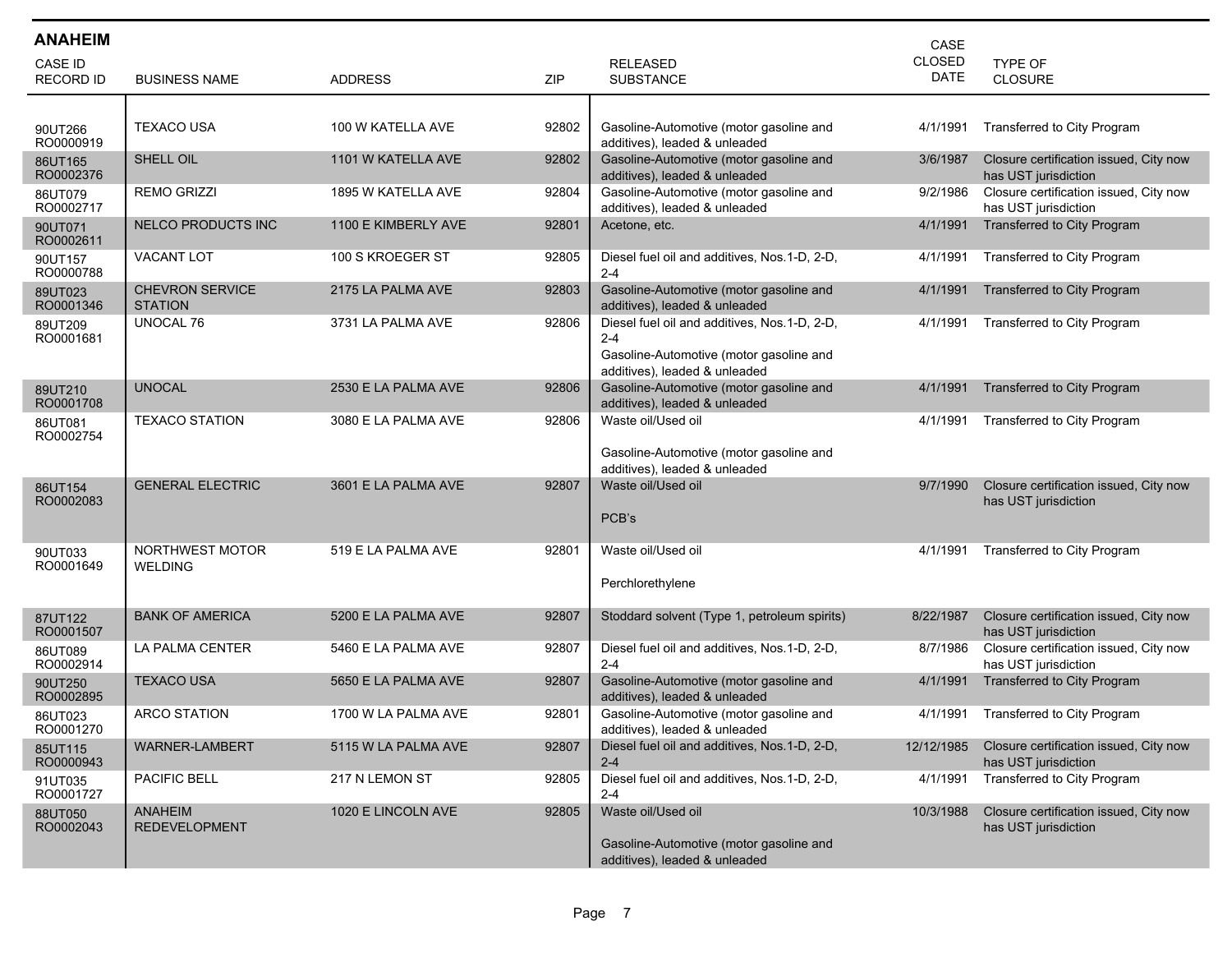| <b>ANAHEIM</b>                     |                                                        |                     |            |                                                                                                                                     | CASE                  |                                                                |
|------------------------------------|--------------------------------------------------------|---------------------|------------|-------------------------------------------------------------------------------------------------------------------------------------|-----------------------|----------------------------------------------------------------|
| <b>CASE ID</b><br><b>RECORD ID</b> | <b>BUSINESS NAME</b>                                   | <b>ADDRESS</b>      | <b>ZIP</b> | <b>RELEASED</b><br><b>SUBSTANCE</b>                                                                                                 | <b>CLOSED</b><br>DATE | <b>TYPE OF</b><br>CLOSURE                                      |
| 88UT016<br>RO0001138               | MOBIL SERVICE STATION<br>#18-EFR                       | 1199 E LINCOLN AVE  | 92805      | Waste oil/Used oil<br>Gasoline-Automotive (motor gasoline and<br>additives), leaded & unleaded                                      | 4/1/1991              | Transferred to City Program                                    |
| 86UT232<br>RO0001500               | <b>RAYS AUTOMOTIVE</b>                                 | 1905 E LINCOLN AVE  | 92805      | Hydrocarbons                                                                                                                        | 7/1/1987              | Closure certification issued, City now<br>has UST jurisdiction |
| 86UT133<br>RO0001546               | <b>TEXACO</b>                                          | 1131 W LINCOLN AVE  | 92801      | Gasoline-Automotive (motor gasoline and<br>additives), leaded & unleaded                                                            | 4/1/1991              | Transferred to City Program                                    |
| 90UT031<br>RO0001595               | <b>MILLS FORD</b>                                      | 1600 W LINCOLN AVE  | 92803      | Gasoline-Automotive (motor gasoline and<br>additives), leaded & unleaded                                                            | 6/20/1990             | Closure certification issued, City now<br>has UST jurisdiction |
| 89UT093<br>RO0000763               | <b>TEXACO GAS STATION</b>                              | 1680 W LINCOLN AVE  | 92803      | Diesel fuel oil and additives, Nos.1-D, 2-D,<br>$2 - 4$<br>Gasoline-Automotive (motor gasoline and<br>additives), leaded & unleaded | 4/1/1991              | Transferred to City Program                                    |
| 88UT094<br>RO0000764               | <b>INTERNATIONAL TRADE &amp;</b><br><b>INVESTMENTS</b> | 1831 W LINCOLN AVE  | 92801      | <b>Paint thinner</b>                                                                                                                | 7/20/1988             | Closure certification issued, City now<br>has UST jurisdiction |
| 89UT048<br>RO0002013               | <b>CHEVRON SERVICE</b><br><b>STATION</b>               | 2201 W LINCOLN AVE  | 92803      | Waste oil/Used oil<br>Gasoline-Automotive (motor gasoline and<br>additives), leaded & unleaded                                      | 6/22/1989             | Closure certification issued, City now<br>has UST jurisdiction |
| 85UT102<br>RO0002993               | <b>ARCO</b>                                            | 2401 W LINCOLN AVE  | 92802      | Gasoline-Automotive (motor gasoline and<br>additives), leaded & unleaded                                                            | 4/1/1991              | Transferred to City Program                                    |
| 88UT065<br>RO0002427               | <b>MOBIL OIL</b>                                       | 2800 W LINCOLN AVE  | 92806      | Waste oil/Used oil                                                                                                                  | 12/6/1990             | Closure certification issued, City now<br>has UST jurisdiction |
| 87UT013<br>RO0001065               | THRIFTY OIL S S #357                                   | 2801 W LINCOLN AVE  | 92805      | Gasoline-Automotive (motor gasoline and<br>additives), leaded & unleaded                                                            | 4/1/1991              | Transferred to City Program                                    |
| 86UT098<br>RO0000814               | <b>TARGET ENTERPRISES</b>                              | 3148 W LINCOLN AVE  | 92801      | Waste oil/Used oil<br>Gasoline-Automotive (motor gasoline and<br>additives), leaded & unleaded                                      | 4/1/1991              | Transferred to City Program                                    |
| 85UT090<br>RO0002897               | <b>RONS CHEVRON</b>                                    | 3450 W LINCOLN AVE  | 92801      | Gasoline-Automotive (motor gasoline and<br>additives), leaded & unleaded                                                            | 12/10/1985            | Closure certification issued, City now<br>has UST jurisdiction |
| 86UT111<br>RO0001014               | <b>DELCO REMY</b>                                      | 1201 N MAGNOLIA AVE | 92803      | Diesel fuel oil and additives, Nos.1-D, 2-D,<br>$2 - 4$<br>Waste oil/Used oil                                                       | 4/1/1991              | Transferred to City Program                                    |
| 90UT143<br>RO0002788               | <b>FHP HEALTH PLAN</b>                                 | 1236 N MAGNOLIA AVE | 92801      | Gasoline-Automotive (motor gasoline and<br>additives), leaded & unleaded                                                            | 4/1/1991              | Transferred to City Program                                    |
| 85UT097<br>RO0000755               | <b>MOBIL OIL</b>                                       | 100 S MAGNOLIA AVE  | 92804      | Gasoline-Automotive (motor gasoline and<br>additives), leaded & unleaded                                                            | 12/11/1985            | Closure certification issued, City now<br>has UST jurisdiction |
| 86UT233<br>RO0001527               | <b>FIRESTONE TIRES</b>                                 | 1200 S MAGNOLIA AVE | 92801      | Waste oil/Used oil                                                                                                                  | 8/1/1987              | Closure certification issued, City now<br>has UST jurisdiction |
| 87UT016<br>RO0001121               | THRIFTY OIL S S #083                                   | 304 S MAGNOLIA AVE  | 92804      | Gasoline-Automotive (motor gasoline and<br>additives), leaded & unleaded                                                            | 4/1/1991              | Transferred to City Program                                    |
| 86UT077<br>RO0002669               | <b>DANA EDWARDS</b>                                    | 1901 MANCHESTER     | 92802      | Paint thinner                                                                                                                       | 7/11/1986             | Closure certification issued, City now<br>has UST jurisdiction |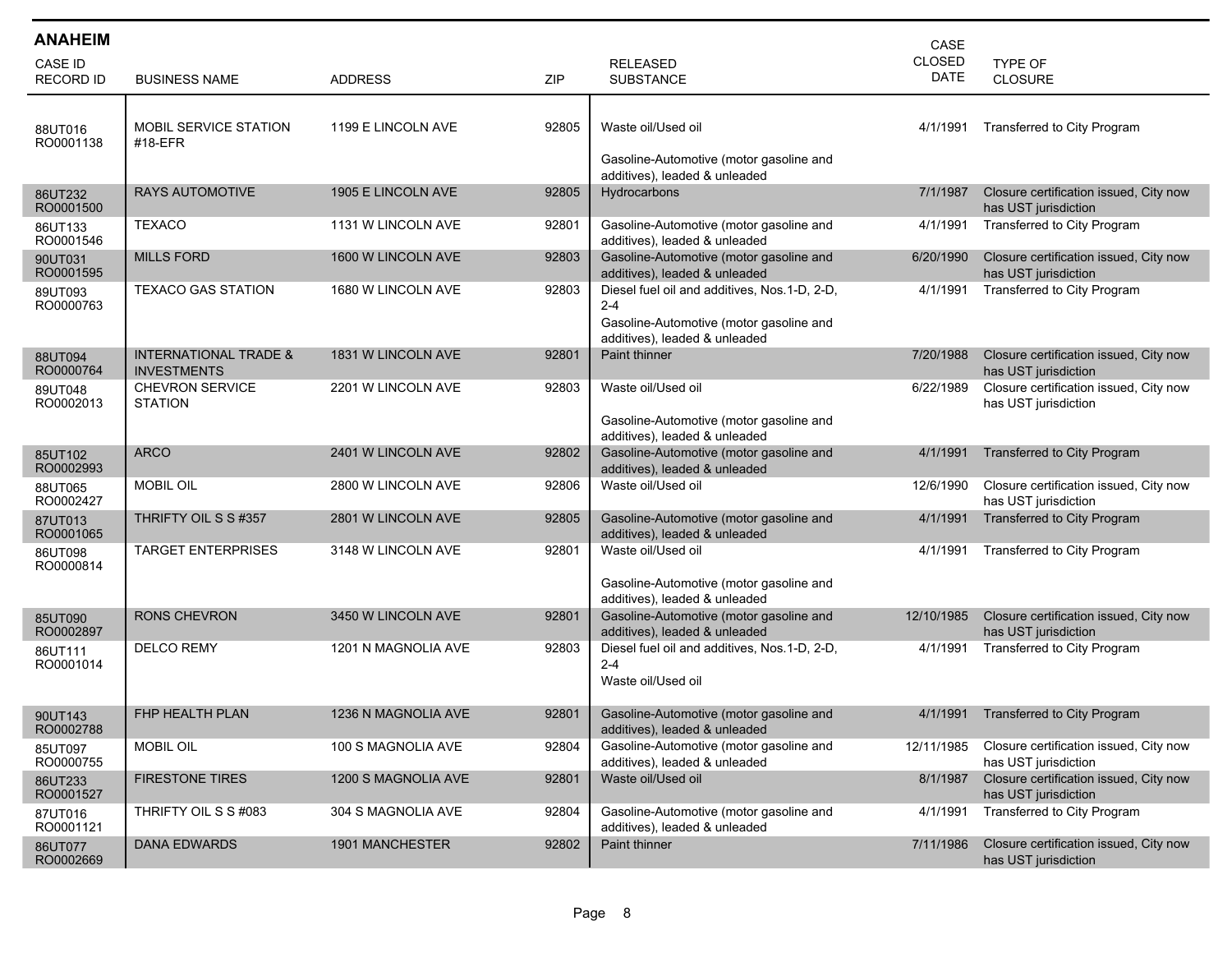| <b>ANAHEIM</b>              |                                               |                         |       |                                                                                                                                      | CASE                  |                                                                |
|-----------------------------|-----------------------------------------------|-------------------------|-------|--------------------------------------------------------------------------------------------------------------------------------------|-----------------------|----------------------------------------------------------------|
| CASE ID<br><b>RECORD ID</b> | <b>BUSINESS NAME</b>                          | <b>ADDRESS</b>          | ZIP   | <b>RELEASED</b><br><b>SUBSTANCE</b>                                                                                                  | <b>CLOSED</b><br>DATE | TYPE OF<br><b>CLOSURE</b>                                      |
|                             |                                               |                         |       |                                                                                                                                      |                       |                                                                |
| 90UT188<br>RO0001389        | <b>GARCIA SITE</b>                            | 275 N MANCHESTER AVE    | 92801 | Waste oil/Used oil                                                                                                                   | 8/27/1990             | Closure certification issued, City now<br>has UST jurisdiction |
| 91UT011<br>RO0001093        | <b>THOMPSON POOL &amp;</b><br><b>PLUMBING</b> | 1332 N MILLER ST        | 92806 | Gasoline-Automotive (motor gasoline and<br>additives), leaded & unleaded                                                             | 2/26/1991             | Closure certification issued, City now<br>has UST jurisdiction |
| 85UT083<br>RO0002757        | <b>ROCKWELL</b><br><b>INTERNATIONAL</b>       | 3370 MIRALOMA AVE       | 92806 | Diesel fuel oil and additives, Nos.1-D, 2-D,<br>$2 - 4$<br>Acetone, etc.                                                             | 4/1/1991              | <b>Transferred to City Program</b>                             |
| 90UT049<br>RO0002062        | ACTION TILE AND COPING                        | 2840 E MIRALOMA AVE     | 92806 | Diesel fuel oil and additives, Nos.1-D, 2-D,<br>$2 - 4$                                                                              | 6/21/1990             | Closure certification issued, City now<br>has UST jurisdiction |
| 86UT144<br>RO0001841        | PHILIPS IND/LASCO DIV                         | 3255 E MIRALOMA AVE     | 92806 | Waste oil/Used oil                                                                                                                   | 7/30/1987             | Closure certification issued, City now<br>has UST jurisdiction |
| 85UT055<br>RO0002081        | PHILIPS IND/LASCO DIV                         | 3261 E MIRALOMA AVE     | 92806 | Polyester resin                                                                                                                      | 3/28/1986             | Closure certification issued, City now<br>has UST jurisdiction |
| 90UT203<br>RO0001798        | <b>HILLCREST</b><br>CONTRACTING, INC          | 900 ORANGEFAIR LN       | 92801 | Gasoline-Automotive (motor gasoline and<br>additives), leaded & unleaded                                                             | 10/8/1990             | Closure certification issued, City now<br>has UST jurisdiction |
| 90UT115<br>RO0002129        | <b>ACCW TEXTILES</b>                          | 1015 E ORANGETHORPE AVE | 92801 | Diesel fuel oil and additives, Nos. 1-D, 2-D,<br>$2 - 4$<br>Gasoline-Automotive (motor gasoline and<br>additives), leaded & unleaded | 4/1/1991              | <b>Transferred to City Program</b>                             |
| 87UT172<br>RO0002065        | <b>TEXACO</b>                                 | 30 E ORANGETHORPE       | 92801 | Gasoline-Automotive (motor gasoline and<br>additives), leaded & unleaded                                                             | 1/20/1988             | Closure certification issued, City now<br>has UST jurisdiction |
| 85UT068<br>RO0002414        | SHELL OIL                                     | 3125 E ORANGETHORPE AVE | 92806 | Gasoline-Automotive (motor gasoline and<br>additives), leaded & unleaded                                                             | 10/12/1988            | Closure certification issued, City now<br>has UST jurisdiction |
| 89UT162<br>RO0002962        | SHELL OIL COMPANY                             | 3125 E ORANGETHORPE AVE | 92806 | Gasoline-Automotive (motor gasoline and<br>additives), leaded & unleaded                                                             | 4/1/1991              | Transferred to City Program                                    |
| 85UT053<br>RO0002054        | <b>NORTHROP</b>                               | 500 E ORANGETHORPE AVE  | 92801 | Hydrocarbons                                                                                                                         | 7/1/1985              | Closure certification issued, City now<br>has UST jurisdiction |
| 86UT187<br>RO0002866        | <b>NORTHROP</b>                               | 500 E ORANGETHORPE      | 92801 | Chlorinated hydrocarbons                                                                                                             | 11/12/1986            | Transferred to OCIC Program                                    |
| 89UT017<br>RO0001183        | <b>LAMCOR INC</b>                             | 2025 E ORANGEWOOD AVE   | 92806 | Gasoline-Automotive (motor gasoline and<br>additives), leaded & unleaded                                                             | 4/4/1989              | Closure certification issued, City now<br>has UST jurisdiction |
| 90UT090<br>RO0003005        | <b>EVEREST ELECTRONIC</b>                     | 2100 E ORANGEWOOD AVE   | 92806 | Gasoline-Automotive (motor gasoline and<br>additives), leaded & unleaded                                                             | 8/9/1990              | Closure certification issued, City now<br>has UST jurisdiction |
| 89UT143<br>RO0002563        | <b>JOHN PIERRE APPAREL</b>                    | 251 E PALAIS RD         | 92805 | Gasoline-Automotive (motor gasoline and<br>additives), leaded & unleaded                                                             | 4/30/1990             | Closure certification issued, City now<br>has UST jurisdiction |
| 87UT109<br>RO0001152        | <b>BRIDGEFORD FOODS</b>                       | 1308 N PATT ST          | 92801 | Gasoline-Automotive (motor gasoline and<br>additives), leaded & unleaded                                                             | 4/1/1991              | Transferred to City Program                                    |
| 87UT194<br>RO0000908        | RODDICK TOOL                                  | 1023 N PAULINE ST       | 92801 | Waste oil/Used oil<br>Perchlorethylene<br>Trichloroethane                                                                            |                       | 4/1/1991 Transferred to City Program                           |
| 89UT052<br>RO0002122        | PENHALL INTERNATIONAL                         | 1801 PENHALL WAY        | 92801 | Diesel fuel oil and additives, Nos.1-D, 2-D,<br>$2 - 4$                                                                              | 4/1/1991              | Transferred to City Program                                    |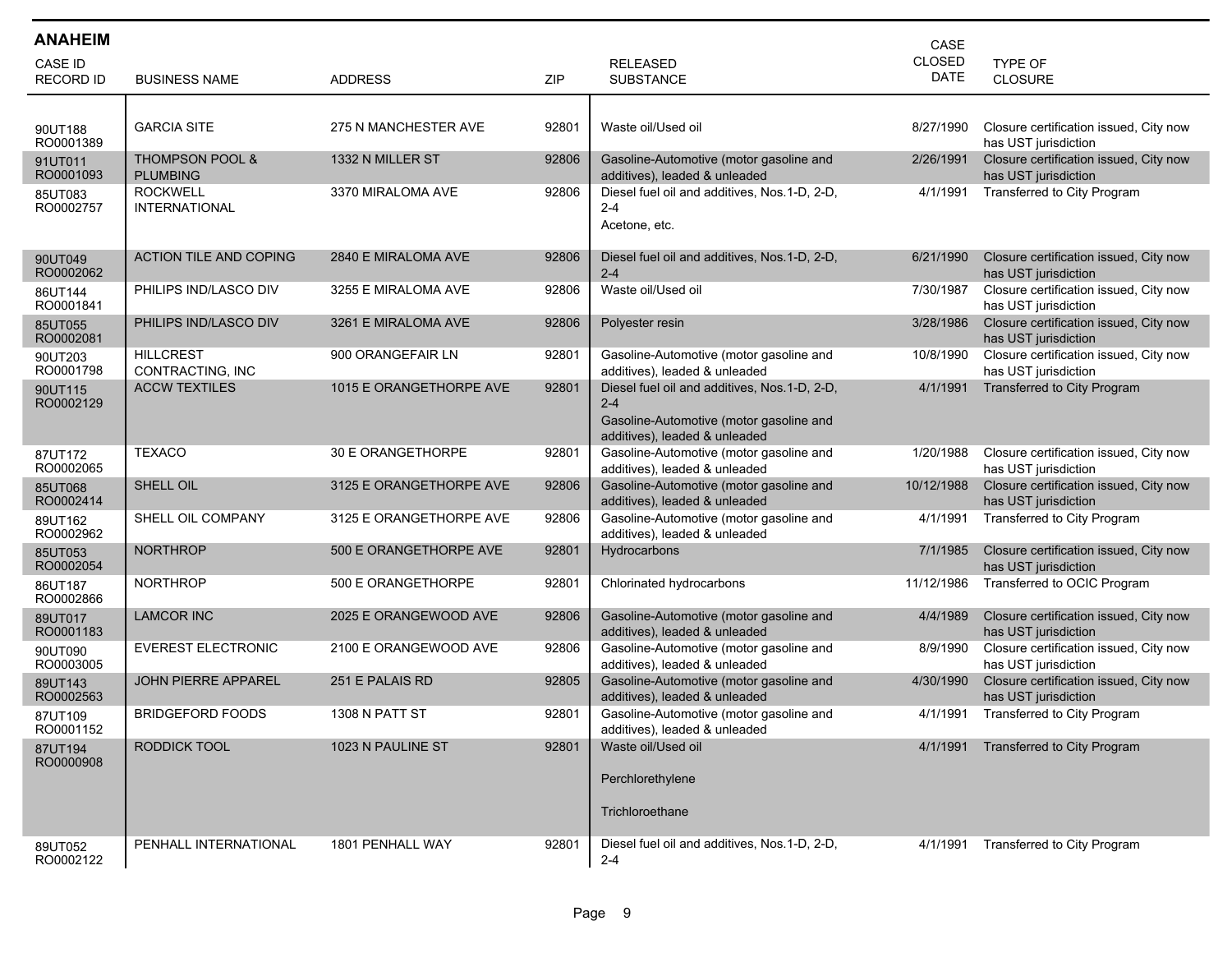| <b>ANAHEIM</b>       |                                            |                                     |            |                                                                                                                                                           | CASE          |                                                                |
|----------------------|--------------------------------------------|-------------------------------------|------------|-----------------------------------------------------------------------------------------------------------------------------------------------------------|---------------|----------------------------------------------------------------|
| <b>CASE ID</b>       |                                            |                                     |            | <b>RELEASED</b>                                                                                                                                           | <b>CLOSED</b> | TYPE OF                                                        |
| <b>RECORD ID</b>     | <b>BUSINESS NAME</b>                       | <b>ADDRESS</b>                      | <b>ZIP</b> | <b>SUBSTANCE</b>                                                                                                                                          | <b>DATE</b>   | <b>CLOSURE</b>                                                 |
| 89UT052<br>RO0002122 |                                            |                                     |            | Gasoline-Automotive (motor gasoline and<br>additives), leaded & unleaded                                                                                  |               |                                                                |
| 88UT079<br>RO0002747 | LAURA SCUDDERS INC                         | 1525 S RAYMOND AVE                  | 92801      | Diesel fuel oil and additives, Nos.1-D, 2-D,<br>$2 - 4$<br>Waste oil/Used oil<br>Gasoline-Automotive (motor gasoline and<br>additives), leaded & unleaded | 3/3/1989      | Closure certification issued, City now<br>has UST jurisdiction |
| 90UT069<br>RO0002565 | <b>MONARCH POOLS INC</b>                   | 1461 RED GUM ST                     | 92806      | Gasoline-Automotive (motor gasoline and<br>additives), leaded & unleaded                                                                                  | 4/30/1990     | Closure certification issued, City now<br>has UST jurisdiction |
| 87UT176<br>RO0002839 | <b>FREDERICK'S</b><br><b>DEVELOPMENT</b>   | 1220 RICHFIELD RD                   | 92807      | Diesel fuel oil and additives, Nos.1-D, 2-D,<br>$2 - 4$                                                                                                   | 1/12/1988     | Closure certification issued, City now<br>has UST jurisdiction |
| 88UT022<br>RO0001290 | <b>ANAHEIM FIRE STATION</b><br>#8          | 4555 E RIVERDALE AVE                | 92807      | Diesel fuel oil and additives, Nos.1-D, 2-D,<br>$2 - 4$                                                                                                   | 11/17/1988    | Closure certification issued, City now<br>has UST jurisdiction |
| 90UT113<br>RO0002072 | <b>RELIANCE ELECTRIC</b>                   | 1025 N SABINA ST                    | 92801      | Waste oil/Used oil<br>Perchlorethylene                                                                                                                    | 4/1/1991      | Transferred to City Program                                    |
|                      |                                            |                                     |            | Trichloroethane<br>Gasoline-Automotive (motor gasoline and<br>additives), leaded & unleaded                                                               |               |                                                                |
| 86UT238<br>RO0001664 | <b>KWIKSET LOCKS</b>                       | 516 SANTA ANA BLVD                  | 92805      | Chlorinated hydrocarbons                                                                                                                                  | 12/19/1987    | Closure certification issued, City now<br>has UST jurisdiction |
| 89UT187<br>RO0001099 | <b>INDUSTRIAL ASPHALT</b>                  | 24000 SANTA ANA CANYON<br><b>RD</b> | 92807      | Diesel fuel oil and additives, Nos.1-D, 2-D,<br>$2 - 4$                                                                                                   | 12/19/1991    | Closure certification issued, City now<br>has UST jurisdiction |
| 91UT133<br>RO0002780 | OWL ROCK (STAR ROCK)                       | 24000 SANTA ANA CANYON<br><b>RD</b> | 92808      | Diesel fuel oil and additives, Nos.1-D, 2-D,<br>$2 - 4$<br>Gasoline-Automotive (motor gasoline and<br>additives), leaded & unleaded                       | 4/1/1991      | Transferred to City Program                                    |
| 90UT189<br>RO0001418 | R.F. WHITE COMPANY,<br><b>INC</b>          | 24000 SANTA ANA CANYON<br><b>RD</b> | 92807      | Diesel fuel oil and additives, Nos.1-D, 2-D,<br>$2 - 4$                                                                                                   | 1/1/2003      | Transferred to City Program                                    |
| 90UT197<br>RO0001640 | <b>DIXCO</b>                               | 1014 E SOUTH ST                     | 92805      | Diesel fuel oil and additives, Nos.1-D, 2-D,<br>$2 - 4$<br>Chlorinated hydrocarbons<br>Acetone, etc.<br>Methyl ethyl ketones                              | 4/1/1991      | Transferred to City Program                                    |
| 87UT019<br>RO0001191 | <b>ROTARY OFFSET</b><br><b>PRINTING</b>    | 700 E SOUTH ST                      | 92805      | Waste oil/Used oil<br>Solvents                                                                                                                            | 4/1/1991      | Transferred to City Program                                    |
| 90UT140<br>RO0002731 | <b>HITACHI CONSUMER</b><br><b>PRODUCTS</b> | 901 E SOUTH ST                      | 92805      | Lead                                                                                                                                                      | 9/25/1990     | Closure certification issued, City now<br>has UST jurisdiction |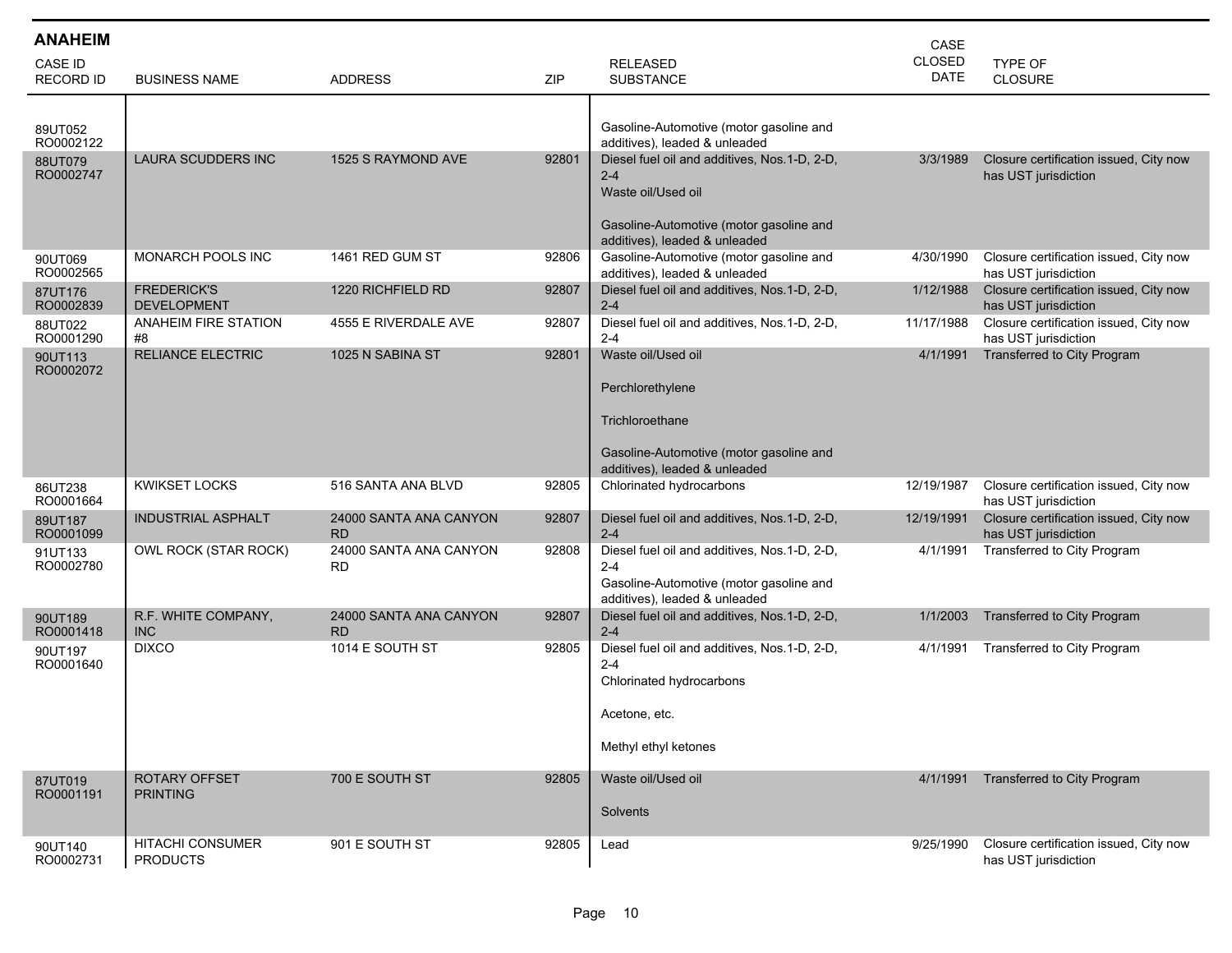| <b>ANAHEIM</b>              |                                         |                                     |       |                                                                                                                                     | CASE                  |                                                                |
|-----------------------------|-----------------------------------------|-------------------------------------|-------|-------------------------------------------------------------------------------------------------------------------------------------|-----------------------|----------------------------------------------------------------|
| CASE ID<br><b>RECORD ID</b> | <b>BUSINESS NAME</b>                    | <b>ADDRESS</b>                      | ZIP   | <b>RELEASED</b><br><b>SUBSTANCE</b>                                                                                                 | CLOSED<br><b>DATE</b> | TYPE OF<br><b>CLOSURE</b>                                      |
|                             |                                         |                                     |       |                                                                                                                                     |                       |                                                                |
| 89UT205<br>RO0001571        | <b>MOBIL OIL</b>                        | 1200 N STATE COLLEGE<br><b>BLVD</b> | 92806 | Waste oil/Used oil<br>Gasoline-Automotive (motor gasoline and<br>additives), leaded & unleaded                                      | 2/25/1991             | Closure certification issued, City now<br>has UST jurisdiction |
| 87UT045<br>RO0001894        | MOBIL OIL #18-F5Q                       | 1200 N STATE COLLEGE<br><b>BLVD</b> | 92805 | Unleaded gasoline<br>Waste oil/Used oil<br>Lead                                                                                     | 3/5/1991              | Closure certification issued, City now<br>has UST jurisdiction |
| 89UT094<br>RO0000784        | <b>HUARTE</b>                           | 895 N STATE COLLEGE BLVD            | 92805 | Waste oil/Used oil<br>Gasoline-Automotive (motor gasoline and<br>additives), leaded & unleaded                                      | 4/30/1990             | Closure certification issued, City now<br>has UST jurisdiction |
| 86UT043<br>RO0001821        | <b>EXXON</b>                            | 1198 S STATE COLLEGE<br><b>BLVD</b> | 92805 | Gasoline-Automotive (motor gasoline and<br>additives), leaded & unleaded                                                            | 10/3/1986             | Closure certification issued, City now<br>has UST jurisdiction |
| 88UT070<br>RO0002547        | TEXACO                                  | 128 S STATE COLLEGE BLVD            | 92806 | Gasoline-Automotive (motor gasoline and<br>additives), leaded & unleaded                                                            | 4/1/1991              | Transferred to City Program                                    |
| 90UT052<br>RO0002145        | PACIFIC SCIENTIFIC                      | 1350 S STATE COLLEGE<br><b>BLVD</b> | 92806 | Perchlorethylene                                                                                                                    | 4/1/1991              | Transferred to City Program                                    |
| 90UT204<br>RO0001823        | <b>R &amp; B ENTERPRISES</b>            | 1440 S STATE COLLEGE AVE            | 92805 | Gasoline-Automotive (motor gasoline and<br>additives), leaded & unleaded                                                            | 11/20/1990            | Closure certification issued, City now<br>has UST jurisdiction |
| 90UT080<br>RO0002802        | <b>DEL PISO BRICK</b><br><b>COMPANY</b> | 1635 S STATE COLLEGE<br><b>BLVD</b> | 92806 | Gasoline-Automotive (motor gasoline and<br>additives), leaded & unleaded                                                            | 8/8/1990              | Closure certification issued, City now<br>has UST jurisdiction |
| 86UT069<br>RO0002484        | <b>TEXACO OIL</b>                       | 1650 S STATE COLLEGE<br><b>BLVD</b> | 92806 | Gasoline-Automotive (motor gasoline and<br>additives), leaded & unleaded                                                            | 8/26/1986             | Closure certification issued, City now<br>has UST jurisdiction |
| 85UT095<br>RO0002999        | <b>CERTRON</b>                          | 1701 S STATE COLLEGE<br><b>BLVD</b> | 92805 | Hydrocarbons<br>Methyl ethyl ketones                                                                                                | 4/3/1986              | Closure certification issued, City now<br>has UST jurisdiction |
| 87UT154<br>RO0002341        | SHELL OIL STATION                       | 201 S STATE COLLEGE BLVD            | 92805 | Gasoline-Automotive (motor gasoline and<br>additives), leaded & unleaded                                                            | 4/1/1991              | Transferred to City Program                                    |
| 87UT020<br>RO0001215        | <b>MR JIM BEATTY</b>                    | 320 N SUNKIST ST                    | 92806 | Gasoline-Automotive (motor gasoline and<br>additives), leaded & unleaded                                                            | 6/10/1987             | Closure certification issued, City now<br>has UST jurisdiction |
| 89UT037<br>RO0001733        | <b>MCR LANDSCAPING</b>                  | 700 E SYCAMORE ST                   | 92805 | Gasoline-Automotive (motor gasoline and<br>additives), leaded & unleaded                                                            | 4/17/1989             | Closure certification issued, City now<br>has UST jurisdiction |
| 86UT097<br>RO0000761        | SOUTHLAND BEVERAGE                      | 711 E SYCAMORE ST                   | 92805 | Gasoline-Automotive (motor gasoline and<br>additives), leaded & unleaded                                                            | 8/13/1986             | Closure certification issued, City now<br>has UST jurisdiction |
| 89UT125<br>RO0002112        | <b>CYLINDER MAINT CORP</b>              | 1175 VAN HORNE WAY                  | 92806 | Gasoline-Automotive (motor gasoline and<br>additives), leaded & unleaded                                                            | 1/2/1990              | Closure certification issued, City now<br>has UST jurisdiction |
| 90UT114<br>RO0002100        | ANAHEIM SCHOOL<br><b>DISTRICT</b>       | 501 E VERMONT AVE                   | 92805 | Diesel fuel oil and additives, Nos.1-D, 2-D,<br>$2 - 4$<br>Gasoline-Automotive (motor gasoline and<br>additives), leaded & unleaded | 4/1/1991              | Transferred to City Program                                    |
| 87UT032<br>RO0001549        | <b>LAKESIDE TOWING</b>                  | 512 E VERMONT AVE                   | 92805 | Diesel fuel oil and additives, Nos.1-D, 2-D,<br>$2 - 4$                                                                             | 8/12/1987             | Closure certification issued, City now<br>has UST jurisdiction |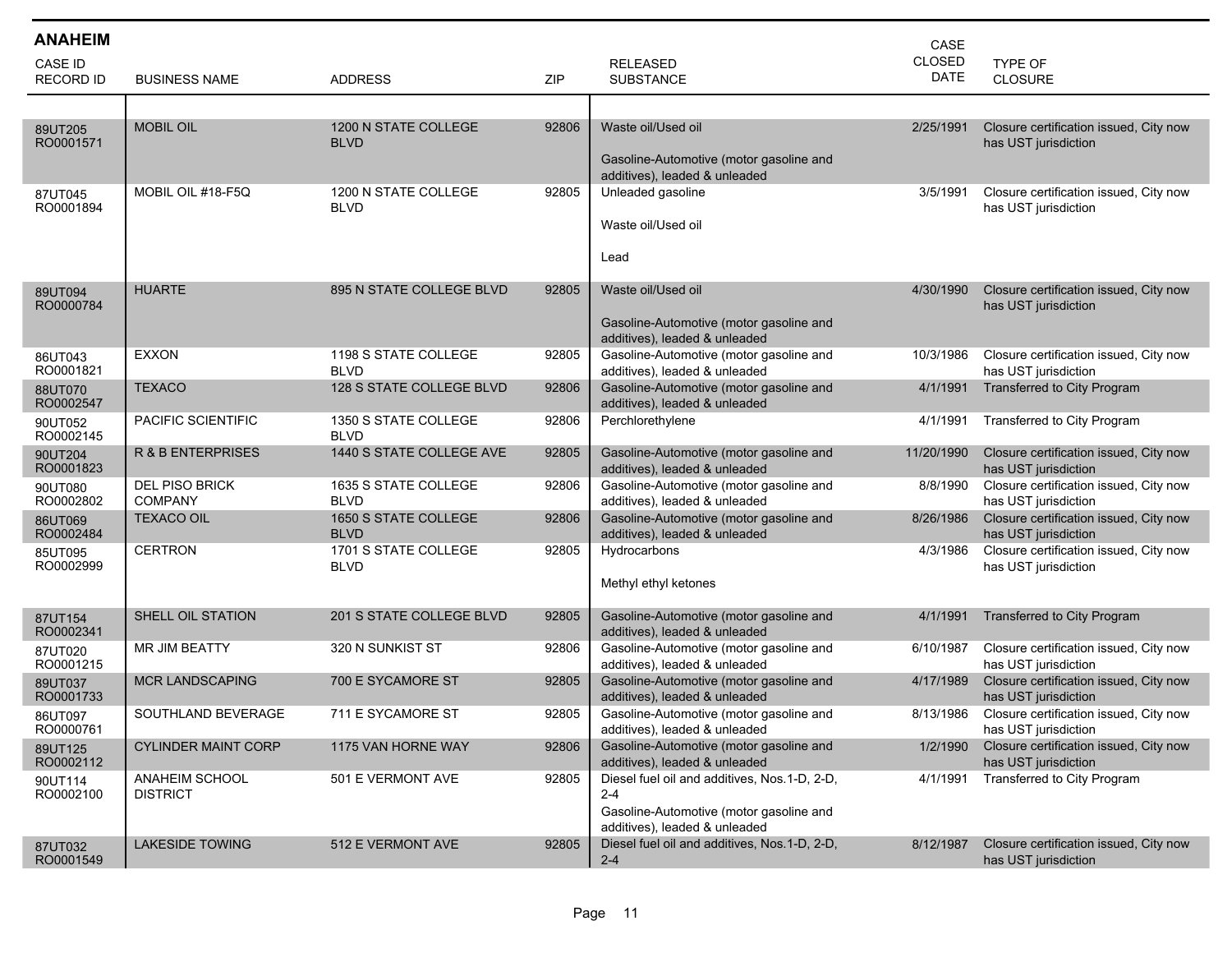| <b>ANAHEIM</b><br><b>CASE ID</b><br><b>RECORD ID</b> | <b>BUSINESS NAME</b>                                | <b>ADDRESS</b>        | <b>ZIP</b> | <b>RELEASED</b><br><b>SUBSTANCE</b>                                                          | CASE<br><b>CLOSED</b><br><b>DATE</b> | TYPE OF<br><b>CLOSURE</b>                                      |
|------------------------------------------------------|-----------------------------------------------------|-----------------------|------------|----------------------------------------------------------------------------------------------|--------------------------------------|----------------------------------------------------------------|
| 90UT124<br>RO0002355                                 | <b>INTERSTATE</b><br><b>ENGINEERING</b>             | 522 E VERMONT AVE     | 92805      | Gasoline-Automotive (motor gasoline and<br>additives), leaded & unleaded                     | 6/5/1990                             | Closure certification issued, City now<br>has UST jurisdiction |
| 86UT119<br>RO0001164                                 | <b>ANAHEIM CITY YARD</b>                            | 901 E VERMONT AVE     | 92805      | Gasoline-Automotive (motor gasoline and<br>additives), leaded & unleaded                     | 10/12/1988                           | Closure certification issued, City now<br>has UST jurisdiction |
| 89UT121<br>RO0002006                                 | <b>CITY OF ANAHEIM UTILITY</b><br><b>YARD</b>       | 901 E VERMONT AVE     | 92805      | Gasoline-Automotive (motor gasoline and<br>additives), leaded & unleaded                     | 9/20/1989                            | Closure certification issued, City now<br>has UST jurisdiction |
| 89UT124<br>RO0002086                                 | <b>ORANGE COUNTY</b><br><b>TOWING</b>               | 918 E VERMONT AVE     | 92805      | Diesel fuel oil and additives, Nos.1-D, 2-D,<br>$2 - 4$                                      | 8/9/1990                             | Closure certification issued, City now<br>has UST jurisdiction |
| 89UT005<br>RO0002852                                 | UNITED PARCEL SERVICE                               | 1331 S VERNON ST      | 92805      | Diesel fuel oil and additives, Nos.1-D, 2-D,<br>$2 - 4$                                      | 5/30/1989                            | Closure certification issued, City now<br>has UST jurisdiction |
| 89UT092<br>RO0000740                                 | <b>ORANGE COUNTY</b><br><b>TRANSIT DISTRICT</b>     | 1717 E VIA BURTON WAY | 92805      | Diesel fuel oil and additives, Nos.1-D, 2-D,<br>$2 - 4$<br>Waste oil/Used oil                | 4/1/1991                             | Transferred to City Program                                    |
| 89UT114<br>RO0001831                                 | <b>VACANT LOT</b>                                   | 601 WESTERN AVE       | 92804      | Gasoline-Automotive (motor gasoline and<br>additives), leaded & unleaded                     | 4/1/1991                             | Transferred to City Program                                    |
| 89UT197<br>RO0001347                                 | <b>MC KESSON DRUG</b>                               | 2121 E WINSTON RD     | 92806      | Diesel fuel oil and additives, Nos.1-D, 2-D,<br>$2 - 4$                                      | 6/20/1990                            | Closure certification issued, City now<br>has UST jurisdiction |
| 90UT232<br>RO0002511                                 | <b>RUSSELL &amp; SONS LEASED</b><br><b>PROPERTY</b> | 2210 E WINSTON RD     | 92806      | Perchlorethylene<br>Gasoline-Automotive (motor gasoline and<br>additives), leaded & unleaded | 4/1/1991                             | Transferred to City Program                                    |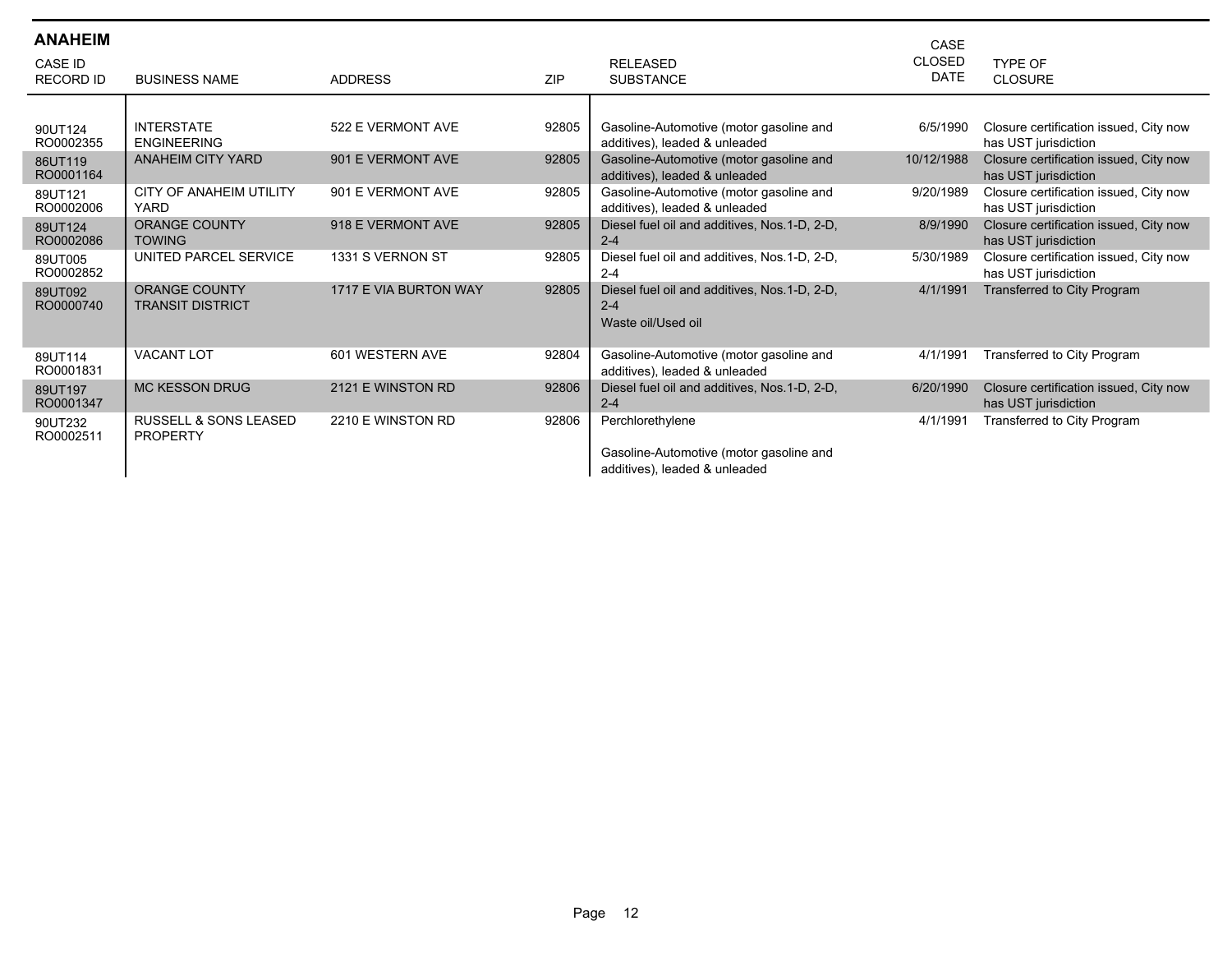| <b>BALBOA ISLAND</b> |                                         | CASE            |       |                                                                          |                       |                            |
|----------------------|-----------------------------------------|-----------------|-------|--------------------------------------------------------------------------|-----------------------|----------------------------|
| CASE ID<br>RECORD ID | <b>BUSINESS NAME</b>                    | <b>ADDRESS</b>  | ZIP   | RELEASED<br><b>SUBSTANCE</b>                                             | <b>CLOSED</b><br>DATE | TYPE OF<br>CLOSURE         |
|                      |                                         |                 |       |                                                                          |                       |                            |
| 86UT039<br>RO0001718 | <b>BALBOA ISLAND</b><br><b>PROPERTY</b> | 504 S BAY FRONT | 92662 | Gasoline-Automotive (motor gasoline and<br>additives), leaded & unleaded | 3/5/1993              | Referred to Regional Board |

Г ٠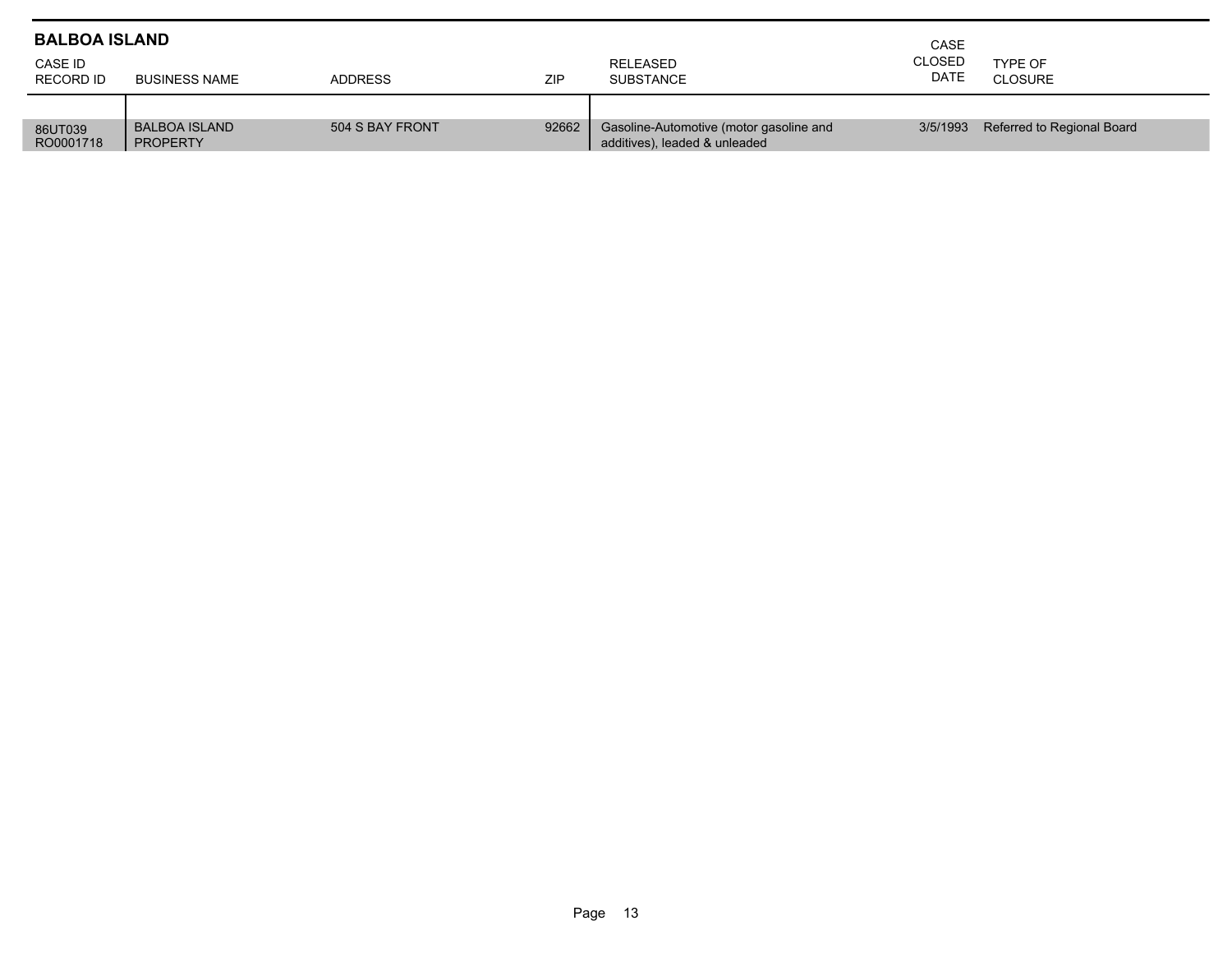| <b>BREA</b><br>CASE ID<br><b>RECORD ID</b> | <b>BUSINESS NAME</b>                       | <b>ADDRESS</b>  | ZIP   | <b>RELEASED</b><br><b>SUBSTANCE</b>                                                                                                 | CASE<br><b>CLOSED</b><br><b>DATE</b> | <b>TYPE OF</b><br><b>CLOSURE</b> |
|--------------------------------------------|--------------------------------------------|-----------------|-------|-------------------------------------------------------------------------------------------------------------------------------------|--------------------------------------|----------------------------------|
| 86UT049<br>RO0001971                       | <b>NL SHAFFER</b>                          | 200 BERRY ST    | 92621 | Waste oil/Used oil                                                                                                                  | 3/22/1988                            | Closure certification issued     |
| 86UT138<br>RO0001684                       | C C INDUSTRIES                             | 428 BERRY WAY   | 92621 | Waste oil/Used oil                                                                                                                  | 3/28/1988                            | Closure certification issued     |
| 91UT003<br>RO0002347                       | N L SHAFFER                                | 200 N BERRY ST  | 92621 | Waste oil/Used oil<br>Solvents                                                                                                      | 2/18/1992                            | Referred to Regional Board       |
| 86UT022<br>RO0001244                       | <b>AMERON</b>                              | 201 N BERRY ST  | 92621 | Methyl ethyl ketones<br>Stoddard solvent (Type 1, petroleum spirits)                                                                | 6/1/1991                             | Transferred to OCUST Program     |
| 97UT040<br>RO0002008                       | <b>BREA CITY YARD</b>                      | 545 N BERRY ST  | 92821 | Diesel fuel oil and additives, Nos.1-D, 2-D,<br>$2 - 4$<br>Gasoline-Automotive (motor gasoline and<br>additives), leaded & unleaded | 10/6/2015                            | Closure certification issued     |
| 86UT127<br>RO0001378                       | <b>CITY OF BREA</b>                        | 545 N BERRY ST  | 92821 | Not reported / unknown                                                                                                              | 1/14/1987                            | Closure certification issued     |
| 91UT010<br>RO0001073                       | <b>TIGER ELECTRIC</b>                      | 650 N BERRY ST  | 92621 | Diesel fuel oil and additives, Nos.1-D, 2-D,<br>$2 - 4$                                                                             | 9/16/1991                            | Closure certification issued     |
| 87UT238<br>RO0001910                       | SOUTHERN CALIF GAS CO                      | 2191 E BIRCH ST | 92621 | Gasoline-Automotive (motor gasoline and<br>additives), leaded & unleaded                                                            | 9/30/1988                            | Closure certification issued     |
| 85UT006<br>RO0001355                       | <b>BECKMAN INSTRUMENTS</b>                 | 3300 E BIRCH ST | 92621 | Diesel fuel oil and additives, Nos.1-D, 2-D,<br>$2 - 4$                                                                             | 9/24/1990                            | Closure certification issued     |
| 89UT120<br>RO0001980                       | <b>BREA POST OFFICE</b>                    | 700 E BIRCH ST  | 92621 | Gasoline-Automotive (motor gasoline and<br>additives), leaded & unleaded                                                            | 1/16/1990                            | Closure certification issued     |
| 98UT095<br>RO0000947                       | U S POSTAL SERVICE                         | 700 E BIRCH ST  | 92621 | Gasoline-Automotive (motor gasoline and<br>additives), leaded & unleaded                                                            | 9/6/2002                             | Closure certification issued     |
| 90UT191<br>RO0001477                       | <b>CYLINDER HEAD</b><br>SPECIALIST INC     | 120 N BREA BLVD | 92621 | Gasoline-Automotive (motor gasoline and<br>additives), leaded & unleaded                                                            | 2/25/1991                            | Closure certification issued     |
| 87UT210<br>RO0001157                       | <b>CAL MAT</b>                             | 136 N BREA BLVD | 92622 | Diesel fuel oil and additives, Nos.1-D, 2-D,<br>$2 - 4$                                                                             | 12/15/1987                           | Closure certification issued     |
| 88UT104<br>RO0001293                       | UNOCAL S S #2908                           | 244 N BREA BLVD | 92621 | Gasoline-Automotive (motor gasoline and<br>additives), leaded & unleaded                                                            | 8/4/2004                             | Closure certification issued     |
| 90UT171<br>RO0001004                       | <b>BREA AUTO REPAIR</b>                    | 257 N BREA BLVD | 92621 | Gasoline-Automotive (motor gasoline and<br>additives), leaded & unleaded                                                            | 11/30/1998                           | Closure certification issued     |
| 95UT052<br>RO0002277                       | <b>GKN RENTAL YARD</b>                     | 707 N BREA BLVD | 92621 | Diesel fuel oil and additives, Nos.1-D, 2-D,<br>$2 - 4$<br>Gasoline-Automotive (motor gasoline and<br>additives), leaded & unleaded | 11/7/1995                            | Closure certification issued     |
| 98UT045<br>RO0002165                       | <b>UNOCAL #0713</b>                        | 745 N BREA BLVD | 92621 | Gasoline-Automotive (motor gasoline and<br>additives), leaded & unleaded                                                            | 3/14/2000                            | Closure certification issued     |
| 95UT032<br>RO0001761                       | <b>BREA REDEVELOPMENT</b><br><b>AGENCY</b> | 146 S BREA BLVD | 92621 | Waste oil/Used oil<br>Gasoline-Automotive (motor gasoline and<br>additives), leaded & unleaded                                      | 1/20/1998                            | Closure certification issued     |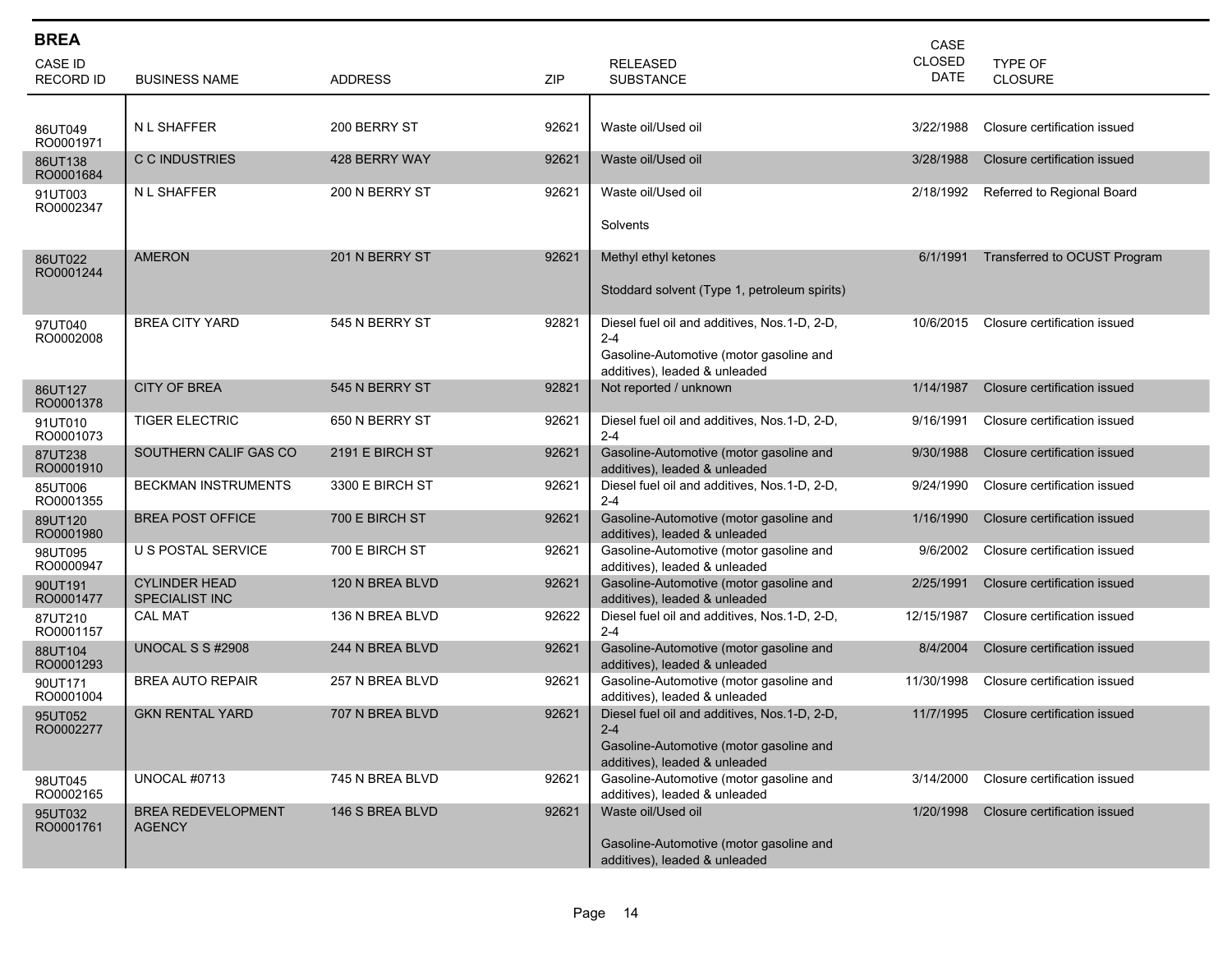| <b>BREA</b>          |                                                |                        |            |                                                                                                                                                           | CASE          |                              |
|----------------------|------------------------------------------------|------------------------|------------|-----------------------------------------------------------------------------------------------------------------------------------------------------------|---------------|------------------------------|
| <b>CASE ID</b>       |                                                |                        |            | <b>RELEASED</b>                                                                                                                                           | <b>CLOSED</b> | TYPE OF                      |
| <b>RECORD ID</b>     | <b>BUSINESS NAME</b>                           | <b>ADDRESS</b>         | <b>ZIP</b> | <b>SUBSTANCE</b>                                                                                                                                          | <b>DATE</b>   | <b>CLOSURE</b>               |
|                      |                                                |                        |            |                                                                                                                                                           |               |                              |
| 90UT053<br>RO0002172 | FORMER CHEVRON #9686                           | 255 S BREA BLVD        | 92621      | Gasoline-Automotive (motor gasoline and<br>additives), leaded & unleaded                                                                                  | 10/28/1996    | Closure certification issued |
| 90UT024<br>RO0001399 | <b>SHELL</b>                                   | 300 S BREA BLVD        | 92621      | Gasoline-Automotive (motor gasoline and<br>additives), leaded & unleaded                                                                                  | 3/14/2002     | Closure certification issued |
| 87UT043<br>RO0001844 | THRIFTY OIL #302                               | 718 S BREA BLVD        | 92821      | Gasoline-Automotive (motor gasoline and<br>additives), leaded & unleaded                                                                                  | 7/21/2006     | Closure certification issued |
| 95UT039<br>RO0001939 | <b>SANTA FE ENERGY</b><br><b>RESOURCES INC</b> | 17001 CARBON CANYON RD | 92621      | Gasoline-Automotive (motor gasoline and<br>additives), leaded & unleaded                                                                                  | 5/16/1996     | Closure certification issued |
| 96UT022<br>RO0001415 | <b>ALRON OIL</b>                               | 365 W CENTRAL AVE      | 92821      | Gasoline-Automotive (motor gasoline and<br>additives), leaded & unleaded                                                                                  | 8/26/2014     | Closure certification issued |
| 87UT262<br>RO0002520 | <b>CITY OF BREA</b>                            | 1 CIVIC CENTER CIR     | 92621      | Diesel fuel oil and additives, Nos.1-D, 2-D,<br>$2 - 4$                                                                                                   | 7/31/1991     | Closure certification issued |
| 94UT008<br>RO0001716 | <b>KIRKHILL RUBBER</b>                         | 300 E CYPRESS ST       | 92621      | Waste oil/Used oil                                                                                                                                        | 5/26/2000     | Closure certification issued |
| 88UT040<br>RO0001788 | <b>KIRKHILL RUBBER CO</b>                      | 300 E CYPRESS ST       | 92621      | Diesel fuel oil and additives, Nos. 1-D, 2-D,<br>$2 - 4$<br>Lubricating oil                                                                               | 3/5/1993      | Referred to Regional Board   |
| 95UT036<br>RO0001863 | <b>ALLAN AUTOMATIC</b><br><b>SPRINKLER</b>     | 3233 ENTERPRISE        | 92621      | Gasoline-Automotive (motor gasoline and<br>additives), leaded & unleaded                                                                                  | 12/6/2001     | Closure certification issued |
| 87UT237<br>RO0001885 | <b>RMI COMPANY</b>                             | 582 W EXPLORER ST      | 92621      | Crude oil (hazardous)                                                                                                                                     | 11/23/1987    | Closure certification issued |
| 90UT220<br>RO0002237 | <b>JOHN AUGUST</b><br><b>ASSOCIATES</b>        | 182 GEMINI AVE         | 92621      | Gasoline-Automotive (motor gasoline and<br>additives), leaded & unleaded                                                                                  | 7/25/1991     | Closure certification issued |
| 93UT029<br>RO0001635 | <b>TEXACO SERVICE</b><br><b>STATION</b>        | 3300 IMPERIAL HWY      | 92621      | Gasoline-Automotive (motor gasoline and<br>additives), leaded & unleaded                                                                                  | 7/23/1993     | Closure certification issued |
| 95UT010<br>RO0001161 | <b>FIRESTONE</b>                               | 891 IMPERIAL HWY       | 92621      | Diesel fuel oil and additives, Nos.1-D, 2-D,<br>$2 - 4$<br>Waste oil/Used oil                                                                             | 11/7/1995     | Closure certification issued |
| 85UT015<br>RO0001070 | THRIFTY OIL #014                               | 120 E IMPERIAL HWY     | 92821      | Gasoline-Automotive (motor gasoline and<br>additives), leaded & unleaded                                                                                  | 1/25/2019     | Closure certification issued |
| 95UT008<br>RO0001438 | TOSCO - 76 STATION #<br>6356                   | 1200 E IMPERIAL HWY    | 92621      | Gasoline-Automotive (motor gasoline and<br>additives), leaded & unleaded                                                                                  | 3/19/2003     | Closure certification issued |
| 92UT072<br>RO0002673 | <b>UNOCAL CHEMICALS</b>                        | 2601 E IMPERIAL HWY    | 92621      | Diesel fuel oil and additives, Nos.1-D, 2-D,<br>$2 - 4$<br>Waste oil/Used oil<br>Gasoline-Automotive (motor gasoline and<br>additives), leaded & unleaded | 4/19/1995     | Closure certification issued |
| 95UT060<br>RO0002475 | <b>BREA NISSAN</b>                             | 3000 E IMPERIAL HWY    | 92621      | Waste oil/Used oil                                                                                                                                        | 4/12/1996     | Closure certification issued |
| 93UT053<br>RO0002261 | AMERICAN SUZUKI<br><b>MOTOR CORP</b>           | 3251 E IMPERIAL HWY    | 92621      | Gasoline-Automotive (motor gasoline and<br>additives), leaded & unleaded                                                                                  | 3/8/1994      | Closure certification issued |
| 87UT042<br>RO0001819 | <b>TEXACO OIL</b>                              | 3300 E IMPERIAL HWY    | 92621      | Waste oil/Used oil                                                                                                                                        | 8/10/1987     | Closure certification issued |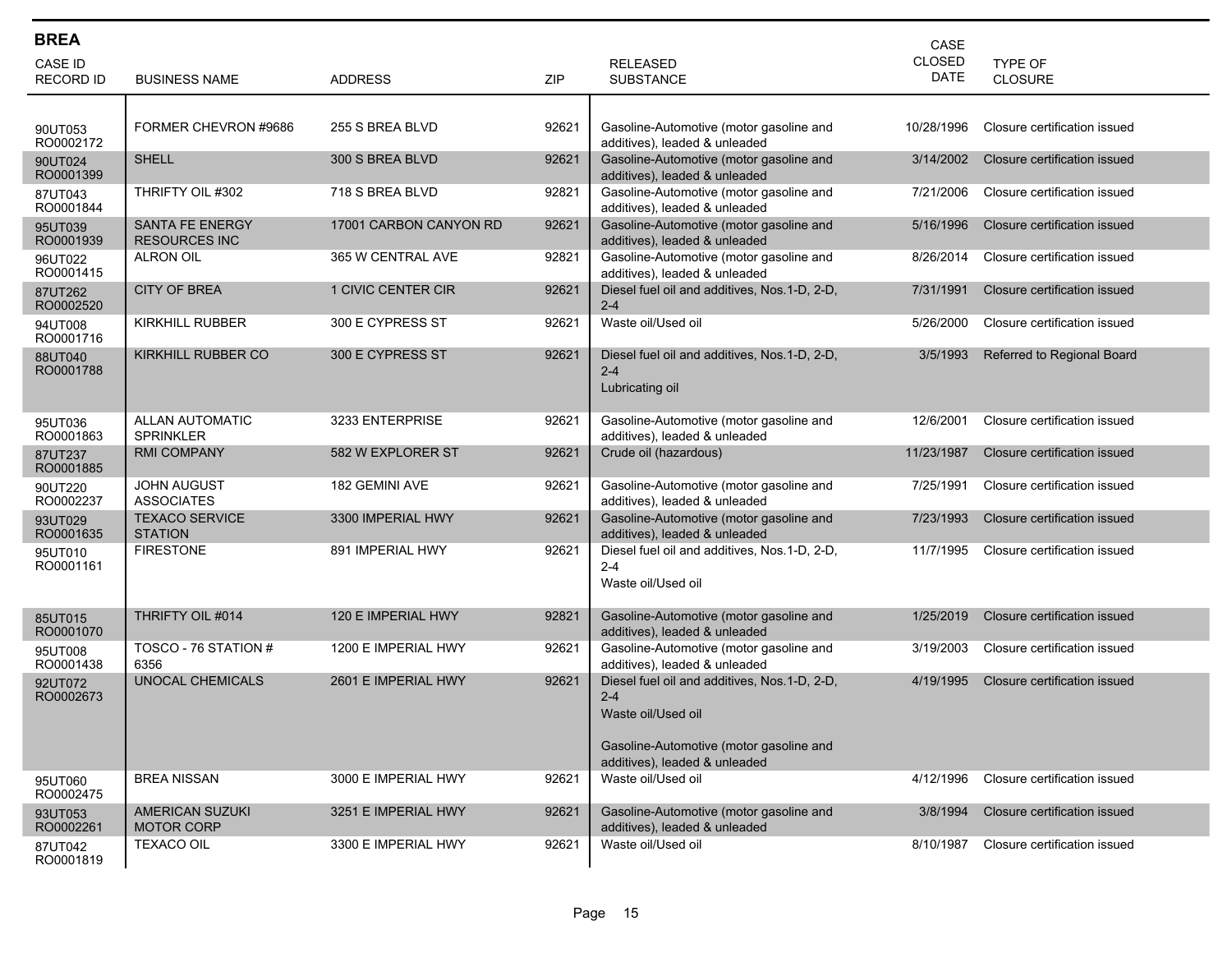| <b>BREA</b>                 |                                                  |                        |       |                                                                          | CASE                         |                              |
|-----------------------------|--------------------------------------------------|------------------------|-------|--------------------------------------------------------------------------|------------------------------|------------------------------|
| CASE ID<br><b>RECORD ID</b> | <b>BUSINESS NAME</b>                             | <b>ADDRESS</b>         | ZIP   | <b>RELEASED</b><br><b>SUBSTANCE</b>                                      | <b>CLOSED</b><br><b>DATE</b> | TYPE OF<br><b>CLOSURE</b>    |
|                             |                                                  |                        |       |                                                                          |                              |                              |
| 90UT242<br>RO0002736        | <b>CHEVRON #9-0786</b>                           | 700 E IMPERIAL HWY     | 92821 | Gasoline-Automotive (motor gasoline and<br>additives), leaded & unleaded | 5/2/2019                     | Referred to Regional Board   |
| 90UT161<br>RO0000867        | NI INDUSTRIES                                    | 1225 W IMPERIAL HWY    | 92622 | Diesel fuel oil and additives, Nos.1-D, 2-D,<br>$2 - 4$                  | 11/14/2002                   | Closure certification issued |
| 89UT147<br>RO0002654        | <b>PACIFIC QUALITY</b><br><b>PACKAGING</b>       | 1355 W IMPERIAL HWY    | 92621 | Gasoline-Automotive (motor gasoline and<br>additives), leaded & unleaded | 9/5/1996                     | Closure certification issued |
| 90UT047<br>RO0002009        | <b>BREA VEHICLE CLEAN</b>                        | 100 W LAMBERT RD       | 92621 | Gasoline-Automotive (motor gasoline and<br>additives), leaded & unleaded | 4/4/1990                     | Closure certification issued |
| 98UT106<br>RO0001311        | <b>LAMBERT GAS</b>                               | 1203 W LAMBERT ST      | 92821 | Gasoline-Automotive (motor gasoline and<br>additives), leaded & unleaded | 1/16/2007                    | Referred to Regional Board   |
| 86UT190<br>RO0002926        | <b>AKZO COATINGS</b>                             | 1214 W LAMBERT RD      | 92621 | Naphtha distillate                                                       | 6/1/1991                     | Transferred to OCUST Program |
|                             |                                                  |                        |       | Xylene                                                                   |                              |                              |
|                             |                                                  |                        |       | Toluene                                                                  |                              |                              |
|                             |                                                  |                        |       | Unleaded gasoline                                                        |                              |                              |
|                             |                                                  |                        |       | Alcohol                                                                  |                              |                              |
|                             |                                                  |                        |       | Mineral spirits                                                          |                              |                              |
|                             |                                                  |                        |       | Ethyl alcohol                                                            |                              |                              |
|                             |                                                  |                        |       | Methyl ethyl ketones                                                     |                              |                              |
| 90UT128<br>RO0002456        | <b>COMPTON PLASTER INC</b>                       | 1560 W LAMBERT RD      | 92621 | Gasoline-Automotive (motor gasoline and<br>additives), leaded & unleaded | 8/20/1990                    | Closure certification issued |
| 86UT091<br>RO0002954        | LINPRO DEVELOPMENT                               | 0 LAMBERT @ ASSOCIATED | 92821 | Not reported / unknown                                                   | 1/1/1987                     | Transferred to OCIC Program  |
| 95UT065<br>RO0002591        | <b>MAX POLLING FAMILY</b><br><b>TRUST</b>        | 302 OAK PL             | 92621 | Diesel fuel oil and additives, Nos.1-D, 2-D,<br>$2 - 4$                  | 11/21/1997                   | Closure certification issued |
| 93UT003<br>RO0001850        | LA MIRADA RE BAR                                 | 1241 PIONEER ST        | 92621 | Diesel fuel oil and additives, Nos.1-D, 2-D,<br>$2 - 4$                  | 9/4/1997                     | Closure certification issued |
|                             |                                                  |                        |       | Gasoline-Automotive (motor gasoline and<br>additives), leaded & unleaded |                              |                              |
| 00UT032<br>RO0001908        | <b>ALBERTSON'S</b><br><b>DISTRIBUTION CENTER</b> | 200 N PUENTE ST        | 92821 | Diesel fuel oil and additives, Nos. 1-D, 2-D,<br>$2 - 4$                 | 9/8/2014                     | Closure certification issued |
|                             |                                                  |                        |       | Gasoline-Automotive (motor gasoline and<br>additives), leaded & unleaded |                              |                              |
| 04UT020<br>RO0003311        | ALBERTSON'S<br><b>DISTRIBUTION CENTER</b>        | 200 N PUENTE ST        | 92821 | Diesel fuel oil and additives, Nos.1-D, 2-D,<br>$2 - 4$                  | 10/3/2005                    | Closure certification issued |
| 88UT100<br>RO0001189        | <b>PETROLITE</b>                                 | 200 S PUENTE ST        | 92621 | Diesel fuel oil and additives, Nos.1-D, 2-D,<br>$2 - 4$                  | 5/31/1990                    | Transferred to OCIC Program  |
|                             |                                                  |                        |       | Waste oil/Used oil                                                       |                              |                              |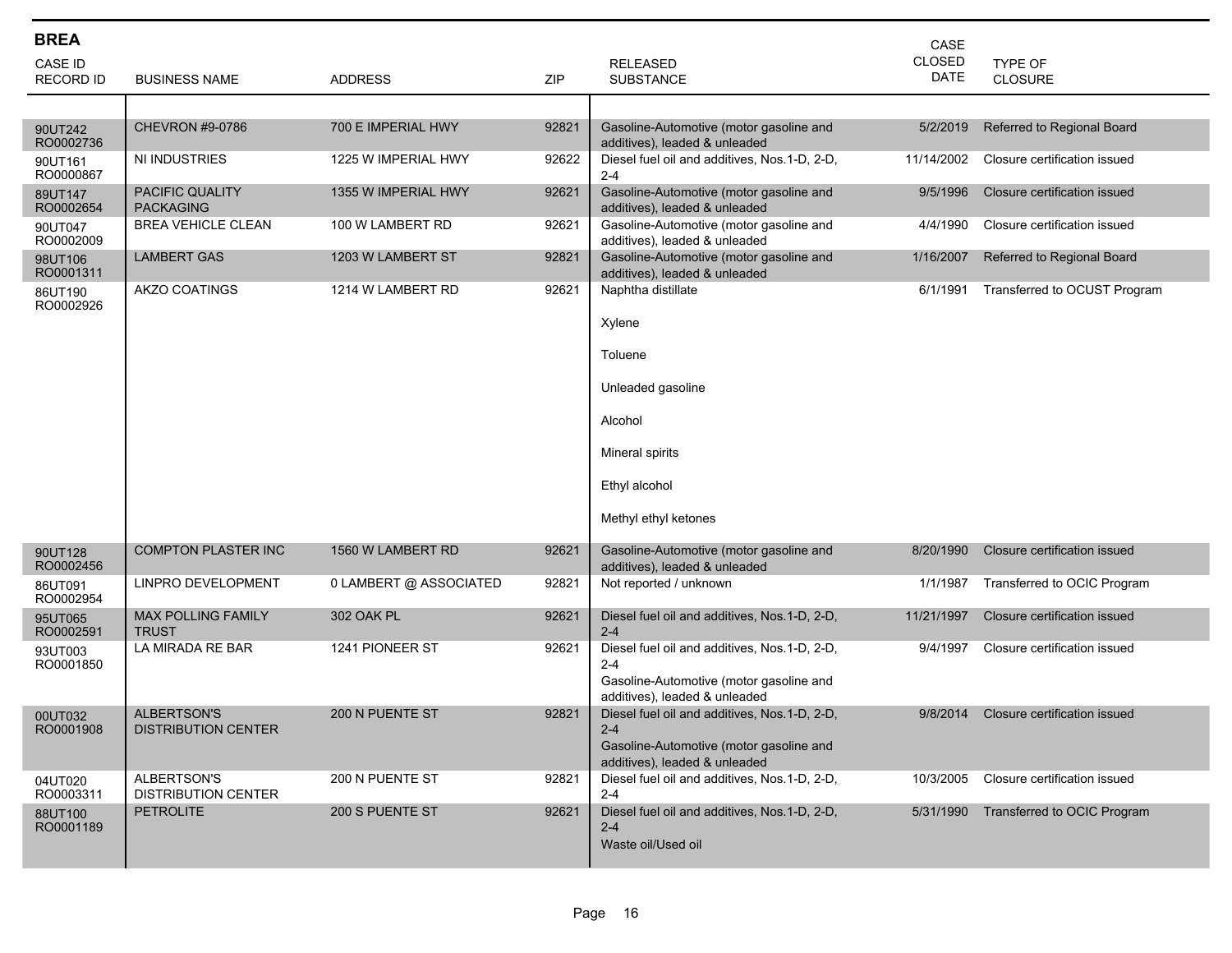| <b>BREA</b><br><b>CASE ID</b><br><b>RECORD ID</b> | <b>BUSINESS NAME</b>                                      | <b>ADDRESS</b>           | <b>ZIP</b> | <b>RELEASED</b><br><b>SUBSTANCE</b>                                                                                                 | CASE<br><b>CLOSED</b><br><b>DATE</b> | TYPE OF<br>CLOSURE           |
|---------------------------------------------------|-----------------------------------------------------------|--------------------------|------------|-------------------------------------------------------------------------------------------------------------------------------------|--------------------------------------|------------------------------|
|                                                   |                                                           |                          |            |                                                                                                                                     |                                      |                              |
| 88UT100<br>RO0001189                              |                                                           |                          |            | Solvents                                                                                                                            |                                      |                              |
| 87UT221<br>RO0001462                              | <b>FMC</b>                                                | 205 S PUENTE ST          | 92621      | Waste oil/Used oil                                                                                                                  | 7/14/1988                            | Closure certification issued |
|                                                   |                                                           |                          |            | Solvents                                                                                                                            |                                      |                              |
|                                                   |                                                           |                          |            | Coolant                                                                                                                             |                                      |                              |
| 93UT037<br>RO0001845                              | <b>BERTOLLINI BUILDING</b>                                | 405 S STATE COLLEGE BLVD | 92621      | Gasoline-Automotive (motor gasoline and<br>additives), leaded & unleaded                                                            | 2/6/1997                             | Closure certification issued |
| 92UT075<br>RO0002737                              | <b>BOY SCOUTS OF AMERICA</b>                              | 19001 TONNER CANYON RD   | 92621      | Gasoline-Automotive (motor gasoline and<br>additives), leaded & unleaded                                                            | 11/20/1996                           | Closure certification issued |
| 01UT017<br>RO0003046                              | <b>GSF ENERGY, LLC</b><br>(OLINDA LANDFILL)               | 1942 VALENCIA AVE        | 92821      | Hydrocarbons                                                                                                                        | 9/13/2001                            | Transferred to OCUST Program |
| 88UT021<br>RO0001262                              | SHELL WESTERN OIL<br><b>PRODUCTS</b>                      | 2701 VALENCIA AVE        | 92621      | Diesel fuel oil and additives, Nos.1-D, 2-D,<br>$2 - 4$<br>Gasoline-Automotive (motor gasoline and<br>additives), leaded & unleaded | 8/20/1991                            | Closure certification issued |
| 95UT040<br>RO0001963                              | <b>SECURITY PACIFIC BANK</b>                              | 275 VALENCIA AVE         | 92621      | Waste oil/Used oil                                                                                                                  | 9/6/1995                             | Closure certification issued |
| 92UT134<br>RO0003012                              | <b>UNOCAL SCIENCE &amp;</b><br><b>TECHNOLOGY DIVISION</b> | 376 S VALENCIA AVE       | 92621      | Diesel fuel oil and additives, Nos.1-D, 2-D,<br>$2 - 4$                                                                             | 4/25/1996                            | Transferred to OCIC Program  |
| 91UT083<br>RO0002880                              | TOSCO - 76 # 6121                                         | 525 S VALENCIA AVE       | 92621      | Diesel fuel oil and additives, Nos.1-D, 2-D,<br>$2 - 4$                                                                             | 7/17/1992                            | Closure certification issued |
| 98UT046<br>RO0002191                              | TOSCO - 76 STATION<br>#6121                               | 525 S VALENCIA AVE       | 92621      | Gasoline-Automotive (motor gasoline and<br>additives), leaded & unleaded                                                            | 4/28/2000                            | Closure certification issued |
| 90UT223<br>RO0002312                              | <b>PACIFIC SKYLIGHT</b>                                   | 255 VOYAGER AVE          | 92621      | Gasoline-Automotive (motor gasoline and<br>additives), leaded & unleaded                                                            | 4/3/1991                             | Closure certification issued |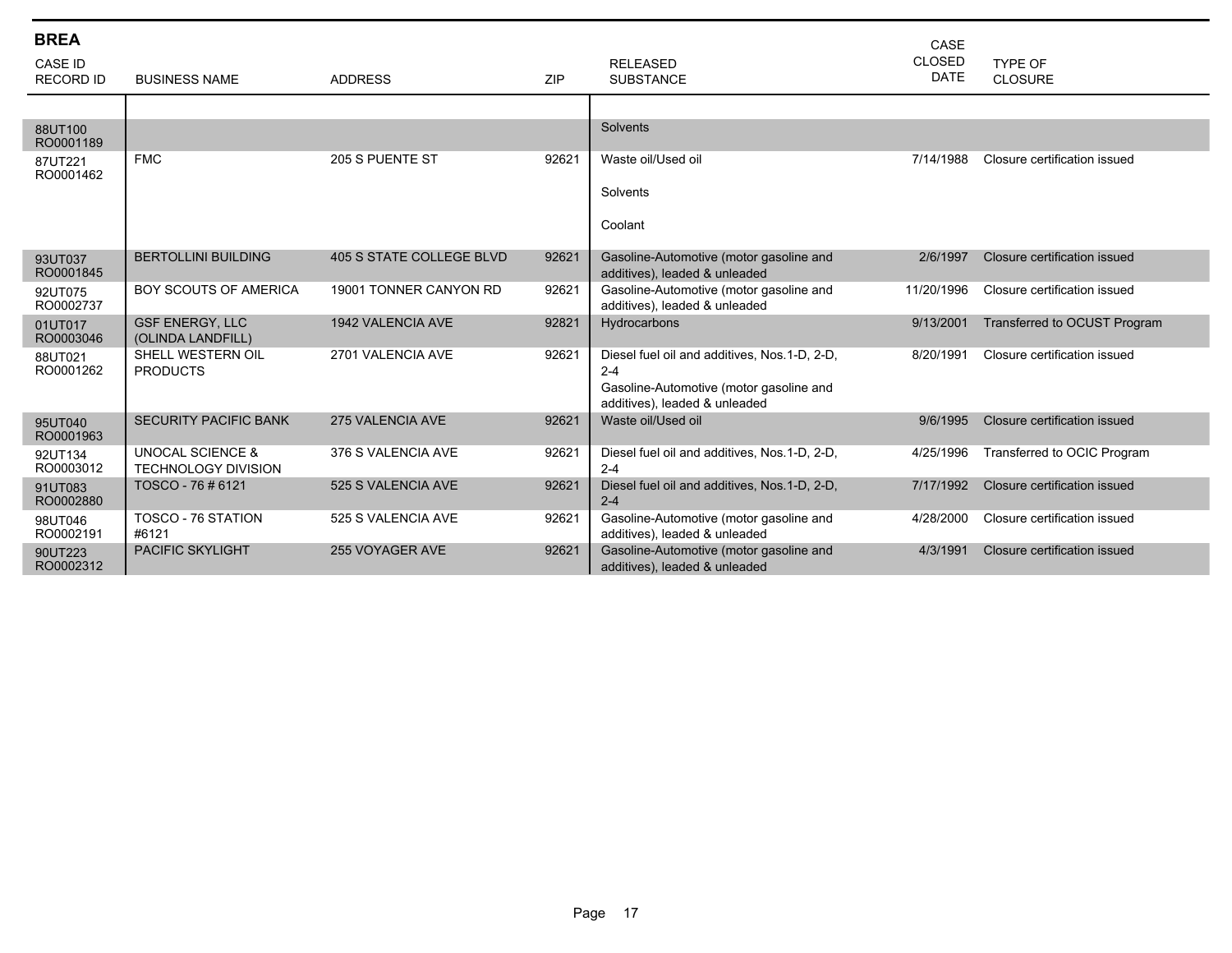| <b>BUENA PARK</b><br>CASE   |                                                       |                                       |        |                                                                                                                                      |                              |                                  |  |  |  |
|-----------------------------|-------------------------------------------------------|---------------------------------------|--------|--------------------------------------------------------------------------------------------------------------------------------------|------------------------------|----------------------------------|--|--|--|
| CASE ID<br><b>RECORD ID</b> | <b>BUSINESS NAME</b>                                  | <b>ADDRESS</b>                        | ZIP    | <b>RELEASED</b><br><b>SUBSTANCE</b>                                                                                                  | <b>CLOSED</b><br><b>DATE</b> | <b>TYPE OF</b><br><b>CLOSURE</b> |  |  |  |
| 87UT121<br>RO0001481        | <b>BERGEN BRUNSWIG</b><br>DRUG CO                     | 6910 8TH ST                           | 90620  | Gasoline-Automotive (motor gasoline and<br>additives), leaded & unleaded                                                             | 5/14/1991                    | Closure certification issued     |  |  |  |
| 86UT199<br>RO0000827        | <b>MODERN MATERIALS</b>                               | 6280 ARTESIA BLVD                     | 90620  | Gasoline-Automotive (motor gasoline and<br>additives), leaded & unleaded                                                             | 9/7/2000                     | Closure certification issued     |  |  |  |
| 93UT066<br>RO0002577        | <b>KRAFT GENERAL FOODS</b><br><b>INC</b>              | 6950 ARTESIA BLVD                     | 90621  | Waste oil/Used oil<br><b>TCE</b>                                                                                                     | 7/15/1997                    | Referred to Regional Board       |  |  |  |
| 89UT169<br>RO0000821        | <b>KRAFT USA OPERATIONS</b>                           | 6950 ARTESIA BLVD                     | 90620  | Diesel fuel oil and additives, Nos. 1-D, 2-D,<br>$2 - 4$<br>Gasoline-Automotive (motor gasoline and<br>additives), leaded & unleaded |                              |                                  |  |  |  |
| 87UT182<br>RO0002960        | TOSCO - 76 #5599                                      | 7250 ARTESIA BLVD                     | 90620  | Gasoline-Automotive (motor gasoline and<br>additives), leaded & unleaded                                                             | 6/30/2011                    | Closure certification issued     |  |  |  |
| 93UT060<br>RO0002434        | <b>PACIFIC BELL</b>                                   | 7701 ARTESIA BLVD                     | 90620  | Diesel fuel oil and additives, Nos.1-D, 2-D,<br>$2 - 4$                                                                              | 2/27/2002                    | Closure certification issued     |  |  |  |
| 99UT046<br>RO0002236        | <b>BUENA PARK FIRE</b><br>STATION #62                 | 7780 ARTESIA BLVD                     | 90621  | Unleaded gasoline<br>Diesel fuel oil and additives, Nos.1-D, 2-D,<br>$2 - 4$                                                         | 5/22/2000                    | Closure certification issued     |  |  |  |
| 10UT005<br>RO0003547        | <b>BUENA PARK AUTO</b><br><b>CENTER</b>               | 6192 AUTO CENTER DR                   | 90621- | Gasoline-Automotive (motor gasoline and<br>additives), leaded & unleaded                                                             | 6/16/2017                    | Closure certification issued     |  |  |  |
| 93UT064<br>RO0002530        | <b>G R L PARNTERSHIP</b>                              | 6192 AUTO CENTER DRIVE<br><b>BLVD</b> | 90621  | Gasoline-Automotive (motor gasoline and<br>additives), leaded & unleaded                                                             | 11/17/1997                   | Closure certification issued     |  |  |  |
| 92UT040<br>RO0001899        | SHELL OIL                                             | 5231 BEACH BLVD                       | 90621  | Gasoline-Automotive (motor gasoline and<br>additives), leaded & unleaded                                                             | 3/26/2014                    | Closure certification issued     |  |  |  |
| 86UT115<br>RO0001083        | SHELL OIL                                             | 5231 BEACH BLVD                       | 90621  | Waste oil/Used oil                                                                                                                   | 4/14/1987                    | Closure certification issued     |  |  |  |
| 98UT018<br>RO0001451        | <b>CHEVRON #9-8873</b>                                | 5241 BEACH BLVD                       | 90621  | Gasoline-Automotive (motor gasoline and<br>additives), leaded & unleaded                                                             | 1/30/2015                    | Closure certification issued     |  |  |  |
| 98UT048<br>RO0002240        | TOSCO - 76 #4914                                      | 5262 BEACH BLVD                       | 90621  | Gasoline-Automotive (motor gasoline and<br>additives), leaded & unleaded                                                             | 5/8/2015                     | Closure certification issued     |  |  |  |
| 86UT082<br>RO0002772        | <b>KMART</b>                                          | 5301 BEACH BLVD                       | 90620  | Waste oil/Used oil                                                                                                                   | 8/18/1986                    | Closure certification issued     |  |  |  |
| 86UT207<br>RO0000953        | NUTRILITE PRODUCTS<br><b>INC</b>                      | 5600 BEACH BLVD                       | 90622  | Gasoline-Automotive (motor gasoline and<br>additives), leaded & unleaded                                                             | 6/30/1987                    | Closure certification issued     |  |  |  |
| 99UT061<br>RO0002602        | <b>ANAHEIM GENERAL</b><br><b>HOSPITAL- BUENA PARK</b> | 5742 BEACH BLVD                       | 90621  | Gasoline-Automotive (motor gasoline and<br>additives), leaded & unleaded                                                             | 12/6/2001                    | Closure certification issued     |  |  |  |
| 92UT139<br>RO0000831        | MOBIL #99-086 / CONROYS                               | 5962 BEACH BLVD                       | 90621  | Gasoline-Automotive (motor gasoline and<br>additives), leaded & unleaded                                                             |                              |                                  |  |  |  |
| 98UT086<br>RO0000798        | <b>LUCKY OIL STATION</b>                              | 5989 BEACH BLVD                       | 90621  | Gasoline-Automotive (motor gasoline and<br>additives), leaded & unleaded                                                             | 11/12/2014                   | Closure certification issued     |  |  |  |
| 08UT003<br>RO0003474        | LUCKY OIL STATION                                     | 5989 BEACH BLVD                       | 90621  | Unleaded gasoline                                                                                                                    | 3/15/2009                    | Closure certification issued     |  |  |  |
| 91UT092<br>RO0000780        | TED JONES FORD                                        | 6211 BEACH BLVD                       | 90620  | Waste oil/Used oil                                                                                                                   | 4/25/1994                    | Closure certification issued     |  |  |  |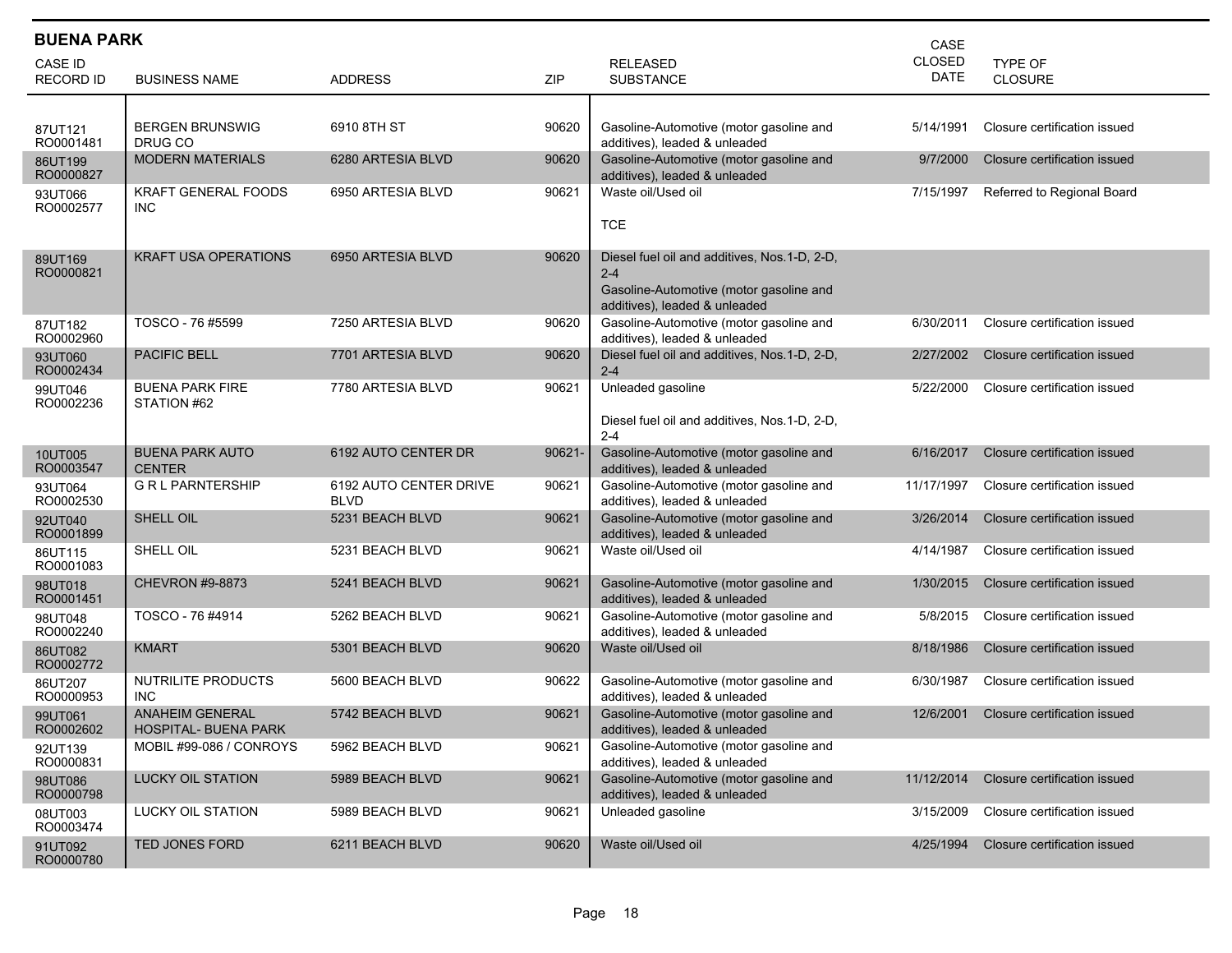| <b>BUENA PARK</b><br>CASE |                                                    |                       |       |                                                                                                                                     |               |                              |  |  |  |
|---------------------------|----------------------------------------------------|-----------------------|-------|-------------------------------------------------------------------------------------------------------------------------------------|---------------|------------------------------|--|--|--|
| CASE ID                   |                                                    |                       |       | <b>RELEASED</b>                                                                                                                     | <b>CLOSED</b> | TYPE OF                      |  |  |  |
| <b>RECORD ID</b>          | <b>BUSINESS NAME</b>                               | <b>ADDRESS</b>        | ZIP   | <b>SUBSTANCE</b>                                                                                                                    | DATE          | <b>CLOSURE</b>               |  |  |  |
|                           |                                                    |                       |       |                                                                                                                                     |               |                              |  |  |  |
| 20UT001<br>RO0003652      | ABE'S ARCO                                         | 6242 BEACH BLVD       | 90620 | Gasoline-Automotive (motor gasoline and<br>additives), leaded & unleaded                                                            |               |                              |  |  |  |
| 92UT047<br>RO0002079      | ABE'S ARCO                                         | 6242 BEACH BLVD       | 90620 | Gasoline-Automotive (motor gasoline and<br>additives), leaded & unleaded                                                            |               |                              |  |  |  |
| 99UT037<br>RO0001998      | CHEVRON #20-2031                                   | 6392 BEACH BLVD       | 90621 | Gasoline-Automotive (motor gasoline and<br>additives), leaded & unleaded                                                            | 8/25/2017     | Closure certification issued |  |  |  |
| 86UT116<br>RO0001102      | EXXON #7-2314                                      | 6392 BEACH BLVD       | 90621 | Gasoline-Automotive (motor gasoline and<br>additives), leaded & unleaded                                                            | 3/26/2014     | Closure certification issued |  |  |  |
| 97UT014<br>RO0001312      | JIFFY PLATING/JOHNNYS<br><b>SPEED &amp; CHROME</b> | 6411 BEACH BLVD       | 90620 | Diesel fuel oil and additives, Nos.1-D, 2-D,<br>$2 - 4$                                                                             | 2/14/2000     | Closure certification issued |  |  |  |
| 89UT008<br>RO0002912      | <b>BUENA PARK LUMBER</b>                           | 6586 BEACH BLVD       | 90620 | Gasoline-Automotive (motor gasoline and<br>additives), leaded & unleaded                                                            | 2/21/1989     | Closure certification issued |  |  |  |
| 02UT007<br>RO0003041      | <b>BUENA PARK LUMBER CO</b>                        | 6586 BEACH BLVD       | 90620 | Diesel fuel oil and additives, Nos.1-D, 2-D,<br>$2 - 4$<br>Gasoline-Automotive (motor gasoline and<br>additives), leaded & unleaded | 12/24/2002    | Closure certification issued |  |  |  |
| 96UT030<br>RO0001731      | <b>DOLLAR RENT A CAR</b>                           | 6731 BEACH BLVD       | 90620 | Gasoline-Automotive (motor gasoline and<br>additives), leaded & unleaded                                                            | 2/3/1998      | Closure certification issued |  |  |  |
| 87UT169<br>RO0002701      | G & M OIL #33                                      | 6812 BEACH BLVD       | 90620 | Gasoline-Automotive (motor gasoline and<br>additives), leaded & unleaded                                                            | 8/20/2020     | Closure certification issued |  |  |  |
| 91UT008<br>RO0002472      | <b>CHEVRON #9-8319</b>                             | 6971 BEACH BLVD       | 90620 | Diesel fuel oil and additives, Nos.1-D, 2-D,<br>$2 - 4$<br>Gasoline-Automotive (motor gasoline and<br>additives), leaded & unleaded | 5/26/2015     | Closure certification issued |  |  |  |
| 90UT241<br>RO0002718      | <b>BUENA PARK CAR WASH</b>                         | 6978 BEACH BLVD       | 90621 | Gasoline-Automotive (motor gasoline and<br>additives), leaded & unleaded                                                            | 2/18/1998     | Referred to Regional Board   |  |  |  |
| 87UT170<br>RO0002722      | <b>UNOCAL #5375</b>                                | 7611 BEACH BLVD       | 90620 | Waste oil/Used oil<br>Gasoline-Automotive (motor gasoline and<br>additives), leaded & unleaded                                      | 3/26/1999     | Closure certification issued |  |  |  |
| 94UT002<br>RO0001550      | KNOTTS BERRY FARM                                  | 8039 BEACH BLVD       | 90620 | Diesel fuel oil and additives, Nos.1-D, 2-D,<br>$2 - 4$                                                                             | 4/11/1996     | Closure certification issued |  |  |  |
| 96UT029<br>RO0001705      | <b>KNOTTS BERRY FARM</b>                           | 8039 BEACH BLVD       | 90620 | Gasoline-Automotive (motor gasoline and<br>additives), leaded & unleaded                                                            | 3/28/2013     | Closure certification issued |  |  |  |
| 94UT061<br>RO0002479      | TOSCO - 76 # 4914                                  | 5262 S BEACH BLVD     | 90620 | Gasoline-Automotive (motor gasoline and<br>additives), leaded & unleaded                                                            | 11/7/1995     | Closure certification issued |  |  |  |
| 92UT136<br>RO0000769      | <b>TRIPLE A CONTAINER</b>                          | 6491 CABALLERO BLVD   | 90620 | Diesel fuel oil and additives, Nos.1-D, 2-D,<br>$2 - 4$                                                                             | 7/3/1996      | Closure certification issued |  |  |  |
| 87UT245<br>RO0002093      | PEPSI-COLA BOTTLING<br><b>GROUP</b>                | 6261 S CABALLERO BLVD | 90620 | Diesel fuel oil and additives, Nos.1-D, 2-D,<br>2-4<br>Gasoline-Automotive (motor gasoline and<br>additives), leaded & unleaded     | 10/29/2004    | Closure certification issued |  |  |  |
| 86UT201<br>RO0000865      | <b>BARRYS AUTOMOTIVE</b>                           | 7870 COMMONWEALTH AVE | 90621 | Waste oil/Used oil<br>Gasoline-Automotive (motor gasoline and<br>additives), leaded & unleaded                                      | 5/9/2005      | Closure certification issued |  |  |  |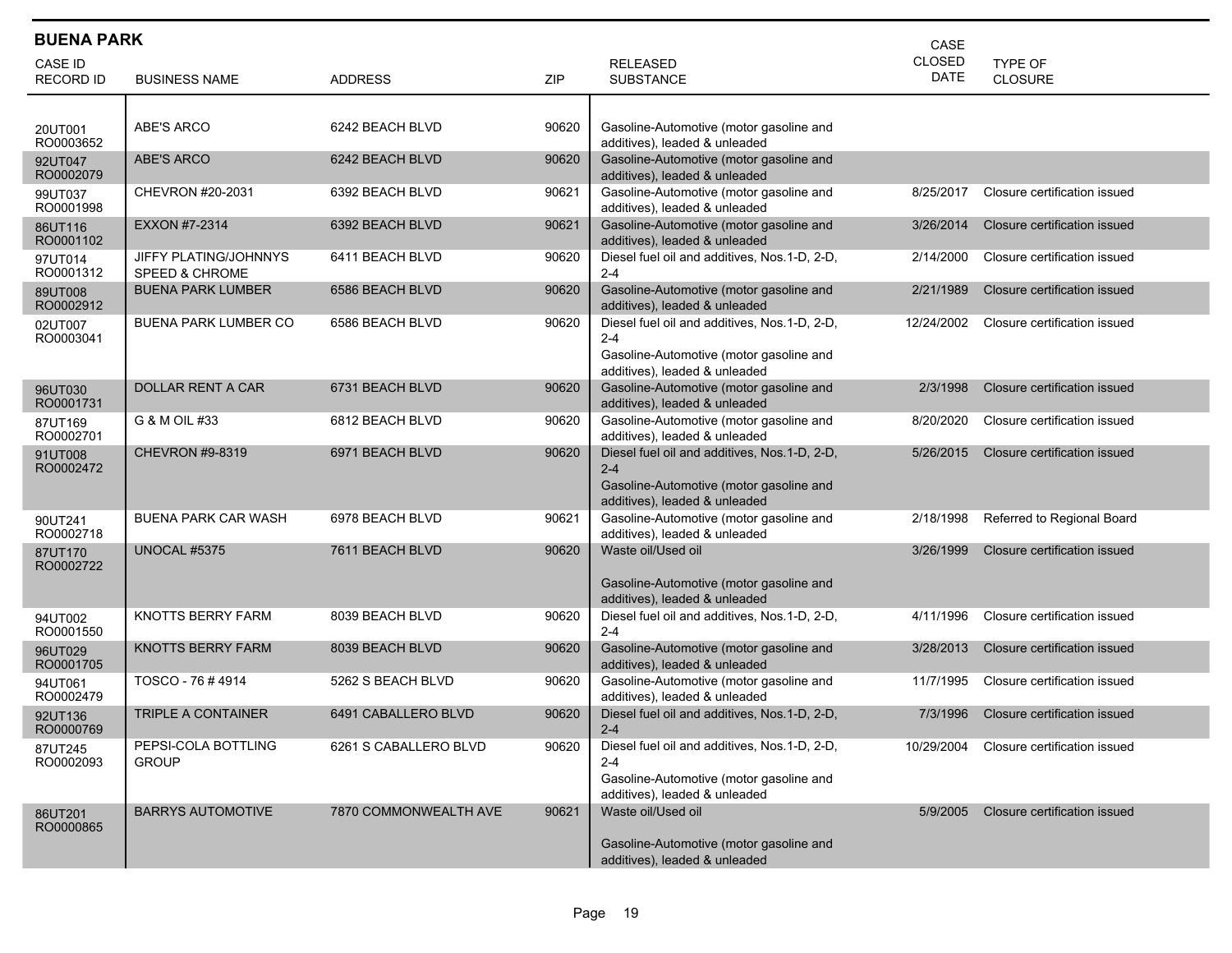| <b>BUENA PARK</b><br>CASE   |                                                   |                       |       |                                                                                                                                     |                       |                              |  |  |
|-----------------------------|---------------------------------------------------|-----------------------|-------|-------------------------------------------------------------------------------------------------------------------------------------|-----------------------|------------------------------|--|--|
| CASE ID<br><b>RECORD ID</b> | <b>BUSINESS NAME</b>                              | <b>ADDRESS</b>        | ZIP   | <b>RELEASED</b><br><b>SUBSTANCE</b>                                                                                                 | CLOSED<br><b>DATE</b> | TYPE OF<br><b>CLOSURE</b>    |  |  |
| 88UT090<br>RO0002966        | <b>RONS SERVICE</b>                               | 8010 COMMONWEALTH AVE | 90621 | Gasoline-Automotive (motor gasoline and<br>additives), leaded & unleaded                                                            |                       |                              |  |  |
| 18UT002<br>RO0003641        | WAYNE PERRY INC.                                  | 8281 COMMONWEALTH AVE | 90621 | Gasoline-Automotive (motor gasoline and<br>additives), leaded & unleaded                                                            |                       |                              |  |  |
| 88UT049<br>RO0002016        | <b>WAYNE PERRY</b><br><b>CONSTRUCTION</b>         | 8301 COMMONWEALTH AVE | 90621 | Gasoline-Automotive (motor gasoline and<br>additives), leaded & unleaded                                                            | 6/16/1997             | Closure certification issued |  |  |
| 18UT003<br>RO0003644        | WAYNE PERRY INC.                                  | 8301 COMMONWEALTH AVE | 90621 | Gasoline-Automotive (motor gasoline and<br>additives), leaded & unleaded                                                            |                       |                              |  |  |
| 89UT002<br>RO0002791        | ARCO #1969                                        | 7760 CRESCENT AVE     | 90620 | Waste oil/Used oil<br>Gasoline-Automotive (motor gasoline and                                                                       | 4/10/2009             | Closure certification issued |  |  |
|                             | <b>MOTORS INC BUENA</b>                           | 6240 DESCANSO AVE     | 90620 | additives), leaded & unleaded<br>Waste oil/Used oil                                                                                 | 4/10/1996             | Closure certification issued |  |  |
| 87UT034<br>RO0001606        | <b>PARK</b>                                       |                       |       |                                                                                                                                     |                       |                              |  |  |
| 88UT063<br>RO0002375        | PAUL DODDS                                        | 5450 DODDS AVE        | 90621 | Gasoline-Automotive (motor gasoline and<br>additives), leaded & unleaded                                                            | 7/17/1992             | Closure certification issued |  |  |
| 90UT006<br>RO0002660        | <b>SERVICE CRAFT</b>                              | 5650 DOLLY            | 90620 | Diesel fuel oil and additives, Nos.1-D, 2-D,<br>$2 - 4$<br>Gasoline-Automotive (motor gasoline and<br>additives), leaded & unleaded | 5/8/1990              | Closure certification issued |  |  |
| 86UT189<br>RO0002906        | <b>FORMER LUCKY</b><br><b>DISTRIBUTION CENTER</b> | 6565 KNOTT AVE        | 90620 | Diesel fuel oil and additives, Nos.1-D, 2-D,<br>$2 - 4$<br>Gasoline-Automotive (motor gasoline and<br>additives), leaded & unleaded | 12/6/2001             | Closure certification issued |  |  |
| 90UT170<br>RO0000991        | <b>LUCKY MARKET</b>                               | 6565 KNOTT AVE        | 90620 | Diesel fuel oil and additives, Nos.1-D, 2-D,<br>$2 - 4$                                                                             | 5/2/1994              | Closure certification issued |  |  |
| 90UT271<br>RO0000982        | ARCO #1583                                        | 7990 KNOTT AVE        | 90620 | Waste oil/Used oil<br>Gasoline-Automotive (motor gasoline and<br>additives), leaded & unleaded                                      | 12/1/2014             | Closure certification issued |  |  |
| 84UT029<br>RO0001367        | <b>UNOCAL</b>                                     | 7995 KNOTT AVE        | 90620 | Gasoline-Automotive (motor gasoline and<br>additives), leaded & unleaded                                                            | 3/21/1985             | Closure certification issued |  |  |
| 92UT138<br>RO0000810        | UNOCAL #5094                                      | 7995 KNOTT AVE        | 90620 | Gasoline-Automotive (motor gasoline and<br>additives), leaded & unleaded                                                            | 4/24/2014             | Closure certification issued |  |  |
| 90UT211<br>RO0001999        | MOBIL #18-FYE                                     | 8510 KNOTT AVE        | 90620 | Gasoline-Automotive (motor gasoline and<br>additives), leaded & unleaded                                                            | 6/10/2014             | Closure certification issued |  |  |
| 95UT053<br>RO0002301        | <b>CENTRAILA HIGH SCHOOL</b><br><b>DISTRICT</b>   | 6628 LA PALMA AVE     | 90620 | Diesel fuel oil and additives, Nos.1-D, 2-D,<br>$2 - 4$<br>Gasoline-Automotive (motor gasoline and<br>additives), leaded & unleaded | 4/1/1996              | Closure certification issued |  |  |
| 87UT258<br>RO0002424        | PHILTON PROPERTIES                                | 7490 LA PALMA AVE     | 90620 | Gasoline-Automotive (motor gasoline and<br>additives), leaded & unleaded                                                            | 12/23/2003            | Referred to Regional Board   |  |  |
| 99UT027<br>RO0001746        | SHELL OIL                                         | 7491 LA PALMA AVE     | 90620 | Gasoline-Automotive (motor gasoline and<br>additives), leaded & unleaded                                                            | 10/28/2013            | Closure certification issued |  |  |
| 87UT036<br>RO0001660        | WORLD OIL #41                                     | 7491 LA PALMA AVE     | 90620 | Gasoline-Automotive (motor gasoline and<br>additives), leaded & unleaded                                                            | 11/30/2000            | Closure certification issued |  |  |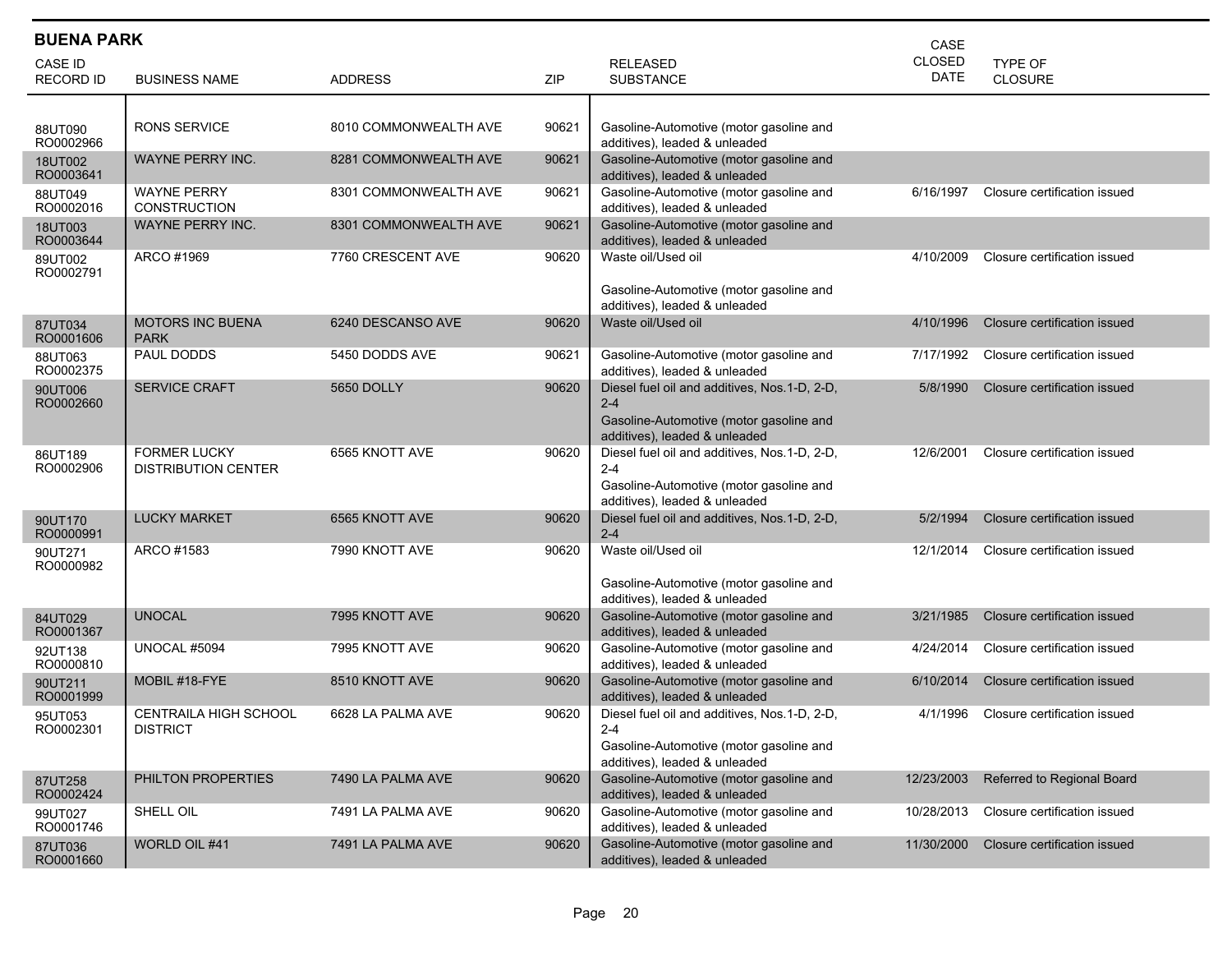| <b>BUENA PARK</b><br>CASE |                                           |                      |       |                                                                                                                                                           |                              |                              |  |  |  |
|---------------------------|-------------------------------------------|----------------------|-------|-----------------------------------------------------------------------------------------------------------------------------------------------------------|------------------------------|------------------------------|--|--|--|
| CASE ID                   |                                           |                      |       | <b>RELEASED</b>                                                                                                                                           | <b>CLOSED</b><br><b>DATE</b> | <b>TYPE OF</b>               |  |  |  |
| <b>RECORD ID</b>          | <b>BUSINESS NAME</b>                      | <b>ADDRESS</b>       | ZIP   | <b>SUBSTANCE</b>                                                                                                                                          |                              | <b>CLOSURE</b>               |  |  |  |
|                           |                                           |                      |       |                                                                                                                                                           |                              |                              |  |  |  |
| 94UT014<br>RO0001240      | <b>ENVIRONS WEST</b>                      | 5971 LINCOLN AVE     | 90620 | Gasoline-Automotive (motor gasoline and<br>additives), leaded & unleaded                                                                                  | 6/16/1997                    | Closure certification issued |  |  |  |
| 87UT086<br>RO0002870      | <b>LINCOLN KNOTT CAR</b><br><b>WASH</b>   | 6942 LINCOLN AVE     | 90620 | Gasoline-Automotive (motor gasoline and<br>additives), leaded & unleaded                                                                                  | 6/21/2002                    | Closure certification issued |  |  |  |
| 88UT200<br>RO0001170      | <b>KMART</b>                              | 5885 N LINCOLN AVE   | 90620 | Waste oil/Used oil                                                                                                                                        | 9/12/1990                    | Closure certification issued |  |  |  |
| 85UT127<br>RO0001129      | <b>SUPER 7 STATION</b>                    | 6001 S LINCOLN AVE   | 90620 | Gasoline-Automotive (motor gasoline and<br>additives), leaded & unleaded                                                                                  | 2/19/1998                    | Closure certification issued |  |  |  |
| 87UT186<br>RO0000757      | LOS COYOTES COUNTRY<br><b>CLUB</b>        | 8888 LOS COYOTES DR  | 90621 | Gasoline-Automotive (motor gasoline and<br>additives), leaded & unleaded                                                                                  | 12/27/1991                   | Closure certification issued |  |  |  |
| 86UT175<br>RO0002617      | <b>TEXACO</b>                             | 6011 MANCHESTER BLVD | 90621 | Diesel fuel oil and additives, Nos.1-D, 2-D,<br>$2 - 4$<br>Waste oil/Used oil<br>Gasoline-Automotive (motor gasoline and<br>additives), leaded & unleaded | 7/27/2007                    | Closure certification issued |  |  |  |
| 92UT070<br>RO0002627      | CHAPARRAL<br><b>INVESTMENTS</b>           | 6070 MANCHESTER BLVD | 90620 | Waste oil/Used oil                                                                                                                                        | 12/15/1993                   | Closure certification issued |  |  |  |
| 86UT198<br>RO0000806      | <b>FORMER GATEWAY</b><br><b>CHEVROLET</b> | 6125 MANCHESTER BLVD | 90620 | Gasoline-Automotive (motor gasoline and<br>additives), leaded & unleaded                                                                                  | 7/8/2002                     | Closure certification issued |  |  |  |
| 00UT033<br>RO0001934      | FORMER HOUSE OF LOW<br><b>RIDERS</b>      | 6171 MANCHESTER BLVD | 90621 | Diesel fuel oil and additives, Nos.1-D, 2-D,<br>$2 - 4$<br>Gasoline-Automotive (motor gasoline and<br>additives), leaded & unleaded                       | 7/12/2004                    | Closure certification issued |  |  |  |
| 87UT025<br>RO0001354      | <b>PERCY OWENS</b>                        | 6291 MANCHESTER BLVD | 90621 | Gasoline-Automotive (motor gasoline and<br>additives), leaded & unleaded                                                                                  | 2/26/1992                    | Closure certification issued |  |  |  |
| 85UT103<br>RO0003014      | ARCO #1365                                | 6370 MANCHESTER BLVD | 90621 | Gasoline-Automotive (motor gasoline and<br>additives), leaded & unleaded                                                                                  | 1/28/2014                    | Closure certification issued |  |  |  |
| 89UT003<br>RO0002812      | <b>IRWIN FAMILY TRUST</b>                 | 6622 MANCHESTER BLVD | 90620 | Diesel fuel oil and additives, Nos.1-D, 2-D,<br>$2 - 4$<br>Gasoline-Automotive (motor gasoline and<br>additives), leaded & unleaded                       | 6/28/1991                    | Closure certification issued |  |  |  |
| 91UT123<br>RO0002564      | <b>KAB MOTORS</b>                         | 6636 MANCHESTER BLVD | 90621 | Waste oil/Used oil                                                                                                                                        | 11/15/1993                   | Closure certification issued |  |  |  |
| 86UT027<br>RO0001385      | <b>BUENA PARK HYUNDAI</b>                 | 6692 MANCHESTER BLVD | 90621 | Waste oil/Used oil                                                                                                                                        | 5/28/1986                    | Closure certification issued |  |  |  |
| 93UT043<br>RO0001996      | <b>MAZDA OF BUENA PARK</b>                | 6700 MANCHESTER BLVD | 90621 | Gasoline-Automotive (motor gasoline and<br>additives), leaded & unleaded                                                                                  | 2/6/1996                     | Closure certification issued |  |  |  |
| 98UT043<br>RO0002109      | <b>HOUSE OF IMPORTS</b>                   | 6862 MANCHESTER BLVD | 90620 | Unleaded gasoline<br>Diesel fuel oil and additives, Nos.1-D, 2-D,<br>$2 - 4$                                                                              | 1/24/2002                    | Referred to Regional Board   |  |  |  |
| 91UT143<br>RO0002984      | NISSAN OF BUENA PARK                      | 6950 MANCHESTER BLVD | 90621 | Gasoline-Automotive (motor gasoline and<br>additives), leaded & unleaded                                                                                  | 3/2/1994                     | Closure certification issued |  |  |  |
| 89UT220<br>RO0001962      | TRICO TRADING CO.                         | 6880 ORAN CIR        | 90620 | Gasoline-Automotive (motor gasoline and<br>additives), leaded & unleaded                                                                                  | 4/30/1990                    | Closure certification issued |  |  |  |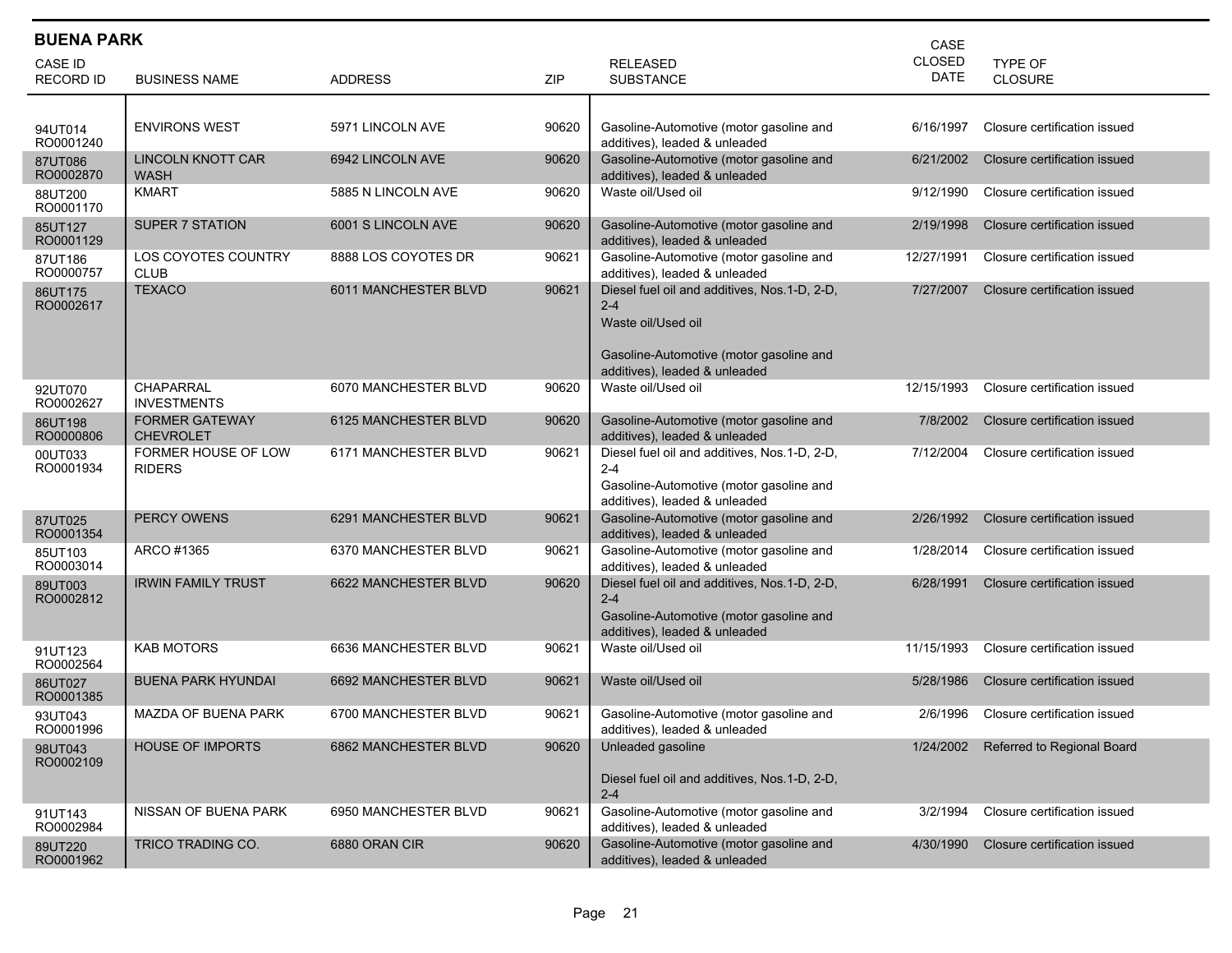| <b>BUENA PARK</b><br>CASE          |                                               |                         |        |                                                                                                                                                            |                              |                              |  |  |  |
|------------------------------------|-----------------------------------------------|-------------------------|--------|------------------------------------------------------------------------------------------------------------------------------------------------------------|------------------------------|------------------------------|--|--|--|
| <b>CASE ID</b><br><b>RECORD ID</b> | <b>BUSINESS NAME</b>                          | <b>ADDRESS</b>          | ZIP    | <b>RELEASED</b><br><b>SUBSTANCE</b>                                                                                                                        | <b>CLOSED</b><br><b>DATE</b> | TYPE OF<br><b>CLOSURE</b>    |  |  |  |
| 87UT024<br>RO0001325               | FIVE POINT U SERVE                            | 6000 ORANGETHORPE AVE   | 90620  | Gasoline-Automotive (motor gasoline and<br>additives), leaded & unleaded                                                                                   | 10/7/2013                    | Closure certification issued |  |  |  |
| 86UT073<br>RO0002578               | <b>FIRESTONE STORE</b>                        | 6011 ORANGETHORPE AVE   | 90620  | Gasoline-Automotive (motor gasoline and<br>additives), leaded & unleaded                                                                                   | 4/9/2004                     | Closure certification issued |  |  |  |
| 86UT208<br>RO0000964               | <b>BUENA PARK SCHOOL</b>                      | 6885 ORANGETHORPE AVE   | 90620  | Diesel fuel oil and additives, Nos.1-D, 2-D,<br>$2 - 4$<br>Gasoline-Automotive (motor gasoline and<br>additives), leaded & unleaded                        | 4/30/1990                    | Closure certification issued |  |  |  |
| 97UT022<br>RO0001538               | TOSCO - 76 #6926                              | 6971 ORANGETHORPE AVE   | 90620  | Diesel fuel oil and additives, Nos.1-D, 2-D,<br>$2 - 4$<br>Gasoline-Automotive (motor gasoline and<br>additives), leaded & unleaded                        | 6/7/2016                     | Closure certification issued |  |  |  |
| 97UT029<br>RO0001713               | FORMER SHELL STATION                          | 7011 ORANGETHORPE AVE   | 90620  | Gasoline-Automotive (motor gasoline and<br>additives), leaded & unleaded                                                                                   | 8/2/2000                     | Closure certification issued |  |  |  |
| 96UT026<br>RO0001624               | <b>WEST COAST SAND AND</b><br><b>GRAVEL</b>   | 7312 ORANGETHORPE AVE   | 90620  | Gasoline-Automotive (motor gasoline and<br>additives), leaded & unleaded                                                                                   | 2/5/1997                     | Closure certification issued |  |  |  |
| 10UT006<br>RO0003548               | <b>FORMER RICHFIELD</b><br><b>PROPERTY</b>    | 7501 ORANGETHORPE AVE   | 90620- | Gasoline-Automotive (motor gasoline and<br>additives), leaded & unleaded                                                                                   |                              |                              |  |  |  |
| 94UT009<br>RO0001742               | THRIFTY OIL #182                              | 7510 ORANGETHORPE AVE   | 90620  | Gasoline-Automotive (motor gasoline and<br>additives), leaded & unleaded                                                                                   | 11/4/2011                    | Closure certification issued |  |  |  |
| 09UT002<br>RO0003524               | <b>UNOCAL</b>                                 | 7751 ORANGETHORPE AVE   | 90621  | Gasoline-Automotive (motor gasoline and<br>additives), leaded & unleaded                                                                                   |                              |                              |  |  |  |
| 85UT094<br>RO0002978               | <b>UNOCAL</b>                                 | 7751 ORANGETHORPE AVE   | 90621  | Gasoline-Automotive (motor gasoline and<br>additives), leaded & unleaded                                                                                   | 5/20/1986                    | Closure certification issued |  |  |  |
| 87UT247<br>RO0002148               | <b>CITY OF BUENA PARK</b>                     | 7979 ORANGETHORPE AVE   | 90621  | Gasoline-Automotive (motor gasoline and<br>additives), leaded & unleaded                                                                                   | 10/12/2017                   | Closure certification issued |  |  |  |
| 89UT063<br>RO0002399               | <b>KAMIZOLAS PROPERTY</b>                     | 8001 ORANGETHORPE AVE   | 90621  | Gasoline-Automotive (motor gasoline and<br>additives), leaded & unleaded                                                                                   | 12/23/2003                   | Referred to Regional Board   |  |  |  |
| 00UT010<br>RO0001314               | <b>KURT'S TIRE &amp; WHEEL</b>                | 8102 ORANGETHORPE AVE   | 90621  | Diesel fuel oil and additives, Nos.1-D, 2-D,<br>$2 - 4$                                                                                                    | 12/6/2001                    | Closure certification issued |  |  |  |
| 92UT140<br>RO0000851               | <b>MATERIAL HANDLING</b><br><b>SUPPLY INC</b> | 8221 ORANGETHORPE AVE   | 90621  | Gasoline-Automotive (motor gasoline and<br>additives), leaded & unleaded                                                                                   | 7/30/1999                    | Closure certification issued |  |  |  |
| 89UT069<br>RO0002544               | H & H RENTALS INC                             | 8242 ORANGETHORPE AVE   | 90621  | Gasoline-Automotive (motor gasoline and<br>additives), leaded & unleaded                                                                                   | 2/8/1991                     | Closure certification issued |  |  |  |
| 87UT047<br>RO0001945               | <b>MOBIL #18-J9X</b>                          | 8991 ORANGETHORPE AVE   | 90621  | Gasoline-Automotive (motor gasoline and<br>additives), leaded & unleaded                                                                                   | 10/31/2014                   | Closure certification issued |  |  |  |
| 86UT109<br>RO0000988               | <b>SHELL</b><br>(FORMER)/CHARLES<br>LYONS JR  | 5990 E ORANGETHORPE AVE | 90620  | Gasoline-Automotive (motor gasoline and<br>additives), leaded & unleaded                                                                                   | 9/30/2005                    | Closure certification issued |  |  |  |
| 12UT006<br>RO0003588               | <b>BUENA PARK CITY YARD</b>                   | 8071 PAGE ST            | 90621- | Waste oil/Used oil<br>Diesel fuel oil and additives, Nos. 1-D, 2-D,<br>$2 - 4$<br>Gasoline-Automotive (motor gasoline and<br>additives), leaded & unleaded | 6/28/2019                    | Closure certification issued |  |  |  |
| 89UT038<br>RO0001759               | <b>CITY OF BUENA PARK</b>                     | 8071 PAGE ST            | 90622  | Gasoline-Automotive (motor gasoline and<br>additives), leaded & unleaded                                                                                   | 6/19/1998                    | Closure certification issued |  |  |  |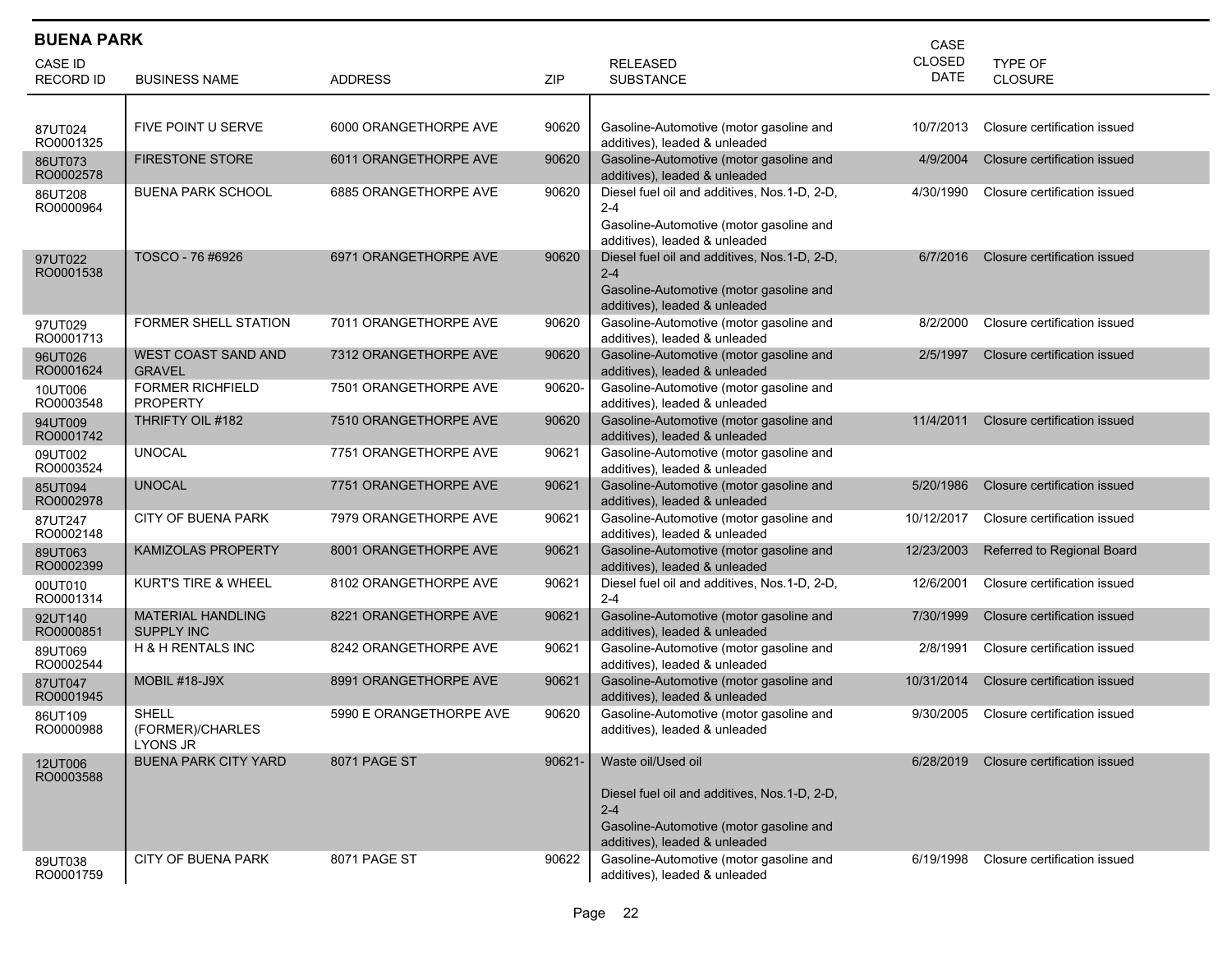|                      | <b>BUENA PARK</b><br>CASE                    |                        |       |                                                                                                                                     |               |                              |  |  |  |
|----------------------|----------------------------------------------|------------------------|-------|-------------------------------------------------------------------------------------------------------------------------------------|---------------|------------------------------|--|--|--|
| CASE ID              |                                              |                        |       | <b>RELEASED</b>                                                                                                                     | <b>CLOSED</b> | <b>TYPE OF</b>               |  |  |  |
| <b>RECORD ID</b>     | <b>BUSINESS NAME</b>                         | <b>ADDRESS</b>         | ZIP   | <b>SUBSTANCE</b>                                                                                                                    | <b>DATE</b>   | <b>CLOSURE</b>               |  |  |  |
|                      |                                              |                        |       |                                                                                                                                     |               |                              |  |  |  |
| 96UT050<br>RO0002249 | PACIFIC BELL FACILITY                        | 8401 PAGE ST           | 90621 | Gasoline-Automotive (motor gasoline and<br>additives), leaded & unleaded                                                            | 11/20/1997    | Closure certification issued |  |  |  |
| 87UT231<br>RO0001732 | <b>GEORGIA PACIFIC CORP</b>                  | 6300 REGIO AVE         | 90620 | Diesel fuel oil and additives, Nos.1-D, 2-D,<br>$2 - 4$<br>Gasoline-Automotive (motor gasoline and<br>additives), leaded & unleaded | 2/27/1991     | Closure certification issued |  |  |  |
| 95UT027<br>RO0001628 | <b>GEORGIA-PACIFIC</b><br><b>CORPORATION</b> | 6300 REGIO AVE         | 90620 | Diesel fuel oil and additives, Nos.1-D, 2-D,<br>$2 - 4$                                                                             | 12/31/1997    | Closure certification issued |  |  |  |
| 87UT035<br>RO0001633 | SUPERIOR ALUMINUM                            | 6441 ROLAND ST         | 90621 | Gasoline-Automotive (motor gasoline and<br>additives), leaded & unleaded                                                            | 12/9/1987     | Closure certification issued |  |  |  |
| 99UT009<br>RO0002931 | <b>PARK DISPOSAL</b>                         | 6762 STANTON AVE       | 90620 | Diesel fuel oil and additives, Nos.1-D, 2-D,<br>$2 - 4$<br>Gasoline-Automotive (motor gasoline and<br>additives), leaded & unleaded | 4/10/2009     | Closure certification issued |  |  |  |
| 92UT007<br>RO0002195 | A-1 TRANSMISSION                             | 6940 STANTON AVE       | 90620 | Waste oil/Used oil                                                                                                                  | 5/14/1992     | Closure certification issued |  |  |  |
| 90UT269<br>RO0000957 | <b>WEST COAST ARBORISTS</b>                  | 7072 THOMAS ST         | 90621 | Diesel fuel oil and additives, Nos.1-D, 2-D,<br>$2 - 4$                                                                             | 1/11/1991     | Closure certification issued |  |  |  |
| 90UT066<br>RO0002494 | <b>SECURITY PACIFIC</b>                      | 6300 VALLEY VIEW ST    | 90620 | Gasoline-Automotive (motor gasoline and<br>additives), leaded & unleaded                                                            | 12/15/1993    | Closure certification issued |  |  |  |
| 95UT015<br>RO0001289 | SPICER PAPER COMPANY                         | 6600 VALLEY VIEW ST    | 90620 | Gasoline-Automotive (motor gasoline and<br>additives), leaded & unleaded                                                            | 6/16/1997     | Closure certification issued |  |  |  |
| 88UT103<br>RO0001265 | <b>CHEVRON</b>                               | 10010 S VALLEY VIEW ST | 90620 | Gasoline-Automotive (motor gasoline and<br>additives), leaded & unleaded                                                            | 7/3/1996      | Closure certification issued |  |  |  |
| 84UT017<br>RO0001074 | <b>CHEVRON #9-2250</b>                       | 7990 S VALLEY VIEW ST  | 90620 | Gasoline-Automotive (motor gasoline and<br>additives), leaded & unleaded                                                            | 4/10/2015     | Closure certification issued |  |  |  |
| 92UT091<br>RO0000776 | W C FROELICH INC                             | 6371 WESTERN AVE       | 90620 | Gasoline-Automotive (motor gasoline and<br>additives), leaded & unleaded                                                            | 2/15/2002     | Closure certification issued |  |  |  |
| 86UT160<br>RO0002254 | <b>WES FROLEICH INC</b>                      | 6371 WESTERN AVE       | 90621 | Diesel fuel oil and additives, Nos.1-D, 2-D,<br>$2 - 4$<br>Waste oil/Used oil                                                       | 12/9/1987     | Closure certification issued |  |  |  |
| 99UT047<br>RO0002263 | <b>BUENA PARK FIRE</b><br>STATION #61        | 8081 WESTERN AVE       | 90620 | Unleaded gasoline<br>Diesel fuel oil and additives, Nos.1-D, 2-D,<br>$2 - 4$                                                        | 5/22/2000     | Closure certification issued |  |  |  |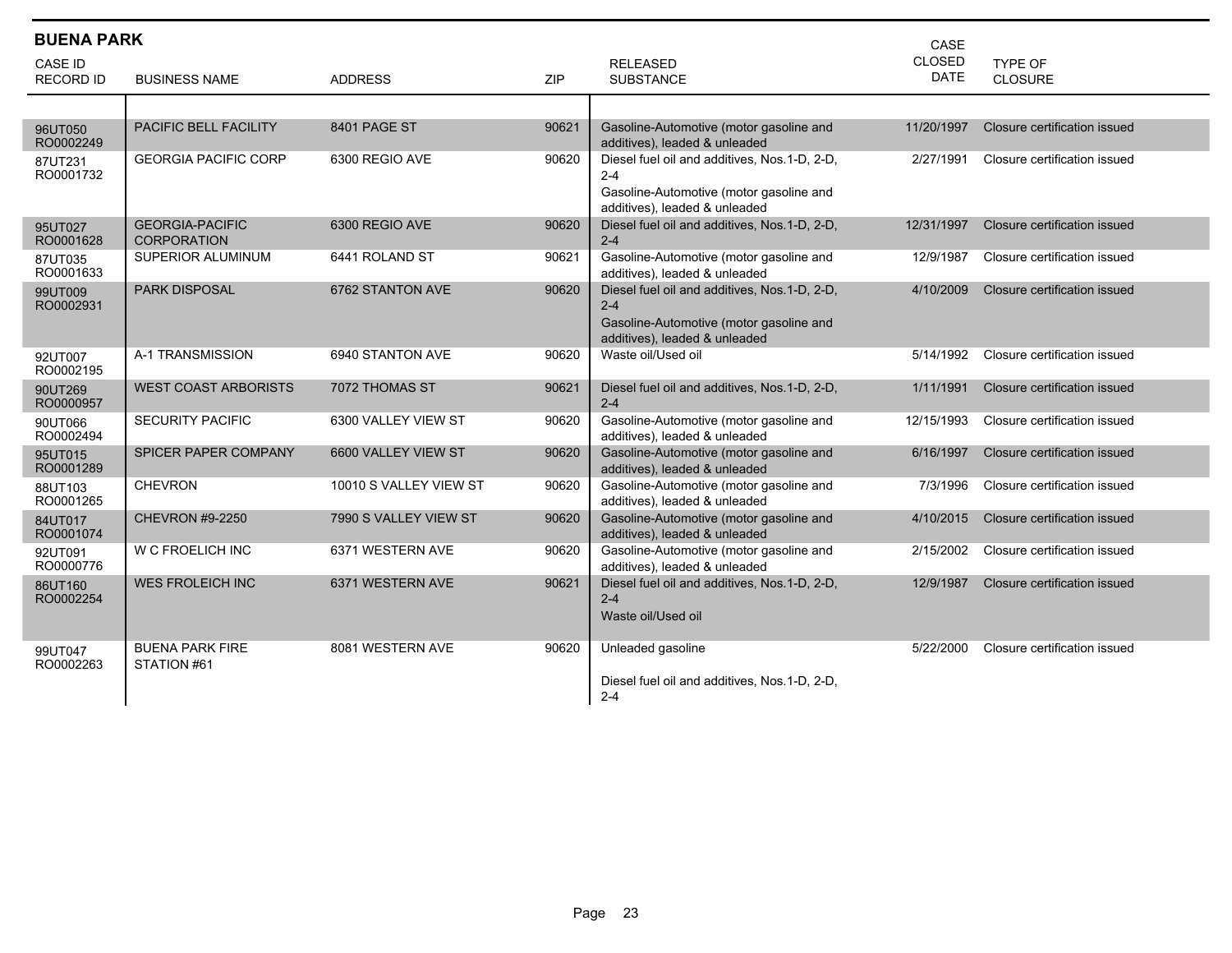| <b>COSTA MESA</b><br>CASE |                                                     |                |       |                                                                                                                                     |            |                              |  |  |
|---------------------------|-----------------------------------------------------|----------------|-------|-------------------------------------------------------------------------------------------------------------------------------------|------------|------------------------------|--|--|
| CASE ID                   |                                                     |                |       | <b>RELEASED</b>                                                                                                                     | CLOSED     | TYPE OF                      |  |  |
| <b>RECORD ID</b>          | <b>BUSINESS NAME</b>                                | <b>ADDRESS</b> | ZIP   | <b>SUBSTANCE</b>                                                                                                                    | DATE       | <b>CLOSURE</b>               |  |  |
|                           |                                                     |                |       |                                                                                                                                     |            |                              |  |  |
| 87UT021<br>RO0001241      | <b>MESA CENTER</b><br><b>AUTOMOTIVE</b>             | 196 E 16TH ST  | 92627 | Gasoline-Automotive (motor gasoline and<br>additives), leaded & unleaded                                                            | 12/7/1987  | Closure certification issued |  |  |
| 98UT040<br>RO0002029      | <b>CLASSIC CAR WASH</b>                             | 176 E 17TH ST  | 92627 | Gasoline-Automotive (motor gasoline and<br>additives), leaded & unleaded                                                            | 10/27/1999 | Closure certification issued |  |  |
| 91UT065<br>RO0002491      | CHEVRON #9-0819                                     | 195 E 17TH ST  | 92627 | Gasoline-Automotive (motor gasoline and<br>additives), leaded & unleaded                                                            | 1/4/1996   | Closure certification issued |  |  |
| 98UT093<br>RO0000922      | CHEVRON #9-0819<br>(FORMER)/G&M OIL                 | 195 E 17TH ST  | 92627 | Gasoline-Automotive (motor gasoline and<br>additives), leaded & unleaded                                                            | 8/17/2006  | Closure certification issued |  |  |
| 90UT227<br>RO0002412      | <b>FORMER CHEVRON</b><br>#9-1597                    | 204 E 17TH ST  | 92627 | Gasoline-Automotive (motor gasoline and<br>additives), leaded & unleaded                                                            | 1/22/1998  | Closure certification issued |  |  |
| 90UT086<br>RO0002923      | MOBIL #18-532                                       | 295 E 17TH ST  | 92627 | Gasoline-Automotive (motor gasoline and<br>additives), leaded & unleaded                                                            | 8/7/2000   | Closure certification issued |  |  |
| 87UT039<br>RO0001741      | <b>EXXON/QUAKER STATE</b><br><b>MINUTE LUBE</b>     | 300 E 17TH ST  | 92627 | Gasoline-Automotive (motor gasoline and<br>additives), leaded & unleaded                                                            | 6/4/1991   | Closure certification issued |  |  |
| 98UT031<br>RO0001802      | TOSCO - 76 #4107                                    | 393 E 17TH ST  | 92627 | Gasoline-Automotive (motor gasoline and<br>additives), leaded & unleaded                                                            | 8/8/2013   | Closure certification issued |  |  |
| 86UT093<br>RO0002996      | <b>FORMER DAVIS BROWN</b>                           | 411 E 17TH ST  | 92627 | Gasoline-Automotive (motor gasoline and<br>additives), leaded & unleaded                                                            | 10/27/2003 | Closure certification issued |  |  |
| 90UT099<br>RO0000897      | LIDO CAR WASH                                       | 481 E 17TH ST  | 92626 | Gasoline-Automotive (motor gasoline and<br>additives), leaded & unleaded                                                            | 2/16/2006  | Closure certification issued |  |  |
| 87UT115<br>RO0001308      | ARCO #5084                                          | 490 E 17TH ST  | 92627 | Gasoline-Automotive (motor gasoline and<br>additives), leaded & unleaded                                                            | 7/23/1999  | Closure certification issued |  |  |
| 86UT025<br>RO0001328      | J C CARTER CO INC                                   | 671 W 17TH ST  | 92627 | Xylene<br>Cutting oil<br>Perchlorethylene                                                                                           | 3/5/1993   | Referred to Regional Board   |  |  |
|                           |                                                     |                |       | <b>TCE</b>                                                                                                                          |            |                              |  |  |
| 90UT107<br>RO0001918      | <b>VANCE &amp; ASSOCIATES</b><br><b>ROOFING INC</b> | 837 W 17TH ST  | 92627 | Waste oil/Used oil                                                                                                                  | 8/8/1996   | Closure certification issued |  |  |
| 99UT045<br>RO0002212      | <b>HARBOR TOWING</b>                                | 964 W 17TH ST  | 92627 | Diesel fuel oil and additives, Nos.1-D, 2-D,<br>$2 - 4$<br>Gasoline-Automotive (motor gasoline and<br>additives), leaded & unleaded | 12/11/2000 | Closure certification issued |  |  |
| 95UT028<br>RO0001655      | <b>DUNCAN MCINTOSH</b><br><b>PROPERTY</b>           | 875 W 18TH ST  | 92627 | Gasoline-Automotive (motor gasoline and<br>additives), leaded & unleaded                                                            | 2/21/1996  | Closure certification issued |  |  |
| 93UT028<br>RO0001608      | UNOCAL #6176                                        | 560 W 19TH ST  | 92627 | Gasoline-Automotive (motor gasoline and<br>additives), leaded & unleaded                                                            | 8/9/1994   | Closure certification issued |  |  |
| 94UT058<br>RO0002404      | <b>WINALL STATION #11</b>                           | 790 W 19TH ST  | 92627 | Gasoline-Automotive (motor gasoline and<br>additives), leaded & unleaded                                                            | 4/30/2014  | Closure certification issued |  |  |
| 96UT039<br>RO0001959      | THRIFTY OIL #139                                    | 799 W 19TH ST  | 92627 | Gasoline-Automotive (motor gasoline and<br>additives), leaded & unleaded                                                            | 5/5/2007   | Closure certification issued |  |  |
| 86UT172<br>RO0002548      | SHELL OIL L&M<br><b>VENTURES</b>                    | 801 W 19TH ST  | 92627 | Gasoline-Automotive (motor gasoline and<br>additives), leaded & unleaded                                                            | 4/19/2004  | Closure certification issued |  |  |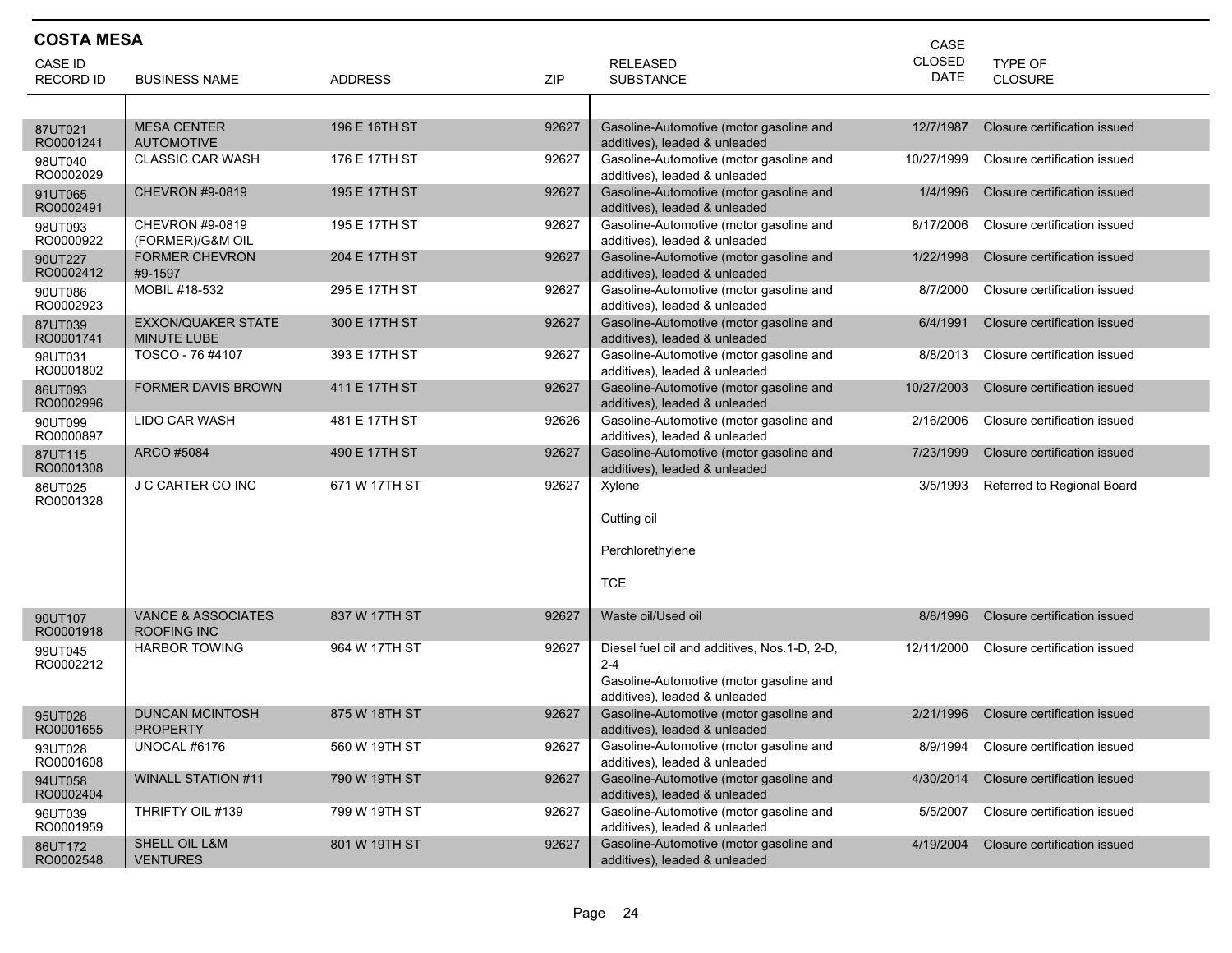| <b>COSTA MESA</b><br>CASE   |                                                        |                     |       |                                                                                                                                     |                              |                              |  |  |
|-----------------------------|--------------------------------------------------------|---------------------|-------|-------------------------------------------------------------------------------------------------------------------------------------|------------------------------|------------------------------|--|--|
| CASE ID<br><b>RECORD ID</b> | <b>BUSINESS NAME</b>                                   | <b>ADDRESS</b>      | ZIP   | <b>RELEASED</b><br><b>SUBSTANCE</b>                                                                                                 | <b>CLOSED</b><br><b>DATE</b> | <b>TYPE OF</b><br>CLOSURE    |  |  |
| 89UT198<br>RO0001375        | <b>COAST COMM COLLEGE</b><br><b>DIST ADMIN</b>         | 1370 ADAMS AVE      | 92626 | Gasoline-Automotive (motor gasoline and<br>additives), leaded & unleaded                                                            | 8/31/1990                    | Closure certification issued |  |  |
| 92UT090<br>RO0000754        | UNOCAL SS#5436                                         | 1645 ADAMS AVE      | 92626 | Gasoline-Automotive (motor gasoline and<br>additives), leaded & unleaded                                                            | 8/8/1997                     | Closure certification issued |  |  |
| 93UT044<br>RO0002023        | <b>FORMER</b><br><b>SUPERFORMANCE</b>                  | 2950 AIRWAY AVE     | 92626 | Waste oil/Used oil                                                                                                                  | 5/10/1996                    | Closure certification issued |  |  |
| 90UT174<br>RO0001052        | THE ABBEY SCHERER<br><b>COMPANY</b>                    | 3130 AIRWAY AVE     | 92626 | Waste oil/Used oil                                                                                                                  | 5/30/1997                    | Closure certification issued |  |  |
| 20UT003<br>RO0003658        | THE MET                                                | 575 ANTON BLVD      | 92626 | Diesel fuel oil and additives, Nos.1-D, 2-D,<br>$2 - 4$                                                                             |                              |                              |  |  |
| 98UT004<br>RO0000771        | <b>SULLIVAN CONCRETE</b><br>TEXTURES                   | 1111 BAKER ST       | 92626 | Gasoline-Automotive (motor gasoline and<br>additives), leaded & unleaded                                                            | 11/16/2012                   | Closure certification issued |  |  |
| 89UT217<br>RO0001887        | <b>GALLACHER INVESTMENT</b><br>CO.                     | 1127 BAKER ST       | 92626 | Diesel fuel oil and additives, Nos.1-D, 2-D,<br>$2 - 4$<br>Gasoline-Automotive (motor gasoline and<br>additives), leaded & unleaded | 4/30/1990                    | Closure certification issued |  |  |
| 90UT068<br>RO0002542        | <b>BAKER EQUIPMENT</b><br><b>RENTALS</b>               | 1151 BAKER ST       | 92626 | Gasoline-Automotive (motor gasoline and<br>additives), leaded & unleaded                                                            | 11/3/2006                    | Closure certification issued |  |  |
| 92UT078<br>RO0002795        | EXXON #7-0865                                          | 1195 BAKER ST       | 92626 | Gasoline-Automotive (motor gasoline and<br>additives), leaded & unleaded                                                            | 5/14/2014                    | Closure certification issued |  |  |
| 90UT121<br>RO0002281        | ARCO #5185                                             | 1450 BAKER ST       | 92626 | Gasoline-Automotive (motor gasoline and<br>additives), leaded & unleaded                                                            | 1/26/2004                    | Closure certification issued |  |  |
| 85UT131<br>RO0001224        | THRIFTY OIL #151                                       | 751 BAKER ST        | 92626 | Gasoline-Automotive (motor gasoline and<br>additives), leaded & unleaded                                                            |                              |                              |  |  |
| 87UT133<br>RO0001803        | <b>COSTA MESA FIRE DEPT</b>                            | 800 BAKER ST        | 92626 | Diesel fuel oil and additives, Nos.1-D, 2-D,<br>$2 - 4$                                                                             | 8/7/1987                     | Closure certification issued |  |  |
| 86UT121<br>RO0001212        | SHELL OIL                                              | 1201 E BAKER ST     | 92626 | Gasoline-Automotive (motor gasoline and<br>additives), leaded & unleaded                                                            | 6/7/2016                     | Closure certification issued |  |  |
| 88UT047<br>RO0001964        | <b>HOWIE'S DIAGNOSTIC</b><br><b>CENTER</b>             | 449 BAY ST          | 92627 | Waste oil/Used oil                                                                                                                  | 3/28/1988                    | Closure certification issued |  |  |
| 86UT227<br>RO0001358        | DAILY PILOT                                            | 330 W BAY ST        | 92626 | Gasoline-Automotive (motor gasoline and<br>additives), leaded & unleaded                                                            | 8/19/1998                    | Closure certification issued |  |  |
| 90UT064<br>RO0002447        | <b>NEWPORT- MESA UNIFIED</b><br><b>SCHOOL DISTRICT</b> | <b>2985 BEAR ST</b> | 92626 | <b>Paint thinner</b><br>Kerosene<br>Stoddard solvent (Type 1, petroleum spirits)<br>Lacquer thinner                                 | 8/24/1990                    | Closure certification issued |  |  |
| 97UT021<br>RO0001512        | NEWPORT MESA UNIFIED<br><b>SCHOOL DI</b>               | 2985A BEAR ST       | 92626 | Waste oil/Used oil<br>Gasoline-Automotive (motor gasoline and<br>additives), leaded & unleaded                                      |                              |                              |  |  |
| 87UT041<br>RO0001793        | <b>VISTA PAINT</b>                                     | 2931 BRISTOL ST     | 92626 | Paint thinner                                                                                                                       | 8/13/1987                    | Closure certification issued |  |  |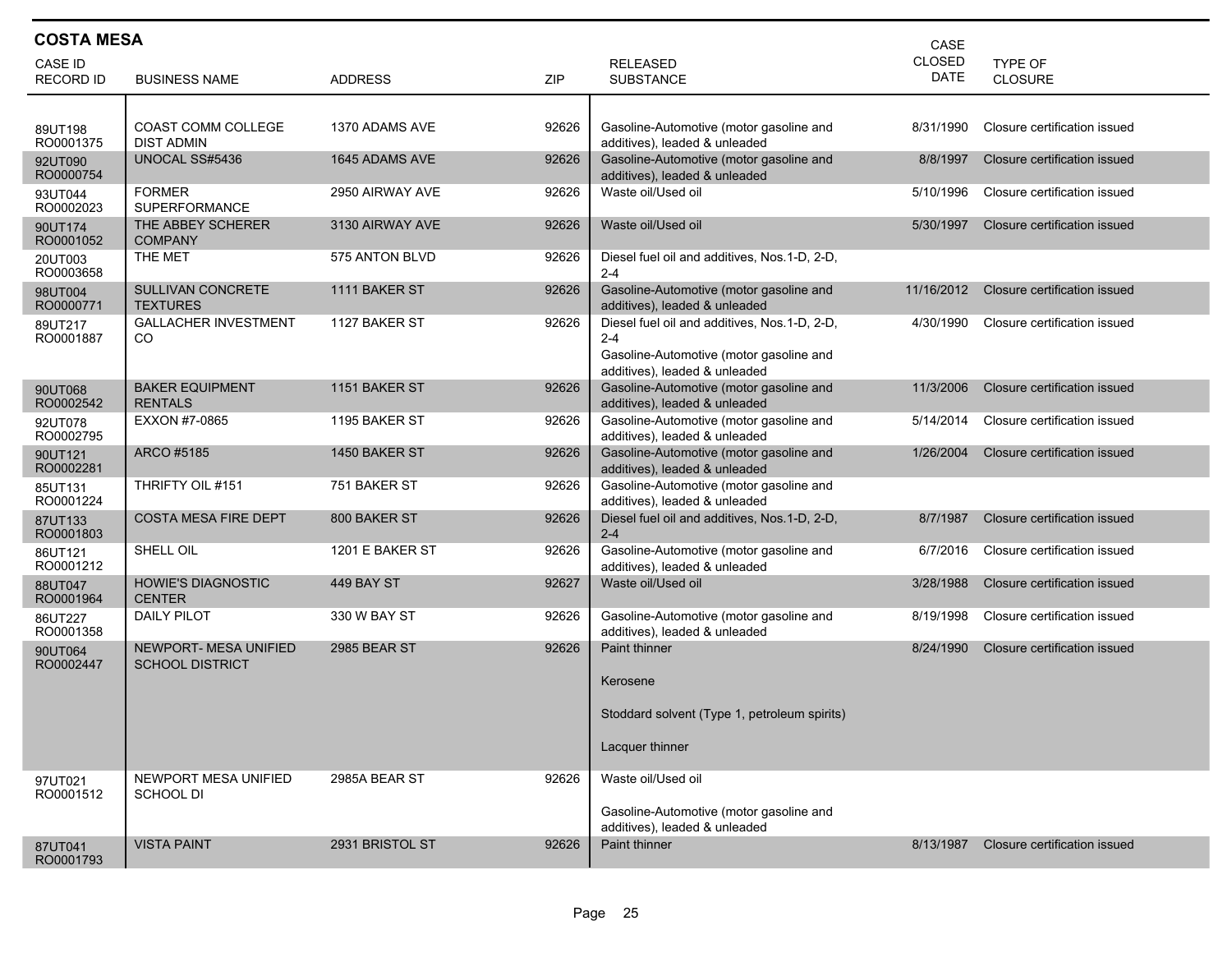| <b>COSTA MESA</b><br>CASE   |                                          |                     |        |                                                                                                                                     |                              |                              |  |  |
|-----------------------------|------------------------------------------|---------------------|--------|-------------------------------------------------------------------------------------------------------------------------------------|------------------------------|------------------------------|--|--|
| CASE ID<br><b>RECORD ID</b> | <b>BUSINESS NAME</b>                     | <b>ADDRESS</b>      | ZIP    | <b>RELEASED</b><br><b>SUBSTANCE</b>                                                                                                 | <b>CLOSED</b><br><b>DATE</b> | TYPE OF<br><b>CLOSURE</b>    |  |  |
| 98UT073<br>RO0002818        | <b>PEP BOYS #660</b>                     | 2946 BRISTOL ST     | 92626  | Waste oil/Used oil                                                                                                                  | 3/10/2000                    | Closure certification issued |  |  |
| 88UT072<br>RO0002593        | <b>WADE FAMLY</b><br>TRUST/ARCO #1257    | 2990 BRISTOL ST     | 92626  | Gasoline-Automotive (motor gasoline and<br>additives), leaded & unleaded                                                            | 12/23/1997                   | Closure certification issued |  |  |
| 95UT068<br>RO0002659        | G & M OIL #21                            | 2995 BRISTOL ST     | 92626  | Diesel fuel oil and additives, Nos.1-D, 2-D,<br>$2 - 4$<br>Gasoline-Automotive (motor gasoline and<br>additives), leaded & unleaded |                              |                              |  |  |
| 90UT120<br>RO0002257        | SHELL OIL                                | 3045 BRISTOL ST     | 92627  | Gasoline-Automotive (motor gasoline and<br>additives), leaded & unleaded                                                            | 9/15/2004                    | Closure certification issued |  |  |
| 95UT051<br>RO0002252        | CHEVRON #9-1660                          | 3048 BRISTOL ST     | 92626  | Gasoline-Automotive (motor gasoline and<br>additives), leaded & unleaded                                                            | 10/17/1997                   | Closure certification issued |  |  |
| 04UT001<br>RO0003270        | <b>CHEVRON #9-1660</b>                   | 3048 BRISTOL ST     | 92626  | Gasoline-Automotive (motor gasoline and<br>additives), leaded & unleaded                                                            | 8/29/2006                    | Closure certification issued |  |  |
| 17UT001<br>RO0003638        | <b>COSTA MESA HILTON</b>                 | 3050 BRISTOL        | 92626- | Gasoline-Automotive (motor gasoline and<br>additives), leaded & unleaded                                                            |                              |                              |  |  |
| 86UT040<br>RO0001744        | UNOCAL S S #5297                         | 3067 BRISTOL ST     | 92626  | Gasoline-Automotive (motor gasoline and<br>additives), leaded & unleaded                                                            | 3/10/2000                    | Closure certification issued |  |  |
| 89UT173<br>RO0000895        | DOWNEY SAVINGS PLAZA                     | 3200 BRISTOL ST     | 92626  | Gasoline-Automotive (motor gasoline and<br>additives), leaded & unleaded                                                            | 8/29/1995                    | Closure certification issued |  |  |
| 90UT109<br>RO0001968        | <b>UNOCAL #5909</b>                      | 1476 E BRISTOL ST   | 92626  | Gasoline-Automotive (motor gasoline and<br>additives), leaded & unleaded                                                            | 3/10/2000                    | Closure certification issued |  |  |
| 88UT015<br>RO0001118        | SEARS ROEBUCK AND CO                     | 3333 E BRISTOL ST   | 92626  | Waste oil/Used oil<br>Gasoline-Automotive (motor gasoline and<br>additives), leaded & unleaded                                      | 12/20/2004                   | Closure certification issued |  |  |
| 03UT012<br>RO0003154        | <b>SOUTH PACIFIC CAR</b><br>WASH         | 2750 S BRISTOL ST   | 92626  | Gasoline-Automotive (motor gasoline and<br>additives), leaded & unleaded                                                            | 6/4/2010                     | Closure certification issued |  |  |
| 87UT151<br>RO0002268        | <b>J RAY</b><br>SANDERSON/CARDINAL       | 375 S BRISTOL ST    | 92626  | Gasoline-Automotive (motor gasoline and<br>additives), leaded & unleaded                                                            | 6/18/1991                    | Closure certification issued |  |  |
| 97UT025<br>RO0001621        | <b>BRISTOL PLAZA CHEVRON</b>             | 300 SE BRISTOL ST   | 92626  | Gasoline-Automotive (motor gasoline and<br>additives), leaded & unleaded                                                            | 1/8/2013                     | Closure certification issued |  |  |
| 86UT226<br>RO0001329        | A B DICK COMPANY                         | 3598 W CADILLAC AVE | 92626  | Methyl alcohol<br>Aliphatic hydrocarbons                                                                                            | 3/5/1993                     | Referred to Regional Board   |  |  |
| 90UT193<br>RO0001530        | <b>RUSSELL PROPERTY</b>                  | 2972 CENTURY PL     | 92626  | Waste oil/Used oil<br>Gasoline-Automotive (motor gasoline and<br>additives), leaded & unleaded                                      | 9/15/1997                    | Closure certification issued |  |  |
| 92UT141<br>RO0000868        | <b>RKBINVESTMENTS</b>                    | 380 CLINTON         | 92626  | Lead<br>Copper                                                                                                                      | 12/15/1992                   | Transferred to OCUST Program |  |  |
| 91UT037<br>RO0001778        | <b>MESA VERDE COUNTRY</b><br><b>CLUB</b> | 3000 CLUB HOUSE RD  | 92626  | Gasoline-Automotive (motor gasoline and<br>additives), leaded & unleaded                                                            | 5/23/2005                    | Closure certification issued |  |  |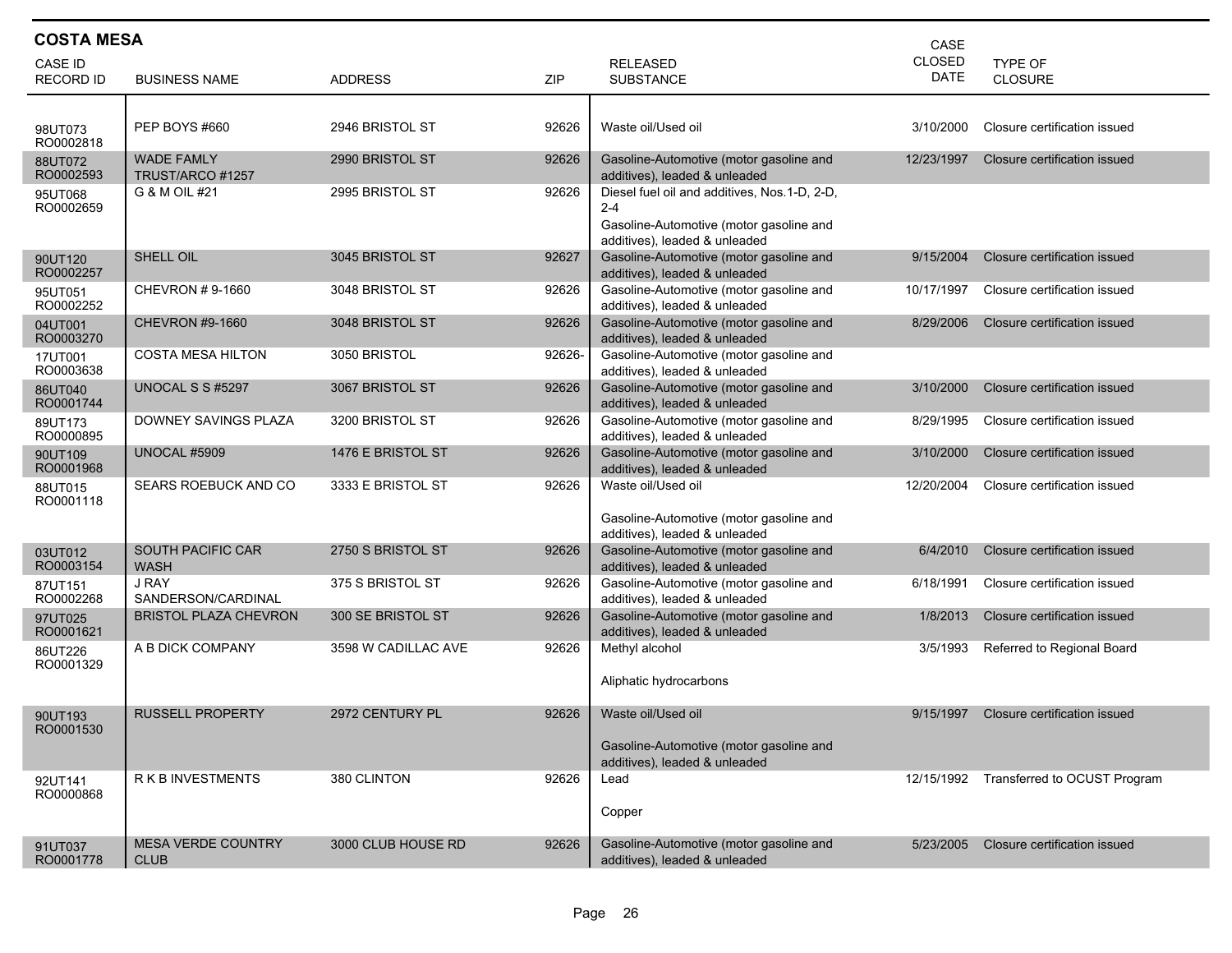| <b>COSTA MESA</b><br>CASE          |                                                 |                   |       |                                                                                                                                                                                                                    |                              |                              |  |  |
|------------------------------------|-------------------------------------------------|-------------------|-------|--------------------------------------------------------------------------------------------------------------------------------------------------------------------------------------------------------------------|------------------------------|------------------------------|--|--|
| <b>CASE ID</b><br><b>RECORD ID</b> | <b>BUSINESS NAME</b>                            | <b>ADDRESS</b>    | ZIP   | <b>RELEASED</b><br><b>SUBSTANCE</b>                                                                                                                                                                                | <b>CLOSED</b><br><b>DATE</b> | <b>TYPE OF</b><br>CLOSURE    |  |  |
| 90UT229<br>RO0002463               | EL CAMINO AUTO<br><b>SERVICES</b>               | 1045 EL CAMINO DR | 92626 | Waste oil/Used oil<br>Gasoline-Automotive (motor gasoline and<br>additives), leaded & unleaded                                                                                                                     | 6/27/1996                    | Closure certification issued |  |  |
| 04UT009<br>RO0003287               | YOUR NEIGHBORHOOD<br><b>GAS STATION</b>         | 1045 EL CAMINO DR | 92692 | Gasoline-Automotive (motor gasoline and<br>additives), leaded & unleaded                                                                                                                                           | 8/27/2004                    | Closure certification issued |  |  |
| 87UT164<br>RO0002584               | <b>COSTA MESA POLICE</b><br><b>DEPT</b>         | 99 FAIR DR        | 92626 | Gasoline-Automotive (motor gasoline and<br>additives), leaded & unleaded                                                                                                                                           | 10/7/1987                    | Closure certification issued |  |  |
| 02UT027<br>RO0003115               | <b>COSTA MESA POLICE</b><br><b>DEPT</b>         | 99 FAIR DR        | 92626 | Gasoline-Automotive (motor gasoline and<br>additives), leaded & unleaded                                                                                                                                           | 7/15/2005                    | Closure certification issued |  |  |
| 90UT175<br>RO0001069               | <b>CHET'S SERVICE</b>                           | 2252 FAIRVIEW RD  | 92626 | Waste oil/Used oil<br>Gasoline-Automotive (motor gasoline and<br>additives), leaded & unleaded                                                                                                                     | 5/6/2004                     | Closure certification issued |  |  |
| 87UT064<br>RO0002380               | <b>EXXON</b>                                    | 2490 FAIRVIEW RD  | 92627 | Gasoline-Automotive (motor gasoline and<br>additives), leaded & unleaded                                                                                                                                           | 3/27/1987                    | Closure certification issued |  |  |
| 92UT064<br>RO0002487               | EXXON #7-0887                                   | 2490 FAIRVIEW RD  | 92626 | Gasoline-Automotive (motor gasoline and<br>additives), leaded & unleaded                                                                                                                                           | 2/6/1996                     | Closure certification issued |  |  |
| 99UT055<br>RO0002462               | <b>ORANGE COAST</b><br><b>COLLEGE</b>           | 2701 FAIRVIEW RD  | 92626 | Diesel fuel oil and additives, Nos.1-D, 2-D,<br>$2 - 4$                                                                                                                                                            | 2/2/2000                     | Closure certification issued |  |  |
| 88UT091<br>RO0002987               | <b>ORANGE COAST</b><br><b>COMMUNITY COLLEGE</b> | 2701 FAIRVIEW RD  | 92626 | Diesel fuel oil and additives, Nos.1-D, 2-D,<br>$2 - 4$<br>Waste oil/Used oil<br>Miscellaneous motor vehicle fuel<br>Jet Fuel and additives: A (kerosene type),<br>A-1 (kerosene type), B (wide cut or<br>naphtha) | 8/31/1990                    | Closure certification issued |  |  |
| 88UT172<br>RO0002968               | <b>CHEVRON #9-9915</b>                          | 3000 FAIRVIEW RD  | 92626 | Gasoline-Automotive (motor gasoline and<br>additives), leaded & unleaded                                                                                                                                           | 1/22/1998                    | Closure certification issued |  |  |
| 98UT069<br>RO0002739               | CHEVRON #9-9915                                 | 3000 FAIRVIEW RD  | 92626 | Gasoline-Automotive (motor gasoline and<br>additives), leaded & unleaded                                                                                                                                           | 9/17/1999                    | Closure certification issued |  |  |
| 95UT073<br>RO0002763               | C J SEGERSTROM & SONS                           | 3315 FAIRVIEW RD  | 92626 | Diesel fuel oil and additives, Nos.1-D, 2-D,<br>$2 - 4$                                                                                                                                                            | 6/19/1997                    | Closure certification issued |  |  |
| 97UT003<br>RO0000920               | AUTOMOBILE CLUB OF SO<br><b>CALIFORN</b>        | 3333 FAIRVIEW RD  | 92626 | Diesel fuel oil and additives, Nos. 1-D, 2-D,<br>$2 - 4$<br>Gasoline-Automotive (motor gasoline and<br>additives), leaded & unleaded                                                                               | 6/5/1998                     | Closure certification issued |  |  |
| 86UT174<br>RO0002594               | ARCO #3083                                      | 3470 FAIRVIEW RD  | 92626 | Gasoline-Automotive (motor gasoline and<br>additives), leaded & unleaded                                                                                                                                           | 12/28/1994                   | Closure certification issued |  |  |
| 94UT055<br>RO0002329               | MOBIL #18-JMY                                   | 3470 FAIRVIEW RD  | 92626 | Gasoline-Automotive (motor gasoline and<br>additives), leaded & unleaded                                                                                                                                           | 4/16/2021                    | Closure certification issued |  |  |
| 87UT004<br>RO0000924               | <b>ADEPT MFG</b>                                | 2990 GRACE LN     | 92626 | Gasoline-Automotive (motor gasoline and<br>additives), leaded & unleaded                                                                                                                                           | 8/24/2005                    | Closure certification issued |  |  |
| 86UT015<br>RO0001085               | <b>SINCLAIR PAINT</b>                           | 1901 HARBOR BLVD  | 92627 | Paint thinner                                                                                                                                                                                                      | 3/11/1997                    | Closure certification issued |  |  |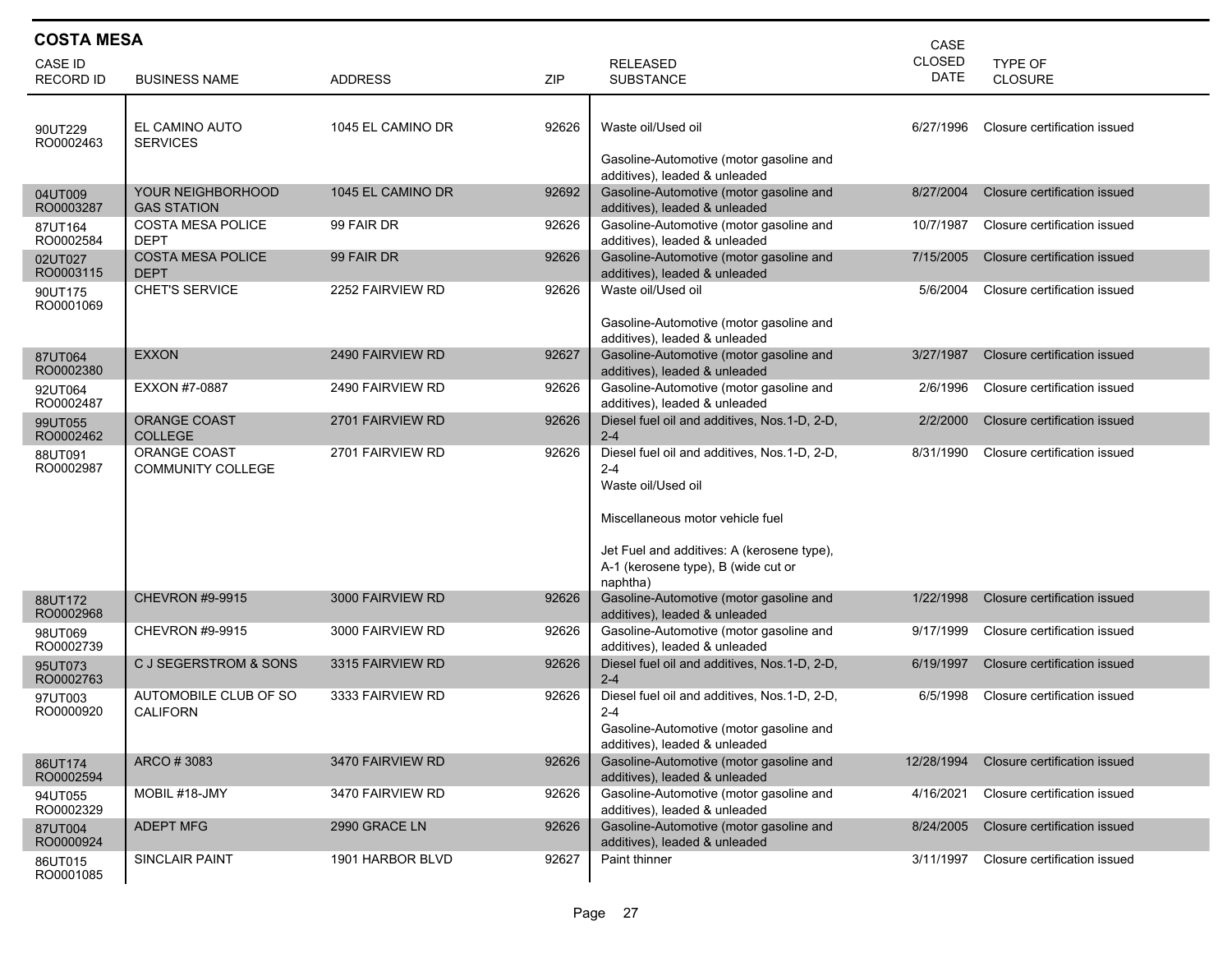| <b>COSTA MESA</b><br>CASE   |                                                          |                  |       |                                                                                                                                     |                       |                                        |  |  |
|-----------------------------|----------------------------------------------------------|------------------|-------|-------------------------------------------------------------------------------------------------------------------------------------|-----------------------|----------------------------------------|--|--|
| CASE ID<br><b>RECORD ID</b> | <b>BUSINESS NAME</b>                                     | <b>ADDRESS</b>   | ZIP   | <b>RELEASED</b><br><b>SUBSTANCE</b>                                                                                                 | <b>CLOSED</b><br>DATE | <b>TYPE OF</b><br>CLOSURE              |  |  |
|                             |                                                          |                  |       |                                                                                                                                     |                       |                                        |  |  |
| 89UT060<br>RO0002324        | <b>HARBOR TIRE</b>                                       | 2049 HARBOR BLVD | 92627 | Waste oil/Used oil                                                                                                                  | 5/20/1993             | Closure certification issued           |  |  |
| 92UT052<br>RO0002214        | P AND M OIL STATION #<br>975                             | 2050 HARBOR BLVD | 92627 | Gasoline-Automotive (motor gasoline and<br>additives), leaded & unleaded                                                            | 1/2/2003              | Referred to Regional Board             |  |  |
| 99UT020<br>RO0001554        | <b>BEACON BAY AUTO WASH</b><br>#10                       | 2059 HARBOR BLVD | 92627 | Gasoline-Automotive (motor gasoline and<br>additives), leaded & unleaded                                                            | 9/20/2011             | Closure certification issued           |  |  |
| 86UT205<br>RO0000928        | THEODORE ROBBINS<br>FORD                                 | 2060 HARBOR BLVD | 92627 | Waste oil/Used oil                                                                                                                  | 3/27/1991             | Closure certification issued           |  |  |
| 88UT194<br>RO0001051        | <b>GENERAL</b><br><b>TRANSMISSIONS</b>                   | 2073 HARBOR BLVD | 92627 | Waste oil/Used oil                                                                                                                  | 12/31/2002            | Referred to Regional Board             |  |  |
| 89UT204<br>RO0001544        | RED-E-RENTALS                                            | 2075 HARBOR BLVD | 92627 | Diesel fuel oil and additives, Nos.1-D, 2-D,<br>$2 - 4$<br>Gasoline-Automotive (motor gasoline and<br>additives), leaded & unleaded | 4/3/1995              | Closure certification issued           |  |  |
| 88UT089<br>RO0002946        | <b>CHEVRON #9-8037</b>                                   | 2160 HARBOR BLVD | 92627 | Gasoline-Automotive (motor gasoline and<br>additives), leaded & unleaded                                                            | 11/9/1990             | Closure certification issued           |  |  |
| 95UT049<br>RO0002202        | CHEVRON SS #9-8037                                       | 2160 HARBOR BLVD | 92627 | Gasoline-Automotive (motor gasoline and<br>additives), leaded & unleaded                                                            | 4/1/1996              | Closure certification issued           |  |  |
| 94UT059<br>RO0002430        | FORMER UNOCAL #4050                                      | 2248 HARBOR BLVD | 92627 | Gasoline-Automotive (motor gasoline and<br>additives), leaded & unleaded                                                            | 3/26/1999             | Closure certification issued           |  |  |
| 86UT010<br>RO0001001        | SHELL OIL                                                | 2249 HARBOR BLVD | 92627 | Gasoline-Automotive (motor gasoline and<br>additives), leaded & unleaded                                                            | 2/10/1998             | Closure certification issued           |  |  |
| 03UT025<br>RO0003207        | SHELL SERVICE STATION                                    | 2249 HARBOR BLVD | 92626 | Gasoline-Automotive (motor gasoline and<br>additives), leaded & unleaded                                                            | 8/12/2004             | Closure certification issued           |  |  |
| 94UT026<br>RO0001576        | CHEVRON #21-1314 /<br>AMERICAN SAVINGS BANK              | 2252 HARBOR BLVD | 92626 | Gasoline-Automotive (motor gasoline and<br>additives), leaded & unleaded                                                            | 5/23/2017             |                                        |  |  |
| 90UT173<br>RO0001035        | <b>HIX PONTIAC</b>                                       | 2480 HARBOR BLVD | 92626 | Gasoline-Automotive (motor gasoline and<br>additives), leaded & unleaded                                                            | 10/25/1991            | Closure certification issued           |  |  |
| 99UT052<br>RO0002385        | <b>FAIRVIEW DEVELOPMENT</b><br><b>CENTER</b>             | 2501 HARBOR BLVD | 92626 | Diesel fuel oil and additives, Nos.1-D, 2-D,<br>$2 - 4$                                                                             | 12/11/2000            | Closure certification issued           |  |  |
| 92UT059<br>RO0002387        | <b>FAIRVIEW</b><br><b>DEVELOPMENTAL</b><br><b>CENTER</b> | 2501 HARBOR BLVD | 92626 | Bunker fuel oil                                                                                                                     | 5/24/1993             | Closure certification issued           |  |  |
| 91UT156<br>RO0000938        | <b>HARBOR FAIR EXXON</b>                                 | 2502 HARBOR BLVD | 92626 | Diesel fuel oil and additives, Nos.1-D, 2-D,<br>$2 - 4$<br>Waste oil/Used oil                                                       | 6/25/2014             | Closure certification issued           |  |  |
| 90UT004<br>RO0002615        | ORANGE COAST JEEP                                        | 2524 HARBOR BLVD | 92626 | Waste oil/Used oil                                                                                                                  |                       | 8/27/1990 Closure certification issued |  |  |
| 89UT216<br>RO0001862        | NABERS CADILLAC                                          | 2600 HARBOR BLVD | 92626 | Waste oil/Used oil<br>Motor oil<br><b>Transmission fluid</b><br>Gasoline-Automotive (motor gasoline and                             |                       | 1/2/1992 Closure certification issued  |  |  |
|                             |                                                          |                  |       | additives), leaded & unleaded                                                                                                       |                       |                                        |  |  |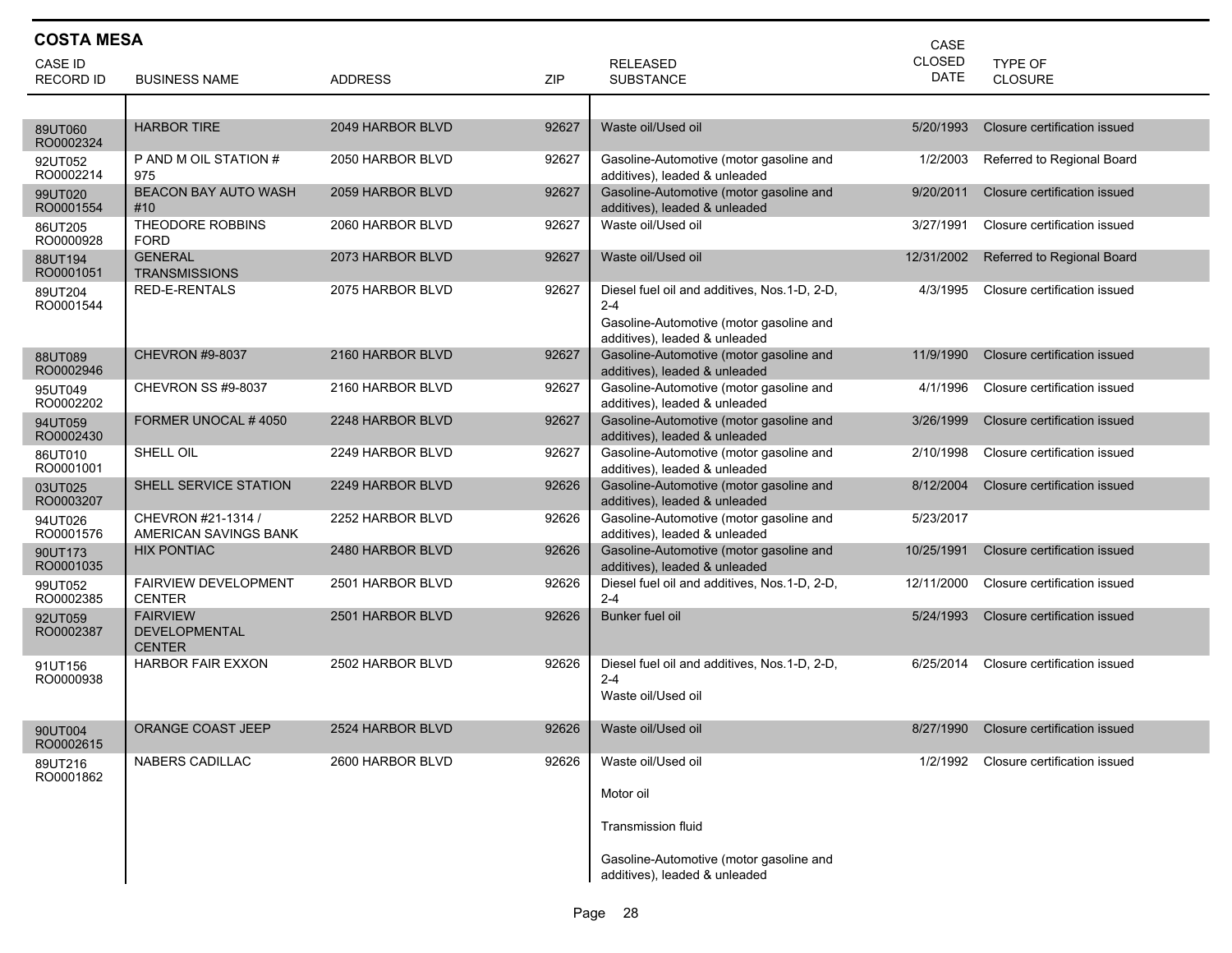| <b>COSTA MESA</b>           |                                   |                  |       | CASE                                                                                                                                                      |                              |                              |
|-----------------------------|-----------------------------------|------------------|-------|-----------------------------------------------------------------------------------------------------------------------------------------------------------|------------------------------|------------------------------|
| CASE ID<br><b>RECORD ID</b> | <b>BUSINESS NAME</b>              | <b>ADDRESS</b>   | ZIP   | <b>RELEASED</b><br><b>SUBSTANCE</b>                                                                                                                       | <b>CLOSED</b><br><b>DATE</b> | TYPE OF<br><b>CLOSURE</b>    |
|                             |                                   |                  |       |                                                                                                                                                           |                              |                              |
| 90UT041<br>RO0001857        | <b>JOHNSON</b><br>LINCOLN/MERCURY | 2626 HARBOR BLVD | 92626 | Waste oil/Used oil                                                                                                                                        | 2/28/1991                    | Closure certification issued |
| 86UT157<br>RO0002179        | <b>PLAINS HOME CENTER</b>         | 2666 HARBOR BLVD | 92626 | Paint thinner                                                                                                                                             | 5/23/2003                    | Closure certification issued |
| 86UT067<br>RO0002435        | <b>MOBIL OIL</b>                  | 2799 HARBOR BLVD | 92626 | Gasoline-Automotive (motor gasoline and<br>additives), leaded & unleaded                                                                                  | 5/13/1986                    | Closure certification issued |
| 94UT024<br>RO0001522        | MOBIL SS # 18-HD4                 | 2799 HARBOR BLVD | 92626 | Gasoline-Automotive (motor gasoline and<br>additives), leaded & unleaded                                                                                  | 5/24/2002                    | Closure certification issued |
| 86UT122<br>RO0001237        | SHELL OIL                         | 2800 HARBOR BLVD | 92626 | Hydrocarbons                                                                                                                                              | 6/24/1986                    | Closure certification issued |
| 93UT013<br>RO0001192        | SHELL SERVICE STATION             | 2800 HARBOR BLVD | 92626 | Gasoline-Automotive (motor gasoline and<br>additives), leaded & unleaded                                                                                  | 9/19/1994                    | Closure certification issued |
| 89UT045<br>RO0001937        | <b>FORMER CHEVRON</b><br>#9-9706  | 2801 HARBOR BLVD | 92626 | Gasoline-Automotive (motor gasoline and<br>additives), leaded & unleaded                                                                                  | 5/23/2003                    | Closure certification issued |
| 94UT004<br>RO0001607        | <b>COSTA MESA MITSUBISHI</b>      | 2833 HARBOR BLVD | 92626 | Waste oil/Used oil                                                                                                                                        | 6/10/1996                    | Closure certification issued |
| 88UT187<br>RO0000954        | <b>HOLMES TUTTLE NISSAN</b>       | 2845 HARBOR BLVD | 92626 | Waste oil/Used oil                                                                                                                                        | 11/13/1989                   | Closure certification issued |
| 90UT094<br>RO0000803        | UNIVERSITY OLDSMOBILE             | 2850 HARBOR BLVD | 92626 | Diesel fuel oil and additives, Nos.1-D, 2-D,<br>$2 - 4$<br>Waste oil/Used oil<br>Gasoline-Automotive (motor gasoline and<br>additives), leaded & unleaded | 10/29/2001                   | Closure certification issued |
| 86UT229<br>RO0001416        | SOUTH COAST DODGE                 | 2888 HARBOR BLVD | 92626 | Gasoline-Automotive (motor gasoline and<br>additives), leaded & unleaded                                                                                  | 1/21/1992                    | Closure certification issued |
| 89UT180<br>RO0000987        | <b>COASTAL ACURA</b>              | 2925 HARBOR BLVD | 92626 | Waste oil/Used oil<br>Gasoline-Automotive (motor gasoline and<br>additives), leaded & unleaded                                                            | 3/27/1991                    | Closure certification issued |
| 87UT003<br>RO0000909        | <b>ALTAS</b><br>CHRYSLER/PLYMOUTH | 2929 HARBOR BLVD | 92626 | Waste oil/Used oil<br>Gasoline-Automotive (motor gasoline and<br>additives), leaded & unleaded                                                            | 10/29/1987                   | Closure certification issued |
| 99UT041<br>RO0002105        | ATLAS DODGE                       | 2929 HARBOR BLVD | 92626 | Gasoline-Automotive (motor gasoline and<br>additives), leaded & unleaded                                                                                  | 9/12/2005                    | Closure certification issued |
| 98UT006<br>RO0000812        | <b>METRO CAR WASH</b>             | 2950 HARBOR BLVD | 92626 | Diesel fuel oil and additives, Nos.1-D, 2-D,<br>$2 - 4$<br>Gasoline-Automotive (motor gasoline and<br>additives), leaded & unleaded                       | 6/15/2006                    | Closure certification issued |
| 01UT022<br>RO0001673        | <b>TEXACO STATION</b>             | 3001 HARBOR BLVD | 92626 | Gasoline-Automotive (motor gasoline and<br>additives), leaded & unleaded                                                                                  | 1/4/2002                     | Closure certification issued |
| 00UT029<br>RO0001834        | MOBIL #18-HNR                     | 3006 HARBOR BLVD | 92626 | Gasoline-Automotive (motor gasoline and<br>additives), leaded & unleaded                                                                                  | 2/19/2015                    | Closure certification issued |
| 92UT006<br>RO0002169        | SHELL SERVICE STATION             | 3131 HARBOR BLVD | 92626 | Gasoline-Automotive (motor gasoline and<br>additives), leaded & unleaded                                                                                  | 10/12/2000                   | Closure certification issued |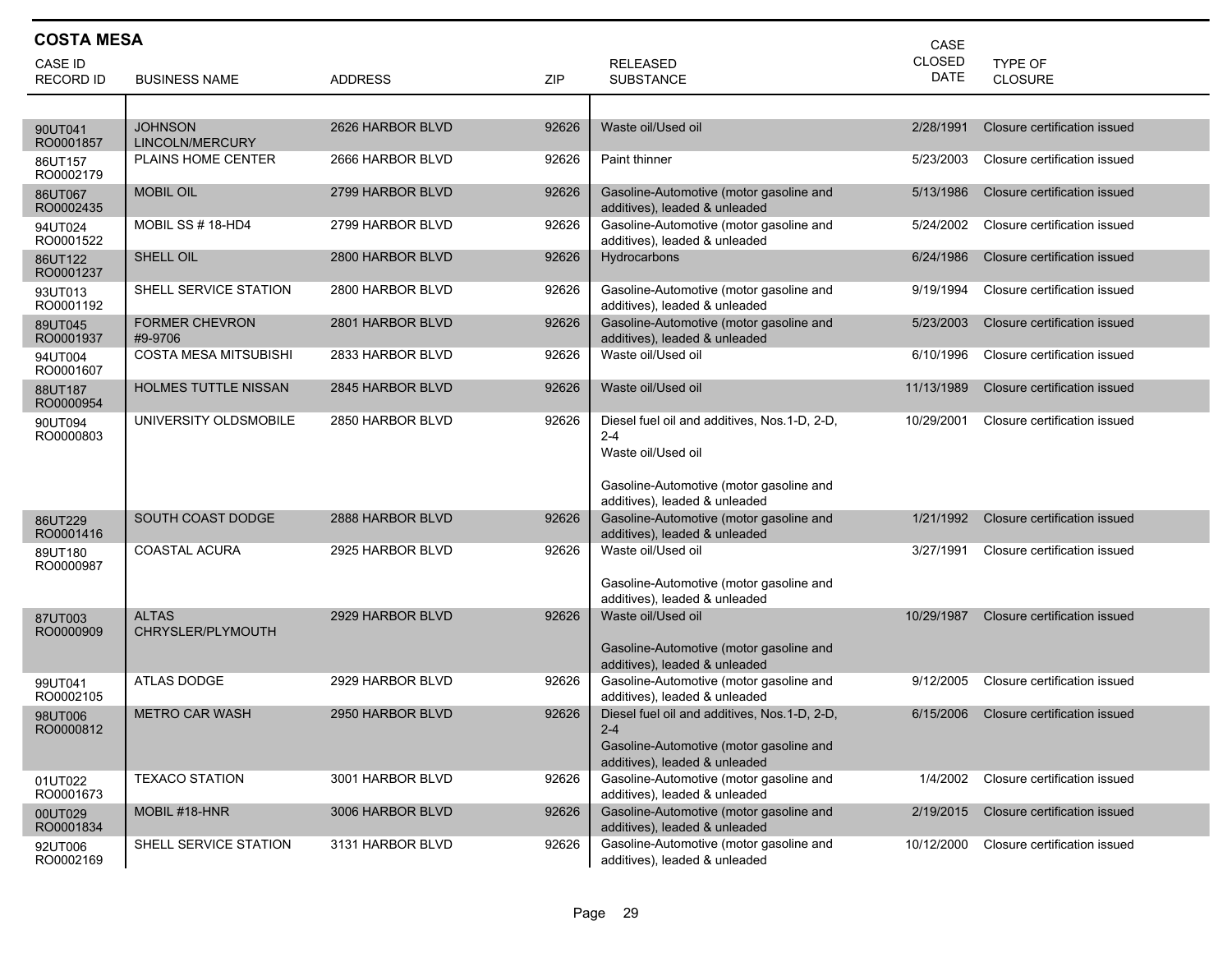| <b>COSTA MESA</b><br>CASE   |                                                                  |                                    |            |                                                                                                |                              |                              |  |  |
|-----------------------------|------------------------------------------------------------------|------------------------------------|------------|------------------------------------------------------------------------------------------------|------------------------------|------------------------------|--|--|
| CASE ID<br><b>RECORD ID</b> | <b>BUSINESS NAME</b>                                             | <b>ADDRESS</b>                     | <b>ZIP</b> | <b>RELEASED</b><br><b>SUBSTANCE</b>                                                            | <b>CLOSED</b><br><b>DATE</b> | TYPE OF<br>CLOSURE           |  |  |
|                             |                                                                  |                                    |            |                                                                                                |                              |                              |  |  |
| 98UT111<br>RO0001456        | <b>CHEVRON #9-4660</b>                                           | 3190 HARBOR BLVD                   | 92626      | Gasoline-Automotive (motor gasoline and<br>additives), leaded & unleaded                       | 10/4/2002                    | Closure certification issued |  |  |
| 89UT031<br>RO0001570        | CHEVRON S S #9-4660                                              | 3190 HARBOR BLVD                   | 92626      | Gasoline-Automotive (motor gasoline and<br>additives), leaded & unleaded                       | 3/27/1997                    | Closure certification issued |  |  |
| 87UT226<br>RO0001598        | MOBIL #18-HDR                                                    | 3195 HARBOR BLVD                   | 92626      | Waste oil/Used oil<br>Gasoline-Automotive (motor gasoline and                                  |                              |                              |  |  |
| 92UT012<br>RO0001148        | ARCO #6131                                                       | 3201 HARBOR BLVD                   | 92626      | additives), leaded & unleaded<br>Waste oil/Used oil                                            | 3/8/2006                     | Closure certification issued |  |  |
|                             |                                                                  |                                    |            | Gasoline-Automotive (motor gasoline and<br>additives), leaded & unleaded                       |                              |                              |  |  |
| 91UT134<br>RO0002801        | UNOCAL #5404                                                     | 3599 HARBOR BLVD                   | 92626      | Waste oil/Used oil                                                                             |                              |                              |  |  |
|                             |                                                                  |                                    |            | Gasoline-Automotive (motor gasoline and<br>additives), leaded & unleaded                       |                              |                              |  |  |
| 87UT111<br>RO0001200        | KMART STORE #4047                                                | 2200 N HARBOR BLVD                 | 92627      | Waste oil/Used oil                                                                             | 3/9/1989                     | Closure certification issued |  |  |
| 02UT002<br>RO0003029        | RYDER FACILITY LC-0428                                           | 3539 HOWARD WAY                    | 92626      | Gasoline-Automotive (motor gasoline and<br>additives), leaded & unleaded                       | 11/17/2003                   | Closure certification issued |  |  |
| 88UT061<br>RO0002326        | <b>RYDER TRUCK</b>                                               | 3539 HOWARD WAY                    | 92626      | Gasoline-Automotive (motor gasoline and<br>additives), leaded & unleaded                       | 10/26/1990                   | Closure certification issued |  |  |
| 89UT150<br>RO0002724        | ICN PHARMACEUTICALS                                              | 3300 HYLAND AVE                    | 92626      | Gasoline-Automotive (motor gasoline and<br>additives), leaded & unleaded                       | 1/22/1991                    | Closure certification issued |  |  |
| 93UT001<br>RO0001800        | STATE FARM INSURANCE                                             | 3333 HYLAND AVE                    | 92626      | Diesel fuel oil and additives, Nos.1-D, 2-D,<br>$2 - 4$                                        | 8/21/1996                    | Closure certification issued |  |  |
| 90UT111<br>RO0002021        | <b>STATE FARM INSURANCE</b>                                      | 3333 HYLAND AVE                    | 92626      | Gasoline-Automotive (motor gasoline and<br>additives), leaded & unleaded                       | 11/7/1990                    | Closure certification issued |  |  |
| 88UT102<br>RO0001239        | NEWPORT AUTOWORKS                                                | 121 INDUSTRIAL WAY                 | 92627      | Waste oil/Used oil                                                                             | 4/25/1990                    | Closure certification issued |  |  |
| 91UT089<br>RO0003002        | <b>ORANGE COUNTY</b><br><b>DEPARTMENT OF</b><br><b>EDUCATION</b> | 200 KALMUS DR                      | 92628      | Gasoline-Automotive (motor gasoline and<br>additives), leaded & unleaded                       | 4/28/2000                    | Closure certification issued |  |  |
| 90UT133<br>RO0002574        | <b>BOAT TRANSIT CO</b>                                           | 1343 LOGAN                         | 92626      | Diesel fuel oil and additives, Nos.1-D, 2-D,<br>$2 - 4$                                        | 2/25/1992                    | Closure certification issued |  |  |
| 92UT084<br>RO0002916        | <b>SAKIOKA FARMS</b><br>(FORMER MOBIL)                           | 0 NW MACARTHUR @ MAIN<br><b>ST</b> | 92626      | Waste oil/Used oil<br>Gasoline-Automotive (motor gasoline and<br>additives), leaded & unleaded | 7/3/2002                     | Closure certification issued |  |  |
| 02UT025<br>RO0003106        | <b>SAKIOKA FARMS</b>                                             | 0 NW MAIN ST @ 55 FWY              | 92626      | Gasoline-Automotive (motor gasoline and<br>additives), leaded & unleaded                       | 4/2/2004                     | Closure certification issued |  |  |
| 92UT003<br>RO0002087        | G & M OIL #43                                                    | 1740 NEWPORT BLVD                  | 92627      | Gasoline-Automotive (motor gasoline and<br>additives), leaded & unleaded                       | 9/15/2016                    | Closure certification issued |  |  |
| 97UT027<br>RO0001675        | <b>FORMER SERVICE</b><br><b>STATION</b>                          | 1898 NEWPORT BLVD                  | 92627      | Gasoline-Automotive (motor gasoline and<br>additives), leaded & unleaded                       | 9/1/2000                     | Closure certification issued |  |  |
| 92UT025<br>RO0001504        | TOSCO - 76 #4992                                                 | 1900 NEWPORT BLVD                  | 92627      | Gasoline-Automotive (motor gasoline and<br>additives), leaded & unleaded                       | 11/23/2016                   | Closure certification issued |  |  |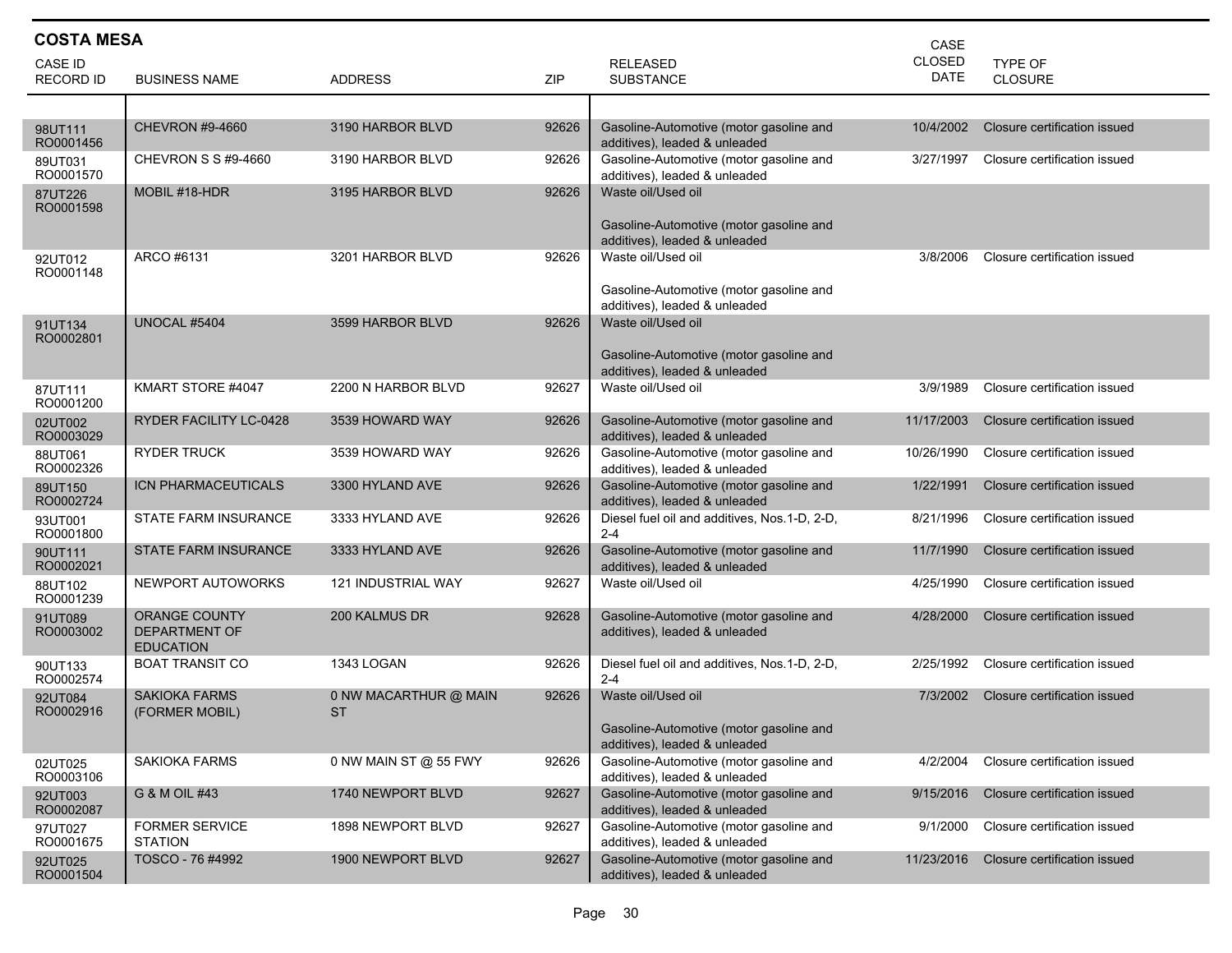| <b>COSTA MESA</b><br>CASE   |                                                 |                   |            |                                                                                                                                      |                       |                              |  |  |
|-----------------------------|-------------------------------------------------|-------------------|------------|--------------------------------------------------------------------------------------------------------------------------------------|-----------------------|------------------------------|--|--|
| CASE ID<br><b>RECORD ID</b> | <b>BUSINESS NAME</b>                            | <b>ADDRESS</b>    | <b>ZIP</b> | <b>RELEASED</b><br><b>SUBSTANCE</b>                                                                                                  | <b>CLOSED</b><br>DATE | TYPE OF<br>CLOSURE           |  |  |
|                             |                                                 |                   |            |                                                                                                                                      |                       |                              |  |  |
| 90UT063<br>RO0002422        | TICE EQUIPMENT RENTAL                           | 1930 NEWPORT BLVD | 92627      | Gasoline-Automotive (motor gasoline and<br>additives), leaded & unleaded                                                             | 8/27/1990             | Closure certification issued |  |  |
| 88UT002<br>RO0002975        | THE TUNE-UP SHOP                                | 2020 NEWPORT BLVD | 92626      | Waste oil/Used oil                                                                                                                   | 3/18/1988             | Closure certification issued |  |  |
| 91UT141<br>RO0002943        | THRIFTY OIL #386                                | 2021 NEWPORT BLVD | 92627      | Gasoline-Automotive (motor gasoline and<br>additives), leaded & unleaded                                                             | 9/23/2004             | Closure certification issued |  |  |
| 00UT025<br>RO0001730        | <b>FORMER TROWBRIDGE</b><br><b>PROPERTY</b>     | 2025 NEWPORT BLVD | 92627      | Gasoline-Automotive (motor gasoline and<br>additives), leaded & unleaded                                                             | 1/12/2001             | Closure certification issued |  |  |
| 86UT228<br>RO0001386        | MINUTE LUBE                                     | 2175 NEWPORT BLVD | 92626      | Gasoline-Automotive (motor gasoline and<br>additives), leaded & unleaded                                                             | 3/23/1987             | Closure certification issued |  |  |
| 98UT042<br>RO0002082        | TOSCO - 76 #5067                                | 2281 NEWPORT BLVD | 92626      | Gasoline-Automotive (motor gasoline and<br>additives), leaded & unleaded                                                             | 1/13/2015             | Closure certification issued |  |  |
| 92UT004<br>RO0002113        | <b>VACANT LOT</b>                               | 2314 NEWPORT BLVD | 92627      | Gasoline-Automotive (motor gasoline and<br>additives), leaded & unleaded                                                             | 6/11/1993             | Closure certification issued |  |  |
| 89UT085<br>RO0002884        | <b>MERCEDES BENZ</b><br><b>SERVICE</b>          | 2436 NEWPORT BLVD | 92626      | Diesel fuel oil and additives, Nos.1-D, 2-D,<br>$2 - 4$<br>Gasoline-Automotive (motor gasoline and<br>additives), leaded & unleaded  | 11/18/2003            | Closure certification issued |  |  |
| 87UT253<br>RO0002299        | CHEVRON #1958                                   | 2590 NEWPORT BLVD | 92627      | Waste oil/Used oil<br>Gasoline-Automotive (motor gasoline and<br>additives), leaded & unleaded                                       | 11/5/1990             | Closure certification issued |  |  |
| 01UT012<br>RO0001395        | DAVE'S SHELL STATION                            | 2590 NEWPORT BLVD | 92627      | Gasoline-Automotive (motor gasoline and<br>additives), leaded & unleaded                                                             | 1/21/2004             | Closure certification issued |  |  |
| 94UT031<br>RO0001714        | <b>JIM TICE SHELL (FORMER</b><br><b>CHEVRON</b> | 2590 NEWPORT BLVD | 92627      | Gasoline-Automotive (motor gasoline and<br>additives), leaded & unleaded                                                             | 6/23/1998             | Closure certification issued |  |  |
| 87UT216<br>RO0001316        | <b>CITY OF COSTA MESA</b>                       | 2600 NEWPORT BLVD | 92626      | Waste oil/Used oil<br>Solvents                                                                                                       | 10/25/1990            | Closure certification issued |  |  |
| 88UT144<br>RO0002353        | <b>CITY OF COSTA MESA</b>                       | 2600 NEWPORT BLVD | 92626      | Waste oil/Used oil                                                                                                                   | 9/14/1990             | Closure certification issued |  |  |
| 92UT101<br>RO0002284        | <b>COSTA MESA AIR</b><br>NATIONAL GUARD         | 2651 NEWPORT BLVD | 92626      | Diesel fuel oil and additives, Nos. 1-D, 2-D,<br>$2 - 4$<br>Gasoline-Automotive (motor gasoline and<br>additives), leaded & unleaded | 6/17/1993             | Closure certification issued |  |  |
| 90UT146<br>RO0002849        | <b>FRANK C PALMER INC</b>                       | 2672 NEWPORT BLVD | 92627      | Gasoline-Automotive (motor gasoline and<br>additives), leaded & unleaded                                                             | 7/22/1993             | Closure certification issued |  |  |
| 92UT063<br>RO0002465        | EXXON #7-3676                                   | 3003 NEWPORT BLVD | 92626      | Gasoline-Automotive (motor gasoline and<br>additives), leaded & unleaded                                                             | 12/4/1997             | Closure certification issued |  |  |
| 91UT085<br>RO0002920        | FORD'S AUTOMOTIVE                               | 705 OHMS WAY      | 92627      | Waste oil/Used oil                                                                                                                   | 4/16/1993             | Closure certification issued |  |  |
| 90UT256<br>RO0000731        | SMITH AND SONS<br><b>PROPERTIES</b>             | 735 OHMS WAY      | 92627      | Unleaded gasoline                                                                                                                    | 3/11/1991             | Closure certification issued |  |  |
| 16UT001<br>RO0003635        | <b>COSTA MESA FIRE</b><br>STATION #3            | 1865 PARK AVE     | 92627-     | Diesel fuel oil and additives, Nos.1-D, 2-D,<br>$2 - 4$                                                                              |                       |                              |  |  |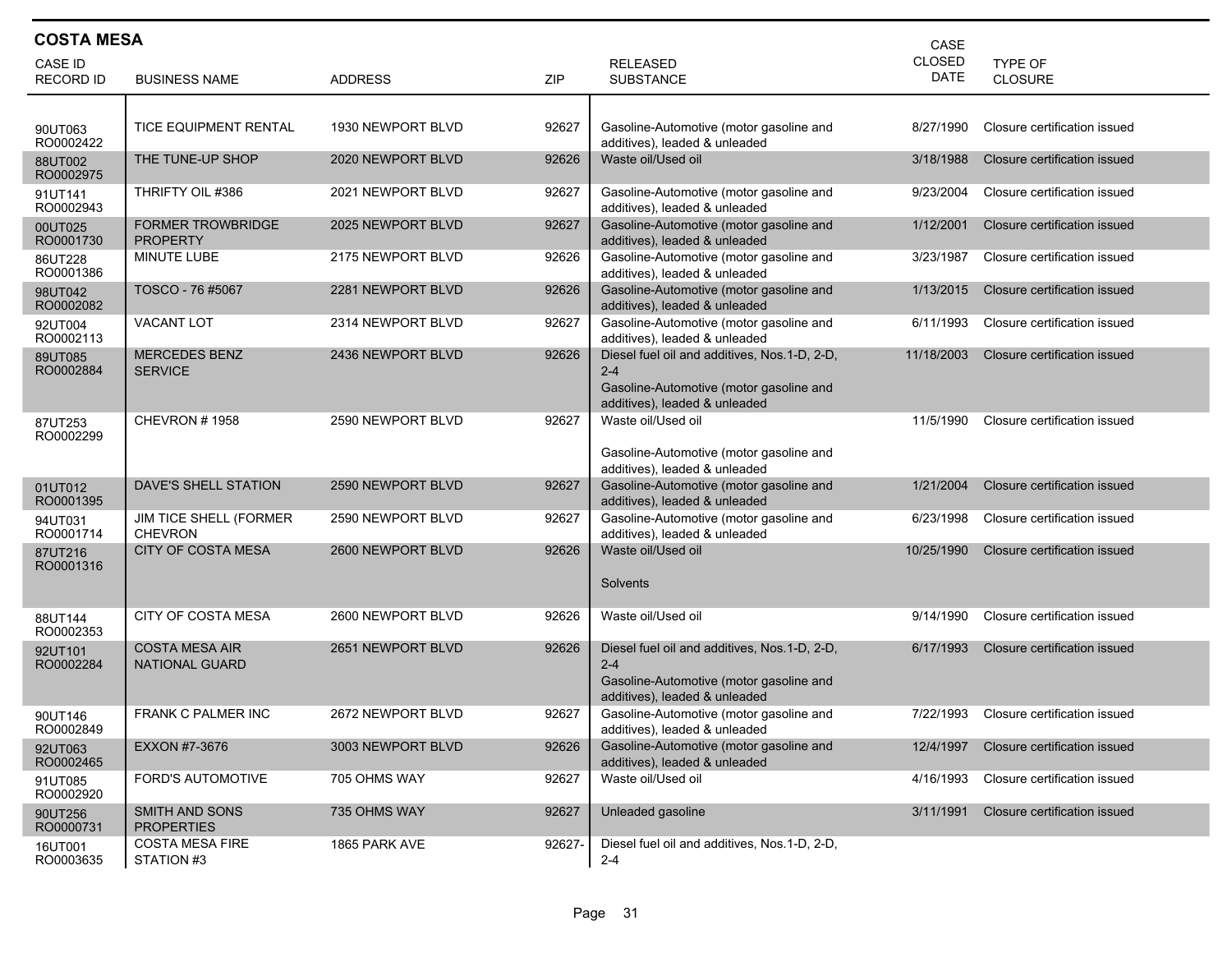| <b>COSTA MESA</b><br>CASE |                                                |                           |            |                                                                          |                              |                              |  |  |
|---------------------------|------------------------------------------------|---------------------------|------------|--------------------------------------------------------------------------|------------------------------|------------------------------|--|--|
| CASE ID                   |                                                |                           |            | <b>RELEASED</b>                                                          | <b>CLOSED</b><br><b>DATE</b> | TYPE OF                      |  |  |
| <b>RECORD ID</b>          | <b>BUSINESS NAME</b>                           | <b>ADDRESS</b>            | <b>ZIP</b> | <b>SUBSTANCE</b>                                                         |                              | <b>CLOSURE</b>               |  |  |
|                           |                                                |                           |            | Gasoline-Automotive (motor gasoline and                                  |                              |                              |  |  |
| 89UT102<br>RO0001511      | <b>COSTA MESA FIRE</b><br>STATION #3           | 1865 PARK AVE             | 92626      | additives), leaded & unleaded                                            | 10/26/1990                   | Closure certification issued |  |  |
| 93UT048<br>RO0002132      | <b>HURLBERT ENTERPRISES</b>                    | 1621 PLACENTIA AVE        | 92627      | Gasoline-Automotive (motor gasoline and<br>additives), leaded & unleaded | 11/3/1993                    | Closure certification issued |  |  |
| 92UT118<br>RO0002691      | <b>MAC GREGOR YACHT</b>                        | 1631 PLACENTIA AVE        | 92627      | Acetone, etc.                                                            | 9/23/1992                    | Transferred to OCUST Program |  |  |
| 92UT095<br>RO0000824      | <b>PENNYSAVER</b>                              | 1660 PLACENTIA AVE        | 92627      | Gasoline-Automotive (motor gasoline and<br>additives), leaded & unleaded | 8/27/1992                    | Closure certification issued |  |  |
| 91UT108<br>RO0002196      | THE BOAT YARD                                  | 1672 PLACENTIA AVE        | 92627      | Diesel fuel oil and additives, Nos.1-D, 2-D,<br>$2 - 4$                  | 11/27/1991                   | Closure certification issued |  |  |
| 90UT216<br>RO0002135      | CLA-VAL                                        | 1701 PLACENTIA AVE        | 92627      | Waste oil/Used oil                                                       | 3/14/2002                    | Closure certification issued |  |  |
| 87UT173<br>RO0002777      | <b>CLA-VAL CORP</b>                            | 1701 PLACENTIA AVE        | 92627      | Waste oil/Used oil                                                       | 2/13/1991                    | Closure certification issued |  |  |
|                           |                                                |                           |            | <b>Solvents</b>                                                          |                              |                              |  |  |
|                           |                                                |                           |            | Gasoline-Automotive (motor gasoline and<br>additives), leaded & unleaded |                              |                              |  |  |
| 88UT017<br>RO0001162      | <b>SKIPJACK BOATS</b>                          | 1763 PLACENTIA AVE        | 92627      | Gasoline-Automotive (motor gasoline and<br>additives), leaded & unleaded | 1/11/1989                    | Closure certification issued |  |  |
| 89UT212<br>RO0001760      | <b>CRISSMAN'S RENTAL</b>                       | <b>1954 PLACENTIA AVE</b> | 92627      | Gasoline-Automotive (motor gasoline and<br>additives), leaded & unleaded | 1/31/1990                    | Closure certification issued |  |  |
| 87UT157<br>RO0002416      | <b>MESA CONSOLIDATED</b><br><b>WATER DIST</b>  | 1965 PLACENTIA AVE        | 92628      | Diesel fuel oil and additives, Nos.1-D, 2-D,<br>$2 - 4$                  | 9/15/2004                    | Closure certification issued |  |  |
|                           |                                                |                           |            | Gasoline-Automotive (motor gasoline and<br>additives), leaded & unleaded |                              |                              |  |  |
| 86UT150<br>RO0001991      | THE HARTLEY COMPANY                            | 1987 PLACENTIA AVE        | 92627      | <b>Paint thinner</b>                                                     | 1/1/1992                     | Transferred to OCUST Program |  |  |
|                           |                                                |                           |            | Methyl alcohol                                                           |                              |                              |  |  |
| 97UT004<br>RO0000933      | <b>INTERSTATE BRANDS</b><br><b>CORPORATION</b> | 2024 PLACENTIA AVE        | 92627      | Gasoline-Automotive (motor gasoline and<br>additives), leaded & unleaded | 4/24/1998                    | Closure certification issued |  |  |
| 96UT008<br>RO0001159      | S J COOK & SONS                                | 2025 PLACENTIA AVE        | 92627      | Gasoline-Automotive (motor gasoline and<br>additives), leaded & unleaded | 4/10/1996                    | Closure certification issued |  |  |
| 92UT094<br>RO0000838      | COSTA MESA DISPOSAL<br>INC                     | 2051 PLACENTIA AVE        | 92627      | Waste oil/Used oil                                                       | 11/9/1992                    | Closure certification issued |  |  |
| 89UT227<br>RO0002150      | <b>MARKEL CEMENT</b>                           | 2058 PLACENTIA AVE        | 92627      | Gasoline-Automotive (motor gasoline and<br>additives), leaded & unleaded | 2/27/1990                    | Closure certification issued |  |  |
| 95UT029<br>RO0001682      | <b>SEAL'S AMBULANCE</b>                        | 2131 PLACENTIA AVE        | 92627      | Diesel fuel oil and additives, Nos.1-D, 2-D,<br>$2 - 4$                  | 2/16/1996                    | Closure certification issued |  |  |
|                           |                                                |                           |            | Gasoline-Automotive (motor gasoline and<br>additives), leaded & unleaded |                              |                              |  |  |
| 86UT009<br>RO0001163      | <b>COSTA MESA CITY YARD</b>                    | 2300 PLACENTIA AVE        | 92626      | Gasoline-Automotive (motor gasoline and<br>additives), leaded & unleaded | 8/15/1986                    | Closure certification issued |  |  |
| 88UT171<br>RO0002948      | <b>COSTA MESA</b><br><b>CORPORATE YARD</b>     | 2300 PLACENTIA AVE        | 92626      | Gasoline-Automotive (motor gasoline and<br>additives), leaded & unleaded | 9/13/1990                    | Closure certification issued |  |  |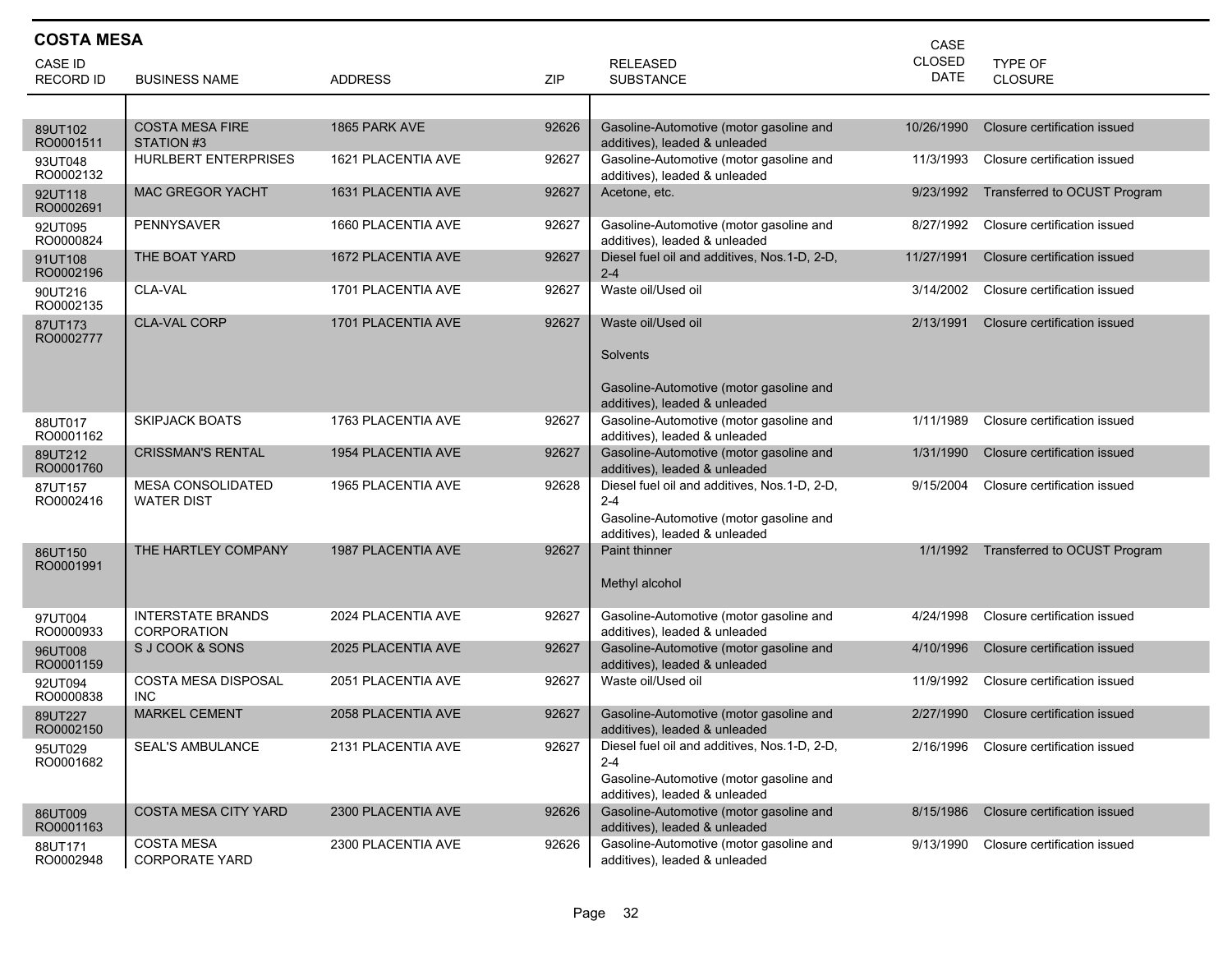| <b>COSTA MESA</b><br>CASE   |                                             |                           |       |                                                                                                                                      |                |                              |  |  |
|-----------------------------|---------------------------------------------|---------------------------|-------|--------------------------------------------------------------------------------------------------------------------------------------|----------------|------------------------------|--|--|
| CASE ID<br><b>RECORD ID</b> | <b>BUSINESS NAME</b>                        | <b>ADDRESS</b>            | ZIP   | <b>RELEASED</b><br><b>SUBSTANCE</b>                                                                                                  | CLOSED<br>DATE | TYPE OF<br><b>CLOSURE</b>    |  |  |
|                             |                                             |                           |       |                                                                                                                                      |                |                              |  |  |
| 97UT005<br>RO0000945        | <b>CITY OF COSTA MESA</b><br><b>CORP YD</b> | 2310 PLACENTIA AVE        | 92627 | Gasoline-Automotive (motor gasoline and<br>additives), leaded & unleaded                                                             | 1/24/2005      | Closure certification issued |  |  |
| 88UT045<br>RO0001914        | <b>ALANAR CORPORATION</b>                   | 1697 W PLACENTIA AVE      | 92627 | Waste oil/Used oil                                                                                                                   | 9/13/1990      | Closure certification issued |  |  |
| 89UT172<br>RO0000878        | <b>JOHN C RAU</b>                           | 3120 PULLMAN ST           | 92626 | Diesel fuel oil and additives, Nos.1-D, 2-D,<br>$2 - 4$<br>Gasoline-Automotive (motor gasoline and<br>additives), leaded & unleaded  | 3/11/1997      | Closure certification issued |  |  |
| 94UT065<br>RO0002573        | <b>GRAHAM BROTHERS</b>                      | 2956 RANDOLPH AVE         | 92626 | Diesel fuel oil and additives, Nos.1-D, 2-D,<br>$2 - 4$<br>Gasoline-Automotive (motor gasoline and<br>additives), leaded & unleaded  | 9/6/1995       | Closure certification issued |  |  |
| 89UT133<br>RO0002318        | <b>FLINTRIDGE LANDSCAPE</b>                 | 2973 RANDOLPH AVE         | 92626 | Gasoline-Automotive (motor gasoline and<br>additives), leaded & unleaded                                                             | 11/29/1990     | Closure certification issued |  |  |
| 98UT054<br>RO0002390        | ANTIMITE PEST CONTROL                       | 696 RANDOLPH AVE          | 92626 | Gasoline-Automotive (motor gasoline and<br>additives), leaded & unleaded                                                             | 6/20/2003      | Closure certification issued |  |  |
| 86UT041<br>RO0001770        | <b>WESTERN DIGITAL</b>                      | 3128 RED HILL AVE         | 92626 | Acetic acid<br>Methylene chloride                                                                                                    | 4/22/1992      | Referred to Regional Board   |  |  |
| 92UT023<br>RO0001449        | <b>WESTERN DIGITAL</b>                      | 3128 RED HILL AVE         | 92626 | Acetone, etc.                                                                                                                        | 1/29/1992      | Transferred to OCUST Program |  |  |
| 87UT038<br>RO0001715        | <b>CANON BUSINESS</b><br><b>MACHINES</b>    | 3191 RED HILL AVE         | 92626 | Stoddard solvent (Type 1, petroleum spirits)                                                                                         | 11/7/1988      | Closure certification issued |  |  |
| 89UT190<br>RO0001160        | <b>CANON BUSINESS</b><br><b>MACHINES</b>    | 3191 RED HILL AVE         | 92626 | Solvents                                                                                                                             | 9/11/1990      | Closure certification issued |  |  |
| 87UT162<br>RO0002538        | <b>COSTA MESA FIRE DEPT</b>                 | 2803 ROYAL PALM DR        | 92626 | Diesel fuel oil and additives, Nos.1-D, 2-D,<br>$2 - 4$                                                                              | 10/7/1987      | Closure certification issued |  |  |
| 02UT026<br>RO0003112        | <b>COSTA MESA FIRE</b><br>STATION #1        | 2803 ROYAL PALM DR        | 92626 | Gasoline-Automotive (motor gasoline and<br>additives), leaded & unleaded                                                             | 6/28/2011      | Closure certification issued |  |  |
| 88UT115<br>RO0001604        | L A TIMES                                   | 1375 SUNFLOWER AVE        | 92626 | Diesel fuel oil and additives, Nos.1-D, 2-D,<br>$2 - 4$                                                                              | 9/26/1990      | Closure certification issued |  |  |
| 92UT073<br>RO0002698        | <b>LOS ANGELES</b><br>TIMES-NORTH TANKS     | 1375 SUNFLOWER AVE        | 92626 | Diesel fuel oil and additives, Nos.1-D, 2-D,<br>$2 - 4$<br>Gasoline-Automotive (motor gasoline and<br>additives), leaded & unleaded  | 4/8/2020       | Closure certification issued |  |  |
| 91UT064<br>RO0002469        | <b>LOS ANGELES</b><br>TIMES-SOUTH TANKS     | <b>1375 SUNFLOWER AVE</b> | 92626 | Gasoline-Automotive (motor gasoline and<br>additives), leaded & unleaded                                                             | 2/11/2013      | Closure certification issued |  |  |
| 89UT099<br>RO0000882        | SAKIOKA FARMS INC                           | 14850 E SUNFLOWER AVE     | 92707 | Diesel fuel oil and additives, Nos. 1-D, 2-D,<br>$2 - 4$<br>Gasoline-Automotive (motor gasoline and<br>additives), leaded & unleaded | 11/4/1991      | Closure certification issued |  |  |
| 90UT061<br>RO0002371        | ACE INTERNATIONAL                           | 936 SUNSET DR             | 92627 | Gasoline-Automotive (motor gasoline and<br>additives), leaded & unleaded                                                             | 3/5/1993       | Referred to Regional Board   |  |  |
| 86UT068<br>RO0002460        | JIM LEE PLUMBING                            | 1540 SUPERIOR AVE         | 92627 | Gasoline-Automotive (motor gasoline and<br>additives), leaded & unleaded                                                             | 9/3/1986       | Closure certification issued |  |  |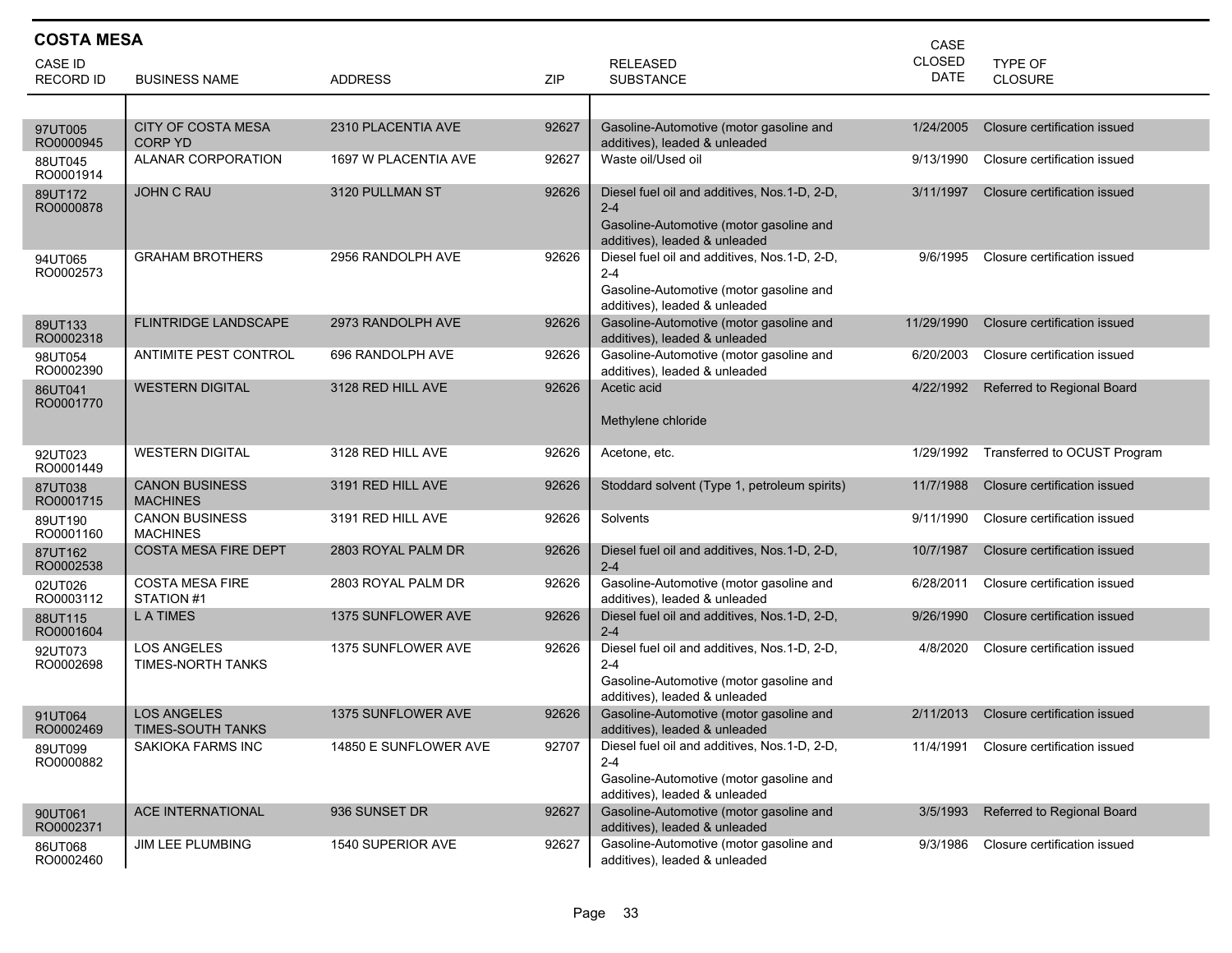| <b>COSTA MESA</b><br>CASE   |                           |                         |            |                                                                          |                              |                              |  |
|-----------------------------|---------------------------|-------------------------|------------|--------------------------------------------------------------------------|------------------------------|------------------------------|--|
| CASE ID<br><b>RECORD ID</b> | <b>BUSINESS NAME</b>      | <b>ADDRESS</b>          | <b>ZIP</b> | RELEASED<br><b>SUBSTANCE</b>                                             | <b>CLOSED</b><br><b>DATE</b> | TYPE OF<br><b>CLOSURE</b>    |  |
|                             |                           |                         |            |                                                                          |                              |                              |  |
| 96UT019<br>RO0001430        | <b>WEBER FAMILY TRUST</b> | 1640 SUPERIOR AVE       | 92627      | Gasoline-Automotive (motor gasoline and<br>additives), leaded & unleaded | 2/29/2008                    | Closure certification issued |  |
| 91UT098<br>RO0000894        | <b>TEXACO</b>             | 1695 SUPERIOR AVE       | 92627      | Gasoline-Automotive (motor gasoline and<br>additives), leaded & unleaded | 4/4/2005                     | Closure certification issued |  |
| 86UT118<br>RO0001140        | <b>TEXACO OIL</b>         | 1695 SUPERIOR AVE       | 92627      | Gasoline-Automotive (motor gasoline and<br>additives), leaded & unleaded | 10/3/1986                    | Closure certification issued |  |
| 89UT213<br>RO0001786        | NEWPORT BOAT SALES        | 1725 SUPERIOR AVE A     | 92627      | Waste oil/Used oil                                                       | 11/5/1990                    | Closure certification issued |  |
| 88UT197<br>RO0001106        | MOBIL #18-HJL (FORMER)    | <b>1701 TUSTIN AVE</b>  | 92626      | Gasoline-Automotive (motor gasoline and<br>additives), leaded & unleaded | 4/4/2005                     | Closure certification issued |  |
| 98UT009<br>RO0000869        | <b>COLLEGE HOSPITAL</b>   | 301 VICTORIA ST         | 92627      | Gasoline-Automotive (motor gasoline and<br>additives), leaded & unleaded | 4/26/2000                    | Closure certification issued |  |
| 86UT094<br>RO0003016        | <b>VILLA MARTINIQUE</b>   | <b>1425 VILLAGE WAY</b> | 92627      | Gasoline-Automotive (motor gasoline and<br>additives), leaded & unleaded | 4/6/1987                     | Closure certification issued |  |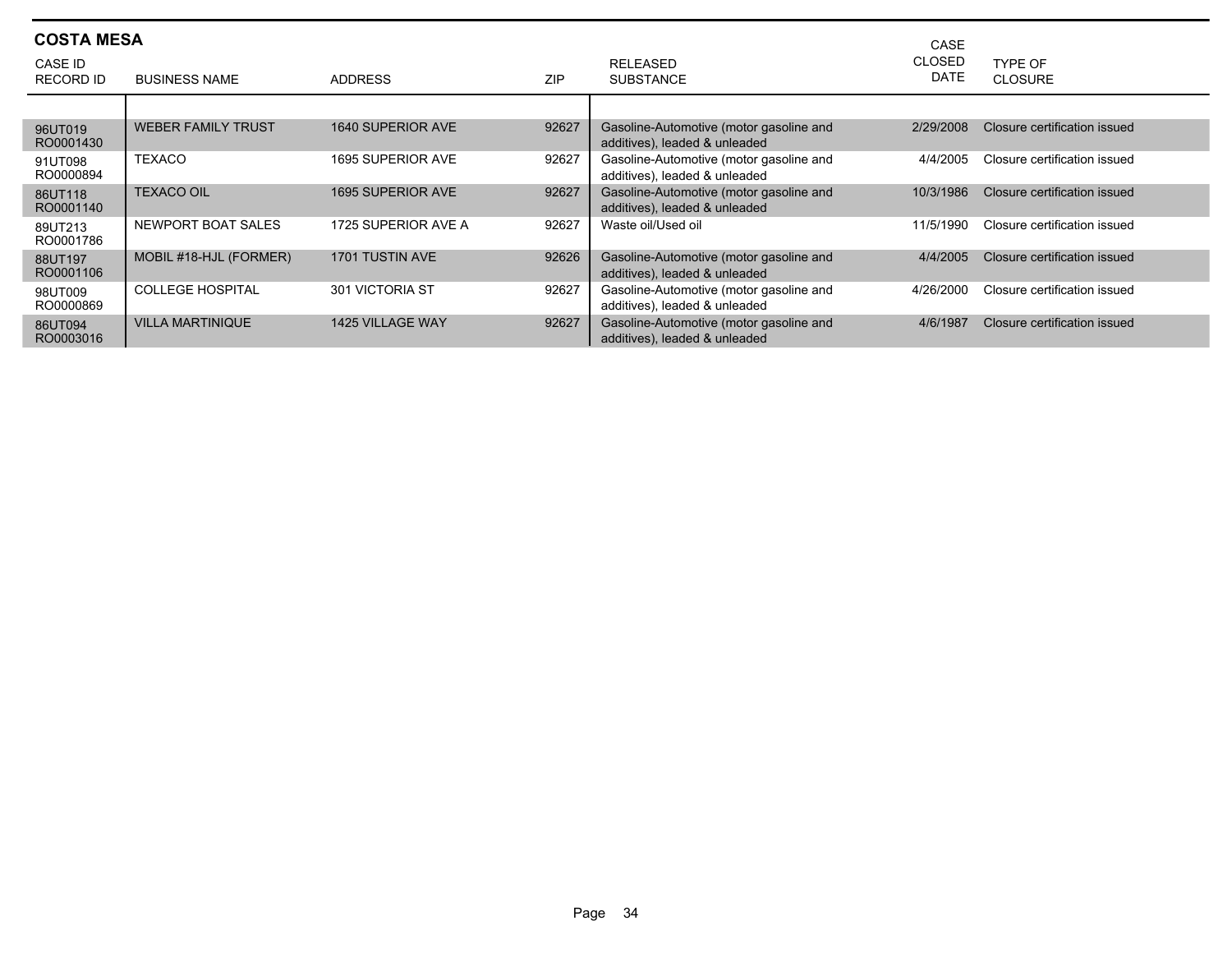| <b>COTO DE CAZA</b><br>CASE ID<br>RECORD ID | <b>BUSINESS NAME</b>                 | <b>ADDRESS</b>        | ZIP   | <b>RELEASED</b><br><b>SUBSTANCE</b>                                      | CASE<br><b>CLOSED</b><br>DATE | TYPF OF<br>CLOSURE           |
|---------------------------------------------|--------------------------------------|-----------------------|-------|--------------------------------------------------------------------------|-------------------------------|------------------------------|
| 99UT012<br>RO0001331                        | <b>WILLIAM LYONS ESTATE</b>          | 24331 COTO DE COZA    | 92679 | Gasoline-Automotive (motor gasoline and<br>additives), leaded & unleaded | 7/7/2000                      | Closure certification issued |
| 94UT041<br>RO0001967                        | COTO DE CAZA GENERAL<br><b>STORE</b> | 23472 VISTA DEL VERDE | 92679 | Gasoline-Automotive (motor gasoline and<br>additives), leaded & unleaded | 3/14/1995                     | Closure certification issued |
| 91UT050<br>RO0002111                        | COTO DE CAZA GOLF                    | 25291 VISTA DEL VERDE | 92679 | Waste oil/Used oil                                                       | 3/12/1992                     | Closure certification issued |
| 99UT019<br>RO0001528                        | COTO DE CAZA GOLF &<br>RAQUET CLUB   | 25291 VISTA DEL VERDE | 92679 | Diesel fuel oil and additives. Nos. 1-D. 2-D.<br>$2 - 4$                 | 11/5/1999                     | Closure certification issued |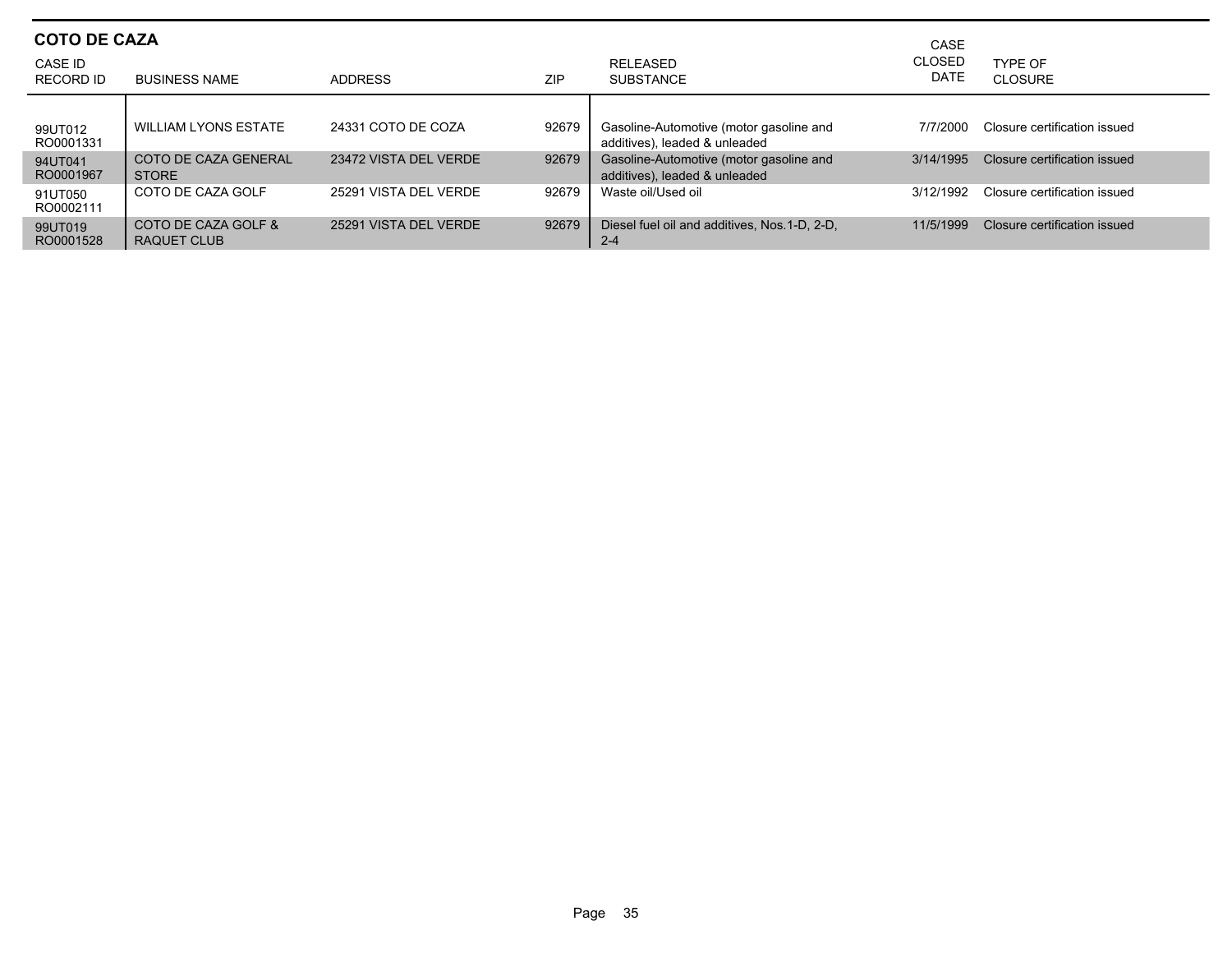| <b>CYPRESS</b>       |                                                          |                     |            |                                                                                                                                     | CASE                         |                              |
|----------------------|----------------------------------------------------------|---------------------|------------|-------------------------------------------------------------------------------------------------------------------------------------|------------------------------|------------------------------|
| <b>CASE ID</b>       |                                                          |                     |            | <b>RELEASED</b>                                                                                                                     | <b>CLOSED</b><br><b>DATE</b> | <b>TYPE OF</b>               |
| <b>RECORD ID</b>     | <b>BUSINESS NAME</b>                                     | <b>ADDRESS</b>      | <b>ZIP</b> | <b>SUBSTANCE</b>                                                                                                                    |                              | CLOSURE                      |
| 89UT083<br>RO0002844 | <b>PACIFIC LAND</b><br><b>DEVELOPMENT</b>                | 4342 ACACIA ST      | 90630      | Gasoline-Automotive (motor gasoline and<br>additives), leaded & unleaded                                                            | 6/26/1992                    | Closure certification issued |
| 86UT064<br>RO0002359 | SHELL OIL                                                | 4001 BALL RD        | 90630      | Gasoline-Automotive (motor gasoline and<br>additives), leaded & unleaded                                                            | 6/28/2019                    | Closure certification issued |
| 97UT028<br>RO0001702 | TOSCO - 76 #5792                                         | 4002 BALL RD        | 90630      | Gasoline-Automotive (motor gasoline and<br>additives), leaded & unleaded                                                            | 12/23/2015                   | Closure certification issued |
| 87UT261<br>RO0002496 | <b>GOODYEAR</b>                                          | 4005 BALL RD        | 90630      | Waste oil/Used oil<br>Methylene chloride                                                                                            | 5/2/1995                     | Closure certification issued |
| 87UT007<br>RO0000960 | ARCO #1973                                               | 4988 BALL RD        | 90630      | Gasoline-Automotive (motor gasoline and<br>additives), leaded & unleaded                                                            | 2/14/2005                    | Closure certification issued |
| 84UT022<br>RO0001178 | <b>UNOCAL</b>                                            | <b>5001 BALL RD</b> | 90630      | Gasoline-Automotive (motor gasoline and<br>additives), leaded & unleaded                                                            | 12/13/1984                   | Closure certification issued |
| 92UT135<br>RO0000747 | <b>UNOCAL # 5330</b>                                     | 5001 BALL RD        | 90630      | Gasoline-Automotive (motor gasoline and<br>additives), leaded & unleaded                                                            | 10/27/1997                   | Closure certification issued |
| 90UT093<br>RO0000783 | <b>CYPRESS SERVICE</b><br><b>STATION</b>                 | 5501 BALL RD        | 90630      | Gasoline-Automotive (motor gasoline and<br>additives), leaded & unleaded                                                            | 2/14/1992                    | Closure certification issued |
| 90UT263<br>RO0000872 | MOBIL #11-FEE                                            | 6011 BALL RD        | 90630      | Gasoline-Automotive (motor gasoline and<br>additives), leaded & unleaded                                                            | 1/31/2012                    | Closure certification issued |
| 86UT095<br>RO0000751 | <b>JOHNS RESTAURANT</b><br>(FORMER SHELL)                | 4499 CERRITOS AVE   | 90630      | Gasoline-Automotive (motor gasoline and<br>additives), leaded & unleaded                                                            | 4/23/2002                    | Closure certification issued |
| 97UT031<br>RO0001780 | ORANGE COUNTY FIRE<br>STATION #17                        | 4991 CERRITOS AVE   | 90630      | Diesel fuel oil and additives, Nos.1-D, 2-D,<br>$2 - 4$<br>Gasoline-Automotive (motor gasoline and<br>additives), leaded & unleaded | 12/20/2004                   | Closure certification issued |
| 91UT095<br>RO0000841 | ROBERT KAHN<br>PROPERTY/FORMER<br><b>HRAKO SRVC CNTR</b> | 5001 CERRITOS AVE   | 90630      | Gasoline-Automotive (motor gasoline and<br>additives), leaded & unleaded                                                            | 6/11/2002                    | Closure certification issued |
| 86UT035<br>RO0001609 | <b>UNOCAL</b>                                            | 5999 CERRITOS AVE   | 90630      | Gasoline-Automotive (motor gasoline and<br>additives), leaded & unleaded                                                            | 8/27/1990                    | Closure certification issued |
| 91UT043<br>RO0001930 | <b>UNOCAL #5176</b>                                      | 5999 CERRITOS AVE   | 90630      | Gasoline-Automotive (motor gasoline and<br>additives), leaded & unleaded                                                            | 8/2/1995                     | Closure certification issued |
| 87UT200<br>RO0000985 | <b>TEXACO</b>                                            | 6000 CERRITOS AVE   | 90630      | Waste oil/Used oil<br>Gasoline-Automotive (motor gasoline and                                                                       | 9/28/1992                    | Closure certification issued |
| 03UT029<br>RO0003211 | TEXACO                                                   | 6000 CERRITOS AVE   | 90630      | additives), leaded & unleaded<br>Gasoline-Automotive (motor gasoline and<br>additives), leaded & unleaded                           | 3/30/2005                    | Closure certification issued |
| 04UT012<br>RO0003291 | CITY OF CYPRESS<br><b>CORPORATION YARD</b>               | 5285 CYPRESS ST     | 90630      | Gasoline-Automotive (motor gasoline and<br>additives), leaded & unleaded                                                            | 3/16/2005                    | Closure certification issued |
| 84UT035<br>RO0001536 | <b>CITY OF CYPRESS</b><br><b>MAINTENANCE YARD</b>        | 5285 CYPRESS ST     | 90630      | Gasoline-Automotive (motor gasoline and<br>additives), leaded & unleaded                                                            | 1/11/1994                    | Closure certification issued |
| 04UT011<br>RO0003288 | <b>CYPRESS GOLF CLUB</b>                                 | 4921 KATELLA AVE    | 90630      | Gasoline-Automotive (motor gasoline and<br>additives), leaded & unleaded                                                            | 1/16/2007                    | Closure certification issued |
| 03UT035<br>RO0003221 | <b>MITSUBISHI MOTORS</b>                                 | 6430 KATELLA AVE    | 90630      | Gasoline-Automotive (motor gasoline and<br>additives), leaded & unleaded                                                            | 3/14/2005                    | Closure certification issued |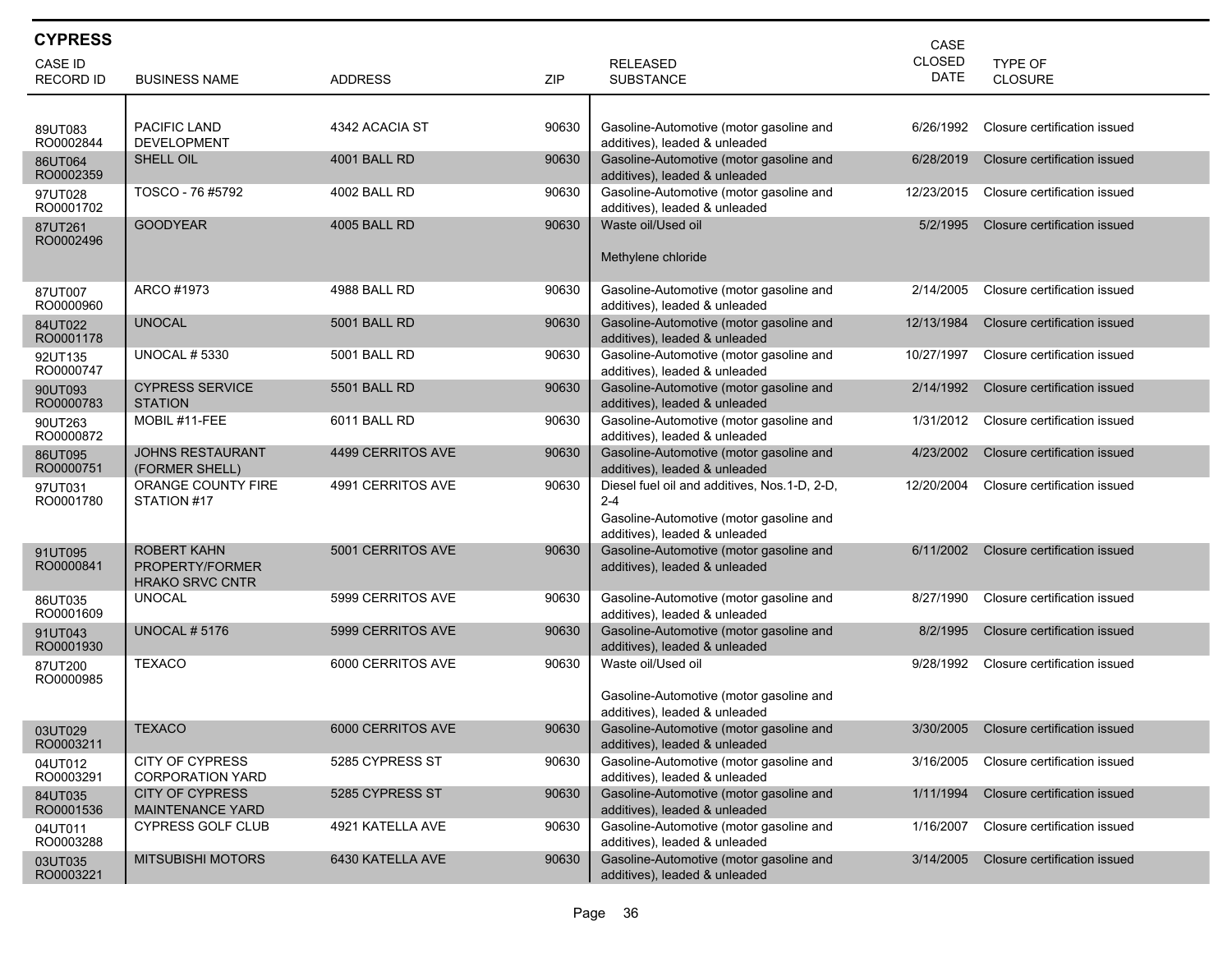| <b>CYPRESS</b>       |                                                     |                    |       |                                                                          | CASE          |                              |
|----------------------|-----------------------------------------------------|--------------------|-------|--------------------------------------------------------------------------|---------------|------------------------------|
| <b>CASE ID</b>       |                                                     |                    |       | <b>RELEASED</b>                                                          | <b>CLOSED</b> | <b>TYPE OF</b>               |
| <b>RECORD ID</b>     | <b>BUSINESS NAME</b>                                | <b>ADDRESS</b>     | ZIP   | <b>SUBSTANCE</b>                                                         | DATE          | CLOSURE                      |
|                      |                                                     |                    |       |                                                                          |               | Closure certification issued |
| 96UT002<br>RO0001043 | <b>MITSUBISHI MOTOR</b><br><b>SALES OF AMERICA</b>  | 6440 KATELLA AVE   | 90630 | Waste oil/Used oil                                                       | 3/13/1997     |                              |
| 90UT168<br>RO0000966 | YAMAHA MOTOR CORP                                   | 6555 KATELLA AVE   | 90630 | Diesel fuel oil and additives, Nos. 1-D, 2-D,<br>$2 - 4$                 | 2/19/1997     | Closure certification issued |
|                      |                                                     |                    |       | Waste oil/Used oil                                                       |               |                              |
|                      | <b>MITSUBISHI MOTORS</b>                            | 6430 W KATELLA AVE | 90630 | Gasoline-Automotive (motor gasoline and                                  | 9/27/1990     | Closure certification issued |
| 90UT045<br>RO0001957 | <b>CORPORATION</b>                                  |                    |       | additives), leaded & unleaded                                            |               |                              |
| 92UT112<br>RO0002553 | <b>PLUMBING PIPING &amp;</b><br><b>CONSTRUCTION</b> | 5910 LAKESHORE     | 90630 | Gasoline-Automotive (motor gasoline and<br>additives), leaded & unleaded | 8/6/1996      | Closure certification issued |
| 90UT148<br>RO0002889 | LAKEWOOD NURSERY                                    | 4114 LINCOLN AVE   | 90630 | Gasoline-Automotive (motor gasoline and<br>additives), leaded & unleaded | 5/11/1994     | Closure certification issued |
| 04UT015<br>RO0003295 | <b>FOREST LAWN MEMORIAL</b><br><b>PARK</b>          | 4471 LINCOLN AVE   | 90630 | Gasoline-Automotive (motor gasoline and<br>additives), leaded & unleaded | 4/18/2005     | Closure certification issued |
| 97UT030<br>RO0001754 | <b>SYSTEM REEFER</b><br><b>SERVICE</b>              | 4614 LINCOLN AVE   | 90630 | Diesel fuel oil and additives, Nos.1-D, 2-D,<br>$2 - 4$                  | 10/6/1998     | Closure certification issued |
|                      |                                                     |                    |       | Waste oil/Used oil                                                       |               |                              |
| 92UT050              | <b>HANSEN AUTO TOWING</b>                           | 4620 LINCOLN AVE   | 90630 | Gasoline-Automotive (motor gasoline and                                  | 10/11/2000    | Closure certification issued |
| RO0002163<br>92UT068 | HYATT DIE CAST AND                                  | 4656 LINCOLN AVE   | 90630 | additives), leaded & unleaded<br>Gasoline-Automotive (motor gasoline and | 4/28/2006     | Referred to Regional Board   |
| RO0002581            | <b>ENGINEERING</b>                                  |                    |       | additives), leaded & unleaded                                            |               |                              |
| 95UT024<br>RO0001545 | <b>FORMER MERCURY</b><br><b>RENTALS INC</b>         | 4664 LINCOLN AVE   | 90630 | Diesel fuel oil and additives, Nos.1-D, 2-D,<br>$2 - 4$                  | 3/4/2021      | Closure certification issued |
| 91UT096<br>RO0000858 | C T TRUCKING                                        | 4761 LINCOLN AVE   | 90630 | Gasoline-Automotive (motor gasoline and<br>additives), leaded & unleaded | 11/10/1994    | Closure certification issued |
| 87UT094<br>RO0000745 | ARCO #1738                                          | 5012 LINCOLN AVE   | 90630 | Gasoline-Automotive (motor gasoline and<br>additives), leaded & unleaded | 1/4/1989      | Closure certification issued |
| 01UT007<br>RO0002232 | ARCO #1738                                          | 5012 LINCOLN AVE   | 90630 | Gasoline-Automotive (motor gasoline and<br>additives), leaded & unleaded | 10/27/2003    | Closure certification issued |
| 89UT066<br>RO0002474 | <b>CYPRESS AUTO CENTER</b>                          | 5046 LINCOLN AVE   | 90630 | Waste oil/Used oil                                                       | 4/1/1992      | Closure certification issued |
| 89UT152<br>RO0002759 | <b>PARK TRAILER SALES</b>                           | 5071 LINCOLN AVE   | 90630 | Gasoline-Automotive (motor gasoline and<br>additives), leaded & unleaded | 8/6/1996      | Closure certification issued |
| 90UT218<br>RO0002188 | <b>CYPRESS VOLKSWAGEN</b>                           | 5120 LINCOLN AVE   | 90630 | Waste oil/Used oil                                                       | 6/28/1991     | Closure certification issued |
| 96UT025<br>RO0001597 | <b>CARLSON GARAGE</b>                               | 5131 LINCOLN AVE   | 90630 | Gasoline-Automotive (motor gasoline and<br>additives), leaded & unleaded | 6/22/2006     | Closure certification issued |
| 90UT236<br>RO0002603 | <b>SUBURBAN RENTALS</b>                             | 5302 LINCOLN AVE   | 90630 | Gasoline-Automotive (motor gasoline and<br>additives), leaded & unleaded | 7/19/1994     | Closure certification issued |
| 89UT096<br>RO0000825 | <b>BERWICK RADIATOR</b>                             | 5351 LINCOLN AVE   | 90630 | Waste oil/Used oil                                                       | 7/25/2003     | Closure certification issued |
|                      |                                                     |                    |       | Gasoline-Automotive (motor gasoline and<br>additives), leaded & unleaded |               |                              |
| 91UT057              | <b>FORMER P &amp; M SERVICE</b>                     | 5371 LINCOLN AVE   | 90630 | Gasoline-Automotive (motor gasoline and                                  | 1/6/2000      | Closure certification issued |
| RO0002293            | <b>STATION</b>                                      |                    |       | additives), leaded & unleaded                                            |               |                              |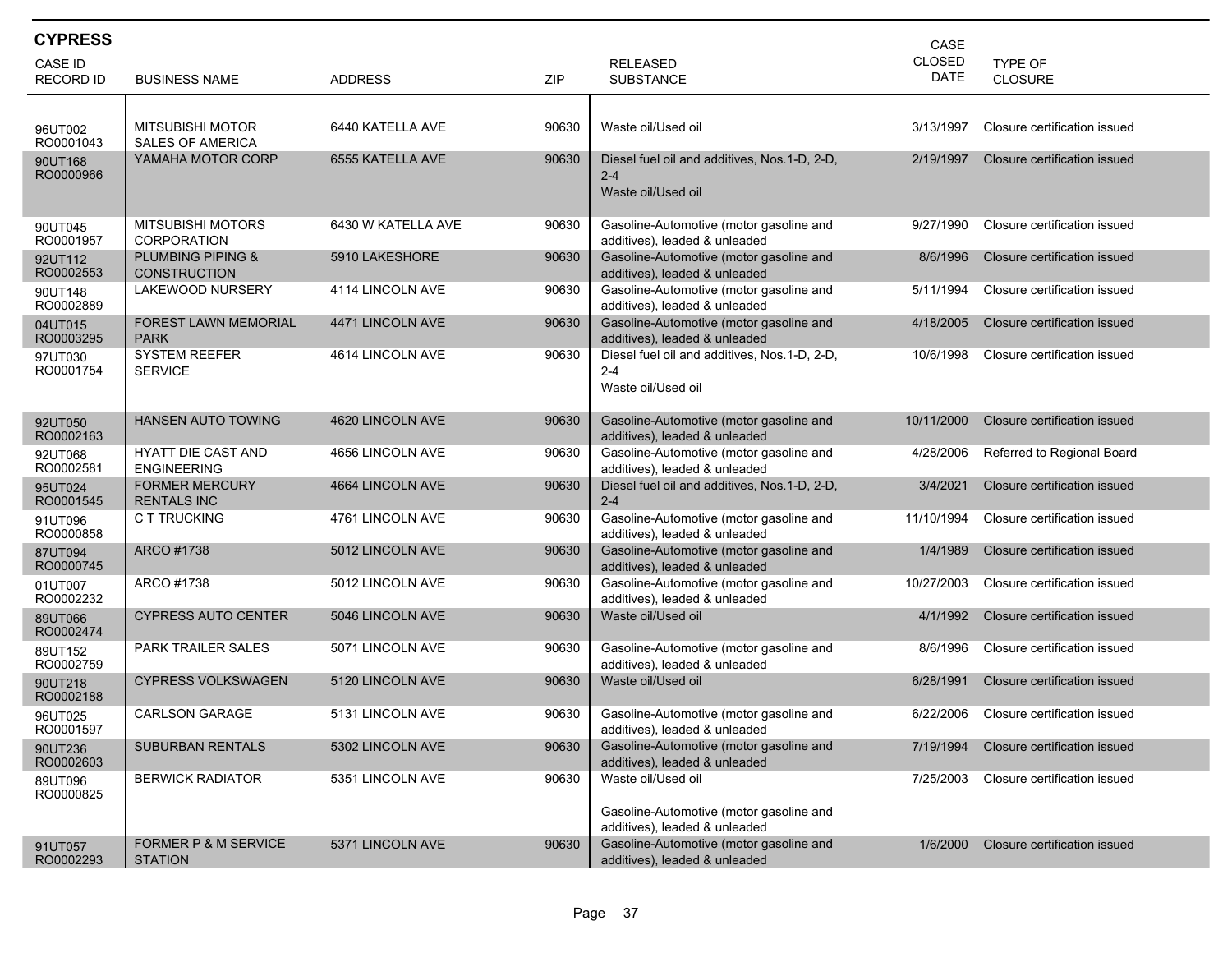| <b>CYPRESS</b>       |                                             |                     |            |                                                                          | CASE        |                              |
|----------------------|---------------------------------------------|---------------------|------------|--------------------------------------------------------------------------|-------------|------------------------------|
| <b>CASE ID</b>       |                                             |                     |            | <b>RELEASED</b>                                                          | CLOSED      | <b>TYPE OF</b>               |
| <b>RECORD ID</b>     | <b>BUSINESS NAME</b>                        | <b>ADDRESS</b>      | <b>ZIP</b> | <b>SUBSTANCE</b>                                                         | <b>DATE</b> | <b>CLOSURE</b>               |
|                      |                                             |                     |            |                                                                          |             |                              |
| 85UT086<br>RO0002817 | <b>TEXACO OIL</b>                           | 5471 LINCOLN AVE    | 90630      | Gasoline-Automotive (motor gasoline and<br>additives), leaded & unleaded | 11/25/1985  | Closure certification issued |
| 92UT008<br>RO0002219 | <b>NISSAN OF CYPRESS</b>                    | 5800 LINCOLN AVE    | 90630      | Waste oil/Used oil                                                       | 12/30/1993  | Closure certification issued |
| 14UT001<br>RO0003612 | CIRCLE K #2211250                           | 5972 LINCOLN AVE    | 92879-     | Gasoline-Automotive (motor gasoline and<br>additives), leaded & unleaded | 3/30/2016   | Closure certification issued |
| 00UT016<br>RO0001487 | TEXACO (FORMER)                             | 6022 LINCOLN AVE    | 90630      | Gasoline-Automotive (motor gasoline and<br>additives), leaded & unleaded | 12/20/2004  | Closure certification issued |
| 95UT006<br>RO0001379 | <b>FERGUSON WHOLESALE</b><br><b>POULTRY</b> | 6072 LINCOLN AVE    | 90630      | Gasoline-Automotive (motor gasoline and<br>additives), leaded & unleaded | 9/30/1997   | Closure certification issued |
| 86UT222<br>RO0001219 | <b>CYPRESS EGG FARM</b>                     | 8651 MOODY ST       | 90630      | Gasoline-Automotive (motor gasoline and<br>additives), leaded & unleaded | 3/1/1994    | Closure certification issued |
| 94UT006<br>RO0001661 | <b>CYPRESS SCHOOL</b><br><b>DISTRICT</b>    | 9470 MOODY ST       | 90630      | Gasoline-Automotive (motor gasoline and<br>additives), leaded & unleaded | 6/12/2003   | Closure certification issued |
| 05UT006<br>RO0003340 | SHELL OIL                                   | 6001 ORANGE AVE     | 90630      | Waste oil/Used oil                                                       | 6/29/2012   | Closure certification issued |
| 97UT050<br>RO0002272 | SHELL OIL COMPANY<br><b>STATION</b>         | 6001 ORANGE AVE     | 90630      | Gasoline-Automotive (motor gasoline and<br>additives), leaded & unleaded | 9/8/2004    | Closure certification issued |
| 92UT035<br>RO0001774 | <b>CYPRESS COLLEGE</b>                      | 9200 VALLEY VIEW ST | 90630      | Waste oil/Used oil                                                       | 10/2/1992   | Closure certification issued |
| 85UT017<br>RO0001109 | <b>UNOCAL</b>                               | 9500 VALLEY VIEW ST | 90630      | Gasoline-Automotive (motor gasoline and<br>additives), leaded & unleaded | 2/27/1985   | Closure certification issued |
| 94UT025<br>RO0001548 | <b>UNOCAL #5552</b>                         | 9500 VALLEY VIEW ST | 90630      | Gasoline-Automotive (motor gasoline and<br>additives), leaded & unleaded | 1/25/2006   | Closure certification issued |
| 99UT039<br>RO0002051 | ARCO #5881                                  | 9511 VALLEY VIEW ST | 90630      | Gasoline-Automotive (motor gasoline and<br>additives), leaded & unleaded | 5/28/2013   | Closure certification issued |
| 91UT152<br>RO0000879 | THRIFTY OIL #356                            | 9511 VALLEY VIEW ST | 90630      | Gasoline-Automotive (motor gasoline and<br>additives), leaded & unleaded | 11/4/2011   | Closure certification issued |
| 98UT049<br>RO0002267 | <b>CYPRESS CAR WASH</b>                     | 9971 VALLEY VIEW ST | 90630      | Gasoline-Automotive (motor gasoline and<br>additives), leaded & unleaded | 11/18/2005  | Closure certification issued |
| 00UT006<br>RO0002461 | <b>KEN THOMPSON INC</b>                     | 8851 WATSON ST      | 90630      | Diesel fuel oil and additives, Nos.1-D, 2-D,<br>$2 - 4$                  | 4/26/2000   | Closure certification issued |
| 88UT055<br>RO0002178 | <b>WATSON MINI STORAGE</b>                  | 8882 WATSON ST      | 90630      | Gasoline-Automotive (motor gasoline and<br>additives), leaded & unleaded | 11/30/1988  | Closure certification issued |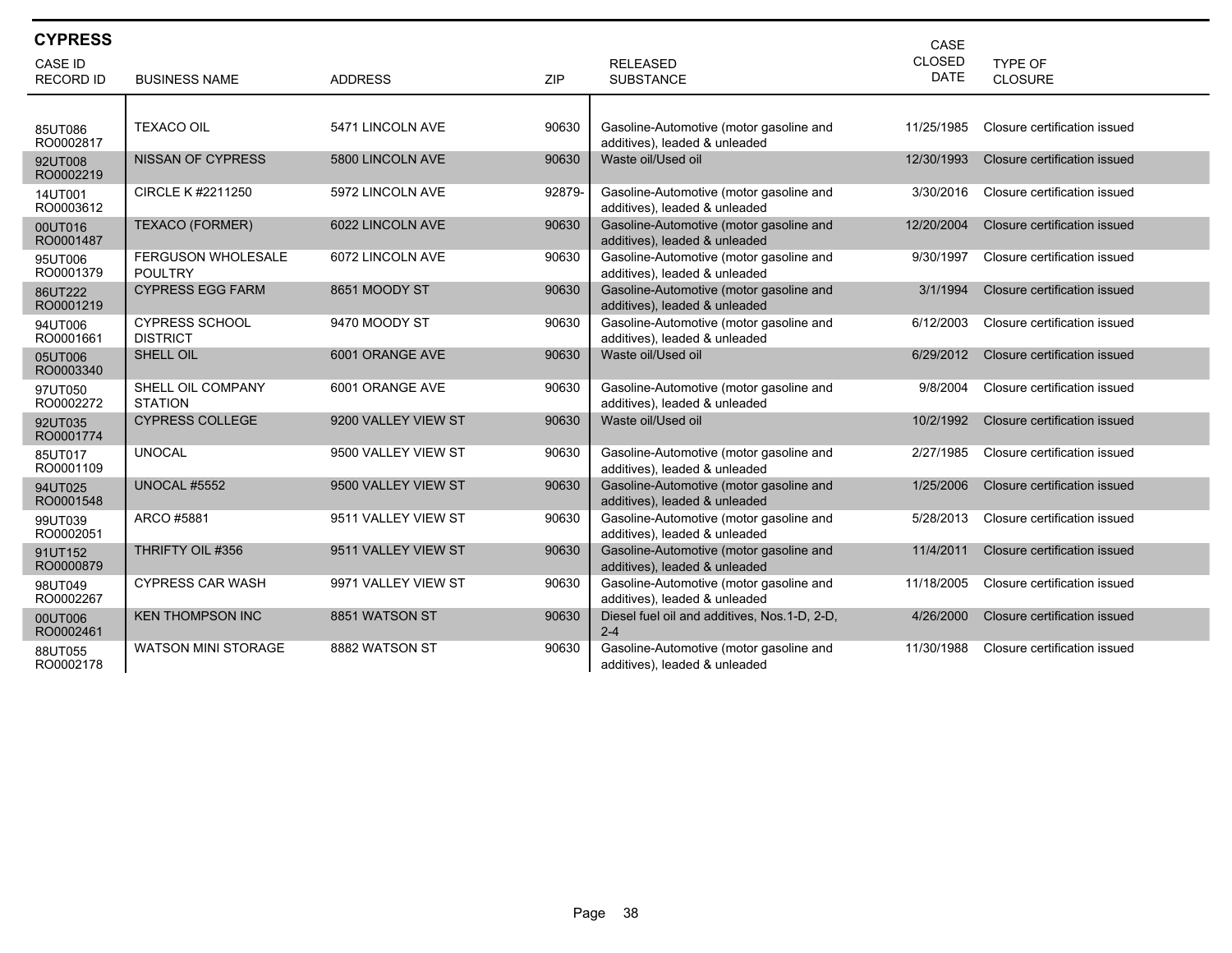| <b>DANA POINT</b><br>CASE          |                                                  |                          |       |                                                                                                                                     |                              |                              |  |  |
|------------------------------------|--------------------------------------------------|--------------------------|-------|-------------------------------------------------------------------------------------------------------------------------------------|------------------------------|------------------------------|--|--|
| <b>CASE ID</b><br><b>RECORD ID</b> | <b>BUSINESS NAME</b>                             | <b>ADDRESS</b>           | ZIP   | <b>RELEASED</b><br><b>SUBSTANCE</b>                                                                                                 | <b>CLOSED</b><br><b>DATE</b> | TYPE OF<br>CLOSURE           |  |  |
|                                    |                                                  |                          |       |                                                                                                                                     |                              |                              |  |  |
| 00UT037<br>RO0002037               | <b>LIND RESIDENCE</b>                            | 34655 CAMINO CAPISTRANO  | 92624 | Diesel fuel oil and additives, Nos.1-D, 2-D,<br>$2 - 4$                                                                             | 3/23/2001                    | Closure certification issued |  |  |
| 88UT059<br>RO0002278               | <b>LUCA REALTY</b>                               | 26921 CAMINO DE ESTRELLA | 92624 | Diesel fuel oil and additives, Nos.1-D, 2-D,<br>$2 - 4$<br>Gasoline-Automotive (motor gasoline and<br>additives), leaded & unleaded | 11/22/1988                   | Closure certification issued |  |  |
| 93UT082<br>RO0002913               | <b>DANA POINT MARINA</b><br><b>COMPANY</b>       | 34553 CASITAS PL         | 92629 | Waste oil/Used oil                                                                                                                  | 8/1/1995                     | Closure certification issued |  |  |
| 87UT052<br>RO0002074               | <b>CHEVRON</b>                                   | 34164 COAST HWY          | 92629 | Gasoline-Automotive (motor gasoline and<br>additives), leaded & unleaded                                                            | 10/3/2001                    | Closure certification issued |  |  |
| 87UT214<br>RO0001258               | THRIFTY OIL S S #390                             | 34306 COAST HWY          | 92629 | Waste oil/Used oil<br>Gasoline-Automotive (motor gasoline and<br>additives), leaded & unleaded                                      | 1/4/1996                     | Closure certification issued |  |  |
| 96UT011<br>RO0001206               | DANA WEST MARINA                                 | 24501 DANA DR            | 92629 | Waste oil/Used oil                                                                                                                  | 10/28/1996                   | Closure certification issued |  |  |
| 93UT081<br>RO0002893               | <b>DANA POINT MARINA</b><br><b>COMPANY</b>       | 24705 DANA DR            | 92629 | Waste oil/Used oil                                                                                                                  | 8/1/1995                     | Closure certification issued |  |  |
| 96UT040<br>RO0001985               | DANA POINT HARBOR<br><b>PATROL</b>               | 25005 DANA DR            | 92629 | Gasoline-Automotive (motor gasoline and<br>additives), leaded & unleaded                                                            | 5/3/2000                     | Closure certification issued |  |  |
| 90UT199<br>RO0001694               | <b>DANA POINT MARINA</b><br><b>HARBOR PATROL</b> | 25005 DANA DR            | 92629 | Diesel fuel oil and additives, Nos.1-D, 2-D,<br>$2 - 4$                                                                             | 12/9/1992                    | Closure certification issued |  |  |
| 86UT163<br>RO0002327               | KAYO OIL                                         | 33501 DEL OBISPO ST      | 92629 | Gasoline-Automotive (motor gasoline and<br>additives), leaded & unleaded                                                            | 7/16/1987                    | Closure certification issued |  |  |
| 86UT134<br>RO0001574               | MOBIL #18-372                                    | 33571 DEL OBISPO ST      | 92629 | Gasoline-Automotive (motor gasoline and<br>additives), leaded & unleaded                                                            | 8/14/2017                    | Referred to Regional Board   |  |  |
| 87UT229<br>RO0001679               | COUNTY OF ORANGE EMA                             | 34102 DEL OBISPO ST      | 92629 | Diesel fuel oil and additives, Nos.1-D, 2-D,<br>$2 - 4$                                                                             | 10/19/1989                   | Closure certification issued |  |  |
| 89UT189<br>RO0001137               | <b>SOUTH EAST REGIONAL</b><br><b>REC</b>         | 34152 DEL OBISPO ST      | 92629 | Waste oil/Used oil                                                                                                                  | 5/11/1990                    | Closure certification issued |  |  |
| 89UT007<br>RO0002892               | UNOCAL COP #5385                                 | 34131 DOHENY PARK RD     | 92624 | Gasoline-Automotive (motor gasoline and<br>additives), leaded & unleaded                                                            | 8/2/2016                     | Closure certification issued |  |  |
| 86UT036<br>RO0001636               | <b>CAPISTRANO LUMBER CO</b>                      | 34162 DOHENY PARK RD     | 92624 | Gasoline-Automotive (motor gasoline and<br>additives), leaded & unleaded                                                            | 8/3/1987                     | Closure certification issued |  |  |
| 86UT044<br>RO0001846               | <b>REE INDUSTRIAL</b>                            | 34242 DOHENY PARK RD     | 92624 | Gasoline-Automotive (motor gasoline and<br>additives), leaded & unleaded                                                            | 6/19/1992                    | Closure certification issued |  |  |
| 99UT010<br>RO0001273               | EXXON #7-4816                                    | 34295 DOHENY PARK RD     | 92624 | Gasoline-Automotive (motor gasoline and<br>additives), leaded & unleaded                                                            | 1/12/2018                    | Referred to Regional Board   |  |  |
| 97UT001<br>RO0000889               | EMBARCADERO MARINA                               | 34512 EMBARCADERO PL     | 92629 | Gasoline-Automotive (motor gasoline and<br>additives), leaded & unleaded                                                            | 9/8/2000                     | Closure certification issued |  |  |
| 08UT007<br>RO0003490               | 76 STATION #5742                                 | 32611 NIGUEL RD          | 92629 | Gasoline-Automotive (motor gasoline and<br>additives), leaded & unleaded                                                            | 9/21/2012                    | Closure certification issued |  |  |
| 90UT152<br>RO0002969               | UNOCAL 76                                        | 32842 PACIFIC COAST HWY  | 92629 | Waste oil/Used oil<br>Gasoline-Automotive (motor gasoline and<br>additives), leaded & unleaded                                      | 4/25/2001                    | Closure certification issued |  |  |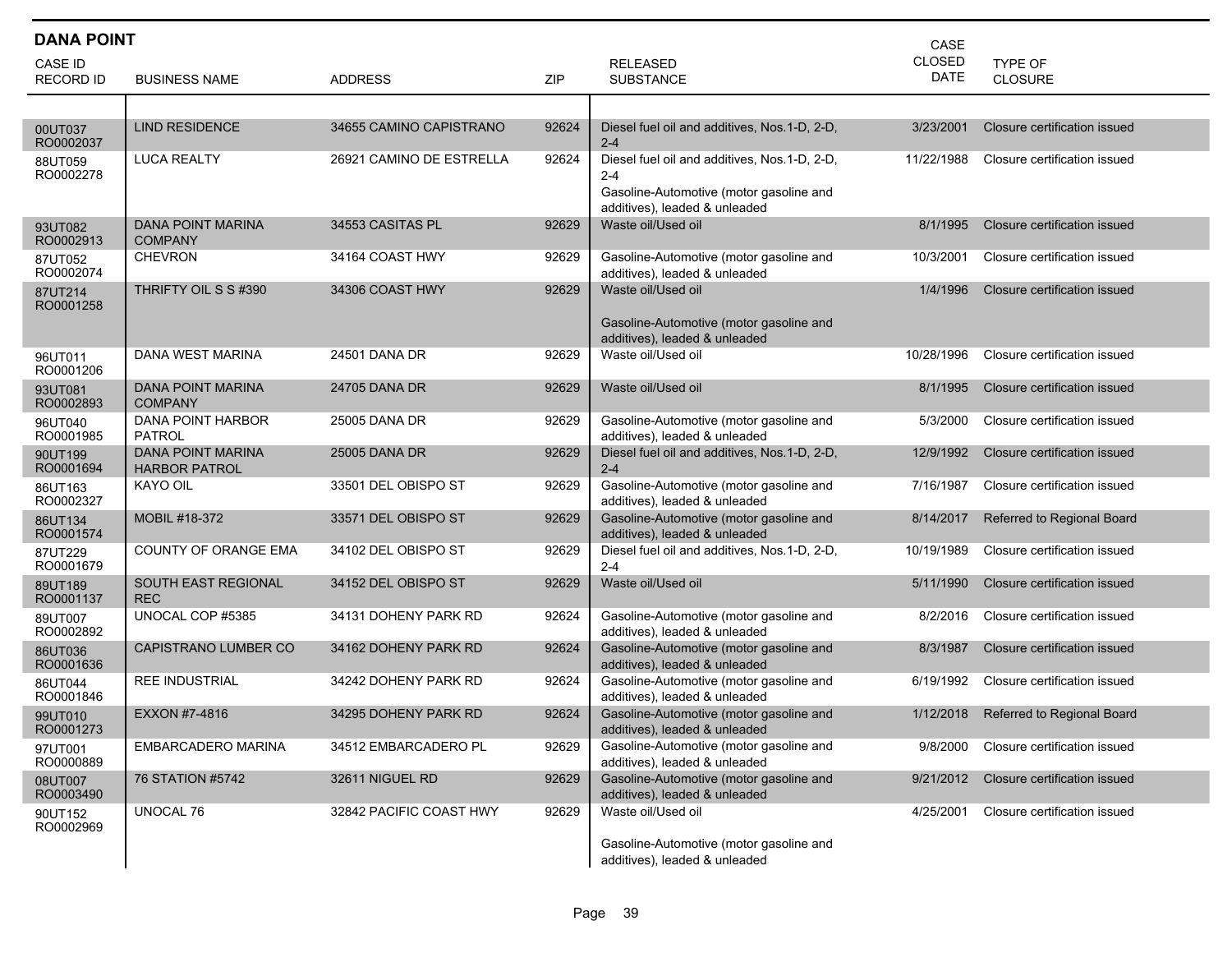|                      | <b>DANA POINT</b><br>CASE               |                         |       |                                                                                                                                     |               |                              |  |  |  |
|----------------------|-----------------------------------------|-------------------------|-------|-------------------------------------------------------------------------------------------------------------------------------------|---------------|------------------------------|--|--|--|
| <b>CASE ID</b>       |                                         |                         |       | <b>RELEASED</b>                                                                                                                     | <b>CLOSED</b> | <b>TYPE OF</b>               |  |  |  |
| <b>RECORD ID</b>     | <b>BUSINESS NAME</b>                    | <b>ADDRESS</b>          | ZIP   | <b>SUBSTANCE</b>                                                                                                                    | DATE          | <b>CLOSURE</b>               |  |  |  |
|                      |                                         |                         |       |                                                                                                                                     |               |                              |  |  |  |
| 89UT039<br>RO0001785 | NORTHERN TRUST CO                       | 34091 PACIFIC COAST HWY | 92629 | Waste oil/Used oil<br>Gasoline-Automotive (motor gasoline and<br>additives), leaded & unleaded                                      | 10/19/1989    | Closure certification issued |  |  |  |
| 90UT106<br>RO0001893 | PERFORMANCE HAUS                        | 34112 PACIFIC COAST HWY | 92629 | Gasoline-Automotive (motor gasoline and<br>additives), leaded & unleaded                                                            | 11/14/1990    | Closure certification issued |  |  |  |
| 98UT107<br>RO0001340 | <b>RUBEN'S IMPORTS</b>                  | 34134 PACIFIC COAST HWY | 92629 | Diesel fuel oil and additives, Nos.1-D, 2-D,<br>$2 - 4$                                                                             | 12/17/1999    | Closure certification issued |  |  |  |
| 86UT006<br>RO0001101 | SHELL OIL                               | 34137 PACIFIC COAST HWY | 92629 | Waste oil/Used oil                                                                                                                  | 12/23/1986    | Closure certification issued |  |  |  |
| 03UT039<br>RO0003234 | SHELL OIL                               | 34137 PACIFIC COAST HWY | 92629 | Gasoline-Automotive (motor gasoline and<br>additives), leaded & unleaded                                                            | 3/4/2005      | Closure certification issued |  |  |  |
| 05UT009<br>RO0003352 | SHELL OIL                               | 34137 PACIFIC COAST HWY | 92629 | Waste oil/Used oil                                                                                                                  | 7/5/2006      | Closure certification issued |  |  |  |
| 99UT015<br>RO0001417 | TOSCO - 76 #7329                        | 34306 PACIFIC COAST HWY | 92629 | Gasoline-Automotive (motor gasoline and<br>additives), leaded & unleaded                                                            | 1/12/2018     | Referred to Regional Board   |  |  |  |
| 95UT016<br>RO0001319 | ARCO #0447                              | 34342 PACIFIC COAST HWY | 92629 | Gasoline-Automotive (motor gasoline and<br>additives), leaded & unleaded                                                            | 9/1/2016      | Closure certification issued |  |  |  |
| 88UT196<br>RO0001087 | <b>CAPISTRANO REALTY</b>                | 34656 PACIFIC COAST HWY | 92624 | Waste oil/Used oil<br>Gasoline-Automotive (motor gasoline and<br>additives), leaded & unleaded                                      | 11/23/2009    | Closure certification issued |  |  |  |
| 98UT038<br>RO0001977 | <b>CAPISTRANO SURF</b><br><b>CENTER</b> | 34700 PACIFIC COAST HWY | 92624 | Diesel fuel oil and additives, Nos.1-D, 2-D,<br>$2 - 4$                                                                             | 6/11/1998     | Closure certification issued |  |  |  |
| 95UT014<br>RO0001261 | DANA POINT FUEL DECK                    | 34661 PUERTO PL         | 92629 | Diesel fuel oil and additives, Nos.1-D, 2-D,<br>$2 - 4$<br>Gasoline-Automotive (motor gasoline and<br>additives), leaded & unleaded | 12/18/2002    | Closure certification issued |  |  |  |
| 95UT012<br>RO0001210 | ORANGE COUNTY FIRE<br>STATION #30       | 23831 STONEHILL         | 92629 | Gasoline-Automotive (motor gasoline and<br>additives), leaded & unleaded                                                            | 1/23/2004     | Closure certification issued |  |  |  |
| 86UT047<br>RO0001921 | <b>CANNON BART INC</b>                  | 25742 VICTORIA BLVD     | 92624 | Gasoline-Automotive (motor gasoline and<br>additives), leaded & unleaded                                                            | 5/9/2005      | Closure certification issued |  |  |  |
| 90UT155<br>RO0000744 | JOHN GROTY/SERRA<br><b>LUMBER</b>       | 25802 VICTORIA BLVD     | 92624 | Diesel fuel oil and additives, Nos.1-D, 2-D,<br>$2 - 4$                                                                             | 10/23/1990    | Closure certification issued |  |  |  |
| 90UT050<br>RO0002090 | <b>SERRA LUMBER</b><br><b>COMPANY</b>   | 25802 VICTORIA BLVD     | 92624 | Gasoline-Automotive (motor gasoline and<br>additives), leaded & unleaded                                                            | 2/28/1991     | Closure certification issued |  |  |  |
| 93UT054<br>RO0002285 | ORANGE COUNTY FIRE<br>STATION #29       | 26111 VICTORIA BLVD     | 92624 | Diesel fuel oil and additives, Nos.1-D, 2-D,<br>$2 - 4$                                                                             | 12/31/1998    | Closure certification issued |  |  |  |
| 90UT028<br>RO0001513 | CUSD<br><b>TRANSPORTATION YARD</b>      | 26126 VICTORIA BLVD     | 92624 | Gasoline-Automotive (motor gasoline and<br>additives), leaded & unleaded                                                            | 7/26/2000     | Closure certification issued |  |  |  |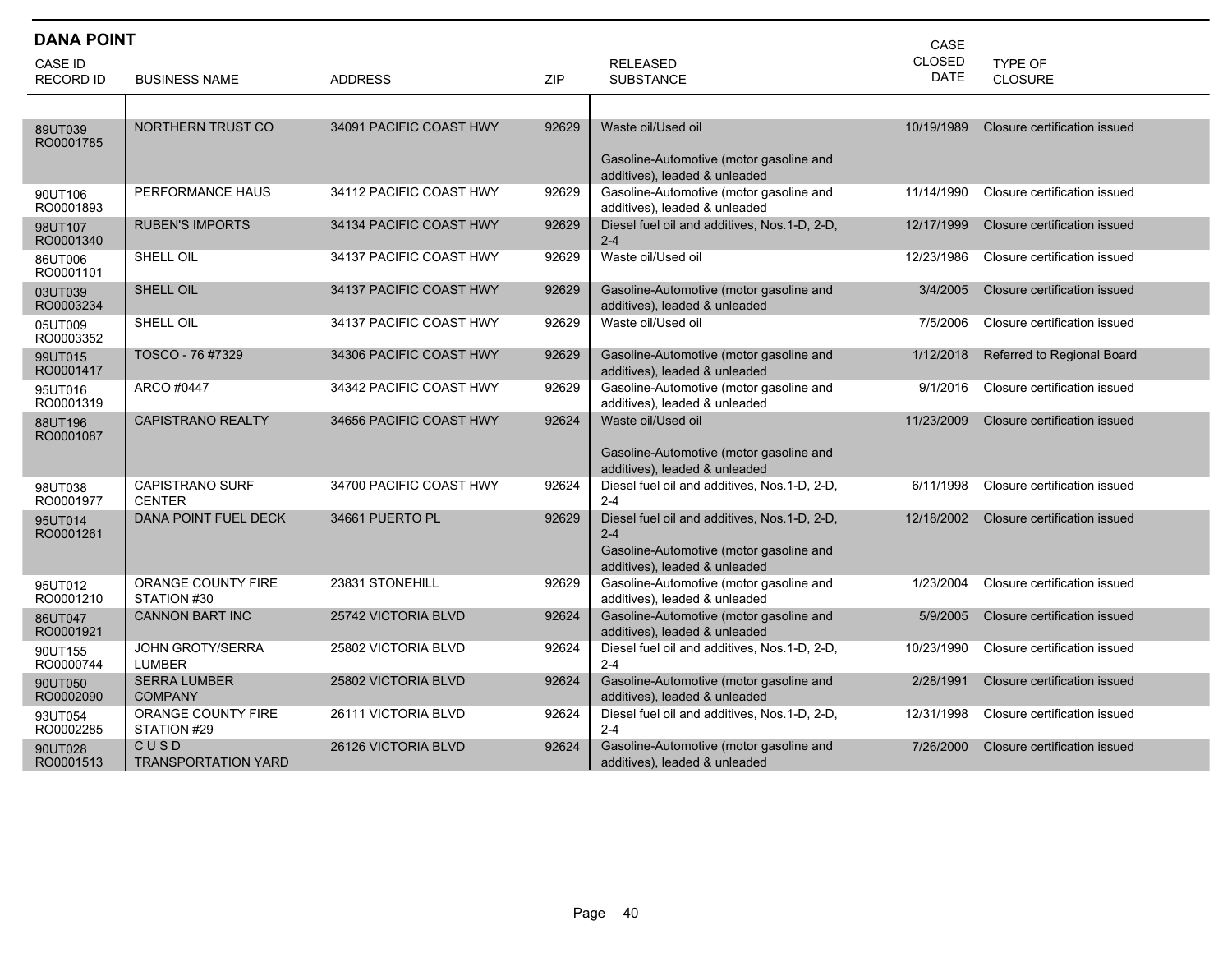| <b>FOUNTAIN VALLEY</b>             |                                       |                       |       | CASE                                                                                                                                |                              |                              |
|------------------------------------|---------------------------------------|-----------------------|-------|-------------------------------------------------------------------------------------------------------------------------------------|------------------------------|------------------------------|
| <b>CASE ID</b><br><b>RECORD ID</b> | <b>BUSINESS NAME</b>                  | <b>ADDRESS</b>        | ZIP   | <b>RELEASED</b><br><b>SUBSTANCE</b>                                                                                                 | <b>CLOSED</b><br><b>DATE</b> | TYPE OF<br><b>CLOSURE</b>    |
|                                    |                                       |                       |       |                                                                                                                                     |                              |                              |
| 91UT023<br>RO0001394               | <b>EXXON</b>                          | 15980 BROOKHURST ST   | 92708 | Waste oil/Used oil                                                                                                                  | 3/15/1991                    | Closure certification issued |
| 92UT056<br>RO0002313               | EXXON #7-3561                         | 15980 BROOKHURST ST   | 92708 | Gasoline-Automotive (motor gasoline and<br>additives), leaded & unleaded                                                            | 12/9/1997                    | Closure certification issued |
| 98UT010<br>RO0001250               | SHELL OIL                             | 16969 BROOKHURST ST   | 92708 | Gasoline-Automotive (motor gasoline and<br>additives), leaded & unleaded                                                            | 6/23/2016                    | Closure certification issued |
| 92UT044<br>RO0002000               | EXXON #7-3738                         | 17474 BROOKHURST ST   | 92708 | Gasoline-Automotive (motor gasoline and<br>additives), leaded & unleaded                                                            | 3/10/2015                    | Closure certification issued |
| 87UT001<br>RO0000876               | THRIFTY OIL #085                      | 17475 BROOKHURST ST   | 92708 | Gasoline-Automotive (motor gasoline and<br>additives), leaded & unleaded                                                            | 8/21/2015                    | Closure certification issued |
| 88UT034<br>RO0001629               | ARCO #6116                            | 17520 BROOKHURST ST   | 92708 | Waste oil/Used oil                                                                                                                  | 6/12/2015                    | Closure certification issued |
|                                    |                                       |                       |       | Gasoline-Automotive (motor gasoline and<br>additives), leaded & unleaded                                                            |                              |                              |
| 86UT142<br>RO0001789               | <b>TEXACO</b>                         | 17966 BROOKHURST ST   | 92708 | Gasoline-Automotive (motor gasoline and<br>additives), leaded & unleaded                                                            | 7/22/2016                    | Closure certification issued |
| 86UT026<br>RO0001357               | <b>TEXACO OIL</b>                     | 17966 BROOKHURST ST   | 92708 | Waste oil/Used oil                                                                                                                  | 6/26/1986                    | Closure certification issued |
| 95UT055<br>RO0002350               | <b>CHEVRON #9-7347</b>                | 17971 BROOKHURST ST   | 92708 | Gasoline-Automotive (motor gasoline and<br>additives), leaded & unleaded                                                            | 6/25/2007                    | Closure certification issued |
| 89UT001<br>RO0002770               | UNOCAL #4928                          | 18025 BROOKHURST ST   | 92708 | Gasoline-Automotive (motor gasoline and<br>additives), leaded & unleaded                                                            | 5/30/1995                    | Closure certification issued |
| 85UT085<br>RO0002796               | ARCO #1912                            | 18480 BROOKHURST ST   | 92708 | Gasoline-Automotive (motor gasoline and<br>additives), leaded & unleaded                                                            |                              |                              |
| 87UT050<br>RO0002022               | THRIFTY OIL #383                      | 18520 BROOKHURST ST   | 92708 | Gasoline-Automotive (motor gasoline and<br>additives), leaded & unleaded                                                            | 8/14/2013                    | Closure certification issued |
| 86UT033<br>RO0001552               | SHELL OIL                             | 18976 BROOKHURST ST   | 92708 | Gasoline-Automotive (motor gasoline and<br>additives), leaded & unleaded                                                            |                              |                              |
| 88UT186<br>RO0000941               | <b>MOBIL</b>                          | 17025 W BROOKHURST ST | 92708 | Waste oil/Used oil                                                                                                                  | 9/15/1992                    | Closure certification issued |
|                                    |                                       |                       |       | Gasoline-Automotive (motor gasoline and<br>additives), leaded & unleaded                                                            |                              |                              |
| 88UT123<br>RO0001816               | FOUNTAIN VALLEY HIGH<br><b>SCHOOL</b> | 17816 BUSHARD ST      | 92708 | Gasoline-Automotive (motor gasoline and<br>additives), leaded & unleaded                                                            | 2/3/2004                     | Referred to Regional Board   |
| 85UT031<br>RO0001479               | <b>WILLARD BOATS</b>                  | 11200 CONDOR          | 92708 | Polyester resin                                                                                                                     | 3/25/1985                    | Closure certification issued |
| 03UT030<br>RO0003214               | DAVID L. BAKER GOLF<br>COURSE         | 10410 EDINGER AVE     | 92708 | Diesel fuel oil and additives, Nos.1-D, 2-D,<br>$2 - 4$                                                                             | 7/12/2004                    | Closure certification issued |
| 91UT114<br>RO0002344               | UNOCAL #5612                          | 10975 EDINGER AVE     | 92708 | Gasoline-Automotive (motor gasoline and<br>additives), leaded & unleaded                                                            | 1/4/1994                     | Closure certification issued |
| 89UT049<br>RO0002040               | ST MICHAEL OIL CO                     | 11470 EDINGER AVE     | 92708 | Gasoline-Automotive (motor gasoline and<br>additives), leaded & unleaded                                                            | 9/2/2009                     | Closure certification issued |
| 95UT042<br>RO0002015               | <b>PRICE LESS FUEL</b>                | 11520 EDINGER AVE     | 92708 | Diesel fuel oil and additives, Nos.1-D, 2-D,<br>$2 - 4$<br>Gasoline-Automotive (motor gasoline and<br>additives), leaded & unleaded | 3/8/2006                     | Closure certification issued |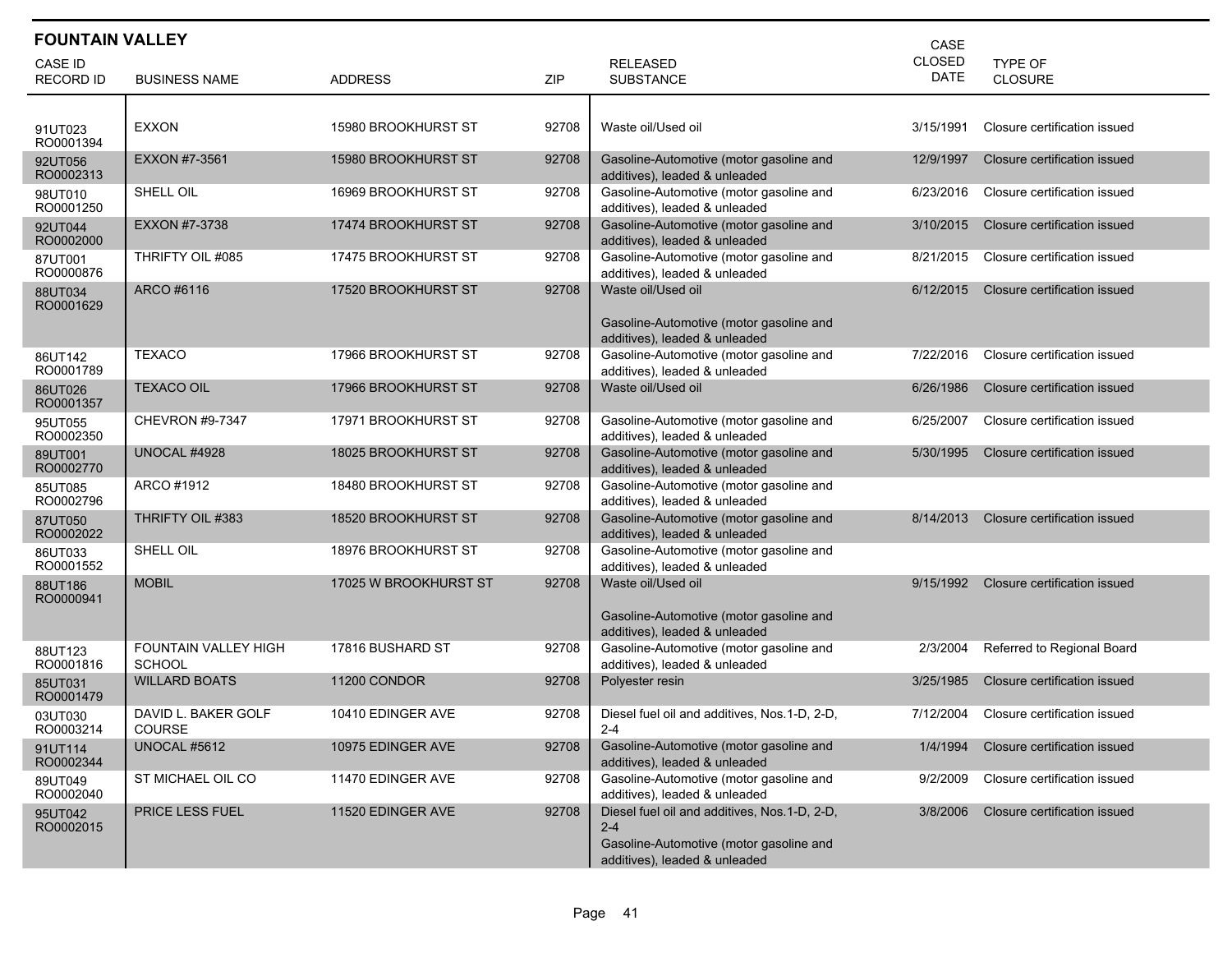| <b>FOUNTAIN VALLEY</b><br>CASE     |                                                    |                       |       |                                                                                                           |                              |                              |  |  |
|------------------------------------|----------------------------------------------------|-----------------------|-------|-----------------------------------------------------------------------------------------------------------|------------------------------|------------------------------|--|--|
| <b>CASE ID</b><br><b>RECORD ID</b> | <b>BUSINESS NAME</b>                               | <b>ADDRESS</b>        | ZIP   | <b>RELEASED</b><br><b>SUBSTANCE</b>                                                                       | <b>CLOSED</b><br><b>DATE</b> | TYPE OF<br><b>CLOSURE</b>    |  |  |
| 91UT136                            | UNOCAL #5607                                       | 11970 EDINGER AVE     | 92708 | Gasoline-Automotive (motor gasoline and                                                                   | 7/13/1999                    | Closure certification issued |  |  |
| RO0002842<br>93UT038<br>RO0001870  | UNOCAL COP #5915                                   | 9020 EDINGER AVE      | 92708 | additives), leaded & unleaded<br>Waste oil/Used oil<br>Gasoline-Automotive (motor gasoline and            |                              |                              |  |  |
| 89UT071<br>RO0002590               | BEACON BAY AUTO WASH                               | <b>10035 ELLIS ST</b> | 92708 | additives), leaded & unleaded<br>Gasoline-Automotive (motor gasoline and<br>additives), leaded & unleaded | 4/19/2006                    | Closure certification issued |  |  |
| 95UT001<br>RO0001238               | <b>ORANGE COUNTY WATER</b><br><b>DISTRICT</b>      | <b>10500 ELLIS ST</b> | 92708 | Gasoline-Automotive (motor gasoline and<br>additives), leaded & unleaded                                  | 6/4/1997                     | Closure certification issued |  |  |
| 02UT020<br>RO0003179               | OCSD AUTO SHOP                                     | 10844 ELLIS AVE       | 92708 | Gasoline-Automotive (motor gasoline and<br>additives), leaded & unleaded                                  |                              |                              |  |  |
| 87UT219<br>RO0001402               | <b>ORANGE COUNTY</b><br><b>SANITATION</b>          | 10844 ELLIS AVE       | 92708 | Waste oil/Used oil                                                                                        | 2/18/1988                    | Closure certification issued |  |  |
| 89UT139<br>RO0002470               | <b>ORANGE COUNTY</b><br>SANITATION DISTRICT        | 10844 ELLIS ST        | 92708 | Diesel fuel oil and additives, Nos.1-D, 2-D,<br>$2 - 4$                                                   | 6/6/1994                     | Closure certification issued |  |  |
| 96UT021<br>RO0001488               | <b>FOUNTAIN VALLEY</b><br><b>REGIONAL HOSPITAL</b> | 17100 S EUCLID ST     | 92708 | Diesel fuel oil and additives, Nos.1-D, 2-D,<br>$2 - 4$                                                   |                              |                              |  |  |
| 89UT108<br>RO0001674               | TOSCO - 76 #5274                                   | 9025 N GARFIELD AVE   | 92708 | Gasoline-Automotive (motor gasoline and<br>additives), leaded & unleaded                                  | 2/2/2007                     | Closure certification issued |  |  |
| 87UT068<br>RO0002481               | <b>NEWT WITHERS</b><br><b>GOODYEAR</b>             | 16142 HARBOR BLVD     | 92708 | Waste oil/Used oil                                                                                        | 3/8/1988                     | Closure certification issued |  |  |
| 88UT066<br>RO0002452               | <b>EXXON</b>                                       | 16225 HARBOR BLVD     | 92708 | Gasoline-Automotive (motor gasoline and<br>additives), leaded & unleaded                                  | 9/29/1992                    | Closure certification issued |  |  |
| 93UT090<br>RO0000793               | EXXON #7-3236                                      | 16225 HARBOR BLVD     | 92708 | Gasoline-Automotive (motor gasoline and<br>additives), leaded & unleaded                                  | 8/29/1995                    | Closure certification issued |  |  |
| 89UT176<br>RO0000937               | MOBIL #18-668                                      | 16230 W HARBOR BLVD   | 92708 | Regular gasoline                                                                                          | 1/17/2014                    | Closure certification issued |  |  |
| 87UT017<br>RO0001142               | <b>HEITMAN PROPERTIES</b>                          | 10870 KALAMA RIVER RD | 92708 | Gasoline-Automotive (motor gasoline and<br>additives), leaded & unleaded                                  | 9/23/1987                    | Closure certification issued |  |  |
| 91UT145<br>RO0000738               | NATIONAL GROWERS                                   | 17742 MAGNOLIA ST     | 92708 | Diesel fuel oil and additives, Nos.1-D, 2-D,<br>$2 - 4$                                                   | 8/11/1992                    | Closure certification issued |  |  |
| 87UT130<br>RO0001726               | SHELL OIL                                          | 17975 MAGNOLIA ST     | 92708 | Gasoline-Automotive (motor gasoline and<br>additives), leaded & unleaded                                  | 9/1/1987                     | Closure certification issued |  |  |
| 90UT165<br>RO0000930               | CHEVRON #9-3167                                    | 17980 MAGNOLIA ST     | 92708 | Waste oil/Used oil                                                                                        | 6/24/2014                    | Closure certification issued |  |  |
|                                    |                                                    |                       |       | Gasoline-Automotive (motor gasoline and<br>additives), leaded & unleaded                                  |                              |                              |  |  |
| 92UT081<br>RO0002856               | EXXON #7-3062                                      | 18020 MAGNOLIA ST     | 92708 | Gasoline-Automotive (motor gasoline and<br>additives), leaded & unleaded                                  | 9/17/1992                    | Closure certification issued |  |  |
| 85UT114<br>RO0000931               | ARCO #1905                                         | 18025 MAGNOLIA ST     | 92708 | Gasoline-Automotive (motor gasoline and<br>additives), leaded & unleaded                                  |                              |                              |  |  |
| 87UT002<br>RO0000893               | THRIFTY OIL #384                                   | 18975 MAGNOLIA ST     | 92708 | Gasoline-Automotive (motor gasoline and<br>additives), leaded & unleaded                                  | 6/27/2013                    | Closure certification issued |  |  |
| 87UT260<br>RO0002473               | NEWPORT RESEARCH<br>CORPORATION                    | 18203 MT BALDY CIR    | 92708 | Gasoline-Automotive (motor gasoline and<br>additives), leaded & unleaded                                  | 3/2/1998                     | Closure certification issued |  |  |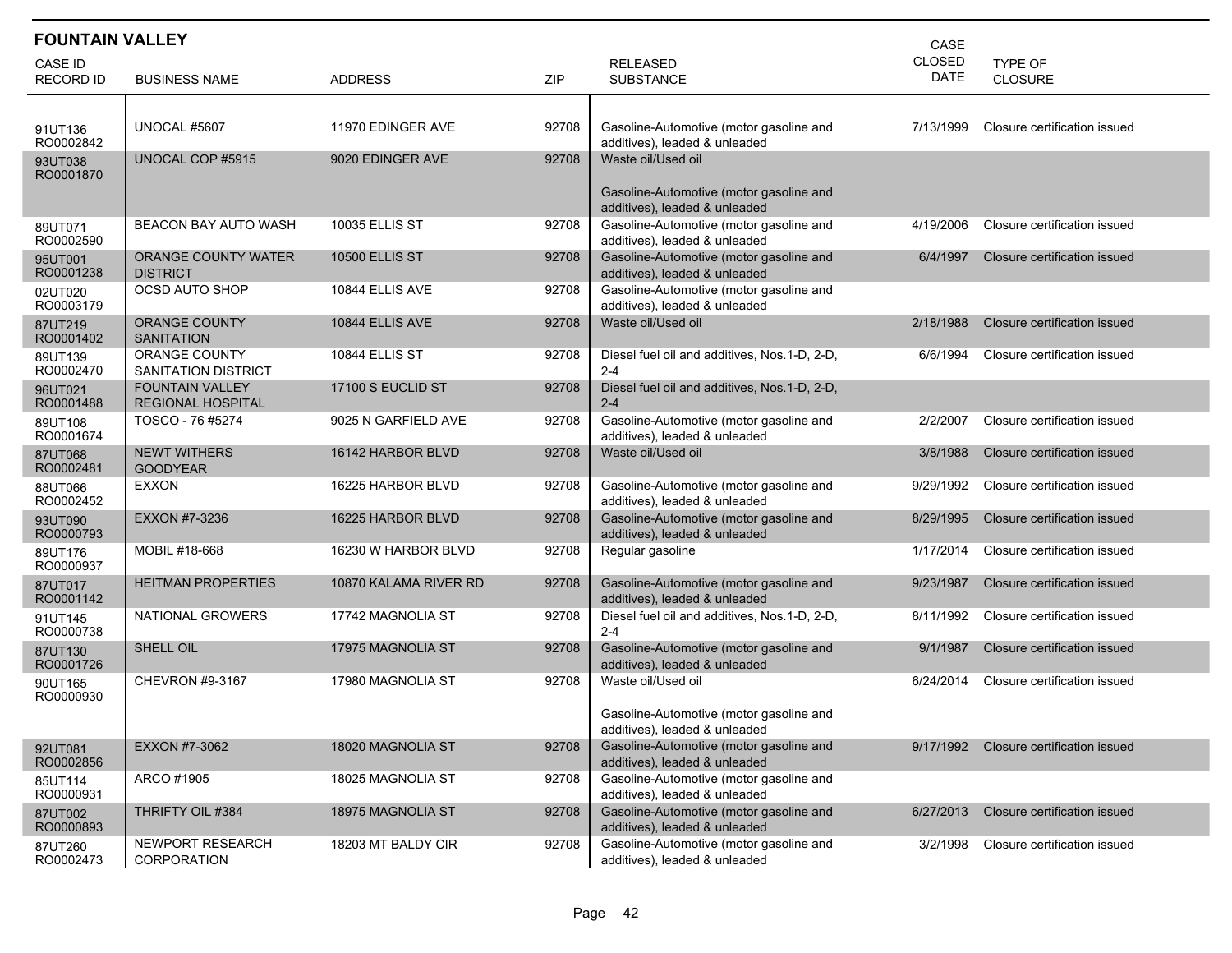| <b>FOUNTAIN VALLEY</b><br>CASE |                                                     |                      |       |                                                                                                                                     |                              |                              |  |  |
|--------------------------------|-----------------------------------------------------|----------------------|-------|-------------------------------------------------------------------------------------------------------------------------------------|------------------------------|------------------------------|--|--|
| CASE ID                        |                                                     |                      |       | <b>RELEASED</b>                                                                                                                     | <b>CLOSED</b><br><b>DATE</b> | <b>TYPE OF</b>               |  |  |
| <b>RECORD ID</b>               | <b>BUSINESS NAME</b>                                | <b>ADDRESS</b>       | ZIP   | <b>SUBSTANCE</b>                                                                                                                    |                              | <b>CLOSURE</b>               |  |  |
|                                |                                                     |                      |       |                                                                                                                                     |                              |                              |  |  |
| 90UT130<br>RO0002504           | <b>DIAMOND CAB INC</b>                              | 17300 MT HERRMANN ST | 92708 | Gasoline-Automotive (motor gasoline and<br>additives), leaded & unleaded                                                            | 4/18/1994                    | Closure certification issued |  |  |
| 88UT119<br>RO0001712           | <b>LUSK INTERIORS</b>                               | 17371 MT WYNNE CIR   | 92708 | Gasoline-Automotive (motor gasoline and<br>additives), leaded & unleaded                                                            | 9/30/1988                    | Closure certification issued |  |  |
| 91UT125<br>RO0002610           | <b>FOUNTAIN VALLEY FIRE</b><br>STATION #2           | 16767 NEWHOPE ST     | 92708 | Diesel fuel oil and additives, Nos.1-D, 2-D,<br>$2 - 4$                                                                             | 7/28/1994                    | Closure certification issued |  |  |
| 89UT183<br>RO0001027           | U S POST OFFICE                                     | 17227 NEWHOPE ST     | 92708 | Regular gasoline                                                                                                                    | 12/4/1990                    | Closure certification issued |  |  |
| 91UT135<br>RO0002823           | <b>3 STAR NURSERY INC</b>                           | 17235 NEWHOPE ST     | 92708 | Diesel fuel oil and additives, Nos. 1-D, 2-D,<br>$2 - 4$                                                                            | 12/27/1994                   | Closure certification issued |  |  |
| 98UT103<br>RO0001228           | <b>FAMILY FUN CENTER</b>                            | 9063 RECREATION CIR  | 92708 | Gasoline-Automotive (motor gasoline and<br>additives), leaded & unleaded                                                            | 2/26/2019                    | Closure certification issued |  |  |
| 87UT174<br>RO0002798           | <b>CITY OF FOUNTAIN</b><br><b>VALLEY</b>            | 10200 SLATER AVE     | 92708 | Gasoline-Automotive (motor gasoline and<br>additives), leaded & unleaded                                                            | 2/3/2004                     | Referred to Regional Board   |  |  |
| 89UT021<br>RO0001287           | <b>ITT CANNON</b>                                   | 10550 TALBERT AVE    | 92708 | Gasoline-Automotive (motor gasoline and<br>additives), leaded & unleaded                                                            | 6/26/1990                    | Closure certification issued |  |  |
| 93UT057<br>RO0002115           | <b>BURKE COMPANY</b>                                | 11140 TALBERT AVE    | 92708 | Solvents                                                                                                                            | 6/30/1993                    | Transferred to OCUST Program |  |  |
| 98UT108<br>RO0001368           | <b>FOUNTAIN VALLEY CITY</b><br>YARD                 | <b>18240 WARD ST</b> | 92708 | Diesel fuel oil and additives, Nos.1-D, 2-D,<br>$2 - 4$<br>Gasoline-Automotive (motor gasoline and<br>additives), leaded & unleaded | 5/9/2005                     | Closure certification issued |  |  |
| 98UT084<br>RO0000756           | <b>CHEVRON</b>                                      | 10020 WARNER AVE     | 92708 | Gasoline-Automotive (motor gasoline and<br>additives), leaded & unleaded                                                            | 1/14/2003                    | Closure certification issued |  |  |
| 94UT062<br>RO0002503           | CHEVRON #4360                                       | 10020 WARNER AVE     | 92708 | Gasoline-Automotive (motor gasoline and<br>additives), leaded & unleaded                                                            | 12/31/1997                   | Closure certification issued |  |  |
| 92UT011<br>RO0001127           | CHEVRON #4360                                       | 10020 WARNER AVE     | 92708 | Gasoline-Automotive (motor gasoline and<br>additives), leaded & unleaded                                                            | 3/15/1993                    | Closure certification issued |  |  |
| 92UT045<br>RO0002027           | MILE SQUARE GOLF<br><b>COURSE</b>                   | 10401 WARNER AVE     | 92708 | Gasoline-Automotive (motor gasoline and<br>additives), leaded & unleaded                                                            | 3/7/2014                     | Closure certification issued |  |  |
| 89UT067<br>RO0002497           | CHEVRON #7842                                       | 11025 WARNER AVE     | 92708 | Gasoline-Automotive (motor gasoline and<br>additives), leaded & unleaded                                                            | 3/3/2005                     | Closure certification issued |  |  |
| 86UT203<br>RO0000899           | <b>FOUNTAIN VALLEY</b><br><b>COMMUNITY HOSPITAL</b> | 11160 WARNER AVE     | 92708 | Diesel fuel oil and additives, Nos.1-D, 2-D,<br>$2 - 4$                                                                             | 3/31/1988                    | Closure certification issued |  |  |
| 90UT246<br>RO0002815           | <b>TEXACO</b>                                       | 8520 WARNER AVE      | 92708 | Gasoline-Automotive (motor gasoline and<br>additives), leaded & unleaded                                                            | 12/31/2014                   | Closure certification issued |  |  |
| 86UT113<br>RO0001047           | <b>TEXACO OIL</b>                                   | 8520 WARNER AVE      | 92708 | Gasoline-Automotive (motor gasoline and<br>additives), leaded & unleaded                                                            | 3/4/1987                     | Closure certification issued |  |  |
| 92UT055<br>RO0002289           | EXXON #7-4283                                       | 8980 WARNER AVE      | 92708 | Gasoline-Automotive (motor gasoline and<br>additives), leaded & unleaded                                                            |                              |                              |  |  |
| 00UT008<br>RO0002509           | MOBIL #18-G6B                                       | 9024 WARNER AVE      | 92708 | Gasoline-Automotive (motor gasoline and<br>additives), leaded & unleaded                                                            | 9/15/2016                    | Closure certification issued |  |  |
| 87UT103<br>RO0001055           | <b>FORMER MARIE</b><br>VANDERUPWICH PROP            | 9025 WARNER AVE      | 92708 | Gasoline-Automotive (motor gasoline and<br>additives), leaded & unleaded                                                            | 5/15/2012                    | Closure certification issued |  |  |
| 92UT119<br>RO0002715           | TEXACO                                              | 9475 WARNER AVE      | 92708 | Gasoline-Automotive (motor gasoline and<br>additives), leaded & unleaded                                                            | 6/30/1993                    | Closure certification issued |  |  |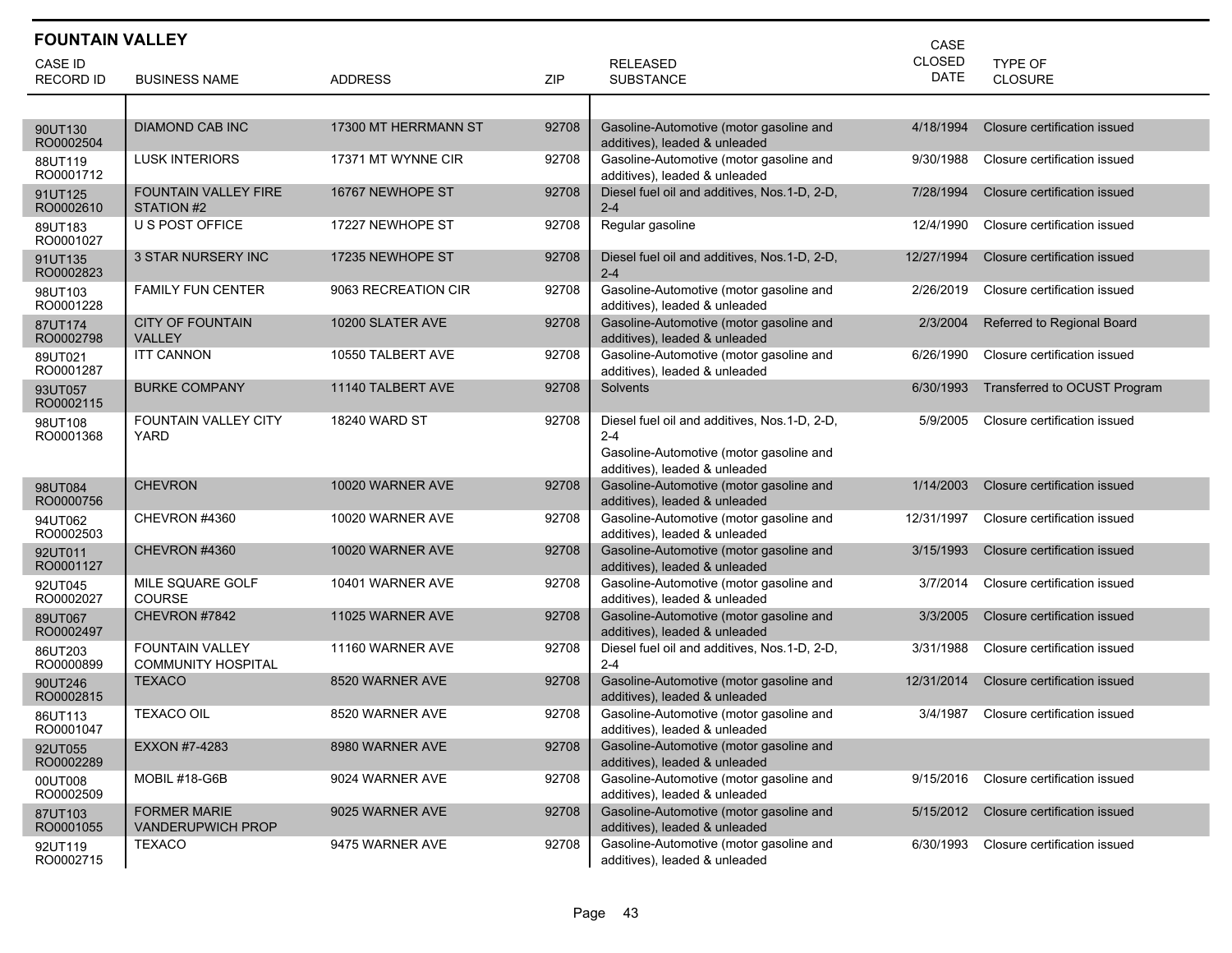|                      | <b>FOUNTAIN VALLEY</b><br>CASE |                 |            |                                                                          |                       |                              |  |  |  |  |
|----------------------|--------------------------------|-----------------|------------|--------------------------------------------------------------------------|-----------------------|------------------------------|--|--|--|--|
| CASE ID<br>RECORD ID | <b>BUSINESS NAME</b>           | <b>ADDRESS</b>  | <b>ZIP</b> | <b>RELEASED</b><br><b>SUBSTANCE</b>                                      | <b>CLOSED</b><br>DATE | TYPE OF<br>CLOSURE           |  |  |  |  |
|                      |                                |                 |            |                                                                          |                       |                              |  |  |  |  |
| 95UT033<br>RO0001787 | <b>TEXACO</b>                  | 9475 WARNER AVE | 92708      | Gasoline-Automotive (motor gasoline and<br>additives), leaded & unleaded |                       |                              |  |  |  |  |
| 84UT023<br>RO0001203 | <b>TEXACO OIL</b>              | 9475 WARNER AVE | 92708      | Gasoline-Automotive (motor gasoline and<br>additives), leaded & unleaded | 12/10/1984            | Closure certification issued |  |  |  |  |
| 87UT093<br>RO0003011 | <b>ARCO</b>                    | 9520 WARNER AVE | 92708      | Gasoline-Automotive (motor gasoline and<br>additives), leaded & unleaded | 3/5/1993              | Referred to Regional Board   |  |  |  |  |
| 93UT077<br>RO0002813 | <b>UNOCAL #5399</b>            | 9525 WARNER AVE | 92708      | Gasoline-Automotive (motor gasoline and<br>additives), leaded & unleaded | 9/24/1997             | Closure certification issued |  |  |  |  |
| 87UT051<br>RO0002047 | <b>QUALITY GAS</b>             | 9880 WARNER AVE | 92708      | Gasoline-Automotive (motor gasoline and<br>additives), leaded & unleaded | 9/23/2003             | Closure certification issued |  |  |  |  |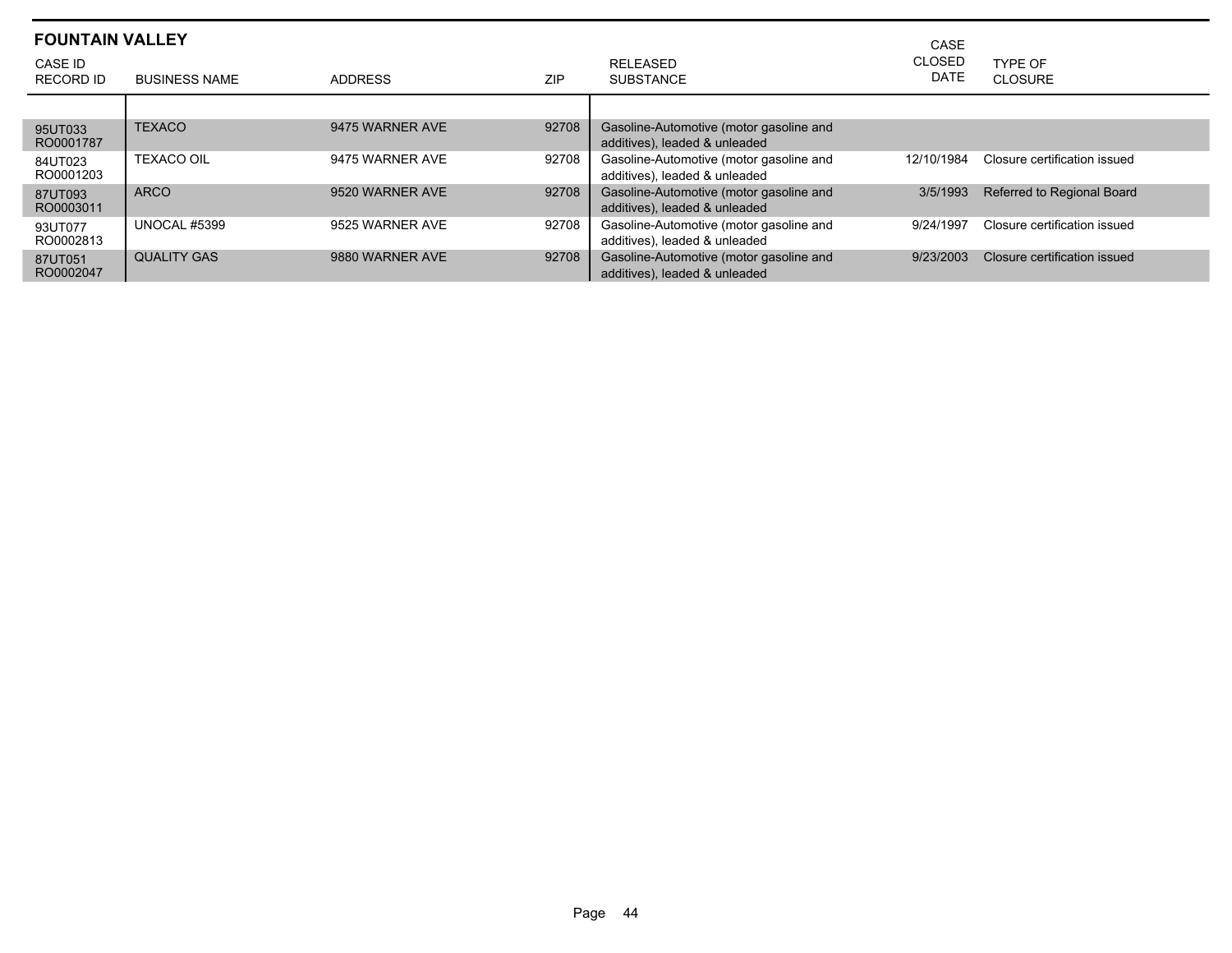| <b>FULLERTON</b>                   |                                               |                                          |       |                                                                                                                                                            | CASE                         |                                                                |
|------------------------------------|-----------------------------------------------|------------------------------------------|-------|------------------------------------------------------------------------------------------------------------------------------------------------------------|------------------------------|----------------------------------------------------------------|
| <b>CASE ID</b><br><b>RECORD ID</b> | <b>BUSINESS NAME</b>                          | <b>ADDRESS</b>                           | ZIP   | <b>RELEASED</b><br><b>SUBSTANCE</b>                                                                                                                        | <b>CLOSED</b><br><b>DATE</b> | TYPE OF<br><b>CLOSURE</b>                                      |
|                                    |                                               |                                          |       |                                                                                                                                                            |                              |                                                                |
| 89UT128<br>RO0002194               | <b>JONATHAN CO</b>                            | 1101 S ACACIA AVE                        | 92631 | Waste oil/Used oil                                                                                                                                         | 5/8/1990                     | Closure certification issued, City now<br>has UST jurisdiction |
| 86UT184<br>RO0002806               | <b>NUTRI FOODS</b>                            | 360 S ACACIA AVE                         | 92631 | Diesel fuel oil and additives, Nos.1-D, 2-D,<br>$2 - 4$<br>Waste oil/Used oil<br>Gasoline-Automotive (motor gasoline and                                   | 7/13/1987                    | Closure certification issued, City now<br>has UST jurisdiction |
| 87UT187<br>RO0000779               | SUPERIOR WHOLESALE                            | <b>1141 E ASH ST</b>                     | 92633 | additives), leaded & unleaded<br>Trichloroethane                                                                                                           | 11/12/1987                   | Closure certification issued, City now<br>has UST jurisdiction |
| 89UT129<br>RO0002218               | <b>M G DISPOSAL</b>                           | 201 S BALCOM AVE                         | 92631 | Diesel fuel oil and additives, Nos.1-D, 2-D,<br>$2 - 4$                                                                                                    | 10/31/1990                   | Closure certification issued, City now<br>has UST jurisdiction |
| 91UT042<br>RO0001904               | <b>CITY OF FULLERTON</b>                      | 116 S BASQUE AVE                         | 92632 | Waste oil/Used oil                                                                                                                                         | 4/1/1991                     | Transferred to City Program                                    |
| 89UT072<br>RO0002613               | <b>UNOCAL</b>                                 | 100 W BASTANCHURY RD                     | 92633 | Gasoline-Automotive (motor gasoline and<br>additives), leaded & unleaded                                                                                   | 1/4/1991                     | Referred to Regional Board                                     |
| 88UT108<br>RO0001409               | <b>UNOCAL #5548</b>                           | 2701 N BREA BLVD                         | 92631 | Unleaded gasoline                                                                                                                                          | 4/1/1991                     | Transferred to City Program                                    |
| 86UT191<br>RO0002947               | <b>MCDONALDS CORP</b>                         | 117 E CHAPMAN AVE                        | 92634 | Methylene chloride                                                                                                                                         | 1/12/1987                    | Closure certification issued, City now<br>has UST jurisdiction |
| 84UT024<br>RO0001227               | SHELL OIL CO                                  | 2340 E CHAPMAN AVE                       | 92631 | Gasoline-Automotive (motor gasoline and<br>additives), leaded & unleaded                                                                                   | 4/1/1991                     | Transferred to City Program                                    |
| 85UT134<br>RO0001305               | <b>EDINGTON FRUIT</b><br><b>PACKING HOUSE</b> | 332 COMMONWEALTH AVE                     | 92632 | Xylene<br><b>Benzene</b>                                                                                                                                   | 4/1/1991                     | Transferred to City Program                                    |
| 85UT022<br>RO0001223               | SHELL OIL                                     | 242 E COMMONWEALTH AVE                   | 92632 | Gasoline-Automotive (motor gasoline and<br>additives), leaded & unleaded                                                                                   | 4/11/1985                    | Closure certification issued, City now<br>has UST jurisdiction |
| 89UT109<br>RO0001701               | DR. ROBERT KAHN                               | 820 E COMMONWEALTH AVE                   | 92632 | Diesel fuel oil and additives, Nos.1-D, 2-D,<br>$2 - 4$<br>Waste oil/Used oil<br>Gasoline-Automotive (motor gasoline and<br>additives), leaded & unleaded  | 4/1/1991                     | Transferred to City Program                                    |
| 86UT151<br>RO0002018               | <b>UNOCAL</b>                                 | 1133 W COMMONWEALTH<br><b>AVE</b>        | 92631 | Unleaded gasoline                                                                                                                                          | 4/1/1991                     | Transferred to City Program                                    |
| 89UT112<br>RO0001779               | <b>HANSEL OLDSMOBILE INC</b>                  | <b>1325 W COMMONWEALTH</b><br><b>AVE</b> | 92633 | Diesel fuel oil and additives, Nos. 1-D, 2-D,<br>$2 - 4$<br>Waste oil/Used oil<br>Gasoline-Automotive (motor gasoline and<br>additives), leaded & unleaded | 4/1/1991                     | Transferred to City Program                                    |
| 89UT203<br>RO0001517               | <b>FULLERTON AUTO</b><br><b>ELECTRIC</b>      | 1565 W COMMONWEALTH<br><b>AVE</b>        | 92633 | Unleaded gasoline<br>Waste oil/Used oil                                                                                                                    | 4/1/1991                     | Transferred to City Program                                    |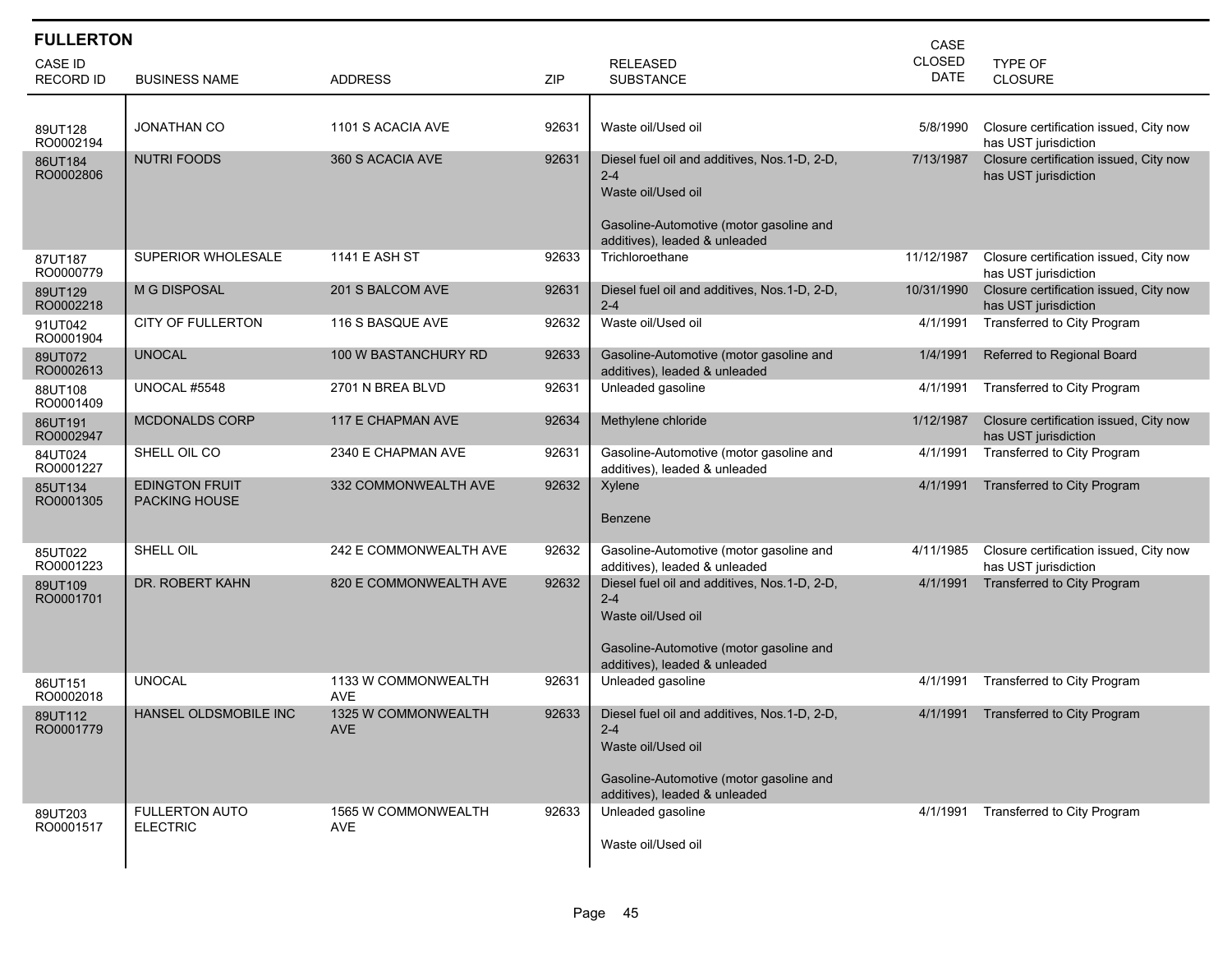| <b>FULLERTON</b>            |                                             |                                   |            |                                                                               |                       |                                                                |
|-----------------------------|---------------------------------------------|-----------------------------------|------------|-------------------------------------------------------------------------------|-----------------------|----------------------------------------------------------------|
| CASE ID<br><b>RECORD ID</b> | <b>BUSINESS NAME</b>                        | <b>ADDRESS</b>                    | <b>ZIP</b> | <b>RELEASED</b><br><b>SUBSTANCE</b>                                           | <b>CLOSED</b><br>DATE | TYPE OF<br><b>CLOSURE</b>                                      |
|                             |                                             |                                   |            |                                                                               |                       |                                                                |
| 88UT082<br>RO0002805        | <b>HUNT FOODS CANNERY</b>                   | 1747 W COMMONWEALTH<br><b>AVE</b> | 92634      | #6 fuel oil                                                                   | 4/1/1991              | <b>Transferred to City Program</b>                             |
| 89UT123<br>RO0002058        | <b>MCCOY MILLS BUICK</b>                    | 1890 W COMMONWEALTH<br><b>AVE</b> | 92631      | Gasoline-Automotive (motor gasoline and<br>additives), leaded & unleaded      | 12/17/1990            | Closure certification issued, City now<br>has UST jurisdiction |
| 90UT206<br>RO0001873        | <b>FULLERTON POLICE DEPT</b>                | 237 W COMMONWEALTH AVE            | 92632      | Gasoline-Automotive (motor gasoline and<br>additives), leaded & unleaded      | 10/31/1990            | Closure certification issued, City now<br>has UST jurisdiction |
| 85UT001<br>RO0001216        | <b>COVE DEVELOPMENT</b>                     | 2401 W COMMONWEALTH<br><b>AVE</b> | 92633      | Diesel fuel oil and additives, Nos.1-D, 2-D,<br>$2 - 4$                       | 12/23/1985            | Closure certification issued, City now<br>has UST jurisdiction |
| 88UT075<br>RO0002661        | <b>WINGS EXPRESS</b>                        | 3815 W COMMONWEALTH<br><b>AVE</b> | 92633      | Gasoline-Automotive (motor gasoline and<br>additives), leaded & unleaded      | 4/1/1991              | Transferred to City Program                                    |
| 86UT137<br>RO0001657        | CONE CHEVROLET                              | 600 W COMMONWEALTH AVE            | 92631      | Waste oil/Used oil                                                            | 1/6/1989              | Closure certification issued, City now<br>has UST jurisdiction |
| 85UT036<br>RO0001614        | <b>MCCOY MILLS FORD</b>                     | 700 W COMMONWEALTH AVE            | 92632      | Waste oil/Used oil                                                            | 4/17/1985             | Closure certification issued, City now<br>has UST jurisdiction |
| 88UT182<br>RO0000884        | <b>MS ALICE PITCHER</b>                     | 116 E ELM AVE                     | 92632      | Gasoline-Automotive (motor gasoline and<br>additives), leaded & unleaded      | 1/6/1989              | Closure certification issued, City now<br>has UST jurisdiction |
| 89UT191<br>RO0001185        | <b>RENICK CADILLAC</b>                      | 1100 S EUCLID ST                  | 92632      | Unleaded gasoline<br>Motor oil                                                | 4/25/1990             | Closure certification issued, City now<br>has UST jurisdiction |
|                             |                                             |                                   |            | <b>Transmission fluid</b>                                                     |                       |                                                                |
| 90UT213<br>RO0002052        | SPARKLE CAR WASH                            | 1306 S EUCLID ST                  | 92634      | Gasoline-Automotive (motor gasoline and<br>additives), leaded & unleaded      | 4/1/1991              | Transferred to City Program                                    |
| 85UT057<br>RO0002137        | <b>AMC MOTORS</b>                           | 555 S EUCLID ST                   | 92632      | Gasoline-Automotive (motor gasoline and<br>additives), leaded & unleaded      | 10/21/1985            | Closure certification issued, City now<br>has UST jurisdiction |
| 88UT052<br>RO0002097        | <b>H &amp; H DAIRY</b>                      | 2515 GILBERT ST                   | 92633      | Gasoline-Automotive (motor gasoline and<br>additives), leaded & unleaded      | 10/16/1989            | Closure certification issued, City now<br>has UST jurisdiction |
| 86UT236<br>RO0001610        | <b>HUGHES AIRCRAFT CO</b>                   | 651 GILBERT ST                    | 92633      | Chlorinated hydrocarbons                                                      | 4/1/1991              | Transferred to City Program                                    |
|                             |                                             |                                   |            | <b>Nickel</b>                                                                 |                       |                                                                |
|                             |                                             |                                   |            | Chromium                                                                      |                       |                                                                |
|                             |                                             |                                   |            | Copper                                                                        |                       |                                                                |
| 89UT138<br>RO0002444        | C-THRU INDUSTRIES                           | 130 N GILBERT ST                  | 92633      | Gasoline-Automotive (motor gasoline and<br>additives), leaded & unleaded      | 8/8/1990              | Closure certification issued, City now<br>has UST jurisdiction |
| 87UT129<br>RO0001698        | HUNT-WESSON                                 | 550 N GILBERT ST                  | 92633      | Diesel fuel oil and additives, Nos.1-D, 2-D,<br>$2 - 4$<br>Waste oil/Used oil | 8/5/1988              | Closure certification issued, City now<br>has UST jurisdiction |
|                             |                                             |                                   |            | Gasoline-Automotive (motor gasoline and<br>additives), leaded & unleaded      |                       |                                                                |
| 88UT208<br>RO0001387        | <b>BEATRICE HUNT WESSON</b><br><b>FOODS</b> | 550 W GILBERT ST                  | 92633      | Waste oil/Used oil                                                            | 1/22/1991             | Closure certification issued, City now<br>has UST jurisdiction |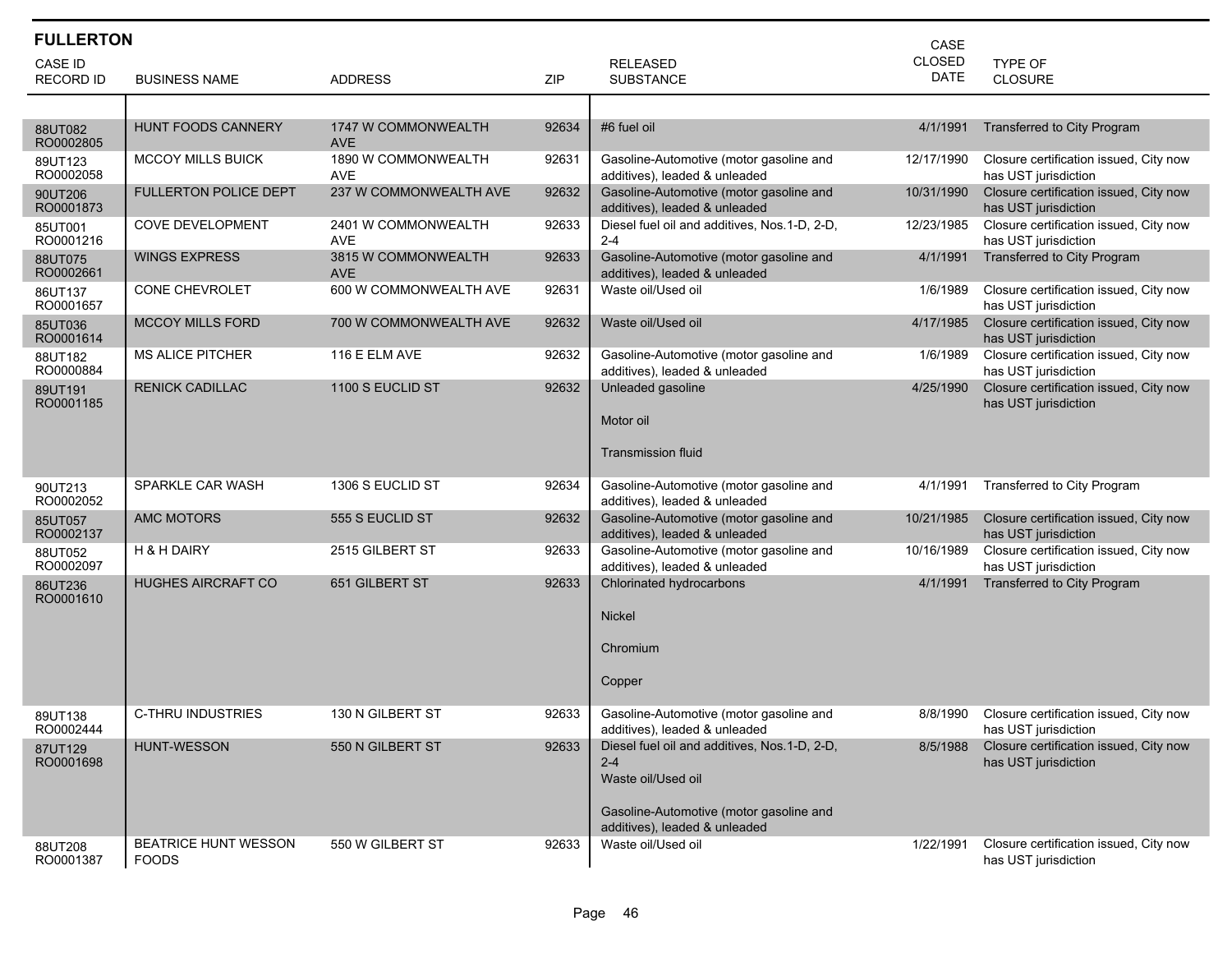| <b>FULLERTON</b>     |                                               |                         |       | CASE                                                                     |               |                                                                |
|----------------------|-----------------------------------------------|-------------------------|-------|--------------------------------------------------------------------------|---------------|----------------------------------------------------------------|
| <b>CASE ID</b>       |                                               |                         |       | <b>RELEASED</b>                                                          | <b>CLOSED</b> | <b>TYPE OF</b>                                                 |
| <b>RECORD ID</b>     | <b>BUSINESS NAME</b>                          | <b>ADDRESS</b>          | ZIP   | <b>SUBSTANCE</b>                                                         | DATE          | <b>CLOSURE</b>                                                 |
|                      |                                               |                         |       |                                                                          |               |                                                                |
| 86UT231<br>RO0001475 | <b>MOBIL OIL</b>                              | 1301 HARBOR BLVD        | 92632 | Gasoline-Automotive (motor gasoline and<br>additives), leaded & unleaded | 7/5/1988      | Closure certification issued, City now<br>has UST jurisdiction |
| 90UT091<br>RO0000739 | <b>FULLERTON GOLF</b><br><b>COURSE</b>        | 2700 N HARBOR BLVD      | 92632 | Gasoline-Automotive (motor gasoline and<br>additives), leaded & unleaded | 4/1/1991      | Transferred to City Program                                    |
| 88UT039<br>RO0001762 | <b>QUALITY SERVICE</b><br><b>STATION</b>      | 4100 N HARBOR BLVD      | 92635 | Gasoline-Automotive (motor gasoline and<br>additives), leaded & unleaded | 4/1/1991      | <b>Transferred to City Program</b>                             |
| 85UT126<br>RO0001110 | MONTGOMERY WARDS                              | 1331 S HARBOR BLVD      | 92632 | Gasoline-Automotive (motor gasoline and<br>additives), leaded & unleaded | 4/1/1991      | Transferred to City Program                                    |
| 87UT188<br>RO0000799 | PEP BOYS                                      | 1530 S HARBOR BLVD      | 92632 | Waste oil/Used oil                                                       | 10/22/1987    | Closure certification issued, City now<br>has UST jurisdiction |
|                      |                                               |                         |       | <b>TCE</b>                                                               |               |                                                                |
| 86UT056<br>RO0002160 | SHELL OIL                                     | 1625 S HARBOR BLVD      | 92632 | Gasoline-Automotive (motor gasoline and<br>additives), leaded & unleaded | 12/4/1986     | Closure certification issued, City now<br>has UST jurisdiction |
| 89UT175<br>RO0000925 | <b>FULLERTON MFG</b>                          | 311 S HIGHLAND AVE      | 92632 | Diesel fuel oil and additives, Nos.1-D, 2-D,<br>$2 - 4$                  | 8/8/1990      | Closure certification issued, City now<br>has UST jurisdiction |
|                      |                                               |                         |       | Waste oil/Used oil                                                       |               |                                                                |
| 90UT013<br>RO0001114 | <b>IMPERIAL GOLF COURSE</b>                   | 2200 E IMPERIAL HWY     | 92621 | Gasoline-Automotive (motor gasoline and<br>additives), leaded & unleaded | 4/1/1991      | Transferred to City Program                                    |
| 85UT046<br>RO0001876 | <b>ARCO PETROLEUM</b>                         | 0 IMPERIAL & ASSOCIATED | 92631 | Waste oil/Used oil                                                       | 4/17/1985     | Closure certification issued, City now<br>has UST jurisdiction |
| 87UT212<br>RO0001207 | <b>JOHNSON CONTROLS</b>                       | 1550 E KIMBERLY AVE     | 92634 | Diesel fuel oil and additives, Nos.1-D, 2-D,<br>$2 - 4$                  | 11/23/1987    | Closure certification issued, City now<br>has UST jurisdiction |
| 88UT189<br>RO0000977 | <b>HUGHES AIRCRAFT</b>                        | 1901 W MALVERN AVE      | 92634 | Diesel fuel oil and additives, Nos.1-D, 2-D,<br>$2 - 4$                  | 6/22/1989     | Closure certification issued, City now<br>has UST jurisdiction |
| 87UT102<br>RO0001038 | <b>HUGHES AIRCRAFT</b>                        | 1901 W MALVERN AVE      | 92633 | Hydrocarbons                                                             | 7/21/1987     | Closure certification issued, City now<br>has UST jurisdiction |
| 85UT109<br>RO0000853 | <b>HUGHES AIRCRAFT</b>                        | 1901 W MALVERN AVE      | 92634 | Diesel fuel oil and additives, Nos.1-D, 2-D,<br>$2 - 4$                  | 1/25/1986     | Closure certification issued, City now<br>has UST jurisdiction |
| 90UT051<br>RO0002118 | <b>COVINGTON</b><br><b>DEVELOPMENT GROUP</b>  | 2451 ORANGETHORPE AVE   | 92631 | Gasoline-Automotive (motor gasoline and<br>additives), leaded & unleaded | 9/24/1990     | Closure certification issued, City now<br>has UST jurisdiction |
| 90UT079<br>RO0002781 | <b>CHEVRON</b>                                | 2750 ORANGETHORPE AVE   | 92633 | Gasoline-Automotive (motor gasoline and<br>additives), leaded & unleaded | 4/1/1991      | Transferred to City Program                                    |
| 84UT005<br>RO0001611 | <b>DICKER WARMINGTON</b><br><b>PROPERTIES</b> | 101 E ORANGETHORPE AVE  | 92632 | Gasoline-Automotive (motor gasoline and<br>additives), leaded & unleaded | 11/21/1984    | Closure certification issued, City now<br>has UST jurisdiction |
| 87UT097<br>RO0000809 | <b>ARCO PETROLEUM</b>                         | 1202 E ORANGETHORPE AVE | 92631 | Gasoline-Automotive (motor gasoline and<br>additives), leaded & unleaded | 4/1/1991      | Transferred to City Program                                    |
| 88UT027<br>RO0001436 | W A KRUEGER CORP                              | 1600 E ORANGETHORPE AVE | 92631 | Diesel fuel oil and additives, Nos.1-D, 2-D,<br>$2 - 4$                  | 6/13/1988     | Closure certification issued, City now<br>has UST jurisdiction |
| 85UT070<br>RO0002466 | <b>CHEVRON USA</b>                            | 1803 E ORANGETHORPE AVE | 92631 | Gasoline-Automotive (motor gasoline and<br>additives), leaded & unleaded | 10/1/1986     | Closure certification issued, City now<br>has UST jurisdiction |
| 86UT083<br>RO0002793 | <b>KIMBERLY CLARK</b>                         | 2001 E ORANGETHORPE AVE | 92631 | Diesel fuel oil and additives, Nos.1-D, 2-D,<br>$2 - 4$                  | 4/1/1991      | Transferred to City Program                                    |
| 87UT110<br>RO0001176 | <b>FULLERTON GAS</b>                          | 251 E ORANGETHORPE AVE  | 92632 | Gasoline-Automotive (motor gasoline and<br>additives), leaded & unleaded | 5/8/1987      | Closure certification issued, City now<br>has UST jurisdiction |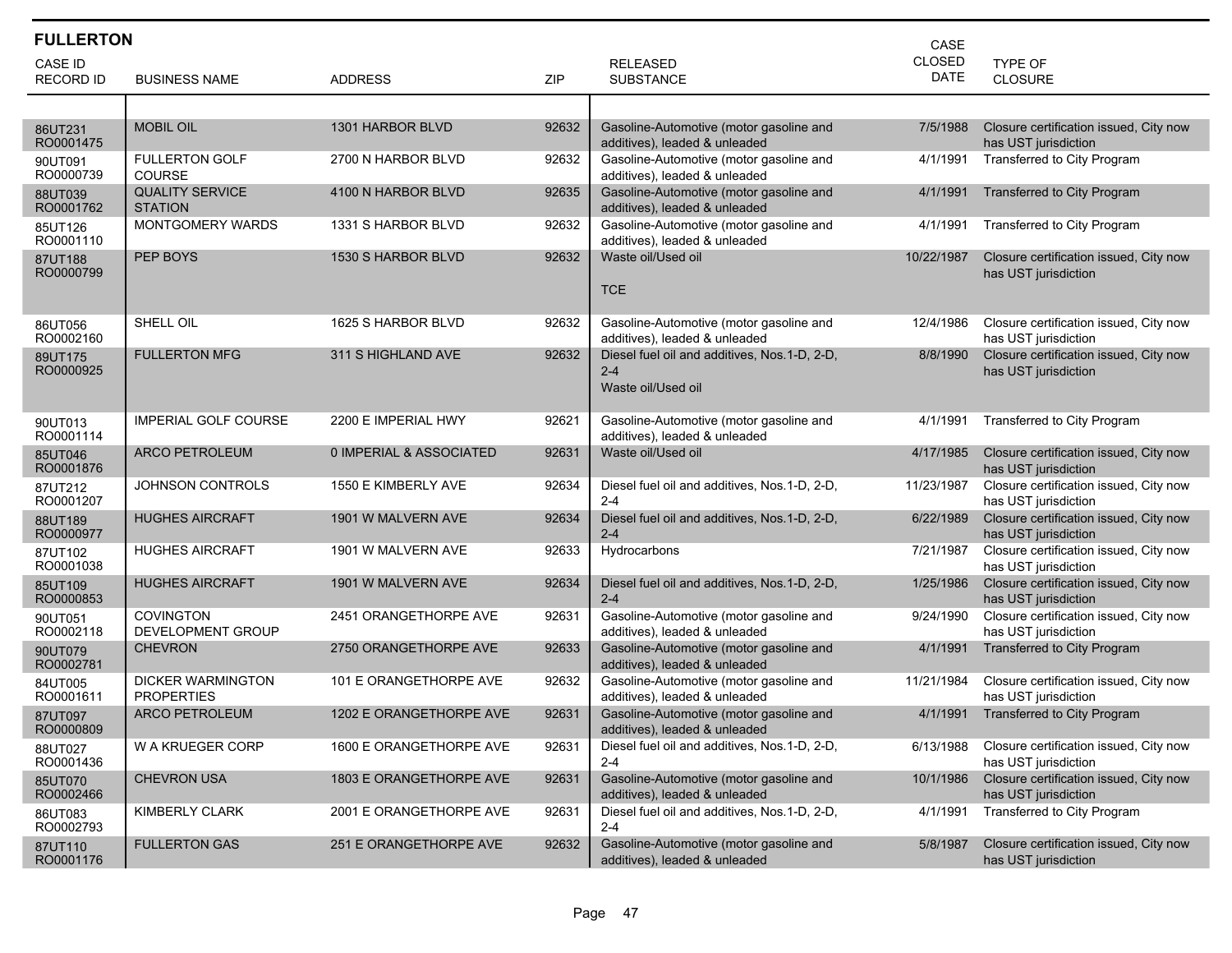| <b>FULLERTON</b>            |                                             |                                     |       |                                                                                                                                     | CASE                  |                                                                |
|-----------------------------|---------------------------------------------|-------------------------------------|-------|-------------------------------------------------------------------------------------------------------------------------------------|-----------------------|----------------------------------------------------------------|
| CASE ID<br><b>RECORD ID</b> | <b>BUSINESS NAME</b>                        | <b>ADDRESS</b>                      | ZIP   | <b>RELEASED</b><br><b>SUBSTANCE</b>                                                                                                 | CLOSED<br><b>DATE</b> | <b>TYPE OF</b><br>CLOSURE                                      |
| 90UT100<br>RO0001740        | <b>CHEVRON</b>                              | 1000 W ORANGETHORPE<br><b>AVE</b>   | 92632 | Waste oil/Used oil<br>Gasoline-Automotive (motor gasoline and<br>additives), leaded & unleaded                                      | 4/1/1991              | Transferred to City Program                                    |
| 87UT127<br>RO0001644        | <b>JERRY GOODWIN DODGE</b>                  | 1110 W ORANGETHORPE<br><b>AVE</b>   | 92633 | Waste oil/Used oil                                                                                                                  | 8/27/1987             | Closure certification issued, City now<br>has UST jurisdiction |
| 90UT065<br>RO0002421        | EXXON                                       | 1730 W ORANGETHORPE<br><b>AVE</b>   | 92633 | Gasoline-Automotive (motor gasoline and<br>additives), leaded & unleaded                                                            | 4/1/1991              | Transferred to City Program                                    |
| 90UT009<br>RO0002727        | <b>SHELL</b>                                | 351 PLACENTIA AVE                   | 92632 | Gasoline-Automotive (motor gasoline and<br>additives), leaded & unleaded                                                            | 4/1/1991              | Transferred to City Program                                    |
| 86UT220<br>RO0001169        | ARCO                                        | 401 N PLACENTIA AVE                 | 92631 | Gasoline-Automotive (motor gasoline and<br>additives), leaded & unleaded                                                            | 4/1/1991              | Transferred to City Program                                    |
| 87UT191<br>RO0000857        | <b>MOBIL OIL</b>                            | 100 N RAYMOND AVE                   | 92631 | Waste oil/Used oil<br>Gasoline-Automotive (motor gasoline and<br>additives), leaded & unleaded                                      | 11/19/1988            | Closure certification issued, City now<br>has UST jurisdiction |
| 86UT170<br>RO0002500        | <b>SCIENTIFIC SPRAY</b>                     | 315 S RICHMAN AVE                   | 92632 | Gasoline-Automotive (motor gasoline and<br>additives), leaded & unleaded                                                            | 4/1/1991              | Transferred to City Program                                    |
| 90UT029<br>RO0001539        | <b>KHYBER FOODS</b>                         | 1818 E ROSSLYNN AVE                 | 92632 | Gasoline-Automotive (motor gasoline and<br>additives), leaded & unleaded                                                            | 4/9/1990              | Closure certification issued, City now<br>has UST jurisdiction |
| 85UT025<br>RO0001304        | <b>FULLERTON MFG CO</b>                     | 336 E SANTA FE AVE                  | 92631 | Gasoline-Automotive (motor gasoline and<br>additives), leaded & unleaded                                                            | 4/11/1985             | Referred to Regional Board                                     |
| 90UT180<br>RO0001171        | <b>WORLD CITRUS WEST</b>                    | 130 W SANTA FE AVE                  | 92632 | Diesel fuel oil and additives, Nos.1-D, 2-D,<br>$2 - 4$<br>Gasoline-Automotive (motor gasoline and<br>additives), leaded & unleaded | 4/1/1991              | Transferred to City Program                                    |
| 87UT128<br>RO0001671        | CAL STATE FULLERTON                         | 800 N STATE COLLEGE BLVD            | 92634 | Gasoline-Automotive (motor gasoline and<br>additives), leaded & unleaded                                                            | 7/20/1988             | Closure certification issued, City now<br>has UST jurisdiction |
| 89UT192<br>RO0001209        | CALIF STATE UNIVERSITY,<br><b>FULLERTON</b> | 800 N STATE COLLEGE BLVD            | 92634 | Regular gasoline                                                                                                                    | 5/8/1990              | Closure certification issued, City now<br>has UST jurisdiction |
| 90UT003<br>RO0002592        | <b>WINONICS</b>                             | 1257 S STATE COLLEGE<br><b>BLVD</b> | 92631 | Lead<br>Nickel<br>Chromium<br>Copper                                                                                                | 2/5/1990              | Closure certification issued, City now<br>has UST jurisdiction |
| 85UT124<br>RO0001071        | <b>ARCO</b>                                 | 1000 W VALENCIA DR                  | 92632 | Gasoline-Automotive (motor gasoline and<br>additives), leaded & unleaded                                                            | 4/1/1991              | Transferred to City Program                                    |
| 86UT099<br>RO0000835        | SHELL OIL                                   | 1001 W VALENCIA DR                  | 92633 | Waste oil/Used oil                                                                                                                  | 8/15/1987             | Closure certification issued, City now<br>has UST jurisdiction |
| 86UT237<br>RO0001637        | <b>FULLERTON SCHOOL</b><br><b>DISTRICT</b>  | 1401 W VALENCIA DR                  | 92632 | Gasoline-Automotive (motor gasoline and<br>additives), leaded & unleaded                                                            | 4/1/1991              | Transferred to City Program                                    |
| 88UT170<br>RO0002928        | FULLERTON SCHOOL<br><b>DISTRICT</b>         | 1401 W VALENCIA DR                  | 92633 | Gasoline-Automotive (motor gasoline and<br>additives), leaded & unleaded                                                            | 11/16/1988            | Closure certification issued, City now<br>has UST jurisdiction |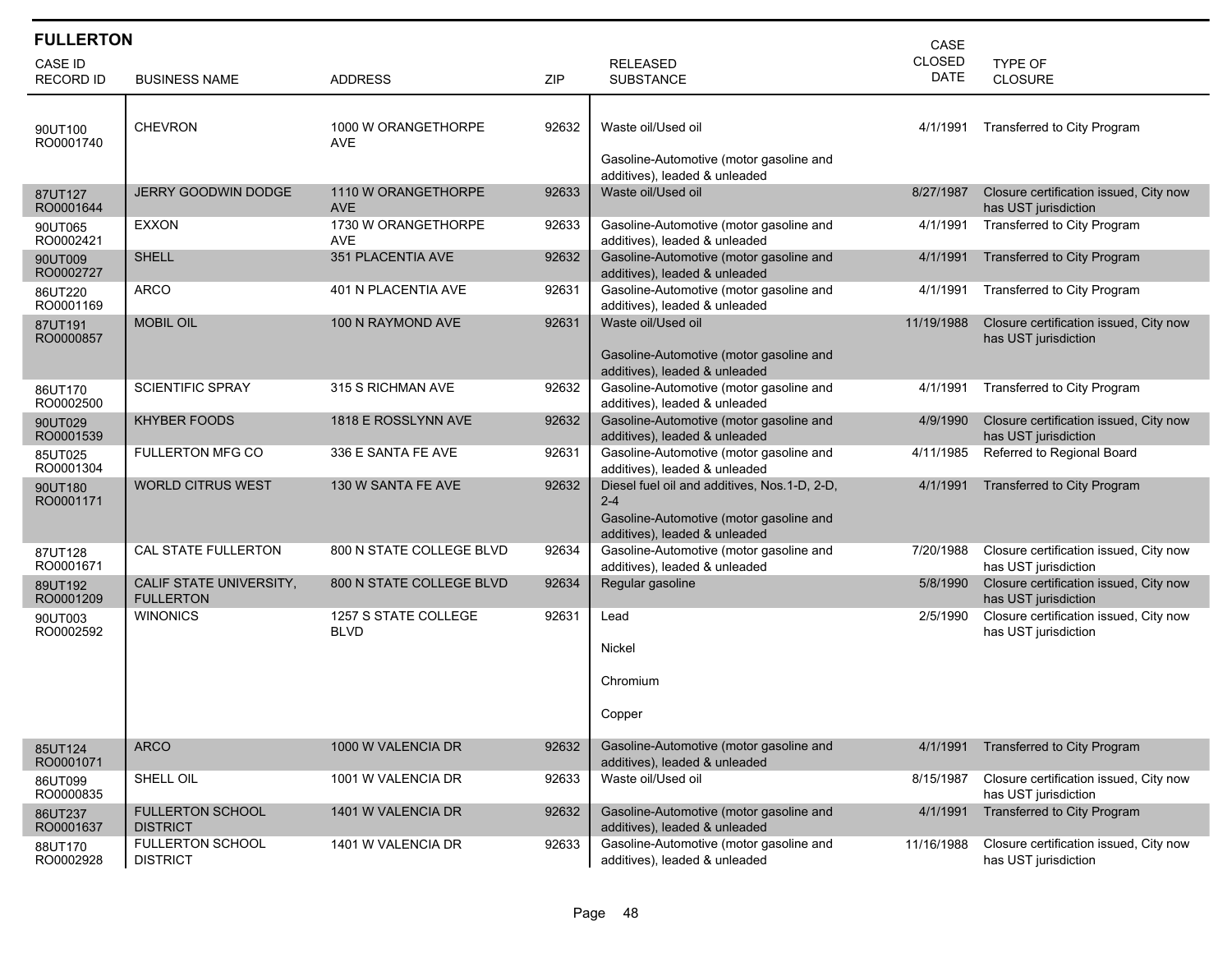| <b>FULLERTON</b>     |                                          |                         |            |                                                                                                | CASE          |                                                                |
|----------------------|------------------------------------------|-------------------------|------------|------------------------------------------------------------------------------------------------|---------------|----------------------------------------------------------------|
| <b>CASE ID</b>       |                                          |                         |            | <b>RELEASED</b>                                                                                | <b>CLOSED</b> | <b>TYPE OF</b>                                                 |
| <b>RECORD ID</b>     | <b>BUSINESS NAME</b>                     | <b>ADDRESS</b>          | <b>ZIP</b> | <b>SUBSTANCE</b>                                                                               | <b>DATE</b>   | <b>CLOSURE</b>                                                 |
|                      |                                          |                         |            |                                                                                                |               |                                                                |
| 86UT152<br>RO0002044 | <b>LA MANCHA</b><br><b>DEVELOPMENT</b>   | 1800 W VALENCIA DR      | 92633      | Gasoline-Automotive (motor gasoline and<br>additives), leaded & unleaded                       | 4/1/1991      | <b>Transferred to City Program</b>                             |
| 86UT066<br>RO0002409 | <b>DEANDA PROPERTY</b>                   | 300 W VALENCIA DR       | 92632      | Gasoline-Automotive (motor gasoline and<br>additives), leaded & unleaded                       | 4/1/1991      | Transferred to City Program                                    |
| 87UT198<br>RO0000746 | <b>CONTINENTAL BAKING CO</b>             | 525 W VALENCIA DR       | 92632      | Gasoline-Automotive (motor gasoline and<br>additives), leaded & unleaded                       | 7/5/1988      | Closure certification issued, City now<br>has UST jurisdiction |
| 86UT186<br>RO0002846 | <b>BASTANCHURY WATERS</b>                | 601 W VALENCIA DR       | 92632      | Waste oil/Used oil                                                                             | 10/13/1987    | Closure certification issued, City now<br>has UST jurisdiction |
| 87UT236<br>RO0001860 | <b>MOBIL OIL</b>                         | 235 W VALENCIA MESA DR  | 92635      | Waste oil/Used oil<br>Gasoline-Automotive (motor gasoline and<br>additives), leaded & unleaded | 4/1/1991      | <b>Transferred to City Program</b>                             |
| 86UT242<br>RO0001771 | <b>FULLERTON COMMUNITY</b><br><b>HSP</b> | 100 E VALLEY VIEW DR    | 92632      | Diesel fuel oil and additives, Nos.1-D, 2-D,<br>$2 - 4$                                        | 5/6/1988      | Closure certification issued, City now<br>has UST jurisdiction |
| 87UT092<br>RO0002991 | ANGELUS PACIFIC                          | 700 WALNUT AVE          | 92632      | Acetone, etc.                                                                                  | 5/14/1987     | Closure certification issued, City now<br>has UST jurisdiction |
| 87UT213<br>RO0001232 | ALL ROADS MOVING                         | 1400 E WALNUT AVE       | 92631      | Gasoline-Automotive (motor gasoline and<br>additives), leaded & unleaded                       | 4/1/1991      | Transferred to City Program                                    |
| 89UT179<br>RO0000974 | <b>ALLERGAN</b>                          | 1410 E WALNUT AVE       | 92631      | Waste water                                                                                    | 2/14/1990     | Closure certification issued, City now<br>has UST jurisdiction |
| 90UT163<br>RO0000901 | <b>F &amp; W POOL SUPPLY</b>             | 1301 E WILSHIRE         | 92631      | Methylene chloride                                                                             | 4/1/1991      | Transferred to City Program                                    |
| 90UT226<br>RO0002386 | <b>CHEVRON</b>                           | 2961 YORBA LINDA BLVD   | 92631      | Gasoline-Automotive (motor gasoline and<br>additives), leaded & unleaded                       | 4/1/1991      | Transferred to City Program                                    |
| 88UT033<br>RO0001602 | <b>EXXON</b>                             | 3000 E YORBA LINDA BLVD | 92631      | Gasoline-Automotive (motor gasoline and<br>additives), leaded & unleaded                       | 11/1/1988     | Closure certification issued, City now<br>has UST jurisdiction |
| 90UT221<br>RO0002264 | <b>UNOCAL</b>                            | 3001 E YORBA LINDA BLVD | 92631      | Gasoline-Automotive (motor gasoline and<br>additives), leaded & unleaded                       | 4/1/1991      | <b>Transferred to City Program</b>                             |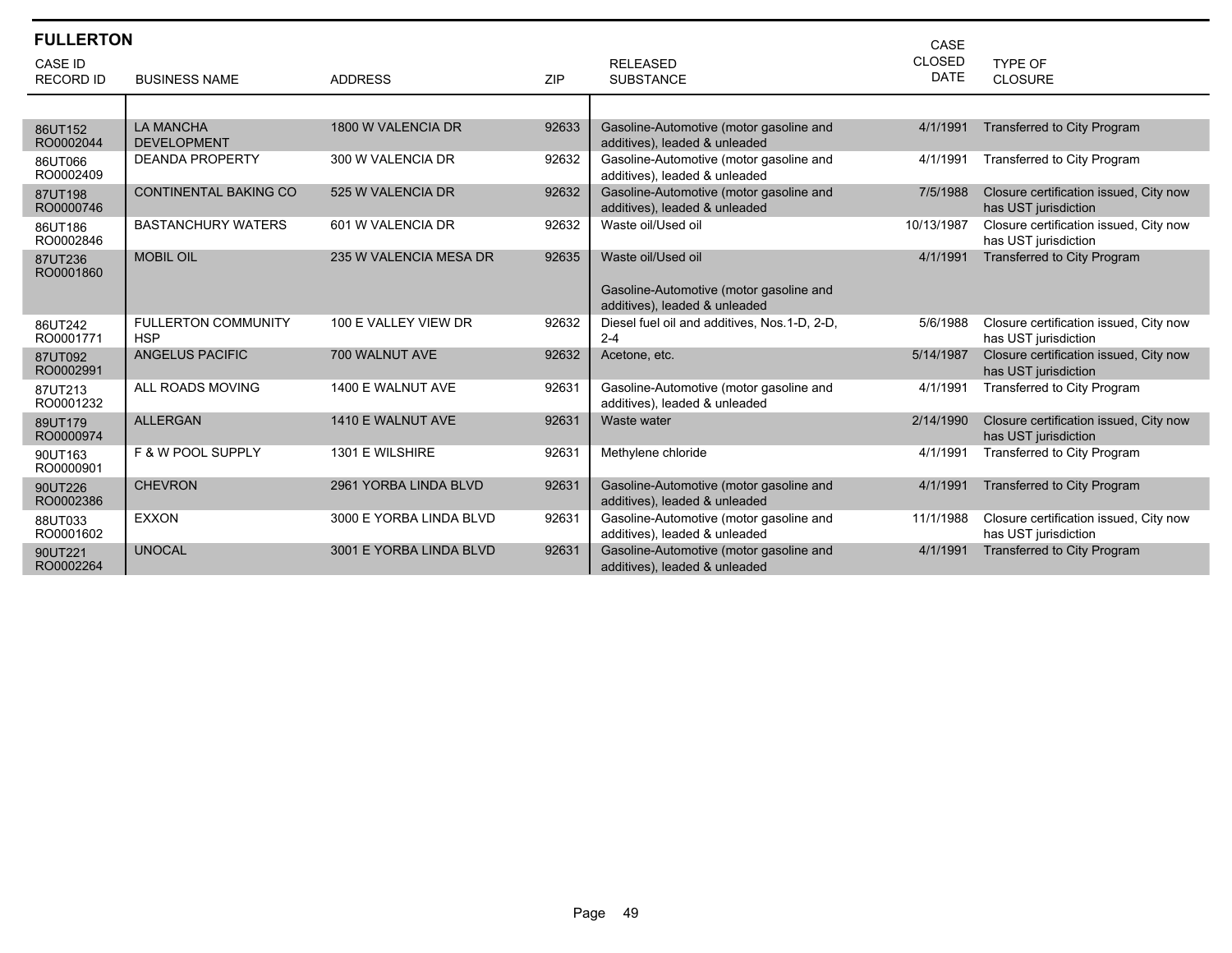| <b>GARDEN GROVE</b><br>CASE        |                                                |                        |       |                                                                                                |                              |                              |  |  |
|------------------------------------|------------------------------------------------|------------------------|-------|------------------------------------------------------------------------------------------------|------------------------------|------------------------------|--|--|
| <b>CASE ID</b><br><b>RECORD ID</b> | <b>BUSINESS NAME</b>                           | <b>ADDRESS</b>         | ZIP   | <b>RELEASED</b><br><b>SUBSTANCE</b>                                                            | <b>CLOSED</b><br><b>DATE</b> | <b>TYPE OF</b><br>CLOSURE    |  |  |
| 89UT032<br>RO0001599               | SEAL BLACK CO INC                              | 13182 A BETTER WAY     | 92643 | Waste oil/Used oil                                                                             | 2/17/1989                    | Closure certification issued |  |  |
| 92UT057<br>RO0002338               | POLICE/FIRE #1                                 | 11301 ACACIA AVE       | 92643 | Diesel fuel oil and additives, Nos. 1-D, 2-D,<br>$2 - 4$                                       | 10/8/1992                    | Closure certification issued |  |  |
| 90UT139<br>RO0002713               | SOUTH COAST TRADING                            | 7091 BELGRAVE AVE      | 92641 | Gasoline-Automotive (motor gasoline and<br>additives), leaded & unleaded                       | 11/3/1993                    | Closure certification issued |  |  |
| 97UT002<br>RO0000905               | <b>SUPER STOP DAIRY MART</b>                   | 10521 BOLSA AVE        | 92843 | Gasoline-Automotive (motor gasoline and<br>additives), leaded & unleaded                       | 10/20/2021                   | Closure certification issued |  |  |
| 87UT220<br>RO0001432               | <b>BROOKHURST KATELLA</b><br><b>ASSOCIATES</b> | 11011 BROOKHURST ST    | 92641 | Gasoline-Automotive (motor gasoline and<br>additives), leaded & unleaded                       | 4/11/2000                    | Referred to Regional Board   |  |  |
| 96UT038<br>RO0001935               | MOBIL #18-GWN                                  | 11962 BROOKHURST ST    | 92840 | Gasoline-Automotive (motor gasoline and<br>additives), leaded & unleaded                       | 8/25/2015                    | Closure certification issued |  |  |
| 86UT052<br>RO0002050               | <b>UNOCAL</b>                                  | 11971 BROOKHURST ST    | 92641 | Waste oil/Used oil<br>Gasoline-Automotive (motor gasoline and<br>additives), leaded & unleaded | 7/2/1986                     | Closure certification issued |  |  |
| 85UT071<br>RO0002488               | <b>CHEVRON #9-1085</b>                         | 12012 BROOKHURST ST    | 92640 | Gasoline-Automotive (motor gasoline and<br>additives), leaded & unleaded                       | 9/17/1985                    | Closure certification issued |  |  |
| 97UT019<br>RO0001458               | CHEVRON #9-1085                                | 12012 BROOKHURST ST    | 92840 | Gasoline-Automotive (motor gasoline and<br>additives), leaded & unleaded                       | 4/6/2015                     | Closure certification issued |  |  |
| 04UT025<br>RO0003319               | MOBIL #18-GWV                                  | 12711 BROOKHURST ST S  | 92840 | Unleaded gasoline                                                                              | 4/18/2012                    | Closure certification issued |  |  |
| 86UT106<br>RO0000952               | MOBIL OIL CORP                                 | 12711 BROOKHURST ST    | 92641 | Gasoline-Automotive (motor gasoline and<br>additives), leaded & unleaded                       | 8/12/1998                    | Closure certification issued |  |  |
| 88UT135<br>RO0002127               | <b>JET GAS STATION</b>                         | 13202 BROOKHURST ST    | 92843 | Gasoline-Automotive (motor gasoline and<br>additives), leaded & unleaded                       | 4/18/2014                    | Closure certification issued |  |  |
| 88UT176<br>RO0000766               | BOWERS CO                                      | 13222 BROOKHURST ST    | 92844 | Gasoline-Automotive (motor gasoline and<br>additives), leaded & unleaded                       | 4/19/2012                    | Closure certification issued |  |  |
| 89UT095<br>RO0000804               | <b>ANDYS UNOCAL</b>                            | 13231 BROOKHURST ST    | 92844 | Gasoline-Automotive (motor gasoline and<br>additives), leaded & unleaded                       | 5/26/2014                    | Closure certification issued |  |  |
| 95UT062<br>RO0002522               | ARCO #629                                      | 13482 BROOKHURST ST    | 92844 | Gasoline-Automotive (motor gasoline and<br>additives), leaded & unleaded                       | 11/17/2005                   | Closure certification issued |  |  |
| 92UT061<br>RO0002413               | EXXON #7-0833                                  | 13502 BROOKHURST ST    | 92643 | Gasoline-Automotive (motor gasoline and<br>additives), leaded & unleaded                       | 2/7/1996                     | Closure certification issued |  |  |
| 94UT037<br>RO0001867               | MOBIL #18-GOE                                  | 13521 BROOKHURST ST    | 92643 | Gasoline-Automotive (motor gasoline and<br>additives), leaded & unleaded                       | 3/7/1995                     | Closure certification issued |  |  |
| 90UT255<br>RO0002997               | <b>4 DAY TIRE STORE</b>                        | 13961 BROOKHURST ST    | 92643 | Gasoline-Automotive (motor gasoline and<br>additives), leaded & unleaded                       | 9/14/1992                    | Closure certification issued |  |  |
| 90UT208<br>RO0001924               | SHELL OIL COMPANY                              | 13991 BROOKHURST ST    | 92643 | Gasoline-Automotive (motor gasoline and<br>additives), leaded & unleaded                       | 1/30/1991                    | Closure certification issued |  |  |
| 87UT069<br>RO0002505               | THRIFTY OIL #372                               | 14472 BROOKHURST ST    | 92843 | Gasoline-Automotive (motor gasoline and<br>additives), leaded & unleaded                       | 1/11/2013                    | Closure certification issued |  |  |
| 88UT099<br>RO0000864               | <b>GEORGE REALTY</b>                           | 12862 E BROOKHURST WAY | 92641 | Gasoline-Automotive (motor gasoline and<br>additives), leaded & unleaded                       | 8/9/1994                     | Closure certification issued |  |  |
| 87UT217<br>RO0001345               | <b>MOBIL</b>                                   | 11962 W BROOKHURST ST  | 92640 | Gasoline-Automotive (motor gasoline and<br>additives), leaded & unleaded                       | 3/6/1989                     | Closure certification issued |  |  |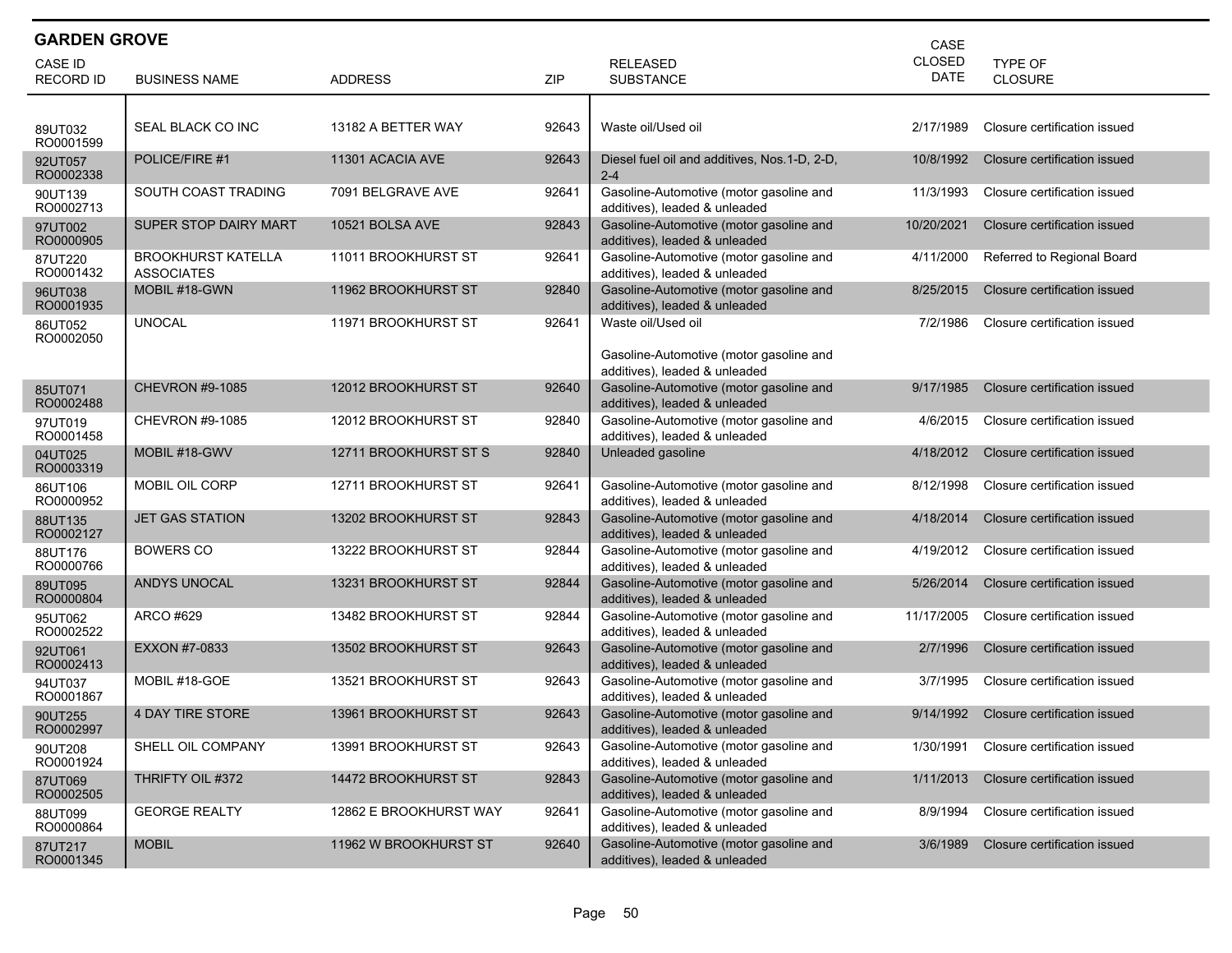| <b>GARDEN GROVE</b><br>CASE |                                            |                    |       |                                                                                                                                      |                              |                              |  |  |
|-----------------------------|--------------------------------------------|--------------------|-------|--------------------------------------------------------------------------------------------------------------------------------------|------------------------------|------------------------------|--|--|
| CASE ID<br><b>RECORD ID</b> | <b>BUSINESS NAME</b>                       | <b>ADDRESS</b>     | ZIP   | <b>RELEASED</b><br><b>SUBSTANCE</b>                                                                                                  | <b>CLOSED</b><br><b>DATE</b> | TYPE OF<br><b>CLOSURE</b>    |  |  |
|                             |                                            |                    |       |                                                                                                                                      |                              |                              |  |  |
| 92UT022<br>RO0001419        | <b>OCTD</b>                                | 11790 CARDINAL CIR | 92640 | Unleaded gasoline                                                                                                                    | 6/1/2000                     | Closure certification issued |  |  |
| 97UT054<br>RO0002370        | SHELL OIL                                  | 10971 CHAPMAN AVE  | 92840 | Gasoline-Automotive (motor gasoline and<br>additives), leaded & unleaded                                                             | 6/25/2020                    | Closure certification issued |  |  |
| 88UT203<br>RO0001246        | CHAPMAN AUTOMOTIVE                         | 11001 CHAPMAN AVE  | 92640 | Gasoline-Automotive (motor gasoline and<br>additives), leaded & unleaded                                                             | 6/1/1990                     | Closure certification issued |  |  |
| 88UT074<br>RO0002638        | <b>GARDEN GROVE FIRE</b><br><b>STATION</b> | 12111 CHAPMAN AVE  | 92643 | Diesel fuel oil and additives, Nos.1-D, 2-D,<br>$2 - 4$                                                                              | 3/13/1989                    | Closure certification issued |  |  |
| 91UT015<br>RO0001177        | 4-DAY TIRE STORE                           | 12602 CHAPMAN AVE  | 92640 | Diesel fuel oil and additives, Nos. 1-D, 2-D,<br>$2 - 4$<br>Gasoline-Automotive (motor gasoline and<br>additives), leaded & unleaded | 3/18/1998                    | Closure certification issued |  |  |
| 91UT106<br>RO0002143        | MOBIL #11-GLG                              | 6011 CHAPMAN AVE   | 92645 | Gasoline-Automotive (motor gasoline and<br>additives), leaded & unleaded                                                             | 3/20/2002                    | Closure certification issued |  |  |
| 85UT020<br>RO0001173        | <b>MOBIL OIL</b>                           | 6011 CHAPMAN AVE   | 92645 | Gasoline-Automotive (motor gasoline and<br>additives), leaded & unleaded                                                             | 1/8/1988                     | Closure certification issued |  |  |
| 97UT055<br>RO0002395        | SHELL OIL                                  | 6961 CHAPMAN AVE   | 92841 | Gasoline-Automotive (motor gasoline and<br>additives), leaded & unleaded                                                             | 9/29/2005                    | Closure certification issued |  |  |
| 97UT043<br>RO0002089        | <b>TIME WARNER</b><br><b>COMMUNICATION</b> | 7441 CHAPMAN AVE   | 92841 | Diesel fuel oil and additives, Nos.1-D, 2-D,<br>$2 - 4$                                                                              | 1/27/2000                    | Closure certification issued |  |  |
| 87UT010<br>RO0001015        | <b>MEL ROBERTS</b>                         | 8521 CHAPMAN AVE   | 92641 | Waste oil/Used oil<br>Gasoline-Automotive (motor gasoline and<br>additives), leaded & unleaded                                       | 3/5/1987                     | Closure certification issued |  |  |
| 00UT018<br>RO0001540        | <b>KIM'S AUTO</b>                          | 8971 CHAPMAN AVE   | 92841 | Gasoline-Automotive (motor gasoline and<br>additives), leaded & unleaded                                                             | 6/3/2013                     | Closure certification issued |  |  |
| 90UT224<br>RO0002337        | <b>CHAPMAN CAR WASH</b>                    | 9732 CHAPMAN AVE   | 92641 | Gasoline-Automotive (motor gasoline and<br>additives), leaded & unleaded                                                             | 1/10/2003                    | Closure certification issued |  |  |
| 88UT188<br>RO0000965        | SHELL OIL                                  | 6022 N CHAPMAN AVE | 92845 | Gasoline-Automotive (motor gasoline and<br>additives), leaded & unleaded                                                             | 3/8/2022                     | Closure certification issued |  |  |
| 87UT005<br>RO0000936        | <b>MONTGOMERY WARDS</b>                    | 7300 S CHAPMAN AVE | 92641 | Diesel fuel oil and additives, Nos.1-D, 2-D,<br>$2 - 4$                                                                              | 10/24/1995                   | Closure certification issued |  |  |
| 90UT186<br>RO0001332        | ORANGEWOOD ACADEMY                         | 13732 CLINTON AVE  | 92643 | Waste oil/Used oil                                                                                                                   | 3/29/1991                    | Closure certification issued |  |  |
| 89UT082<br>RO0002825        | ARCO #3042                                 | 13331 EUCLID ST    | 92843 | Waste oil/Used oil<br>Gasoline-Automotive (motor gasoline and<br>additives), leaded & unleaded                                       | 4/23/2015                    | Closure certification issued |  |  |
| 90UT215<br>RO0002106        | <b>TEXACO</b>                              | 13472 EUCLID ST    | 92643 | Gasoline-Automotive (motor gasoline and<br>additives), leaded & unleaded                                                             | 4/18/1991                    | Closure certification issued |  |  |
| 94UT053<br>RO0002280        | THRIFTY OIL #371                           | 13511 EUCLID ST    | 92843 | Gasoline-Automotive (motor gasoline and<br>additives), leaded & unleaded                                                             | 9/30/2015                    | Closure certification issued |  |  |
| 92UT121<br>RO0002752        | EXXON #7-3060                              | 13512 EUCLID ST    | 92643 | Waste oil/Used oil<br>Gasoline-Automotive (motor gasoline and<br>additives), leaded & unleaded                                       | 5/31/1995                    | Closure certification issued |  |  |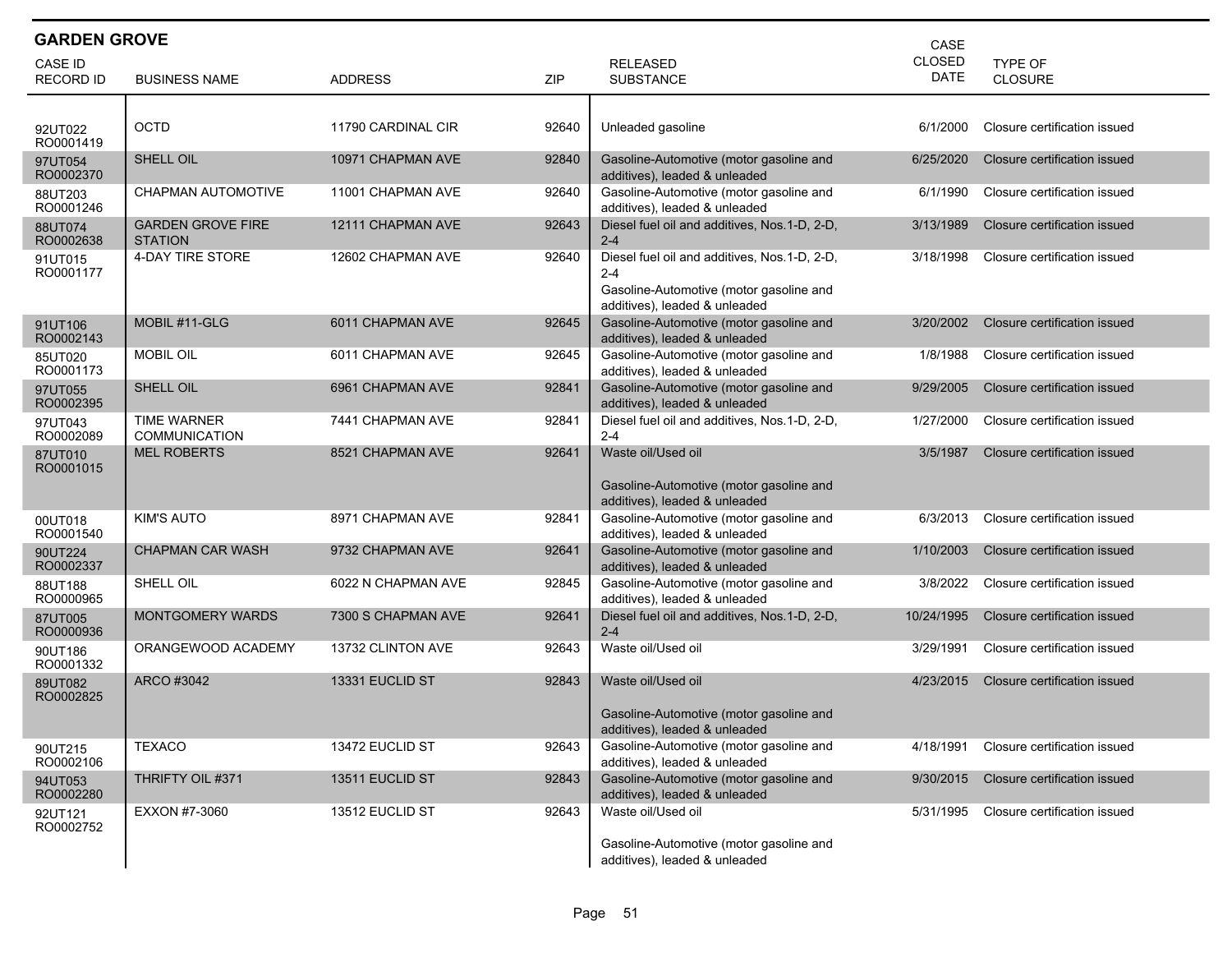| <b>GARDEN GROVE</b><br>CASE |                                              |                         |       |                                                                                                           |                              |                                  |  |  |
|-----------------------------|----------------------------------------------|-------------------------|-------|-----------------------------------------------------------------------------------------------------------|------------------------------|----------------------------------|--|--|
| CASE ID<br><b>RECORD ID</b> | <b>BUSINESS NAME</b>                         | <b>ADDRESS</b>          | ZIP   | <b>RELEASED</b><br><b>SUBSTANCE</b>                                                                       | <b>CLOSED</b><br><b>DATE</b> | <b>TYPE OF</b><br><b>CLOSURE</b> |  |  |
|                             |                                              |                         |       |                                                                                                           |                              |                                  |  |  |
| 88UT151<br>RO0002525        | <b>SHELL OIL</b>                             | 13642 EUCLID ST         | 92643 | Gasoline-Automotive (motor gasoline and<br>additives), leaded & unleaded                                  | 7/22/2015                    | Closure certification issued     |  |  |
| 95UT043<br>RO0002042        | FIRE STATION #7                              | 14162 FORSYTH ST        | 92644 | Diesel fuel oil and additives, Nos.1-D, 2-D,<br>$2 - 4$                                                   | 10/28/1996                   | Closure certification issued     |  |  |
| 99UT016<br>RO0001446        | <b>COUNTY WIDE</b><br><b>CHRYSLER/JEEP</b>   | 10080 GARDEN GROVE BLVD | 92842 | Gasoline-Automotive (motor gasoline and<br>additives), leaded & unleaded                                  | 2/12/2003                    | Closure certification issued     |  |  |
| 92UT026<br>RO0001531        | <b>TOYOTA OF GARDEN</b><br><b>GROVE</b>      | 10081 GARDEN GROVE BLVD | 92641 | Waste oil/Used oil                                                                                        | 4/14/1992                    | Closure certification issued     |  |  |
| 93UT080<br>RO0002873        | <b>EDDIE HOPPER</b><br><b>CHEVROLET</b>      | 10511 GARDEN GROVE BLVD | 92643 | Gasoline-Automotive (motor gasoline and<br>additives), leaded & unleaded                                  | 4/4/1994                     | Closure certification issued     |  |  |
| 90UT277<br>RO0001075        | <b>GALASSO BAKERY</b>                        | 10520 GARDEN GROVE BLVD | 92640 | Gasoline-Automotive (motor gasoline and<br>additives), leaded & unleaded                                  | 4/28/1998                    | Closure certification issued     |  |  |
| 91UT139<br>RO0002902        | <b>CITY OF GARDEN GROVE</b>                  | 10922 GARDEN GROVE BLVD | 92643 | Diesel fuel oil and additives, Nos.1-D, 2-D,<br>$2 - 4$                                                   | 11/15/1993                   | Closure certification issued     |  |  |
| 87UT227<br>RO0001625        | CITY OF GARDEN GROVE                         | 11091 GARDEN GROVE BLVD | 92640 | Gasoline-Automotive (motor gasoline and<br>additives), leaded & unleaded                                  | 1/6/1989                     | Closure certification issued     |  |  |
| 93UT039<br>RO0001895        | <b>CHEVRON #9-2153</b>                       | 11162 GARDEN GROVE BLVD | 92843 | Gasoline-Automotive (motor gasoline and<br>additives), leaded & unleaded                                  | 5/13/2015                    | Closure certification issued     |  |  |
| 86UT194<br>RO0003008        | <b>LINCOLN EDUCATION</b><br><b>CENTER</b>    | 11262 GARDEN GROVE BLVD | 92640 | Waste oil/Used oil                                                                                        | 7/9/1987                     | Closure certification issued     |  |  |
| 97UT034<br>RO0001856        | CA TARGET STATION #009                       | 11926 GARDEN GROVE BLVD | 92843 | Motor oil<br>Gasoline-Automotive (motor gasoline and                                                      | 3/29/2000                    | Transferred to OCUST Program     |  |  |
| 96UT027<br>RO0001651        | SHELL OIL                                    | 12161 GARDEN GROVE BLVD | 92843 | additives), leaded & unleaded<br>Gasoline-Automotive (motor gasoline and<br>additives), leaded & unleaded | 10/18/2019                   | Closure certification issued     |  |  |
| 90UT011<br>RO0001076        | <b>FORMER SUNGROVE GAS</b><br><b>STATION</b> | 12851 GARDEN GROVE BLVD | 92640 | Gasoline-Automotive (motor gasoline and<br>additives), leaded & unleaded                                  | 11/15/1993                   | Closure certification issued     |  |  |
| 05UT007<br>RO0003341        | <b>FORMER ARCO STATION</b><br>#81994         | 12931 GARDEN GROVE      | 92844 | Gasoline-Automotive (motor gasoline and<br>additives), leaded & unleaded                                  | 1/18/2022                    | Closure certification issued     |  |  |
| 88UT085<br>RO0002865        | O C VECTOR CONTROL<br><b>DISTRICT</b>        | 13001 GARDEN GROVE BLVD | 92640 | Diesel fuel oil and additives, Nos.1-D, 2-D,<br>$2 - 4$                                                   | 12/5/1988                    | Closure certification issued     |  |  |
| 93UT045<br>RO0002049        | O C VECTOR CONTROL<br><b>DISTRICT</b>        | 13001 GARDEN GROVE BLVD | 92643 | Diesel fuel oil and additives, Nos.1-D, 2-D,<br>$2 - 4$                                                   | 1/26/1994                    | Closure certification issued     |  |  |
| 93UT025<br>RO0001525        | <b>UNOCAL #4872</b>                          | 13152 GARDEN GROVE BLVD | 92643 | Gasoline-Automotive (motor gasoline and<br>additives), leaded & unleaded                                  | 5/30/1995                    | Closure certification issued     |  |  |
| 86UT101<br>RO0000881        | MOBIL #18-GX7                                | 13172 GARDEN GROVE BLVD | 92843 | Gasoline-Automotive (motor gasoline and<br>additives), leaded & unleaded                                  | 7/1/2020                     | Closure certification issued     |  |  |
| 90UT149<br>RO0002909        | <b>BROMAR INC</b>                            | 13272 GARDEN GROVE BLVD | 92643 | Unleaded gasoline                                                                                         | 3/20/1992                    | Closure certification issued     |  |  |
| 90UT096<br>RO0000844        | DANA BOATS                                   | 7051 GARDEN GROVE BLVD  | 92641 | Waste oil/Used oil                                                                                        | 10/24/1990                   | Closure certification issued     |  |  |
| 90UT182<br>RO0001221        | THE FORTRESS                                 | 7301 GARDEN GROVE BLVD  | 92641 | Trichloroethane                                                                                           | 1/17/1996                    | Closure certification issued     |  |  |
|                             |                                              |                         |       | Stoddard solvent (Type 1, petroleum spirits)                                                              |                              |                                  |  |  |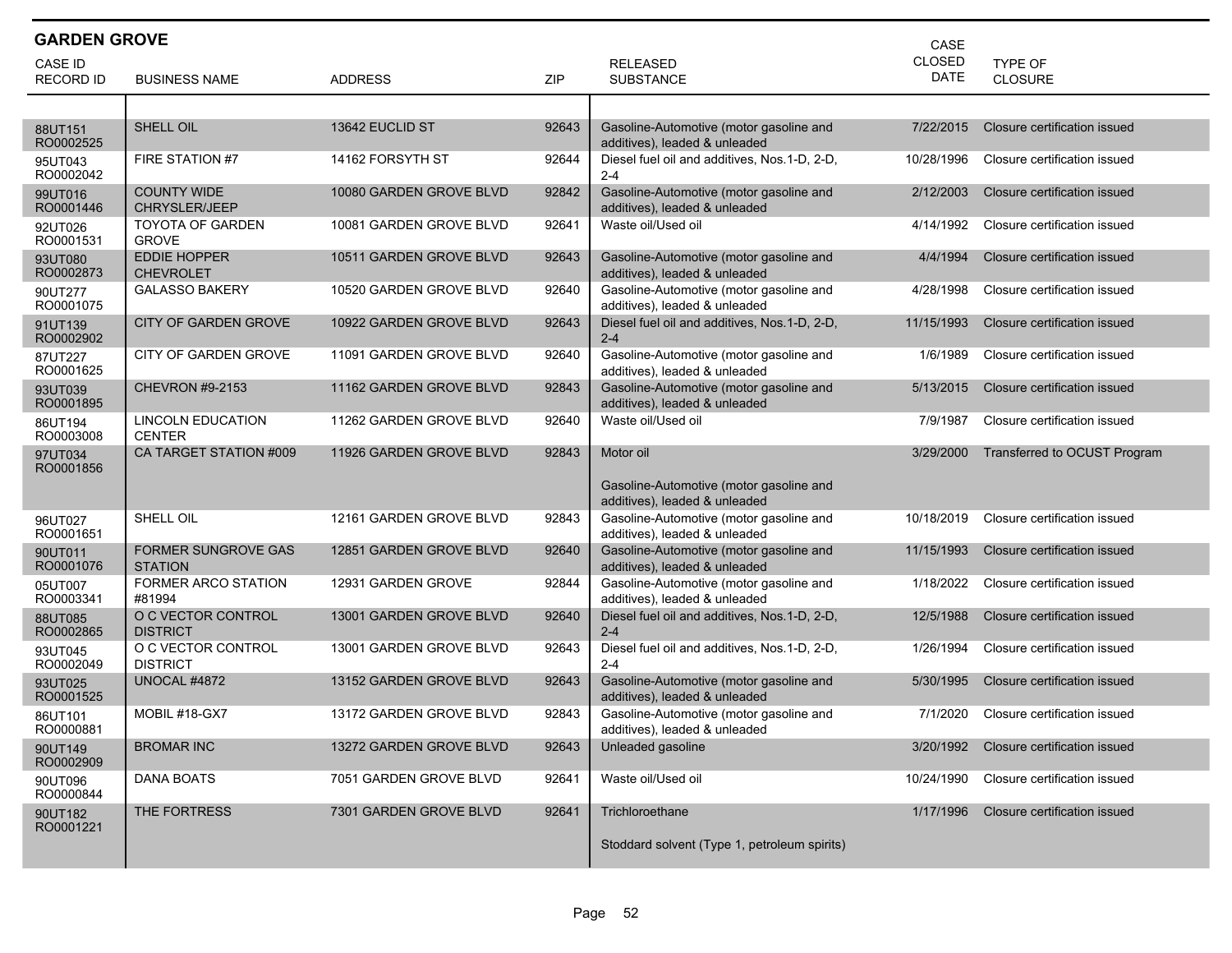| <b>GARDEN GROVE</b><br>CASE |                                        |                                    |        |                                                                                                                                     |                              |                                  |  |  |
|-----------------------------|----------------------------------------|------------------------------------|--------|-------------------------------------------------------------------------------------------------------------------------------------|------------------------------|----------------------------------|--|--|
| CASE ID<br><b>RECORD ID</b> | <b>BUSINESS NAME</b>                   | <b>ADDRESS</b>                     | ZIP    | <b>RELEASED</b><br><b>SUBSTANCE</b>                                                                                                 | <b>CLOSED</b><br><b>DATE</b> | <b>TYPE OF</b><br><b>CLOSURE</b> |  |  |
|                             |                                        |                                    |        |                                                                                                                                     |                              |                                  |  |  |
| 11UT001<br>RO0003552        | <b>G&amp;M OIL</b>                     | 8032 GARDEN GROVE BLVD             | 92844- | Gasoline-Automotive (motor gasoline and<br>additives), leaded & unleaded                                                            | 6/25/2019                    | Closure certification issued     |  |  |
| 87UT181<br>RO0002940        | <b>CROWN AUTO</b>                      | 8142 GARDEN GROVE BLVD             | 92844  | Gasoline-Automotive (motor gasoline and<br>additives), leaded & unleaded                                                            | 10/9/2020                    | Closure certification issued     |  |  |
| 87UT163<br>RO0002561        | <b>CHUN TUK YI</b>                     | 8471 GARDEN GROVE BLVD             | 92644  | Gasoline-Automotive (motor gasoline and<br>additives), leaded & unleaded                                                            | 4/10/1996                    | Closure certification issued     |  |  |
| 89UT097<br>RO0000845        | ARCO #1055                             | 9001 GARDEN GROVE BLVD             | 92844  | Gasoline-Automotive (motor gasoline and<br>additives), leaded & unleaded                                                            | 2/29/2016                    | Closure certification issued     |  |  |
| 88UT083<br>RO0002826        | ORIENTAL LEASING                       | 9672 S GARDEN GROVE<br><b>BLVD</b> | 92641  | Gasoline-Automotive (motor gasoline and<br>additives), leaded & unleaded                                                            | 8/7/2000                     | Closure certification issued     |  |  |
| 92UT027<br>RO0001557        | <b>GARDEN GROVE FIRE</b><br>STATION #2 | 11805 GILBERT ST                   | 92643  | Diesel fuel oil and additives, Nos.1-D, 2-D,<br>$2 - 4$<br>Gasoline-Automotive (motor gasoline and<br>additives), leaded & unleaded | 5/21/1997                    | Closure certification issued     |  |  |
| 93UT075<br>RO0002771        | UNOCAL #3746                           | 12002 HARBOR BLVD                  | 92640  | Gasoline-Automotive (motor gasoline and<br>additives), leaded & unleaded                                                            | 6/11/1997                    | Closure certification issued     |  |  |
| 93UT047<br>RO0002103        | ARCO #5202                             | 12502 HARBOR BLVD                  | 92840  | Gasoline-Automotive (motor gasoline and<br>additives), leaded & unleaded                                                            |                              |                                  |  |  |
| 94UT015<br>RO0001266        | UNOCAL #5076                           | 13321 HARBOR BLVD                  | 92643  | Gasoline-Automotive (motor gasoline and<br>additives), leaded & unleaded                                                            | 1/26/1995                    | Closure certification issued     |  |  |
| 99UT002<br>RO0002807        | ARCO #6160                             | 13361 HARBOR BLVD                  | 92843  | Unleaded gasoline                                                                                                                   | 5/12/2022                    | Closure certification issued     |  |  |
| 86UT168<br>RO0002453        | PARK ABRAMS<br>DEVELOPMENT CO          | 13502 HARBOR BLVD                  | 92643  | Gasoline-Automotive (motor gasoline and<br>additives), leaded & unleaded                                                            | 2/18/1993                    | Closure certification issued     |  |  |
| 91UT016<br>RO0001201        | <b>TODD PIPE &amp; SUPPLY</b>          | 13591 HARBOR BLVD                  | 92643  | Diesel fuel oil and additives, Nos.1-D, 2-D,<br>$2 - 4$                                                                             | 9/14/1992                    | Closure certification issued     |  |  |
| 93UT007<br>RO0001951        | FIVE STAR DEALERSHIP                   | 13731 HARBOR BLVD                  | 92644  | Gasoline-Automotive (motor gasoline and<br>additives), leaded & unleaded                                                            | 2/17/1993                    | Closure certification issued     |  |  |
| 05UT010<br>RO0003357        | <b>CHEVRON #9-8365</b>                 | 13501 N HARBOR BLVD                | 92843  | Unleaded gasoline                                                                                                                   | 6/20/2012                    | Closure certification issued     |  |  |
| 85UT117<br>RO0000967        | SHELL OIL                              | 12881 HASTER ST                    | 92640  | Waste oil/Used oil                                                                                                                  | 2/8/1987                     | Closure certification issued     |  |  |
| 00UT011<br>RO0001343        | SHELL SERVICE STATION                  | 12881 HASTER ST                    | 92840  | Gasoline-Automotive (motor gasoline and<br>additives), leaded & unleaded                                                            | 6/19/2002                    | Closure certification issued     |  |  |
| 90UT098<br>RO0000880        | FAMILY OIL CO STATION<br>#2            | 12491 S HASTER ST                  | 92840  | Gasoline-Automotive (motor gasoline and<br>additives), leaded & unleaded                                                            |                              |                                  |  |  |
| 89UT088<br>RO0002945        | <b>UMPCO INC</b>                       | 12300 INDUSTRY ST                  | 92645  | Gasoline-Automotive (motor gasoline and<br>additives), leaded & unleaded                                                            | 11/15/1993                   | Closure certification issued     |  |  |
| 88UT154<br>RO0002595        | PLANA ENTERPRISES                      | 12847 JOY ST                       | 92643  | Diesel fuel oil and additives, Nos.1-D, 2-D,<br>$2 - 4$<br>Gasoline-Automotive (motor gasoline and<br>additives), leaded & unleaded | 11/18/1988                   | Closure certification issued     |  |  |
| 94UT046<br>RO0002099        | NIMBURG PROPERTY                       | 10600 KATELLA AVE                  | 928046 | Diesel fuel oil and additives, Nos.1-D, 2-D,<br>$2 - 4$<br>Gasoline-Automotive (motor gasoline and<br>additives), leaded & unleaded | 11/9/1994                    | Closure certification issued     |  |  |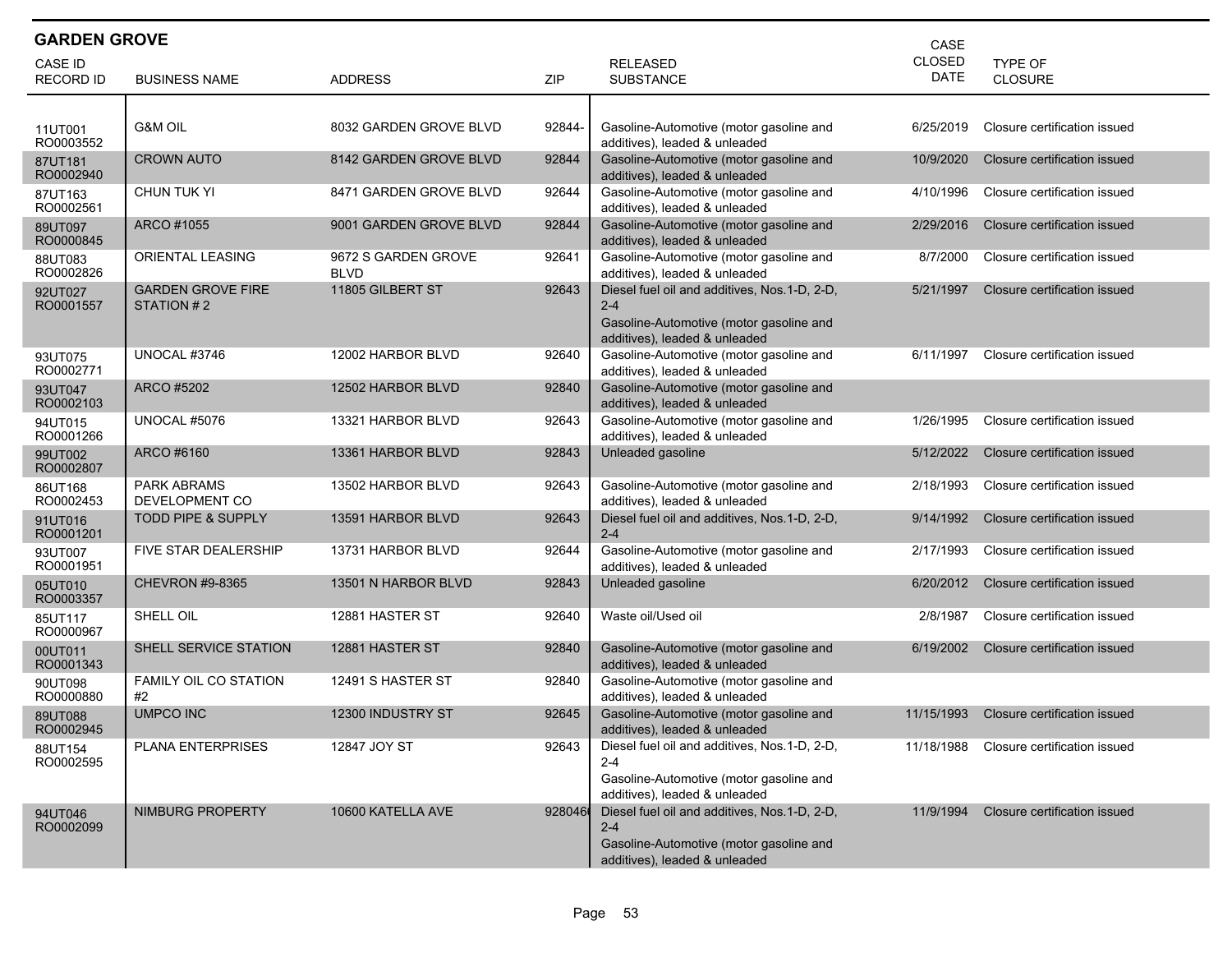| <b>GARDEN GROVE</b><br>CASE |                                                       |                       |       |                                                                                                                                     |                       |                              |  |  |  |
|-----------------------------|-------------------------------------------------------|-----------------------|-------|-------------------------------------------------------------------------------------------------------------------------------------|-----------------------|------------------------------|--|--|--|
| CASE ID                     |                                                       |                       |       | <b>RELEASED</b>                                                                                                                     | CLOSED<br><b>DATE</b> | TYPE OF                      |  |  |  |
| <b>RECORD ID</b>            | <b>BUSINESS NAME</b>                                  | <b>ADDRESS</b>        | ZIP   | <b>SUBSTANCE</b>                                                                                                                    |                       | CLOSURE                      |  |  |  |
| 93UT035<br>RO0001794        | <b>ANAHEIM WEST CAR</b><br><b>WASH</b>                | 10802 KATELLA AVE     | 92640 | Gasoline-Automotive (motor gasoline and<br>additives), leaded & unleaded                                                            | 7/14/1994             | Closure certification issued |  |  |  |
| 86UT195<br>RO0000742        | <b>CHEVRON</b>                                        | 10972 KATELLA AVE     | 92640 | Gasoline-Automotive (motor gasoline and<br>additives), leaded & unleaded                                                            | 1/29/1998             | Closure certification issued |  |  |  |
| 03UT011<br>RO0003150        | MOBIL #99-GGC                                         | 12501 KNOTT ST        | 92841 | Gasoline-Automotive (motor gasoline and<br>additives), leaded & unleaded                                                            | 1/8/2014              | Closure certification issued |  |  |  |
| 98UT075<br>RO0002858        | TOSCO - 76 #5217                                      | 12512 KNOTT ST        | 92841 | Gasoline-Automotive (motor gasoline and<br>additives), leaded & unleaded                                                            | 8/7/2012              | Referred to Regional Board   |  |  |  |
| 96UT042<br>RO0002038        | <b>AIR INDUSTRIES</b><br><b>CORPORATION</b>           | 12570 KNOTT ST        | 92641 | Waste oil/Used oil                                                                                                                  | 1/1/2001              | Referred to Regional Board   |  |  |  |
| 87UT201<br>RO0000998        | ARCO #3015                                            | 5262 LAMPSON AVE      | 92645 | Gasoline-Automotive (motor gasoline and<br>additives), leaded & unleaded                                                            | 3/5/1993              | Referred to Regional Board   |  |  |  |
| 85UT091<br>RO0002917        | <b>ALLIED CHEMICAL</b>                                | 7100 LAMPSON AVE      | 92641 | Tetrahydrofuran                                                                                                                     | 4/22/1986             | Referred to Regional Board   |  |  |  |
| 97UT018<br>RO0001427        | <b>GARDEN GROVE UNIFIED</b><br><b>SCHOOL DISTRICT</b> | 8211 LAMPSON AVE      | 92641 | Diesel fuel oil and additives, Nos.1-D, 2-D,<br>$2 - 4$<br>Gasoline-Automotive (motor gasoline and<br>additives), leaded & unleaded | 7/14/2000             | Closure certification issued |  |  |  |
| 89UT181<br>RO0000999        | <b>EJAX WATER SYSTEMS</b>                             | 9911 LARSON ST        | 92644 | Gasoline-Automotive (motor gasoline and<br>additives), leaded & unleaded                                                            | 12/14/1989            | Closure certification issued |  |  |  |
| 91UT138<br>RO0002882        | <b>CRYSTAL CATHEDRAL</b>                              | <b>12141 LEWIS ST</b> | 92640 | Diesel fuel oil and additives, Nos.1-D, 2-D,<br>$2 - 4$                                                                             | 4/23/1992             | Closure certification issued |  |  |  |
| 88UT155<br>RO0002618        | <b>VACANT LOT</b>                                     | 11512 MAGNOLIA ST     | 92641 | Gasoline-Automotive (motor gasoline and<br>additives), leaded & unleaded                                                            | 10/21/1988            | Closure certification issued |  |  |  |
| 88UT080<br>RO0002764        | MOBIL #18-GTB                                         | 13031 MAGNOLIA ST     | 92844 | Gasoline-Automotive (motor gasoline and<br>additives), leaded & unleaded                                                            | 7/24/2014             | Closure certification issued |  |  |  |
| 96UT020<br>RO0001461        | TEXACO                                                | 13471 MAGNOLIA ST     | 92844 | Gasoline-Automotive (motor gasoline and<br>additives), leaded & unleaded                                                            | 4/5/2013              | Closure certification issued |  |  |  |
| 86UT147<br>RO0001915        | <b>TEXACO</b>                                         | 13471 MAGNOLIA AVE    | 92644 | Waste oil/Used oil                                                                                                                  | 11/25/1987            | Closure certification issued |  |  |  |
| 92UT083<br>RO0002896        | THRIFTY OIL #370                                      | 13501 MAGNOLIA ST     | 92844 | Gasoline-Automotive (motor gasoline and<br>additives), leaded & unleaded                                                            | 5/13/2011             | Closure certification issued |  |  |  |
| 88UT195<br>RO0001068        | THRIFTY OIL CO                                        | 13501 MAGNOLIA ST     | 92643 | Waste oil/Used oil                                                                                                                  | 12/19/1989            | Closure certification issued |  |  |  |
| 92UT060<br>RO0002388        | EXXON #7-3792                                         | 13681 MAGNOLIA ST     | 92641 | Gasoline-Automotive (motor gasoline and<br>additives), leaded & unleaded                                                            | 5/18/1999             | Closure certification issued |  |  |  |
| 91UT053<br>RO0002193        | <b>SECURITY MFG</b>                                   | 11551 MARKON DR       | 92641 | Diesel fuel oil and additives, Nos.1-D, 2-D,<br>$2 - 4$                                                                             | 5/29/1991             | Closure certification issued |  |  |  |
| 91UT063<br>RO0002443        | <b>JAMES D HARRIS</b><br><b>PROPERTY</b>              | 11552 MARKON DR       | 92641 | Diesel fuel oil and additives, Nos.1-D, 2-D,<br>$2 - 4$                                                                             | 6/3/1991              | Closure certification issued |  |  |  |
| 93UT059<br>RO0002408        | <b>DITCH WITCH</b>                                    | 11771 MARKON DR       | 92641 | Gasoline-Automotive (motor gasoline and<br>additives), leaded & unleaded                                                            | 12/21/1999            | Closure certification issued |  |  |  |
| 98UT023<br>RO0001588        | <b>STRAUB DISTRIBUTING</b>                            | 11552 MONARCH ST      | 92841 | Gasoline-Automotive (motor gasoline and<br>additives), leaded & unleaded                                                            | 11/3/2010             | Closure certification issued |  |  |  |
| 87UT037<br>RO0001687        | SILVERI AND RUIZ                                      | 11581 MONARCH ST      | 92641 | Gasoline-Automotive (motor gasoline and<br>additives), leaded & unleaded                                                            | 5/11/1987             | Closure certification issued |  |  |  |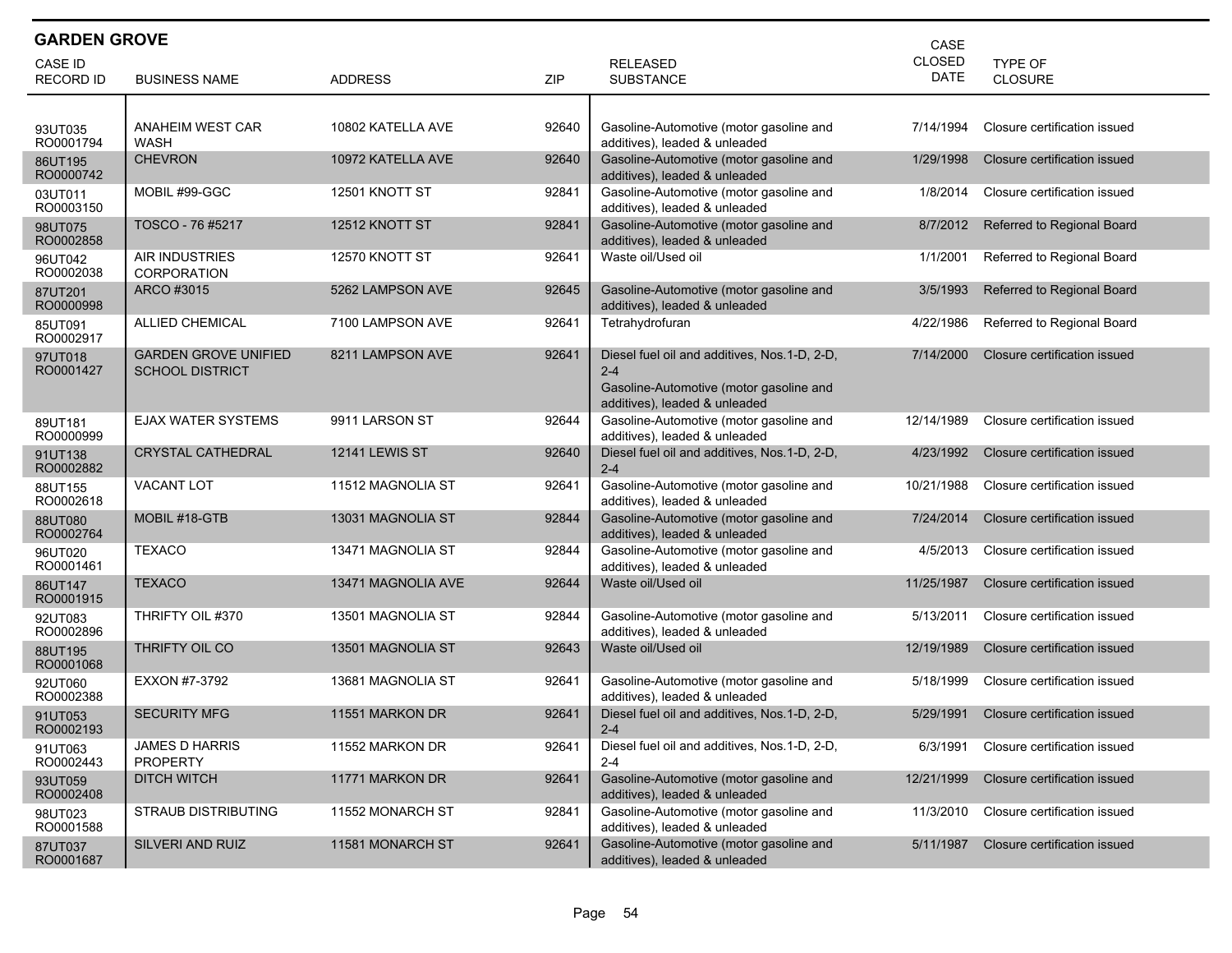| <b>GARDEN GROVE</b><br>CASE        |                                                 |                        |       |                                                                                                                                     |                              |                              |  |  |
|------------------------------------|-------------------------------------------------|------------------------|-------|-------------------------------------------------------------------------------------------------------------------------------------|------------------------------|------------------------------|--|--|
| <b>CASE ID</b><br><b>RECORD ID</b> | <b>BUSINESS NAME</b>                            | <b>ADDRESS</b>         | ZIP   | <b>RELEASED</b><br><b>SUBSTANCE</b>                                                                                                 | <b>CLOSED</b><br><b>DATE</b> | TYPE OF<br><b>CLOSURE</b>    |  |  |
|                                    |                                                 |                        |       |                                                                                                                                     |                              |                              |  |  |
| 90UT097<br>RO0000861               | <b>HIGHWAY 99 SCAFFOLD</b>                      | 12691 NELSON ST        | 92640 | Gasoline-Automotive (motor gasoline and<br>additives), leaded & unleaded                                                            | 6/1/1990                     | Closure certification issued |  |  |
| 88UT122<br>RO0001790               | <b>TOYO LANDSCAPING</b>                         | 12891 NELSON ST        | 92840 | Diesel fuel oil and additives, Nos.1-D, 2-D,<br>$2 - 4$<br>Gasoline-Automotive (motor gasoline and<br>additives), leaded & unleaded | 1/28/2003                    | Closure certification issued |  |  |
| 92UT028<br>RO0001586               | <b>GARDEN GROVE</b><br><b>MUNICIPAL SERVICE</b> | 13802 NEWHOPE ST       | 92643 | Waste oil/Used oil                                                                                                                  | 7/28/1994                    | Closure certification issued |  |  |
| 91UT066<br>RO0002516               | <b>GARDEN GROVE</b><br><b>MUNICIPAL YARD</b>    | 13802 NEWHOPE ST       | 92643 | <b>Paint thinner</b><br><b>Nickel</b><br>Chromium                                                                                   | 7/9/1991                     | Closure certification issued |  |  |
| 92UT074<br>RO0002719               | <b>MUNICIPAL SERVICE</b><br><b>CENTER</b>       | 13802 NEWHOPE ST       | 92643 | Gasoline-Automotive (motor gasoline and<br>additives), leaded & unleaded                                                            | 3/2/1995                     | Closure certification issued |  |  |
| 93UT046<br>RO0002075               | <b>ORANGE COUNTY VAN</b><br><b>AND STORAGE</b>  | 13871 NEWHOPE ST       | 92643 | Gasoline-Automotive (motor gasoline and<br>additives), leaded & unleaded                                                            | 1/21/1994                    | Closure certification issued |  |  |
| 89UT053<br>RO0002149               | <b>PLAINS LUMBER</b>                            | 10392 STANFORD AVE     | 92642 | Premium gasoline<br>Diesel fuel oil and additives, Nos.1-D, 2-D,<br>$2 - 4$                                                         | 5/4/1989                     | Closure certification issued |  |  |
| 89UT110<br>RO0001728               | <b>GARDEN GROVE PIPE &amp;</b><br><b>SUPPLY</b> | 10612 STANFORD AVE     | 92840 | Gasoline-Automotive (motor gasoline and<br>additives), leaded & unleaded                                                            | 11/4/2005                    | Closure certification issued |  |  |
| 92UT102<br>RO0002308               | <b>UNOCAL #6355</b>                             | 12139 TRASK AVE        | 92643 | Gasoline-Automotive (motor gasoline and<br>additives), leaded & unleaded                                                            | 9/3/1996                     | Closure certification issued |  |  |
| 04UT017<br>RO0003304               | FORD OF GARDEN GROVE                            | 9222 TRASK AVE         | 92844 | Unleaded gasoline                                                                                                                   | 5/22/2006                    | Closure certification issued |  |  |
| 86UT110<br>RO0001000               | <b>CHEVRON #9-6287</b>                          | 11971 VALLEY VIEW ST   | 92645 | Waste oil/Used oil<br>Gasoline-Automotive (motor gasoline and<br>additives), leaded & unleaded                                      | 4/24/2003                    | Closure certification issued |  |  |
| 99UT058<br>RO0002533               | TOSCO - 76 #5013                                | 12001 VALLEY VIEW ST   | 92845 | Gasoline-Automotive (motor gasoline and<br>additives), leaded & unleaded                                                            | 6/30/2011                    | Closure certification issued |  |  |
| 95UT023<br>RO0001518               | UNOCAL #5013                                    | 12001 VALLEY VIEW ST   | 92645 | Gasoline-Automotive (motor gasoline and<br>additives), leaded & unleaded                                                            | 10/18/1996                   | Closure certification issued |  |  |
| 97UT010<br>RO0001204               | FIRE STATION #4                                 | 12191 VALLEY VIEW ST   | 92845 | Regular gasoline                                                                                                                    | 3/6/2002                     | Closure certification issued |  |  |
| 88UT134<br>RO0002098               | ARCO #3016                                      | 12422 VALLEY VIEW ST   | 92845 | Gasoline-Automotive (motor gasoline and<br>additives), leaded & unleaded                                                            |                              |                              |  |  |
| 00UT034<br>RO0001958               | MOBIL #18-B4W                                   | 12422 VALLEY VIEW ST   | 92845 | Gasoline-Automotive (motor gasoline and<br>additives), leaded & unleaded                                                            |                              |                              |  |  |
| 91UT115<br>RO0002369               | <b>TEXACO</b>                                   | 12571 VALLEY VIEW ST   | 92645 | Gasoline-Automotive (motor gasoline and<br>additives), leaded & unleaded                                                            | 1/23/2006                    | Closure certification issued |  |  |
| 87UT209<br>RO0001134               | CHEVRON S S #6515                               | 12452 S VALLEY VIEW ST | 92645 | Gasoline-Automotive (motor gasoline and<br>additives), leaded & unleaded                                                            | 5/23/2003                    | Closure certification issued |  |  |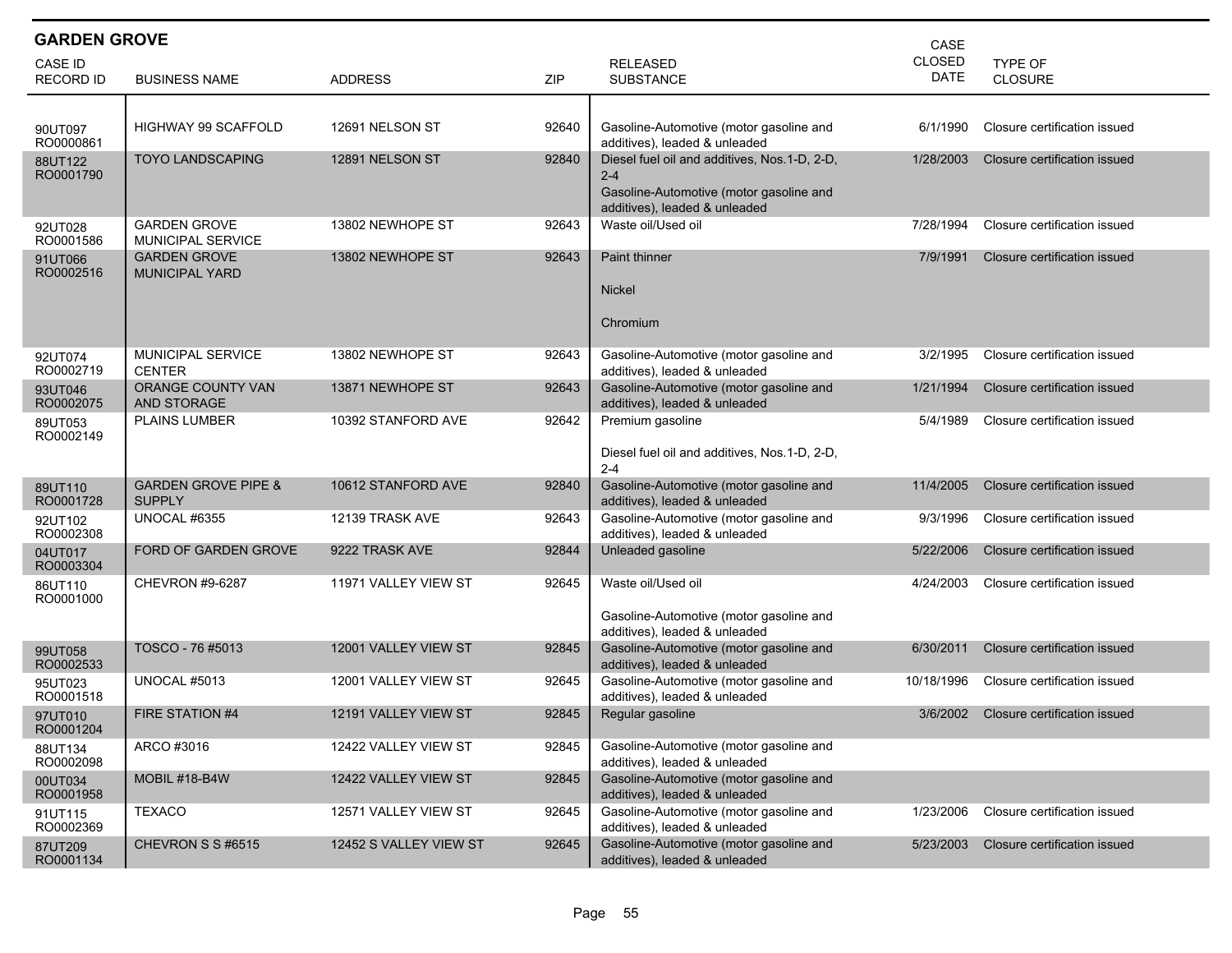| <b>GARDEN GROVE</b>                |                                                 |                        |            |                                                                                                                                     | CASE                         |                              |
|------------------------------------|-------------------------------------------------|------------------------|------------|-------------------------------------------------------------------------------------------------------------------------------------|------------------------------|------------------------------|
| <b>CASE ID</b><br><b>RECORD ID</b> | <b>BUSINESS NAME</b>                            | <b>ADDRESS</b>         | <b>ZIP</b> | <b>RELEASED</b><br><b>SUBSTANCE</b>                                                                                                 | <b>CLOSED</b><br><b>DATE</b> | TYPE OF<br><b>CLOSURE</b>    |
|                                    |                                                 |                        |            |                                                                                                                                     |                              |                              |
| 89UT206<br>RO0001600               | SOUTHCOAST BOBCAT                               | <b>13781 WEST ST</b>   | 92643      | Diesel fuel oil and additives, Nos.1-D, 2-D,<br>$2 - 4$                                                                             | 4/29/1991                    | Closure certification issued |
| 94UT038<br>RO0001892               | <b>SUBARU TECH CENTER</b>                       | 12601 WESTERN AVE      | 92641      | Gasoline-Automotive (motor gasoline and<br>additives), leaded & unleaded                                                            | 10/19/1994                   | Closure certification issued |
| 90UT144<br>RO0002809               | <b>GKN RENTALS</b>                              | 10162 WESTMINSTER BLVD | 92643      | Diesel fuel oil and additives, Nos.1-D, 2-D,<br>$2 - 4$                                                                             | 10/20/1998                   | Closure certification issued |
| 92UT002<br>RO0002059               | <b>CALDWELLS AUTO</b><br><b>CENTER (FORMER)</b> | 10602 WESTMINSTER BLVD | 92843      | Gasoline-Automotive (motor gasoline and<br>additives), leaded & unleaded                                                            | 7/5/2017                     | Closure certification issued |
| 99UT014<br>RO0001388               | <b>RAM'S SERVICE</b>                            | 10721 WESTMINSTER AVE  | 92843      | Gasoline-Automotive (motor gasoline and<br>additives), leaded & unleaded                                                            | 9/22/2004                    | Closure certification issued |
| 96UT045<br>RO0002120               | <b>HANSHAW LIQUOR</b>                           | 10971 WESTMINSTER AVE  | 92843      | Gasoline-Automotive (motor gasoline and<br>additives), leaded & unleaded                                                            | 1/25/2001                    | Closure certification issued |
| 88UT114<br>RO0001575               | MOBIL #18-AAA                                   | 10972 WESTMINSTER AVE  | 92640      | Gasoline-Automotive (motor gasoline and<br>additives), leaded & unleaded                                                            | 2/18/2005                    | Closure certification issued |
| 90UT044<br>RO0001933               | <b>CAR &amp; RADIO CENTER</b>                   | 11001 WESTMINSTER AVE  | 92643      | Waste oil/Used oil                                                                                                                  | 9/25/1990                    | Closure certification issued |
| 95UT048<br>RO0002177               | <b>FORMER TEXACO</b>                            | 11001 WESTMINSTER AVE  | 92643      | Gasoline-Automotive (motor gasoline and<br>additives), leaded & unleaded                                                            | 5/23/2000                    | Closure certification issued |
| 91UT074<br>RO0002702               | NB BODY, PAINT,<br><b>MECHANICS</b>             | 11541 WESTMINSTER BLVD | 92643      | Diesel fuel oil and additives, Nos.1-D, 2-D,<br>$2 - 4$<br>Gasoline-Automotive (motor gasoline and<br>additives), leaded & unleaded | 10/22/1991                   | Closure certification issued |
| 88UT087<br>RO0002905               | <b>SOUTHERN</b><br><b>DISTRIBUTORS CORP</b>     | 11621 WESTMINSTER AVE  | 92843      | Gasoline-Automotive (motor gasoline and<br>additives), leaded & unleaded                                                            | 10/9/2002                    | Closure certification issued |
| 84UT012<br>RO0000994               | TOSCO - 76 #4814                                | 9011 WESTMINSTER AVE   | 92844      | Gasoline-Automotive (motor gasoline and<br>additives), leaded & unleaded                                                            | 8/7/2012                     | Referred to Regional Board   |
| 94UT023<br>RO0001496               | <b>BOLSA GRANDE HIGH</b><br><b>SCHOOL</b>       | 9401 WESTMINSTER BLVD  | 92844      | Gasoline-Automotive (motor gasoline and<br>additives), leaded & unleaded                                                            | 12/4/2000                    | Closure certification issued |
| 98UT051<br>RO0002315               | 8971 WESTMINSTER<br><b>PARTNERSHIP</b>          | 8971 W WESTMINSTER AVE | 92843      | Gasoline-Automotive (motor gasoline and<br>additives), leaded & unleaded                                                            | 10/6/1998                    | Closure certification issued |
| 87UT208<br>RO0001115               | MOBIL #18-KDB                                   | 9972 W WESTMINSTER AVE | 92844      | Waste oil/Used oil                                                                                                                  | 4/19/2012                    | Closure certification issued |
|                                    |                                                 |                        |            | Gasoline-Automotive (motor gasoline and<br>additives), leaded & unleaded                                                            |                              |                              |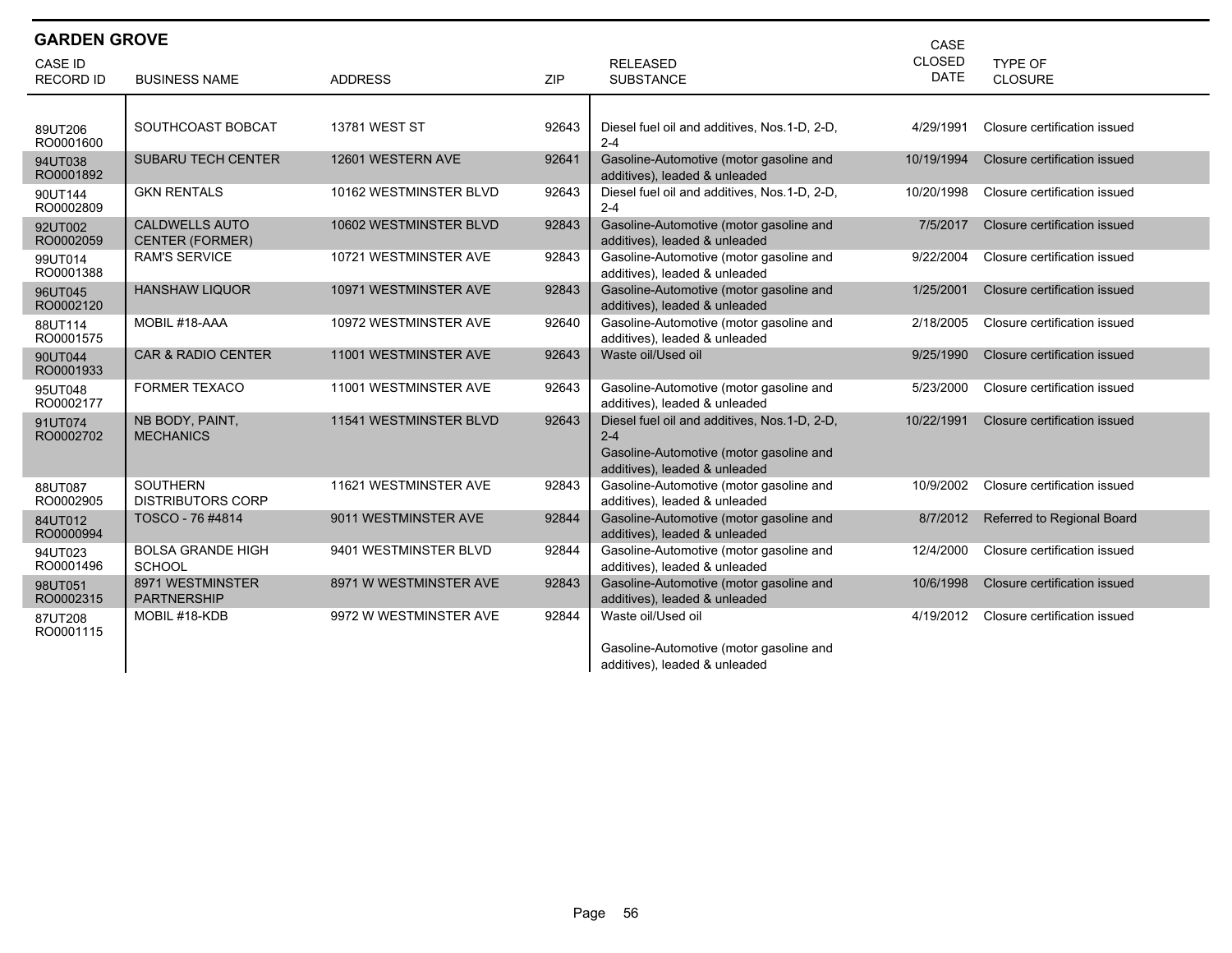| <b>HUNTINGTON BEACH</b> |                                              |                    |       | CASE                                                                     |             |                              |
|-------------------------|----------------------------------------------|--------------------|-------|--------------------------------------------------------------------------|-------------|------------------------------|
| <b>CASE ID</b>          |                                              |                    |       | <b>RELEASED</b>                                                          | CLOSED      | <b>TYPE OF</b>               |
| <b>RECORD ID</b>        | <b>BUSINESS NAME</b>                         | <b>ADDRESS</b>     | ZIP   | <b>SUBSTANCE</b>                                                         | <b>DATE</b> | CLOSURE                      |
|                         |                                              |                    |       |                                                                          |             |                              |
| 89UT024<br>RO0001374    | <b>SHELL WESTERN</b>                         | 0 21ST & WALNUT    | 92646 | Stoddard solvent (Type 1, petroleum spirits)                             | 4/25/1990   | Closure certification issued |
| 90UT164<br>RO0000916    | <b>TERRY BUICK</b>                           | 122 5TH ST         | 92648 | Waste oil/Used oil                                                       | 12/4/1990   | Closure certification issued |
|                         |                                              |                    |       | Gasoline-Automotive (motor gasoline and<br>additives), leaded & unleaded |             |                              |
| 89UT046<br>RO0001961    | <b>SOUTHLAND</b><br><b>CORPORATION</b>       | 10001 ADAMS AVE    | 92646 | Gasoline-Automotive (motor gasoline and<br>additives), leaded & unleaded | 12/8/1997   | Closure certification issued |
| 86UT192<br>RO0002967    | <b>GEERS PLUMBING</b>                        | 222 ADAMS AVE      | 92648 | Gasoline-Automotive (motor gasoline and<br>additives), leaded & unleaded | 3/6/1998    | Closure certification issued |
| 86UT019<br>RO0001168    | <b>CHEVRON #9-8643</b>                       | 8971 ADAMS AVE     | 92646 | Gasoline-Automotive (motor gasoline and<br>additives), leaded & unleaded | 3/4/1987    | Closure certification issued |
| 97UT012<br>RO0001255    | <b>CHEVRON #9-8643</b>                       | 8971 ADAMS AVE     | 92646 | Gasoline-Automotive (motor gasoline and<br>additives), leaded & unleaded | 4/22/2011   | Closure certification issued |
| 85UT049<br>RO0001952    | WORLD OIL #68                                | 8972 ADAMS AVE     | 92646 | Gasoline-Automotive (motor gasoline and<br>additives), leaded & unleaded |             |                              |
| 87UT190<br>RO0000840    | <b>EXXON #7-7987</b>                         | 9001 ADAMS AVE     | 92646 | Gasoline-Automotive (motor gasoline and<br>additives), leaded & unleaded | 7/20/2016   | Closure certification issued |
| 93UT078<br>RO0002834    | TOSCO - 76 #5078                             | 9002 ADAMS AVE     | 92646 | Gasoline-Automotive (motor gasoline and<br>additives), leaded & unleaded | 11/22/2019  | Closure certification issued |
| 84UT036<br>RO0001563    | CHEVRON #9-8721                              | 9971 ADAMS AVE     | 92646 | Gasoline-Automotive (motor gasoline and<br>additives), leaded & unleaded | 7/11/1984   | Closure certification issued |
| 91UT079<br>RO0002799    | <b>CHEVRON #9-8721</b>                       | 9971 ADAMS AVE     | 92646 | Gasoline-Automotive (motor gasoline and<br>additives), leaded & unleaded | 2/8/2016    | Closure certification issued |
| 92UT144<br>RO0000917    | <b>HUNTINGTON HARBOUR</b><br><b>CAR WASH</b> | 16921 ALGONQUIN ST | 92649 | Gasoline-Automotive (motor gasoline and<br>additives), leaded & unleaded | 3/27/2012   | Referred to Regional Board   |
| 98UT070<br>RO0002710    | <b>IDA JEAN HAXTON POST</b><br><b>OFFICE</b> | 9151 ATLANTA AVE   | 92646 | Gasoline-Automotive (motor gasoline and<br>additives), leaded & unleaded | 7/26/2005   | Closure certification issued |
| 92UT110<br>RO0002506    | U S POST OFFICE                              | 9151 ATLANTA AVE   | 92646 | Unleaded gasoline                                                        | 5/5/1995    | Closure certification issued |
| 87UT197<br>RO0000948    | MOBIL #18-D9R                                | 16001 BEACH BLVD   | 92647 | Waste oil/Used oil                                                       |             |                              |
|                         |                                              |                    |       | Gasoline-Automotive (motor gasoline and<br>additives), leaded & unleaded |             |                              |
| 88UT069<br>RO0002523    | <b>HUNTINGTON CENTER</b><br><b>CAR WASH</b>  | 16061 BEACH BLVD   | 92647 | Gasoline-Automotive (motor gasoline and<br>additives), leaded & unleaded | 7/3/2018    | Closure certification issued |
| 86UT235<br>RO0001582    | <b>FIRESTONE TIRE</b>                        | 16171 BEACH BLVD   | 92647 | Waste oil/Used oil                                                       | 8/2/1988    | Closure certification issued |
| 91UT094<br>RO0000820    | <b>UNOCAL</b>                                | 16172 BEACH BLVD   | 92647 | Gasoline-Automotive (motor gasoline and<br>additives), leaded & unleaded | 11/20/1996  | Closure certification issued |
| 85UT059<br>RO0002190    | <b>WORTHINGTON DODGE</b>                     | 16555 BEACH BLVD   | 92647 | Gasoline-Automotive (motor gasoline and<br>additives), leaded & unleaded | 7/30/1985   | Closure certification issued |
| 88UT005<br>RO0000752    | <b>HUNTINGTON BEACH</b><br><b>CHRYSLER</b>   | 16661 BEACH BLVD   | 92647 | Gasoline-Automotive (motor gasoline and<br>additives), leaded & unleaded | 6/21/1988   | Closure certification issued |
| 02UT006<br>RO0003037    | SHELL OIL                                    | 16732 BEACH BLVD   | 92647 | Gasoline-Automotive (motor gasoline and<br>additives), leaded & unleaded | 3/10/2015   | Closure certification issued |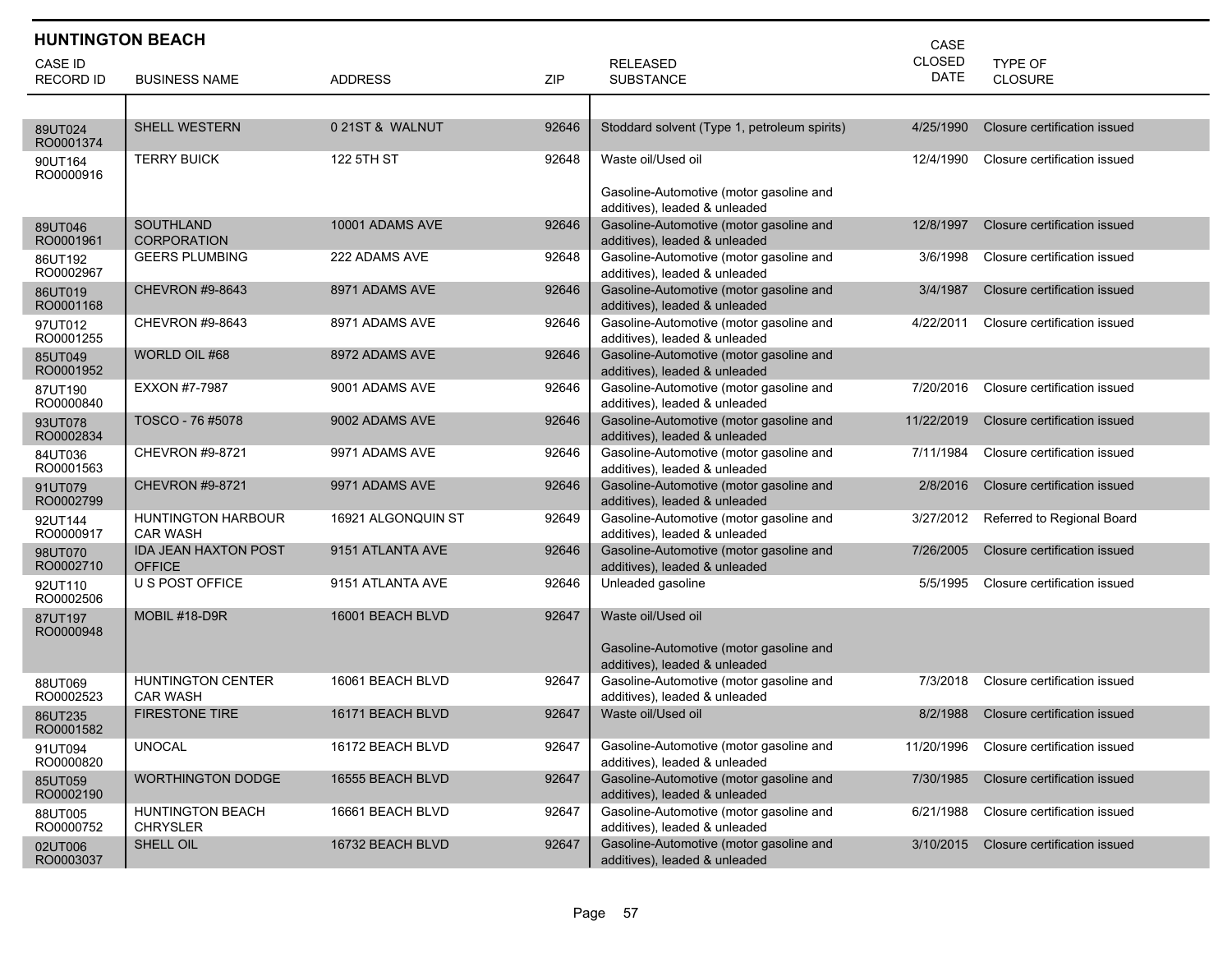| <b>HUNTINGTON BEACH</b><br>CASE    |                                            |                  |       |                                                                          |                              |                              |  |  |
|------------------------------------|--------------------------------------------|------------------|-------|--------------------------------------------------------------------------|------------------------------|------------------------------|--|--|
| <b>CASE ID</b><br><b>RECORD ID</b> | <b>BUSINESS NAME</b>                       | <b>ADDRESS</b>   | ZIP   | <b>RELEASED</b><br><b>SUBSTANCE</b>                                      | <b>CLOSED</b><br><b>DATE</b> | TYPE OF<br><b>CLOSURE</b>    |  |  |
|                                    |                                            |                  |       |                                                                          |                              |                              |  |  |
| 88UT121<br>RO0001764               | ARCO #1887                                 | 16742 BEACH BLVD | 92647 | Gasoline-Automotive (motor gasoline and<br>additives), leaded & unleaded |                              |                              |  |  |
| 90UT119<br>RO0002231               | <b>HUNTINGTON</b><br>JEEP/EAGLE            | 16751 BEACH BLVD | 92647 | Waste oil/Used oil                                                       | 12/4/1991                    | Closure certification issued |  |  |
| 94UT013<br>RO0001214               | G & M OIL #04                              | 16990 BEACH BLVD | 92647 | Diesel fuel oil and additives, Nos.1-D, 2-D,<br>$2 - 4$                  |                              |                              |  |  |
| 01UT005<br>RO0002183               | <b>BEACH WARNER CAR</b><br><b>WASH</b>     | 17042 BEACH BLVD | 92647 | Gasoline-Automotive (motor gasoline and<br>additives), leaded & unleaded | 6/12/2015                    | Closure certification issued |  |  |
| 90UT267<br>RO0000932               | <b>ADA EQUIPMENT</b><br><b>RENTALS</b>     | 17191 BEACH BLVD | 92647 | Gasoline-Automotive (motor gasoline and<br>additives), leaded & unleaded | 2/22/1993                    | Closure certification issued |  |  |
| 03UT033<br>RO0003230               | EXXONMOBIL #18-EBX<br>(FORMER)             | 17472 BEACH BLVD | 92647 | Gasoline-Automotive (motor gasoline and<br>additives), leaded & unleaded | 3/10/2006                    | Closure certification issued |  |  |
| 91UT104<br>RO0002088               | MOBIL #11-EBX                              | 17472 BEACH BLVD | 92647 | Gasoline-Automotive (motor gasoline and<br>additives), leaded & unleaded | 6/5/2002                     | Closure certification issued |  |  |
| 88UT024<br>RO0001349               | <b>MOBIL OIL</b>                           | 17472 BEACH BLVD | 92647 | Waste oil/Used oil                                                       | 11/19/1988                   | Closure certification issued |  |  |
| 93UT070<br>RO0002668               | G & M OIL #35                              | 17501 BEACH BLVD | 92647 | Gasoline-Automotive (motor gasoline and<br>additives), leaded & unleaded |                              |                              |  |  |
| 93UT067<br>RO0002600               | <b>FORMER CARS YES</b>                     | 17541 BEACH BLVD | 92647 | Waste oil/Used oil                                                       | 2/23/1994                    | Closure certification issued |  |  |
| 89UT154<br>RO0002800               | <b>IMPORT AUTO REPAIR</b>                  | 17721 BEACH BLVD | 92647 | Waste oil/Used oil                                                       | 11/29/1989                   | Closure certification issued |  |  |
| 87UT153<br>RO0002316               | <b>DELILLO CHEVROLET</b>                   | 18211 BEACH BLVD | 92647 | Diesel fuel oil and additives, Nos.1-D, 2-D,<br>$2 - 4$                  | 9/28/1988                    | Closure certification issued |  |  |
| 97UT026<br>RO0001648               | <b>METRO CAR WASH</b>                      | 18400 BEACH BLVD | 92648 | Gasoline-Automotive (motor gasoline and<br>additives), leaded & unleaded | 12/22/2006                   | Closure certification issued |  |  |
| 87UT085<br>RO0002850               | MARK C BLOOME TIRE                         | 18455 BEACH BLVD | 92648 | Waste oil/Used oil                                                       | 4/10/1987                    | Closure certification issued |  |  |
| 21ut001<br>RO0003661               | Douglas Oil Company                        | 18462 Beach BLVD | 92648 | Gasoline-Automotive (motor gasoline and<br>additives), leaded & unleaded |                              |                              |  |  |
| 94UT043<br>RO0002020               | <b>CHEVRON #9-8474</b>                     | 18501 BEACH BLVD | 92648 | Gasoline-Automotive (motor gasoline and<br>additives), leaded & unleaded |                              |                              |  |  |
| 84UT007<br>RO0001666               | <b>TEXACO OIL</b>                          | 18501 BEACH BLVD | 92647 | Gasoline-Automotive (motor gasoline and<br>additives), leaded & unleaded | 10/11/1984                   | Closure certification issued |  |  |
| 95UT047<br>RO0002151               | <b>TEXACO</b>                              | 18502 BEACH BLVD | 92646 | Gasoline-Automotive (motor gasoline and<br>additives), leaded & unleaded |                              |                              |  |  |
| 91UT055<br>RO0002242               | <b>CAMPBELL NISSAN</b>                     | 18835 BEACH BLVD | 92648 | Gasoline-Automotive (motor gasoline and<br>additives), leaded & unleaded | 3/2/1992                     | Closure certification issued |  |  |
| 03UT032<br>RO0003217               | <b>HUNTINGTON BEACH CAR</b><br><b>WASH</b> | 18971 BEACH BLVD | 92647 | Gasoline-Automotive (motor gasoline and<br>additives), leaded & unleaded | 3/14/2005                    | Closure certification issued |  |  |
| 90UT016<br>RO0001180               | ARCO AM/PM                                 | 18972 BEACH BLVD | 92646 | Gasoline-Automotive (motor gasoline and<br>additives), leaded & unleaded | 3/18/1998                    | Closure certification issued |  |  |
| 03UT034<br>RO0003227               | SHARDA AM/PM                               | 18972 BEACH BLVD | 92647 | Gasoline-Automotive (motor gasoline and<br>additives), leaded & unleaded | 11/9/2016                    | Closure certification issued |  |  |
| 99UT038<br>RO0002025               | NORM REEVES HONDA                          | 19131 BEACH BLVD | 92648 | Gasoline-Automotive (motor gasoline and<br>additives), leaded & unleaded | 6/18/2004                    | Closure certification issued |  |  |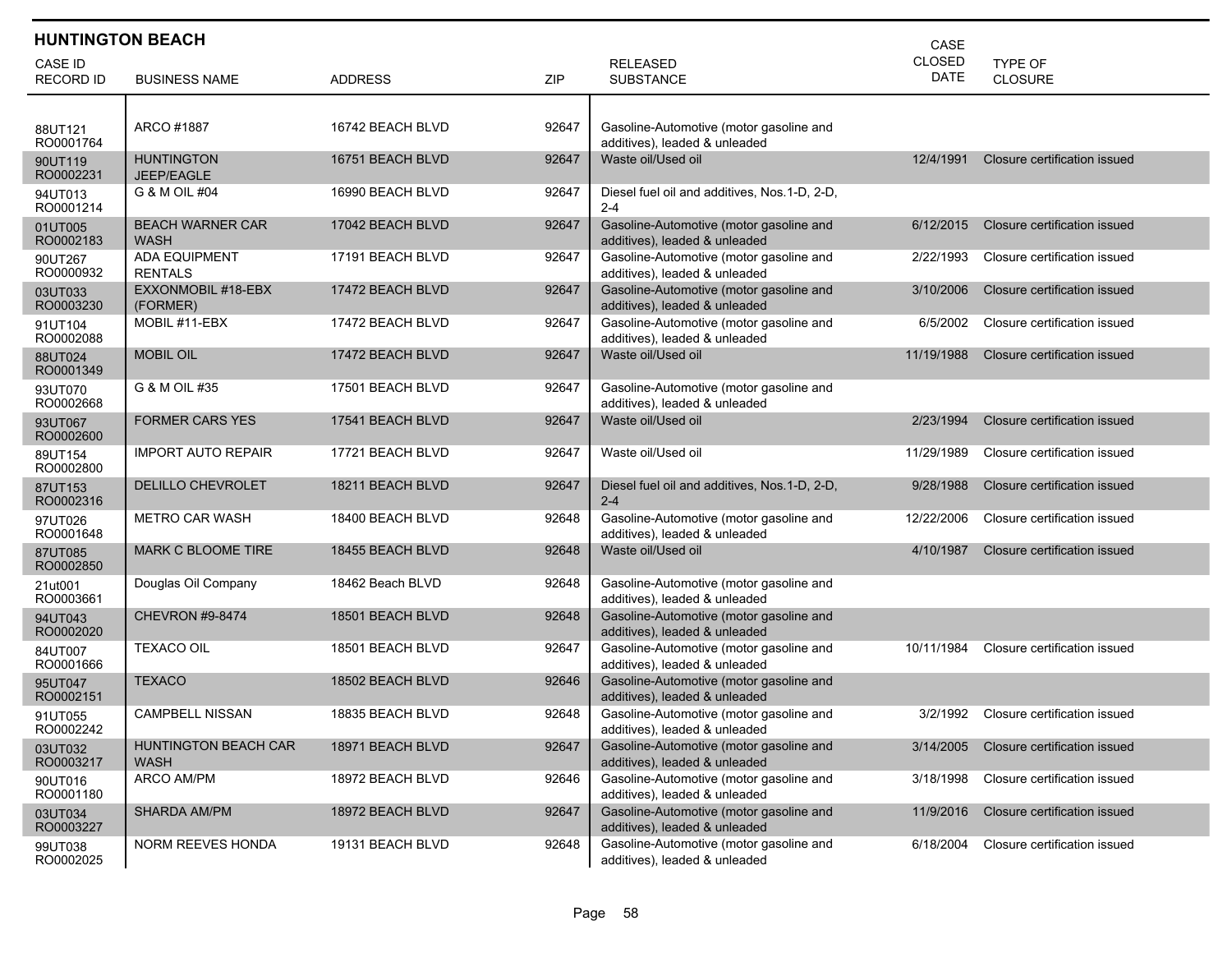| <b>HUNTINGTON BEACH</b>            |                                           |                      |       | CASE                                                                                                           |                              |                              |
|------------------------------------|-------------------------------------------|----------------------|-------|----------------------------------------------------------------------------------------------------------------|------------------------------|------------------------------|
| <b>CASE ID</b><br><b>RECORD ID</b> | <b>BUSINESS NAME</b>                      | <b>ADDRESS</b>       | ZIP   | <b>RELEASED</b><br><b>SUBSTANCE</b>                                                                            | <b>CLOSED</b><br><b>DATE</b> | TYPE OF<br>CLOSURE           |
|                                    |                                           |                      |       |                                                                                                                |                              |                              |
| 94UT047<br>RO0002128               | <b>ROGER MILLER HONDA</b>                 | 19232 BEACH BLVD     | 92648 | Waste oil/Used oil<br>Gasoline-Automotive (motor gasoline and<br>additives), leaded & unleaded                 | 4/30/1997                    | Closure certification issued |
| 94UT057<br>RO0002378               | <b>WINALL STATION #19</b>                 | 19472 BEACH BLVD     | 92648 | Gasoline-Automotive (motor gasoline and<br>additives), leaded & unleaded                                       | 7/31/2014                    | Closure certification issued |
| 98UT030<br>RO0001776               | <b>HUNTINGTON BEACH</b><br><b>MOBIL</b>   | 19501 BEACH BLVD     | 92648 | Gasoline-Automotive (motor gasoline and<br>additives), leaded & unleaded                                       | 4/23/2013                    | Closure certification issued |
| 92UT120<br>RO0002733               | <b>CAL TRANS</b>                          | 19601 BEACH BLVD     | 92648 | Diesel fuel oil and additives, Nos.1-D, 2-D,<br>$2 - 4$                                                        | 1/20/1994                    | Closure certification issued |
| 93UT089<br>RO0000772               | THRIFTY OIL #385                          | 19971 BEACH BLVD     | 92648 | Gasoline-Automotive (motor gasoline and<br>additives), leaded & unleaded                                       | 3/6/2015                     | Closure certification issued |
| 91UT097<br>RO0000877               | EXXON #7-3915                             | 20001 BEACH BLVD     | 92647 | Gasoline-Automotive (motor gasoline and<br>additives), leaded & unleaded                                       |                              |                              |
| 86UT145<br>RO0001865               | <b>MOBIL</b>                              | 20002 BEACH BLVD     | 92646 | Gasoline-Automotive (motor gasoline and<br>additives), leaded & unleaded                                       | 8/31/1990                    | Closure certification issued |
| 01UT010<br>RO0001338               | MOBIL #18-G4R                             | 20002 BEACH BLVD     | 92646 | Gasoline-Automotive (motor gasoline and<br>additives), leaded & unleaded                                       | 7/6/2021                     | Closure certification issued |
| 00UT036<br>RO0002010               | <b>BOEING</b>                             | 5301 BOLSA AVE       | 92647 | Diesel fuel oil and additives, Nos.1-D, 2-D,<br>$2 - 4$                                                        | 7/1/2004                     | Closure certification issued |
| 03UT027<br>RO0003228               | <b>BOEING</b><br>COMPANY-BUILDING 37      | 5301 BOLSA AVE       | 92647 | Diesel fuel oil and additives, Nos.1-D, 2-D,<br>$2 - 4$                                                        | 1/7/2004                     | Closure certification issued |
| 86UT143<br>RO0001815               | <b>MCDONNELL DOUGLAS</b><br><b>ASTRON</b> | 5301 BOLSA AVE       | 92647 | Alcohol<br>Isopropyl alcohol<br>Acetone, etc.<br>Trichloroethane<br>Methylene chloride<br>Methyl ethyl ketones | 1/1/1992                     | Referred to Regional Board   |
| 95UT005<br>RO0001351               | <b>HUNTINGTON BEACH</b><br><b>ARCO</b>    | 6002 BOLSA AVE       | 92647 | Gasoline-Automotive (motor gasoline and<br>additives), leaded & unleaded                                       | 5/13/2015                    | Closure certification issued |
| 87UT023<br>RO0001295               | SHELL OIL                                 | 6502 BOLSA AVE       | 92647 | Gasoline-Automotive (motor gasoline and<br>additives), leaded & unleaded                                       |                              |                              |
| 91UT111<br>RO0002271               | <b>VALLEY NORTH</b><br><b>AMERICAN</b>    | 15752 BOLSA CHICA    | 92649 | Diesel fuel oil and additives, Nos.1-D, 2-D,<br>$2 - 4$                                                        | 1/2/1992                     | Closure certification issued |
| 87UT143<br>RO0002056               | SHELL OIL                                 | 16001 BOLSA CHICA ST | 92649 | Gasoline-Automotive (motor gasoline and<br>additives), leaded & unleaded                                       |                              |                              |
| 84UT020<br>RO0001132               | <b>UNOCAL</b>                             | 16471 BOLSA CHICA    | 92647 | Gasoline-Automotive (motor gasoline and<br>additives), leaded & unleaded                                       | 1/23/1985                    | Closure certification issued |
| 94UT051<br>RO0002230               | UNOCAL COP #5169                          | 16471 BOLSA CHICA    | 92649 | Gasoline-Automotive (motor gasoline and<br>additives), leaded & unleaded                                       | 12/18/2014                   | Closure certification issued |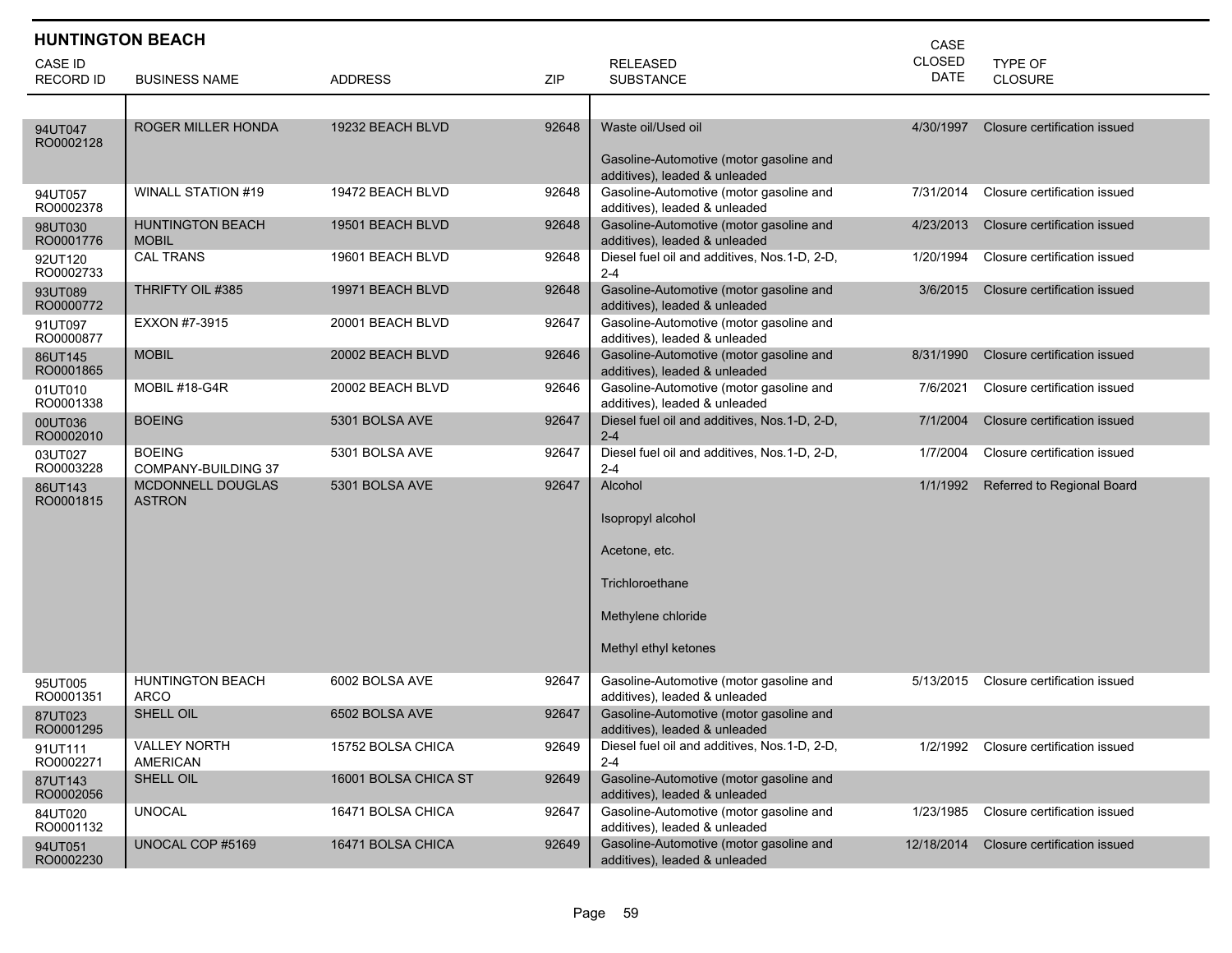| <b>HUNTINGTON BEACH</b><br>CASE    |                                           |                       |       |                                                                          |                              |                              |  |  |
|------------------------------------|-------------------------------------------|-----------------------|-------|--------------------------------------------------------------------------|------------------------------|------------------------------|--|--|
| <b>CASE ID</b><br><b>RECORD ID</b> | <b>BUSINESS NAME</b>                      | <b>ADDRESS</b>        | ZIP   | <b>RELEASED</b><br><b>SUBSTANCE</b>                                      | <b>CLOSED</b><br><b>DATE</b> | <b>TYPE OF</b><br>CLOSURE    |  |  |
|                                    |                                           |                       |       |                                                                          |                              |                              |  |  |
| 92UT080<br>RO0002836               | ARCO #1812                                | 16502 BOLSA CHICA     | 92649 | Gasoline-Automotive (motor gasoline and<br>additives), leaded & unleaded | 1/11/2021                    | Closure certification issued |  |  |
| 85UT074<br>RO0002559               | <b>GENERAL TELEPHONE CO</b>               | 17111 BOLSA CHICA     | 92649 | Diesel fuel oil and additives, Nos.1-D, 2-D,<br>$2 - 4$                  | 10/15/1990                   | Closure certification issued |  |  |
| 01UT013<br>RO0001424               | <b>GARFIELD CHEVRON</b>                   | 19001 BROOKHURST ST   | 92646 | Gasoline-Automotive (motor gasoline and<br>additives), leaded & unleaded | 1/27/2006                    | Closure certification issued |  |  |
| 03UT036<br>RO0003223               | MOBIL #18-KB5                             | 19002 BROOKHURST ST   | 92646 | Gasoline-Automotive (motor gasoline and<br>additives), leaded & unleaded | 4/7/2015                     | Closure certification issued |  |  |
| 87UT233<br>RO0001784               | <b>MOBIL OIL</b>                          | 19002 BROOKHURST ST   | 92646 | Waste oil/Used oil                                                       | 12/5/1988                    | Closure certification issued |  |  |
| 85UT066<br>RO0002364               | TOSCO - 76 #5285                          | 21471 BROOKHURST ST   | 92646 | Gasoline-Automotive (motor gasoline and<br>additives), leaded & unleaded | 8/9/2017                     | Closure certification issued |  |  |
| 84UT006<br>RO0001639               | <b>TEXACO OIL</b>                         | 21501 BROOKHURST ST   | 92646 | Gasoline-Automotive (motor gasoline and<br>additives), leaded & unleaded | 12/10/1985                   | Closure certification issued |  |  |
| 88UT031<br>RO0001431               | O C SANITATION DISTRICT                   | 22212 BROOKHURST ST   | 92646 | Gasoline-Automotive (motor gasoline and<br>additives), leaded & unleaded | 4/15/1988                    | Closure certification issued |  |  |
| 88UT179<br>RO0000828               | ORANGE COUNTY<br><b>SANITATION</b>        | 22212 BROOKHURST ST   | 92646 | Diesel fuel oil and additives, Nos.1-D, 2-D,<br>$2 - 4$                  | 10/10/1991                   | Closure certification issued |  |  |
| 88UT137<br>RO0002180               | <b>EXXON USA</b>                          | 19001 N BROOKHURST ST | 92646 | Gasoline-Automotive (motor gasoline and<br>additives), leaded & unleaded | 10/26/1990                   | Closure certification issued |  |  |
| 89UT167<br>RO0000781               | SHELL OIL                                 | 20001 N BROOKHURST ST | 92646 | Gasoline-Automotive (motor gasoline and<br>additives), leaded & unleaded | 12/14/2017                   | Closure certification issued |  |  |
| 89UT033<br>RO0001626               | ARCO #6060                                | 21452 W BROOKHURST ST | 92646 | Gasoline-Automotive (motor gasoline and<br>additives), leaded & unleaded |                              |                              |  |  |
| 89UT035<br>RO0001680               | CHEVRON #21-1313                          | 21501 W BROOKHURST ST | 92646 | Gasoline-Automotive (motor gasoline and<br>additives), leaded & unleaded | 5/31/2016                    | Closure certification issued |  |  |
| 89UT034<br>RO0001653               | MOBIL #18-KBV                             | 21502 W BROOKHURST ST | 92646 | Gasoline-Automotive (motor gasoline and<br>additives), leaded & unleaded | 4/9/2018                     | Closure certification issued |  |  |
| 88UT041<br>RO0001814               | <b>MOBIL OIL</b>                          | 21502 W BROOKHURST ST | 92646 | Gasoline-Automotive (motor gasoline and<br>additives), leaded & unleaded | 7/8/1988                     | Closure certification issued |  |  |
| 90UT254<br>RO0002976               | <b>BUSHARD FIRE STATION</b>               | 19711 BUSHARD ST      | 92648 | Diesel fuel oil and additives, Nos.1-D, 2-D,<br>$2 - 4$                  | 12/6/1994                    | Closure certification issued |  |  |
| 97UT009<br>RO0000996               | <b>DENNIS HOLTZ</b>                       | 20471 BUSHARD ST      | 92646 | Gasoline-Automotive (motor gasoline and<br>additives), leaded & unleaded | 6/22/2001                    | Closure certification issued |  |  |
| 90UT118<br>RO0002207               | <b>IDEAL PALLET SYSTEMS</b><br><b>INC</b> | 7422 CEDAR AVE        | 92647 | Gasoline-Automotive (motor gasoline and<br>additives), leaded & unleaded | 1/10/1991                    | Closure certification issued |  |  |
| 87UT053<br>RO0002102               | <b>CAMBRO</b><br><b>MANUFACTURING</b>     | 7601 CLAY AVE         | 92648 | Polyester resin                                                          | 6/24/1987                    | Closure certification issued |  |  |
| 90UT019<br>RO0001256               | <b>ENGARD COATINGS</b>                    | 15541 COMMERCE LN     | 92649 | Toluene                                                                  | 5/15/1990                    | Closure certification issued |  |  |
| 93UT008<br>RO0001975               | <b>VENUS LABORATORIES</b>                 | 15571 COMMERCE LN     | 92649 | Toluene                                                                  | 4/21/1994                    | Referred to Regional Board   |  |  |
|                                    |                                           |                       |       | Benzene                                                                  |                              |                              |  |  |
|                                    |                                           |                       |       | Trichloroethane                                                          |                              |                              |  |  |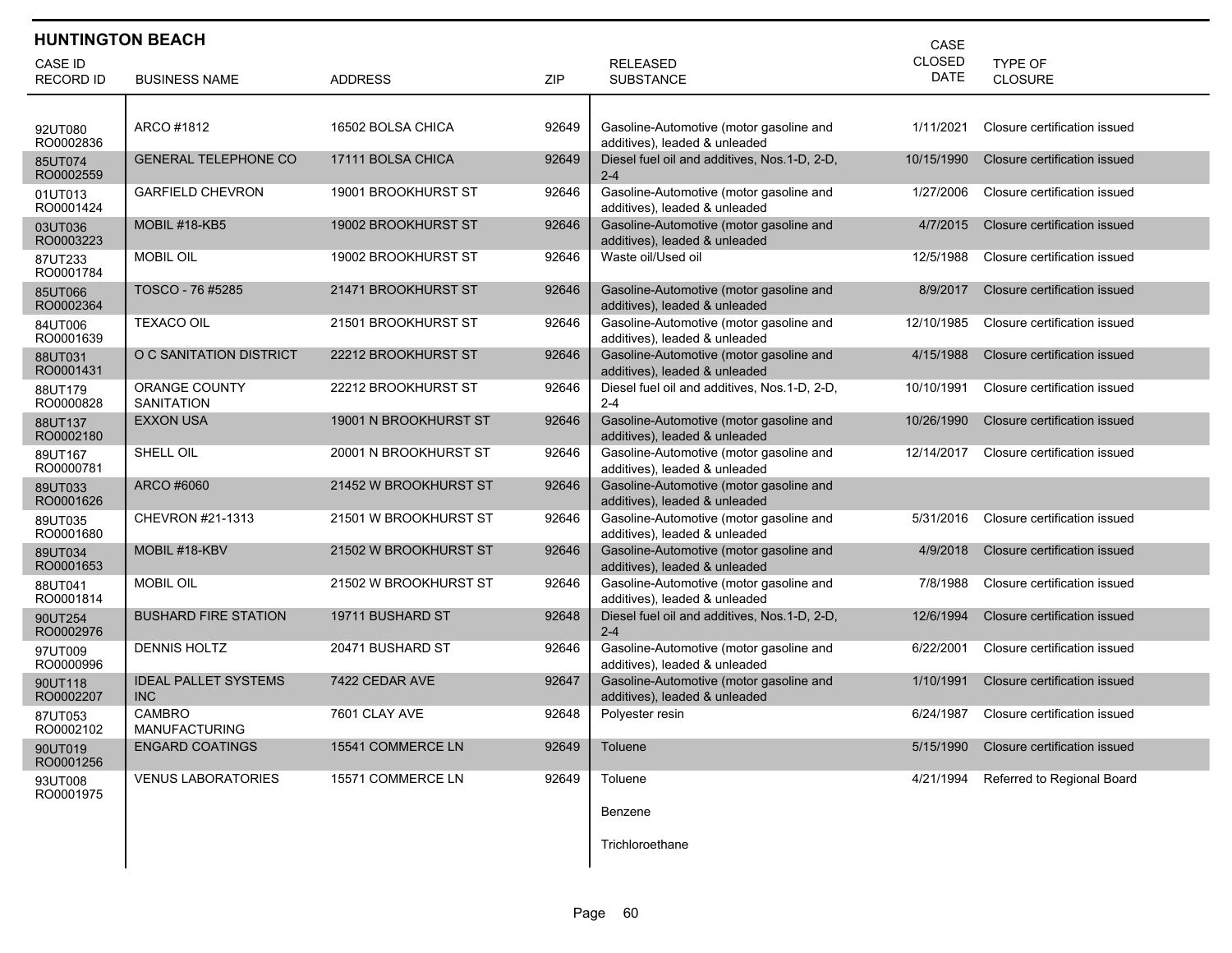|                                    | <b>HUNTINGTON BEACH</b><br>CASE |                    |       |                                                                                                |                              |                                  |  |  |
|------------------------------------|---------------------------------|--------------------|-------|------------------------------------------------------------------------------------------------|------------------------------|----------------------------------|--|--|
| <b>CASE ID</b><br><b>RECORD ID</b> | <b>BUSINESS NAME</b>            | <b>ADDRESS</b>     | ZIP   | <b>RELEASED</b><br><b>SUBSTANCE</b>                                                            | <b>CLOSED</b><br><b>DATE</b> | <b>TYPE OF</b><br><b>CLOSURE</b> |  |  |
| 93UT008<br>RO0001975               |                                 |                    |       | Methyl ethyl ketones                                                                           |                              |                                  |  |  |
| 88UT190<br>RO0000990               | <b>KOPPY INTERNATIONAL</b>      | 15602 COMMERCE LN  | 92649 | Diesel fuel oil and additives, Nos. 1-D, 2-D,<br>$2 - 4$                                       | 1/11/1989                    | Closure certification issued     |  |  |
| 97UT015<br>RO0001341               | CHEVRON #9-3069                 | 5002 EDINGER AVE   | 92649 | Gasoline-Automotive (motor gasoline and<br>additives), leaded & unleaded                       | 9/22/2009                    | Closure certification issued     |  |  |
| 87UT120<br>RO0001452               | <b>EXXON #7-2217</b>            | 6001 EDINGER AVE   | 92647 | Gasoline-Automotive (motor gasoline and<br>additives), leaded & unleaded                       | 7/18/2005                    | Closure certification issued     |  |  |
| 85UT116<br>RO0000956               | MOBIL #18-G6R                   | 6012 EDINGER AVE   | 92647 | Gasoline-Automotive (motor gasoline and<br>additives), leaded & unleaded                       | 6/2/2016                     | Closure certification issued     |  |  |
| 90UT055<br>RO0002222               | TOSCO - 76 #5280                | 6502 EDINGER AVE   | 92647 | Gasoline-Automotive (motor gasoline and<br>additives), leaded & unleaded                       | 4/7/2015                     | Closure certification issued     |  |  |
| 88UT058<br>RO0002253               | <b>TEXACO</b>                   | 6962 EDINGER AVE   | 92647 | Gasoline-Automotive (motor gasoline and<br>additives), leaded & unleaded                       | 6/29/2012                    | Closure certification issued     |  |  |
| 04UT006<br>RO0003277               | <b>CHEVRON #9-3603</b>          | 7012 EDINGER       | 92647 | Gasoline-Automotive (motor gasoline and<br>additives), leaded & unleaded                       | 6/30/2011                    | Closure certification issued     |  |  |
| 88UT068<br>RO0002499               | QUALITY GAS #552                | 7252 EDINGER AVE   | 92647 | Gasoline-Automotive (motor gasoline and<br>additives), leaded & unleaded                       | 12/7/2011                    | Closure certification issued     |  |  |
| 91UT127<br>RO0002655               | <b>GTE OF CALIFORNIA</b>        | 7280 EDINGER AVE   | 92647 | Diesel fuel oil and additives, Nos.1-D, 2-D,<br>$2 - 4$                                        | 5/28/1992                    | Closure certification issued     |  |  |
| 91UT107<br>RO0002170               | UNOCAL #5826                    | 7361 EDINGER AVE   | 92647 | Waste oil/Used oil<br>Gasoline-Automotive (motor gasoline and<br>additives), leaded & unleaded | 8/10/1994                    | Closure certification issued     |  |  |
| 85UT108<br>RO0000833               | <b>LEVITZ FURNITURE</b>         | 7441 EDINGER AVE   | 92647 | Gasoline-Automotive (motor gasoline and<br>additives), leaded & unleaded                       | 6/11/2012                    | Closure certification issued     |  |  |
| 88UT204<br>RO0001272               | CHEVRON #9-8655                 | 7777 EDINGER AVE   | 92647 | Gasoline-Automotive (motor gasoline and<br>additives), leaded & unleaded                       | 1/19/2006                    | Closure certification issued     |  |  |
| 86UT234<br>RO0001553               | <b>FIRESTONE</b>                | 7777 EDINGER AVE   | 92647 | Waste oil/Used oil                                                                             | 10/4/1995                    | Closure certification issued     |  |  |
| 84UT008<br>RO0001693               | J C PENNEY                      | 7777 EDINGER AVE   | 92647 | Gasoline-Automotive (motor gasoline and<br>additives), leaded & unleaded                       |                              |                                  |  |  |
| 87UT084<br>RO0002831               | <b>GOODYEAR TIRE</b>            | 7872 EDINGER AVE   | 92647 | Waste oil/Used oil                                                                             | 4/10/1987                    | Closure certification issued     |  |  |
| 89UT135<br>RO0002368               | CHEVRON #9-3603                 | 7012 S EDINGER AVE | 92647 | Gasoline-Automotive (motor gasoline and<br>additives), leaded & unleaded                       | 9/24/2001                    | Closure certification issued     |  |  |
| 86UT193<br>RO0002988               | <b>MONTGOMERY WARDS</b>         | 7777 S EDINGER AVE | 92647 | Gasoline-Automotive (motor gasoline and<br>additives), leaded & unleaded                       | 12/13/2004                   | Closure certification issued     |  |  |
| 97UT036<br>RO0001906               | THRIFTY OIL #380                | 15501 EDWARDS ST   | 92647 | Unleaded gasoline                                                                              | 3/12/2014                    | Closure certification issued     |  |  |
| 89UT224<br>RO0002066               | <b>CREATIVE COMMUNITY</b>       | 7072 GARFIELD AVE  | 92648 | Regular gasoline<br>Diesel fuel oil and additives, Nos.1-D, 2-D,<br>$2 - 4$                    | 5/15/1991                    | Closure certification issued     |  |  |
| 90UT015<br>RO0001156               | HUNTINGTON CAR WASH             | 7949 GARFIELD AVE  | 92648 | Waste oil/Used oil                                                                             | 6/8/1994                     | Closure certification issued     |  |  |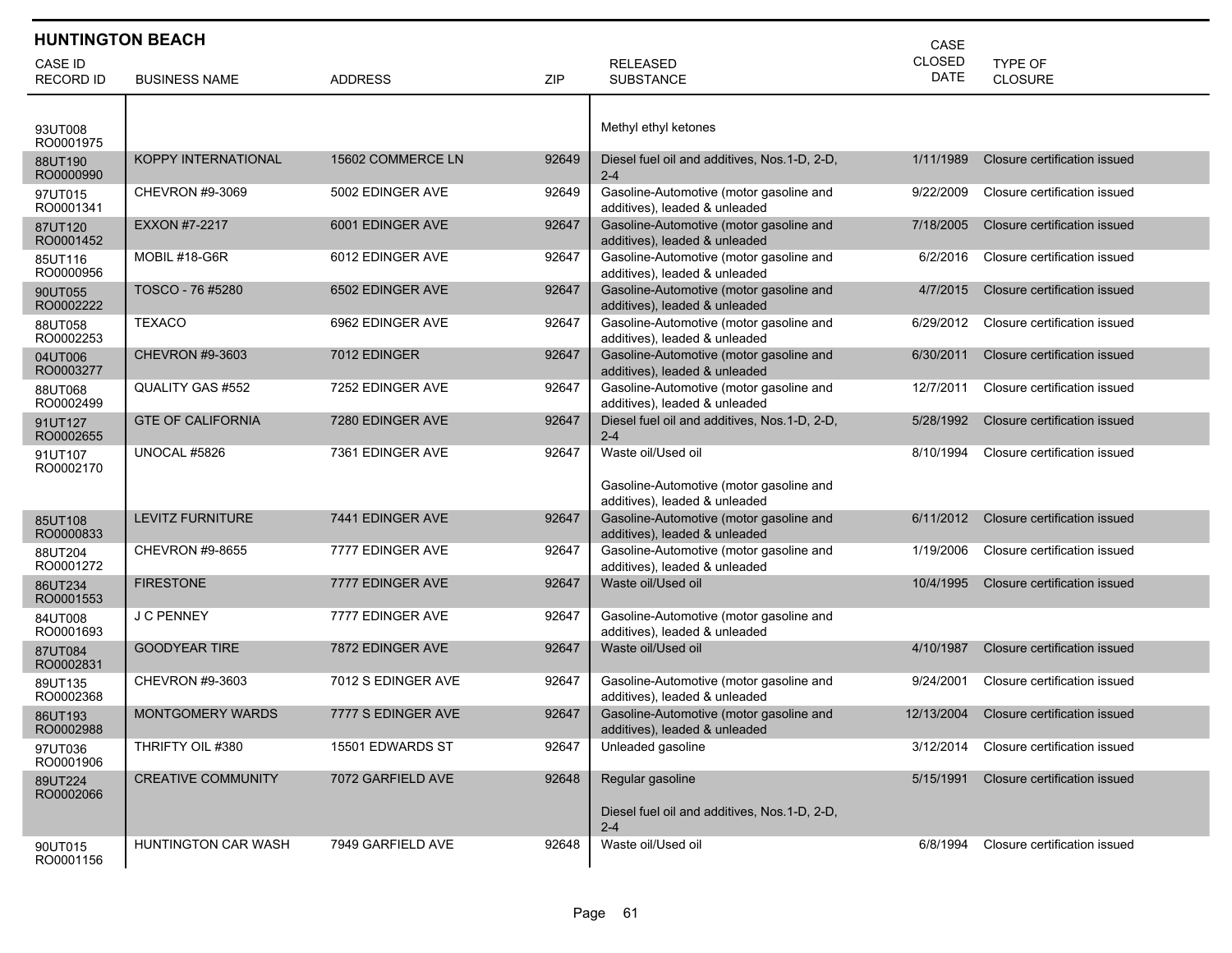| <b>HUNTINGTON BEACH</b><br>CASE    |                                             |                       |        |                                                                                                                                     |                              |                              |  |
|------------------------------------|---------------------------------------------|-----------------------|--------|-------------------------------------------------------------------------------------------------------------------------------------|------------------------------|------------------------------|--|
| <b>CASE ID</b><br><b>RECORD ID</b> | <b>BUSINESS NAME</b>                        | <b>ADDRESS</b>        | ZIP    | <b>RELEASED</b><br><b>SUBSTANCE</b>                                                                                                 | <b>CLOSED</b><br><b>DATE</b> | TYPE OF<br><b>CLOSURE</b>    |  |
| 90UT015<br>RO0001156               |                                             |                       |        | Gasoline-Automotive (motor gasoline and<br>additives), leaded & unleaded                                                            |                              |                              |  |
| 00UT038<br>RO0002063               | MOBIL #18-G3W                               | 15001 GOLDENWEST ST   | 92647  | Gasoline-Automotive (motor gasoline and<br>additives), leaded & unleaded                                                            | 5/5/2015                     | Closure certification issued |  |
| 85UT096<br>RO0000733               | <b>MOBIL OIL</b>                            | 15001 GOLDENWEST ST   | 92647  | Gasoline-Automotive (motor gasoline and<br>additives), leaded & unleaded                                                            | 2/6/1986                     | Closure certification issued |  |
| 10UT004<br>RO0003539               | <b>GOLDENWEST COLLEGE</b>                   | 15744 GOLDENWEST ST   | 92647- | Gasoline-Automotive (motor gasoline and<br>additives), leaded & unleaded                                                            | 6/29/2012                    | Closure certification issued |  |
| 88UT048<br>RO0001990               | <b>GOLDENWEST COLLEGE</b>                   | 15744 GOLDENWEST ST   | 92647  | Gasoline-Automotive (motor gasoline and<br>additives), leaded & unleaded                                                            | 7/21/2000                    | Closure certification issued |  |
| 96UT007<br>RO0001136               | G & M OIL #34                               | 15971 GOLDENWEST ST   | 92647  | Gasoline-Automotive (motor gasoline and<br>additives), leaded & unleaded                                                            | 6/26/2014                    | Closure certification issued |  |
| 88UT198<br>RO0001125               | ARCO #1888                                  | 16501 GOLDENWEST ST   | 92647  | Gasoline-Automotive (motor gasoline and<br>additives), leaded & unleaded                                                            |                              |                              |  |
| 95UT063<br>RO0002545               | TOSCO - 76 #5194                            | 16971 GOLDENWEST ST   | 92647  | Gasoline-Automotive (motor gasoline and<br>additives), leaded & unleaded                                                            | 8/7/2012                     | Referred to Regional Board   |  |
| 94UT036<br>RO0001842               | SHELL SERVICE STATION                       | 16972 GOLDENWEST ST   | 92647  | Gasoline-Automotive (motor gasoline and<br>additives), leaded & unleaded                                                            | 11/1/1996                    | Closure certification issued |  |
| 93UT031<br>RO0001689               | ARCO #6191                                  | 17502 GOLDENWEST ST   | 92647  | Gasoline-Automotive (motor gasoline and<br>additives), leaded & unleaded                                                            | 10/19/2017                   | Closure certification issued |  |
| 90UT087<br>RO0002944               | OCEANVIEW MUSHROOM<br><b>GROWERS</b>        | 18196 GOLDENWEST ST   | 92648  | Diesel fuel oil and additives, Nos.1-D, 2-D,<br>$2 - 4$<br>Gasoline-Automotive (motor gasoline and<br>additives), leaded & unleaded | 6/26/1990                    | Closure certification issued |  |
| 99UT006<br>RO0002887               | <b>G &amp; M OIL COMPANY</b><br>STATION #28 | 19492 GOLDENWEST ST   | 92647  | Gasoline-Automotive (motor gasoline and<br>additives), leaded & unleaded                                                            | 10/4/2004                    | Closure certification issued |  |
| 95UT044<br>RO0002067               | <b>G &amp; M OIL COMPANY</b><br>STATION #28 | 19492 GOLDENWEST ST   | 92647  | Diesel fuel oil and additives, Nos.1-D, 2-D,<br>$2 - 4$<br>Gasoline-Automotive (motor gasoline and<br>additives), leaded & unleaded | 2/5/1997                     | Closure certification issued |  |
| 88UT110<br>RO0001470               | SHELL WESTERN E&P INC                       | 20101 GOLDENWEST ST   | 92648  | Gasoline-Automotive (motor gasoline and<br>additives), leaded & unleaded<br>Stoddard solvent (Type 1, petroleum spirits)            | 3/13/1997                    | Closure certification issued |  |
| 89UT184<br>RO0001044               | <b>CHEVRON</b>                              | 20031 S GOLDENWEST ST | 92648  | Regular gasoline<br>Diesel fuel oil and additives. Nos. 1-D. 2-D.<br>$2 - 4$                                                        | 8/3/1993                     | Closure certification issued |  |
| 85UT004<br>RO0001296               | SOUTHERN CALIF GAS CO                       | 0 GOLDENWEST @ ELLIS  | 92647  | Gasoline-Automotive (motor gasoline and<br>additives), leaded & unleaded                                                            | 1/14/1985                    | Closure certification issued |  |
| 91UT088<br>RO0002982               | PRODUCTION PLATING                          | 16091 GOTHARD ST      | 92647  | Diesel fuel oil and additives, Nos.1-D, 2-D,<br>$2 - 4$<br>Gasoline-Automotive (motor gasoline and<br>additives), leaded & unleaded | 11/20/1997                   | Closure certification issued |  |
| 91UT014<br>RO0001153               | <b>MURDY FIRE STATION</b>                   | 16221 GOTHARD ST      | 92647  | Gasoline-Automotive (motor gasoline and<br>additives), leaded & unleaded                                                            | 9/28/1992                    | Closure certification issued |  |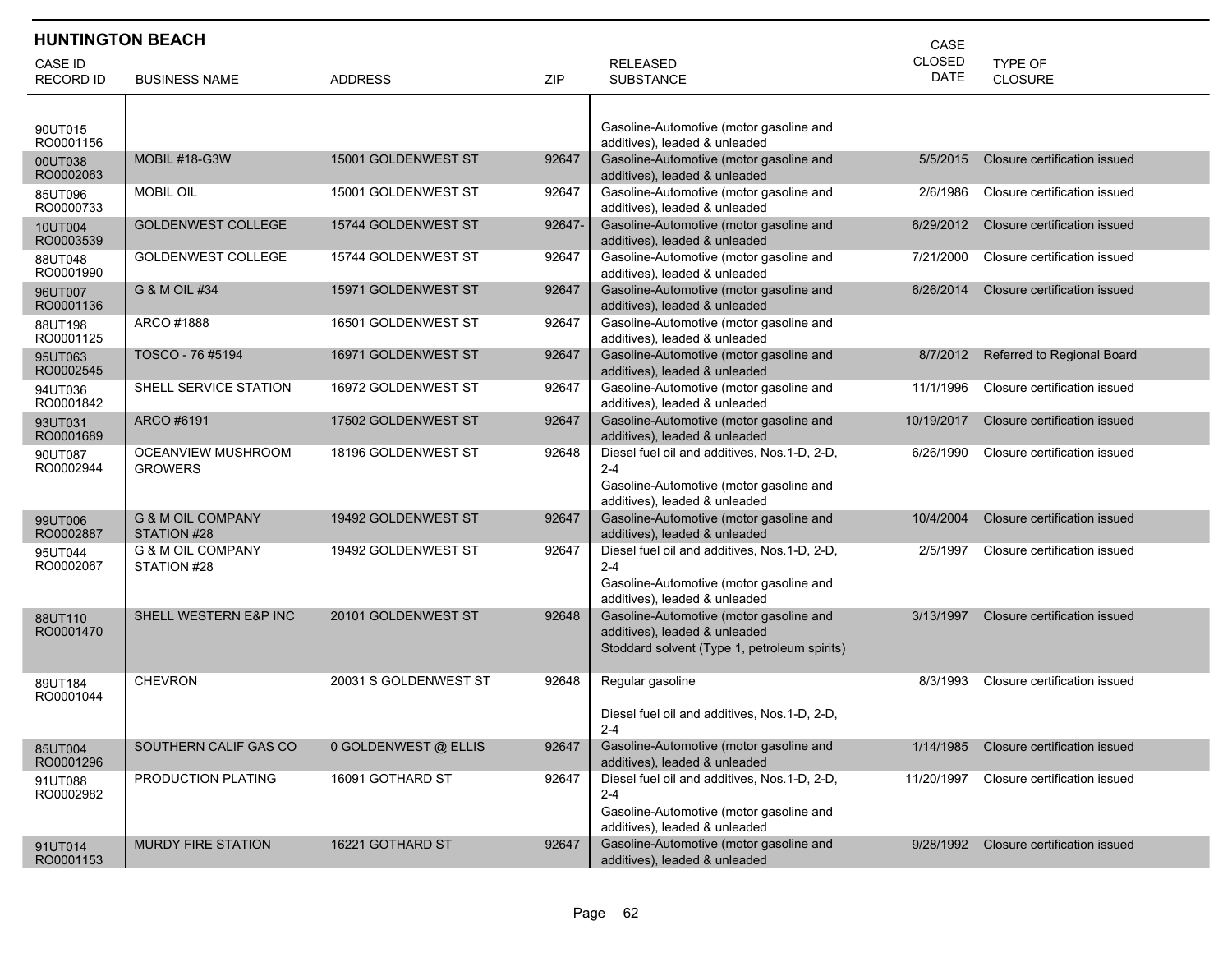| <b>HUNTINGTON BEACH</b><br>CASE    |                                                 |                     |       |                                                                                                                                     |                              |                              |  |  |
|------------------------------------|-------------------------------------------------|---------------------|-------|-------------------------------------------------------------------------------------------------------------------------------------|------------------------------|------------------------------|--|--|
| <b>CASE ID</b><br><b>RECORD ID</b> | <b>BUSINESS NAME</b>                            | <b>ADDRESS</b>      | ZIP   | <b>RELEASED</b><br><b>SUBSTANCE</b>                                                                                                 | <b>CLOSED</b><br><b>DATE</b> | TYPE OF<br><b>CLOSURE</b>    |  |  |
|                                    |                                                 |                     |       |                                                                                                                                     |                              |                              |  |  |
| 92UT143<br>RO0000902               | <b>MURDY FIRE STATION</b>                       | 16221 GOTHARD ST    | 92647 | Gasoline-Automotive (motor gasoline and<br>additives), leaded & unleaded                                                            | 4/14/1993                    | Closure certification issued |  |  |
| 84UT032<br>RO0001455               | <b>FAR WEST FIR CORP</b>                        | 16300 GOTHARD ST    | 92647 | Diesel fuel oil and additives, Nos.1-D, 2-D,<br>$2 - 4$<br>Gasoline-Automotive (motor gasoline and<br>additives), leaded & unleaded | 7/24/1985                    | Closure certification issued |  |  |
| 92UT092<br>RO0000796               | <b>B W RANDALL COMPANY</b>                      | 17332 GOTHARD ST    | 92647 | Diesel fuel oil and additives, Nos.1-D, 2-D,<br>$2 - 4$<br>Waste oil/Used oil<br>Gasoline-Automotive (motor gasoline and            | 11/13/1992                   | Closure certification issued |  |  |
| 00UT014<br>RO0001429               | <b>HUNTINGTON BEACH CITY</b><br>YARD            | 17371 GOTHARD ST    | 92647 | additives), leaded & unleaded<br>Gasoline-Automotive (motor gasoline and<br>additives), leaded & unleaded                           | 9/2/2004                     | Closure certification issued |  |  |
| 00UT017<br>RO0001514               | <b>CITY OF HUNTINGTON</b><br><b>BEACH PARKS</b> | 17581 GOTHARD ST    | 92647 | Gasoline-Automotive (motor gasoline and<br>additives), leaded & unleaded                                                            | 12/18/2002                   | Closure certification issued |  |  |
| 90UT020<br>RO0001284               | <b>DOTKEN ENGINEERING</b>                       | 17712 GOTHARD B     | 92647 | Diesel fuel oil and additives, Nos.1-D, 2-D,<br>$2 - 4$                                                                             | 9/18/1990                    | Closure certification issued |  |  |
| 85UT120<br>RO0001006               | <b>STEVERSON SCRAP YARD</b>                     | 18072 GOTHARD ST    | 92647 | Diesel fuel oil and additives, Nos.1-D, 2-D,<br>$2 - 4$                                                                             | 7/31/1986                    | Closure certification issued |  |  |
| 98UT065<br>RO0002651               | <b>FIRE TRAINING FACILITY</b>                   | 18301 GOTHARD ST    | 92648 | Gasoline-Automotive (motor gasoline and<br>additives), leaded & unleaded                                                            | 5/10/1999                    | Closure certification issued |  |  |
| 98UT064<br>RO0002628               | <b>GOTHARD FIRE STATION</b>                     | 18311 GOTHARD ST    | 92648 | Gasoline-Automotive (motor gasoline and<br>additives), leaded & unleaded                                                            | 5/10/1999                    | Closure certification issued |  |  |
| 90UT147<br>RO0002869               | R.HOWARD<br>STRASBAUGH, INC                     | 18460 GOTHARD ST    | 92648 | Gasoline-Automotive (motor gasoline and<br>additives), leaded & unleaded                                                            | 6/26/1990                    | Closure certification issued |  |  |
| 85UT005<br>RO0001326               | <b>HUNTINGTON BEACH</b><br>LANDFILL             | 0 GOTHARD @ TALBERT | 92647 | Gasoline-Automotive (motor gasoline and<br>additives), leaded & unleaded                                                            | 1/30/1986                    | Closure certification issued |  |  |
| 89UT144<br>RO0002586               | <b>MEADOWLARK GOLF</b><br><b>COURSE</b>         | 16782 GRAHAM        | 92649 | Unleaded gasoline                                                                                                                   | 2/14/1996                    | Closure certification issued |  |  |
| 91UT013<br>RO0001131               | <b>HEIL FIRE STATION</b>                        | 5891 HEIL AVE       | 92649 | Diesel fuel oil and additives, Nos.1-D, 2-D,<br>$2 - 4$                                                                             | 12/9/1992                    | Closure certification issued |  |  |
| 95UT003<br>RO0001292               | <b>CITY OF HUNTINGTON</b><br><b>BEACH WATER</b> | 19001 HUNTINGTON ST | 92647 | Gasoline-Automotive (motor gasoline and<br>additives), leaded & unleaded                                                            | 6/19/2002                    | Closure certification issued |  |  |
| 87UT168<br>RO0002676               | <b>CITY OF HUNTINGTON</b><br><b>BEACH</b>       | 19031 HUNTINGTON ST | 92648 | Waste oil/Used oil                                                                                                                  | 3/16/1988                    | Closure certification issued |  |  |
| 86UT140<br>RO0001737               | <b>CITY OF HUNTINGTON</b><br><b>BEACH</b>       | 44 HUNTINGTON ST    | 92646 | Diesel fuel oil and additives, Nos. 1-D, 2-D,<br>$2 - 4$                                                                            | 6/23/1987                    | Closure certification issued |  |  |
| 86UT139<br>RO0001711               | OLD LAKE FIRE STATION                           | 704 LAKE ST         | 92648 | Waste oil/Used oil                                                                                                                  | 10/28/1986                   | Closure certification issued |  |  |
| 99UT051<br>RO0002361               | <b>SHELL</b>                                    | 19002 MAGNOLIA ST   | 92646 | Gasoline-Automotive (motor gasoline and<br>additives), leaded & unleaded                                                            | 6/11/2003                    | Closure certification issued |  |  |
| 86UT086<br>RO0002854               | SHELL OIL                                       | 19002 MAGNOLIA ST   | 92646 | Gasoline-Automotive (motor gasoline and<br>additives), leaded & unleaded                                                            | 5/20/1997                    | Closure certification issued |  |  |
| 85UT113<br>RO0000918               | <b>MOBIL #18-G6G</b>                            | 19011 MAGNOLIA ST   | 92646 | Gasoline-Automotive (motor gasoline and<br>additives), leaded & unleaded                                                            |                              |                              |  |  |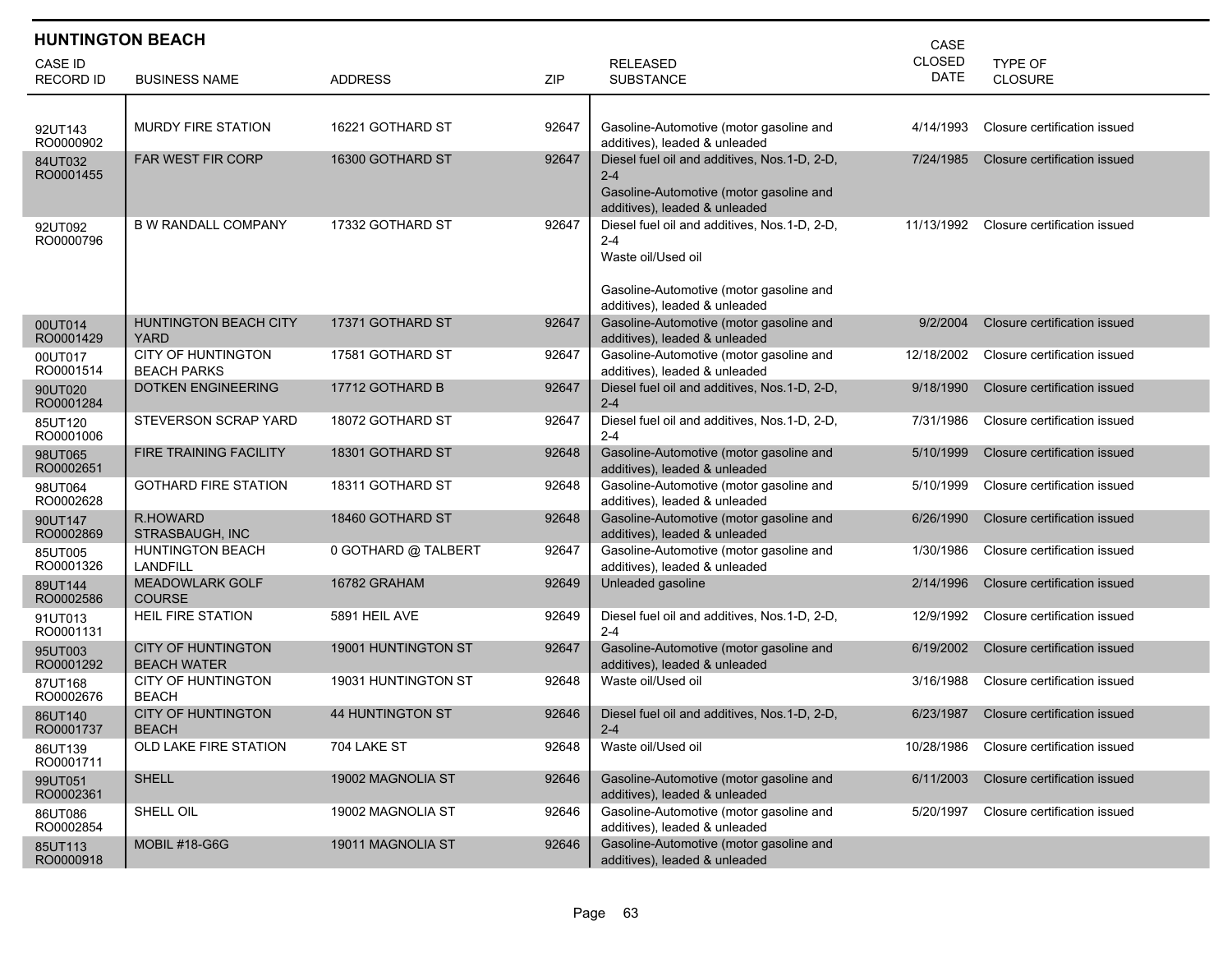|                             | <b>HUNTINGTON BEACH</b><br>CASE              |                         |       |                                                                                      |                              |                              |  |  |  |
|-----------------------------|----------------------------------------------|-------------------------|-------|--------------------------------------------------------------------------------------|------------------------------|------------------------------|--|--|--|
| CASE ID<br><b>RECORD ID</b> | <b>BUSINESS NAME</b>                         | <b>ADDRESS</b>          | ZIP   | <b>RELEASED</b><br><b>SUBSTANCE</b>                                                  | <b>CLOSED</b><br><b>DATE</b> | TYPE OF<br><b>CLOSURE</b>    |  |  |  |
|                             |                                              |                         |       |                                                                                      |                              |                              |  |  |  |
| 88UT127<br>RO0001916        | EDISON HIGH SCHOOL                           | 21400 MAGNOLIA AVE      | 92646 | Gasoline-Automotive (motor gasoline and<br>additives), leaded & unleaded             | 8/27/1996                    | Closure certification issued |  |  |  |
| 90UT261<br>RO0000837        | <b>MAGNOLIA FIRE STATION</b>                 | 21441 MAGNOLIA ST       | 92646 | Unleaded gasoline                                                                    | 6/6/1994                     | Closure certification issued |  |  |  |
|                             |                                              |                         |       | Diesel fuel oil and additives, Nos.1-D, 2-D,<br>$2 - 4$                              |                              |                              |  |  |  |
| 89UT104<br>RO0001564        | CHEVRON S S#783                              | 20972 S MAGNOLIA AVE    | 92646 | Gasoline-Automotive (motor gasoline and<br>additives), leaded & unleaded             | 3/15/1991                    | Closure certification issued |  |  |  |
| 02UT023<br>RO0003101        | <b>ABC PROPERTIES</b>                        | 122 MAIN ST             | 92648 | Stoddard solvent (Type 1, petroleum spirits)                                         | 3/4/2005                     | Closure certification issued |  |  |  |
| 91UT052<br>RO0002167        | <b>SHELL</b>                                 | <b>18742 MAIN ST</b>    | 92648 | Gasoline-Automotive (motor gasoline and<br>additives), leaded & unleaded             | 5/20/1997                    | Closure certification issued |  |  |  |
| 09UT005<br>RO0003522        | <b>HUNTINGTON BEACH</b><br>POLICE DEPARTMENT | <b>2000 MAIN ST</b>     | 92648 | Gasoline-Automotive (motor gasoline and<br>additives), leaded & unleaded             | 5/6/2014                     | Closure certification issued |  |  |  |
| 91UT018<br>RO0001252        | <b>HUNTINGTON BEACH</b><br>POLICE DEPT       | <b>2000 MAIN ST</b>     | 92646 | Gasoline-Automotive (motor gasoline and<br>additives), leaded & unleaded             | 6/13/1991                    | Closure certification issued |  |  |  |
| 92UT071<br>RO0002649        | <b>VACANT AREA</b>                           | 301 MAIN ST             | 92648 | Gasoline-Automotive (motor gasoline and<br>additives), leaded & unleaded             | 1/1/1997                     | Referred to Regional Board   |  |  |  |
| 89UT087<br>RO0002924        | <b>WEISER LOCK</b>                           | 5555 MCFADDEN AVE       | 92649 | Diesel fuel oil and additives, Nos.1-D, 2-D,<br>$2 - 4$                              | 4/30/1990                    | Closure certification issued |  |  |  |
| 85UT056<br>RO0002108        | <b>EXXON</b>                                 | 0 MCFADDEN @ EDWARDS    | 92649 | Gasoline-Automotive (motor gasoline and<br>additives), leaded & unleaded             | 6/11/1985                    | Closure certification issued |  |  |  |
| 00UT002<br>RO0002360        | <b>CENCO MARINE</b><br><b>TERMINAL</b>       | 21471 NEWLAND ST        | 92646 | Waste oil/Used oil                                                                   | 4/15/2004                    | Closure certification issued |  |  |  |
| 03UT037<br>RO0003229        | AES HUNTINGTON BEACH                         | 21730 NEWLAND ST        | 92646 | Gasoline-Automotive (motor gasoline and<br>additives), leaded & unleaded             | 8/18/2005                    | Closure certification issued |  |  |  |
| 86UT042<br>RO0001795        | SOUTHERN CALIF EDISON                        | 21730 NEWLAND ST        | 92646 | Gasoline-Automotive (motor gasoline and<br>additives), leaded & unleaded<br>Kerosene | 5/28/1986                    | Closure certification issued |  |  |  |
| 86UT149<br>RO0001965        | <b>RAINBOW DISPOSAL</b>                      | 17121 NICHOLS ST        | 92647 | Diesel fuel oil and additives, Nos.1-D, 2-D,<br>$2 - 4$                              | 10/15/1996                   | Referred to Regional Board   |  |  |  |
| 87UT160<br>RO0002490        | <b>JAMES LUMBER CO</b>                       | 17311 NICHOLS ST        | 92647 | Gasoline-Automotive (motor gasoline and<br>additives), leaded & unleaded             | 6/17/1992                    | Closure certification issued |  |  |  |
| 87UT095<br>RO0000768        | SAV-MOR OIL CO                               | 620 OCEAN AVE           | 92648 | Gasoline-Automotive (motor gasoline and<br>additives), leaded & unleaded             | 10/29/1997                   | Closure certification issued |  |  |  |
| 90UT192<br>RO0001503        | <b>HUNTINGTON BEACH</b><br>POST OFFICE       | 316 OLIVE ST            | 92648 | Diesel fuel oil and additives, Nos.1-D, 2-D,<br>2-4                                  | 9/18/1990                    | Closure certification issued |  |  |  |
| 04UT005<br>RO0003276        | MOBIL #99-HBC                                | 120 PACIFIC COAST HWY   | 92648 | Gasoline-Automotive (motor gasoline and<br>additives), leaded & unleaded             | 9/24/2009                    | Closure certification issued |  |  |  |
| 05UT002<br>RO0003331        | HARBOR LANDING LLP<br><b>BUILDING</b>        | 15922 PACIFIC COAST     | 92649 | Gasoline-Automotive (motor gasoline and<br>additives), leaded & unleaded             | 9/9/2009                     | Closure certification issued |  |  |  |
| 85UT081<br>RO0002720        | <b>MARINERS POINT</b>                        | 15922 PACIFIC COAST HWY | 92649 | Gasoline-Automotive (motor gasoline and<br>additives), leaded & unleaded             | 9/8/1989                     | Closure certification issued |  |  |  |
| 89UT182<br>RO0001012        | <b>EXXON</b>                                 | 17222 PACIFIC COAST HWY | 92649 | Regular gasoline                                                                     | 2/11/1998                    | Closure certification issued |  |  |  |

Г L

Г ı

Г ı

Г ı

ı

Г ı

I ı

I ı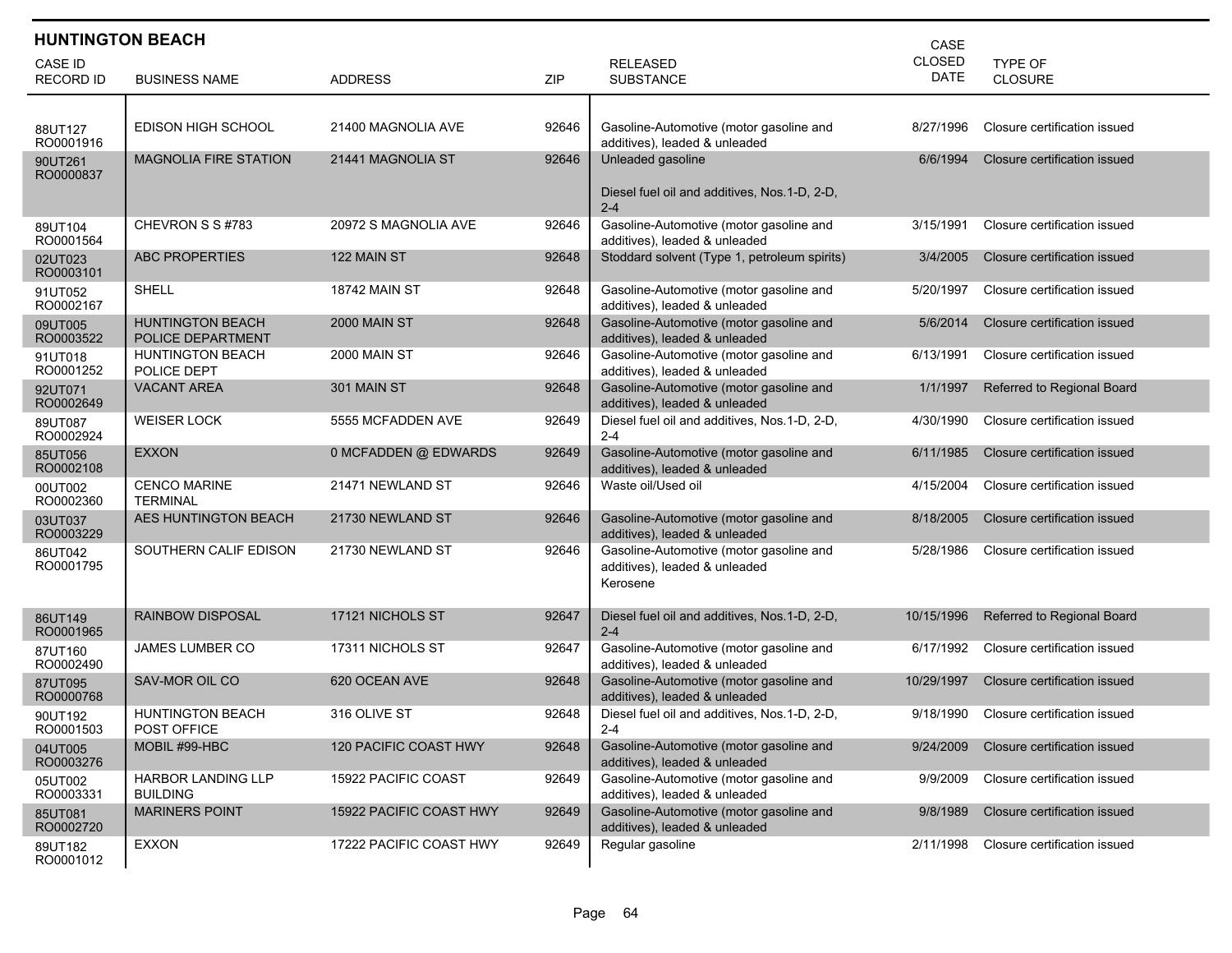|                                    | <b>HUNTINGTON BEACH</b><br>CASE                        |                         |        |                                                                                                                                     |                              |                                  |  |  |
|------------------------------------|--------------------------------------------------------|-------------------------|--------|-------------------------------------------------------------------------------------------------------------------------------------|------------------------------|----------------------------------|--|--|
| <b>CASE ID</b><br><b>RECORD ID</b> | <b>BUSINESS NAME</b>                                   | <b>ADDRESS</b>          | ZIP    | <b>RELEASED</b><br><b>SUBSTANCE</b>                                                                                                 | <b>CLOSED</b><br><b>DATE</b> | <b>TYPE OF</b><br><b>CLOSURE</b> |  |  |
|                                    |                                                        |                         |        |                                                                                                                                     |                              |                                  |  |  |
| 01UT006<br>RO0002208               | <b>EXXONMOBIL STATION</b><br>18-P6R                    | 17222 PACIFIC COAST HWY | 92649  | Gasoline-Automotive (motor gasoline and<br>additives), leaded & unleaded                                                            | 9/2/2004                     | Closure certification issued     |  |  |
| 84UT009<br>RO0001721               | <b>FORMER ARCO</b>                                     | 21302 PACIFIC COAST HWY | 92646  | Gasoline-Automotive (motor gasoline and<br>additives), leaded & unleaded                                                            | 9/5/1997                     | Closure certification issued     |  |  |
| 91UT030<br>RO0001590               | <b>WIND AND SEA</b><br><b>SURFBOARD SHOP</b>           | 520 PACIFIC COAST HWY   | 92648  | Waste oil/Used oil<br>Gasoline-Automotive (motor gasoline and<br>additives), leaded & unleaded                                      | 9/30/1997                    | Closure certification issued     |  |  |
| 02UT017<br>RO0003071               | <b>JAVA JUNGLE</b>                                     | 602 PACIFIC COAST HWY   | 92649  | Gasoline-Automotive (motor gasoline and<br>additives), leaded & unleaded                                                            | 1/5/2005                     | Closure certification issued     |  |  |
| 89UT223<br>RO0002041               | <b>CENTRAL PLANTS</b>                                  | 5223 RANCHO RD          | 92647  | Diesel fuel oil and additives, Nos.1-D, 2-D,<br>$2 - 4$                                                                             | 4/26/1991                    | Closure certification issued     |  |  |
| 91UT113<br>RO0002319               | RELIABLE WHOLESALE<br>LUMBER                           | 7600 REDONDO CIR        | 92648  | Diesel fuel oil and additives, Nos.1-D, 2-D,<br>$2 - 4$<br>Gasoline-Automotive (motor gasoline and<br>additives), leaded & unleaded | 4/10/1992                    | Closure certification issued     |  |  |
| 87UT179<br>RO0002899               | <b>HUNTINGTON BEACH</b><br><b>WATER DEPARTMENT</b>     | 16192 SHER LN           | 92647  | Waste oil/Used oil                                                                                                                  | 2/18/1988                    | Closure certification issued     |  |  |
| 85UT078<br>RO0002650               | <b>GENERAL TELEPHONE CO</b><br>OF CALIF                | 7242 SLATER AVE         | 92647  | Waste oil/Used oil<br>Gasoline-Automotive (motor gasoline and<br>additives), leaded & unleaded                                      | 7/30/2003                    | Closure certification issued     |  |  |
| 87UT082<br>RO0002789               | <b>UNOCAL #5123</b>                                    | 14972 SPRINGDALE ST     | 92647  | Gasoline-Automotive (motor gasoline and<br>additives), leaded & unleaded                                                            | 5/12/2020                    | Closure certification issued     |  |  |
| 88UT128<br>RO0001942               | <b>MARINA HIGH SCHOOL</b>                              | 15871 SPRINGDALE ST     | 92649  | Gasoline-Automotive (motor gasoline and<br>additives), leaded & unleaded                                                            | 12/23/2003                   | Referred to Regional Board       |  |  |
| 10UT007<br>RO0003549               | <b>CHEVRON #9-2165</b>                                 | 16001 SPRINGDALE ST     | 92647- | Gasoline-Automotive (motor gasoline and<br>additives), leaded & unleaded                                                            |                              |                                  |  |  |
| 84UT034<br>RO0001510               | SHELL OIL                                              | 16471 SPRINGDALE ST     | 92647  | Gasoline-Automotive (motor gasoline and<br>additives), leaded & unleaded                                                            | 6/26/1985                    | Closure certification issued     |  |  |
| 91UT146<br>RO0000760               | JOHN THOMAS CRANE                                      | 18851 STEWART ST        | 92648  | Diesel fuel oil and additives, Nos.1-D, 2-D,<br>$2 - 4$                                                                             | 6/10/1996                    | Closure certification issued     |  |  |
| 04UT023<br>RO0003314               | THOMAS CRANE &<br>TRUCKING CO., INC                    | 18851 STEWART ST        | 92648  | Diesel fuel oil and additives, Nos.1-D, 2-D,<br>$2 - 4$                                                                             | 8/3/2010                     | Closure certification issued     |  |  |
| 92UT111<br>RO0002529               | <b>DURDA TRACTOR / WILMA</b><br><b>ALBERT PROPERTY</b> | 19192 STEWART ST        | 92648  | Diesel fuel oil and additives, Nos.1-D, 2-D,<br>$2 - 4$<br>Gasoline-Automotive (motor gasoline and<br>additives), leaded & unleaded | 9/12/2003                    | Closure certification issued     |  |  |
| 95UT004<br>RO0001322               | <b>FEDERAL EXPRESS</b>                                 | 5321 SYSTEM DR          | 92649  | Gasoline-Automotive (motor gasoline and<br>additives), leaded & unleaded                                                            | 10/24/2013                   | Closure certification issued     |  |  |
| 91UT028<br>RO0001535               | <b>BEACH CITY LIFT</b>                                 | 5372 SYSTEM DR          | 92649  | Waste oil/Used oil                                                                                                                  | 6/26/1991                    | Closure certification issued     |  |  |
| 96UT051<br>RO0002274               | <b>SPEEDY CIRCUITS</b>                                 | 5292 E SYSTEM DR        | 92649  | Diesel fuel oil and additives, Nos.1-D, 2-D,<br>$2 - 4$                                                                             | 5/19/1997                    | Closure certification issued     |  |  |
| 85UT121<br>RO0001021               | <b>JULIEN LECRIVAIN</b>                                | 8371 TALBERT AVE        | 92646  | Gasoline-Automotive (motor gasoline and<br>additives), leaded & unleaded                                                            | 12/11/1990                   | Closure certification issued     |  |  |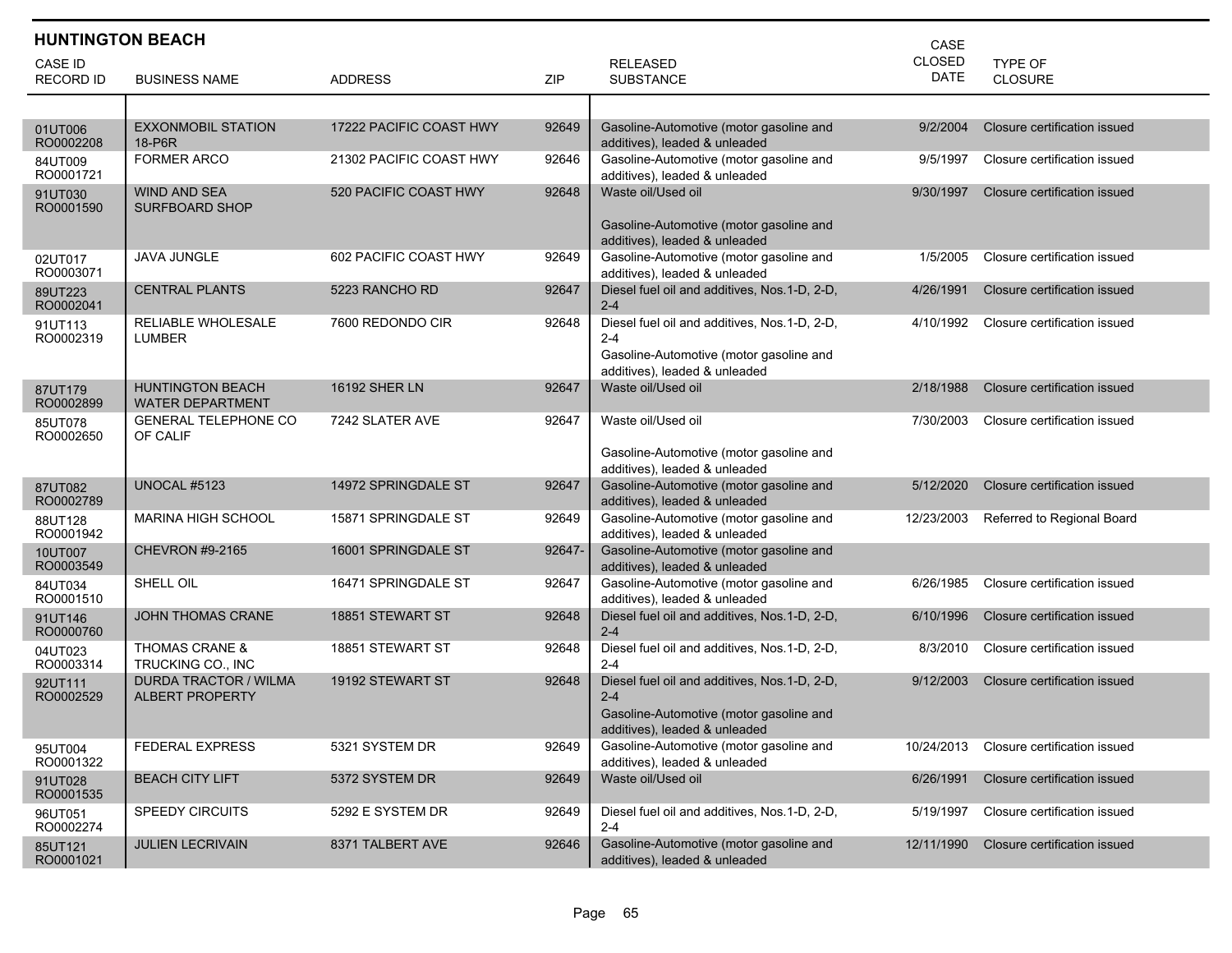| <b>HUNTINGTON BEACH</b><br>CASE    |                                                              |                      |       |                                                                                                                                     |                              |                              |  |  |
|------------------------------------|--------------------------------------------------------------|----------------------|-------|-------------------------------------------------------------------------------------------------------------------------------------|------------------------------|------------------------------|--|--|
| <b>CASE ID</b><br><b>RECORD ID</b> | <b>BUSINESS NAME</b>                                         | <b>ADDRESS</b>       | ZIP   | <b>RELEASED</b><br><b>SUBSTANCE</b>                                                                                                 | <b>CLOSED</b><br><b>DATE</b> | TYPE OF<br>CLOSURE           |  |  |
| 86UT132<br>RO0001520               | SOUTHERN CALIF EDISON                                        | <b>19118 WARD ST</b> | 92646 | Gasoline-Automotive (motor gasoline and<br>additives), leaded & unleaded                                                            | 4/11/1996                    | Closure certification issued |  |  |
| 00UT015<br>RO0001460               | <b>WARNER FIRE STATION</b>                                   | 3831 WARNER AVE      | 92649 | Gasoline-Automotive (motor gasoline and<br>additives), leaded & unleaded                                                            | 1/20/2004                    | Closure certification issued |  |  |
| 03UT018<br>RO0003175               | CHEVRON TEXACO<br>21-2242                                    | 4972 WARNER AVE      | 92649 | Gasoline-Automotive (motor gasoline and<br>additives), leaded & unleaded                                                            | 6/1/2004                     | Closure certification issued |  |  |
| 88UT140<br>RO0002255               | <b>MOBIL #18-D7E</b>                                         | 4995 WARNER AVE      | 92647 | Gasoline-Automotive (motor gasoline and<br>additives), leaded & unleaded                                                            | 2/22/2007                    | Closure certification issued |  |  |
| 85UT034<br>RO0001558               | <b>MOBIL OIL</b>                                             | 4995 WARNER AVE      | 92647 | Gasoline-Automotive (motor gasoline and<br>additives), leaded & unleaded                                                            | 5/30/1986                    | Closure certification issued |  |  |
| 86UT031<br>RO0001499               | <b>JET GAS STATION</b>                                       | 5002 WARNER AVE      | 92649 | Gasoline-Automotive (motor gasoline and<br>additives), leaded & unleaded                                                            | 5/28/2004                    | Closure certification issued |  |  |
| 90UT110<br>RO0001994               | <b>MEADOWLARK AIRPORT</b>                                    | 5141 WARNER AVE      | 92649 | Gasoline-Automotive (motor gasoline and<br>additives), leaded & unleaded                                                            | 7/22/1994                    | Closure certification issued |  |  |
| 88UT199<br>RO0001146               | ARCO #3053                                                   | 5981 WARNER AVE      | 92647 | Gasoline-Automotive (motor gasoline and<br>additives), leaded & unleaded                                                            |                              |                              |  |  |
| 89UT165<br>RO0000737               | UNOCAL #5336                                                 | 6012 WARNER AVE      | 92647 | Gasoline-Automotive (motor gasoline and<br>additives), leaded & unleaded                                                            | 6/30/2016                    | Closure certification issued |  |  |
| 91UT080<br>RO0002821               | <b>U S POST OFFICE</b>                                       | 6771 WARNER AVE      | 92647 | Gasoline-Automotive (motor gasoline and<br>additives), leaded & unleaded                                                            | 10/19/1995                   | Closure certification issued |  |  |
| 85UT016<br>RO0001089               | <b>STANDARD BRAND</b><br><b>PAINTS</b>                       | 6800 WARNER AVE      | 92647 | Paint thinner                                                                                                                       | 5/31/1985                    | Closure certification issued |  |  |
| 90UT136<br>RO0002642               | <b>CHEVRON</b>                                               | 6972 WARNER AVE      | 92647 | Waste oil/Used oil                                                                                                                  | 5/31/1990                    | Closure certification issued |  |  |
| 90UT235<br>RO0002580               | <b>CHEVRON #9-4887</b>                                       | 6972 WARNER AVE      | 92647 | Gasoline-Automotive (motor gasoline and<br>additives), leaded & unleaded                                                            | 7/22/2005                    | Closure certification issued |  |  |
| 87UT206<br>RO0001077               | <b>BEKINS MOVING &amp;</b><br><b>STORAGE</b>                 | 7572 WARNER AVE      | 92647 | Gasoline-Automotive (motor gasoline and<br>additives), leaded & unleaded                                                            | 3/16/1988                    | Closure certification issued |  |  |
| 95UT035<br>RO0001839               | <b>U S RENTALS</b>                                           | 7614 WARNER AVE      | 92647 | Diesel fuel oil and additives, Nos.1-D, 2-D,<br>$2 - 4$                                                                             | 5/23/1996                    | Closure certification issued |  |  |
| 87UT131<br>RO0001751               | <b>OCEAN VIEW SCHOOL</b><br><b>DISTRICT</b>                  | 8291 WARNER AVE      | 92647 | Gasoline-Automotive (motor gasoline and<br>additives), leaded & unleaded                                                            | 3/8/1994                     | Closure certification issued |  |  |
| 92UT109<br>RO0002482               | SAAD SERVICE CENTER                                          | 8471 WARNER AVE      | 92647 | Gasoline-Automotive (motor gasoline and<br>additives), leaded & unleaded                                                            | 12/23/2003                   | Referred to Regional Board   |  |  |
| 87UT180<br>RO0002919               | <b>CITY OF HUNTINGTON</b><br><b>BEACH</b>                    | 8851 WARNER AVE      | 92647 | Waste oil/Used oil                                                                                                                  | 9/24/1987                    | Closure certification issued |  |  |
| 89UT168<br>RO0000801               | UNOCAL #5376                                                 | 8971 WARNER AVE      | 92647 | Unleaded gasoline                                                                                                                   | 4/24/2015                    | Closure certification issued |  |  |
| 88UT023<br>RO0001320               | <b>MOBIL #18-G31</b>                                         | 5972 W WARNER AVE    | 92649 | Waste oil/Used oil<br>Gasoline-Automotive (motor gasoline and<br>additives), leaded & unleaded                                      | 5/2/2017                     | Closure certification issued |  |  |
| 98UT044<br>RO0002138               | <b>HUNTINGTON BEACH</b><br>UNIFIED SCHOOL<br><b>DISTRICT</b> | 515 YORKTOWN AVE     | 92646 | Diesel fuel oil and additives, Nos.1-D, 2-D,<br>$2 - 4$<br>Gasoline-Automotive (motor gasoline and<br>additives), leaded & unleaded | 8/12/2004                    | Closure certification issued |  |  |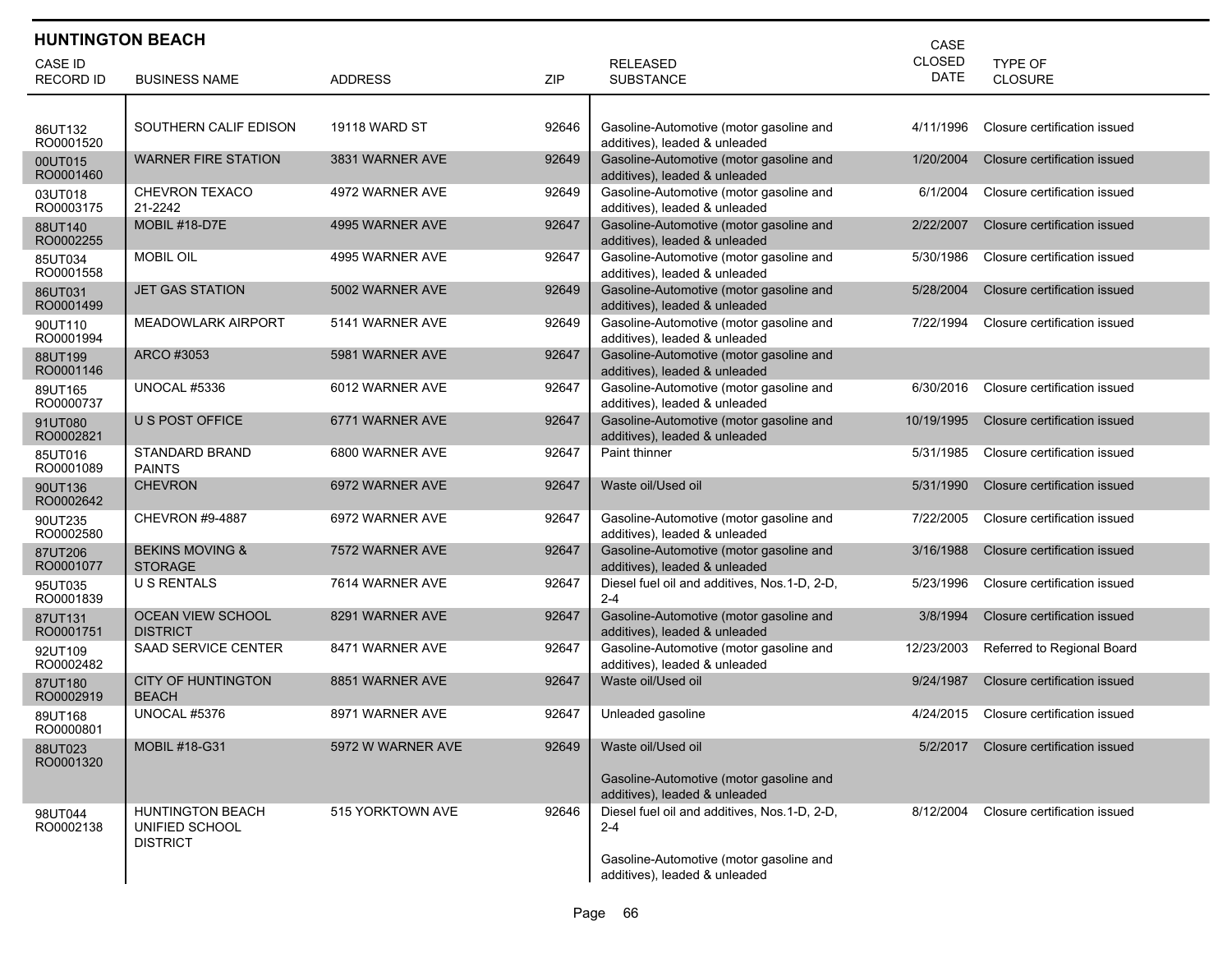| <b>IRVINE</b>               |                                            |                          |       |                                                                                                                                     | CASE                         |                              |
|-----------------------------|--------------------------------------------|--------------------------|-------|-------------------------------------------------------------------------------------------------------------------------------------|------------------------------|------------------------------|
| CASE ID<br><b>RECORD ID</b> | <b>BUSINESS NAME</b>                       | <b>ADDRESS</b>           | ZIP   | <b>RELEASED</b><br><b>SUBSTANCE</b>                                                                                                 | <b>CLOSED</b><br><b>DATE</b> | TYPE OF<br><b>CLOSURE</b>    |
|                             |                                            |                          |       |                                                                                                                                     |                              |                              |
| 94UT064<br>RO0002550        | <b>DEL MAR AVIONICS</b>                    | 1601 ALTON PKWY          | 92714 | Gasoline-Automotive (motor gasoline and<br>additives), leaded & unleaded                                                            | 10/19/1995                   | Closure certification issued |
| 91UT062<br>RO0002417        | LIDO VAN & STORAGE                         | 2200 ALTON PKWY          | 92714 | Diesel fuel oil and additives, Nos.1-D, 2-D,<br>2-4                                                                                 | 4/17/1992                    | Closure certification issued |
| 87UT246<br>RO0002121        | <b>MARSHALL ALUMINUM</b>                   | 2206 ALTON PKWY          | 92714 | Diesel fuel oil and additives, Nos.1-D, 2-D,<br>$2 - 4$                                                                             | 4/9/1990                     | Closure certification issued |
| 92UT098<br>RO0000906        | S & M MOVING                               | 2481 ALTON PKWY          | 92714 | Diesel fuel oil and additives, Nos.1-D, 2-D,<br>$2 - 4$<br>Gasoline-Automotive (motor gasoline and<br>additives), leaded & unleaded | 8/18/1997                    | Closure certification issued |
| 89UT117<br>RO0001905        | <b>ASTECH FACILITY</b>                     | 16680 ARMSTRONG AVE      | 92714 | Polyester resin<br>Acetone, etc.<br>Gasoline-Automotive (motor gasoline and<br>additives), leaded & unleaded                        | 4/25/1990                    | Closure certification issued |
| 01UT016<br>RO0001509        | <b>DAVEY ROOFING</b>                       | 17182 ARMSTRONG AVE      | 92614 | Gasoline-Automotive (motor gasoline and<br>additives), leaded & unleaded                                                            | 9/13/2002                    | Closure certification issued |
| 87UT065<br>RO0002406        | THE CALDWELL CO                            | 17182 ARMSTRONG AVE      | 92714 | Gasoline-Automotive (motor gasoline and<br>additives), leaded & unleaded                                                            | 5/24/1991                    | Closure certification issued |
| 85UT041<br>RO0001749        | <b>BENTLEY LABS</b>                        | 17542 ARMSTRONG AVE      | 92714 | Gasoline-Automotive (motor gasoline and<br>additives), leaded & unleaded                                                            | 3/28/1994                    | Closure certification issued |
| 90UT264<br>RO0000888        | <b>IRVINE BUSINESS</b><br><b>CENTER</b>    | 16520 ASTON ST           | 92714 | Diesel fuel oil and additives, Nos.1-D, 2-D,<br>$2 - 4$                                                                             | 7/23/1993                    | Closure certification issued |
| 87UT139<br>RO0001953        | <b>HEXCO CORP</b>                          | 16700 ASTON ST           | 72715 | Hydrocarbons                                                                                                                        | 3/2/1989                     | Transferred to OCIC Program  |
| 89UT065<br>RO0002450        | <b>MEISTER CHRYSLER</b><br><b>PLYMOUTH</b> | <b>14 AUTO CENTER DR</b> | 92718 | Waste oil/Used oil                                                                                                                  | 7/5/1989                     | Closure certification issued |
| 97UT023<br>RO0001565        | RAY FLADEBOE LINCOLN<br><b>MERCURY</b>     | <b>16 AUTO CENTER DR</b> | 92718 | Gasoline-Automotive (motor gasoline and<br>additives), leaded & unleaded                                                            | 11/23/1998                   | Closure certification issued |
| 87UT205<br>RO0001059        | RAY FLADEBOE LINCOLN<br><b>MERCURY</b>     | 16-20 AUTO CENTER DR     | 92718 | Gasoline-Automotive (motor gasoline and<br>additives), leaded & unleaded                                                            | 11/5/1988                    | Closure certification issued |
| 93UT072<br>RO0002716        | JOE MAC PHERSON<br><b>CHEVROLET</b>        | 21 AUTO CENTER DR        | 92718 | Waste oil/Used oil                                                                                                                  | 4/28/1994                    | Closure certification issued |
| 86UT055<br>RO0002133        | <b>MAC PHERSON</b><br>CHEVROLET            | 21 AUTO CENTER DR        | 92718 | Waste oil/Used oil                                                                                                                  | 7/22/1986                    | Closure certification issued |
| 95UT041<br>RO0001989        | POWER CHEVROLET OF<br><b>IRVINE</b>        | 21 AUTO CENTER DR        | 92618 | Diesel fuel oil and additives, Nos.1-D, 2-D,<br>$2 - 4$<br>Gasoline-Automotive (motor gasoline and<br>additives), leaded & unleaded | 5/12/2016                    | Closure certification issued |
| 95UT026<br>RO0001601        | <b>TUTTLE CLICK</b>                        | <b>40 AUTO CENTER DR</b> | 92718 | Waste oil/Used oil                                                                                                                  | 2/5/1997                     | Closure certification issued |
| 91UT101<br>RO0002007        | TUTTLE CLICK FORD                          | 43 AUTO CENTER DR        | 92718 | Motor oil<br>Gasoline-Automotive (motor gasoline and<br>additives), leaded & unleaded                                               | 2/14/1992                    | Closure certification issued |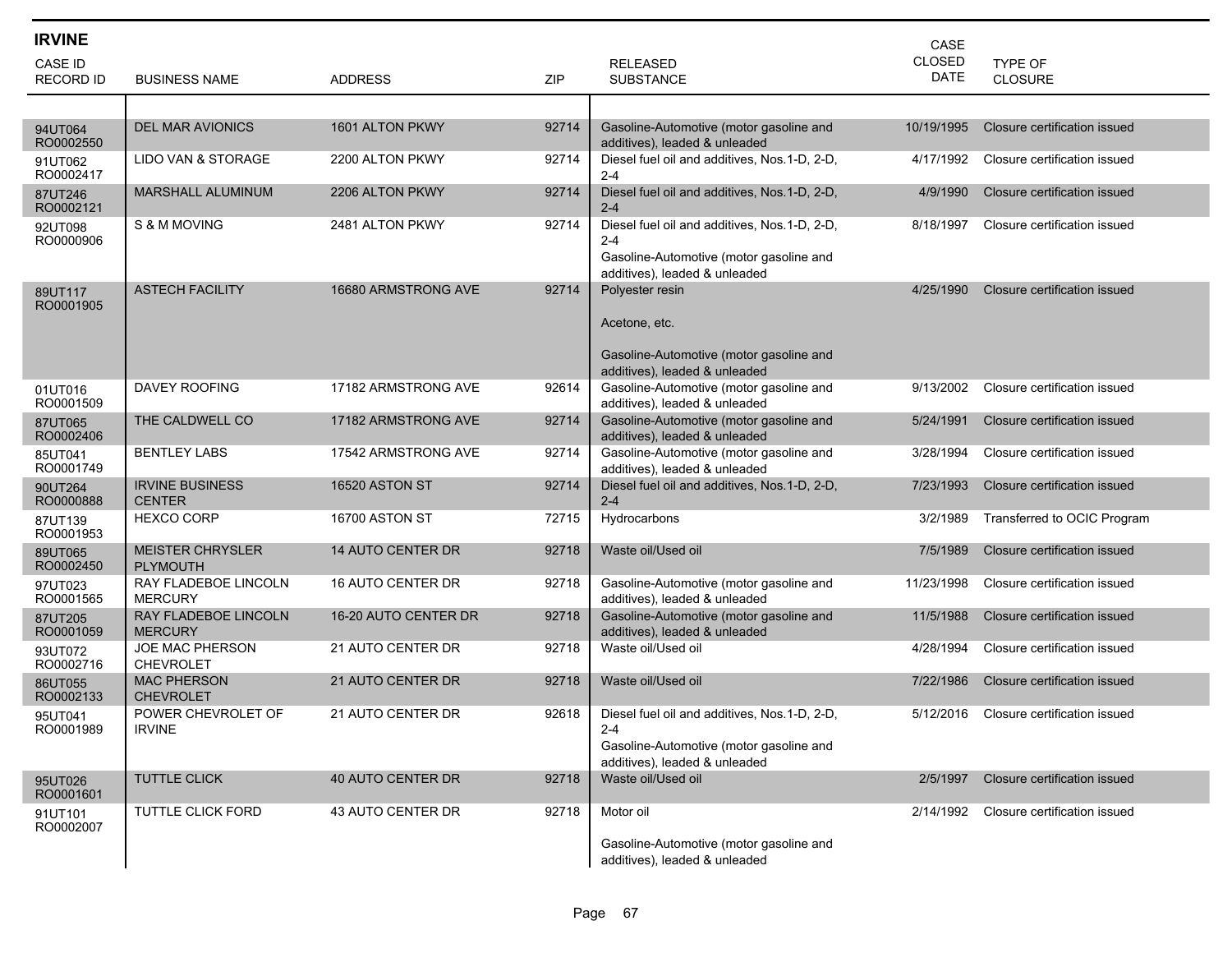| <b>IRVINE</b>        |                                                |                          |       |                                                                          | CASE        |                              |
|----------------------|------------------------------------------------|--------------------------|-------|--------------------------------------------------------------------------|-------------|------------------------------|
| CASE ID              |                                                |                          |       | <b>RELEASED</b>                                                          | CLOSED      | <b>TYPE OF</b>               |
| <b>RECORD ID</b>     | <b>BUSINESS NAME</b>                           | <b>ADDRESS</b>           | ZIP   | <b>SUBSTANCE</b>                                                         | <b>DATE</b> | CLOSURE                      |
|                      |                                                |                          |       |                                                                          |             |                              |
| 89UT080<br>RO0002782 | <b>IRVINE NISSAN</b>                           | <b>44 AUTO CENTER DR</b> | 92714 | Gasoline-Automotive (motor gasoline and<br>additives), leaded & unleaded | 7/5/1989    | Closure certification issued |
| 97UT049<br>RO0002246 | LEW WEBB'S IRVINE<br><b>NISSAN</b>             | 44 AUTO CENTER DR        | 92618 | Gasoline-Automotive (motor gasoline and<br>additives), leaded & unleaded | 5/8/1998    | Closure certification issued |
| 92UT097<br>RO0000890 | ROCKFIELD AUTO PLEX                            | 51 AUTO CENTER DR 20     | 92718 | Waste oil/Used oil                                                       | 8/3/1994    | Closure certification issued |
| 08UT001<br>RO0003462 | <b>SCE SADDLEBACK</b><br><b>SERVICE CENTER</b> | 14155 BAKE PKWY          | 92612 | Gasoline-Automotive (motor gasoline and<br>additives), leaded & unleaded | 6/6/2014    | Closure certification issued |
| 98UT034<br>RO0001877 | SOUTHERN CALIF EDISON                          | 14155 BAKE PKWY          | 92718 | Waste oil/Used oil                                                       | 10/25/1999  | Closure certification issued |
| 87UT074<br>RO0002621 | <b>CONTAINER CORP</b>                          | 1600 BARRANCA PKWY       | 92714 | Solvents                                                                 | 1/1/1992    | Transferred to OCUST Program |
| 87UT242<br>RO0002012 | <b>PRINTRONIX</b>                              | 1700 BARRANCA PKWY       | 92714 | Chromic acid                                                             | 6/1/1991    | Transferred to OCUST Program |
| 03UT022<br>RO0003254 | <b>JACUZZI WHIRLPOOL &amp;</b><br><b>BATH</b>  | 1922 BARRANCA PKWY       | 92622 | Aliphatic hydrocarbons                                                   | 5/28/2003   | Transferred to OCUST Program |
| 85UT111<br>RO0000887 | STOCKLAND COMPANY                              | 2332 BARRANCA PKWY       | 92714 | Polyester resin                                                          | 1/28/1986   | Closure certification issued |
| 92UT126<br>RO0002851 | UNIVERSITY COPY<br><b>SYSTEMS</b>              | 2805 BARRANCA PKWY       | 92714 | Gasoline-Automotive (motor gasoline and<br>additives), leaded & unleaded | 1/3/1994    | Closure certification issued |
| 01UT025<br>RO0003025 | ORANGE COUNTY FIRE<br>STATION #6               | 3180 BARRANCA PKWY       | 92606 | Gasoline-Automotive (motor gasoline and<br>additives), leaded & unleaded | 6/21/2002   | Closure certification issued |
| 85UT087<br>RO0002837 | BEACON BAY AUTO WASH<br><b>WOODBRIDGE</b>      | 4550 BARRANCA PKWY       | 92604 | Gasoline-Automotive (motor gasoline and<br>additives), leaded & unleaded | 3/7/2017    | Closure certification issued |
| 85UT088<br>RO0002857 | MOBIL #18-837                                  | 4800 BARRANCA PKWY       | 92604 | Gasoline-Automotive (motor gasoline and<br>additives), leaded & unleaded | 3/30/2016   | Closure certification issued |
| 87UT113<br>RO0001251 | <b>IRVINE UNIFIED SCH DIST</b>                 | 5050 BARRANCA PKWY       | 92714 | Gasoline-Automotive (motor gasoline and<br>additives), leaded & unleaded | 1/5/1988    | Closure certification issued |
| 92UT069<br>RO0002604 | <b>JOHNSON MACHINERY CO</b>                    | <b>6 BENDIX AVE</b>      | 92718 | Unleaded gasoline                                                        | 12/9/1992   | Closure certification issued |
| 91UT148<br>RO0000802 | <b>USMCAS EL TORO</b>                          | 0 BLDG 1                 | 92709 | Heater fuel                                                              | 3/2/1992    | Referred to Regional Board   |
| 92UT016<br>RO0001248 | <b>USMCAS EL TORO</b>                          | 0 BLDG 11                | 92709 | Heater fuel                                                              | 3/2/1992    | Referred to Regional Board   |
| 92UT014<br>RO0001197 | <b>USMCAS EL TORO</b>                          | 0 BLDG 114               | 92709 | Heater fuel                                                              | 3/2/1992    | Referred to Regional Board   |
| 92UT021<br>RO0001390 | <b>USMCAS EL TORO</b>                          | 0 BLDG 12                | 92709 | Heater fuel                                                              | 3/2/1992    | Referred to Regional Board   |
| 91UT151<br>RO0000860 | <b>USMCAS EL TORO</b>                          | 0 BLDG 126               | 92709 | Heater fuel                                                              | 3/2/1992    | Referred to Regional Board   |
| 92UT017<br>RO0001275 | <b>USMCAS EL TORO</b>                          | 0 BLDG 14                | 92709 | Heater fuel                                                              | 3/2/1992    | Referred to Regional Board   |
| 87UT125<br>RO0001589 | <b>USMCAS EL TORO</b>                          | 0 BLDG 212/FAC MNGMNT    | 92710 | Gasoline-Automotive (motor gasoline and<br>additives), leaded & unleaded | 3/2/1992    | Referred to Regional Board   |
| 91UT118<br>RO0002445 | <b>USMCAS EL TORO</b>                          | 0 BLDG 280               | 92709 | Heater fuel                                                              | 3/2/1992    | Referred to Regional Board   |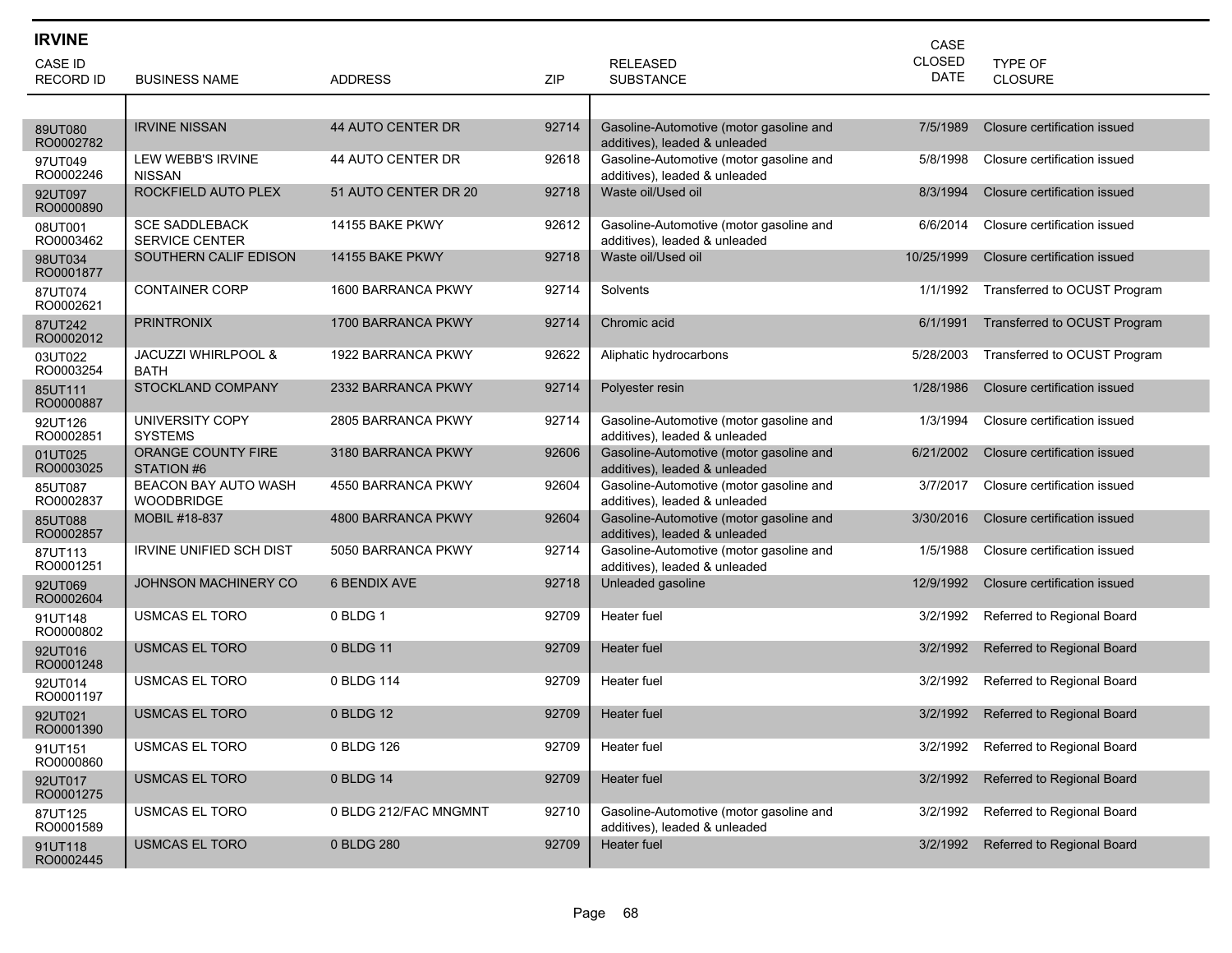| <b>IRVINE</b>               |                       |                   |       |                                                                                               | CASE                         |                                   |
|-----------------------------|-----------------------|-------------------|-------|-----------------------------------------------------------------------------------------------|------------------------------|-----------------------------------|
| CASE ID<br><b>RECORD ID</b> | <b>BUSINESS NAME</b>  | <b>ADDRESS</b>    | ZIP   | <b>RELEASED</b><br><b>SUBSTANCE</b>                                                           | <b>CLOSED</b><br><b>DATE</b> | TYPE OF<br><b>CLOSURE</b>         |
|                             |                       |                   |       |                                                                                               |                              |                                   |
| 90UT075<br>RO0002705        | USMCAS EL TORO        | 0 BLDG 298        | 92709 | Unleaded gasoline                                                                             | 3/2/1992                     | Referred to Regional Board        |
| 92UT020<br>RO0001362        | <b>USMCAS EL TORO</b> | 0 BLDG 306        | 92709 | Heater fuel                                                                                   | 3/2/1992                     | Referred to Regional Board        |
| 91UT117<br>RO0002419        | <b>USMCAS EL TORO</b> | 0 BLDG 327 & 327B | 92709 | Heater fuel                                                                                   | 3/2/1992                     | Referred to Regional Board        |
| 91UT116<br>RO0002394        | <b>USMCAS EL TORO</b> | 0 BLDG 328        | 92709 | Heater fuel                                                                                   | 3/2/1992                     | Referred to Regional Board        |
| 87UT159<br>RO0002468        | USMCAS EL TORO        | 0 BLDG 365        | 92709 | Diesel fuel oil and additives, Nos.1-D, 2-D,<br>$2 - 4$                                       | 2/9/1989                     | Referred to Regional Board        |
| 88UT012<br>RO0001063        | <b>USMCAS EL TORO</b> | 0 BLDG 392        | 92709 | Gasoline-Automotive (motor gasoline and<br>additives), leaded & unleaded                      | 3/2/1992                     | Referred to Regional Board        |
| 88UT036<br>RO0001683        | <b>USMCAS EL TORO</b> | 0 BLDG 397        | 92709 | Jet Fuel and additives: A (kerosene type),<br>A-1 (kerosene type), B (wide cut or<br>naphtha) | 3/2/1992                     | Referred to Regional Board        |
| 87UT252<br>RO0002275        | <b>USMCAS EL TORO</b> | 0 BLDG 397        | 92709 | Jet Fuel and additives: A (kerosene type),<br>A-1 (kerosene type), B (wide cut or<br>naphtha) | 3/2/1992                     | Referred to Regional Board        |
| 88UT149<br>RO0002478        | USMCAS EL TORO        | 0 BLDG 398        | 92709 | Jet Fuel and additives: A (kerosene type),<br>A-1 (kerosene type), B (wide cut or<br>naphtha) | 3/2/1992                     | Referred to Regional Board        |
| 92UT013<br>RO0001172        | <b>USMCAS EL TORO</b> | 0 BLDG 435        | 92709 | <b>Heater</b> fuel                                                                            | 3/2/1992                     | Referred to Regional Board        |
| 92UT018<br>RO0001303        | <b>USMCAS EL TORO</b> | 0 BLDG 53         | 92709 | Heater fuel                                                                                   | 3/2/1992                     | Referred to Regional Board        |
| 91UT129<br>RO0002704        | <b>USMCAS EL TORO</b> | 0 BLDG 63         | 92709 | Heater fuel                                                                                   | 3/2/1992                     | Referred to Regional Board        |
| 90UT076<br>RO0002693        | <b>USMCAS EL TORO</b> | 0 BLDG 637        | 92709 | Gasoline-Automotive (motor gasoline and<br>additives), leaded & unleaded                      | 3/2/1992                     | Referred to Regional Board        |
| 90UT077<br>RO0002744        | <b>USMCAS EL TORO</b> | 0 BLDG 651        | 92709 | Regular gasoline                                                                              | 3/2/1992                     | Referred to Regional Board        |
| 91UT120<br>RO0002493        | <b>USMCAS EL TORO</b> | 0 BLDG 716        | 92709 | Jet Fuel and additives: A (kerosene type),<br>A-1 (kerosene type), B (wide cut or<br>naphtha) | 3/2/1992                     | Referred to Regional Board        |
| 92UT019<br>RO0001333        | <b>USMCAS EL TORO</b> | 0 BLDG 75         | 92709 | Heater fuel                                                                                   | 3/2/1992                     | Referred to Regional Board        |
| 90UT245<br>RO0002794        | <b>USMCAS EL TORO</b> | 0 BLDG 7750       | 92709 | Diesel fuel oil and additives, Nos.1-D, 2-D,<br>$2 - 4$                                       | 2/18/1992                    | Referred to Regional Board        |
| 91UT149<br>RO0000822        | <b>USMCAS EL TORO</b> | 0 BLDG 78         | 92709 | Heater fuel                                                                                   | 3/2/1992                     | <b>Referred to Regional Board</b> |
| 91UT150<br>RO0000843        | <b>USMCAS EL TORO</b> | 0 BLDG 80         | 92709 | Heater fuel                                                                                   | 3/2/1992                     | Referred to Regional Board        |
| 90UT078<br>RO0002761        | <b>USMCAS EL TORO</b> | 0 BLDG 800        | 92709 | Unleaded gasoline                                                                             | 3/2/1992                     | Referred to Regional Board        |
| 89UT016<br>RO0001158        | UNIVERSITY OF CALIF   | 0 BRIDGE RD       | 92717 | Diesel fuel oil and additives, Nos.1-D, 2-D,<br>$2 - 4$                                       | 5/19/2000                    | Closure certification issued      |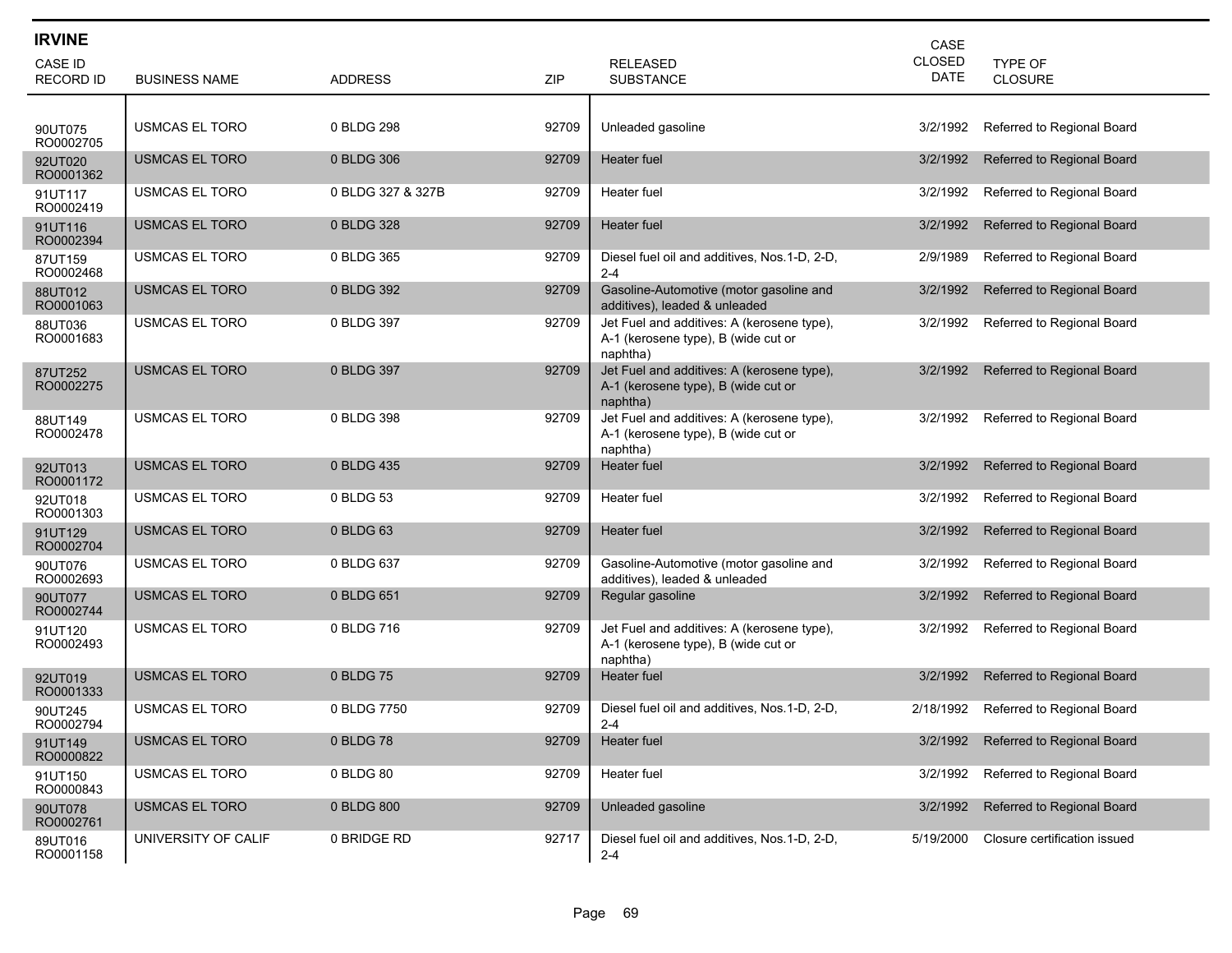| <b>IRVINE</b>               |                                           |                           |       |                                                                                                                                                            | CASE                         |                              |
|-----------------------------|-------------------------------------------|---------------------------|-------|------------------------------------------------------------------------------------------------------------------------------------------------------------|------------------------------|------------------------------|
| CASE ID<br><b>RECORD ID</b> | <b>BUSINESS NAME</b>                      | <b>ADDRESS</b>            | ZIP   | <b>RELEASED</b><br><b>SUBSTANCE</b>                                                                                                                        | <b>CLOSED</b><br><b>DATE</b> | TYPE OF<br><b>CLOSURE</b>    |
|                             |                                           |                           |       |                                                                                                                                                            |                              |                              |
| 94UT052<br>RO0002256        | <b>GRANDE</b><br><b>MANUFACTURING</b>     | 1582 BROWNING             | 92606 | Gasoline-Automotive (motor gasoline and<br>additives), leaded & unleaded                                                                                   | 12/24/2008                   | Closure certification issued |
| 89UT225<br>RO0002095        | TRAVELAND                                 | 6442 BURT RD              | 92650 | Waste oil/Used oil                                                                                                                                         | 6/1/1990                     | Closure certification issued |
| 92UT113<br>RO0002576        | ORANGE COUNTY FIRE<br>STATION #4          | 2 CALIFORNIA AVE          | 92612 | Unleaded gasoline<br>Diesel fuel oil and additives, Nos.1-D, 2-D,                                                                                          | 12/27/2007                   | Closure certification issued |
|                             |                                           |                           |       | $2 - 4$                                                                                                                                                    |                              |                              |
| 87UT077<br>RO0002690        | UCI - MEDICAL SCIENCE I                   | 0 CALIFORNIA @ UNIVERSITY | 92717 | Diesel fuel oil and additives, Nos.1-D, 2-D,<br>$2 - 4$                                                                                                    | 1/30/1989                    | Closure certification issued |
| 86UT239<br>RO0001691        | <b>VNT PARTNERSHIP</b>                    | 2361 CAMPUS DR            | 92715 | Gasoline-Automotive (motor gasoline and<br>additives), leaded & unleaded                                                                                   | 1/21/1987                    | Closure certification issued |
| 90UT200<br>RO0001722        | <b>AMERICAN DATA</b><br><b>INDUSTRIES</b> | 2465 CAMPUS DR            | 92715 | Gasoline-Automotive (motor gasoline and<br>additives), leaded & unleaded                                                                                   | 6/2/1993                     | Closure certification issued |
| 84UT028<br>RO0001339        | <b>SCRATCH MEDICAL BLDG</b>               | 2601 CAMPUS DR            | 92715 | Not reported / unknown                                                                                                                                     | 12/13/1984                   | Closure certification issued |
| 88UT095<br>RO0000785        | <b>CAMPUS GAS</b>                         | 4601 CAMPUS DR            | 92612 | Gasoline-Automotive (motor gasoline and<br>additives), leaded & unleaded                                                                                   | 1/31/2014                    | Closure certification issued |
| 89UT136<br>RO0002393        | <b>AVCO FINANCIAL</b><br><b>SERVICES</b>  | 17770 CARTWRIGHT RD       | 92714 | Regular gasoline                                                                                                                                           | 1/13/1998                    | Closure certification issued |
| 85UT009<br>RO0001442        | PROFICIENT FOOD CORP                      | 17872 CARTWRIGHT RD       | 92714 | Diesel fuel oil and additives, Nos.1-D, 2-D,<br>$2 - 4$                                                                                                    | 3/5/1985                     | Closure certification issued |
| 91UT009<br>RO0002495        | <b>PROFICIENT FOODS</b><br><b>COMPANY</b> | 17872 CARTWRIGHT RD       | 92714 | Diesel fuel oil and additives, Nos.1-D, 2-D,<br>$2 - 4$                                                                                                    | 5/11/1993                    | Closure certification issued |
| 90UT062<br>RO0002396        | USMCAS EL TORO                            | 0 CHILD CARE CENTER       | 92709 | #4 Fuel Oil- Gas turbine fuel oils, Nos.<br>0-GT, 1-GT, 2-GT, 3-GT, 4-GT                                                                                   | 1/1/1992                     | Referred to Regional Board   |
| 03UT005<br>RO0003130        | <b>WASTE MANAGEMENT</b>                   | 16122 CONSTRUCTION CIRE   | 92606 | Diesel fuel oil and additives, Nos.1-D, 2-D,<br>$2 - 4$                                                                                                    | 6/18/2013                    | Closure certification issued |
| 98UT092<br>RO0000907        | <b>TRANSIT MIXED</b><br><b>CONCRETE</b>   | 16161 CONSTRUCTION CIR    | 92606 | Diesel fuel oil and additives, Nos. 1-D, 2-D,<br>$2 - 4$                                                                                                   | 7/22/1999                    | Closure certification issued |
| 04UT027<br>RO0003324        | <b>SUNSET PROPERTY</b><br><b>SERVICES</b> | 16251 CONSTRUCTION CIR W  | 92606 | Regular gasoline                                                                                                                                           | 6/6/2016                     | Closure certification issued |
| 93UT006<br>RO0001926        | U P LANDSCAPING                           | 16261 CONSTRUCTION CIR    | 92714 | Gasoline-Automotive (motor gasoline and<br>additives), leaded & unleaded                                                                                   | 7/28/1994                    | Closure certification issued |
| 93UT091<br>RO0000813        | SOUTHERN CALIFORNIA<br><b>GRADING INC</b> | 16291 CONSTRUCTION CIR    | 92714 | Gasoline-Automotive (motor gasoline and<br>additives), leaded & unleaded                                                                                   | 7/28/1994                    | Closure certification issued |
| 90UT008<br>RO0002708        | CHANNEL EQUIPMENT CO                      | 16331 CONSTRUCTION CIR    | 92714 | Diesel fuel oil and additives, Nos. 1-D, 2-D,<br>$2 - 4$                                                                                                   | 12/8/1992                    | Closure certification issued |
| 95UT046<br>RO0002124        | C & W ACTION RENTALS                      | 16401 CONSTRUCTION CIR W  | 92606 | Diesel fuel oil and additives, Nos. 1-D, 2-D,<br>$2 - 4$<br>Waste oil/Used oil<br>Gasoline-Automotive (motor gasoline and<br>additives), leaded & unleaded | 8/15/2019                    | Closure certification issued |
| 99UT011<br>RO0001301        | <b>SAVALA EQUIPMENT</b>                   | 16402 CONSTRUCTION CIRE   | 92606 | Gasoline-Automotive (motor gasoline and<br>additives), leaded & unleaded                                                                                   | 11/14/2013                   | Closure certification issued |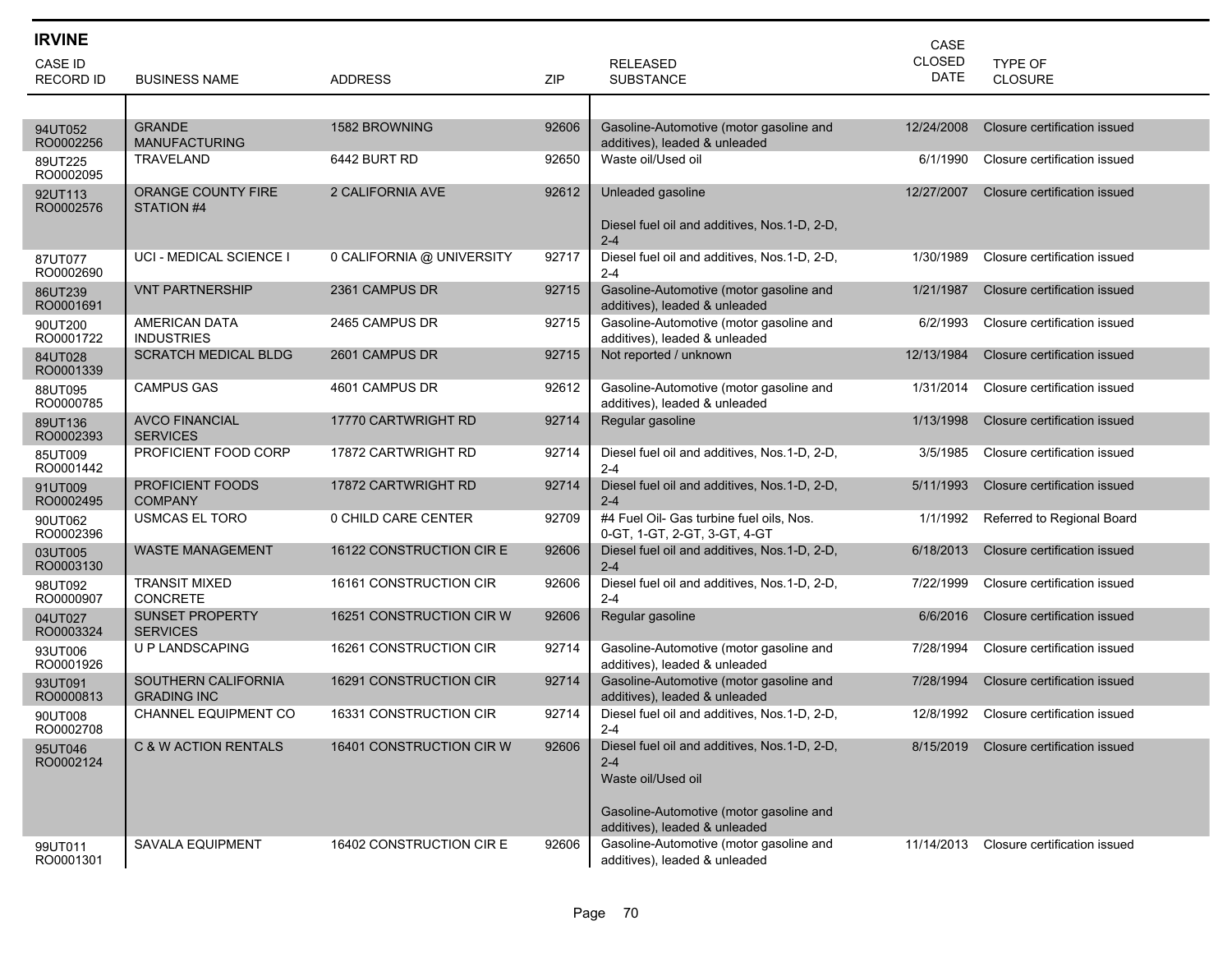| <b>IRVINE</b>        |                                                 |                                          |        |                                                                                                                                      | CASE                         |                              |
|----------------------|-------------------------------------------------|------------------------------------------|--------|--------------------------------------------------------------------------------------------------------------------------------------|------------------------------|------------------------------|
| CASE ID              |                                                 |                                          |        | <b>RELEASED</b>                                                                                                                      | <b>CLOSED</b><br><b>DATE</b> | <b>TYPE OF</b>               |
| <b>RECORD ID</b>     | <b>BUSINESS NAME</b>                            | <b>ADDRESS</b>                           | ZIP    | <b>SUBSTANCE</b>                                                                                                                     |                              | <b>CLOSURE</b>               |
|                      | <b>DEWEYS DISPOSAL</b>                          | 16122 E CONSTRUCTION CIR                 | 92714  | Waste oil/Used oil                                                                                                                   | 5/29/1990                    | Closure certification issued |
| 90UT048<br>RO0002036 |                                                 |                                          |        |                                                                                                                                      |                              |                              |
| 87UT046<br>RO0001919 | <b>DEWEYS RUBBISH</b><br><b>SERVICE</b>         | 16122 E CONSTRUCTION CIR                 | 92714  | Diesel fuel oil and additives, Nos.1-D, 2-D,<br>$2 - 4$                                                                              | 2/16/1989                    | Closure certification issued |
| 03UT008<br>RO0003142 | NATIONAL READY MIX                              | 16282 E CONSTRUCTION CIR                 | 92606  | Diesel fuel oil and additives, Nos.1-D, 2-D,<br>$2 - 4$                                                                              | 1/22/2004                    | Closure certification issued |
| 92UT114<br>RO0002599 | <b>SUNSET FIBRE</b>                             | 16131 W CONSTRUCTION CIR                 | 92714  | Gasoline-Automotive (motor gasoline and<br>additives), leaded & unleaded                                                             | 12/7/1995                    | Closure certification issued |
| 92UT115<br>RO0002622 | <b>SUNSET FIBRE</b>                             | 16182 W CONSTRUCTION CIR                 | 92714  | Gasoline-Automotive (motor gasoline and<br>additives), leaded & unleaded                                                             | 1/4/1996                     | Closure certification issued |
| 90UT166<br>RO0000942 | <b>ATLAS CATERING</b>                           | 16221 W CONSTRUCTION CIR                 | 92714  | Gasoline-Automotive (motor gasoline and<br>additives), leaded & unleaded                                                             | 10/5/2000                    | Closure certification issued |
| 88UT071<br>RO0002570 | <b>J W MITCHELL CO</b>                          | 16221 W CONSTRUCTION CIR                 | 92714  | Gasoline-Automotive (motor gasoline and<br>additives), leaded & unleaded                                                             | 10/11/1988                   | Closure certification issued |
| 95UT034<br>RO0001813 | <b>WESTERN WASTE</b>                            | 16281 W CONSTRUCTION CIR                 | 92714  | Diesel fuel oil and additives, Nos.1-D, 2-D,<br>$2 - 4$<br>Waste oil/Used oil                                                        | 12/11/1996                   | Closure certification issued |
| 87UT138<br>RO0001929 | <b>CAL MAT</b>                                  | 16282 W CONSTRUCTION CIR                 | 92713  | Diesel fuel oil and additives, Nos. 1-D, 2-D,<br>$2 - 4$<br>Gasoline-Automotive (motor gasoline and<br>additives), leaded & unleaded | 2/7/1989                     | Closure certification issued |
| 06UT005<br>RO0003406 | <b>LAIDLAW TRANSIT</b>                          | 16281 CONSTRUCTION<br><b>CIRCLE WEST</b> | 926064 | Diesel fuel oil and additives, Nos.1-D, 2-D,<br>$2 - 4$                                                                              | 8/31/2006                    | Closure certification issued |
| 91UT091<br>RO0000758 | <b>WELLS FARGO SECURITY</b><br>CO.              | <b>17680 COWAN</b>                       | 92714  | Gasoline-Automotive (motor gasoline and<br>additives), leaded & unleaded                                                             | 4/11/2002                    | Closure certification issued |
| 90UT230<br>RO0002464 | <b>CALWESTCO INC</b>                            | 17692 COWAN                              | 92714  | Unleaded gasoline<br>Diesel fuel oil and additives, Nos.1-D, 2-D,<br>$2 - 4$                                                         | 9/21/1995                    | Closure certification issued |
| 99UT001<br>RO0002786 | NIAGARA WATER                                   | <b>17842 COWAN</b>                       | 92614  | Diesel fuel oil and additives, Nos.1-D, 2-D,<br>$2 - 4$                                                                              | 5/30/2000                    | Closure certification issued |
| 93UT049<br>RO0002159 | <b>WARE &amp; MALCOMB</b><br><b>PROPERTIES</b>  | <b>18002 COWAN</b>                       | 92714  | Gasoline-Automotive (motor gasoline and<br>additives), leaded & unleaded                                                             | 1/5/1995                     | Closure certification issued |
| 98UT008<br>RO0000852 | <b>WOODBRIDGE VILLAGE</b><br><b>ASSOCIATION</b> | 31 CREEK RD                              | 92604  | Gasoline-Automotive (motor gasoline and<br>additives), leaded & unleaded                                                             | 3/11/1999                    | Closure certification issued |
| 88UT046<br>RO0001940 | <b>HERITAGE CHEVRON</b>                         | 14446 CULVER DR                          | 92714  | Gasoline-Automotive (motor gasoline and<br>additives), leaded & unleaded                                                             | 11/7/1995                    | Closure certification issued |
| 99UT007<br>RO0002907 | HERITAGE ECONOMY INC                            | 14446 CULVER DR                          | 92604  | Gasoline-Automotive (motor gasoline and<br>additives), leaded & unleaded                                                             | 6/14/2010                    | Closure certification issued |
| 88UT056<br>RO0002203 | <b>ARCO</b>                                     | 14493 CULVER DR                          | 92713  | Gasoline-Automotive (motor gasoline and<br>additives), leaded & unleaded                                                             | 10/23/1996                   | Closure certification issued |
| 94UT030<br>RO0001686 | UNOCAL COP #6839                                | 15275 CULVER DR                          | 92604  | Gasoline-Automotive (motor gasoline and<br>additives), leaded & unleaded                                                             | 6/29/2012                    | Closure certification issued |
| 92UT122<br>RO0002769 | CHEVRON #9-6698                                 | 18002 CULVER DR                          | 92612  | Gasoline-Automotive (motor gasoline and<br>additives), leaded & unleaded                                                             | 9/15/2011                    | Closure certification issued |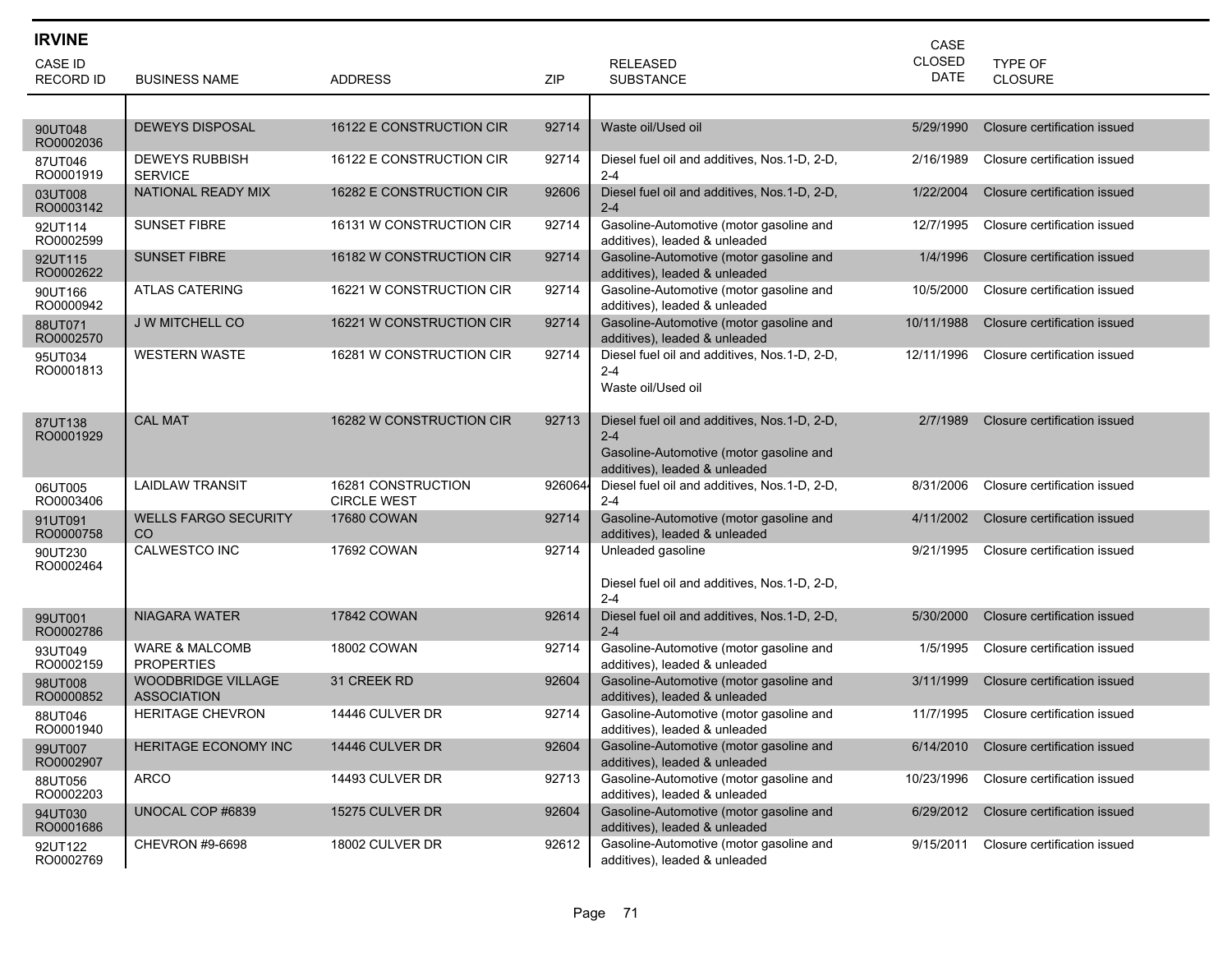| <b>IRVINE</b>               |                                    |                       |        |                                                                                                                                     | CASE                         |                              |
|-----------------------------|------------------------------------|-----------------------|--------|-------------------------------------------------------------------------------------------------------------------------------------|------------------------------|------------------------------|
| CASE ID<br><b>RECORD ID</b> | <b>BUSINESS NAME</b>               | <b>ADDRESS</b>        | ZIP    | <b>RELEASED</b><br><b>SUBSTANCE</b>                                                                                                 | <b>CLOSED</b><br><b>DATE</b> | TYPE OF<br><b>CLOSURE</b>    |
|                             |                                    |                       |        |                                                                                                                                     |                              |                              |
| 93UT012<br>RO0001167        | UNOCAL #6404                       | 18011 CULVER DR       | 92612  | Gasoline-Automotive (motor gasoline and<br>additives), leaded & unleaded                                                            | 5/22/2014                    | Closure certification issued |
| 89UT013<br>RO0001097        | T D K ENGINEERING                  | 17305 DAIMLER ST      | 92714  | Regular gasoline<br>Chlorinated hydrocarbons                                                                                        | 5/18/1999                    | Closure certification issued |
| 87UT266<br>RO0002612        | <b>DRAKE ENGINEERING</b>           | 17502 DAIMLER ST      | 92714  | Waste oil/Used oil<br>Chlorinated hydrocarbons                                                                                      | 3/9/1993                     | Referred to Regional Board   |
|                             |                                    |                       |        | Stoddard solvent (Type 1, petroleum spirits)                                                                                        |                              |                              |
| 85UT069<br>RO0002440        | <b>ERICSON YACHTS</b>              | 1931 DEERE AVE        | 92714  | Acetone, etc.                                                                                                                       | 6/10/1991                    | Referred to Regional Board   |
| 88UT101<br>RO0001213        | <b>ASTEC</b>                       | 1939 DEERE AVE        | 92714  | Polyester resin                                                                                                                     | 4/2/1996                     | Transferred to OCUST Program |
|                             |                                    |                       |        | Acetone, etc.                                                                                                                       |                              |                              |
|                             |                                    |                       |        | Methylene chloride                                                                                                                  |                              |                              |
| 87UT087<br>RO0002890        | ROYALTY CARPETS                    | 17352 DERIAN AVE      | 92714  | Diesel fuel oil and additives, Nos.1-D, 2-D,<br>$2 - 4$                                                                             | 5/21/1990                    | Closure certification issued |
| 90UT190<br>RO0001448        | <b>ST JOHN KNITS</b>               | 17422 DERIAN AVE      | 92714  | Diesel fuel oil and additives, Nos.1-D, 2-D,<br>$2 - 4$<br>Gasoline-Automotive (motor gasoline and<br>additives), leaded & unleaded | 5/5/2005                     | Closure certification issued |
| 85UT107<br>RO0000811        | ST JOHN KNITS                      | 17422 DERIAN AVE      | 92714  | Solvents                                                                                                                            | 12/6/1985                    | Closure certification issued |
| 10UT003<br>RO0003537        | ST. JOHN KNITS                     | 17422 DERIAN AVE      | 92614- | Gasoline-Automotive (motor gasoline and<br>additives), leaded & unleaded                                                            | 7/2/2014                     | Closure certification issued |
| 89UT084<br>RO0002864        | THE SAMMIS COMPANY                 | 17922 FITCH AVE       | 92714  | Gasoline-Automotive (motor gasoline and<br>additives), leaded & unleaded                                                            | 11/21/1989                   | Closure certification issued |
| 89UT141<br>RO0002501        | <b>LUSK INTERIORS</b>              | 17500 GILLETTE AVE    | 92713  | Unleaded gasoline                                                                                                                   | 4/9/1990                     | Closure certification issued |
| 95UT074<br>RO0002783        | THE LUSK COMPANY                   | 17550 GILLETTE AVE    | 92713  | Gasoline-Automotive (motor gasoline and<br>additives), leaded & unleaded                                                            | 10/24/2005                   | Closure certification issued |
| 88UT038<br>RO0001736        | <b>SHILEY INC</b>                  | 17600 GILLETTE AVE    | 92714  | Gasoline-Automotive (motor gasoline and<br>additives), leaded & unleaded                                                            | 3/7/1994                     | Closure certification issued |
| 93UT032<br>RO0001717        | LEAVERTON BROS                     | 16721 HALE AVE        | 92714  | Gasoline-Automotive (motor gasoline and<br>additives), leaded & unleaded                                                            | 4/20/1994                    | Closure certification issued |
| 93UT056<br>RO0002333        | BERNEY CONSTRUCTION                | <b>16750 HALE AVE</b> | 92714  | Gasoline-Automotive (motor gasoline and<br>additives), leaded & unleaded                                                            | 1/17/1996                    | Closure certification issued |
| 98UT037<br>RO0001923        | <b>STRAUB DISTRIBUTORS</b>         | 3 HOLLAND             | 92618  | Gasoline-Automotive (motor gasoline and<br>additives), leaded & unleaded                                                            | 10/10/2003                   | Closure certification issued |
| 95UT020<br>RO0001435        | CONSOLIDATED<br><b>FREIGHTWAYS</b> | 5 HOLLAND             | 92718  | Diesel fuel oil and additives, Nos.1-D, 2-D,<br>$2 - 4$                                                                             | 3/5/1997                     | Closure certification issued |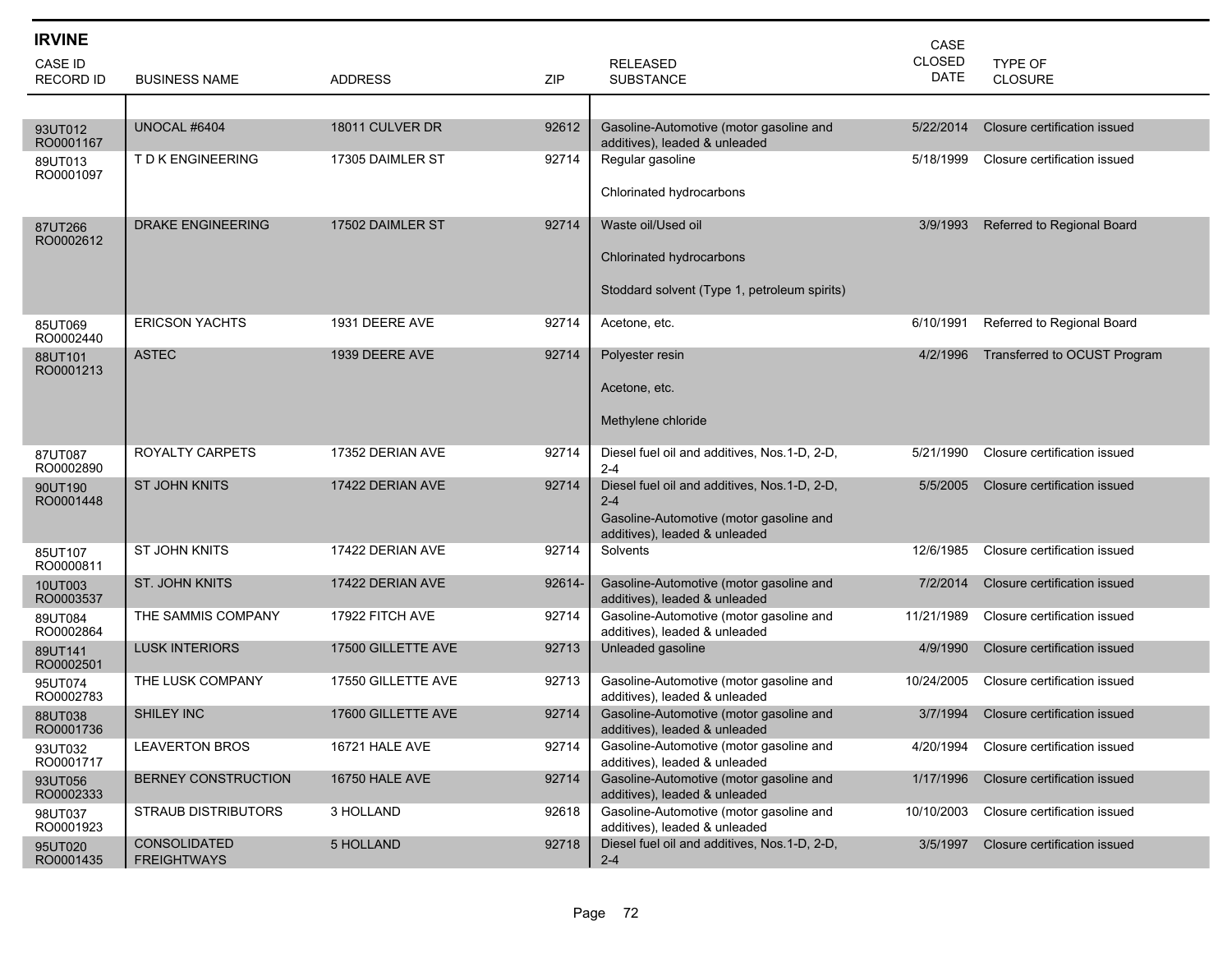| <b>IRVINE</b><br>CASE ID<br><b>RECORD ID</b> | <b>BUSINESS NAME</b>                     | ADDRESS               | ZIP   | <b>RELEASED</b><br><b>SUBSTANCE</b>                                                                                                 | CASE<br><b>CLOSED</b><br><b>DATE</b> | TYPE OF<br><b>CLOSURE</b>    |
|----------------------------------------------|------------------------------------------|-----------------------|-------|-------------------------------------------------------------------------------------------------------------------------------------|--------------------------------------|------------------------------|
| 86UT007<br>RO0001119                         | <b>DAIRY FRESH FARM</b>                  | 7973 IRVINE BLVD      | 92618 | Waste oil/Used oil<br>Gasoline-Automotive (motor gasoline and<br>additives), leaded & unleaded                                      | 12/22/1985                           | Transferred to OCIC Program  |
| 85UT045<br>RO0001851                         | TOSCO - 76 STATION<br>#6537              | 4760 N IRVINE BLVD    | 92720 | Gasoline-Automotive (motor gasoline and<br>additives), leaded & unleaded                                                            | 12/11/2002                           | Closure certification issued |
| 91UT154<br>RO0000912                         | <b>PACIFIC BELL</b>                      | 4918 IRVINE CENTER DR | 92714 | Diesel fuel oil and additives, Nos.1-D, 2-D,<br>$2 - 4$                                                                             | 2/14/1992                            | Closure certification issued |
| 89UT019<br>RO0001233                         | <b>IRV CO AG DIV</b>                     | 9000 IRVINE CENTER DR | 92718 | Regular gasoline                                                                                                                    | 6/8/1990                             | Transferred to OCIC Program  |
| 87UT243<br>RO0002039                         | PARKER HANNIFIN CORP                     | 18321 JAMBOREE BLVD   | 92713 | Waste oil/Used oil<br>Perchlorethylene<br>Trichloroethane<br><b>TCE</b>                                                             | 3/9/1993                             | Referred to Regional Board   |
| 86UT183<br>RO0002785                         | <b>BECKMAN</b>                           | 19000 JAMBOREE RD     | 92713 | Diesel fuel oil and additives, Nos.1-D, 2-D,<br>$2 - 4$<br>Chlorinated hydrocarbons<br>Pseudocumene                                 | 4/5/1994                             | Transferred to OCIC Program  |
| 95UT056<br>RO0002374                         | U C I - FLEET SERVICE                    | 19182 JAMBOREE RD     | 92612 | Gasoline-Automotive (motor gasoline and<br>additives), leaded & unleaded                                                            | 6/8/2012                             | Closure certification issued |
| 90UT089<br>RO0002985                         | HINES NURSERIES INC                      | 12621 JEFFREY RD      | 92720 | Diesel fuel oil and additives, Nos.1-D, 2-D,<br>$2 - 4$<br>Miscellaneous motor vehicle fuel<br>Motor oil                            | 7/13/1990                            | Closure certification issued |
| 85UT132<br>RO0001150                         | <b>FMC CORP</b>                          | 13242 JEFFREY RD      | 92714 | Hydrocarbons                                                                                                                        | 6/10/1986                            | Closure certification issued |
| 89UT098<br>RO0000863                         | <b>IRVINE VALENCIA</b><br><b>GROWERS</b> | 13242 SW JEFFREY RD   | 92650 | Diesel fuel oil and additives, Nos.1-D, 2-D,<br>$2 - 4$<br>Gasoline-Automotive (motor gasoline and<br>additives), leaded & unleaded | 1/20/1993                            | Closure certification issued |
| 86UT166<br>RO0002402                         | SUN CHEMICAL CO                          | 1702 KAISER AVE       | 92714 | Gasoline-Automotive (motor gasoline and<br>additives), leaded & unleaded                                                            | 6/24/1987                            | Closure certification issued |
| 87UT264<br>RO0002566                         | <b>WAREHOUSE SITE</b>                    | 2712 KELVIN AVE       | 92714 | Gasoline-Automotive (motor gasoline and<br>additives), leaded & unleaded                                                            | 12/12/1989                           | Closure certification issued |
| 88UT207<br>RO0001359                         | <b>MODERN MATERIALS</b>                  | 1681 KETTERING ST     | 92714 | Regular gasoline                                                                                                                    | 5/6/1993                             | Closure certification issued |
| 85UT080<br>RO0002699                         | EXXON #7-3515                            | 17551 MACARTHUR BLVD  | 92614 | Gasoline-Automotive (motor gasoline and<br>additives), leaded & unleaded                                                            |                                      |                              |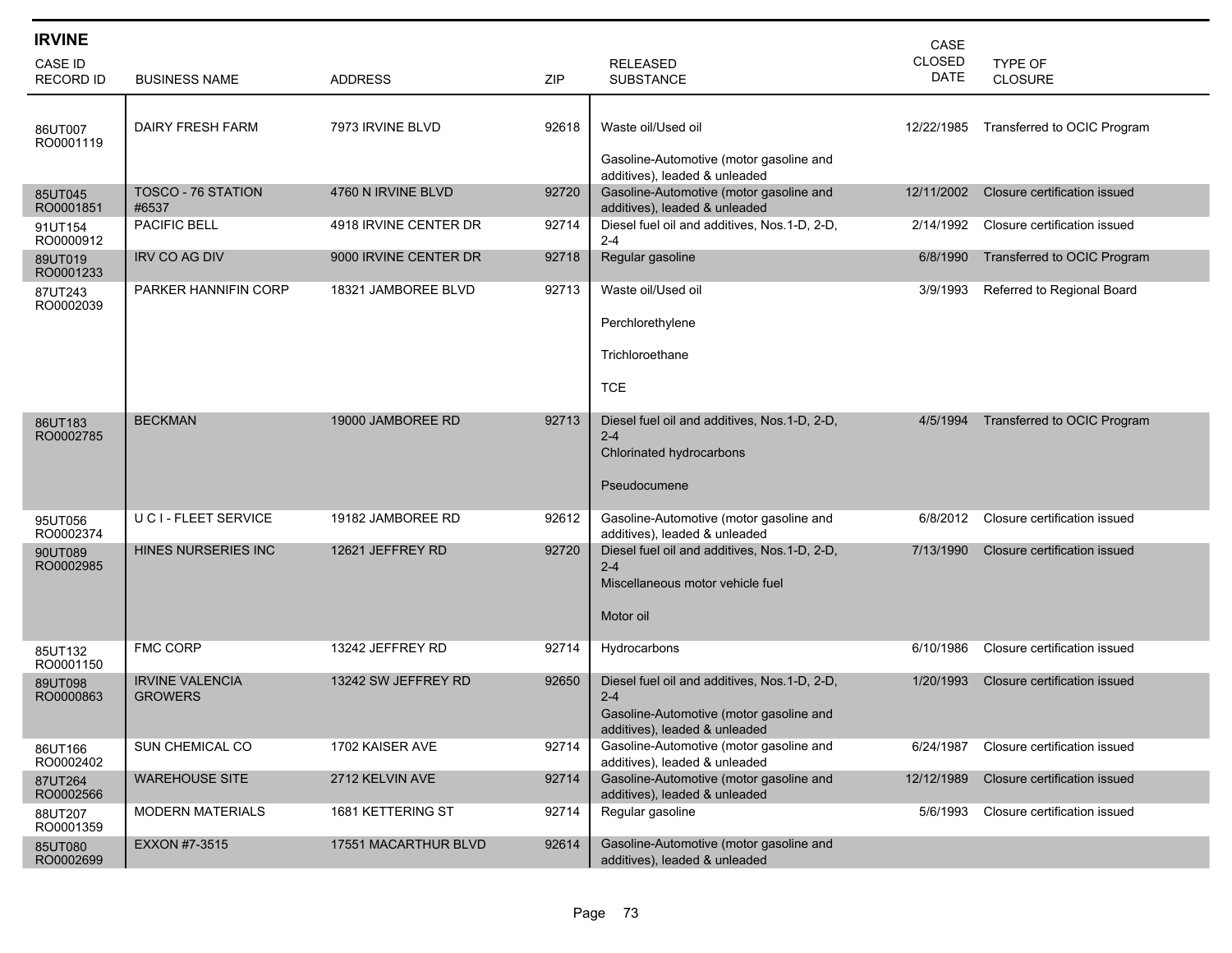| <b>IRVINE</b>                      |                                          |                      |       |                                                                                               | CASE                  |                                     |
|------------------------------------|------------------------------------------|----------------------|-------|-----------------------------------------------------------------------------------------------|-----------------------|-------------------------------------|
| <b>CASE ID</b><br><b>RECORD ID</b> | <b>BUSINESS NAME</b>                     | <b>ADDRESS</b>       | ZIP   | <b>RELEASED</b><br><b>SUBSTANCE</b>                                                           | CLOSED<br><b>DATE</b> | <b>TYPE OF</b><br><b>CLOSURE</b>    |
|                                    |                                          |                      |       |                                                                                               |                       |                                     |
| 99UT053<br>RO0002411               | MACHILL PETROLEUM INC                    | 17551 MACARTHUR BLVD | 92614 | Gasoline-Automotive (motor gasoline and<br>additives), leaded & unleaded                      | 10/24/2019            | Closure certification issued        |
| 95UT007<br>RO0001408               | <b>CHEVRON #9-6405</b>                   | 17561 MACARTHUR BLVD | 92614 | Gasoline-Automotive (motor gasoline and<br>additives), leaded & unleaded                      |                       |                                     |
| 89UT164<br>RO0003003               | <b>CHEVRON #9-5418</b>                   | 18692 MACARTHUR BLVD | 92612 | Regular gasoline                                                                              | 3/3/2015              | Closure certification issued        |
| 87UT199<br>RO0000972               | <b>USMCAS EL TORO</b>                    | 0 MAG 13             | 92709 | Jet Fuel and additives: A (kerosene type),<br>A-1 (kerosene type), B (wide cut or<br>naphtha) | 10/1/1987             | Transferred to OCIC Program         |
| 86UT003<br>RO0001046               | AMERICAN EDWARDS<br><b>LABORATORIES</b>  | 1423 MAIN ST         | 92714 | Gasoline-Automotive (motor gasoline and<br>additives), leaded & unleaded                      | 3/9/1993              | Referred to Regional Board          |
| 88UT163<br>RO0002787               | <b>IRVINE SPORTS CLUB</b><br><b>SITE</b> | 1980 MAIN ST         | 92715 | Chlorinated hydrocarbons                                                                      | 6/1/1991              | Transferred to OCUST Program        |
| 90UT112<br>RO0000729               | <b>OLIN PROPERTIES</b>                   | <b>2031 MAIN ST</b>  | 92614 | Perchlorethylene                                                                              | 5/2/1990              | Transferred to OCIC Program         |
| 06UT002<br>RO0003388               | <b>EMBASSY SUITES HOTEL</b>              | <b>2120 MAIN ST</b>  | 92614 | Diesel fuel oil and additives, Nos. 1-D, 2-D,<br>$2 - 4$                                      | 12/5/2006             | Closure certification issued        |
| 89UT105<br>RO0001593               | <b>RB FURNITURE</b>                      | 2323 MAIN ST         | 92714 | Diesel fuel oil and additives, Nos.1-D, 2-D,<br>$2 - 4$                                       | 11/29/1989            | Closure certification issued        |
| 92UT082<br>RO0002876               | <b>PACIFIC BELL</b>                      | <b>2350 MAIN ST</b>  | 92714 | Diesel fuel oil and additives, Nos.1-D, 2-D,<br>$2 - 4$                                       | 11/2/1998             | Closure certification issued        |
| 88UT109<br>RO0001439               | CONTROL COMPONENTS                       | 2567 MAIN ST         | 92714 | <b>TCE</b>                                                                                    | 2/5/1992              | Referred to Regional Board          |
| 88UT076<br>RO0002685               | <b>JAMBOREE AT MAIN</b>                  | 2772 MAIN ST         | 92714 | Gasoline-Automotive (motor gasoline and<br>additives), leaded & unleaded                      | 9/7/1988              | Closure certification issued        |
| 90UT181<br>RO0001196               | SAFFELL & MCADAM                         | <b>2955 MAIN ST</b>  | 92714 | Gasoline-Automotive (motor gasoline and<br>additives), leaded & unleaded                      | 10/4/1991             | Closure certification issued        |
| 03UT031<br>RO0003216               | SHELL OIL                                | <b>3090 MAIN ST</b>  | 92614 | Gasoline-Automotive (motor gasoline and<br>additives), leaded & unleaded                      | 6/25/2020             | Closure certification issued        |
| 89UT055<br>RO0002201               | <b>KEELINE WILCOX</b>                    | 6600 N MARINE WAY    | 92650 | Gasoline-Automotive (motor gasoline and<br>additives), leaded & unleaded                      | 10/30/1989            | Closure certification issued        |
| 98UT035<br>RO0001902               | MAZDA NORTH AMERICA                      | 1424 MCGAW AVE       | 92614 | Gasoline-Automotive (motor gasoline and<br>additives), leaded & unleaded                      | 5/14/2004             | Closure certification issued        |
| 86UT071<br>RO0002531               | <b>KENDALL-MCGAW</b>                     | 2525 MCGAW AVE       | 92714 | Gasoline-Automotive (motor gasoline and<br>additives), leaded & unleaded                      | 8/10/1987             | Closure certification issued        |
| 89UT004<br>RO0002833               | <b>BUDGET RENT A CAR</b>                 | 2272 MICHELSON DR    | 92715 | Regular gasoline                                                                              | 2/2/1995              | Closure certification issued        |
| 04UT018<br>RO0003305               | <b>EQUITY OFFICE</b><br><b>PROPERTY</b>  | 2600 MICHELSON DR    | 92612 | Diesel fuel oil and additives, Nos.1-D, 2-D,<br>$2 - 4$                                       |                       | 4/7/2005 Referred to Regional Board |
| 84UT037<br>RO0001592               | <b>TRAMMEL CROW</b>                      | 2602 MICHELSON DR    | 92714 | Toluene                                                                                       | 5/29/1985             | Closure certification issued        |
|                                    |                                          |                      |       | Acetone, etc.                                                                                 |                       |                                     |
|                                    |                                          |                      |       | Methyl ethyl ketones                                                                          |                       |                                     |
| 86UT241<br>RO0001745               | FLUOR TECHNOLOGY INC                     | 3333 MICHELSON DR    | 92730 | Unleaded gasoline                                                                             | 4/18/1994             | Closure certification issued        |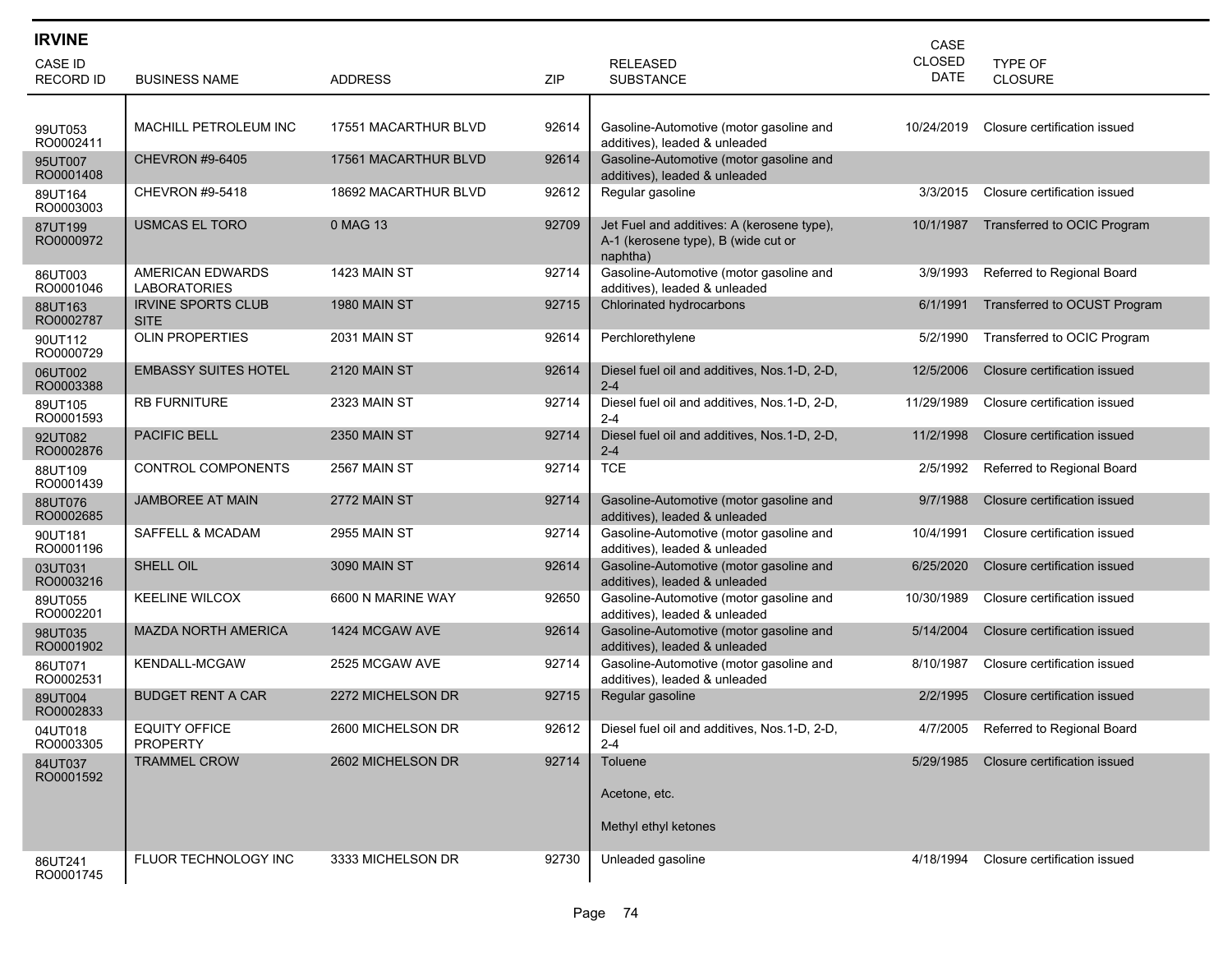| <b>IRVINE</b>        |                                                    |                     |            |                                                                          | CASE          |                              |
|----------------------|----------------------------------------------------|---------------------|------------|--------------------------------------------------------------------------|---------------|------------------------------|
| <b>CASE ID</b>       |                                                    |                     |            | <b>RELEASED</b>                                                          | <b>CLOSED</b> | <b>TYPE OF</b>               |
| <b>RECORD ID</b>     | <b>BUSINESS NAME</b>                               | <b>ADDRESS</b>      | <b>ZIP</b> | <b>SUBSTANCE</b>                                                         | DATE          | <b>CLOSURE</b>               |
|                      |                                                    |                     |            |                                                                          |               |                              |
| 87UT070<br>RO0002528 | <b>IRVINE RANCH WATER</b><br><b>DISTRICT</b>       | 3512 MICHELSON DR   | 92715      | Gasoline-Automotive (motor gasoline and<br>additives), leaded & unleaded | 5/17/1995     | Closure certification issued |
| 99UT021<br>RO0001583 | <b>IRVINE RANCH WATER</b><br><b>DISTRICT</b>       | 3512 MICHELSON DR   | 92612      | Regular gasoline                                                         | 7/26/2000     | Closure certification issued |
|                      |                                                    |                     |            | Diesel fuel oil and additives, Nos.1-D, 2-D,<br>$2 - 4$                  |               |                              |
| 84UT015<br>RO0001039 | <b>MICHELSON TREATMENT</b><br><b>PLANT</b>         | 3512 MICHELSON      | 92714      | Gasoline-Automotive (motor gasoline and<br>additives), leaded & unleaded | 2/4/1985      | Closure certification issued |
| 03UT013<br>RO0003160 | <b>MICHELSON WATER</b><br><b>RECLAMATION PLANT</b> | 3512 MICHELSON DR   | 92612      | Diesel fuel oil and additives, Nos.1-D, 2-D,<br>$2 - 4$                  | 5/14/2004     | Closure certification issued |
|                      |                                                    |                     |            | Gasoline-Automotive (motor gasoline and<br>additives), leaded & unleaded |               |                              |
| 91UT019<br>RO0001280 | <b>BRIGGS &amp; SONS</b>                           | 16662 MILLIKAN AVE  | 92714      | Gasoline-Automotive (motor gasoline and<br>additives), leaded & unleaded | 10/25/1991    | Closure certification issued |
| 90UT085<br>RO0002903 | <b>CLAIM JUMPER</b>                                | 16721 MILLIKAN AVE  | 92714      | Gasoline-Automotive (motor gasoline and<br>additives), leaded & unleaded | 8/2/1993      | Closure certification issued |
| 94UT018<br>RO0001353 | <b>WESTERN DESIGN</b><br><b>CORPORATION</b>        | 16952 MILLIKAN AVE  | 92714      | Diesel fuel oil and additives, Nos.1-D, 2-D,<br>$2 - 4$                  | 8/16/1994     | Closure certification issued |
|                      |                                                    |                     |            | Gasoline-Automotive (motor gasoline and<br>additives), leaded & unleaded |               |                              |
| 91UT051<br>RO0002140 | PACIFIC CONSTRUCTION                               | 17751 MITCHELL      | 92714      | Gasoline-Automotive (motor gasoline and<br>additives), leaded & unleaded | 4/30/1993     | Closure certification issued |
| 93UT024<br>RO0001498 | <b>WOODCREST</b><br><b>DEVELOPMENT</b>             | 17911 MITCHELL      | 92714      | Gasoline-Automotive (motor gasoline and<br>additives), leaded & unleaded | 12/30/1993    | Closure certification issued |
| 93UT073<br>RO0002734 | NEWPORT STATIONERS                                 | 17681 N MITCHELL    | 92714      | Gasoline-Automotive (motor gasoline and<br>additives), leaded & unleaded | 3/29/1995     | Closure certification issued |
| 88UT019<br>RO0001211 | <b>KENNETH OSBORNE AND</b><br><b>ASSOC</b>         | 17141 MURPHY AVE    | 92714      | Gasoline-Automotive (motor gasoline and<br>additives), leaded & unleaded | 11/5/1997     | Closure certification issued |
| 92UT103<br>RO0002332 | <b>MUSICK BRANCH JAIL</b>                          | 13502 MUSICK RD     | 92718      | Gasoline-Automotive (motor gasoline and<br>additives), leaded & unleaded | 3/16/1998     | Referred to Regional Board   |
| 87UT072<br>RO0002575 | <b>MODEL GLASS CO</b>                              | 16691 NOYES AVE     | 92714      | Gasoline-Automotive (motor gasoline and<br>additives), leaded & unleaded | 4/18/1991     | Closure certification issued |
| 97UT032<br>RO0001806 | CITY OF IRVINE<br><b>OPERATIONAL CNTR</b>          | 6427 OAK CANYON     | 9262041    | Gasoline-Automotive (motor gasoline and<br>additives), leaded & unleaded | 12/7/2000     | Closure certification issued |
| 86UT230<br>RO0001445 | <b>IRVINE CO AGRICULTURE</b><br><b>DIV</b>         | 13042 OLD MYFORD RD | 92720      | Unleaded gasoline                                                        | 10/26/1989    | Closure certification issued |
| 90UT131<br>RO0002527 | <b>IRVINE CO FORMER</b><br>ORANGE GROVE            | 13042 OLD MYFORD RD | 92713      | Gasoline-Automotive (motor gasoline and<br>additives), leaded & unleaded | 7/13/1990     | Transferred to OCIC Program  |
| 86UT088<br>RO0002894 | THE IRVINE COMPANY                                 | 13042 OLD MYFORD RD | 92714      | Gasoline-Automotive (motor gasoline and<br>additives), leaded & unleaded | 8/27/1986     | Closure certification issued |
| 89UT201<br>RO0001464 | <b>TREASURE FARMS</b>                              | 13042 OLD MYFORD RD | 92713      | Gasoline-Automotive (motor gasoline and<br>additives), leaded & unleaded | 1/3/1991      | Transferred to OCIC Program  |
| 94UT054<br>RO0002305 | <b>TREASURE FARMS MAIN</b><br><b>YARD</b>          | 13052 OLD MYFORD RD | 92720      | Gasoline-Automotive (motor gasoline and<br>additives), leaded & unleaded | 5/16/2001     | Closure certification issued |
| 03UT044<br>RO0003258 | UC IRVINE MAINTENANCE<br>YARD - BLDG. 897          | 897 PELTASON DR     | 9269721    | Gasoline-Automotive (motor gasoline and<br>additives), leaded & unleaded | 5/27/2004     | Closure certification issued |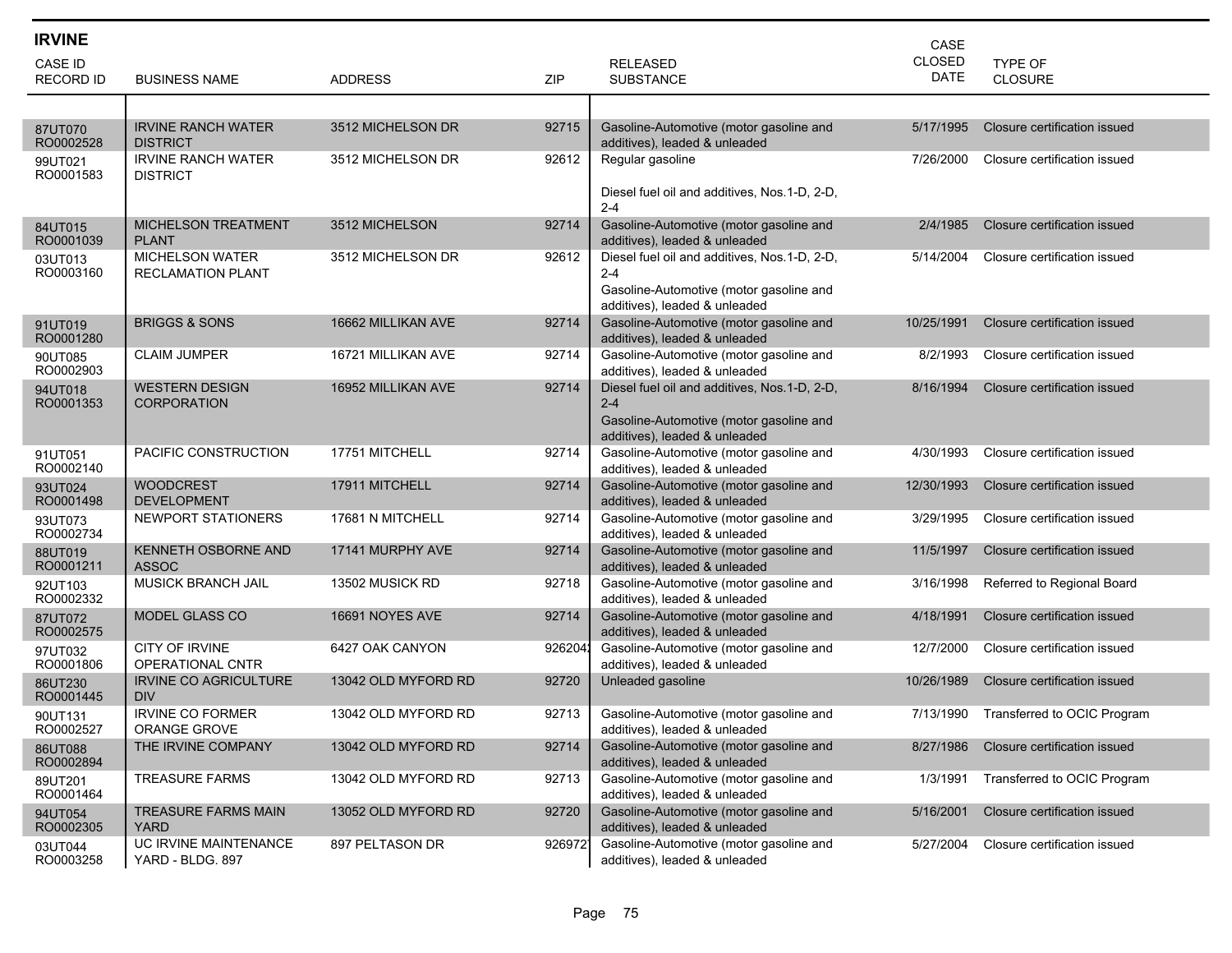| <b>IRVINE</b><br>CASE ID<br><b>RECORD ID</b> | <b>BUSINESS NAME</b>                            | <b>ADDRESS</b>           | ZIP     | <b>RELEASED</b><br><b>SUBSTANCE</b>                                           | CASE<br><b>CLOSED</b><br><b>DATE</b> | <b>TYPE OF</b><br><b>CLOSURE</b> |
|----------------------------------------------|-------------------------------------------------|--------------------------|---------|-------------------------------------------------------------------------------|--------------------------------------|----------------------------------|
| 86UT117<br>RO0001120                         | <b>KAISER</b><br><b>ELECTROPRECISION</b>        | 17000 S RED HILL AVE     | 92714   | Waste oil/Used oil<br>Chlorinated hydrocarbons                                | 3/9/1993                             | Referred to Regional Board       |
| 90UT035<br>RO0001703                         | <b>PRECISION PLASTICS</b>                       | 1352 REYNOLDS            | 92714   | Waste oil/Used oil<br>Chlorinated hydrocarbons                                | 4/1/1993                             | Referred to Regional Board       |
| 94UT049<br>RO0002181                         | <b>IRVINE UNIFIED SCHOOL</b><br><b>DISTRICT</b> | 14600 SAND CANYON AVE    | 92718   | Gasoline-Automotive (motor gasoline and<br>additives), leaded & unleaded      | 12/18/1997                           | Closure certification issued     |
| 91UT153<br>RO0000896                         | O C T D IRVINE FACILITY                         | 14736 SAND CANYON AVE    | 92714   | Motor oil<br><b>Transmission fluid</b>                                        | 1/5/1993                             | Closure certification issued     |
| 92UT043<br>RO0001974                         | <b>OCTD</b>                                     | 14736 SAND CANYON AVE    | 92714   | Stoddard solvent (Type 1, petroleum spirits)                                  | 1/5/1993                             | Closure certification issued     |
| 90UT194<br>RO0001556                         | <b>OCTD FACILITY</b>                            | 14736 SAND CANYON AVE    | 92714   | Waste oil/Used oil                                                            | 1/13/1993                            | Closure certification issued     |
| 89UT158<br>RO0002881                         | <b>OCTD YARD</b>                                | 14736 SAND CANYON AVE    | 92717   | Diesel fuel oil and additives, Nos.1-D, 2-D,<br>$2 - 4$                       | 7/28/2005                            | Closure certification issued     |
| 89UT107<br>RO0001647                         | EXXON #7-3525                                   | 14781 SAND CANYON AVE    | 92618   | Gasoline-Automotive (motor gasoline and<br>additives), leaded & unleaded      | 1/2/2019                             | Closure certification issued     |
| 96UT005<br>RO0001098                         | ARCO #3007                                      | 14881 SAND CANYON AVE    | 92718   | Gasoline-Automotive (motor gasoline and<br>additives), leaded & unleaded      | 10/27/1998                           | Referred to Regional Board       |
| 92UT015<br>RO0001222                         | UNOCAL COP #4773                                | 14886 SAND CANYON AVE    | 92618   | Unleaded gasoline                                                             |                                      |                                  |
| 89UT064<br>RO0002425                         | CITY OF IRVINE,<br><b>MAINTENANCE YARD</b>      | 15029 SAND CANYON AVE    | 92717   | Unleaded gasoline                                                             | 2/21/1990                            | Closure certification issued     |
| 98UT078<br>RO0002918                         | <b>IRVINE MAIN POST</b><br><b>OFFICE</b>        | 15642 SAND CANYON AVE    | 92618   | Gasoline-Automotive (motor gasoline and<br>additives), leaded & unleaded      | 4/18/2000                            | Closure certification issued     |
| 85UT062<br>RO0002266                         | THE IRVINE COMPANY                              | 0 SAND CYN & IRVINE BLVD | 92714   | Gasoline-Automotive (motor gasoline and<br>additives), leaded & unleaded      | 9/17/1985                            | Closure certification issued     |
| 87UT049<br>RO0001995                         | RANCHO SAN JOAQUIN<br><b>GOLF</b>               | 1 SANDBURG WAY           | 92715   | Gasoline-Automotive (motor gasoline and<br>additives), leaded & unleaded      | 12/7/1995                            | Closure certification issued     |
| 92UT039<br>RO0001874                         | ORANGE COUNTY FIRE<br>STATION #15               | 3202 SANTIAGO CANYON RD  | 92720   | Diesel fuel oil and additives, Nos.1-D, 2-D,<br>$2 - 4$                       | 10/20/1992                           | Closure certification issued     |
| 95UT030<br>RO0001709                         | <b>TERRA INVESTMENTS</b>                        | 17848 SKY PARK CIR       | 92714   | Gasoline-Automotive (motor gasoline and<br>additives), leaded & unleaded      | 7/12/2004                            | Closure certification issued     |
| 86UT153<br>RO0002069                         | <b>AIRPORT BUSINESS</b><br><b>CENTER</b>        | 17875 SKY PARK CIR       | 92714   | Gasoline-Automotive (motor gasoline and<br>additives), leaded & unleaded      | 9/10/1986                            | Closure certification issued     |
| 07UT001<br>RO0003439                         | SHELL SERVICE STATION                           | 51 TECHNOLOGY DR         | 9261821 | Gasoline-Automotive (motor gasoline and<br>additives), leaded & unleaded      | 6/29/2012                            | Closure certification issued     |
| 97UT017<br>RO0001398                         | <b>LUCKY STORES</b><br><b>DISTRIBUTION CNTR</b> | 9300 TOLEDO WAY          | 92718   | Diesel fuel oil and additives, Nos.1-D, 2-D,<br>$2 - 4$<br>Waste oil/Used oil | 1/27/2005                            | Closure certification issued     |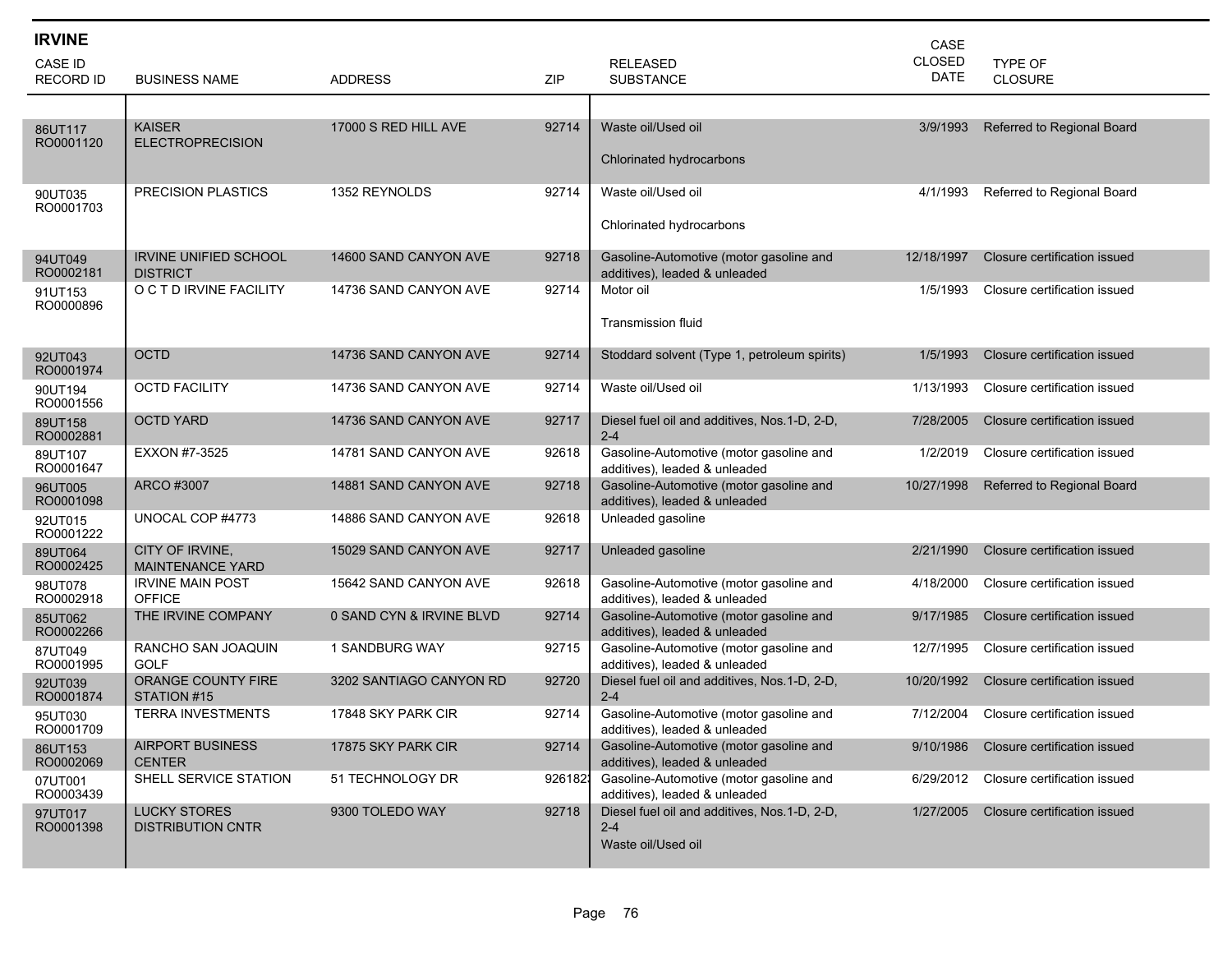| <b>IRVINE</b>                      |                                          |                                      |            |                                                                                                                                     | CASE                         |                              |
|------------------------------------|------------------------------------------|--------------------------------------|------------|-------------------------------------------------------------------------------------------------------------------------------------|------------------------------|------------------------------|
| <b>CASE ID</b><br><b>RECORD ID</b> | <b>BUSINESS NAME</b>                     | <b>ADDRESS</b>                       | <b>ZIP</b> | <b>RELEASED</b><br><b>SUBSTANCE</b>                                                                                                 | <b>CLOSED</b><br><b>DATE</b> | TYPE OF<br><b>CLOSURE</b>    |
|                                    |                                          |                                      |            |                                                                                                                                     |                              |                              |
| 98UT015<br>RO0001364               | SHELL OIL                                | 4162 TRABUCO RD                      | 92620      | Gasoline-Automotive (motor gasoline and<br>additives), leaded & unleaded                                                            | 4/10/2013                    | Closure certification issued |
| 88UT180<br>RO0000848               | <b>IRVINE CO AG DIV</b>                  | 0 TRABUCO & SAND CANYON              | 92713      | Regular gasoline                                                                                                                    | 1/3/1991                     | Transferred to OCIC Program  |
| 85UT119<br>RO0000978               | MOBIL #18-824                            | 5333 UNIVERSITY DR                   | 92612      | Gasoline-Automotive (motor gasoline and<br>additives), leaded & unleaded                                                            |                              |                              |
| 92UT116<br>RO0002644               | <b>TRANSIT MIX CONCRETE</b><br><b>CO</b> | 9961 VALENCIA AVE                    | 92718      | Diesel fuel oil and additives, Nos.1-D, 2-D,<br>$2 - 4$                                                                             | 2/6/2004                     | Closure certification issued |
| 88UT035<br>RO0001656               | <b>TRANSIT MIXED</b><br><b>CONCRETE</b>  | 9961 VALENCIA AVE                    | 92714      | Diesel fuel oil and additives, Nos.1-D, 2-D,<br>$2 - 4$                                                                             | 9/29/1988                    | Closure certification issued |
| 92UT142<br>RO0000886               | <b>USMCAS EL TORO</b>                    | 0 VMFAT 101 DIRECT<br><b>FUELING</b> | 92709      | Jet Fuel and additives: A (kerosene type),<br>A-1 (kerosene type), B (wide cut or<br>naphtha)                                       | 3/2/1992                     | Referred to Regional Board   |
| 87UT088<br>RO0002910               | SHIPLEY CO INC                           | 16782 VON KARMAN AVE                 | 92714      | Solvents                                                                                                                            | 8/22/1990                    | Referred to Regional Board   |
| 92UT093<br>RO0000817               | <b>PARKER HANNIFIN</b>                   | 17352 VON KARMAN AVE                 | 92715      | Gasoline-Automotive (motor gasoline and<br>additives), leaded & unleaded                                                            | 1/26/1993                    | Closure certification issued |
| 87UT152<br>RO0002292               | <b>DEFT INDUSTRIES</b>                   | 17451 VON KARMAN AVE                 | 92714      | Methyl ethyl ketones                                                                                                                | 6/1/1991                     | Transferred to OCUST Program |
| 86UT075<br>RO0002624               | <b>SMITH TOOL</b>                        | 17871 VON KARMAN                     | 92713      | Lubricating oil                                                                                                                     | 3/9/1993                     | Referred to Regional Board   |
| 85UT047<br>RO0001901               | <b>SMITH TOOLS</b>                       | 17871 VON KARMAN AVE                 | 92714      | Gasoline-Automotive (motor gasoline and<br>additives), leaded & unleaded                                                            | 6/25/1985                    | Closure certification issued |
| 86UT072<br>RO0002555               | <b>PARKER HANNIFIN</b>                   | 18001 VON KARMAN AVE                 | 92715      | Cutting oil                                                                                                                         | 1/23/1987                    | Closure certification issued |
| 87UT184<br>RO0003001               | PARKER HANNIFIN CORP                     | 18001 VON KARMAN AVE                 | 92714      | Waste oil/Used oil                                                                                                                  | 3/15/1993                    | Referred to Regional Board   |
|                                    |                                          |                                      |            | Solvents                                                                                                                            |                              |                              |
| 06UT001<br>RO0003387               | <b>VON KARMAN TOWERS</b>                 | 18221 VON KARMAN AVE                 | 92612      | Diesel fuel oil and additives, Nos.1-D, 2-D,<br>$2 - 4$                                                                             | 2/3/2009                     | Closure certification issued |
| 92UT129<br>RO0002911               | KOLL CENTER IRVINE                       | 18500 VON KARMAN AVE                 | 92715      | Gasoline-Automotive (motor gasoline and<br>additives), leaded & unleaded                                                            | 2/19/1993                    | Closure certification issued |
| 98UT052<br>RO0002340               | TOSCO - 76 #6525                         | 5410 WALNUT AVE                      | 92604      | Gasoline-Automotive (motor gasoline and<br>additives), leaded & unleaded                                                            | 6/29/2012                    | Closure certification issued |
| 90UT178<br>RO0001126               | EL TORITO RESTAURANTS<br>INC             | 2450 WHITE RD                        | 92714      | Diesel fuel oil and additives, Nos.1-D, 2-D,<br>$2 - 4$<br>Gasoline-Automotive (motor gasoline and<br>additives), leaded & unleaded | 9/25/1992                    | Closure certification issued |
| 02UT001<br>RO0003031               | <b>ORANGE COUNTY FIRE</b><br>STATION #36 | 301 E YALE LOOP                      | 92604      | Gasoline-Automotive (motor gasoline and<br>additives), leaded & unleaded                                                            | 9/13/2002                    | Closure certification issued |
| 87UT076<br>RO0002666               | ORANGE COUNTY FIRE<br>STATION #36        | 301 E YALE LOOP                      | 92714      | Gasoline-Automotive (motor gasoline and<br>additives), leaded & unleaded                                                            | 9/21/1994                    | Closure certification issued |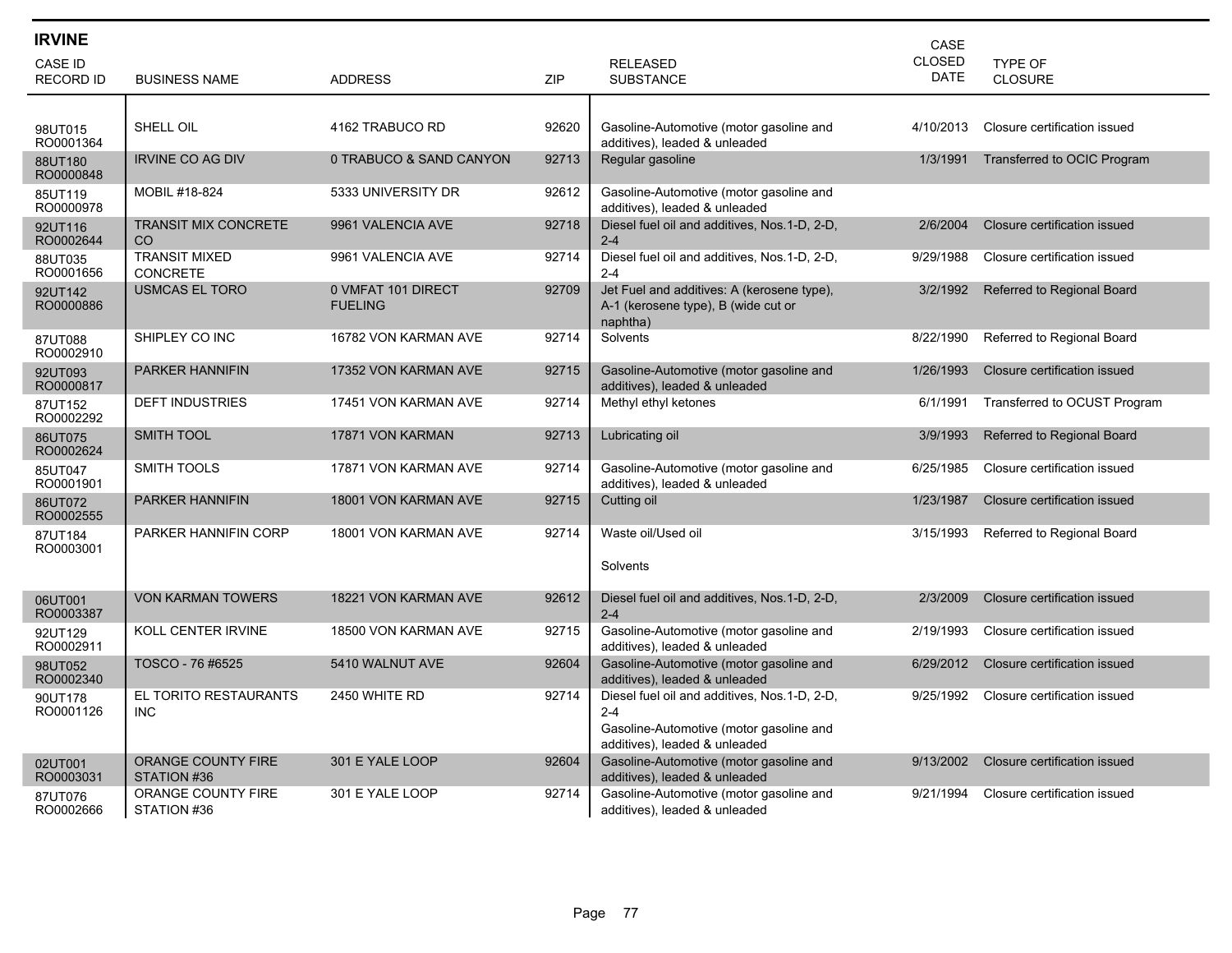| <b>LA HABRA</b>      |                                              |                   |       |                                                                          | CASE                  |                              |
|----------------------|----------------------------------------------|-------------------|-------|--------------------------------------------------------------------------|-----------------------|------------------------------|
| CASE ID              |                                              |                   |       | <b>RELEASED</b>                                                          | CLOSED<br><b>DATE</b> | TYPE OF                      |
| RECORD ID            | <b>BUSINESS NAME</b>                         | <b>ADDRESS</b>    | ZIP   | <b>SUBSTANCE</b>                                                         |                       | CLOSURE                      |
|                      |                                              |                   |       |                                                                          |                       |                              |
| 89UT119<br>RO0001955 | <b>CHARLES WOLFARTH</b>                      | 240 E 4TH ST      | 90631 | Gasoline-Automotive (motor gasoline and<br>additives), leaded & unleaded | 6/26/1990             | Closure certification issued |
| 92UT051              | <b>GRAHAM'S TOWING</b>                       | 311 W 4TH AVE     | 90631 | Diesel fuel oil and additives, Nos.1-D, 2-D,                             | 5/28/1998             | Closure certification issued |
| RO0002189            |                                              |                   |       | $2 - 4$<br>Gasoline-Automotive (motor gasoline and                       |                       |                              |
|                      |                                              |                   |       | additives), leaded & unleaded                                            |                       |                              |
| 90UT273<br>RO0001009 | HILINE MOTOR SPORTS                          | 850 N BEACH BLVD  | 90631 | Waste oil/Used oil                                                       | 8/21/1991             | Closure certification issued |
|                      |                                              |                   |       | Chlorinated hydrocarbons                                                 |                       |                              |
|                      |                                              |                   |       | Waste oil/Used oil                                                       |                       |                              |
| 00UT004<br>RO0002410 | LA HABRA TOWN CENTER                         | 850 N BEACH BLVD  | 90631 |                                                                          | 10/11/2000            | Closure certification issued |
|                      |                                              |                   |       | Gasoline-Automotive (motor gasoline and                                  |                       |                              |
| 87UT155              | <b>SOUTHERN CALIF</b>                        | 851 N BEACH BLVD  | 90631 | additives), leaded & unleaded<br>Waste oil/Used oil                      | 2/9/1989              | Closure certification issued |
| RO0002366            | <b>TRANSMISSION</b>                          |                   |       |                                                                          |                       |                              |
| 86UT212<br>RO0001017 | <b>FIRESTONE TIRES</b>                       | 1071 S BEACH BLVD | 90631 | Waste oil/Used oil                                                       | 2/13/1987             | Closure certification issued |
| 85UT064<br>RO0002314 | <b>UNOCAL</b>                                | 111 S BEACH BLVD  | 90631 | Diesel fuel oil and additives, Nos.1-D, 2-D,<br>$2 - 4$                  | 9/5/1985              | Closure certification issued |
| 86UT178<br>RO0002686 | MOBIL #18-H9N                                | 1199 S BEACH BLVD | 90631 | Gasoline-Automotive (motor gasoline and<br>additives), leaded & unleaded |                       |                              |
| 86UT058<br>RO0002211 | <b>CHEVRON USA</b>                           | 3282 S BEACH BLVD | 90631 | Lubricating oil                                                          | 6/25/1987             | Closure certification issued |
| 99UT043<br>RO0002161 | PLC LAND COMPANY                             | 3282 S BEACH BLVD | 90631 | Gasoline-Automotive (motor gasoline and<br>additives), leaded & unleaded | 11/22/2002            | Closure certification issued |
| 92UT132              | <b>REDS EQUIPMENT</b>                        | 620 S BEACH BLVD  | 90631 | Diesel fuel oil and additives, Nos.1-D, 2-D,                             | 12/14/1992            | Closure certification issued |
| RO0002971            | <b>RENTAL</b>                                |                   |       | $2 - 4$<br>Gasoline-Automotive (motor gasoline and                       |                       |                              |
|                      |                                              |                   |       | additives), leaded & unleaded                                            |                       |                              |
| 91UT126<br>RO0002632 | SHELL OIL                                    | 650 S BEACH BLVD  | 90631 | Gasoline-Automotive (motor gasoline and<br>additives), leaded & unleaded | 5/31/2005             | Closure certification issued |
| 87UT117<br>RO0001365 | <b>TARGET ENTERPRISES</b>                    | 681 S BEACH BLVD  | 90631 | Gasoline-Automotive (motor gasoline and<br>additives), leaded & unleaded | 1/11/2018             | Closure certification issued |
| 87UT079<br>RO0002732 | <b>IMPERIAL BUILDING</b><br><b>MATERIALS</b> | 1000 S CYPRESS ST | 90631 | Gasoline-Automotive (motor gasoline and<br>additives), leaded & unleaded | 9/13/2002             | Closure certification issued |
| 91UT060              | <b>HORIZON HIGH REACH</b>                    | 1101 S CYPRESS ST | 90631 | Diesel fuel oil and additives, Nos.1-D, 2-D,                             | 6/16/1992             | Closure certification issued |
| RO0002367            |                                              |                   |       | 2-4<br>Motor oil                                                         |                       |                              |
|                      |                                              |                   |       |                                                                          |                       |                              |
| 86UT128<br>RO0001407 | LA HABRA TOW SERVICE                         | 620 S CYPRESS ST  | 90631 | Gasoline-Automotive (motor gasoline and<br>additives), leaded & unleaded | 6/19/1992             | Closure certification issued |
| 89UT122<br>RO0002032 | <b>REGAL CULTURED</b><br><b>MARBLE</b>       | 930 S CYPRESS ST  | 90631 | Gasoline-Automotive (motor gasoline and<br>additives), leaded & unleaded | 2/14/2003             | Closure certification issued |
| 91UT048<br>RO0002057 | PEERLESS MAINTENANCE<br><b>SERVICE</b>       | 1100 S EUCLID ST  | 90631 | Unleaded gasoline                                                        | 4/24/1991             | Closure certification issued |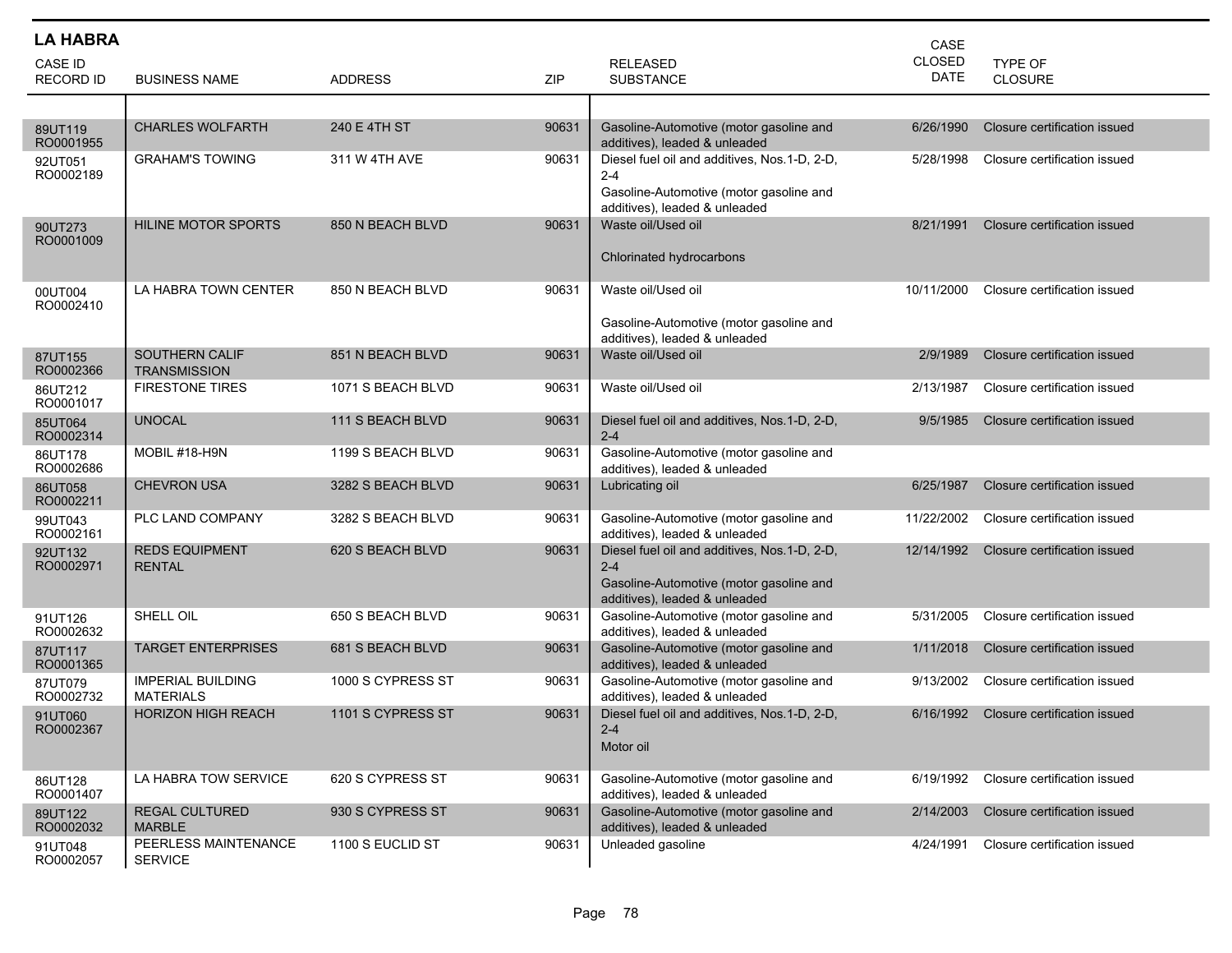| <b>LA HABRA</b>                    |                                             |                    |       |                                                                                                                                                                                       | CASE                         |                              |
|------------------------------------|---------------------------------------------|--------------------|-------|---------------------------------------------------------------------------------------------------------------------------------------------------------------------------------------|------------------------------|------------------------------|
| <b>CASE ID</b><br><b>RECORD ID</b> | <b>BUSINESS NAME</b>                        | <b>ADDRESS</b>     | ZIP   | <b>RELEASED</b><br><b>SUBSTANCE</b>                                                                                                                                                   | <b>CLOSED</b><br><b>DATE</b> | TYPE OF<br><b>CLOSURE</b>    |
|                                    |                                             |                    |       |                                                                                                                                                                                       |                              |                              |
| 03UT014<br>RO0003165               | UNOCAL #5002 (FORMER)                       | 1210 S EUCLID AVE  | 90631 | Gasoline-Automotive (motor gasoline and<br>additives), leaded & unleaded                                                                                                              | 9/13/2005                    | Closure certification issued |
| 86UT210<br>RO0000989               | PACKERS COLD STORAGE                        | 310 W EUCLID ST    | 90631 | Diesel fuel oil and additives, Nos.1-D, 2-D,<br>$2 - 4$<br>Chlorinated hydrocarbons<br>Acetone, etc.                                                                                  | 3/5/1993                     | Referred to Regional Board   |
| 87UT136<br>RO0001878               | <b>BURCH FORD</b>                           | 201 N HARBOR BLVD  | 90631 | Unleaded gasoline                                                                                                                                                                     | 12/2/2004                    | Closure certification issued |
| 01UT020<br>RO0001618               | TOSCO - 76 #5277                            | 750 N HARBOR BLVD  | 90631 | Gasoline-Automotive (motor gasoline and<br>additives), leaded & unleaded                                                                                                              | 6/17/2013                    | Closure certification issued |
| 92UT127<br>RO0002871               | G & M OIL #03                               | 110 S HARBOR AVE   | 90631 | Gasoline-Automotive (motor gasoline and<br>additives), leaded & unleaded                                                                                                              |                              |                              |
| 95UT017<br>RO0001348               | CHEVRON #9-5833                             | 1151 S HARBOR BLVD | 90631 | Gasoline-Automotive (motor gasoline and<br>additives), leaded & unleaded                                                                                                              | 2/7/2003                     | Closure certification issued |
| 87UT119<br>RO0001422               | <b>VISTA PAINT CORP</b>                     | 1450 S HARBOR BLVD | 90631 | Paint thinner                                                                                                                                                                         | 11/22/2002                   | Closure certification issued |
| 09UT001<br>RO0003508               | DAVE'S ARCO                                 | 1490 S HARBOR BLVD | 90631 | Diesel fuel oil and additives, Nos.1-D, 2-D,<br>$2 - 4$<br>Waste oil/Used oil<br>Gasoline-Automotive (motor gasoline and<br>additives), leaded & unleaded                             |                              |                              |
| 99UT042<br>RO0002134               | <b>SUNNY HILLS AUTO</b><br><b>CENTER</b>    | 1500 S HARBOR BLVD | 90631 | Gasoline-Automotive (motor gasoline and<br>additives), leaded & unleaded                                                                                                              |                              |                              |
| 94UT022<br>RO0001471               | <b>COMPTON RENTALS</b>                      | 471 S HARBOR BLVD  | 90631 | Gasoline-Automotive (motor gasoline and<br>additives), leaded & unleaded                                                                                                              | 8/29/1995                    | Closure certification issued |
| 88UT020<br>RO0001236               | CITY OF LA HABRA/FIRE<br>#2                 | 520 S HARBOR BLVD  | 90631 | Diesel fuel oil and additives, Nos.1-D, 2-D,<br>$2 - 4$<br>Waste oil/Used oil                                                                                                         | 3/1/1994                     | Closure certification issued |
| 90UT083<br>RO0002863               | <b>CAL-RUSS</b><br><b>CONSTRUCTION CORP</b> | 555 S HARBOR BLVD  | 90631 | Diesel fuel oil and additives, Nos.1-D, 2-D,<br>$2 - 4$<br>Gasoline-Automotive (motor gasoline and<br>additives), leaded & unleaded                                                   | 9/20/1994                    | Closure certification issued |
| 85UT048<br>RO0001927               | <b>ALPHA BETA</b>                           | 777 S HARBOR BLVD  | 90631 | Diesel fuel oil and additives, Nos.1-D, 2-D,<br>$2 - 4$<br>Waste oil/Used oil<br>Chlorinated hydrocarbons<br>Gasoline-Automotive (motor gasoline and<br>additives), leaded & unleaded |                              |                              |
| 03UT007<br>RO0003140               | SHELL OIL                                   | 101 E IMPERIAL HWY | 90631 | Gasoline-Automotive (motor gasoline and<br>additives), leaded & unleaded                                                                                                              | 1/17/2013                    | Closure certification issued |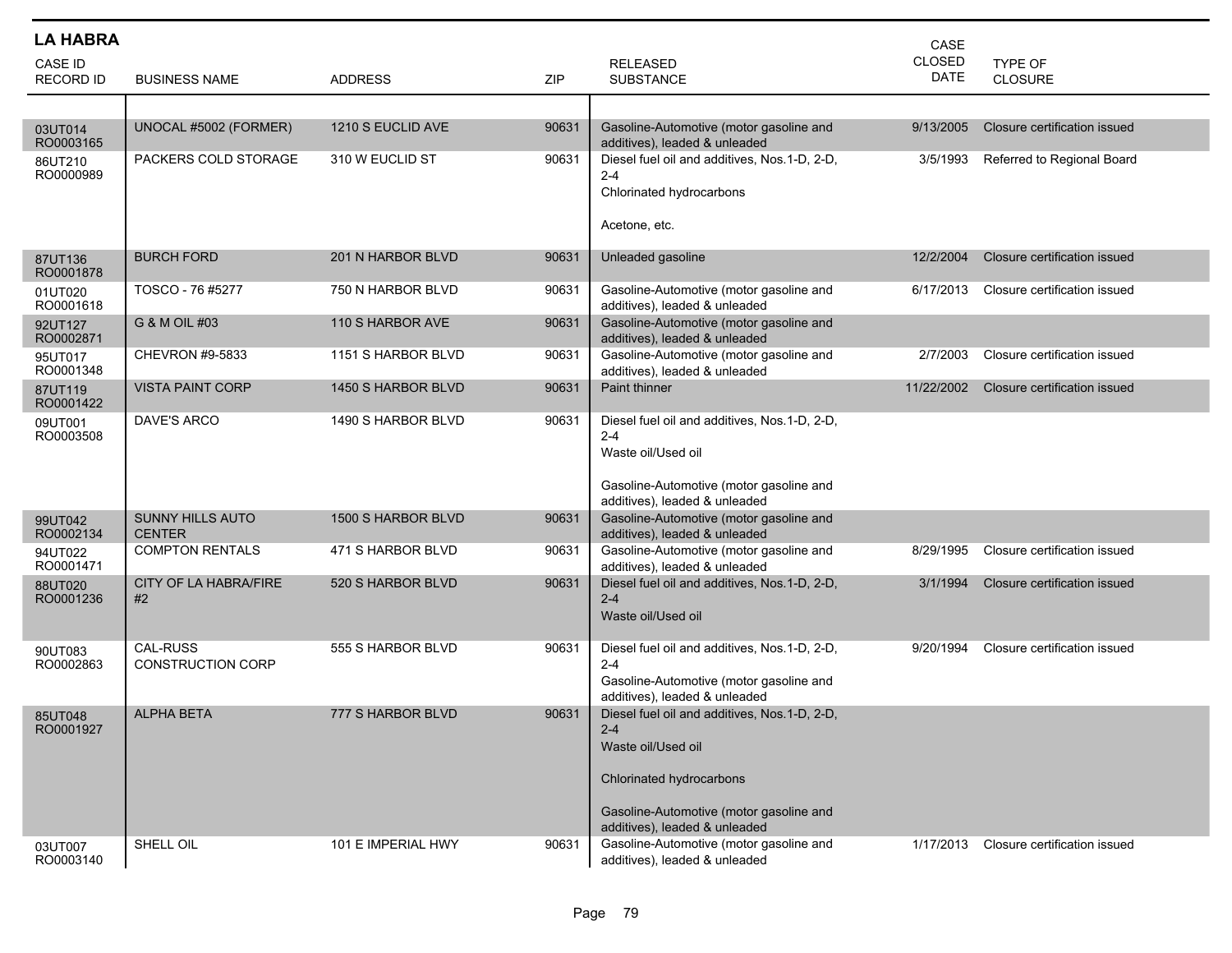| <b>LA HABRA</b>             |                                          |                      |       |                                                                          | CASE                         |                              |
|-----------------------------|------------------------------------------|----------------------|-------|--------------------------------------------------------------------------|------------------------------|------------------------------|
| CASE ID<br><b>RECORD ID</b> | <b>BUSINESS NAME</b>                     | <b>ADDRESS</b>       | ZIP   | <b>RELEASED</b><br><b>SUBSTANCE</b>                                      | <b>CLOSED</b><br><b>DATE</b> | TYPE OF<br><b>CLOSURE</b>    |
|                             |                                          |                      |       |                                                                          |                              |                              |
| 85UT043<br>RO0001801        | <b>COFFELT STREET</b><br><b>SWEEPING</b> | 1010 E IMPERIAL HWY  | 90631 | Gasoline-Automotive (motor gasoline and<br>additives), leaded & unleaded | 10/11/1985                   | Closure certification issued |
| 92UT096<br>RO0000873        | LEBARD & UNDERWOOD<br><b>HONDA INC</b>   | 321 E IMPERIAL HWY   | 90631 | Waste oil/Used oil                                                       | 11/12/2003                   | Closure certification issued |
| 03UT010<br>RO0003152        | <b>IMPERIAL CAR WASH</b>                 | 401 E IMPERIAL HWY   | 90631 | Gasoline-Automotive (motor gasoline and<br>additives), leaded & unleaded | 3/30/2009                    | Closure certification issued |
| 91UT004<br>RO0002372        | LA HABRA POST OFFICE                     | 1001 W IMPERIAL HWY  | 90631 | Gasoline-Automotive (motor gasoline and<br>additives), leaded & unleaded | 6/9/1994                     | Closure certification issued |
| 92UT010<br>RO0001108        | <b>VOTAW DAVIS</b><br><b>PROPERTIES</b>  | 101 W IMPERIAL HWY   | 90631 | Gasoline-Automotive (motor gasoline and<br>additives), leaded & unleaded | 4/2/2004                     | Closure certification issued |
| 90UT243<br>RO0002755        | CHEVRON #6496                            | 1950 W IMPERIAL HWY  | 90632 | Gasoline-Automotive (motor gasoline and<br>additives), leaded & unleaded | 12/11/1991                   | Closure certification issued |
| 98UT082<br>RO0003000        | <b>CHEVRON #9-6496</b>                   | 1950 W IMPERIAL HWY  | 90631 | Gasoline-Automotive (motor gasoline and<br>additives), leaded & unleaded | 3/16/2016                    | Closure certification issued |
| 84UT003<br>RO0001555        | MCDONALDS CORP                           | 2000 W IMPERIAL HWY  | 90631 | Gasoline-Automotive (motor gasoline and<br>additives), leaded & unleaded | 11/8/1984                    | Closure certification issued |
| 86UT224<br>RO0001271        | POMONA BOX CO#1                          | 301 W IMPERIAL HWY   | 90631 | Gasoline-Automotive (motor gasoline and<br>additives), leaded & unleaded | 10/11/2002                   | Closure certification issued |
| 92UT062<br>RO0002439        | <b>GOODMAN</b><br><b>CONSTRUCTION</b>    | 401 W IMPERIAL HWY   | 90631 | Diesel fuel oil and additives, Nos.1-D, 2-D,<br>$2 - 4$                  | 6/4/1992                     | Closure certification issued |
| 92UT107<br>RO0002433        | <b>FUDGE TRUST PROPERTY</b>              | 521 W IMPERIAL HWY   | 90631 | Waste oil/Used oil<br>Chlorinated hydrocarbons                           | 8/4/1995                     | Closure certification issued |
| 91UT109<br>RO0002220        | RAPID GAS STATION #25                    | 601 W IMPERIAL HWY   | 90631 | Unleaded gasoline                                                        |                              |                              |
| 87UT161<br>RO0002515        | <b>MOBIL #18-F34</b>                     | 1124 E LA HABRA BLVD | 90631 | Waste oil/Used oil<br>Gasoline-Automotive (motor gasoline and            |                              |                              |
| 89UT146                     | CHEVRON #9-2214                          | 1201 E LA HABRA BLVD | 90632 | additives), leaded & unleaded<br>Waste oil/Used oil                      | 1/20/1998                    | Closure certification issued |
| RO0002631                   |                                          |                      |       | Gasoline-Automotive (motor gasoline and<br>additives), leaded & unleaded |                              |                              |
| 88UT096<br>RO0000805        | <b>ELITE CLEANERS</b>                    | 522 E LA HABRA BLVD  | 90631 | <b>Mineral spirits</b>                                                   | 12/17/2002                   | Referred to Regional Board   |
|                             |                                          |                      |       | Stoddard solvent (Type 1, petroleum spirits)                             |                              |                              |
| 86UT054<br>RO0002104        | KAYO OIL COMPANY                         | 619 E LA HABRA BLVD  | 90631 | Unleaded gasoline                                                        | 7/8/2005                     | Closure certification issued |
| 95UT050<br>RO0002226        | ULTRAMAR #747                            | 1150 W LA HABRA BLVD | 90631 | Gasoline-Automotive (motor gasoline and<br>additives), leaded & unleaded | 8/4/2005                     | Closure certification issued |
| 87UT185<br>RO0000735        | MOBIL #18-E13                            | 1950 W LA HABRA BLVD | 90631 | Gasoline-Automotive (motor gasoline and<br>additives), leaded & unleaded | 10/13/2021                   | Closure certification issued |
| 03UT004<br>RO0003128        | <b>CHEVRON #9-9737</b>                   | 2001 W LA HABRA BLVD | 90631 | Regular gasoline                                                         | 2/20/2014                    | Closure certification issued |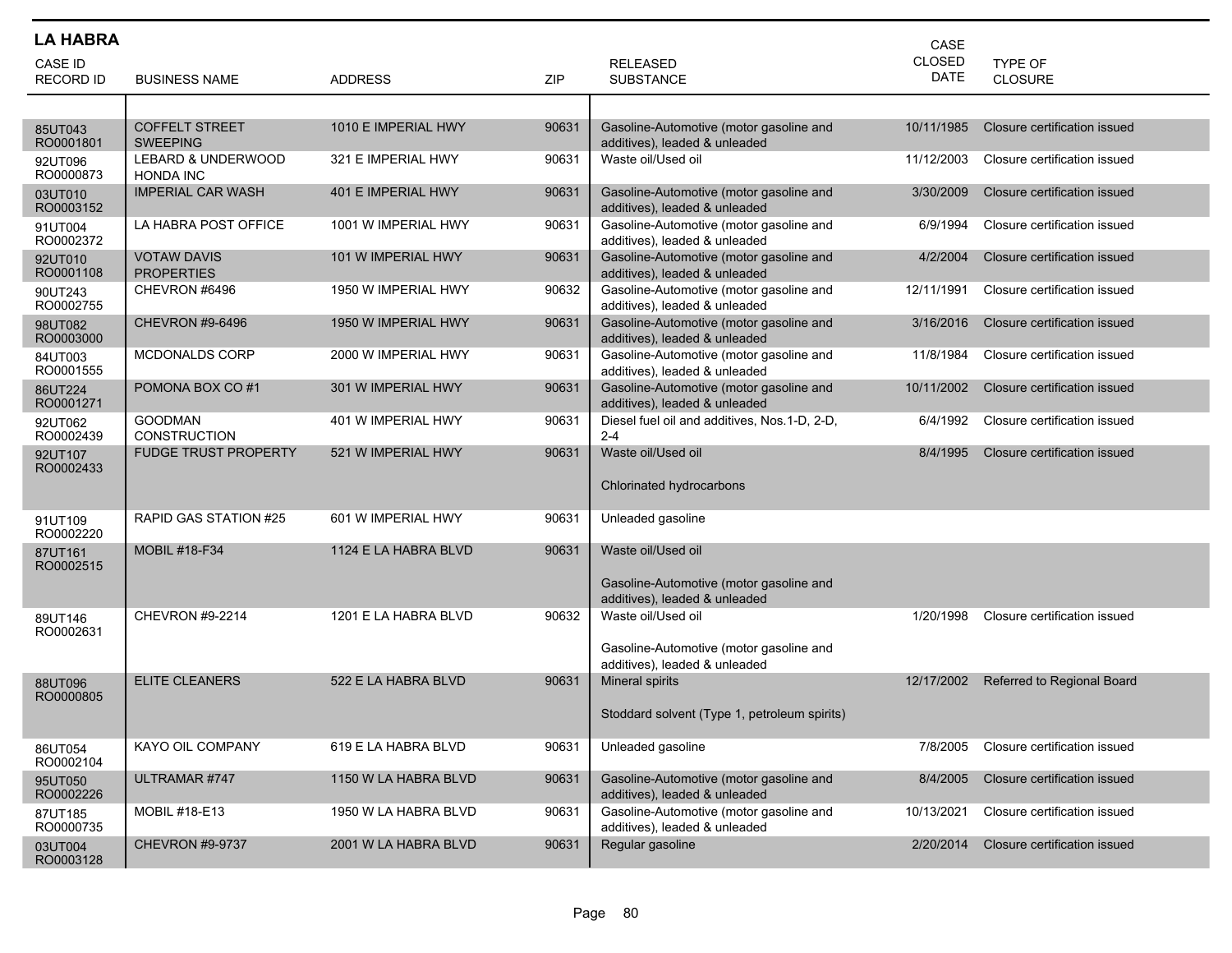| <b>LA HABRA</b>             |                                                 |                     |       |                                                                                                                                     | CASE                         |                                  |
|-----------------------------|-------------------------------------------------|---------------------|-------|-------------------------------------------------------------------------------------------------------------------------------------|------------------------------|----------------------------------|
| CASE ID<br><b>RECORD ID</b> | <b>BUSINESS NAME</b>                            | <b>ADDRESS</b>      | ZIP   | <b>RELEASED</b><br><b>SUBSTANCE</b>                                                                                                 | <b>CLOSED</b><br><b>DATE</b> | <b>TYPE OF</b><br><b>CLOSURE</b> |
| 90UT151<br>RO0002949        | <b>CIRCLE AUTO PARTS</b>                        | 410 W LA HABRA BLVD | 90631 | Waste oil/Used oil<br>Gasoline-Automotive (motor gasoline and<br>additives), leaded & unleaded                                      | 10/1/2002                    | Closure certification issued     |
| 90UT141<br>RO0002750        | <b>RAY'S AUTO ELECTRIC</b>                      | 840 W LA HABRA BLVD | 90631 | Waste oil/Used oil                                                                                                                  | 7/31/1990                    | Closure certification issued     |
| 91UT070<br>RO0002608        | LA HABRA FIRE STATION<br>#1                     | 850 W LA HABRA BLVD | 90631 | Unleaded gasoline                                                                                                                   | 3/10/1993                    | Closure certification issued     |
| 90UT231<br>RO0002486        | <b>LAMBERT PALM</b><br><b>BUSINESS CENTER</b>   | 1901 LAMBERT RD     | 90631 | Gasoline-Automotive (motor gasoline and<br>additives), leaded & unleaded                                                            | 9/30/1997                    | Closure certification issued     |
| 91UT076<br>RO0002741        | LA HABRA MAINTENANCE<br>YARD                    | 621 LAMBERT RD      | 90631 | Diesel fuel oil and additives, Nos.1-D, 2-D,<br>$2 - 4$<br>Gasoline-Automotive (motor gasoline and<br>additives), leaded & unleaded | 3/1/1994                     | Closure certification issued     |
| 91UT077<br>RO0002758        | <b>EUCLID LAMBERT GAS</b><br><b>MART</b>        | 101 E LAMBERT RD    | 90631 | Waste oil/Used oil<br>Gasoline-Automotive (motor gasoline and<br>additives), leaded & unleaded                                      | 4/30/1996                    | Closure certification issued     |
| 86UT107<br>RO0000963        | <b>ZERO MOTOR FREIGHT</b>                       | 2101 E LAMBERT RD   | 90631 | Waste oil/Used oil                                                                                                                  | 9/11/1986                    | Closure certification issued     |
| 87UT251<br>RO0002250        | LAMBERT SELF STORAGE                            | 491 E LAMBERT RD    | 90631 | Gasoline-Automotive (motor gasoline and<br>additives), leaded & unleaded                                                            | 3/3/1988                     | Closure certification issued     |
| 89UT156<br>RO0002841        | A & W DRILL                                     | 600 E LAMBERT RD    | 90631 | Gasoline-Automotive (motor gasoline and<br>additives), leaded & unleaded                                                            | 9/26/1990                    | Closure certification issued     |
| 90UT017<br>RO0001205        | <b>L &amp; R CONCRETE</b>                       | 620 E LAMBERT RD    | 90631 | Gasoline-Automotive (motor gasoline and<br>additives), leaded & unleaded                                                            | 9/25/1990                    | Closure certification issued     |
| 86UT217<br>RO0001105        | <b>MASTER HALCO</b>                             | 700 E LAMBERT RD    | 90631 | Gasoline-Automotive (motor gasoline and<br>additives), leaded & unleaded                                                            | 5/27/1987                    | Closure certification issued     |
| 86UT130<br>RO0001468        | <b>SHURGARD SELF</b><br><b>STORAGE</b>          | 999 E LAMBERT RD    | 90631 | Gasoline-Automotive (motor gasoline and<br>additives), leaded & unleaded                                                            | 8/22/1986                    | Closure certification issued     |
| 88UT202<br>RO0001220        | <b>KEN DALE AND</b><br><b>ASSOCIATES</b>        | 2230 N LAMBERT      | 90631 | Gasoline-Automotive (motor gasoline and<br>additives), leaded & unleaded                                                            | 3/26/2002                    | Closure certification issued     |
| 90UT169<br>RO0000979        | <b>FORMER AMBER</b><br><b>CONSTRUCTION</b>      | 1561 W LAMBERT RD   | 90631 | Unleaded gasoline                                                                                                                   | 12/4/2000                    | Closure certification issued     |
| 98UT057<br>RO0002467        | FULLERTON UNION HIGH<br><b>SCHOOL DISTRICT</b>  | 1000 S LESLIE ST    | 90631 | Diesel fuel oil and additives, Nos.1-D, 2-D,<br>$2 - 4$<br>Gasoline-Automotive (motor gasoline and<br>additives), leaded & unleaded | 9/13/2002                    | Closure certification issued     |
| 89UT051<br>RO0002094        | NORTH ORANGE COUNTY<br><b>COMMUNITY COLLEGE</b> | 1000 S LESLIE ST    | 90631 | Gasoline-Automotive (motor gasoline and<br>additives), leaded & unleaded                                                            | 10/26/1994                   | Closure certification issued     |
| 87UT104<br>RO0001072        | FULLERTON HIGH SCH<br><b>DIST</b>               | 1021 S LESLIE ST    | 90631 | Gasoline-Automotive (motor gasoline and<br>additives), leaded & unleaded                                                            | 4/19/1988                    | Closure certification issued     |
| 89UT226<br>RO0002123        | AIR CONDITIONING<br><b>SYSTEMS</b>              | 550 S PALM AVE      | 90631 | Unleaded gasoline                                                                                                                   | 10/22/1991                   | Closure certification issued     |
| 89UT228<br>RO0002176        | LA HABRA SCHOOL<br><b>DISTRICT</b>              | 500 N WALNUT ST     | 90631 | Gasoline-Automotive (motor gasoline and<br>additives), leaded & unleaded                                                            | 2/25/1991                    | Closure certification issued     |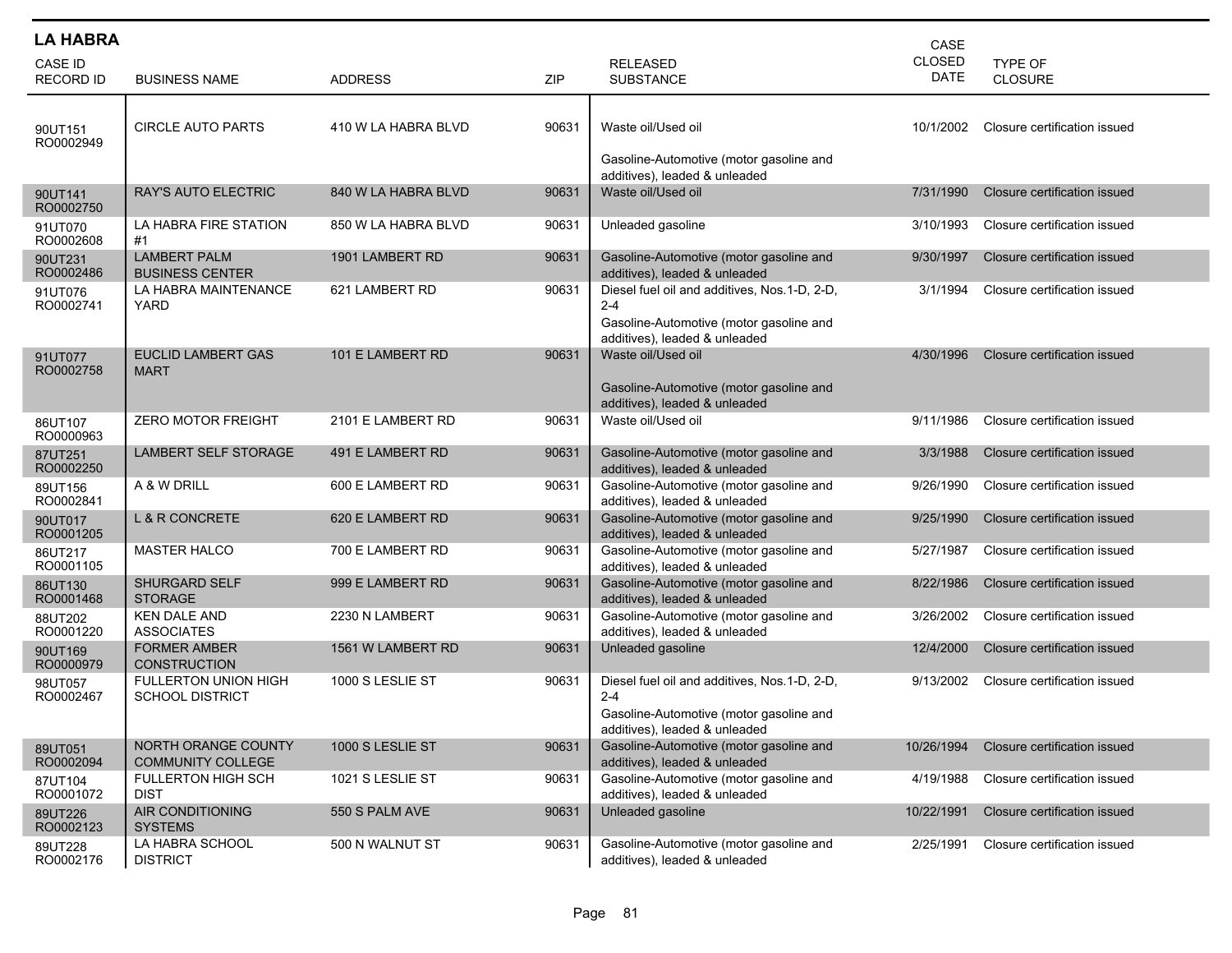| <b>LA HABRA</b>             |                          |                      |       |                                                                                                                                                                                                                                                                            | CASE                         |                              |
|-----------------------------|--------------------------|----------------------|-------|----------------------------------------------------------------------------------------------------------------------------------------------------------------------------------------------------------------------------------------------------------------------------|------------------------------|------------------------------|
| CASE ID<br><b>RECORD ID</b> | <b>BUSINESS NAME</b>     | <b>ADDRESS</b>       | ZIP   | <b>RELEASED</b><br><b>SUBSTANCE</b>                                                                                                                                                                                                                                        | <b>CLOSED</b><br><b>DATE</b> | TYPE OF<br><b>CLOSURE</b>    |
|                             |                          |                      |       |                                                                                                                                                                                                                                                                            |                              |                              |
| 86UT219<br>RO0001145        | <b>BEYLIK DRILLING</b>   | 591 S WALNUT ST      | 90631 | Gasoline-Automotive (motor gasoline and<br>additives), leaded & unleaded                                                                                                                                                                                                   | 1/11/1988                    | Closure certification issued |
| 94UT056<br>RO0002354        | TOSCO - 76 #3494         | 100 E WHITTIER BLVD  | 90631 | Gasoline-Automotive (motor gasoline and<br>additives), leaded & unleaded                                                                                                                                                                                                   |                              |                              |
| 87UT267<br>RO0002634        | UNOCAL #3494             | 100 E WHITTIER BLVD  | 90631 | Unleaded gasoline<br>Waste oil/Used oil                                                                                                                                                                                                                                    | 12/12/1990                   | Closure certification issued |
| 01UT023<br>RO0001700        | ARCO #9675               | 101 E WHITTIER BLVD  | 90631 | Gasoline-Automotive (motor gasoline and<br>additives), leaded & unleaded                                                                                                                                                                                                   | 1/13/2015                    | Closure certification issued |
| 02UT009<br>RO0003051        | THRIFTY OIL #301         | 101 E WHITTIER BLVD  | 90631 | Gasoline-Automotive (motor gasoline and<br>additives), leaded & unleaded                                                                                                                                                                                                   |                              |                              |
| 91UT047<br>RO0002031        | <b>WHITE AUTOMOTIVE</b>  | 250 E WHITTIER BLVD  | 90631 | Waste oil/Used oil                                                                                                                                                                                                                                                         | 10/26/1994                   | Closure certification issued |
| 85UT118<br>RO0000980        | SHELL OIL                | 397 E WHITTIER BLVD  | 90631 | Waste oil/Used oil                                                                                                                                                                                                                                                         | 6/28/1986                    | Closure certification issued |
| 85UT007<br>RO0001383        | <b>UNOCAL</b>            | 750 E WHITTIER BLVD  | 90631 | Gasoline-Automotive (motor gasoline and<br>additives), leaded & unleaded                                                                                                                                                                                                   | 3/21/1985                    | Closure certification issued |
| 95UT054<br>RO0002325        | <b>WARREN MAZDA</b>      | 910 E WHITTIER BLVD  | 90631 | Waste oil/Used oil                                                                                                                                                                                                                                                         | 3/20/1997                    | Closure certification issued |
| 91UT027<br>RO0001508        | CHEVRON #5628            | 100 W WHITTIER BLVD  | 90631 | Gasoline-Automotive (motor gasoline and<br>additives), leaded & unleaded                                                                                                                                                                                                   | 8/24/1994                    | Closure certification issued |
| 98UT081<br>RO0002979        | <b>CHEVRON #9-5628</b>   | 100 W WHITTIER BLVD  | 90631 | Gasoline-Automotive (motor gasoline and<br>additives), leaded & unleaded                                                                                                                                                                                                   | 2/29/2000                    | Closure certification issued |
| 91UT102<br>RO0002034        | MOBIL #18-KA8            | 1701 W WHITTIER BLVD | 90631 | V., M. & P. Naphtha- includes: petroleum<br>spirits, types 2, 3, & 4; high flash aromatic<br>naphtha's, type I & II; VM &p naphtha's<br>moderately volatile hydrocarbon solvents,<br>types I, II, AND III<br>Waste oil/Used oil<br>Gasoline-Automotive (motor gasoline and | 9/6/2013                     | Closure certification issued |
| 86UT078<br>RO0002695        | <b>BIG DEAL CAR WASH</b> | 1801 W WHITTIER BLVD | 90631 | additives), leaded & unleaded<br>Gasoline-Automotive (motor gasoline and<br>additives), leaded & unleaded                                                                                                                                                                  | 8/15/1986                    | Closure certification issued |
| 91UT121<br>RO0002518        | <b>BIG DEAL CAR WASH</b> | 1801 W WHITTIER BLVD | 90631 | Gasoline-Automotive (motor gasoline and<br>additives), leaded & unleaded                                                                                                                                                                                                   | 3/19/1992                    | Closure certification issued |
| 92UT099<br>RO0000921        | WHITTWOOD CAR WASH       | 1801 W WHITTIER BLVD | 90631 | Gasoline-Automotive (motor gasoline and<br>additives), leaded & unleaded                                                                                                                                                                                                   | 12/15/1999                   | Closure certification issued |
| 89UT174<br>RO0000911        | <b>DANIELS TIRES</b>     | 2650 W WHITTIER BLVD | 90631 | Waste oil/Used oil                                                                                                                                                                                                                                                         | 7/17/1990                    | Closure certification issued |
| 95UT069<br>RO0002683        | <b>LANDMARK BANK</b>     | 401 W WHITTIER BLVD  | 90631 | Waste oil/Used oil                                                                                                                                                                                                                                                         | 8/21/2002                    | Closure certification issued |
| 95UT072<br>RO0002746        | <b>TEXACO</b>            | 501 W WHITTIER BLVD  | 90631 | Diesel fuel oil and additives, Nos.1-D, 2-D,<br>$2 - 4$<br>Gasoline-Automotive (motor gasoline and<br>additives), leaded & unleaded                                                                                                                                        | 9/13/2002                    | Closure certification issued |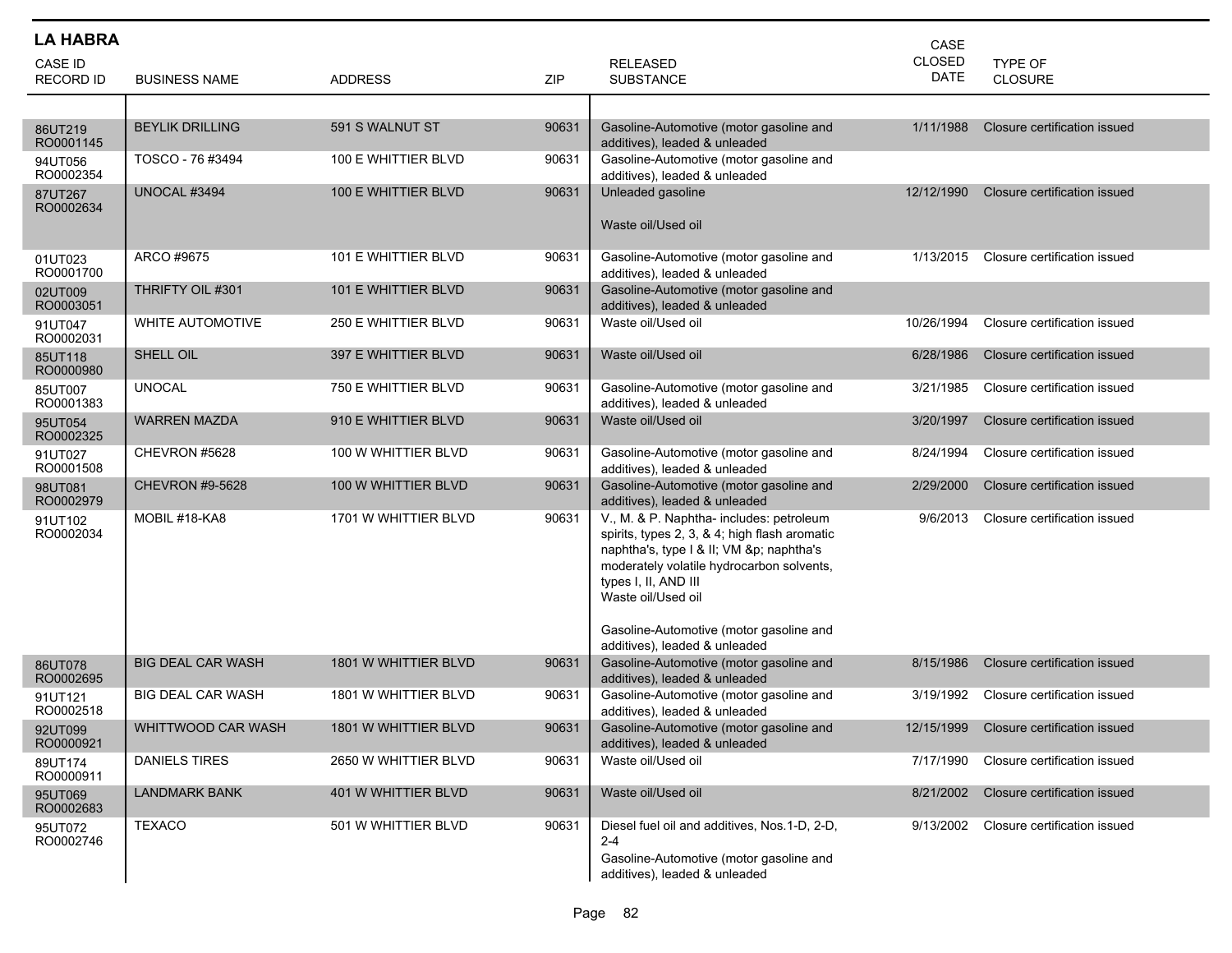| <b>LA PALMA</b>                    |                                                             |                                   |            |                                                                          | CASE                         |                                  |
|------------------------------------|-------------------------------------------------------------|-----------------------------------|------------|--------------------------------------------------------------------------|------------------------------|----------------------------------|
| <b>CASE ID</b><br><b>RECORD ID</b> | <b>BUSINESS NAME</b>                                        | <b>ADDRESS</b>                    | <b>ZIP</b> | <b>RELEASED</b><br><b>SUBSTANCE</b>                                      | <b>CLOSED</b><br><b>DATE</b> | <b>TYPE OF</b><br><b>CLOSURE</b> |
|                                    |                                                             |                                   |            |                                                                          |                              |                                  |
| 88UT152<br>RO0002549               | <b>VIP TRUCKING</b>                                         | 1400 183RD ST                     | 90623      | Diesel fuel oil and additives, Nos.1-D, 2-D,<br>$2 - 4$                  | 11/20/1989                   | Closure certification issued     |
| 98UT110<br>RO0001426               | <b>MEPCO GAS</b>                                            | 5022 CRESCENT AVE                 | 90623      | Gasoline-Automotive (motor gasoline and<br>additives), leaded & unleaded | 6/30/2012                    | Closure certification issued     |
| 87UT083<br>RO0002810               | <b>GRIEF BROTHERS</b>                                       | 5701 FRESCA DR                    | 90623      | Diesel fuel oil and additives, Nos.1-D, 2-D,<br>$2 - 4$                  | 2/17/1989                    | Closure certification issued     |
| 86UT215<br>RO0001067               | <b>ORCHID PAPER</b>                                         | 5911 FRESCA DR                    | 90623      | Waste oil/Used oil                                                       | 2/20/1987                    | Closure certification issued     |
| 89UT171<br>RO0000859               | UNOCAL CORP #6428                                           | 5021 LA PALMA                     | 90623      | Gasoline-Automotive (motor gasoline and<br>additives), leaded & unleaded | 10/31/2002                   | Closure certification issued     |
| 94UT035<br>RO0001817               | <b>UNOCAL #5371</b>                                         | 5482 LA PALMA AVE                 | 90623      | Gasoline-Automotive (motor gasoline and<br>additives), leaded & unleaded | 2/1/2000                     | Closure certification issued     |
| 90UT195<br>RO0001585               | <b>EXXON</b>                                                | 5961 LA PALMA AVE                 | 90623      | Gasoline-Automotive (motor gasoline and<br>additives), leaded & unleaded | 4/29/2003                    | Closure certification issued     |
| 88UT062<br>RO0002351               | MOBIL #18-FXW                                               | 5962 LA PALMA AVE                 | 90623      | Gasoline-Automotive (motor gasoline and<br>additives), leaded & unleaded | 9/11/2015                    | Closure certification issued     |
| 87UT175<br>RO0002819               | STEWART WALKER CO                                           | 6892 MARLIN CIR                   | 90623      | Diesel fuel oil and additives, Nos.1-D, 2-D,<br>$2 - 4$                  | 11/16/1988                   | Closure certification issued     |
| 88UT205<br>RO0001300               | STEWART WALKER CO                                           | 6892 MARLIN CIR                   | 90623      | Diesel fuel oil and additives, Nos.1-D, 2-D,<br>$2 - 4$                  | 12/31/1991                   | Closure certification issued     |
| 90UT257<br>RO0000753               | TOSCO - 76 #5398                                            | 5014 ORANGETHORPE AVE             | 90623      | Gasoline-Automotive (motor gasoline and<br>additives), leaded & unleaded |                              |                                  |
| 90UT212<br>RO0002026               | <b>AUTOMATIC DATA</b><br><b>PROCESSING</b>                  | 5355 ORANGETHORPE AVE             | 90623      | Gasoline-Automotive (motor gasoline and<br>additives), leaded & unleaded | 12/4/1997                    | Closure certification issued     |
| 91UT072<br>RO0002653               | ARCO #1998                                                  | 5472 ORANGETHORPE AVE             | 90623      | Gasoline-Automotive (motor gasoline and<br>additives), leaded & unleaded | 8/25/2016                    | Closure certification issued     |
| 96UT028<br>RO0001678               | MOBIL #18-F1M                                               | 5502 ORANGETHORPE AVE             | 90623      | Gasoline-Automotive (motor gasoline and<br>additives), leaded & unleaded | 3/3/2015                     | Closure certification issued     |
| 20UT002<br>RO0003656               | United Pacific Station #158                                 | 5502 ORANGETHORPE AVE             | 90623      | Unleaded gasoline                                                        |                              |                                  |
|                                    |                                                             |                                   |            | Diesel fuel oil and additives, Nos.1-D, 2-D,<br>$2 - 4$                  |                              |                                  |
| 87UT196<br>RO0000935               | <b>MOBIL</b>                                                | 5502 W ORANGETHORPE<br><b>AVE</b> | 90623      | Waste oil/Used oil                                                       | 4/21/1994                    | Closure certification issued     |
|                                    |                                                             |                                   |            | Gasoline-Automotive (motor gasoline and<br>additives), leaded & unleaded |                              |                                  |
| 87UT018<br>RO0001166               | <b>LA PALMA</b><br><b>INTERCOMMUNITY</b><br><b>HOSPITAL</b> | 7901 WALKER ST                    | 90623      | Diesel fuel oil and additives, Nos. 1-D, 2-D,<br>$2 - 4$                 | 11/20/1989                   | Closure certification issued     |
| 03UT045<br>RO0003261               | <b>CRESCENT CAR WASH</b>                                    | 8471 WALKER AVE                   | 90623      | Gasoline-Automotive (motor gasoline and<br>additives), leaded & unleaded | 8/11/2006                    | Closure certification issued     |
| 89UT188<br>RO0001117               | <b>SAVON</b>                                                | 6951 E WALKER ST                  | 90623      | Gasoline-Automotive (motor gasoline and<br>additives), leaded & unleaded | 2/27/1991                    | Closure certification issued     |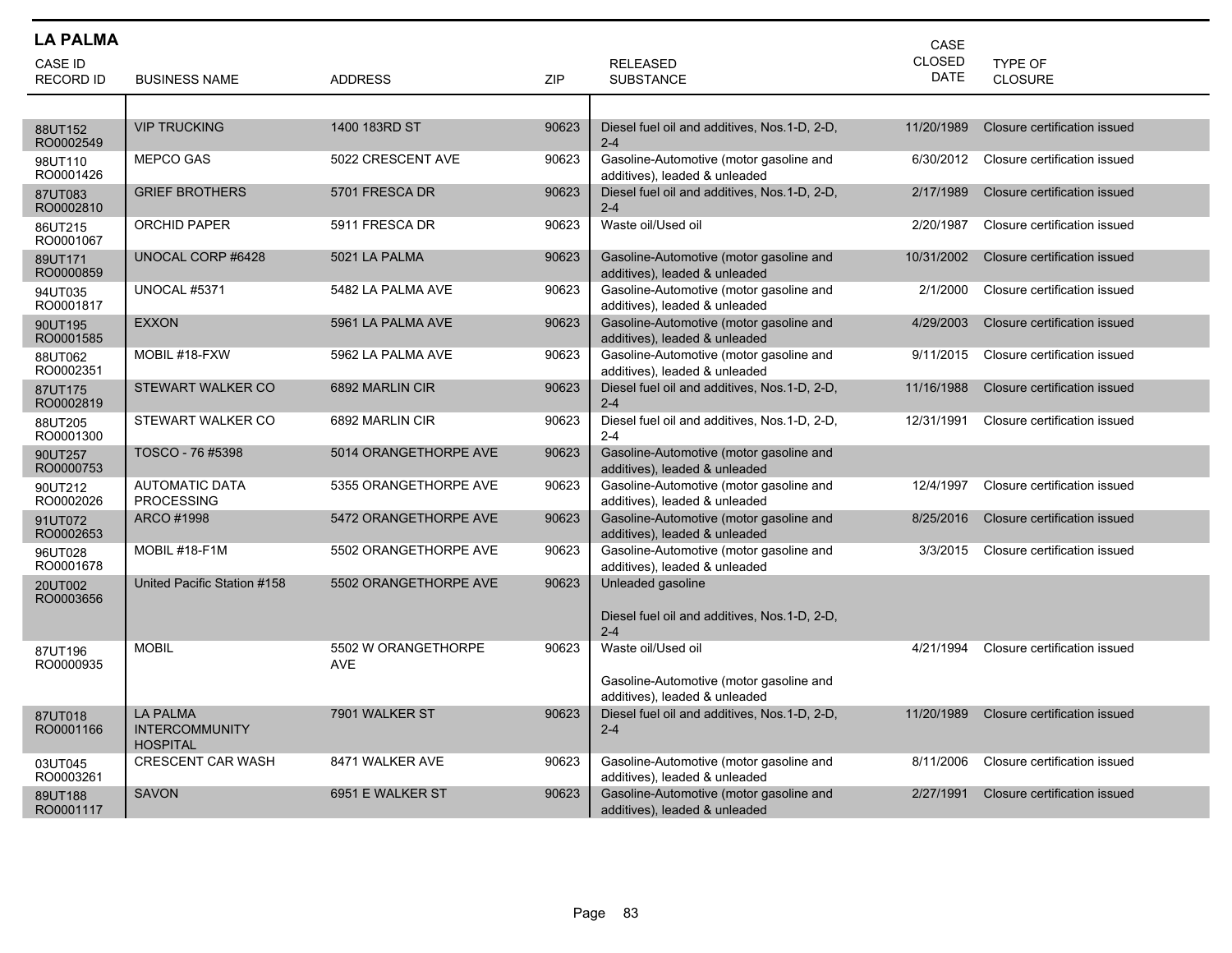| <b>LAGUNA BEACH</b><br>CASE |                                         |                       |       |                                                                          |               |                              |  |  |
|-----------------------------|-----------------------------------------|-----------------------|-------|--------------------------------------------------------------------------|---------------|------------------------------|--|--|
| CASE ID                     |                                         |                       |       | <b>RELEASED</b>                                                          | <b>CLOSED</b> | <b>TYPE OF</b>               |  |  |
| <b>RECORD ID</b>            | <b>BUSINESS NAME</b>                    | <b>ADDRESS</b>        | ZIP   | <b>SUBSTANCE</b>                                                         | <b>DATE</b>   | <b>CLOSURE</b>               |  |  |
|                             |                                         |                       |       |                                                                          |               |                              |  |  |
| 92UT104<br>RO0002357        | <b>LAGUNA BEACH FIRE</b><br>STATION #4  | 31646 2ND AVE         | 92651 | Diesel fuel oil and additives, Nos.1-D, 2-D,<br>$2 - 4$                  | 3/8/1993      | Closure certification issued |  |  |
| 88UT008<br>RO0000815        | <b>GENERAL TELEPHONE CO</b>             | 295 BROADWAY          | 92651 | Diesel fuel oil and additives, Nos.1-D, 2-D,<br>$2 - 4$                  | 2/27/1990     | Closure certification issued |  |  |
| 93UT086<br>RO0002995        | <b>FDIC PROPERTY</b>                    | 310 BROADWAY          | 92651 | Gasoline-Automotive (motor gasoline and<br>additives), leaded & unleaded | 1/6/1994      | Closure certification issued |  |  |
| 92UT100<br>RO0002260        | <b>SAIL AUTO CENTER</b>                 | 350 BROADWAY          | 92651 | Waste oil/Used oil                                                       | 12/18/1992    | Closure certification issued |  |  |
| 91UT038<br>RO0001804        | <b>MOBIL</b>                            | 104 COAST HWY         | 92651 | Gasoline-Automotive (motor gasoline and<br>additives), leaded & unleaded | 3/17/1993     | Closure certification issued |  |  |
| 96UT023<br>RO0001541        | MOBIL #18-HJ6                           | 104 N COAST HWY       | 92651 | Gasoline-Automotive (motor gasoline and<br>additives), leaded & unleaded | 1/12/2018     | Referred to Regional Board   |  |  |
| 86UT070<br>RO0002508        | SHELL OIL                               | 1342 N COAST DR       | 92651 | Waste oil/Used oil                                                       | 3/8/1991      | Closure certification issued |  |  |
|                             |                                         |                       |       | Gasoline-Automotive (motor gasoline and<br>additives), leaded & unleaded |               |                              |  |  |
| 87UT123<br>RO0001534        | <b>UNOCAL</b>                           | 1369 N COAST HWY      | 92651 | Waste oil/Used oil                                                       | 2/17/1988     | Closure certification issued |  |  |
| 88UT011<br>RO0001045        | CITY OF LAGUNA BEACH                    | 175 N COAST HWY       | 92652 | Waste oil/Used oil                                                       | 4/15/1988     | Closure certification issued |  |  |
| 88UT156<br>RO0002640        | <b>FORMER ARCO STATION</b>              | 890 N COAST HWY       | 92651 | Gasoline-Automotive (motor gasoline and<br>additives), leaded & unleaded | 3/31/1993     | Closure certification issued |  |  |
| 90UT233<br>RO0002534        | <b>TEXACO</b>                           | 1833 S COAST HWY      | 92651 | Gasoline-Automotive (motor gasoline and<br>additives), leaded & unleaded | 10/20/2017    | Closure certification issued |  |  |
| 85UT042<br>RO0001775        | SOUTHLAND CORP                          | 31696 S COAST HWY     | 92677 | Gasoline-Automotive (motor gasoline and<br>additives), leaded & unleaded | 5/2/1985      | Closure certification issued |  |  |
| 95UT071<br>RO0002726        | SOUTH COAST MEDICAL<br><b>FACILITY</b>  | 31872 S COAST HWY     | 92677 | Diesel fuel oil and additives, Nos.1-D, 2-D,<br>$2 - 4$                  | 1/15/1997     | Closure certification issued |  |  |
| 85UT038<br>RO0001669        | <b>CHEVRON #11-1787</b>                 | 590 S COAST HWY       | 92651 | Gasoline-Automotive (motor gasoline and<br>additives), leaded & unleaded | 6/30/2015     | Closure certification issued |  |  |
| 85UT073<br>RO0002536        | <b>CHEVRON USA</b>                      | 590 S COAST HWY       | 92651 | Gasoline-Automotive (motor gasoline and<br>additives), leaded & unleaded | 11/1/1985     | Closure certification issued |  |  |
| 90UT159<br>RO0000829        | <b>CHEVRON #9-1966</b>                  | 604 S COAST HWY       | 92651 | Gasoline-Automotive (motor gasoline and<br>additives), leaded & unleaded | 1/12/2018     | Referred to Regional Board   |  |  |
| 88UT178<br>RO0000807        | <b>JIFFY GAS STATION</b>                | 890 S COAST HWY       | 92651 | Gasoline-Automotive (motor gasoline and<br>additives), leaded & unleaded | 7/3/2012      | Closure certification issued |  |  |
| 90UT022<br>RO0001342        | <b>EMERALD BAY</b>                      | 600 EMERALD BAY       | 92651 | Gasoline-Automotive (motor gasoline and<br>additives), leaded & unleaded | 4/28/1994     | Closure certification issued |  |  |
| 92UT066<br>RO0002535        | JOHN HEDGES INC                         | 477 FOREST AVE        | 92652 | Paint thinner                                                            | 12/22/1998    | Closure certification issued |  |  |
| 88UT136<br>RO0002154        | <b>CITY OF LAGUNA BEACH</b>             | 505 FOREST AVE        | 92651 | Gasoline-Automotive (motor gasoline and<br>additives), leaded & unleaded | 12/6/1990     | Closure certification issued |  |  |
| 91UT067<br>RO0002539        | LAGUNA BEACH LUMBER<br><b>COMPANY</b>   | 1765 LAGUNA CANYON RD | 92651 | Gasoline-Automotive (motor gasoline and<br>additives), leaded & unleaded | 12/10/1991    | Closure certification issued |  |  |
| 94UT034<br>RO0001791        | <b>LARRY HUNT AUTO</b><br><b>CENTER</b> | 1825 LAGUNA CANYON RD | 92651 | Waste oil/Used oil                                                       | 1/3/1997      | Closure certification issued |  |  |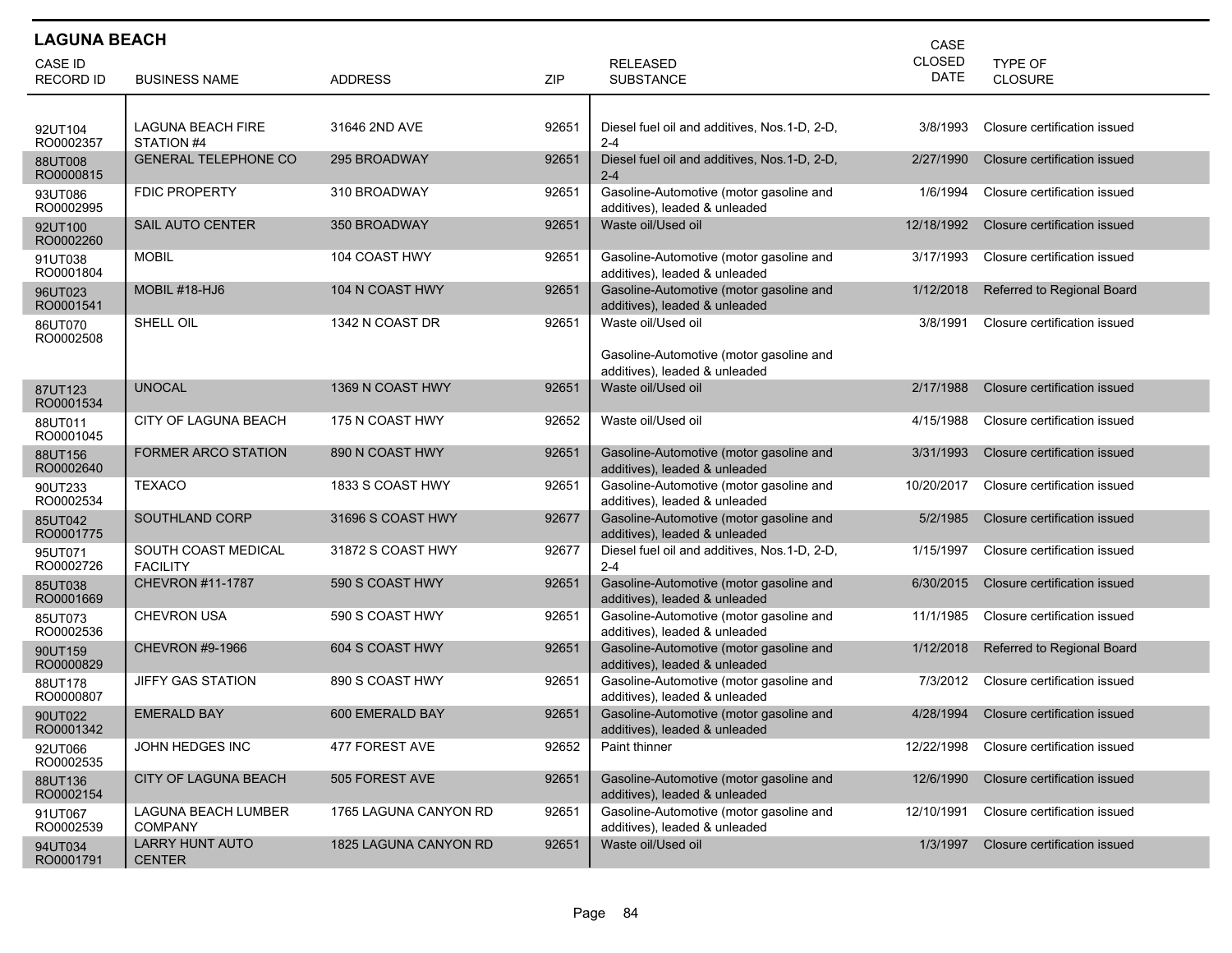| <b>LAGUNA BEACH</b>  |                                                       |                           |       |                                                                          | CASE          |                              |
|----------------------|-------------------------------------------------------|---------------------------|-------|--------------------------------------------------------------------------|---------------|------------------------------|
| <b>CASE ID</b>       |                                                       |                           |       | <b>RELEASED</b>                                                          | <b>CLOSED</b> | TYPE OF                      |
| <b>RECORD ID</b>     | <b>BUSINESS NAME</b>                                  | <b>ADDRESS</b>            | ZIP   | <b>SUBSTANCE</b>                                                         | <b>DATE</b>   | <b>CLOSURE</b>               |
|                      |                                                       |                           |       |                                                                          |               |                              |
| 94UT034<br>RO0001791 |                                                       |                           |       | Gasoline-Automotive (motor gasoline and<br>additives), leaded & unleaded |               |                              |
| 90UT205<br>RO0001848 | <b>LAGUNA BCH SCHL DIST</b><br><b>MAINTENAN</b>       | 2003 LAGUNA CANYON RD     | 92651 | Gasoline-Automotive (motor gasoline and<br>additives), leaded & unleaded | 5/7/2004      | Closure certification issued |
| 86UT084<br>RO0002814 | <b>LAGUNA BEACH UNIFIED</b><br><b>SCHOOL DISTRICT</b> | 2003 LAGUNA CANYON RD     | 92652 | Diesel fuel oil and additives, Nos.1-D, 2-D,<br>$2 - 4$                  | 6/12/1986     | Closure certification issued |
| 91UT002<br>RO0002322 | LAZY DIAMOND<br><b>CORP/AUTO MASTERS</b>              | 2105 LAGUNA CANYON RD     | 92651 | Waste oil/Used oil<br>Gasoline-Automotive (motor gasoline and            | 5/18/1993     | Closure certification issued |
|                      |                                                       |                           |       | additives), leaded & unleaded                                            |               |                              |
| 90UT127<br>RO0002431 | <b>LAGUNA PAINT &amp; BODY</b><br><b>SHOP</b>         | 891 LAGUNA CANYON RD      | 92651 | Gasoline-Automotive (motor gasoline and<br>additives), leaded & unleaded | 8/27/1991     | Closure certification issued |
| 87UT141<br>RO0002004 | <b>GTE LAGUNA BEACH TFC</b>                           | 480 S MERMAID ST          | 92651 | Diesel fuel oil and additives, Nos.1-D, 2-D,<br>$2 - 4$                  | 8/3/1992      | Closure certification issued |
| 89UT061<br>RO0002349 | <b>UNOCAL 76</b>                                      | 30782 PACIFIC COAST HWY   | 92677 | Gasoline-Automotive (motor gasoline and<br>additives), leaded & unleaded | 4/6/2001      | Closure certification issued |
| 87UT134<br>RO0001829 | SHELL OIL                                             | 32342 PACIFIC COAST HWY   | 92651 | Waste oil/Used oil                                                       | 1/12/2018     | Referred to Regional Board   |
|                      |                                                       |                           |       | Gasoline-Automotive (motor gasoline and<br>additives), leaded & unleaded |               |                              |
| 00UT022<br>RO0001650 | ARCO #83031                                           | 105 N PACIFIC COAST HWY   | 92651 | Gasoline-Automotive (motor gasoline and<br>additives), leaded & unleaded | 3/18/2004     | Closure certification issued |
| 92UT042<br>RO0001950 | <b>CHEVRON</b>                                        | 1251 N PACIFIC COAST HWY  | 92651 | Gasoline-Automotive (motor gasoline and<br>additives), leaded & unleaded | 3/17/1993     | Closure certification issued |
| 02UT014<br>RO0003068 | SHELL OIL                                             | 1342 N PACIFIC COAST HWY  | 92651 | Gasoline-Automotive (motor gasoline and<br>additives), leaded & unleaded | 7/8/2005      | Closure certification issued |
| 89UT075<br>RO0002682 | <b>UNOCAL</b>                                         | 1369 N PACIFIC COAST HWY  | 92651 | Gasoline-Automotive (motor gasoline and<br>additives), leaded & unleaded | 12/6/1991     | Closure certification issued |
| 90UT125<br>RO0002379 | <b>LAGUNA BMW</b>                                     | 1009 S PACIFIC COAST HWY  | 92651 | Gasoline-Automotive (motor gasoline and<br>additives), leaded & unleaded | 5/7/2004      | Closure certification issued |
| 89UT057<br>RO0002251 | UNOCAL #0807                                          | 120 S PACIFIC COAST HWY   | 92651 | Diesel fuel oil and additives, Nos.1-D, 2-D,<br>$2 - 4$                  | 10/6/2005     | Closure certification issued |
|                      |                                                       |                           |       | Gasoline-Automotive (motor gasoline and<br>additives), leaded & unleaded |               |                              |
| 93UT036<br>RO0001820 | <b>TICES RENTALS</b>                                  | 1705 S PACIFIC COAST HWY  | 92651 | Gasoline-Automotive (motor gasoline and<br>additives), leaded & unleaded | 6/8/1993      | Closure certification issued |
| 90UT248<br>RO0002855 | LAGUNA AUTO SERVICE                                   | 1779 S PACIFIC COAST HWY  | 92651 | Gasoline-Automotive (motor gasoline and<br>additives), leaded & unleaded | 12/23/1998    | Closure certification issued |
| 91UT082<br>RO0002860 | <b>MBMAUTO</b>                                        | 1890 S PACIFIC COAST HWY  | 92651 | Waste oil/Used oil                                                       | 8/6/2001      | Closure certification issued |
|                      |                                                       |                           |       | Gasoline-Automotive (motor gasoline and<br>additives), leaded & unleaded |               |                              |
| 96UT003<br>RO0001061 | <b>7 ELEVEN STORE</b>                                 | 31702 S PACIFIC COAST HWY | 92651 | Gasoline-Automotive (motor gasoline and<br>additives), leaded & unleaded | 4/3/1997      | Closure certification issued |
| 90UT126<br>RO0002405 | <b>FRANKS MERCEDES</b>                                | 900 S PACIFIC COAST HWY   | 92651 | Waste oil/Used oil                                                       | 3/14/1995     | Closure certification issued |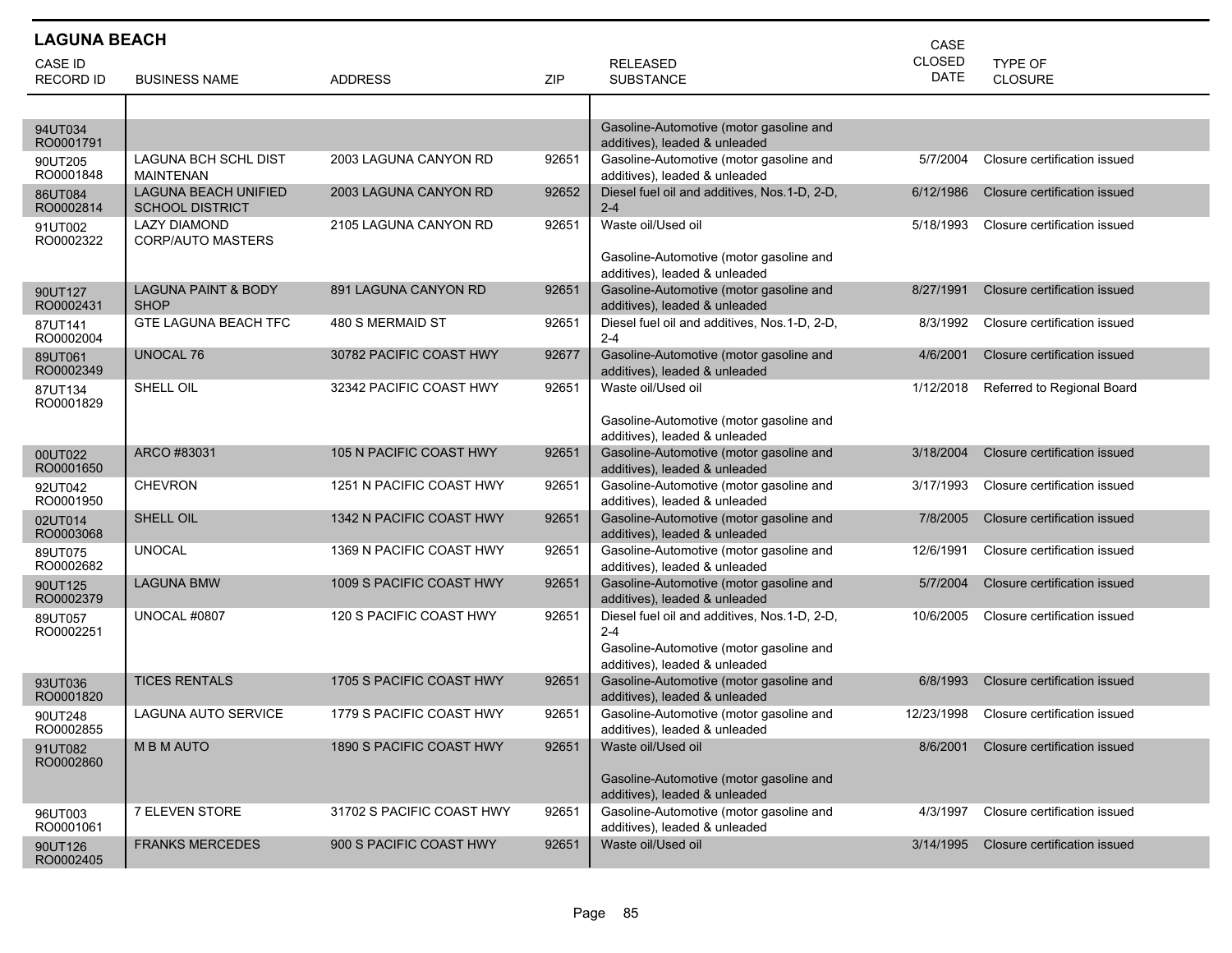| <b>LAGUNA BEACH</b>         |                                      | CASE           |            |                                                                          |                       |                              |
|-----------------------------|--------------------------------------|----------------|------------|--------------------------------------------------------------------------|-----------------------|------------------------------|
| CASE ID<br><b>RECORD ID</b> | <b>BUSINESS NAME</b>                 | <b>ADDRESS</b> | <b>ZIP</b> | RELEASED<br><b>SUBSTANCE</b>                                             | <b>CLOSED</b><br>DATE | TYPE OF<br><b>CLOSURE</b>    |
| 88UT112<br>RO0001521        | SOUTH COAST WATER<br><b>DISTRICT</b> | 31593 WEST ST  | 92677      | Gasoline-Automotive (motor gasoline and<br>additives), leaded & unleaded | 11/1/1988             | Closure certification issued |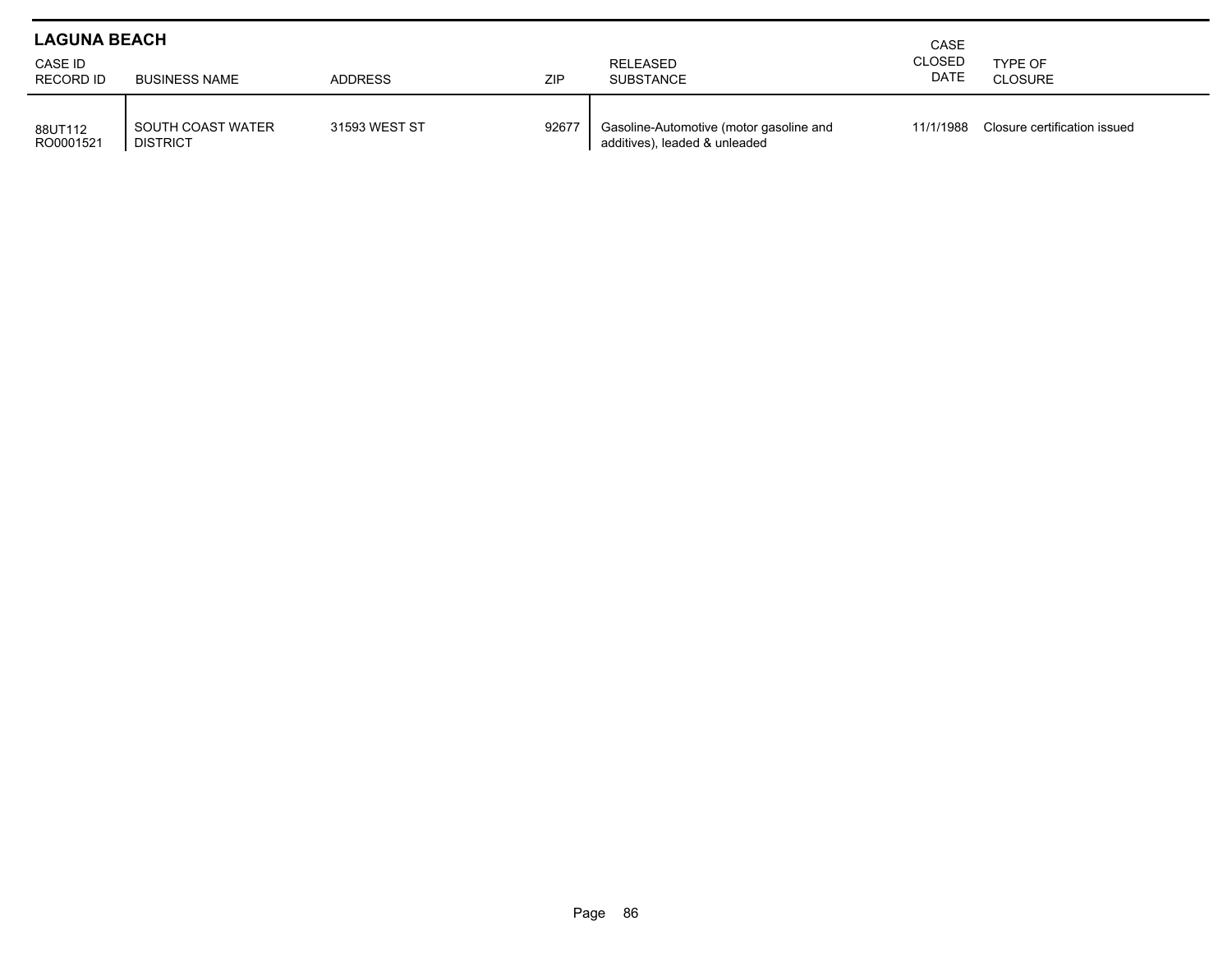| <b>LAGUNA HILLS</b><br>CASE |                                                |                      |       |                                                                                                    |               |                              |  |  |
|-----------------------------|------------------------------------------------|----------------------|-------|----------------------------------------------------------------------------------------------------|---------------|------------------------------|--|--|
| CASE ID                     |                                                |                      |       | <b>RELEASED</b>                                                                                    | <b>CLOSED</b> | <b>TYPE OF</b>               |  |  |
| <b>RECORD ID</b>            | <b>BUSINESS NAME</b>                           | <b>ADDRESS</b>       | ZIP   | <b>SUBSTANCE</b>                                                                                   | DATE          | CLOSURE                      |  |  |
|                             |                                                |                      |       |                                                                                                    |               |                              |  |  |
| 04UT014<br>RO0003290        | LAGUNA HILLS CAR WASH                          | 24795 ALICIA PKWY    | 92653 | Gasoline-Automotive (motor gasoline and<br>additives), leaded & unleaded                           | 1/21/2014     | Closure certification issued |  |  |
| 94UT003<br>RO0001579        | LAGUNA HILLS CAR WASH                          | 24795 ALICIA PKWY    | 92653 | Gasoline-Automotive (motor gasoline and<br>additives), leaded & unleaded                           | 1/19/1996     | Closure certification issued |  |  |
| 94UT021<br>RO0001440        | UNOCAL #5647                                   | 24799 ALICIA PKWY    | 92653 | Gasoline-Automotive (motor gasoline and<br>additives), leaded & unleaded                           | 2/7/2003      | Closure certification issued |  |  |
| 90UT142<br>RO0002767        | DAVID J PHILLIPS AUTO<br><b>CENTER</b>         | 24888 ALICIA PKWY    | 92653 | Waste oil/Used oil                                                                                 | 1/22/1991     | Closure certification issued |  |  |
|                             |                                                |                      |       | Gasoline-Automotive (motor gasoline and<br>additives), leaded & unleaded                           |               |                              |  |  |
| 86UT100<br>RO0000862        | DAVID J PHILLIPS BUICK                         | 24888 ALICIA PKWY    | 92653 | Waste oil/Used oil                                                                                 | 11/3/1986     | Closure certification issued |  |  |
| 91UT068<br>RO0002562        | MOBIL #18-826                                  | 25491 ALICIA PKWY    | 92653 | Gasoline-Automotive (motor gasoline and<br>additives), leaded & unleaded                           | 6/5/2015      | Closure certification issued |  |  |
| 90UT129<br>RO0002480        | <b>CHEVRON</b>                                 | 25172 CABOT RD       | 92653 | Gasoline-Automotive (motor gasoline and<br>additives), leaded & unleaded                           | 4/15/2004     | Closure certification issued |  |  |
| 91UT075<br>RO0002723        | <b>BRIGGS INVESTMENT</b><br><b>PROPERTIES</b>  | 23261 DEL LAGO DR    | 92653 | Gasoline-Automotive (motor gasoline and<br>additives), leaded & unleaded                           | 7/9/1992      | Closure certification issued |  |  |
| 90UT018<br>RO0001230        | <b>SHELL</b>                                   | 23971 EL TORO RD     | 92653 | Gasoline-Automotive (motor gasoline and<br>additives), leaded & unleaded                           | 1/1/1992      | Referred to Regional Board   |  |  |
| 86UT103<br>RO0000913        | SHELL OIL                                      | 23971 EL TORO RD     | 92653 | Waste oil/Used oil                                                                                 | 8/16/1987     | Closure certification issued |  |  |
| 85UT052<br>RO0002028        | <b>WRIGHT PETROLEUM</b>                        | 23991 EL TORO RD     | 92653 | Diesel fuel oil and additives, Nos.1-D, 2-D,<br>$2 - 4$<br>Gasoline-Automotive (motor gasoline and | 3/5/1993      | Referred to Regional Board   |  |  |
|                             |                                                |                      |       | additives), leaded & unleaded                                                                      |               |                              |  |  |
| 85UT106<br>RO0000791        | <b>CHEVRON</b>                                 | 24081 EL TORO RD     | 92653 | Gasoline-Automotive (motor gasoline and<br>additives), leaded & unleaded                           | 6/6/2005      | Closure certification issued |  |  |
| 90UT056<br>RO0002248        | <b>UNOCAL</b>                                  | 24082 EL TORO RD     | 92653 | Gasoline-Automotive (motor gasoline and<br>additives), leaded & unleaded                           | 1/18/2007     | Closure certification issued |  |  |
| 91UT081<br>RO0002840        | <b>MOULTON NIGUEL WATER</b><br><b>DISTRICT</b> | 26161 GORDON RD      | 92653 | Gasoline-Automotive (motor gasoline and<br>additives), leaded & unleaded                           | 3/17/1993     | Closure certification issued |  |  |
| 93UT026<br>RO0001551        | LA PAZ PROFESSIONAL<br><b>BLDG</b>             | 25200 LA PAZ RD      | 92653 | Diesel fuel oil and additives, Nos.1-D, 2-D,<br>$2 - 4$                                            | 6/16/1993     | Closure certification issued |  |  |
|                             |                                                |                      |       | Gasoline-Automotive (motor gasoline and<br>additives), leaded & unleaded                           |               |                              |  |  |
| 90UT265<br>RO0000904        | TOSCO - 76 #5646                               | 25912 LA PAZ RD      | 92653 | Waste oil/Used oil                                                                                 | 3/9/2015      | Closure certification issued |  |  |
|                             |                                                |                      |       | Gasoline-Automotive (motor gasoline and<br>additives), leaded & unleaded                           |               |                              |  |  |
| 89UT026<br>RO0001433        | <b>SHELL</b>                                   | 23038 LAKE FOREST DR | 92653 | Gasoline-Automotive (motor gasoline and<br>additives), leaded & unleaded                           | 8/21/2000     | Closure certification issued |  |  |
| 03UT042<br>RO0003250        | SHELL OIL                                      | 23038 LAKE FOREST DR | 92653 | Gasoline-Automotive (motor gasoline and<br>additives), leaded & unleaded                           | 3/22/2016     | Closure certification issued |  |  |
| 86UT159<br>RO0002228        | <b>DUNN EDWARDS PAINT</b>                      | 23002 MOULTON PKWY   | 92653 | Paint thinner                                                                                      | 2/19/1987     | Closure certification issued |  |  |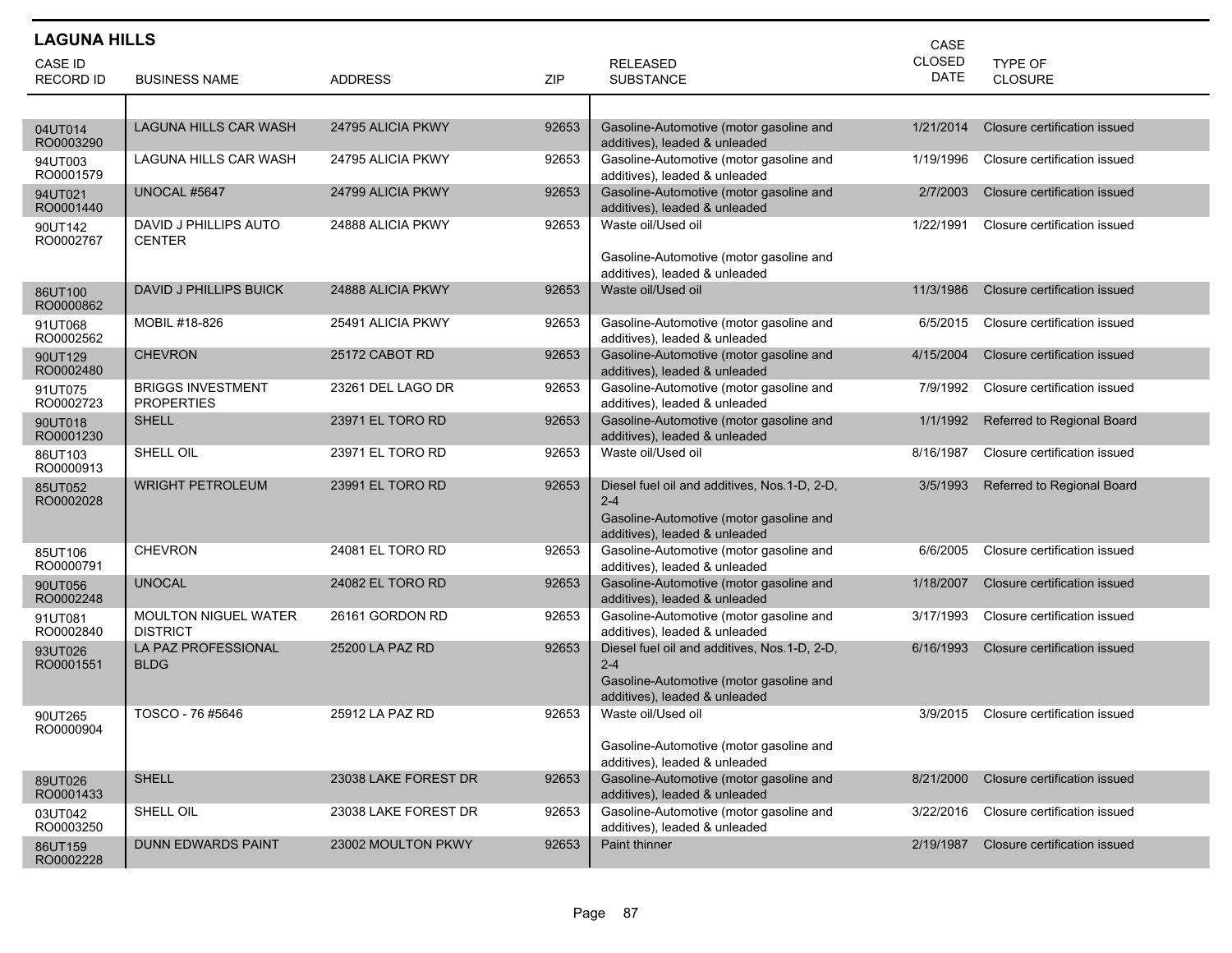| <b>LAGUNA HILLS</b>  |                                   |                         |            | CASE                                                                                                                                 |                              |                              |
|----------------------|-----------------------------------|-------------------------|------------|--------------------------------------------------------------------------------------------------------------------------------------|------------------------------|------------------------------|
| CASE ID<br>RECORD ID | <b>BUSINESS NAME</b>              | <b>ADDRESS</b>          | <b>ZIP</b> | <b>RELEASED</b><br><b>SUBSTANCE</b>                                                                                                  | <b>CLOSED</b><br><b>DATE</b> | TYPE OF<br><b>CLOSURE</b>    |
| 96UT013<br>RO0001257 | ROSSMOOR PROPERTY                 | 23552 MOULTON PKWY      | 92653      | Gasoline-Automotive (motor gasoline and<br>additives), leaded & unleaded                                                             | 4/1/1997                     | Closure certification issued |
| 87UT222<br>RO0001489 | <b>LEISURE WORLD</b>              | 24401 MOULTON PKWY      | 92653      | Diesel fuel oil and additives. Nos. 1-D. 2-D.<br>$2 - 4$                                                                             | 11/14/1988                   | Closure certification issued |
| 85UT035<br>RO0001587 | LEISURE WORLD                     | 24401 MOULTON PKWY      | 92653      | Gasoline-Automotive (motor gasoline and<br>additives), leaded & unleaded                                                             | 10/3/1985                    | Closure certification issued |
| 93UT017<br>RO0001297 | <b>MATHIS RESERVOIR</b>           | 25655 NELLIE GAIL RD    | 92653      | Diesel fuel oil and additives, Nos. 1-D, 2-D,<br>$2 - 4$                                                                             | 6/8/1993                     | Closure certification issued |
| 93UT062<br>RO0002483 | ORANGE COUNTY FIRE<br>STATION #22 | 24001 PASEO DE VALENCIA | 92653      | Diesel fuel oil and additives, Nos. 1-D, 2-D,<br>$2 - 4$<br>Gasoline-Automotive (motor gasoline and<br>additives), leaded & unleaded | 8/21/2003                    | Closure certification issued |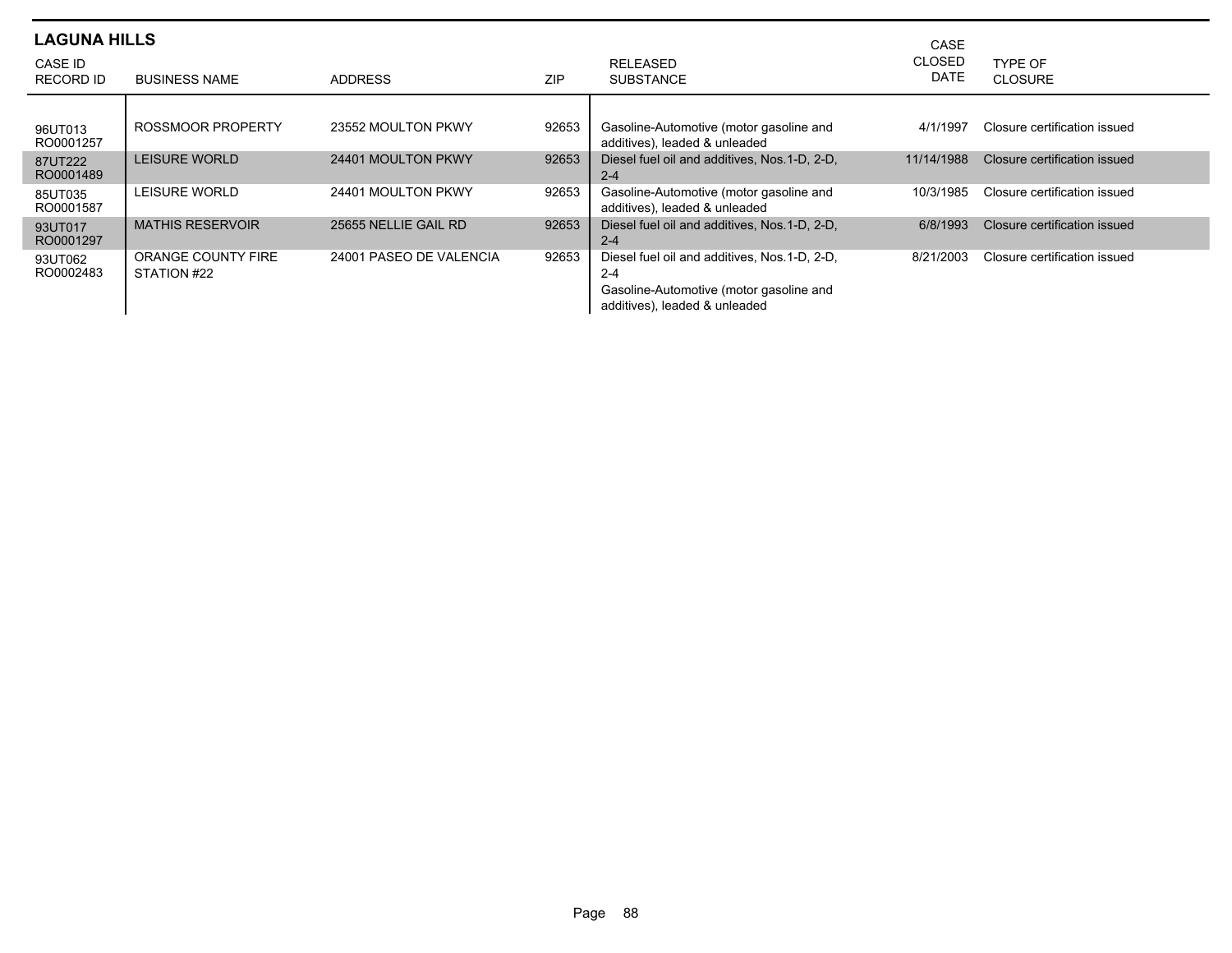| <b>LAGUNA NIGUEL</b><br>CASE |                                                |                         |       |                                                                                                                                                           |                              |                              |  |
|------------------------------|------------------------------------------------|-------------------------|-------|-----------------------------------------------------------------------------------------------------------------------------------------------------------|------------------------------|------------------------------|--|
| CASE ID<br><b>RECORD ID</b>  | <b>BUSINESS NAME</b>                           | <b>ADDRESS</b>          | ZIP   | <b>RELEASED</b><br><b>SUBSTANCE</b>                                                                                                                       | <b>CLOSED</b><br><b>DATE</b> | TYPE OF<br><b>CLOSURE</b>    |  |
|                              |                                                |                         |       |                                                                                                                                                           |                              |                              |  |
| 94UT010<br>RO0001141         | ORANGE COUNTY FIRE<br>STATION #5               | 30141 ALICIA PKWY       | 92677 | Diesel fuel oil and additives, Nos.1-D, 2-D,<br>$2 - 4$                                                                                                   | 2/2/1995                     | Closure certification issued |  |
| 98UT088<br>RO0000839         | <b>MOBIL</b>                                   | 30661 ALICIA PKWY       | 92677 | Gasoline-Automotive (motor gasoline and<br>additives), leaded & unleaded                                                                                  | 7/7/2000                     | Closure certification issued |  |
| 93UT009<br>RO0002001         | <b>CHET HOLIFIELD</b><br><b>BUILDING</b>       | <b>24000 AVILA RD</b>   | 92677 | Diesel fuel oil and additives, Nos.1-D, 2-D,<br>$2 - 4$<br>Gasoline-Automotive (motor gasoline and<br>additives), leaded & unleaded                       | 2/9/1995                     | Closure certification issued |  |
| 85UT077<br>RO0002517         | <b>FLUORCARBONS</b>                            | 27931 CABOT RD          | 92656 | Diesel fuel oil and additives, Nos.1-D, 2-D,<br>$2 - 4$                                                                                                   | 6/2/1986                     | Closure certification issued |  |
| 90UT092<br>RO0000762         | <b>PACIFIC BELL</b>                            | 27422 CAMINO CAPISTRANO | 92677 | Gasoline-Automotive (motor gasoline and<br>additives), leaded & unleaded                                                                                  | 10/21/1997                   | Closure certification issued |  |
| 03UT046<br>RO0003260         | <b>SBC</b>                                     | 27472 CAMINO CAPISTRANO | 92677 | Gasoline-Automotive (motor gasoline and<br>additives), leaded & unleaded                                                                                  | 9/29/2005                    | Closure certification issued |  |
| 88UT185<br>RO0000929         | <b>BOUKATHER &amp; ASSOC</b><br>(STAR MOTORS)  | 27762 CAMINO CAPISTRANO | 92653 | Waste oil/Used oil<br>Gasoline-Automotive (motor gasoline and<br>additives), leaded & unleaded                                                            | 6/26/1997                    | Closure certification issued |  |
| 90UT167<br>RO0000955         | MISSION VIEJO GLASS                            | 27862 CAMINO CAPISTRANO | 92677 | Gasoline-Automotive (motor gasoline and<br>additives), leaded & unleaded                                                                                  | 8/20/1990                    | Closure certification issued |  |
| 86UT185<br>RO0002827         | <b>ALLEN OLDSMOBILE</b><br><b>CADILLAC</b>     | 28332 CAMINO CAPISTRANO | 92677 | Diesel fuel oil and additives, Nos.1-D, 2-D,<br>$2 - 4$<br>Waste oil/Used oil<br>Gasoline-Automotive (motor gasoline and<br>additives), leaded & unleaded | 6/13/1989                    | Closure certification issued |  |
| 89UT059<br>RO0002300         | SHELL OIL                                      | 28662 CAMINO CAPISTRANO | 92675 | Diesel fuel oil and additives, Nos.1-D, 2-D,<br>$2 - 4$<br>Gasoline-Automotive (motor gasoline and<br>additives), leaded & unleaded                       |                              |                              |  |
| 92UT079<br>RO0002816         | <b>EXXON</b>                                   | 28692 CAMINO CAPISTRANO | 92677 | Gasoline-Automotive (motor gasoline and<br>additives), leaded & unleaded                                                                                  | 4/27/2000                    | Closure certification issued |  |
| 03UT017<br>RO0003173         | EL NIGUEL COUNTRY<br><b>CLUB</b>               | 23700 CLUB HOUSE DR     | 92677 | Gasoline-Automotive (motor gasoline and<br>additives), leaded & unleaded                                                                                  | 11/5/2013                    | Closure certification issued |  |
| 92UT076<br>RO0002756         | <b>EL NIGUEL COUNTRY</b><br><b>CLUB</b>        | 23700 CLUB HOUSE DR     | 92677 | Gasoline-Automotive (motor gasoline and<br>additives), leaded & unleaded                                                                                  | 7/11/1999                    | Closure certification issued |  |
| 86UT156<br>RO0002153         | <b>CLARK FOAM PRODUCTS</b>                     | 25887 CROWN VALLEY PKWY | 92677 | Diesel fuel oil and additives, Nos.1-D, 2-D,<br>2-4<br>Gasoline-Automotive (motor gasoline and<br>additives), leaded & unleaded                           | 10/16/1986                   | Closure certification issued |  |
| 91UT069<br>RO0002585         | <b>FUEL INJECTION</b><br><b>ENGINEERING CO</b> | 25891 CROWN VALLEY PKWY | 92677 | Methyl alcohol<br>Gasoline-Automotive (motor gasoline and<br>additives), leaded & unleaded                                                                | 1/16/1992                    | Closure certification issued |  |
| 86UT179<br>RO0002711         | <b>CROWN VALLEY CAR</b><br>WASH                | 25991 CROWN VALLEY PKWY | 92677 | Gasoline-Automotive (motor gasoline and<br>additives), leaded & unleaded                                                                                  | 2/23/2006                    | Closure certification issued |  |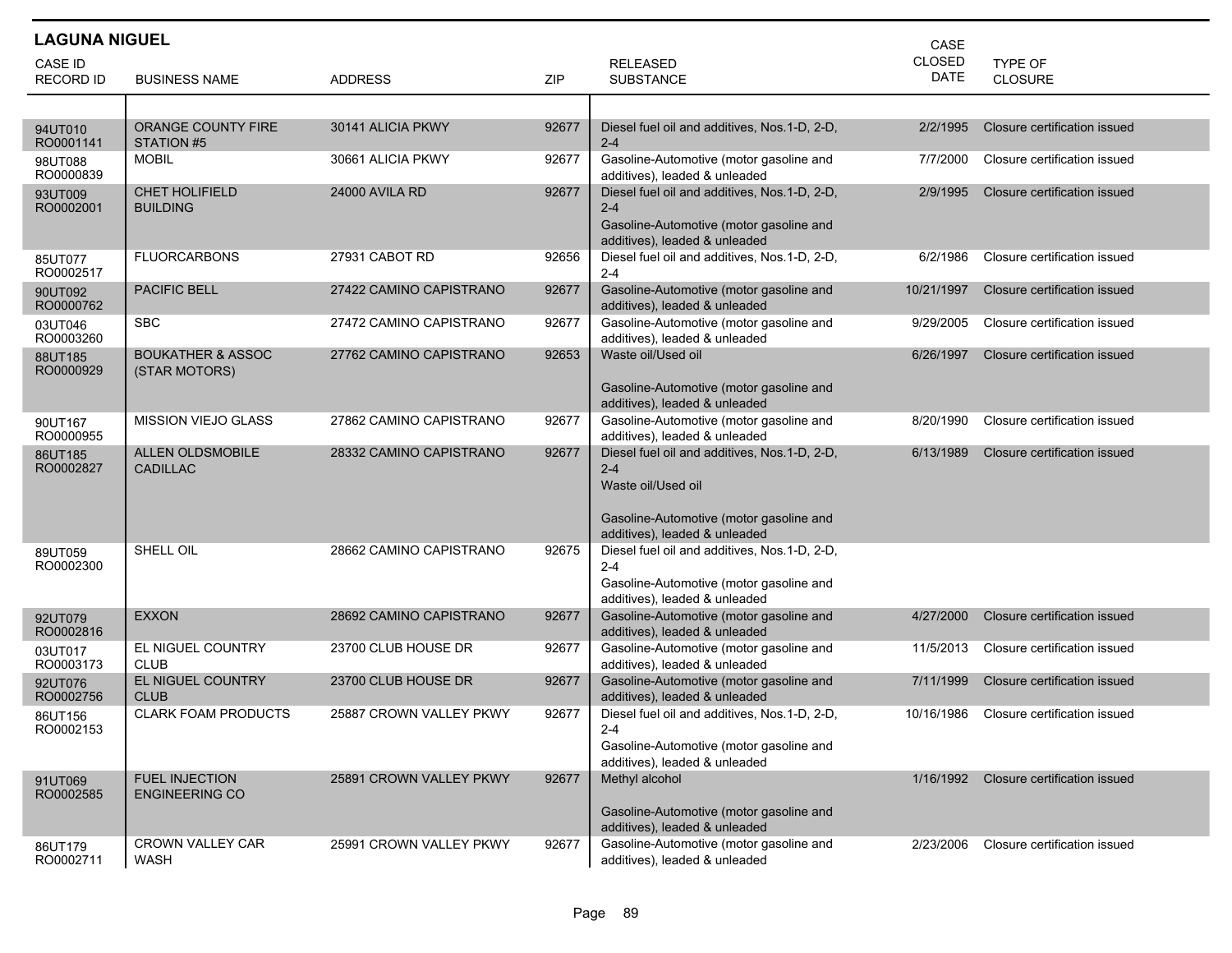| <b>LAGUNA NIGUEL</b>        |                                                                |                         |       |                                                                                                                                     | CASE                         |                                  |
|-----------------------------|----------------------------------------------------------------|-------------------------|-------|-------------------------------------------------------------------------------------------------------------------------------------|------------------------------|----------------------------------|
| CASE ID<br><b>RECORD ID</b> | <b>BUSINESS NAME</b>                                           | <b>ADDRESS</b>          | ZIP   | <b>RELEASED</b><br><b>SUBSTANCE</b>                                                                                                 | <b>CLOSED</b><br><b>DATE</b> | <b>TYPE OF</b><br><b>CLOSURE</b> |
|                             |                                                                |                         |       |                                                                                                                                     |                              |                                  |
| 91UT086<br>RO0002941        | <b>SHELL OIL</b>                                               | 30011 CROWN VALLEY PKWY | 92677 | Gasoline-Automotive (motor gasoline and<br>additives), leaded & unleaded                                                            | 8/9/2005                     | Closure certification issued     |
| 92UT037<br>RO0001825        | <b>CHEVRON #9-3783</b>                                         | 30072 CROWN VALLEY PKWY | 92677 | Diesel fuel oil and additives, Nos.1-D, 2-D,<br>$2 - 4$<br>Gasoline-Automotive (motor gasoline and<br>additives), leaded & unleaded | 3/16/2004                    | Closure certification issued     |
| 89UT137<br>RO0002418        | <b>LAGUNA NIGUEL</b><br><b>TOUCHLESS CARWASH</b>               | 30081 CROWN VALLEY PKWY | 92677 | Gasoline-Automotive (motor gasoline and<br>additives), leaded & unleaded                                                            | 6/2/2008                     | Closure certification issued     |
| 86UT092<br>RO0002974        | <b>MONARCH LAGUNA</b><br>ASSOCIATES/REGIS<br><b>HOMES CORP</b> | 32502 CROWN VALLEY PKWY | 92656 | Gasoline-Automotive (motor gasoline and<br>additives), leaded & unleaded                                                            | 1/15/1987                    | Closure certification issued     |
| 88UT028<br>RO0001467        | <b>ACTION MOVING</b>                                           | 27637 FORBES RD         | 92677 | Diesel fuel oil and additives, Nos.1-D, 2-D,<br>$2 - 4$<br>Gasoline-Automotive (motor gasoline and<br>additives), leaded & unleaded | 12/8/1997                    | Closure certification issued     |
| 87UT249<br>RO0002200        | <b>PENNYSAVER</b>                                              | 27742 FORBES RD         | 92677 | Gasoline-Automotive (motor gasoline and<br>additives), leaded & unleaded                                                            | 3/17/1993                    | Closure certification issued     |
| 90UT274<br>RO0001024        | <b>GKN RENTALS</b>                                             | 28032 FORBES RD         | 92656 | Diesel fuel oil and additives, Nos.1-D, 2-D,<br>$2 - 4$                                                                             | 1/15/1991                    | Closure certification issued     |
| 03UT041<br>RO0003247        | SEPULVEDA BUILDING<br><b>MATERIALS</b>                         | 28092 FORBES RD         | 92677 | Gasoline-Automotive (motor gasoline and<br>additives), leaded & unleaded                                                            | 9/29/2005                    | Closure certification issued     |
| 90UT030<br>RO0001566        | <b>SEPULVEDA BUILDING</b><br><b>MATERIALS</b>                  | 28092 FORBES RD         | 92677 | Diesel fuel oil and additives, Nos.1-D, 2-D,<br>$2 - 4$<br>Gasoline-Automotive (motor gasoline and<br>additives), leaded & unleaded | 10/12/1990                   | Closure certification issued     |
| 86UT037<br>RO0001663        | <b>TEXACO</b>                                                  | 28922 GOLDEN LANTERN    | 92677 | Waste oil/Used oil                                                                                                                  | 7/2/1987                     | Closure certification issued     |
| 85UT128<br>RO0001151        | <b>TEXACO</b>                                                  | 28922 GOLDEN LANTERN    | 92677 | Gasoline-Automotive (motor gasoline and<br>additives), leaded & unleaded                                                            | 7/30/2003                    | Closure certification issued     |
| 93UT083<br>RO0002934        | RANCHO RESERVOIR<br>PUMP STATION                               | 29828 GOLDEN LANTERN    | 92607 | Diesel fuel oil and additives, Nos.1-D, 2-D,<br>$2 - 4$                                                                             | 3/29/1994                    | Closure certification issued     |
| 93UT010<br>RO0001122        | ORANGE COUNTY FIRE<br>STATION #49                              | 31461 GOLDEN LANTERN    | 92677 | Gasoline-Automotive (motor gasoline and<br>additives), leaded & unleaded                                                            | 10/3/2001                    | Closure certification issued     |
| 04UT022<br>RO0003313        | CAFE AUTO SPA                                                  | 28041 GREENFIELD        | 92677 | Gasoline-Automotive (motor gasoline and<br>additives), leaded & unleaded                                                            | 1/12/2018                    | Referred to Regional Board       |
| 96UT017<br>RO0001372        | <b>BIRTCHER NIGUEL CORP</b>                                    | 27611 LA PAZ RD         | 92677 | Gasoline-Automotive (motor gasoline and<br>additives), leaded & unleaded                                                            | 7/23/1996                    | Closure certification issued     |
| 88UT116<br>RO0001631        | LAGUNA NIGUEL<br><b>REGIONAL PARK</b>                          | 28241 E LA PAZ RD       | 92677 | Gasoline-Automotive (motor gasoline and<br>additives), leaded & unleaded                                                            | 10/23/1990                   | Closure certification issued     |
| 98UT097<br>RO0000971        | <b>LAGUNA NIGUEL POST</b><br><b>OFFICE</b>                     | 29911 NIGUEL RD         | 92677 | Gasoline-Automotive (motor gasoline and<br>additives), leaded & unleaded                                                            | 3/7/2000                     | Closure certification issued     |
| 89UT106<br>RO0001620        | U S POST OFFICE                                                | 29911 NIGUEL RD         | 92677 | Gasoline-Automotive (motor gasoline and<br>additives), leaded & unleaded                                                            | 10/19/1989                   | Closure certification issued     |
| 99UT017<br>RO0001476        | SOUTH COUNTY FUELING<br><b>STATION</b>                         | 30102 PACIFIC ISLAND DR | 92677 | Gasoline-Automotive (motor gasoline and<br>additives), leaded & unleaded                                                            | 12/12/2001                   | Closure certification issued     |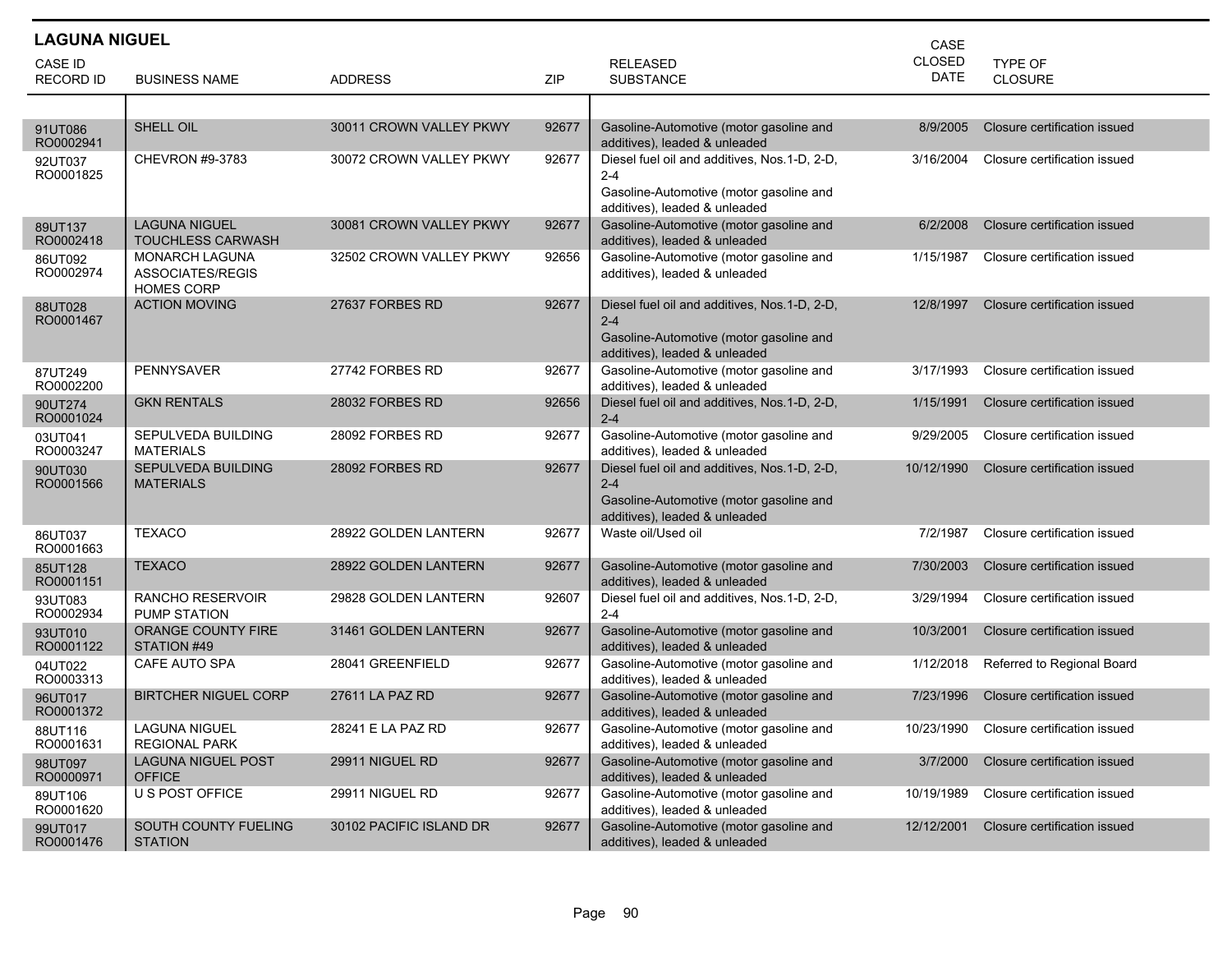| <b>LAGUNA WOODS</b>         |                       |                    |            |                                                                          | CASE                         |                              |
|-----------------------------|-----------------------|--------------------|------------|--------------------------------------------------------------------------|------------------------------|------------------------------|
| <b>CASE ID</b><br>RECORD ID | <b>BUSINESS NAME</b>  | <b>ADDRESS</b>     | <b>ZIP</b> | <b>RELEASED</b><br><b>SUBSTANCE</b>                                      | <b>CLOSED</b><br><b>DATE</b> | TYPF OF<br>CLOSURE           |
|                             |                       |                    |            |                                                                          |                              |                              |
| 94UT017<br>RO0001324        | AMERICAN SAVINGS BANK | 24085 EL TORO RD   | 92653      | Gasoline-Automotive (motor gasoline and<br>additives), leaded & unleaded | 6/28/2004                    | Closure certification issued |
| 90UT095<br>RO0000823        | MOBIL #18-HKF         | 24362 EL TORO RD   | 92653      | Waste oil/Used oil                                                       | 1/11/2013                    | Closure certification issued |
|                             |                       |                    |            | Gasoline-Automotive (motor gasoline and<br>additives), leaded & unleaded |                              |                              |
| 01UT001<br>RO0002073        | ARCO #5831            | 24181 MOULTON PKWY | 92653      | Gasoline-Automotive (motor gasoline and<br>additives), leaded & unleaded |                              |                              |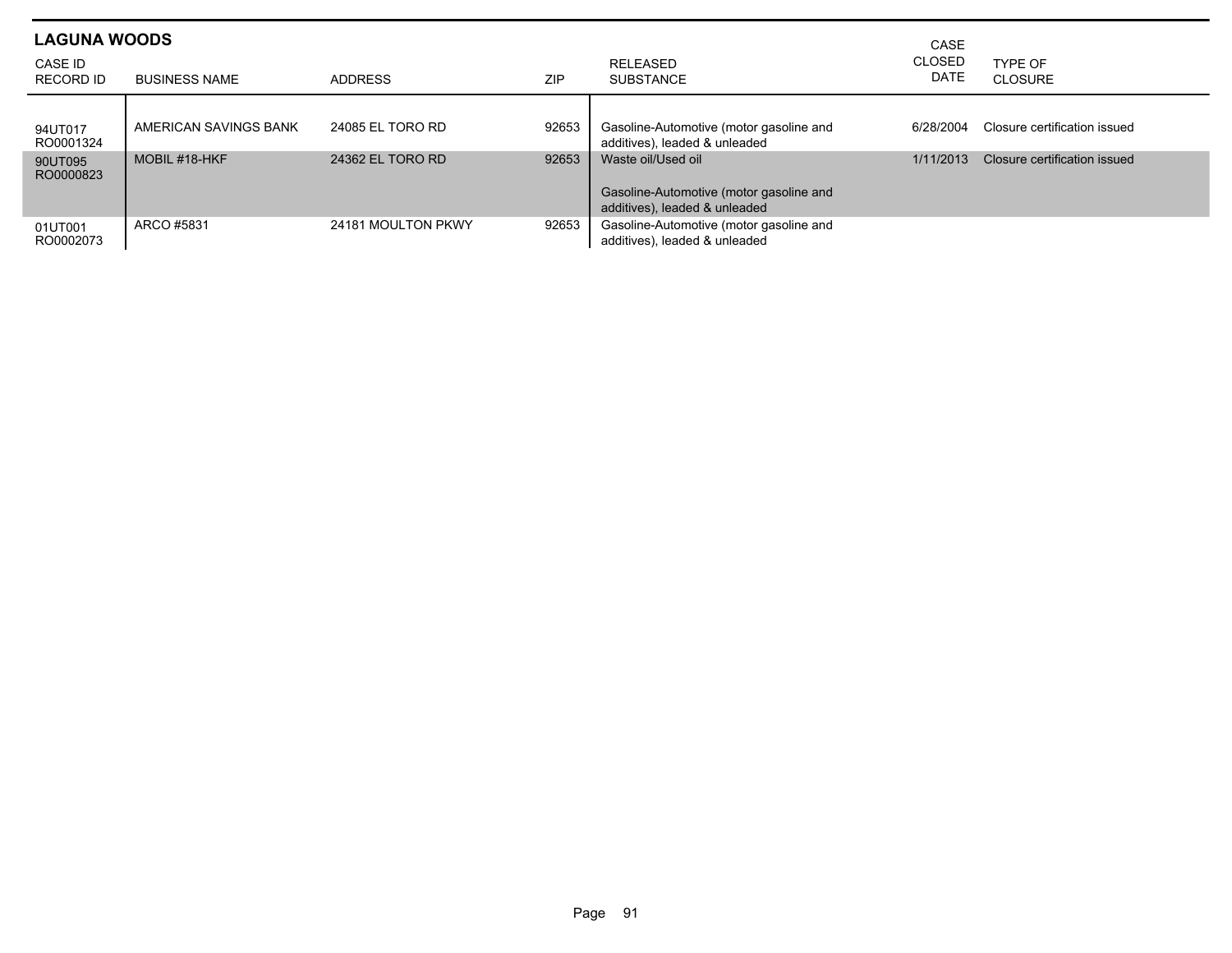| <b>LAKE FOREST</b>                 |                                                  |                  |       | CASE                                                                                                                                                      |                       |                              |
|------------------------------------|--------------------------------------------------|------------------|-------|-----------------------------------------------------------------------------------------------------------------------------------------------------------|-----------------------|------------------------------|
| <b>CASE ID</b><br><b>RECORD ID</b> | <b>BUSINESS NAME</b>                             | <b>ADDRESS</b>   | ZIP   | <b>RELEASED</b><br><b>SUBSTANCE</b>                                                                                                                       | CLOSED<br><b>DATE</b> | <b>TYPE OF</b><br>CLOSURE    |
|                                    |                                                  |                  |       |                                                                                                                                                           |                       |                              |
| 90UT102<br>RO0001792               | <b>CHEVERON USA</b>                              | 23891 BRIDGER RD | 92630 | Waste oil/Used oil                                                                                                                                        | 10/28/1990            | Closure certification issued |
| 90UT201<br>RO0001747               | <b>CHEVRON SERVICE</b><br><b>STATION #9-0141</b> | 23891 BRIDGER RD | 92630 | Diesel fuel oil and additives, Nos.1-D, 2-D,<br>$2 - 4$<br>Gasoline-Automotive (motor gasoline and<br>additives), leaded & unleaded                       | 3/16/2004             | Closure certification issued |
| 88UT010<br>RO0001028               | <b>CAMEO HOMES</b>                               | 19812 EL TORO RD | 92630 | Diesel fuel oil and additives, Nos.1-D, 2-D,<br>$2 - 4$<br>Waste oil/Used oil<br>Gasoline-Automotive (motor gasoline and<br>additives), leaded & unleaded | 7/26/1988             | Closure certification issued |
| 86UT214<br>RO0001050               | STANDARD CONCRETE                                | 20851 EL TORO RD | 92630 | Diesel fuel oil and additives, Nos.1-D, 2-D,<br>$2 - 4$                                                                                                   | 6/18/1987             | Closure certification issued |
| 99UT031<br>RO0001847               | MOBIL #18-170                                    | 22381 EL TORO RD | 92630 | Gasoline-Automotive (motor gasoline and<br>additives), leaded & unleaded                                                                                  | 4/9/2018              | Closure certification issued |
| 95UT058<br>RO0002426               | <b>UNOCAL</b>                                    | 22391 EL TORO RD | 92630 | Gasoline-Automotive (motor gasoline and<br>additives), leaded & unleaded                                                                                  | 12/19/1997            | Closure certification issued |
| 97UT038<br>RO0001956               | OC FIRE STATION #19                              | 23022 EL TORO RD | 92630 | Diesel fuel oil and additives, Nos.1-D, 2-D,<br>$2 - 4$                                                                                                   | 7/13/1998             | Closure certification issued |
| 97UT035<br>RO0001881               | <b>BEACON BAY AUTO WASH</b><br>#06               | 23602 EL TORO RD | 92630 | Gasoline-Automotive (motor gasoline and<br>additives), leaded & unleaded                                                                                  |                       |                              |
| 91UT105<br>RO0002116               | ARCO #3013                                       | 23742 EL TORO RD | 92630 | Gasoline-Automotive (motor gasoline and<br>additives), leaded & unleaded                                                                                  | 5/3/2019              | Referred to Regional Board   |
| 03UT020<br>RO0003195               | SHELL OIL                                        | 23751 EL TORO RD | 92630 | Gasoline-Automotive (motor gasoline and<br>additives), leaded & unleaded                                                                                  | 5/17/2013             | Closure certification issued |
| 86UT218<br>RO0001124               | <b>TEXACO</b>                                    | 23751 EL TORO RD | 92630 | Unleaded gasoline<br>Regular gasoline<br>Waste oil/Used oil                                                                                               | 5/6/1991              | Closure certification issued |
| 98UT091<br>RO0000891               | MOBIL #18-378                                    | 23771 EL TORO RD | 92630 | Gasoline-Automotive (motor gasoline and<br>additives), leaded & unleaded                                                                                  | 5/3/2019              | Referred to Regional Board   |
| 86UT087<br>RO0002874               | <b>MOBIL OIL</b>                                 | 23771 EL TORO RD | 92630 | Gasoline-Automotive (motor gasoline and<br>additives), leaded & unleaded                                                                                  | 9/2/1986              | Closure certification issued |
| 99UT030<br>RO0001822               | SHELL OIL                                        | 23842 EL TORO RD | 92630 | Gasoline-Automotive (motor gasoline and<br>additives), leaded & unleaded                                                                                  | 9/29/2005             | Closure certification issued |
| 88UT067<br>RO0002476               | <b>EXXON</b>                                     | 23852 EL TORO RD | 92630 | Gasoline-Automotive (motor gasoline and<br>additives), leaded & unleaded                                                                                  | 8/19/2004             | Closure certification issued |
| 03UT024<br>RO0003205               | USA PETROLEUM #825                               | 23852 EL TORO RD | 92630 | Diesel fuel oil and additives, Nos.1-D, 2-D,<br>2-4<br>Gasoline-Automotive (motor gasoline and<br>additives), leaded & unleaded                           | 12/14/2005            | Closure certification issued |
| 93UT020<br>RO0001384               | <b>UNOCAL</b>                                    | 24201 EL TORO RD | 92630 | Gasoline-Automotive (motor gasoline and<br>additives), leaded & unleaded                                                                                  | 8/31/2006             | Closure certification issued |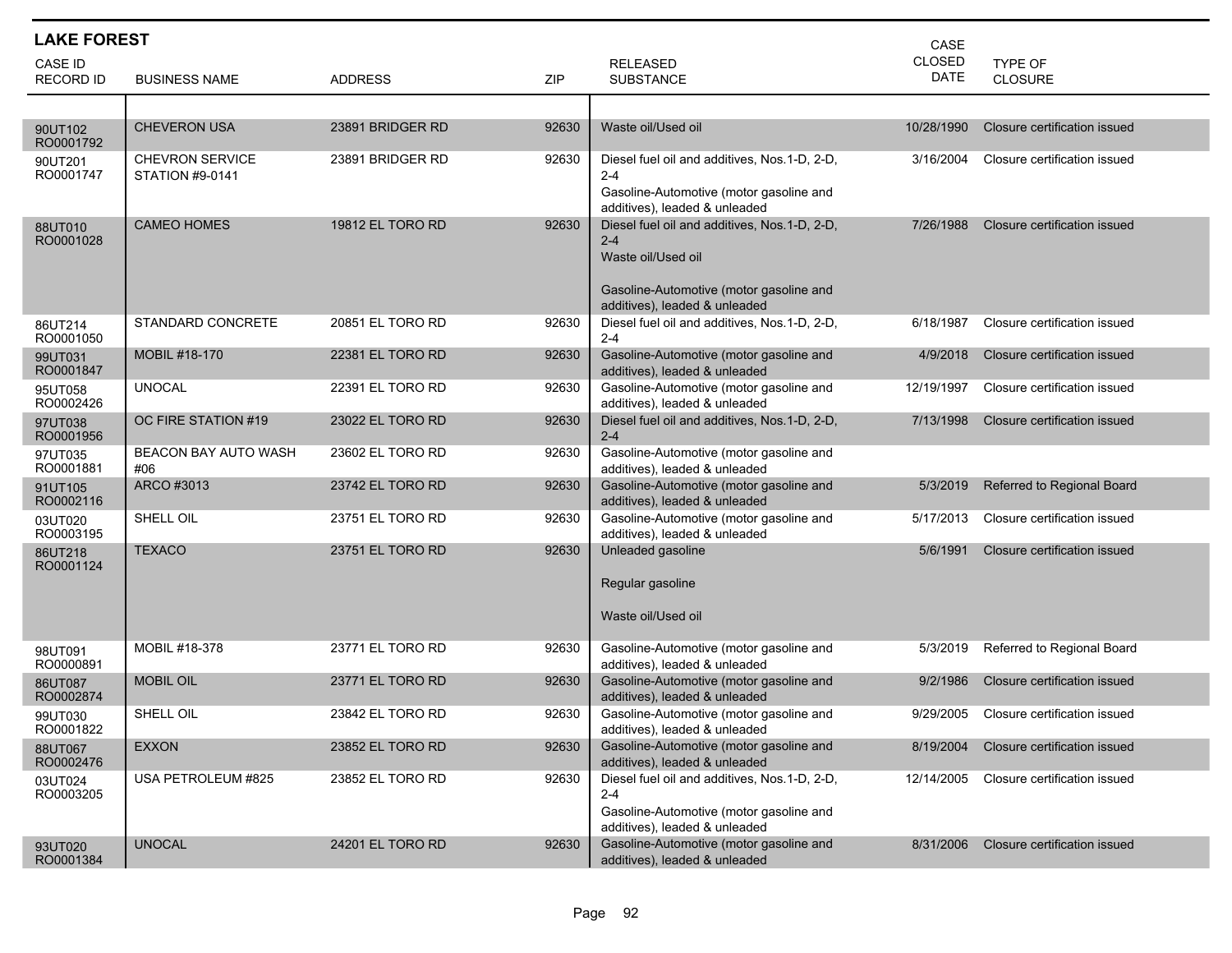| <b>LAKE FOREST</b><br>CASE |                                            |                        |        |                                                                          |                              |                              |  |  |
|----------------------------|--------------------------------------------|------------------------|--------|--------------------------------------------------------------------------|------------------------------|------------------------------|--|--|
| CASE ID                    |                                            |                        |        | <b>RELEASED</b>                                                          | <b>CLOSED</b><br><b>DATE</b> | TYPE OF                      |  |  |
| <b>RECORD ID</b>           | <b>BUSINESS NAME</b>                       | <b>ADDRESS</b>         | ZIP    | <b>SUBSTANCE</b>                                                         |                              | <b>CLOSURE</b>               |  |  |
|                            |                                            |                        |        |                                                                          |                              |                              |  |  |
| 02UT008<br>RO0003049       | <b>ARCO</b>                                | 20572 LAKE FOREST DR   | 92630  | Gasoline-Automotive (motor gasoline and<br>additives), leaded & unleaded | 5/16/2003                    | Closure certification issued |  |  |
| 02UT003<br>RO0003032       | <b>BEACON BAY CAR WASH</b>                 | 20602 LAKE FOREST DR   | 92630  | Gasoline-Automotive (motor gasoline and<br>additives), leaded & unleaded | 9/12/2002                    | Closure certification issued |  |  |
| 97UT037<br>RO0001932       | <b>CHEVRON</b>                             | 20731 LAKE FOREST DR   | 92630  | Gasoline-Automotive (motor gasoline and<br>additives), leaded & unleaded | 4/20/1998                    | Closure certification issued |  |  |
| 92UT077<br>RO0002774       | EXXON #7-6113                              | 21762 LAKE FOREST DR   | 92630  | Gasoline-Automotive (motor gasoline and<br>additives), leaded & unleaded | 6/8/1993                     | Closure certification issued |  |  |
| 98UT053<br>RO0002365       | SHELL OIL                                  | 21762 LAKE FOREST DR   | 92630  | Gasoline-Automotive (motor gasoline and<br>additives), leaded & unleaded | 5/1/2014                     | Closure certification issued |  |  |
| 87UT259<br>RO0002449       | SOUTHERN CALIF EDISON                      | 22641 LAKE FOREST DR   | 92630  | Waste oil/Used oil                                                       | 1/9/1988                     | Closure certification issued |  |  |
|                            |                                            |                        |        | Gasoline-Automotive (motor gasoline and<br>additives), leaded & unleaded |                              |                              |  |  |
| 90UT244<br>RO0002773       | ECONO LUBE N TUNE                          | 22861 LAKE FOREST DR   | 92630  | Solvents                                                                 | 1/14/1991                    | Closure certification issued |  |  |
| 88UT165<br>RO0002829       | <b>MOBIL</b>                               | 21721 W LAKE FOREST DR | 92630  | Gasoline-Automotive (motor gasoline and<br>additives), leaded & unleaded | 2/28/1991                    | Closure certification issued |  |  |
| 86UT102<br>RO0000898       | EL TORO WATER<br><b>DISTRICT</b>           | 24251 LOS ALISOS BLVD  | 92630  | Unleaded gasoline                                                        | 11/5/1990                    | Closure certification issued |  |  |
|                            |                                            |                        |        | Diesel fuel oil and additives, Nos.1-D, 2-D,<br>$2 - 4$                  |                              |                              |  |  |
| 90UT275<br>RO0001040       | <b>LOS ALISOS WATER</b><br><b>DISTRICT</b> | 22312 MUIRLANDS        | 92630  | Diesel fuel oil and additives, Nos. 1-D, 2-D,<br>$2 - 4$                 | 11/16/1993                   | Closure certification issued |  |  |
|                            |                                            |                        |        | Gasoline-Automotive (motor gasoline and<br>additives), leaded & unleaded |                              |                              |  |  |
| 91UT084<br>RO0002900       | UNOCAL #6186                               | 24382 MUIRLANDS        | 92630  | Gasoline-Automotive (motor gasoline and<br>additives), leaded & unleaded | 6/21/1994                    | Closure certification issued |  |  |
| 89UT159<br>RO0002901       | <b>J &amp; E WELDING</b>                   | 23222 OLIVE AVE        | 92630  | Gasoline-Automotive (motor gasoline and<br>additives), leaded & unleaded | 12/12/1989                   | Closure certification issued |  |  |
| 02UT013<br>RO0003066       | ORANGE COUNTY FIRE<br>STATION #54          | 19811 PAULING          | 92630  | Gasoline-Automotive (motor gasoline and<br>additives), leaded & unleaded | 3/18/2003                    | Closure certification issued |  |  |
| 14UT002<br>RO0003618       | <b>USA STATION #824</b>                    | 26731 PORTOLA PKWY     | 92610- | Diesel fuel oil and additives, Nos.1-D, 2-D,<br>$2 - 4$                  |                              |                              |  |  |
|                            |                                            |                        |        | Gasoline-Automotive (motor gasoline and<br>additives), leaded & unleaded |                              |                              |  |  |
| 97UT013<br>RO0001283       | <b>CHEVRON</b>                             | 22942 RIDGE ROUTE      | 92630  | Gasoline-Automotive (motor gasoline and<br>additives), leaded & unleaded | 6/3/1998                     | Closure certification issued |  |  |
| 02UT028<br>RO0003116       | <b>CHEVRON #9-0884</b>                     | 22942 RIDGE ROUTE DR   | 92630  | Gasoline-Automotive (motor gasoline and<br>additives), leaded & unleaded | 1/15/2015                    | Closure certification issued |  |  |
| 98UT055<br>RO0002415       | BEACON BAY AUTO WASH<br>#12                | 23581 ROCKFIELD        | 92630  | Gasoline-Automotive (motor gasoline and<br>additives), leaded & unleaded |                              |                              |  |  |
| 87UT232<br>RO0001758       | <b>CHEVRON</b>                             | 23631 ROCKFIELD        | 92630  | Gasoline-Automotive (motor gasoline and<br>additives), leaded & unleaded | 1/8/1988                     | Closure certification issued |  |  |
| 04UT004<br>RO0003274       | SHELL OIL                                  | 23652 ROCKFIELD BLVD   | 92630  | Gasoline-Automotive (motor gasoline and<br>additives), leaded & unleaded | 9/24/2015                    | Closure certification issued |  |  |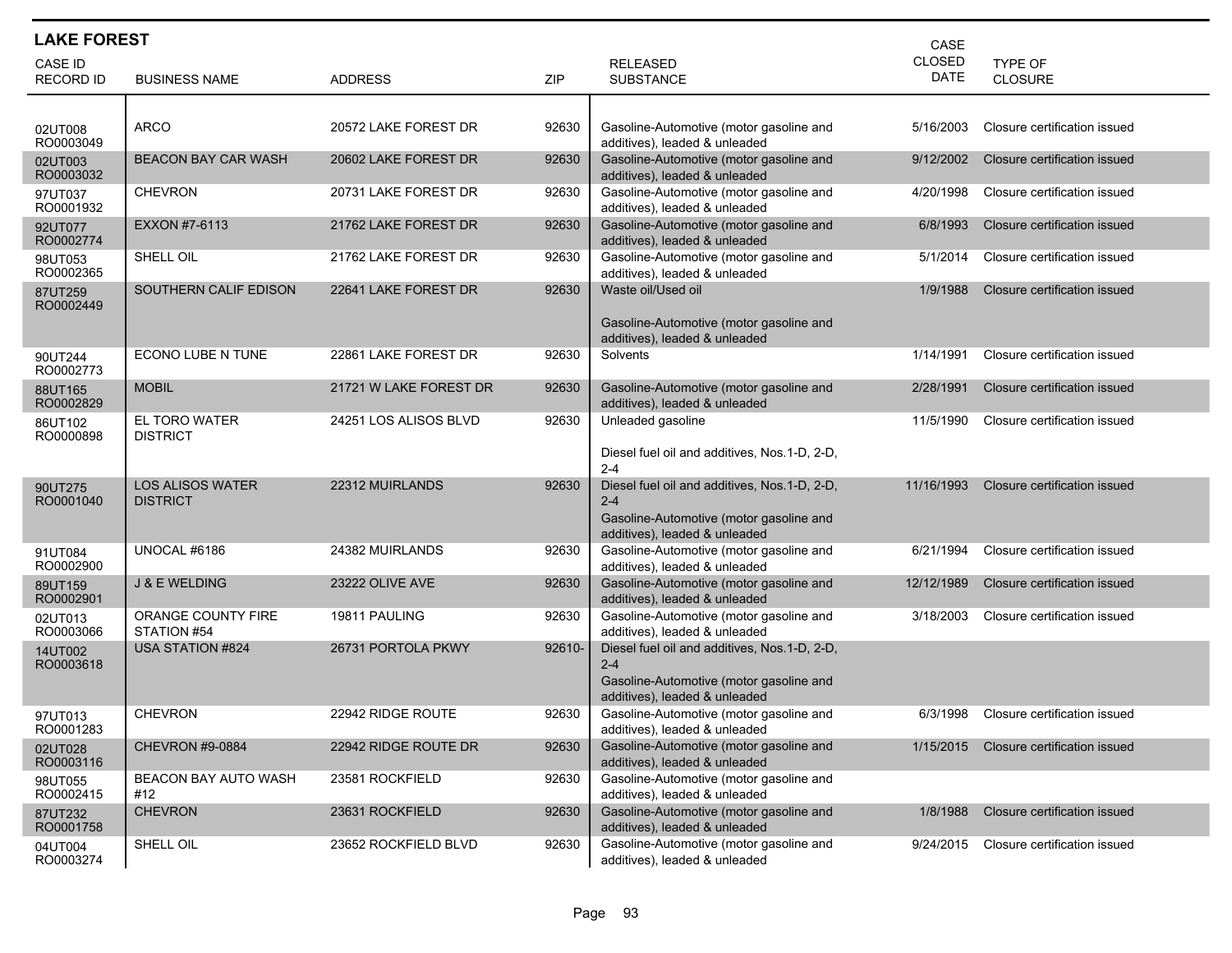| <b>LAKE FOREST</b>   |                                            |                   |            | CASE                                                                     |                       |                              |
|----------------------|--------------------------------------------|-------------------|------------|--------------------------------------------------------------------------|-----------------------|------------------------------|
| CASE ID<br>RECORD ID | <b>BUSINESS NAME</b>                       | <b>ADDRESS</b>    | <b>ZIP</b> | <b>RELEASED</b><br><b>SUBSTANCE</b>                                      | <b>CLOSED</b><br>DATE | TYPE OF<br>CLOSURE           |
|                      |                                            |                   |            |                                                                          |                       |                              |
| 93UT071<br>RO0002694 | <b>TEXACO</b>                              | 23652 ROCKFIELD   | 92630      | Gasoline-Automotive (motor gasoline and<br>additives), leaded & unleaded | 9/7/1999              | Closure certification issued |
| 86UT080<br>RO0002735 | <b>TEXACO</b>                              | 23652 ROCKFIELD   | 92630      | Gasoline-Automotive (motor gasoline and<br>additives), leaded & unleaded | 3/24/1989             | Closure certification issued |
| 90UT179<br>RO0001147 | EL TORO HIGH SCHOOL                        | 25255 TOLEDO WAY  | 92630      | Waste oil/Used oil                                                       | 2/28/1991             | Closure certification issued |
| 90UT259<br>RO0000795 | <b>ASCENSION CEMETERY</b>                  | 24754 TRABUCO RD  | 92630      | Gasoline-Automotive (motor gasoline and<br>additives), leaded & unleaded | 11/18/1996            | Closure certification issued |
| 89UT157<br>RO0002861 | <b>LOS ALISOS WATER</b><br><b>DISTRICT</b> | 21802 WISTERIA ST | 92630      | Diesel fuel oil and additives, Nos. 1-D, 2-D,<br>$2 - 4$                 | 2/28/1990             | Closure certification issued |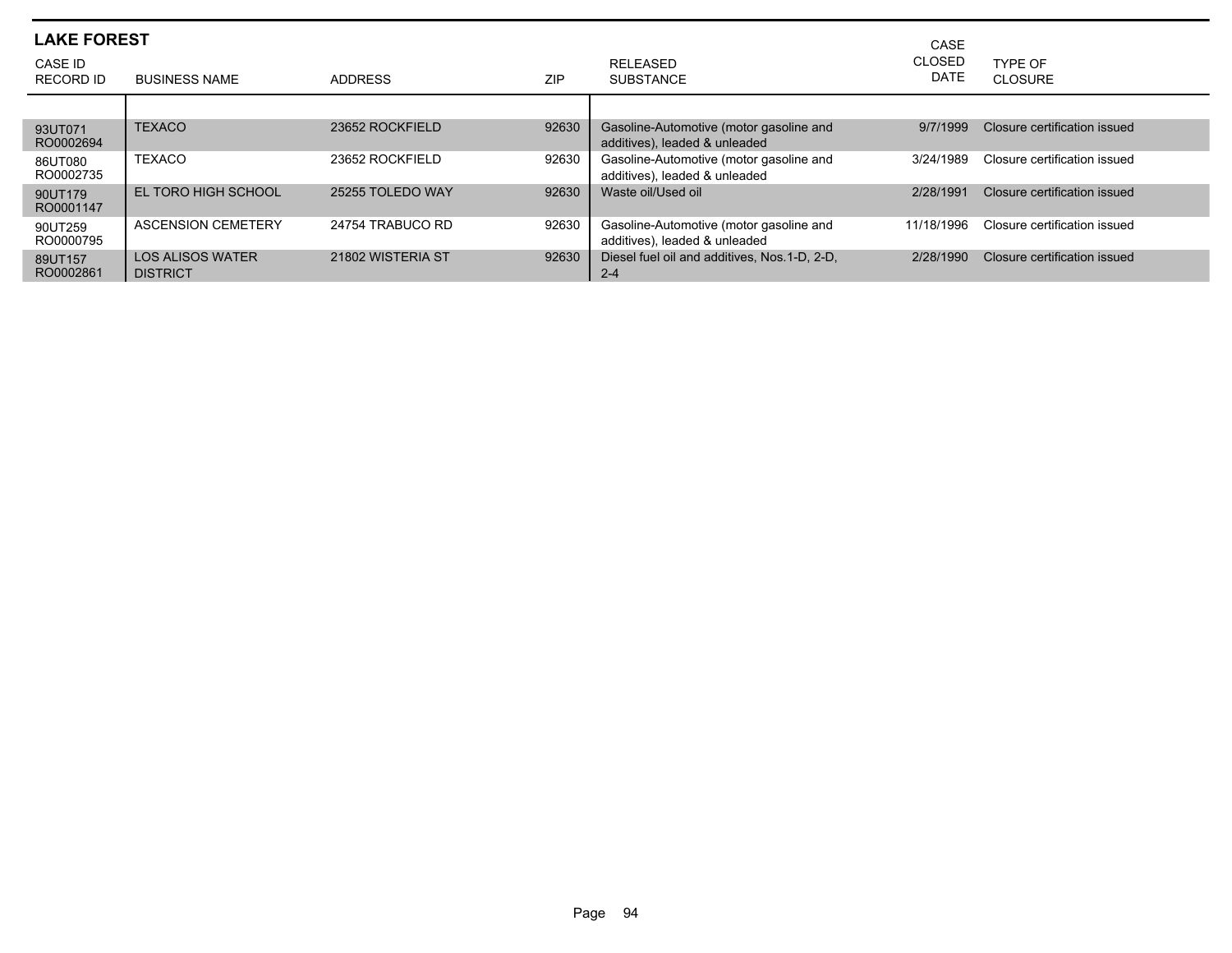| <b>LOS ALAMITOS</b><br>CASE |                                                |                       |        |                                                                                                                                                                                                                                      |               |                              |  |  |  |
|-----------------------------|------------------------------------------------|-----------------------|--------|--------------------------------------------------------------------------------------------------------------------------------------------------------------------------------------------------------------------------------------|---------------|------------------------------|--|--|--|
| <b>CASE ID</b>              |                                                |                       |        | <b>RELEASED</b>                                                                                                                                                                                                                      | <b>CLOSED</b> | TYPE OF                      |  |  |  |
| <b>RECORD ID</b>            | <b>BUSINESS NAME</b>                           | <b>ADDRESS</b>        | ZIP    | <b>SUBSTANCE</b>                                                                                                                                                                                                                     | <b>DATE</b>   | <b>CLOSURE</b>               |  |  |  |
|                             |                                                |                       |        |                                                                                                                                                                                                                                      |               |                              |  |  |  |
| 94UT001<br>RO0001524        | FORMER CHEVRON 9-8145                          | 3997 BALL RD          | 90720  | Gasoline-Automotive (motor gasoline and<br>additives), leaded & unleaded                                                                                                                                                             | 6/4/2004      | Closure certification issued |  |  |  |
| 92UT032<br>RO0001695        | AFRC LOS ALAMITOS                              | 0 BLDG 158            | 907205 | Diesel fuel oil and additives, Nos.1-D, 2-D,<br>$2 - 4$                                                                                                                                                                              | 3/2/1992      | Referred to Regional Board   |  |  |  |
| 92UT030<br>RO0001641        | AFRC LOS ALAMITOS                              | 0 BLDG 37             | 907205 | Diesel fuel oil and additives, Nos.1-D, 2-D,<br>$2 - 4$                                                                                                                                                                              | 3/2/1992      | Referred to Regional Board   |  |  |  |
| 92UT031<br>RO0001668        | <b>AFRC LOS ALAMITOS</b>                       | 0 BLDG 43             | 907205 | Diesel fuel oil and additives, Nos. 1-D, 2-D,<br>$2 - 4$                                                                                                                                                                             | 3/2/1992      | Referred to Regional Board   |  |  |  |
| 93UT033<br>RO0001743        | AFRC LOS ALAMITOS                              | 0 BLDG 57             | 907205 | Gasoline-Automotive (motor gasoline and<br>additives), leaded & unleaded                                                                                                                                                             | 5/20/1993     | Referred to Regional Board   |  |  |  |
| 87UT218<br>RO0001373        | <b>LOS ALAMITOS AFRC</b>                       | 0 BLDG 57             | 90720  | Diesel fuel oil and additives, Nos.1-D, 2-D,<br>$2 - 4$<br>Jet Fuel and additives: A (kerosene type),<br>A-1 (kerosene type), B (wide cut or<br>naphtha)<br>Gasoline-Automotive (motor gasoline and<br>additives), leaded & unleaded | 1/1/1992      | Referred to Regional Board   |  |  |  |
| 88UT130<br>RO0001992        | AFRC LOS ALAMITOS                              | 0 BLDG 57/POST HDQRTR | 90720  | Jet Fuel and additives: A (kerosene type),<br>A-1 (kerosene type), B (wide cut or<br>naphtha)                                                                                                                                        | 1/1/1992      | Referred to Regional Board   |  |  |  |
| 86UT173<br>RO0002571        | <b>L &amp; S PROPERTY</b><br><b>MANAGEMENT</b> | 10621 BLOOMFIELD ST   | 90720  | Diesel fuel oil and additives, Nos.1-D, 2-D,<br>$2 - 4$<br>Gasoline-Automotive (motor gasoline and<br>additives), leaded & unleaded                                                                                                  | 1/2/1992      | Closure certification issued |  |  |  |
| 87UT142<br>RO0002030        | OROWHEAT                                       | 10751 BLOOMFIELD ST   | 90720  | Gasoline-Automotive (motor gasoline and<br>additives), leaded & unleaded                                                                                                                                                             | 3/21/1988     | Closure certification issued |  |  |  |
| 02UT018<br>RO0003176        | <b>MARRIOTT DISTRIBUTION</b>                   | 10681 CALLE LEE       | 90720  | Diesel fuel oil and additives, Nos.1-D, 2-D,<br>$2 - 4$                                                                                                                                                                              | 12/23/2003    | Closure certification issued |  |  |  |
| 99UT003<br>RO0002828        | MONTE COLLINS<br><b>BACKHOE</b>                | 3342 CERRITOS AVE     | 90720  | Diesel fuel oil and additives, Nos.1-D, 2-D,<br>$2 - 4$                                                                                                                                                                              | 4/26/1999     | Closure certification issued |  |  |  |
| 85UT019<br>RO0001149        | <b>TEXACO TRADING &amp;</b><br><b>TRANS</b>    | 3422 CERRITOS AVE     | 90720  | Gasoline-Automotive (motor gasoline and<br>additives), leaded & unleaded                                                                                                                                                             | 9/26/1990     | Closure certification issued |  |  |  |
| 92UT123<br>RO0002790        | UNOCAL #4727                                   | 3501 CERRITOS AVE     | 90720  | Gasoline-Automotive (motor gasoline and<br>additives), leaded & unleaded                                                                                                                                                             |               |                              |  |  |  |
| 89UT020<br>RO0001259        | <b>BIXBY LAND CO</b>                           | 3502 CERRITOS AVE     | 90720  | Regular gasoline                                                                                                                                                                                                                     | 5/5/2015      | Closure certification issued |  |  |  |
| 94UT005<br>RO0001634        | <b>ACE EQUIPMENT RENTAL</b>                    | 3686 CERRITOS AVE     | 90720  | Gasoline-Automotive (motor gasoline and<br>additives), leaded & unleaded                                                                                                                                                             | 3/29/1994     | Closure certification issued |  |  |  |
| 00UT040<br>RO0002119        | MOBIL #18-GQ0                                  | 3971 CERRITOS AVE     | 90720  | Gasoline-Automotive (motor gasoline and<br>additives), leaded & unleaded                                                                                                                                                             | 1/5/2017      | Closure certification issued |  |  |  |
| 90UT117<br>RO0002182        | SAFETY-KLEEN                                   | 3876 FLORISTA ST      | 90720  | Mineral spirits                                                                                                                                                                                                                      | 4/16/1993     | Referred to Regional Board   |  |  |  |
| 92UT108<br>RO0002458        | ORANGE COUNTY FIRE<br>STATION #2               | 3642 GREEN AVE        | 90720  | Diesel fuel oil and additives, Nos.1-D, 2-D,<br>$2 - 4$                                                                                                                                                                              | 6/10/1993     | Closure certification issued |  |  |  |
| 96UT037<br>RO0001909        | LOS ALAMITOS CITY YARD                         | 3191 KATELLA AVE      | 90720  | Gasoline-Automotive (motor gasoline and<br>additives), leaded & unleaded                                                                                                                                                             | 6/19/2001     | Closure certification issued |  |  |  |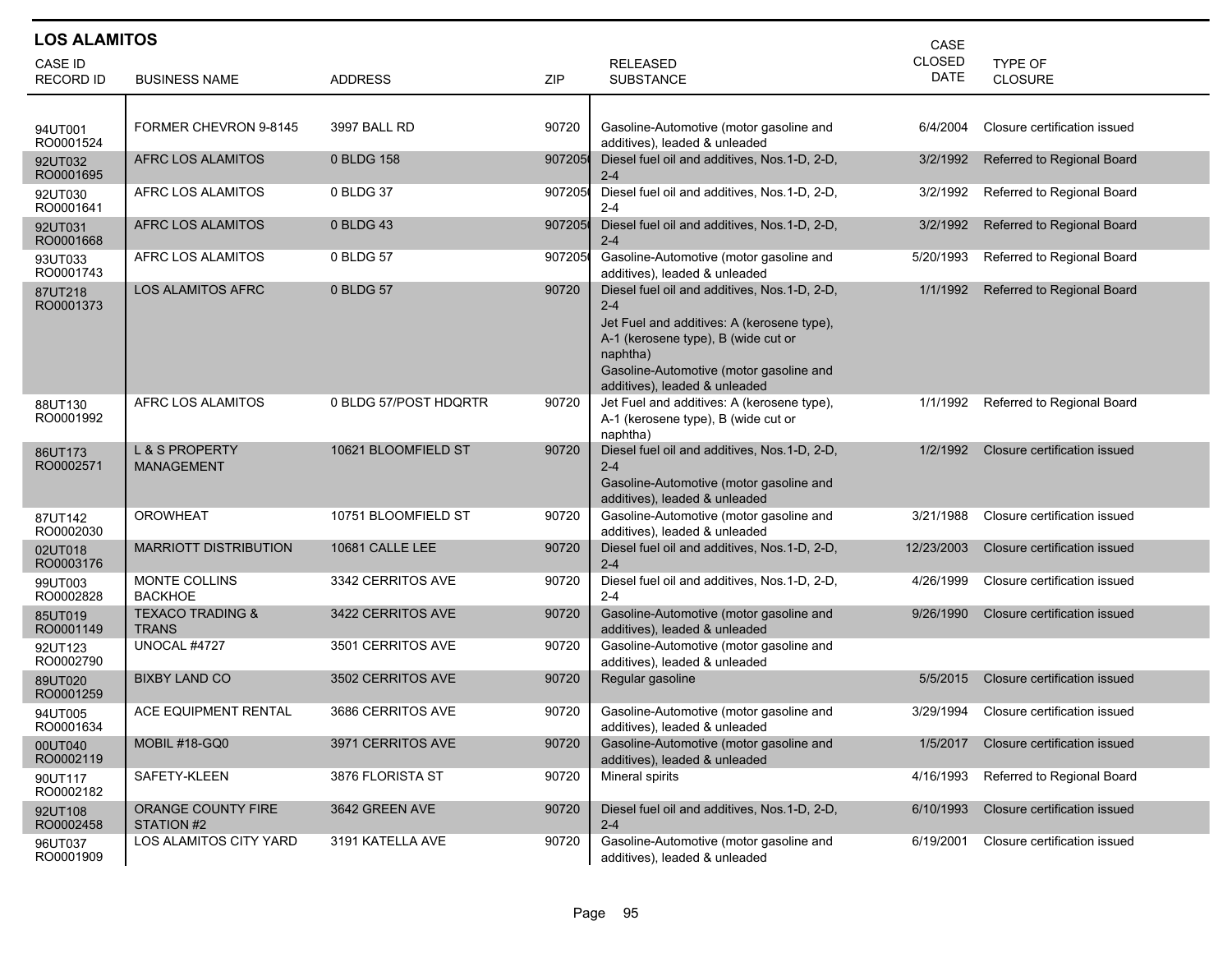| <b>LOS ALAMITOS</b>  |                                                       |                         |       |                                                                                                                                 | CASE          |                              |
|----------------------|-------------------------------------------------------|-------------------------|-------|---------------------------------------------------------------------------------------------------------------------------------|---------------|------------------------------|
| <b>CASE ID</b>       |                                                       |                         |       | <b>RELEASED</b>                                                                                                                 | <b>CLOSED</b> | TYPE OF                      |
| <b>RECORD ID</b>     | <b>BUSINESS NAME</b>                                  | <b>ADDRESS</b>          | ZIP   | <b>SUBSTANCE</b>                                                                                                                | DATE          | <b>CLOSURE</b>               |
|                      |                                                       |                         |       |                                                                                                                                 |               |                              |
| 93UT055<br>RO0002309 | <b>TEXACO</b>                                         | 3311 KATELLA AVE        | 90720 | Gasoline-Automotive (motor gasoline and<br>additives), leaded & unleaded                                                        | 6/17/2015     | Closure certification issued |
| 86UT013<br>RO0001049 | DOMINION PROPERTY                                     | 4281 KATELLA AVE        | 90720 | Diesel fuel oil and additives, Nos.1-D, 2-D,<br>$2 - 4$<br>Gasoline-Automotive (motor gasoline and                              | 6/4/1986      | Closure certification issued |
| 97UT016<br>RO0001369 | <b>LOS ALAMITOS RACE</b><br><b>TRACK</b>              | 4961 KATELLA AVE        | 90720 | additives), leaded & unleaded<br>Gasoline-Automotive (motor gasoline and<br>additives), leaded & unleaded                       | 7/29/1997     | Closure certification issued |
| 88UT153<br>RO0002572 | <b>LOS ALAMITOS RACE</b><br><b>TRACK</b>              | 4961 KATELLA AVE        | 90720 | Gasoline-Automotive (motor gasoline and<br>additives), leaded & unleaded                                                        | 6/26/1996     | Closure certification issued |
| 87UT114<br>RO0001279 | TOSCO - 76 #5511                                      | 5100 KATELLA AVE        | 90720 | Gasoline-Automotive (motor gasoline and<br>additives), leaded & unleaded                                                        | 9/23/2015     | Closure certification issued |
| 90UT037<br>RO0001755 | MR C'S AUTO                                           | 10821 KYLE ST C         | 90721 | Gasoline-Automotive (motor gasoline and<br>additives), leaded & unleaded                                                        | 2/13/1991     | Closure certification issued |
| 96UT016<br>RO0001344 | CHEVRON #20-6285                                      | 10471 LOS ALAMITOS BLVD | 90720 | Gasoline-Automotive (motor gasoline and<br>additives), leaded & unleaded                                                        |               |                              |
| 89UT101<br>RO0001484 | <b>AEROMOTORS</b>                                     | 10650 LOS ALAMITOS BLVD | 90720 | Oil & grease waste<br>Gasoline-Automotive (motor gasoline and<br>additives), leaded & unleaded                                  | 6/10/2004     | Closure certification issued |
| 90UT067<br>RO0002519 | <b>BARR LUMBER</b>                                    | 10742 LOS ALAMITOS BLVD | 90720 | Gasoline-Automotive (motor gasoline and<br>additives), leaded & unleaded                                                        | 5/31/2000     | Closure certification issued |
| 88UT145<br>RO0002377 | <b>SHELL</b>                                          | 10961 LOS ALAMITOS BLVD | 90720 | Gasoline-Automotive (motor gasoline and<br>additives), leaded & unleaded                                                        | 1/9/1998      | Closure certification issued |
| 02UT005<br>RO0003036 | SHELL OIL                                             | 10961 LOS ALAMITOS BLVD | 90720 | Unleaded gasoline                                                                                                               | 9/1/2015      | Closure certification issued |
| 91UT049<br>RO0002085 | ROSSMOOR CAR WASH                                     | 11031 LOS ALAMITOS BLVD | 90720 | Gasoline-Automotive (motor gasoline and<br>additives), leaded & unleaded                                                        | 11/13/2019    | Closure certification issued |
| 90UT214<br>RO0002078 | <b>TALIN TIRE</b>                                     | 11121 LOS ALAMITOS BLVD | 90720 | Waste oil/Used oil                                                                                                              | 12/20/1990    | Closure certification issued |
| 89UT166<br>RO0000759 | <b>EXXON USA</b>                                      | 11171 LOS ALAMITOS BLVD | 90720 | Waste oil/Used oil<br>Gasoline-Automotive (motor gasoline and<br>additives), leaded & unleaded                                  | 6/24/1997     | Closure certification issued |
| 86UT200<br>RO0000847 | <b>TEXACO</b>                                         | 11250 LOS ALAMITOS BLVD | 90720 | Gasoline-Automotive (motor gasoline and<br>additives), leaded & unleaded                                                        | 7/14/2014     | Closure certification issued |
| 87UT118<br>RO0001393 | <b>DELANEY SASH &amp; DOOR</b>                        | 10850 PORTAL DR         | 90720 | Diesel fuel oil and additives, Nos.1-D, 2-D,<br>2-4<br>Gasoline-Automotive (motor gasoline and<br>additives), leaded & unleaded | 3/11/1996     | Closure certification issued |
| 92UT117<br>RO0002667 | <b>CONSOLIDATED</b><br><b>FREIGHTWAYS INC</b>         | 10651 REAGAN ST         | 90720 | Gasoline-Automotive (motor gasoline and<br>additives), leaded & unleaded                                                        | 2/21/2002     | Closure certification issued |
| 93UT085<br>RO0002973 | <b>LOS ALAMITOS UNIFIED</b><br><b>SCHOOL DISTRICT</b> | 10652 REAGAN ST         | 90720 | Gasoline-Automotive (motor gasoline and<br>additives), leaded & unleaded                                                        | 6/3/1997      | Closure certification issued |
| 93UT016<br>RO0001269 | SOUTHERN CALIFORNIA<br><b>TRANSPORT</b>               | 10722 REAGAN ST         | 90720 | Pentachlorophenl                                                                                                                | 3/18/1993     | Transferred to OCUST Program |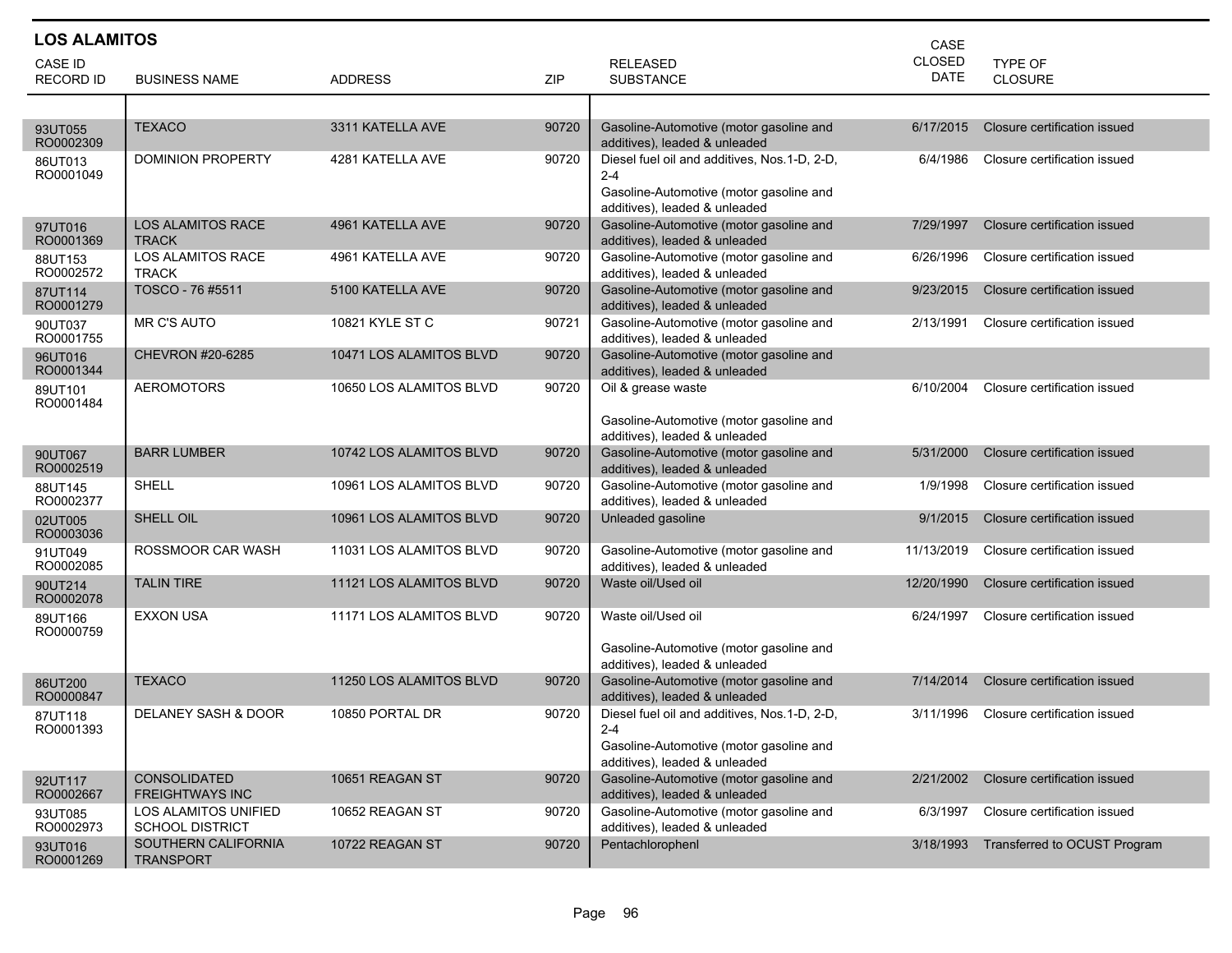| <b>LOS ALAMITOS</b>         |                                       | CASE              |       |                                                                          |                       |                              |
|-----------------------------|---------------------------------------|-------------------|-------|--------------------------------------------------------------------------|-----------------------|------------------------------|
| CASE ID<br><b>RECORD ID</b> | <b>BUSINESS NAME</b>                  | <b>ADDRESS</b>    | ZIP   | RELEASED<br><b>SUBSTANCE</b>                                             | <b>CLOSED</b><br>DATE | TYPE OF<br><b>CLOSURE</b>    |
| 93UT050<br>RO0002185        | <b>BRIGGEMAN DISPOSAL</b><br>SERVICES | 3551 SAUSALITO ST | 90720 | Gasoline-Automotive (motor gasoline and<br>additives), leaded & unleaded | 12/15/2001            | Closure certification issued |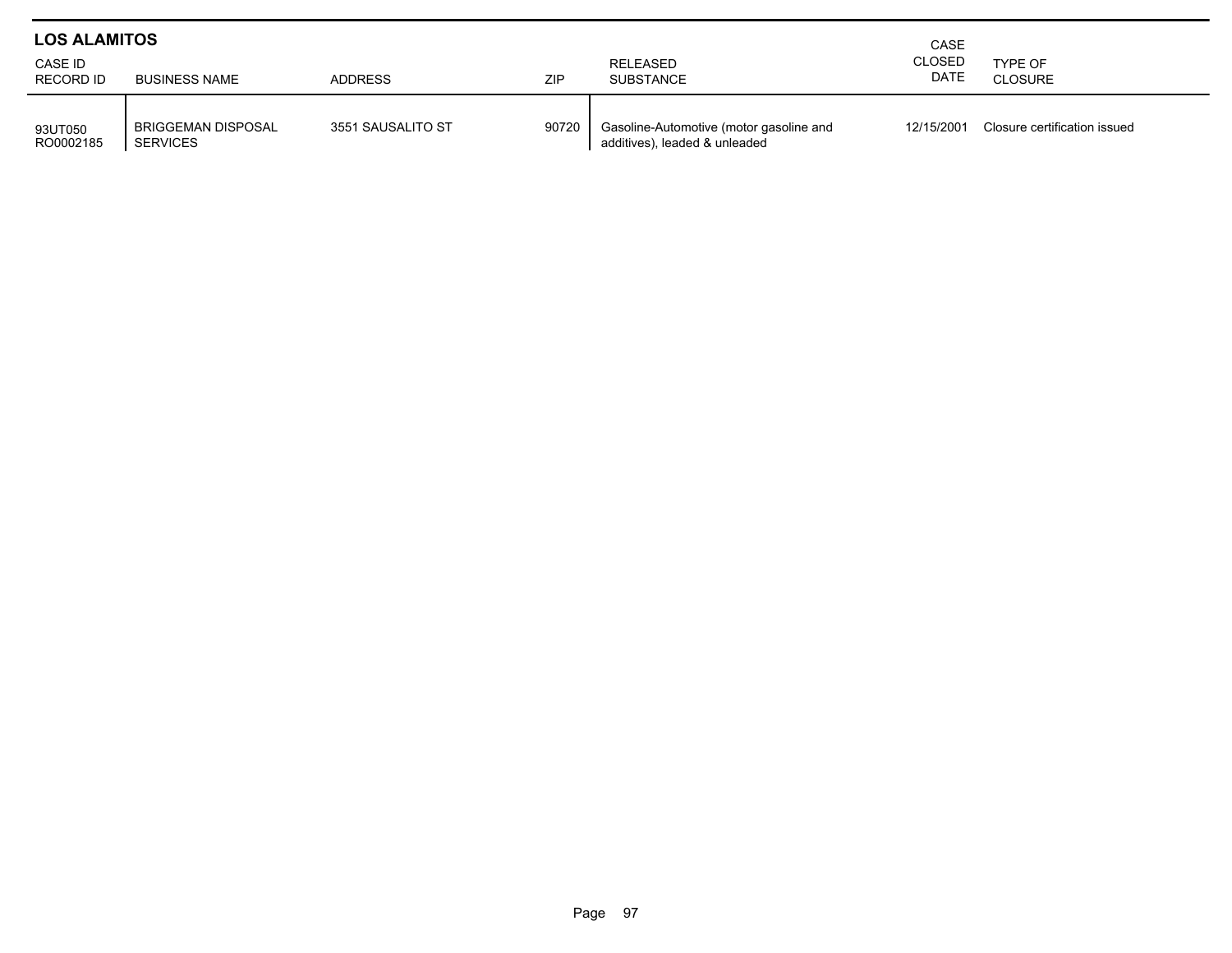| <b>MIDWAY CITY</b>          |                                         |                  |            |                                                                                                | CASE                         |                              |
|-----------------------------|-----------------------------------------|------------------|------------|------------------------------------------------------------------------------------------------|------------------------------|------------------------------|
| CASE ID<br><b>RECORD ID</b> | <b>BUSINESS NAME</b>                    | <b>ADDRESS</b>   | <b>ZIP</b> | <b>RELEASED</b><br><b>SUBSTANCE</b>                                                            | <b>CLOSED</b><br><b>DATE</b> | TYPE OF<br><b>CLOSURE</b>    |
|                             |                                         |                  |            |                                                                                                |                              |                              |
| 89UT151<br>RO0002742        | <b>RELIABLE</b><br><b>TRANSMISSIONS</b> | 15072 ADAMS ST   | 92655      | Waste oil/Used oil<br>Chlorinated hydrocarbons                                                 | 2/27/1990                    | Closure certification issued |
| 91UT017<br>RO0001226        | <b>GALAXIE BOATS</b>                    | 15050 BEACH BLVD | 92655      | Gasoline-Automotive (motor gasoline and<br>additives), leaded & unleaded                       | 11/9/1994                    | Closure certification issued |
| 89UT115<br>RO0001855        | <b>ALPHA AUTO SALES</b>                 | 8180 BOLSA AVE   | 92655      | Waste oil/Used oil<br>Gasoline-Automotive (motor gasoline and<br>additives), leaded & unleaded | 4/29/1999                    | Referred to Regional Board   |
| 89UT199<br>RO0001404        | MIDWAY R V SERVICE                      | 8301 BOLSA AVE   | 92655      | Waste oil/Used oil<br>Methylene chloride                                                       | 5/8/1990                     | Closure certification issued |
| 85UT063<br>RO0002290        | <b>BOLSA AUTOMOTIVE</b>                 | 8451 BOLSA AVE   | 92655      | Gasoline-Automotive (motor gasoline and<br>additives), leaded & unleaded                       | 8/7/1985                     | Closure certification issued |
| 92UT137<br>RO0000790        | <b>MIDWAY AUTO SALES</b>                | 8451 BOLSA AVE   | 92655      | Waste oil/Used oil<br>Gasoline-Automotive (motor gasoline and<br>additives), leaded & unleaded | 12/18/1995                   | Closure certification issued |
| 93UT063<br>RO0002507        | <b>BRAGG ELECTRIC</b>                   | 14942 JACKSON ST | 92655      | Gasoline-Automotive (motor gasoline and<br>additives), leaded & unleaded                       | 5/23/2013                    | Closure certification issued |
| 87UT026<br>RO0001382        | TOM TABATA RESIDENCE                    | 8191 LEGION PL   | 92655      | Gasoline-Automotive (motor gasoline and<br>additives), leaded & unleaded                       | 10/8/1996                    | Closure certification issued |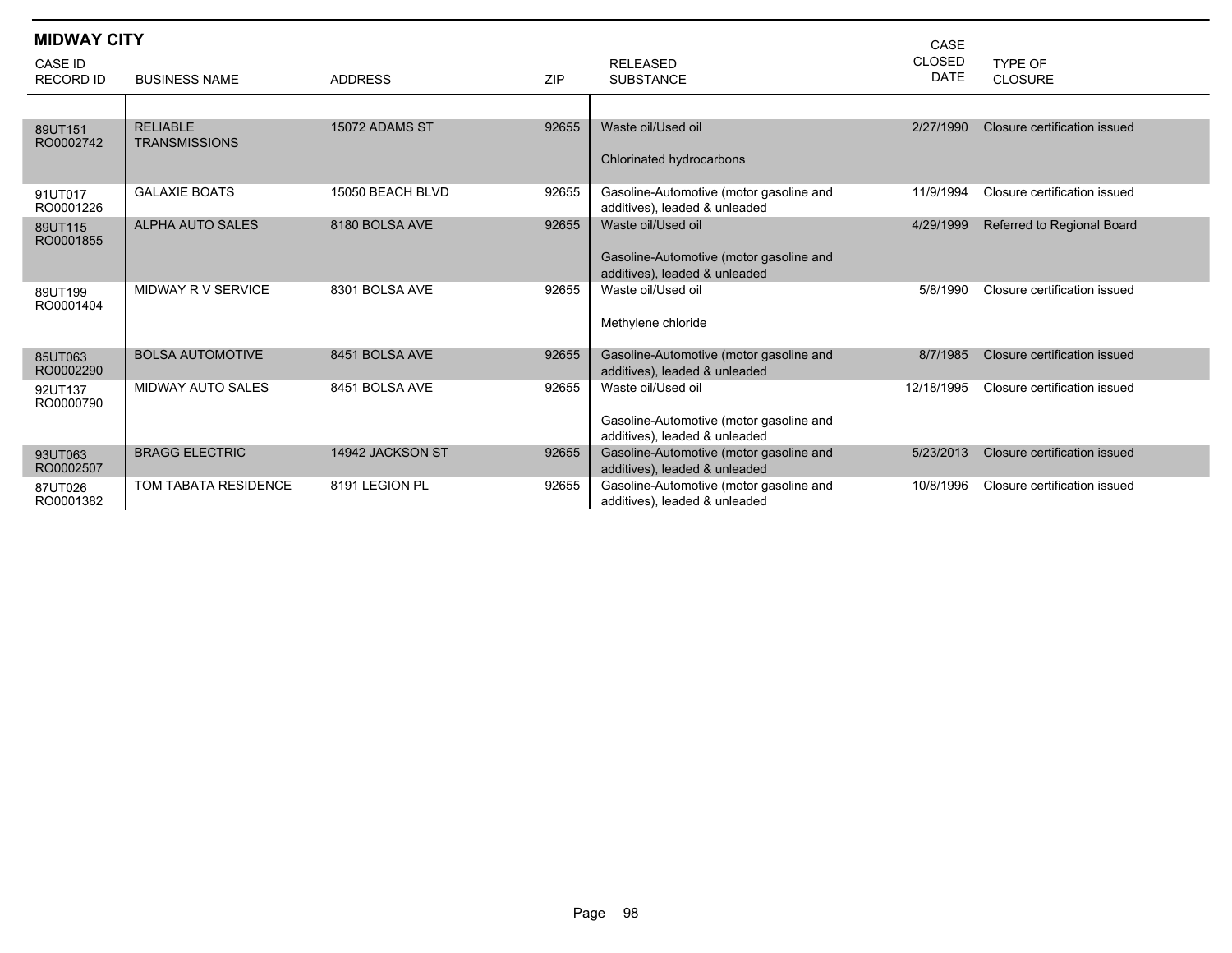| <b>MISSION VIEJO</b> |                                                     |                         |       |                                                                                                                                     | CASE                         |                              |
|----------------------|-----------------------------------------------------|-------------------------|-------|-------------------------------------------------------------------------------------------------------------------------------------|------------------------------|------------------------------|
| CASE ID              | <b>BUSINESS NAME</b>                                | <b>ADDRESS</b>          | ZIP   | <b>RELEASED</b>                                                                                                                     | <b>CLOSED</b><br><b>DATE</b> | <b>TYPE OF</b><br>CLOSURE    |
| RECORD ID            |                                                     |                         |       | <b>SUBSTANCE</b>                                                                                                                    |                              |                              |
|                      | MOBIL #18-ADR                                       | 23002 ALICIA PKWY       | 92692 | Gasoline-Automotive (motor gasoline and                                                                                             | 1/12/2018                    | Referred to Regional Board   |
| 99UT040<br>RO0002077 |                                                     |                         |       | additives), leaded & unleaded                                                                                                       |                              |                              |
| 98UT027<br>RO0001697 | MOBIL #18-ADR                                       | 23002 ALICIA PKWY       | 92692 | Waste oil/Used oil                                                                                                                  | 12/23/1998                   | Closure certification issued |
| 86UT197<br>RO0000786 | ARCO #3102                                          | 23921 ALICIA PKWY       | 92691 | Gasoline-Automotive (motor gasoline and<br>additives), leaded & unleaded                                                            | 1/12/2018                    | Referred to Regional Board   |
| 89UT076<br>RO0002706 | UNOCAL #6971                                        | 24508 ALICIA PKWY       | 92691 | Diesel fuel oil and additives, Nos.1-D, 2-D,<br>$2 - 4$<br>Gasoline-Automotive (motor gasoline and<br>additives), leaded & unleaded | 1/31/1991                    | Closure certification issued |
| 95UT070<br>RO0002707 | UNOCAL #6971                                        | 24508 ALICIA PKWY       | 92691 | Gasoline-Automotive (motor gasoline and<br>additives), leaded & unleaded                                                            | 9/23/2004                    | Closure certification issued |
| 85UT014<br>RO0001053 | SHELL OIL                                           | 0 AVERY PKWY @ I-5      | 92692 | Waste oil/Used oil                                                                                                                  | 1/25/1985                    | Closure certification issued |
| 95UT013<br>RO0001235 | <b>LAKESIDE PUMP STATION</b>                        | 27591 CONSTANERO        | 92692 | Waste oil/Used oil                                                                                                                  | 7/23/1996                    | Closure certification issued |
| 88UT118<br>RO0001685 | CASTA DEL SOL GOLF<br><b>COURSE</b>                 | 27601 COSTA DEL SOL     | 92692 | Gasoline-Automotive (motor gasoline and<br>additives), leaded & unleaded                                                            | 5/24/1991                    | Closure certification issued |
| 89UT148<br>RO0002679 | <b>UNOCAL</b>                                       | 26411 CROWN VALLEY PKWY | 92691 | Gasoline-Automotive (motor gasoline and<br>additives), leaded & unleaded                                                            | 12/16/1990                   | Closure certification issued |
| 98UT087<br>RO0000818 | UNOCAL #6447                                        | 26411 CROWN VALLEY PKWY | 92692 | Gasoline-Automotive (motor gasoline and<br>additives), leaded & unleaded                                                            | 4/13/2001                    | Closure certification issued |
| 99UT005<br>RO0002867 | <b>ARCO</b>                                         | 27682 CROWN VALLEY PKWY | 92692 | Gasoline-Automotive (motor gasoline and<br>additives), leaded & unleaded                                                            | 8/30/2001                    | Closure certification issued |
| 87UT011<br>RO0001031 | <b>ARCO PETROLEUM</b>                               | 27682 CROWN VALLEY PKWY | 92692 | Gasoline-Automotive (motor gasoline and<br>additives), leaded & unleaded                                                            | 11/2/1987                    | Closure certification issued |
| 91UT005<br>RO0002397 | <b>CHEVRON</b>                                      | 27742 CROWN VALLEY PKWY | 92691 | Gasoline-Automotive (motor gasoline and<br>additives), leaded & unleaded                                                            | 9/18/1991                    | Closure certification issued |
| 98UT071<br>RO0002776 | <b>CHEVRON</b>                                      | 27742 CROWN VALLEY PKWY | 92692 | Gasoline-Automotive (motor gasoline and<br>additives), leaded & unleaded                                                            | 7/14/1999                    | Closure certification issued |
| 97UT033<br>RO0001832 | <b>SADDLEBACK UNIFIED</b><br><b>SCHOOL DISTRICT</b> | 25631 DISENO DR         | 92691 | Diesel fuel oil and additives, Nos.1-D, 2-D,<br>$2 - 4$<br>Gasoline-Automotive (motor gasoline and<br>additives), leaded & unleaded | 7/26/2000                    | Closure certification issued |
| 86UT196<br>RO0000765 | SADDLEBACK VALLEY<br>USD                            | 25631 DISENO DR         | 92691 | Gasoline-Automotive (motor gasoline and<br>additives), leaded & unleaded                                                            | 8/20/1993                    | Closure certification issued |
| 02UT015<br>RO0003069 | <b>MISSION VIEJO CAR</b><br>WASH                    | 25802 EL PASEO          | 92691 | Gasoline-Automotive (motor gasoline and<br>additives), leaded & unleaded                                                            | 12/1/2004                    | Closure certification issued |
| 90UT153<br>RO0002990 | <b>MOBIL</b>                                        | 25502 JERONIMO RD       | 92691 | Gasoline-Automotive (motor gasoline and<br>additives), leaded & unleaded                                                            | 8/27/1990                    | Closure certification issued |
| 03UT019<br>RO0003212 | MOBIL #18-836                                       | 25502 JERONIMO RD       | 92691 | Gasoline-Automotive (motor gasoline and<br>additives), leaded & unleaded                                                            | 4/27/2016                    | Closure certification issued |
| 01UT019<br>RO0001591 | <b>TEXACO</b>                                       | 25561 JERONIMO RD       | 92691 | Gasoline-Automotive (motor gasoline and<br>additives), leaded & unleaded                                                            | 5/16/2014                    | Closure certification issued |
| 91UT061<br>RO0002392 | <b>TEXACO</b>                                       | 25562 JERONIMO RD       | 92691 | Gasoline-Automotive (motor gasoline and<br>additives), leaded & unleaded                                                            | 11/15/1991                   | Closure certification issued |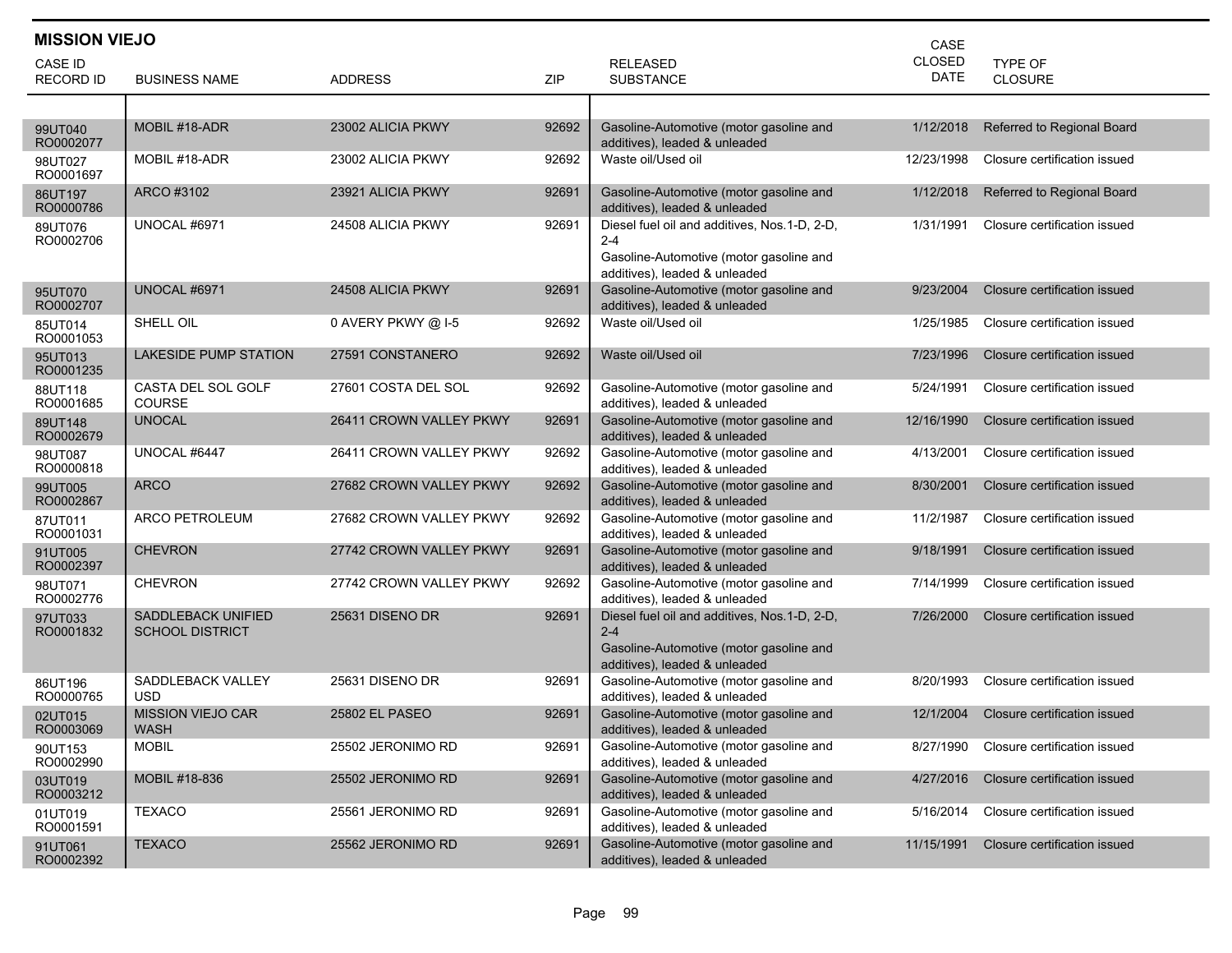| <b>MISSION VIEJO</b><br>CASE |                                                 |                       |       |                                                                                                                                     |                       |                              |  |  |
|------------------------------|-------------------------------------------------|-----------------------|-------|-------------------------------------------------------------------------------------------------------------------------------------|-----------------------|------------------------------|--|--|
| CASE ID<br><b>RECORD ID</b>  | <b>BUSINESS NAME</b>                            | <b>ADDRESS</b>        | ZIP   | <b>RELEASED</b><br><b>SUBSTANCE</b>                                                                                                 | <b>CLOSED</b><br>DATE | TYPE OF<br><b>CLOSURE</b>    |  |  |
| 85UT079<br>RO0002674         | <b>BURROUGHS CORP</b>                           | 25725 JERONIMO RD     | 92691 | Diesel fuel oil and additives, Nos.1-D, 2-D,<br>$2 - 4$<br>Acetone, etc.<br>Methylene chloride                                      | 12/19/1985            | Closure certification issued |  |  |
| 88UT054<br>RO0002152         | ARCO #1956                                      | 26001 LA PAZ RD       | 92691 | Gasoline-Automotive (motor gasoline and<br>additives), leaded & unleaded                                                            | 1/12/2018             | Referred to Regional Board   |  |  |
| 88UT007<br>RO0000794         | UNOCAL S S #5887                                | 26171 LA PAZ RD       | 92691 | Diesel fuel oil and additives, Nos.1-D, 2-D,<br>$2 - 4$<br>Gasoline-Automotive (motor gasoline and<br>additives), leaded & unleaded | 6/24/2004             | Closure certification issued |  |  |
| 92UT088<br>RO0002998         | <b>CHEVRON</b>                                  | 26202 LA PAZ RD       | 92691 | Gasoline-Automotive (motor gasoline and<br>additives), leaded & unleaded                                                            | 10/21/1997            | Closure certification issued |  |  |
| 88UT081<br>RO0002784         | <b>CHEVRON USA</b>                              | 26202 LA PAZ RD       | 92691 | Diesel fuel oil and additives, Nos.1-D, 2-D,<br>$2 - 4$                                                                             | 12/22/1988            | Closure certification issued |  |  |
| 89UT081<br>RO0002803         | <b>SANTA MARGARITA</b><br><b>WATER DISTRICT</b> | 27204 E LA PAZ RD     | 92692 | Diesel fuel oil and additives, Nos.1-D, 2-D,<br>$2 - 4$<br>Gasoline-Automotive (motor gasoline and<br>additives), leaded & unleaded | 3/19/1996             | Closure certification issued |  |  |
| 87UT211<br>RO0001182         | MOBIL #18-HL8                                   | 26051 W LA PAZ RD     | 92691 | Waste oil/Used oil<br>Gasoline-Automotive (motor gasoline and<br>additives), leaded & unleaded                                      | 1/12/2018             | Referred to Regional Board   |  |  |
| 03UT001<br>RO0003119         | <b>BEACON BAY AUTO WASH</b>                     | 23156 LOS ALISOS BLVD | 92691 | Gasoline-Automotive (motor gasoline and<br>additives), leaded & unleaded                                                            | 10/13/2004            | Closure certification issued |  |  |
| 99UT008<br>RO0002927         | ARCO #3101                                      | 25122 MARGUERITE PKWY | 92692 | Gasoline-Automotive (motor gasoline and<br>additives), leaded & unleaded                                                            | 1/12/2018             | Referred to Regional Board   |  |  |
| 98UT096<br>RO0000959         | SHELL OIL                                       | 25212 MARGUERITE PKWY | 92692 | Gasoline-Automotive (motor gasoline and<br>additives), leaded & unleaded                                                            | 9/19/2005             | Closure certification issued |  |  |
| 98UT104<br>RO0001254         | <b>GOODYEAR TIRE</b>                            | 25502 MARGUERITE PKWY | 92692 | Waste oil/Used oil                                                                                                                  | 5/17/2001             | Closure certification issued |  |  |
| 90UT134<br>RO0002597         | ORANGE COUNTY FIRE<br>STATION #24               | 25862 MARGUERITE PKWY | 92692 | Diesel fuel oil and additives, Nos.1-D, 2-D,<br>$2 - 4$                                                                             | 9/24/1991             | Closure certification issued |  |  |
| 01UT009<br>RO0002282         | <b>MOBIL</b>                                    | 26052 MARGUERITE PKWY | 92692 | Gasoline-Automotive (motor gasoline and<br>additives), leaded & unleaded                                                            | 2/11/2004             | Closure certification issued |  |  |
| 03UT040<br>RO0003243         | SHELL OIL                                       | 27600 MARGUERITE PKWY | 92692 | Gasoline-Automotive (motor gasoline and<br>additives), leaded & unleaded                                                            | 1/12/2018             | Referred to Regional Board   |  |  |
| 03UT015<br>RO0003171         | SADDLEBACK COLLEGE                              | 28000 MARGUERITE PKWY | 92692 | Gasoline-Automotive (motor gasoline and<br>additives), leaded & unleaded                                                            | 8/28/2003             | Closure certification issued |  |  |
| 94UT066<br>RO0002596         | SADDLEBACK COLLEGE                              | 28000 MARGUERITE PKWY | 92692 | Diesel fuel oil and additives, Nos.1-D, 2-D,<br>$2 - 4$<br>Gasoline-Automotive (motor gasoline and<br>additives), leaded & unleaded | 8/27/1996             | Closure certification issued |  |  |
| 98UT021<br>RO0001533         | SADDLEBACK COLLEGE                              | 28000 MARGUERITE PKWY | 92692 | Diesel fuel oil and additives, Nos.1-D, 2-D,<br>$2 - 4$                                                                             | 7/1/1998              | Closure certification issued |  |  |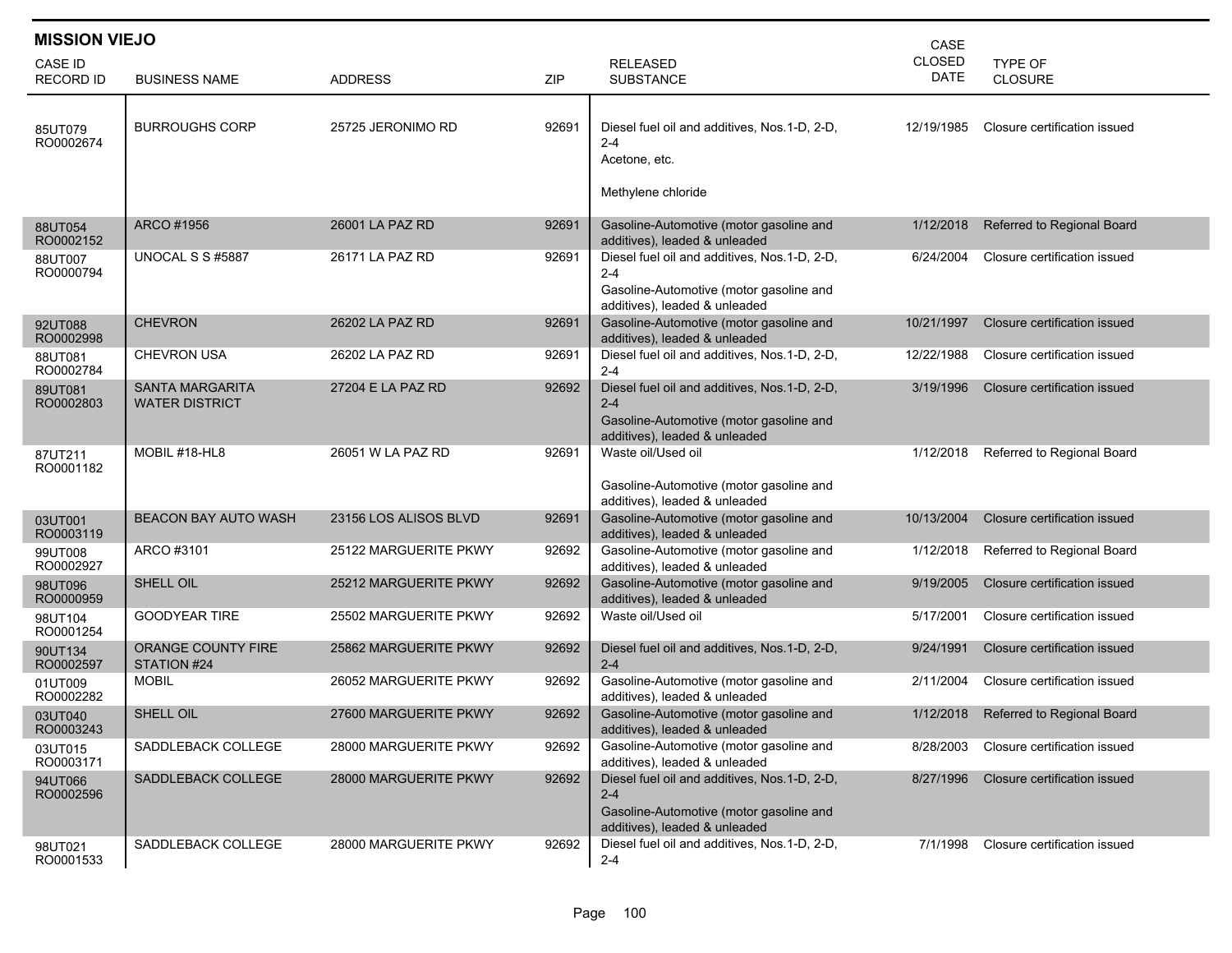| <b>MISSION VIEJO</b><br>CASE |                                                               |                                      |        |                                                                          |             |                                        |  |  |
|------------------------------|---------------------------------------------------------------|--------------------------------------|--------|--------------------------------------------------------------------------|-------------|----------------------------------------|--|--|
| CASE ID                      |                                                               |                                      |        | <b>RELEASED</b>                                                          | CLOSED      | TYPE OF                                |  |  |
| <b>RECORD ID</b>             | <b>BUSINESS NAME</b>                                          | <b>ADDRESS</b>                       | ZIP    | <b>SUBSTANCE</b>                                                         | <b>DATE</b> | <b>CLOSURE</b>                         |  |  |
|                              |                                                               |                                      |        |                                                                          |             |                                        |  |  |
| 98UT098<br>RO0000984         | <b>MISSION VIEJO POST</b><br><b>OFFICE</b>                    | 28081 MARGUERITE PKWY                | 92691  | Gasoline-Automotive (motor gasoline and<br>additives), leaded & unleaded | 7/31/2001   | Closure certification issued           |  |  |
| 86UT169<br>RO0002477         | U S POSTAL SERVICE                                            | 28081 MARGUERITE PKWY                | 92690  | Gasoline-Automotive (motor gasoline and<br>additives), leaded & unleaded | 1/16/1990   | Closure certification issued           |  |  |
| 89UT160<br>RO0002921         | AT&T                                                          | 28302 MARGUERITE PKWY                | 92690  | Diesel fuel oil and additives, Nos.1-D, 2-D,<br>$2 - 4$                  | 2/20/1990   | Closure certification issued           |  |  |
| 91UT112<br>RO0002295         | <b>TEXACO</b>                                                 | 28681 MARGUERITE PKWY                | 92691  | Gasoline-Automotive (motor gasoline and<br>additives), leaded & unleaded | 2/5/1997    | Closure certification issued           |  |  |
| 04UT024<br>RO0003317         | <b>TEXACO</b>                                                 | 28681 MARGUERITE PKWY                | 92692  | Gasoline-Automotive (motor gasoline and<br>additives), leaded & unleaded | 11/22/2010  | Closure certification issued           |  |  |
| 86UT038<br>RO0001690         | <b>TEXACO OIL</b>                                             | 28681 MARGUERITE PKWY                | 92691  | Waste oil/Used oil                                                       | 12/12/1986  | Closure certification issued           |  |  |
| 86UT129<br>RO0001437         | <b>MISSION VIEJO IMPORTS</b>                                  | 28701 MARGUERITE PKWY                | 92692  | Waste oil/Used oil                                                       | 1/27/1987   | Closure certification issued           |  |  |
| 90UT023<br>RO0001370         | MISSION VIEJO VOLVO                                           | 28802 MARGUERITE PKWY                | 92691  | Waste oil/Used oil                                                       | 10/15/1991  | Closure certification issued           |  |  |
| 87UT241<br>RO0001986         | SOUTHERN CALIFORNIA<br>GAS                                    | 28242 S MARGUERITE PKWY              | 92690  | Gasoline-Automotive (motor gasoline and<br>additives), leaded & unleaded | 4/15/1997   | Closure certification issued           |  |  |
| 86UT243<br>RO0001796         | <b>MISSION COMMUNITY</b><br>HOSPITAL                          | 27700 MEDICAL CENTER RD              | 92691  | Diesel fuel oil and additives, Nos.1-D, 2-D,<br>$2 - 4$                  | 5/24/1988   | Closure certification issued           |  |  |
| 90UT088<br>RO0002964         | ALISO VIEJO BUNKHOUSE                                         | 25281 MOULTON PKWY                   | 92691  | Gasoline-Automotive (motor gasoline and<br>additives), leaded & unleaded | 6/20/1990   | Closure certification issued           |  |  |
| 98UT028<br>RO0001725         | <b>LAKE MISSION VIEJO</b>                                     | 22555 OLYMPIAD RD                    | 92692  | Gasoline-Automotive (motor gasoline and<br>additives), leaded & unleaded | 10/22/1998  | Closure certification issued           |  |  |
| 85UT067<br>RO0002389         | <b>UNION #6399</b>                                            | 26282 OSO PKWY                       | 92691  | Diesel fuel oil and additives, Nos.1-D, 2-D,<br>$2 - 4$                  | 6/19/1992   | Closure certification issued           |  |  |
|                              |                                                               |                                      |        | Gasoline-Automotive (motor gasoline and<br>additives), leaded & unleaded |             |                                        |  |  |
| 92UT130<br>RO0002932         | UNOCAL COP #6399                                              | 26282 OSO PKWY                       | 92691  | Gasoline-Automotive (motor gasoline and<br>additives), leaded & unleaded | 8/14/2017   | Referred to Regional Board             |  |  |
| 91UT100<br>RO0001981         | <b>CHEVRON</b>                                                | 26302 OSO PKWY                       | 92691  | Gasoline-Automotive (motor gasoline and<br>additives), leaded & unleaded | 9/29/2005   | Closure certification issued           |  |  |
| 92UT036<br>RO0001799         | MISSION VIEJO COUNTRY<br><b>CLUB</b>                          | 26742 OSO PKWY                       | 92691  | Gasoline-Automotive (motor gasoline and<br>additives), leaded & unleaded | 1/26/1993   | Closure certification issued           |  |  |
| 10UT002<br>RO0003538         | <b>SADDLEBACK VALLEY</b><br>UNIFIED SCHOOL<br><b>DISTRICT</b> | 25631 PETER A HARTMAN DR             | 92691- | Gasoline-Automotive (motor gasoline and<br>additives), leaded & unleaded | 9/20/2010   |                                        |  |  |
| 97UT011<br>RO0001229         | <b>CHEVRON</b>                                                | 27650 SANTA MARGARITA<br><b>PKWY</b> | 92691  | Gasoline-Automotive (motor gasoline and<br>additives), leaded & unleaded |             | 6/16/1997 Closure certification issued |  |  |
| 03UT028<br>RO0003209         | SHELL OIL                                                     | 27875 SANTA MARGARITA<br><b>PKWY</b> | 92691  | Gasoline-Automotive (motor gasoline and<br>additives), leaded & unleaded | 3/2/2016    | Closure certification issued           |  |  |
| 01UT004<br>RO0002157         | <b>MOBIL</b>                                                  | 26811 TRABUCO RD                     | 92691  | Gasoline-Automotive (motor gasoline and<br>additives), leaded & unleaded | 10/31/2001  | Closure certification issued           |  |  |
| 91UT103<br>RO0002060         | <b>UNOCAL</b>                                                 | 27271 TRABUCO RD                     | 92691  | Diesel fuel oil and additives, Nos.1-D, 2-D,<br>$2 - 4$                  | 12/16/2004  | Closure certification issued           |  |  |
|                              |                                                               |                                      |        | Gasoline-Automotive (motor gasoline and<br>additives), leaded & unleaded |             |                                        |  |  |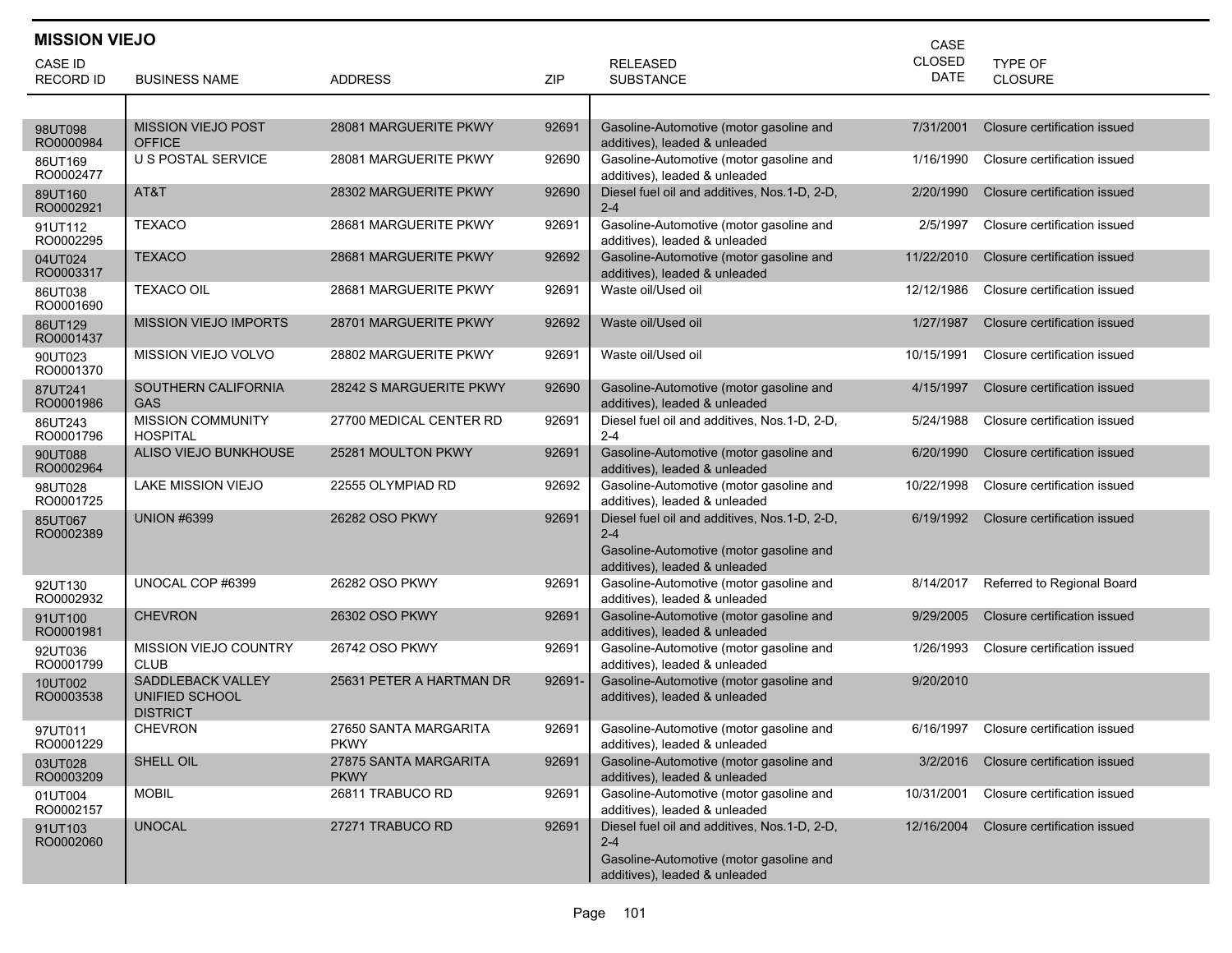| <b>MISSION VIEJO</b><br>CASE ID<br><b>RECORD ID</b> | <b>BUSINESS NAME</b>             | ADDRESS              | <b>ZIP</b> | RELEASED<br><b>SUBSTANCE</b>                                             | CASE<br><b>CLOSED</b><br>DATE | TYPE OF<br>CLOSURE           |
|-----------------------------------------------------|----------------------------------|----------------------|------------|--------------------------------------------------------------------------|-------------------------------|------------------------------|
| 88UT126<br>RO0001891                                | <b>MOBIL</b>                     | 26811 W TRABUCO RD   | 92691      | Gasoline-Automotive (motor gasoline and<br>additives), leaded & unleaded | 10/30/1991                    | Closure certification issued |
| 97UT039<br>RO0001982                                | ORANGE COUNTY FIRE<br>STATION #9 | 26312 VIA CURACION   | 92691      | Diesel fuel oil and additives, Nos.1-D, 2-D,<br>$2 - 4$                  | 7/2/1998                      | Closure certification issued |
| 92UT046<br>RO0002053                                | MISSION VIEJO COMPANY            | 23602 VIA FABRICANTE | 92691      | Gasoline-Automotive (motor gasoline and<br>additives), leaded & unleaded | 10/20/1992                    | Closure certification issued |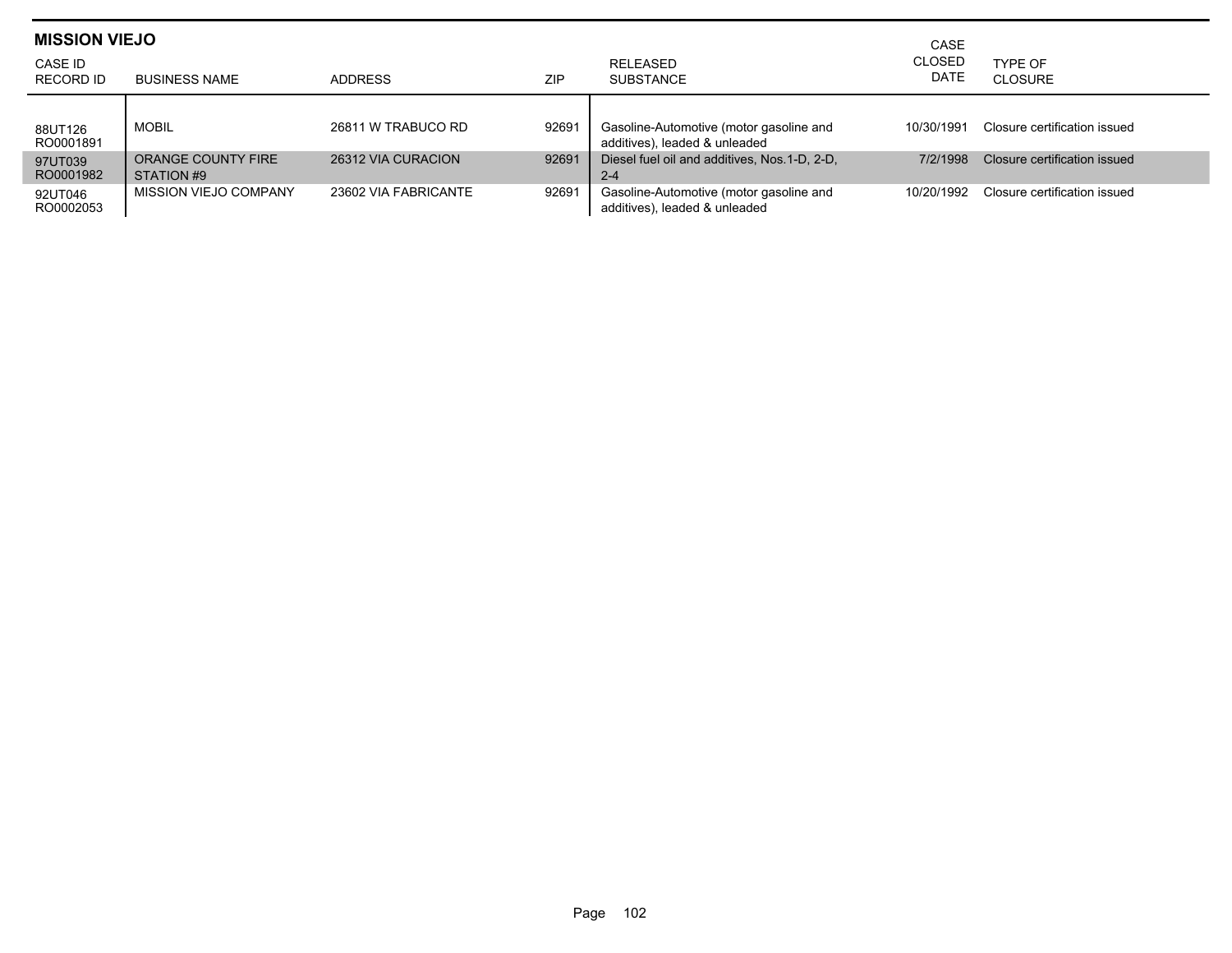| <b>MODJESKA CANYON</b> |                                   | CASE                               |       |                                                          |                       |                              |
|------------------------|-----------------------------------|------------------------------------|-------|----------------------------------------------------------|-----------------------|------------------------------|
| CASE ID<br>RECORD ID   | <b>BUSINESS NAME</b>              | <b>ADDRESS</b>                     | ZIP   | RELEASED<br><b>SUBSTANCE</b>                             | <b>CLOSED</b><br>DATE | TYPE OF<br><b>CLOSURE</b>    |
|                        |                                   |                                    |       |                                                          |                       |                              |
| 98UT022<br>RO0001559   | ORANGE COUNTY FIRE<br>STATION #16 | 28891 MODJESKA CANYON<br><b>RD</b> | 92676 | Diesel fuel oil and additives, Nos. 1-D, 2-D,<br>$2 - 4$ | 7/16/1999             | Closure certification issued |

Г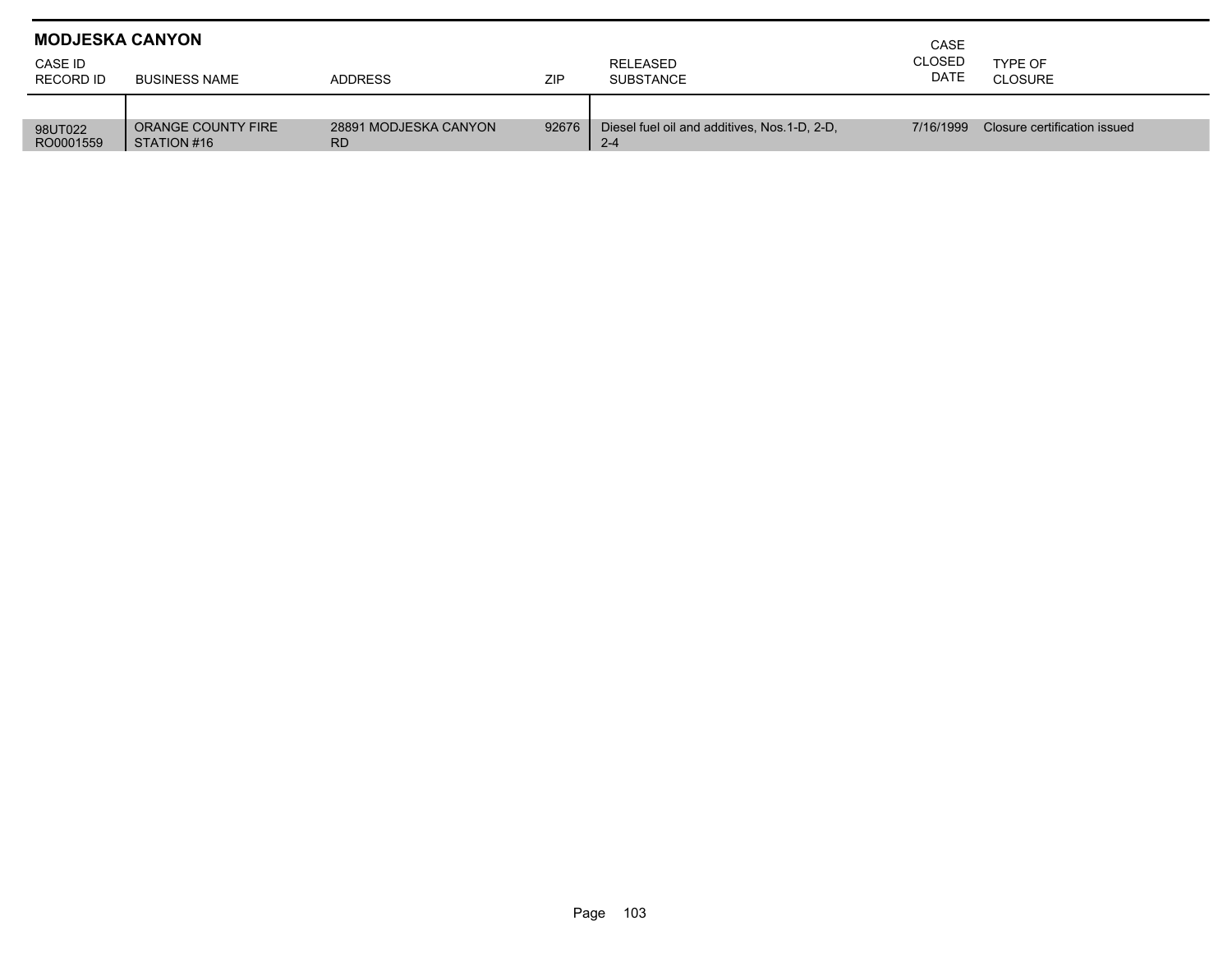| <b>NEWPORT BEACH</b><br>CASE |                                     |                    |        |                                                                                                                                     |                       |                              |  |  |
|------------------------------|-------------------------------------|--------------------|--------|-------------------------------------------------------------------------------------------------------------------------------------|-----------------------|------------------------------|--|--|
| CASE ID<br><b>RECORD ID</b>  | <b>BUSINESS NAME</b>                | <b>ADDRESS</b>     | ZIP    | <b>RELEASED</b><br><b>SUBSTANCE</b>                                                                                                 | <b>CLOSED</b><br>DATE | TYPE OF<br>CLOSURE           |  |  |
| 87UT166<br>RO0002629         | MOBIL #18-HG7                       | 1500 W BALBOA BLVD | 92659  | Gasoline-Automotive (motor gasoline and<br>additives), leaded & unleaded                                                            | 10/17/2000            | Closure certification issued |  |  |
| 16UT002<br>RO0003636         | NEWPORT GULF STATION                | 1920 W BALBOA BLVD | 92663- | Diesel fuel oil and additives, Nos.1-D, 2-D,<br>$2 - 4$<br>Gasoline-Automotive (motor gasoline and<br>additives), leaded & unleaded |                       |                              |  |  |
| 94UT069<br>RO0002664         | HILL'S BOAT SERVICE                 | 814 E BAY AVE      | 92661  | Gasoline-Automotive (motor gasoline and<br>additives), leaded & unleaded                                                            | 11/27/1995            | Closure certification issued |  |  |
| 88UT167<br>RO0002868         | <b>BISBEE'S MARINE FUELS</b>        | 410 S BAY FRONT    | 92662  | Gasoline-Automotive (motor gasoline and<br>additives), leaded & unleaded                                                            | 3/23/2012             | Closure certification issued |  |  |
| 90UT084<br>RO0002883         | <b>BEACON BAY AUTO WASH</b><br>#08  | 4200 BIRCH ST      | 92660  | Gasoline-Automotive (motor gasoline and<br>additives), leaded & unleaded                                                            | 3/13/2014             | Closure certification issued |  |  |
| 93UT076<br>RO0002792         | KOLL CENTER NEWPORT<br>-A- PROPERTY | 4910 BIRCH ST      | 92660  | Gasoline-Automotive (motor gasoline and<br>additives), leaded & unleaded                                                            | 3/4/2002              | Closure certification issued |  |  |
| 97UT020<br>RO0001485         | CHEVRON #20-1093                    | 1240 BISON AVE     | 92660  | Gasoline-Automotive (motor gasoline and<br>additives), leaded & unleaded                                                            |                       |                              |  |  |
| 99UT034<br>RO0001922         | CHEVRON #20-2016                    | 2121 BRISTOL ST    | 92660  | Diesel fuel oil and additives, Nos.1-D, 2-D,<br>$2 - 4$<br>Gasoline-Automotive (motor gasoline and<br>additives), leaded & unleaded | 1/17/2014             | Closure certification issued |  |  |
| 18UT001<br>RO0003640         | CHEVRON STATION NO.<br>20-2016      | 2121 BRISTOL ST    | 92660  | Gasoline-Automotive (motor gasoline and<br>additives), leaded & unleaded                                                            | 3/4/2020              | Closure certification issued |  |  |
| 92UT065<br>RO0002512         | EXXON #7-0769                       | 2121 SE BRISTOL ST | 92660  | Gasoline-Automotive (motor gasoline and<br>additives), leaded & unleaded                                                            | 3/1/2001              | Closure certification issued |  |  |
| 85UT098<br>RO0000777         | <b>TEXACO</b>                       | 4678 CAMPUS DR     | 92660  | Gasoline-Automotive (motor gasoline and<br>additives), leaded & unleaded                                                            | 2/26/2002             | Closure certification issued |  |  |
| 90UT038<br>RO0001781         | <b>NEWPORT IMPORTS</b>              | 1200 COAST HWY     | 92663  | Waste oil/Used oil                                                                                                                  | 6/9/1994              | Closure certification issued |  |  |
| 91UT006<br>RO0002423         | NEWPORT AUTO CENTER                 | 445 COAST HWY      | 92660  | Diesel fuel oil and additives, Nos.1-D, 2-D,<br>$2 - 4$<br>Waste oil/Used oil                                                       | 4/23/1992             | Closure certification issued |  |  |
| 84UT016<br>RO0001056         | MOBIL S S #18-HND                   | 1000 E COAST HWY   | 92625  | Gasoline-Automotive (motor gasoline and<br>additives), leaded & unleaded                                                            | 1/6/2000              | Closure certification issued |  |  |
| 87UT028<br>RO0001441         | NEWPORT BCH COUNTRY<br><b>CLUB</b>  | 1600 E COAST HWY   | 92660  | Gasoline-Automotive (motor gasoline and<br>additives), leaded & unleaded                                                            | 9/1/1987              | Closure certification issued |  |  |
| 93UT088<br>RO0000750         | UNOCAL STATION #3797                | 2201 E COAST HWY   | 92625  | Waste oil/Used oil<br>Gasoline-Automotive (motor gasoline and<br>additives), leaded & unleaded                                      | 6/4/2002              | Closure certification issued |  |  |
| 94UT063<br>RO0002526         | CHEVRON #4161                       | 2546 E COAST HWY   | 92625  | Gasoline-Automotive (motor gasoline and<br>additives), leaded & unleaded                                                            | 7/31/1996             | Closure certification issued |  |  |
| 84UT025<br>RO0001253         | SHELL OIL                           | 2801 E COAST HWY   | 92625  | Gasoline-Automotive (motor gasoline and<br>additives), leaded & unleaded                                                            | 8/6/1991              | Closure certification issued |  |  |
| 85UT112<br>RO0000903         | DOUD COMMERCIAL<br><b>OFFICE</b>    | 3100 E COAST HWY   | 92625  | Gasoline-Automotive (motor gasoline and<br>additives), leaded & unleaded                                                            | 12/20/1985            | Closure certification issued |  |  |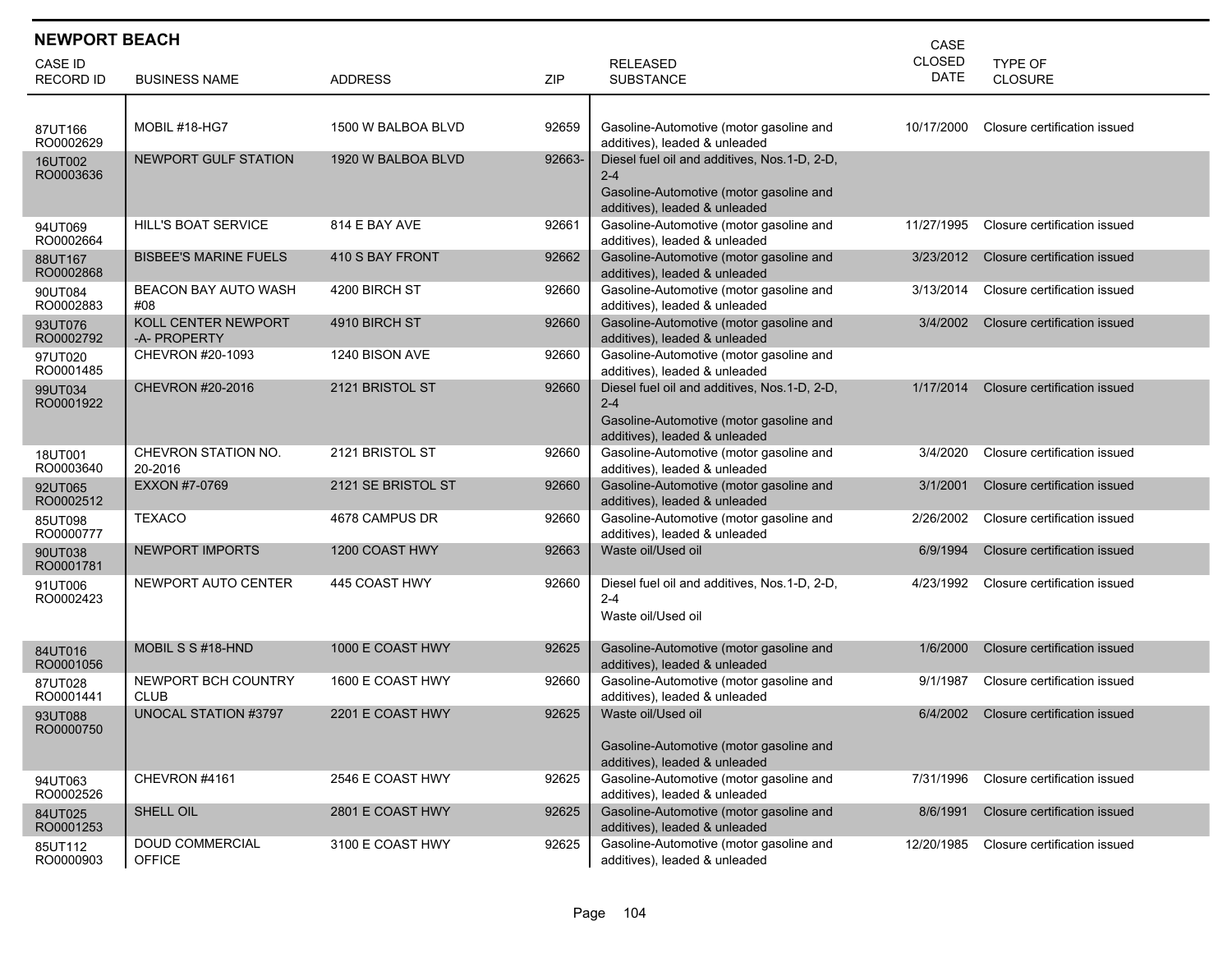| <b>NEWPORT BEACH</b><br>CASE |                                                   |                      |       |                                                                                                                                     |                       |                              |  |  |
|------------------------------|---------------------------------------------------|----------------------|-------|-------------------------------------------------------------------------------------------------------------------------------------|-----------------------|------------------------------|--|--|
| CASE ID                      |                                                   |                      |       | <b>RELEASED</b>                                                                                                                     | CLOSED<br><b>DATE</b> | <b>TYPE OF</b>               |  |  |
| <b>RECORD ID</b>             | <b>BUSINESS NAME</b>                              | <b>ADDRESS</b>       | ZIP   | <b>SUBSTANCE</b>                                                                                                                    |                       | CLOSURE                      |  |  |
|                              |                                                   |                      |       |                                                                                                                                     |                       |                              |  |  |
| 90UT082<br>RO0002843         | J M OIL CO INC #2                                 | 3400 E COAST HWY     | 92625 | Gasoline-Automotive (motor gasoline and<br>additives), leaded & unleaded                                                            | 11/17/1992            | Closure certification issued |  |  |
| 94UT048<br>RO0002155         | UNITED OIL COMPANY                                | 3400 E COAST HWY     | 92625 | Gasoline-Automotive (motor gasoline and<br>additives), leaded & unleaded                                                            | 10/19/1994            | Closure certification issued |  |  |
| 86UT030<br>RO0001474         | SHELL OIL                                         | 3600 E COAST HWY     | 92625 | Gasoline-Automotive (motor gasoline and<br>additives), leaded & unleaded                                                            | 4/25/2001             | Closure certification issued |  |  |
| 03UT002<br>RO0003121         | SHELL OIL (FORMER)                                | 3600 E COAST HWY     | 92625 | Gasoline-Automotive (motor gasoline and<br>additives), leaded & unleaded                                                            | 8/1/2006              | Closure certification issued |  |  |
| 87UT040<br>RO0001768         | ARCO #1030                                        | 3636 E COAST HWY     | 92625 | Gasoline-Automotive (motor gasoline and<br>additives), leaded & unleaded                                                            | 2/12/1991             | Closure certification issued |  |  |
| 91UT157<br>RO0000951         | UNOCAL S S #4898                                  | 3928 E COAST HWY     | 92625 | Gasoline-Automotive (motor gasoline and<br>additives), leaded & unleaded                                                            | 7/28/1994             | Closure certification issued |  |  |
| 04UT013<br>RO0003294         | NEWPORT AUTO CENTER                               | 445 E COAST HWY      | 92660 | Waste oil/Used oil<br>Gasoline-Automotive (motor gasoline and<br>additives), leaded & unleaded                                      | 1/11/2006             | Closure certification issued |  |  |
| 93UT087<br>RO0003015         | NEWPORT AUTO CENTER                               | 445 E COAST HWY      | 92660 | Gasoline-Automotive (motor gasoline and<br>additives), leaded & unleaded                                                            | 11/22/2010            |                              |  |  |
| 92UT086<br>RO0002957         | SHELL OIL                                         | 990 E COAST HWY      | 92660 | Gasoline-Automotive (motor gasoline and<br>additives), leaded & unleaded                                                            | 7/1/2015              | Closure certification issued |  |  |
| 90UT132<br>RO0002551         | <b>BOY SCOUTS OF AMERICA</b><br><b>SEA BASE</b>   | 1931 W COAST HWY     | 92659 | Waste oil/Used oil                                                                                                                  | 8/8/1990              | Closure certification issued |  |  |
| 94UT020<br>RO0001410         | <b>FORMER ARCO SERVICE</b><br><b>STATION SITE</b> | 200 W COAST HWY      | 92663 | Gasoline-Automotive (motor gasoline and<br>additives), leaded & unleaded                                                            | 5/11/1998             | Closure certification issued |  |  |
| 95UT037<br>RO0001888         | PORT CALYPSO                                      | 2633 W COAST HWY     | 92663 | Diesel fuel oil and additives, Nos.1-D, 2-D,<br>$2 - 4$<br>Gasoline-Automotive (motor gasoline and<br>additives), leaded & unleaded | 6/11/1996             | Closure certification issued |  |  |
| 85UT039<br>RO0001696         | SHELL OIL                                         | 2800 W COAST HWY     | 92660 | Gasoline-Automotive (motor gasoline and<br>additives), leaded & unleaded                                                            | 4/9/1985              | Closure certification issued |  |  |
| 86UT124<br>RO0001291         | MOBIL #18-HGK                                     | 301 W COAST HWY      | 92660 | Gasoline-Automotive (motor gasoline and<br>additives), leaded & unleaded                                                            | 7/28/2005             | Closure certification issued |  |  |
| 87UT009<br>RO0000986         | <b>NEWPORT IMPORTS</b>                            | 3100 W COAST HWY     | 92663 | Gasoline-Automotive (motor gasoline and<br>additives), leaded & unleaded                                                            | 6/29/1998             | Closure certification issued |  |  |
| 91UT099<br>RO0000910         | <b>HARBOR CLUB MARINA</b>                         | 3333 W COAST HWY     | 92659 | Gasoline-Automotive (motor gasoline and<br>additives), leaded & unleaded                                                            | 3/10/1997             | Closure certification issued |  |  |
| 85UT082<br>RO0002738         | <b>TOSCO OIL</b>                                  | 4625 W COAST HWY     | 92663 | Gasoline-Automotive (motor gasoline and<br>additives), leaded & unleaded                                                            | 3/24/2004             | Closure certification issued |  |  |
| 90UT059<br>RO0002321         | CAL-TRANS (NEWPORT<br>BEACH)                      | 6500 1/2 W COAST HWY | 92663 | Gasoline-Automotive (motor gasoline and<br>additives), leaded & unleaded                                                            | 4/15/1993             | Closure certification issued |  |  |
| 90UT060<br>RO0002346         | CAL-TRANS (NEWPORT<br>BEACH)                      | 6800 1/2 W COAST HWY | 92663 | Gasoline-Automotive (motor gasoline and<br>additives), leaded & unleaded                                                            | 2/11/1991             | Closure certification issued |  |  |
| 90UT196<br>RO0001612         | <b>EDLER INDUSTRIES</b>                           | 2101 DOVE ST         | 92660 | Waste oil/Used oil                                                                                                                  | 1/18/1991             | Closure certification issued |  |  |
| 90UT177<br>RO0001107         | <b>NEWPORT NISSAN</b>                             | 888 DOVE ST          | 92660 | Gasoline-Automotive (motor gasoline and<br>additives), leaded & unleaded                                                            | 7/29/1993             | Closure certification issued |  |  |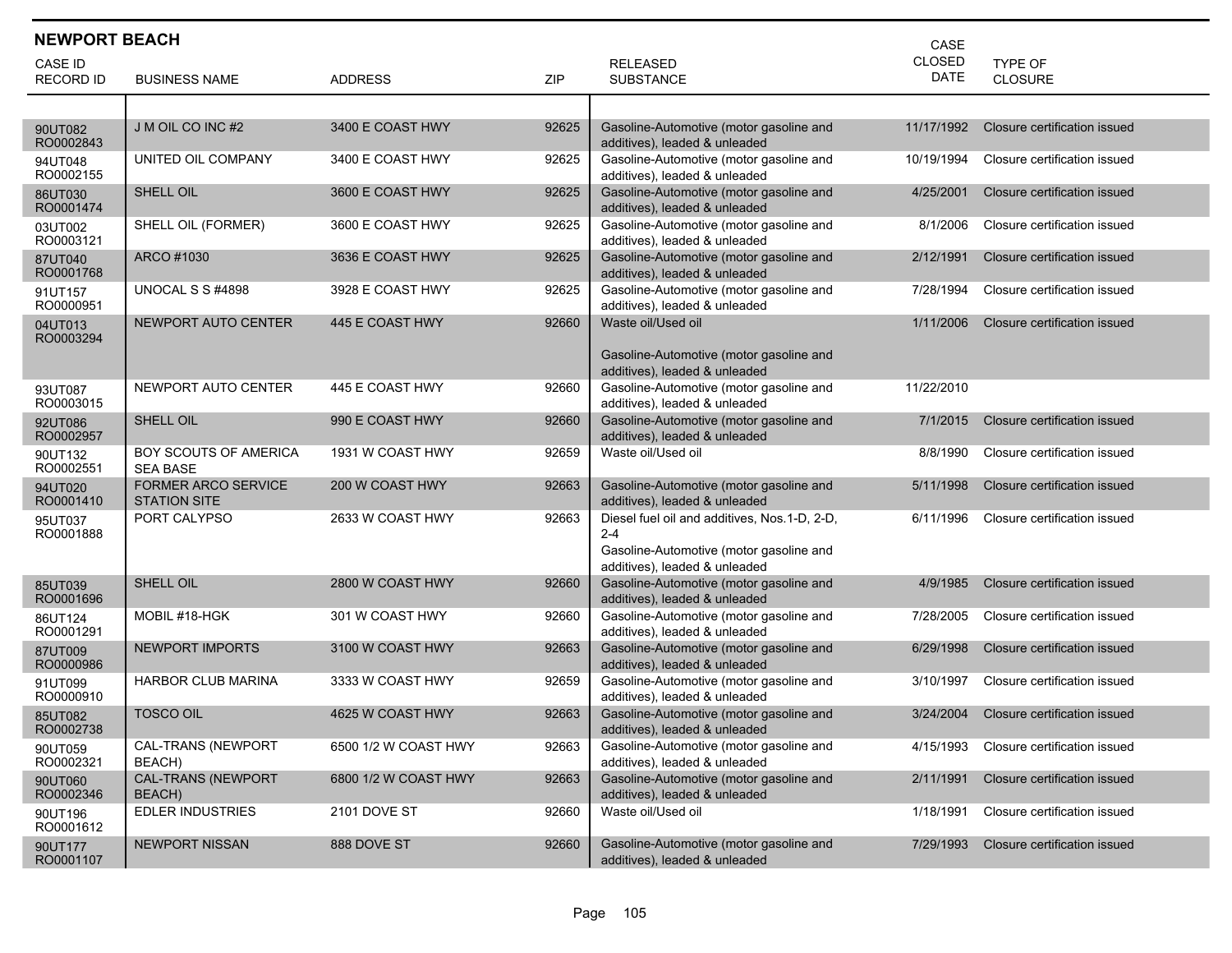| <b>NEWPORT BEACH</b><br>CASE |                                              |                      |       |                                                                                                                                     |                              |                                       |  |
|------------------------------|----------------------------------------------|----------------------|-------|-------------------------------------------------------------------------------------------------------------------------------------|------------------------------|---------------------------------------|--|
| CASE ID<br><b>RECORD ID</b>  | <b>BUSINESS NAME</b>                         | <b>ADDRESS</b>       | ZIP   | <b>RELEASED</b><br><b>SUBSTANCE</b>                                                                                                 | <b>CLOSED</b><br><b>DATE</b> | <b>TYPE OF</b><br><b>CLOSURE</b>      |  |
| 86UT161<br>RO0002279         | NEWPORT LANDING FUEL<br><b>SERVICE</b>       | 503 E EDGEWATER AVE  | 92661 | Gasoline-Automotive (motor gasoline and<br>additives). leaded & unleaded                                                            | 12/15/2000                   | Closure certification issued          |  |
| 95UT011<br>RO0001186         | <b>NEWPORT LANDING SITE</b><br>1995          | 503 E EDGEWATER AVE  | 92661 | Diesel fuel oil and additives, Nos.1-D, 2-D,<br>$2 - 4$<br>Gasoline-Automotive (motor gasoline and<br>additives), leaded & unleaded | 12/15/2000                   | Closure certification issued          |  |
| 94UT045<br>RO0002071         | THE BUD & PAT SHOW<br><b>OPERATION</b>       | 503 E EDGEWATER AVE  | 92660 | Waste oil/Used oil                                                                                                                  | 9/12/1996                    | Closure certification issued          |  |
| 89UT214<br>RO0001812         | <b>FORD AEROSPACE</b>                        | 1 FORD RD BLDG 14    | 92658 | Diesel fuel oil and additives, Nos.1-D, 2-D,<br>$2 - 4$                                                                             | 7/27/1992                    | Closure certification issued          |  |
| 89UT215<br>RO0001838         | <b>FORD AEROSPACE</b>                        | 1 FORD RD BLDG 1 & 5 | 92658 | Diesel fuel oil and additives, Nos.1-D, 2-D,<br>$2 - 4$                                                                             | 10/9/1990                    | Closure certification issued          |  |
| 88UT173<br>RO0002989         | <b>FORD AEROSPACE</b>                        | 1 FORD RD BLDG 9     | 92658 | Diesel fuel oil and additives, Nos.1-D, 2-D,<br>$2 - 4$                                                                             | 2/25/1991                    | Closure certification issued          |  |
| 91UT073<br>RO0002678         | <b>LORAL AERONOTRONIC</b>                    | 1 FORD RD BLDG 12    | 92658 | Gasoline-Automotive (motor gasoline and<br>additives), leaded & unleaded                                                            | 12/10/1996                   | Closure certification issued          |  |
| 86UT182<br>RO0002765         | SHELL OIL                                    | 1000 IRVINE AVE      | 92660 | Gasoline-Automotive (motor gasoline and<br>additives), leaded & unleaded                                                            |                              |                                       |  |
| 86UT158<br>RO0002204         | NEWPORT BEACH GOLF<br><b>COURSE</b>          | 3100 IRVINE BLVD     | 92660 | Gasoline-Automotive (motor gasoline and<br>additives), leaded & unleaded                                                            | 9/15/2006                    | Closure certification issued          |  |
| 94UT070<br>RO0002688         | <b>ALAMO RENT A CAR</b>                      | 3500 IRVINE AVE      | 92660 | Gasoline-Automotive (motor gasoline and<br>additives), leaded & unleaded                                                            | 11/27/1995                   | Closure certification issued          |  |
| 98UT102<br>RO0001202         | <b>LAND ROVER</b>                            | 1540 JAMBOREE RD     | 92660 | Waste oil/Used oil<br>Solvents                                                                                                      | 6/18/2002                    | Closure certification issued          |  |
| 85UT032<br>RO0001505         | <b>CHEVRON #9-3042</b>                       | 1550 JAMBOREE RD     | 92660 | Gasoline-Automotive (motor gasoline and<br>additives), leaded & unleaded                                                            | 4/5/2005                     | Closure certification issued          |  |
| 03UT021<br>RO0003200         | SHELL OIL                                    | 1600 JAMBOREE        | 92660 | Gasoline-Automotive (motor gasoline and<br>additives), leaded & unleaded                                                            | 8/12/2014                    | Closure certification issued          |  |
| 90UT219<br>RO0002213         | <b>TEXACO SERVICE</b><br><b>STATION</b>      | 1600 JAMBOREE RD     | 92663 | Diesel fuel oil and additives, Nos.1-D, 2-D,<br>$2 - 4$<br>Gasoline-Automotive (motor gasoline and<br>additives), leaded & unleaded | 6/17/1997                    | Closure certification issued          |  |
| 86UT021<br>RO0001218         | <b>BIG CANYON COUNTRY</b><br><b>CLUB</b>     | 1850 JAMBOREE RD     | 92660 | Gasoline-Automotive (motor gasoline and<br>additives), leaded & unleaded                                                            | 5/15/2001                    | Closure certification issued          |  |
| 85UT105<br>RO0000770         | <b>ROCKWELL</b><br>INTERNATIONAL             | 4311 JAMBOREE RD     | 92660 | Diesel fuel oil and additives, Nos.1-D, 2-D,<br>$2 - 4$                                                                             | 11/7/1985                    | Referred to Regional Board            |  |
| 84UT001<br>RO0001502         | <b>ROCKWELL</b><br><b>INTERNATIONAL CORP</b> | 4311 JAMBOREE RD     | 92660 | Xylene<br>Isopropyl alcohol<br>Acetone, etc.<br>Trichloroethane                                                                     |                              | 6/1/1991 Transferred to OCUST Program |  |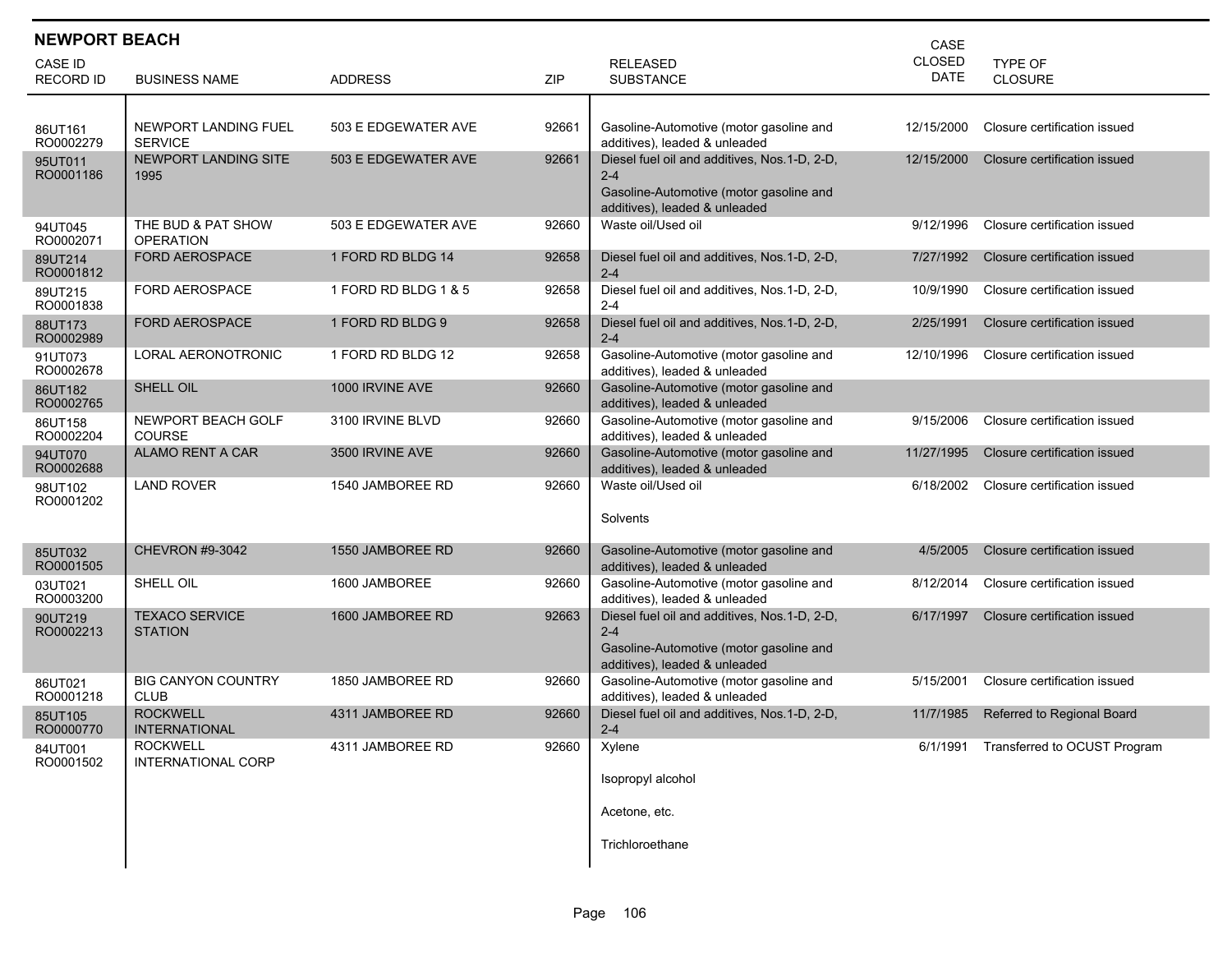| <b>NEWPORT BEACH</b>        |                                          |                       |       | CASE                                                                                                                                |                              |                              |
|-----------------------------|------------------------------------------|-----------------------|-------|-------------------------------------------------------------------------------------------------------------------------------------|------------------------------|------------------------------|
| CASE ID<br><b>RECORD ID</b> | <b>BUSINESS NAME</b>                     | <b>ADDRESS</b>        | ZIP   | <b>RELEASED</b><br><b>SUBSTANCE</b>                                                                                                 | <b>CLOSED</b><br><b>DATE</b> | TYPE OF<br><b>CLOSURE</b>    |
| 84UT001<br>RO0001502        |                                          |                       |       | Methylene chloride<br><b>TCE</b>                                                                                                    |                              |                              |
| 98UT090<br>RO0000874        | <b>LIDO PARK</b><br><b>CONDOMINIUMS</b>  | 601 LIDO PARK DR      | 92663 | Diesel fuel oil and additives, Nos.1-D, 2-D,<br>$2 - 4$                                                                             | 12/3/1999                    | Closure certification issued |
| 90UT225<br>RO0002362        | <b>DELANEYS</b>                          | 634 LIDO PARK DR      | 92663 | Diesel fuel oil and additives, Nos.1-D, 2-D,<br>$2 - 4$                                                                             | 2/18/1993                    | Closure certification issued |
| 91UT044<br>RO0001954        | <b>KOLL CO</b>                           | 4000 MACARTHUR BLVD   | 92660 | Diesel fuel oil and additives, Nos.1-D, 2-D,<br>$2 - 4$                                                                             | 7/31/1996                    | Closure certification issued |
| 91UT045<br>RO0001979        | KOLL CO                                  | 4400 MACARTHUR BLVD   | 92660 | Diesel fuel oil and additives, Nos.1-D, 2-D,<br>$2 - 4$                                                                             | 3/4/1993                     | Closure certification issued |
| 88UT146<br>RO0002403        | <b>UNOCAL #1299</b>                      | 124 N MARINE AVE      | 92662 | Waste oil/Used oil<br>Gasoline-Automotive (motor gasoline and<br>additives), leaded & unleaded                                      | 2/3/1993                     | Closure certification issued |
| 99UT056<br>RO0003048        | PERMALITE PLASTICS<br><b>CORPORATION</b> | 1537 MONROVIA AVE     | 92663 | Tetrahydrofuran<br>Methyl ethyl ketones                                                                                             | 10/15/1999                   | Transferred to OCUST Program |
| 90UT156<br>RO0000767        | UNDESIGNATED PARKING<br>AREA             | 2809 NEWPORT BLVD     | 92660 | Motor oil<br>Kerosene                                                                                                               | 11/7/1990                    | Closure certification issued |
| 88UT124<br>RO0001824        | <b>GERMAN AUTOS</b>                      | 3000 NEWPORT BLVD     | 92663 | Waste oil/Used oil                                                                                                                  | 8/5/1988                     | Closure certification issued |
| 86UT008<br>RO0001139        | <b>UNOCAL</b>                            | 3001 NEWPORT BLVD     | 92663 | Gasoline-Automotive (motor gasoline and<br>additives), leaded & unleaded                                                            | 9/16/1986                    | Closure certification issued |
| 89UT089<br>RO0002965        | <b>UNOCAL #5310</b>                      | 3001 NEWPORT BLVD     | 92663 | Gasoline-Automotive (motor gasoline and<br>additives), leaded & unleaded                                                            | 10/4/2016                    | Closure certification issued |
| 88UT142<br>RO0002304        | <b>NEWPORT BEACH CITY</b><br><b>HALL</b> | 3300 NEWPORT BLVD     | 92658 | Gasoline-Automotive (motor gasoline and<br>additives), leaded & unleaded                                                            | 6/19/1991                    | Closure certification issued |
| 90UT057<br>RO0002273        | WORLD OIL #42                            | 3401 NEWPORT BLVD     | 92660 | Waste oil/Used oil<br>Gasoline-Automotive (motor gasoline and<br>additives), leaded & unleaded                                      | 6/15/2004                    | Closure certification issued |
| 91UT031<br>RO0001617        | <b>MOBIL</b>                             | 3600 NEWPORT BLVD     | 92659 | Waste oil/Used oil<br>Gasoline-Automotive (motor gasoline and<br>additives), leaded & unleaded                                      | 12/17/1993                   | Closure certification issued |
| 85UT010<br>RO0000992        | CHEVRON #7100                            | 3531 W NEWPORT BLVD   | 92663 | Diesel fuel oil and additives, Nos.1-D, 2-D,<br>$2 - 4$<br>Gasoline-Automotive (motor gasoline and<br>additives), leaded & unleaded | 8/13/2001                    | Closure certification issued |
| 97UT041<br>RO0002035        | <b>FOUR SEASONS HOTEL</b>                | 690 NEWPORT CENTER DR | 92660 | Diesel fuel oil and additives, Nos.1-D, 2-D,<br>$2 - 4$                                                                             | 1/28/2015                    | Closure certification issued |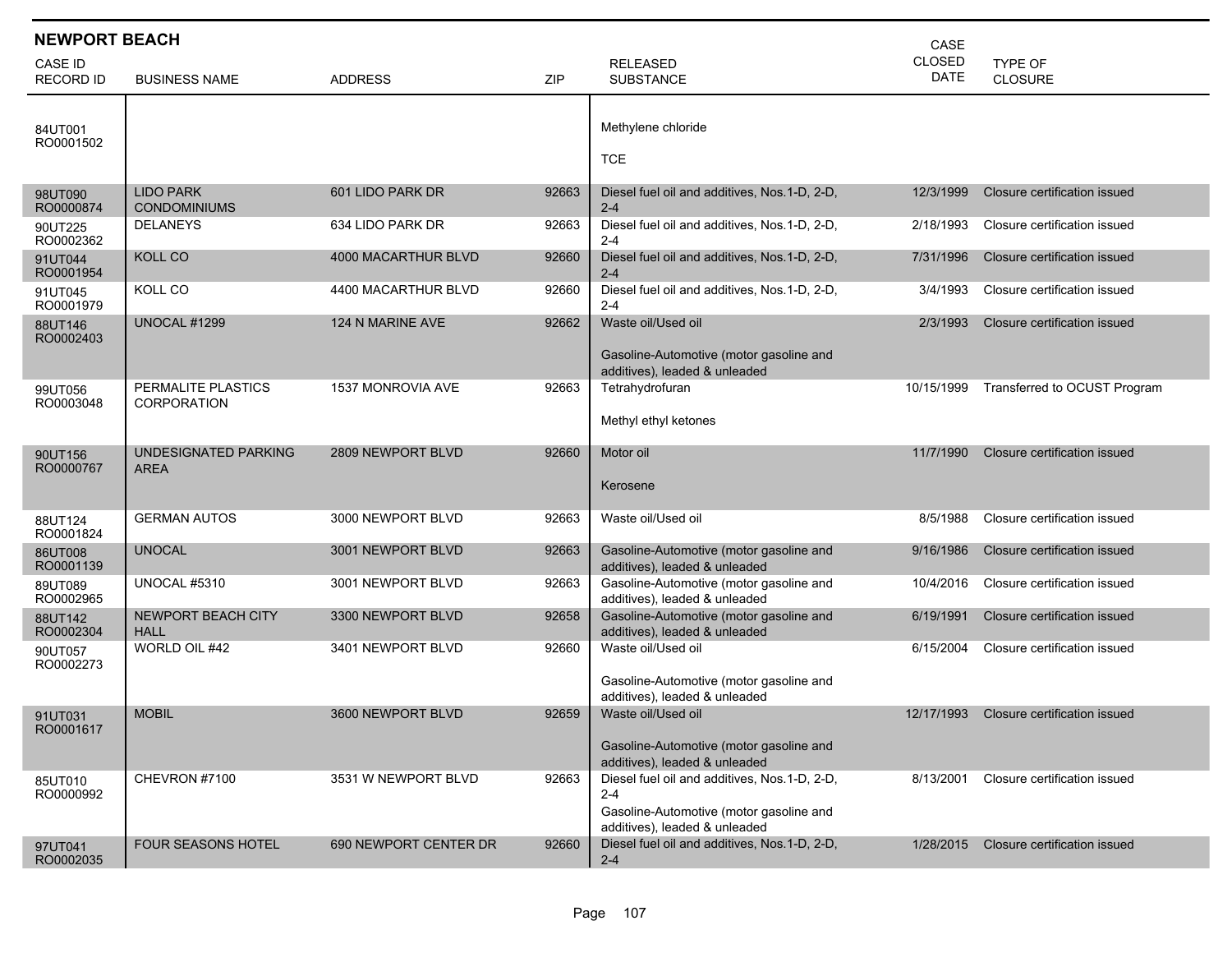| <b>NEWPORT BEACH</b><br>CASE |                                                              |                           |        |                                                                                                                                                                       |                              |                                   |  |  |  |
|------------------------------|--------------------------------------------------------------|---------------------------|--------|-----------------------------------------------------------------------------------------------------------------------------------------------------------------------|------------------------------|-----------------------------------|--|--|--|
| CASE ID<br><b>RECORD ID</b>  | <b>BUSINESS NAME</b>                                         | <b>ADDRESS</b>            | ZIP    | <b>RELEASED</b><br><b>SUBSTANCE</b>                                                                                                                                   | <b>CLOSED</b><br><b>DATE</b> | TYPE OF<br><b>CLOSURE</b>         |  |  |  |
| 90UT108<br>RO0001944         | <b>PACIFIC MUTUAL</b>                                        | 700 NEWPORT CENTER DR     | 92660  | Diesel fuel oil and additives, Nos.1-D, 2-D,<br>$2 - 4$                                                                                                               | 7/30/1990                    | Closure certification issued      |  |  |  |
| 88UT160<br>RO0002730         | PACIFIC FINANCIAL PLAZA                                      | 800 NEWPORT CENTER DR     | 92660  | Unleaded gasoline                                                                                                                                                     | 11/26/1990                   | Closure certification issued      |  |  |  |
| 85UT104<br>RO0000748         | <b>RALPH IRWIN SITE</b><br>(FORMER A & G GARAGE)             | 488 OLD NEWPORT BLVD      | 92663  | Gasoline-Automotive (motor gasoline and<br>additives), leaded & unleaded                                                                                              | 12/9/1997                    | Closure certification issued      |  |  |  |
| 14UT003<br>RO0003627         | RAPID GAS #32                                                | 3400 E PACIFIC COAST HWY  | 92625- | Diesel fuel oil and additives, Nos.1-D, 2-D,<br>$2 - 4$<br>Gasoline-Automotive (motor gasoline and<br>additives), leaded & unleaded                                   | 1/20/2016                    | Closure certification issued      |  |  |  |
| 86UT162<br>RO0002303         | <b>EDGEWATER PLACE</b>                                       | 309 PALM ST               | 92661  | Gasoline-Automotive (motor gasoline and<br>additives), leaded & unleaded                                                                                              | 9/26/1986                    | Closure certification issued      |  |  |  |
| 98UT089<br>RO0000856         | <b>FORMER FLETCHER</b><br><b>JONES FACILITY</b>              | 1001 QUAIL ST             | 92660  | Waste oil/Used oil<br>Gasoline-Automotive (motor gasoline and<br>additives), leaded & unleaded                                                                        | 4/12/1999                    | Closure certification issued      |  |  |  |
| 98UT079<br>RO0002939         | <b>FORMER FLETCHER</b><br>JONES / HOLTZE<br>DEVELOPMENT SITE | 1301 QUAIL ST             | 92660  | Diesel fuel oil and additives, Nos.1-D, 2-D,<br>$2 - 4$<br>Waste oil/Used oil<br>Solvents<br>Gasoline-Automotive (motor gasoline and<br>additives), leaded & unleaded | 7/13/1999                    | Closure certification issued      |  |  |  |
| 87UT167<br>RO0002652         | <b>JIM SLEMONS IMPORTS</b>                                   | 1301 QUAIL ST             | 92660  | Motor oil<br>Gasoline-Automotive (motor gasoline and<br>additives), leaded & unleaded                                                                                 | 10/22/1987                   | Closure certification issued      |  |  |  |
| 91UT128<br>RO0002680         | <b>JIM SLEMONS IMPORTS</b>                                   | 1301 QUAIL ST             | 92660  | Gasoline-Automotive (motor gasoline and<br>additives), leaded & unleaded                                                                                              | 10/21/1996                   | Closure certification issued      |  |  |  |
| 95UT075<br>RO0002804         | <b>WESTERLY PLACE</b>                                        | 1500 QUAIL ST             | 92660  | Diesel fuel oil and additives, Nos.1-D, 2-D,<br>$2 - 4$                                                                                                               | 12/9/1996                    | Closure certification issued      |  |  |  |
| 90UT054<br>RO0002198         | <b>METROPOLITAN WATER</b><br><b>DISTRICT</b>                 | 38 RIDGELINE DR           | 92660  | Gasoline-Automotive (motor gasoline and<br>additives), leaded & unleaded                                                                                              | 11/15/1993                   | Closure certification issued      |  |  |  |
| 05UT005<br>RO0003339         | MOBIL #18-PLR                                                | 2500 SAN JOAQUIN HILLS RD | 92625  | Gasoline-Automotive (motor gasoline and<br>additives), leaded & unleaded                                                                                              | 5/3/2019                     | Referred to Regional Board        |  |  |  |
| 91UT119<br>RO0002471         | SHELL OIL                                                    | 2500 SAN JOAQUIN HILLS RD | 92625  | Gasoline-Automotive (motor gasoline and<br>additives), leaded & unleaded                                                                                              | 12/1/2014                    | Closure certification issued      |  |  |  |
| 85UT061<br>RO0002239         | UNOCAL COP #6521                                             | 2690 N SAN MIGUEL DR      | 92660  | Gasoline-Automotive (motor gasoline and<br>additives), leaded & unleaded                                                                                              | 8/7/2012                     | <b>Referred to Regional Board</b> |  |  |  |
| 88UT150<br>RO0002502         | NEWPORT BEACH POLICE<br>DEPT                                 | 870 SANTA BARBARA DR      | 92660  | Gasoline-Automotive (motor gasoline and<br>additives), leaded & unleaded                                                                                              | 8/30/1994                    | Closure certification issued      |  |  |  |
| 02UT019<br>RO0003177         | NEWPORT BEACH POLICE<br><b>DEPT</b>                          | 870 SANTA BARBARA DR      | 92660  | Gasoline-Automotive (motor gasoline and<br>additives), leaded & unleaded                                                                                              | 10/28/2004                   | Closure certification issued      |  |  |  |
| 91UT054<br>RO0002217         | <b>HUGHES AIRCRAFT</b>                                       | 500 SUPERIOR AVE          | 92663  | Diesel fuel oil and additives, Nos.1-D, 2-D,<br>$2 - 4$                                                                                                               | 8/7/1991                     | Closure certification issued      |  |  |  |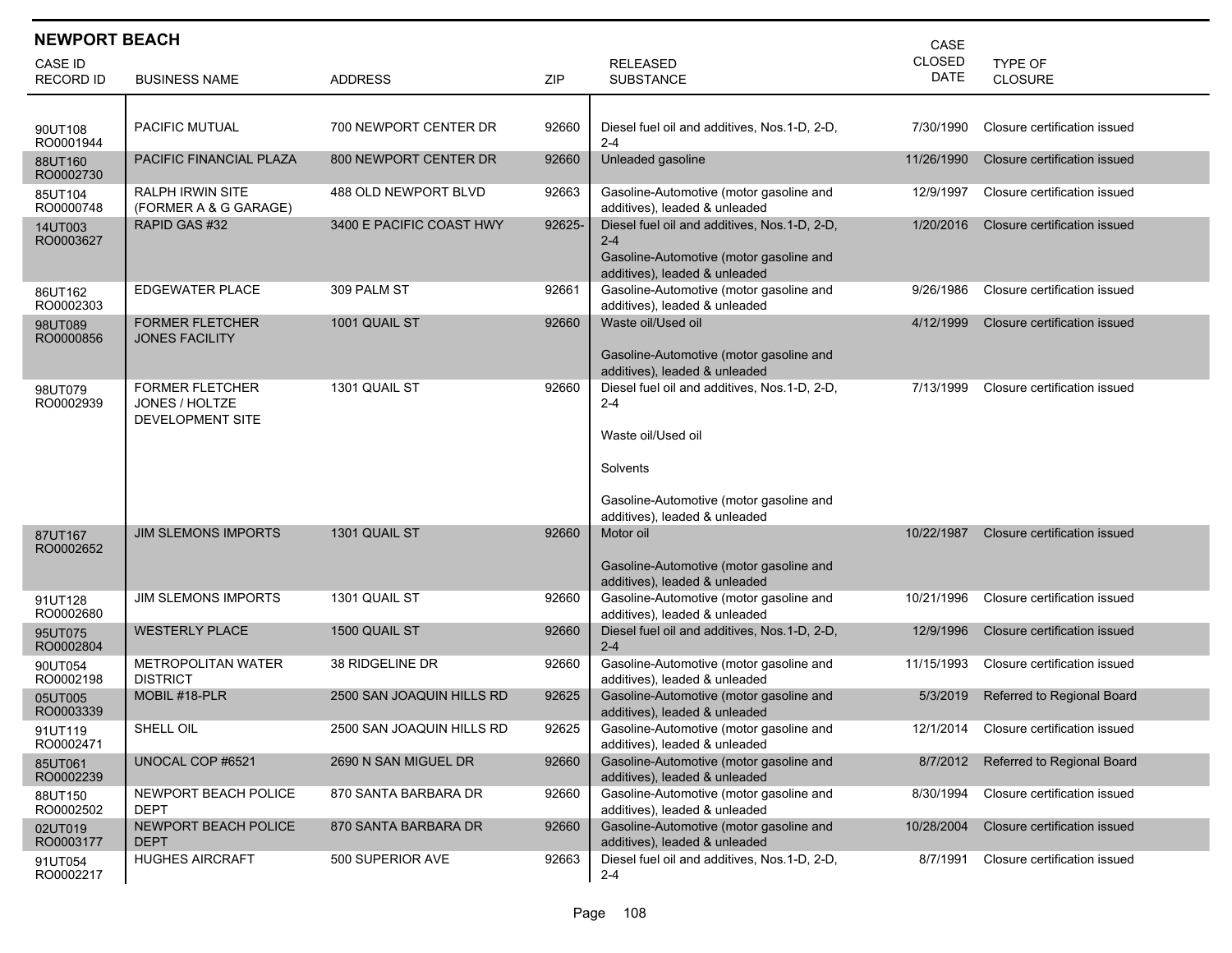| <b>NEWPORT BEACH</b><br><b>CASE ID</b> |                                                                  |                    |       | <b>RELEASED</b>                                                          | CASE<br><b>CLOSED</b> | TYPE OF                      |
|----------------------------------------|------------------------------------------------------------------|--------------------|-------|--------------------------------------------------------------------------|-----------------------|------------------------------|
| <b>RECORD ID</b>                       | <b>BUSINESS NAME</b>                                             | <b>ADDRESS</b>     | ZIP   | <b>SUBSTANCE</b>                                                         | <b>DATE</b>           | <b>CLOSURE</b>               |
|                                        |                                                                  |                    |       |                                                                          |                       |                              |
| 90UT247<br>RO0002835                   | <b>HUGHES NEWPORT</b><br><b>BEACH</b>                            | 500 SUPERIOR AVE   | 92658 | Solvents                                                                 | 6/1/1991              | Transferred to OCUST Program |
|                                        |                                                                  |                    |       | Chlorinated hydrocarbons                                                 |                       |                              |
| 06UT006<br>RO0003418                   | <b>CITY OF NEWPORT</b><br><b>BEACH CORPORATE</b><br><b>YARD</b>  | 592 SUPERIOR AVE   | 92663 | Diesel fuel oil and additives, Nos.1-D, 2-D,<br>$2 - 4$                  | 7/24/2013             | Closure certification issued |
| 09UT003<br>RO0003515                   | <b>CITY OF NEWPORT</b><br><b>BEACH CORPORATE</b><br>YARD TANK #2 | 592 SUPERIOR AVE   | 92663 | Unleaded gasoline                                                        | 4/28/2010             | Closure certification issued |
| 86UT123<br>RO0001263                   | NEWPORT BEACH CITY<br><b>YARD</b>                                | 592 SUPERIOR AVE   | 92658 | Solvents<br>Gasoline-Automotive (motor gasoline and                      | 2/28/1991             | Closure certification issued |
|                                        |                                                                  |                    |       | additives), leaded & unleaded                                            |                       |                              |
| 99UT036<br>RO0001972                   | NEWPORT BEACH CORP<br><b>YARD</b>                                | 592 SUPERIOR AVE   | 92663 | Gasoline-Automotive (motor gasoline and<br>additives), leaded & unleaded | 12/21/1999            | Closure certification issued |
| 86UT225<br>RO0001299                   | <b>UNOCAL</b>                                                    | 377 N SUPERIOR AVE | 92660 | Waste oil/Used oil                                                       | 4/7/1997              | Closure certification issued |
|                                        |                                                                  |                    |       | Gasoline-Automotive (motor gasoline and<br>additives), leaded & unleaded |                       |                              |
| 91UT137<br>RO0002862                   | <b>UNOCAL #5762</b>                                              | 550 VISTA DEL SOL  | 92660 | Waste oil/Used oil                                                       | 3/16/1998             | Closure certification issued |
|                                        |                                                                  |                    |       | Gasoline-Automotive (motor gasoline and<br>additives), leaded & unleaded |                       |                              |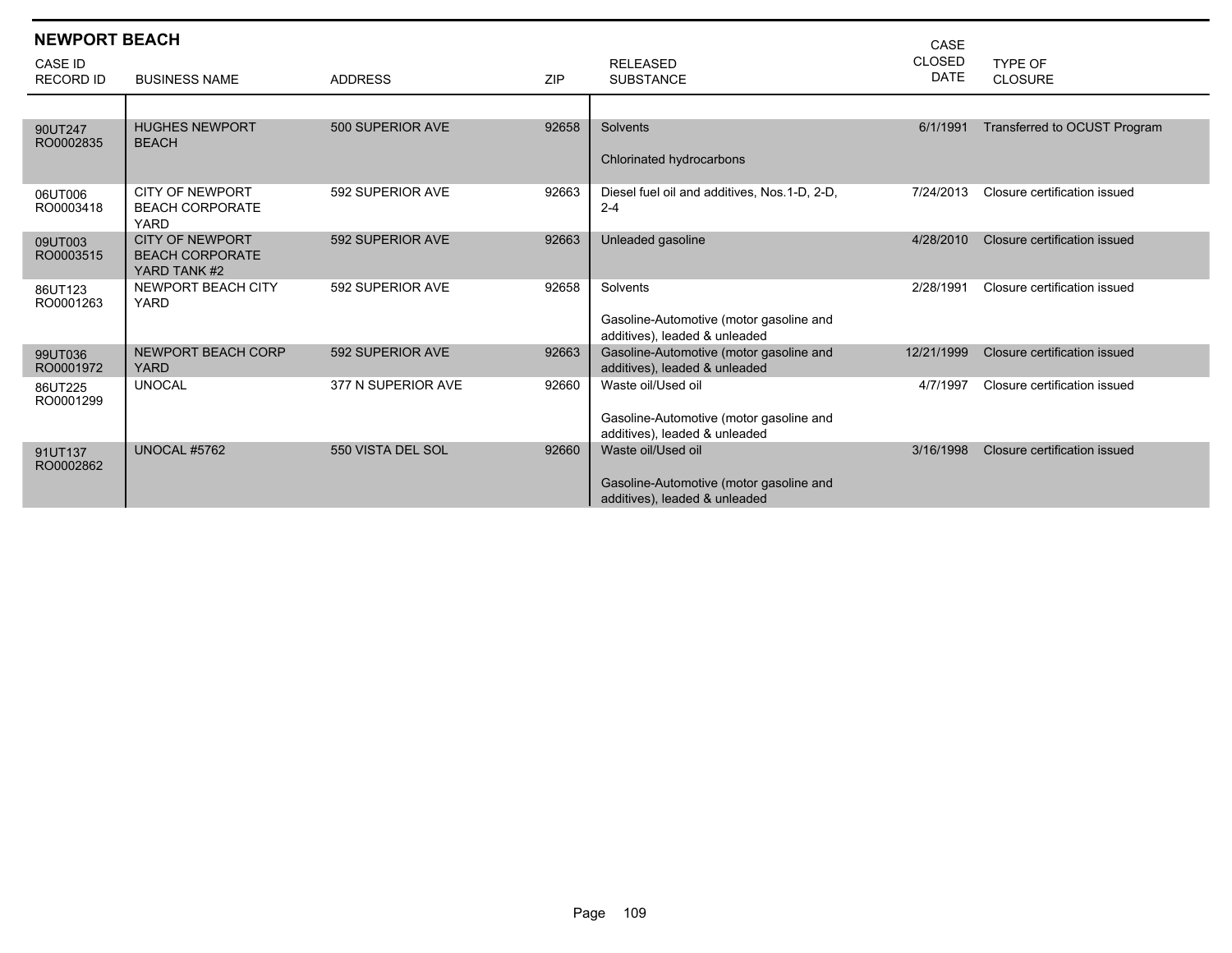| <b>ORANGE</b>        |                                                                           |                     |       |                                                                                                                                     | CASE          |                              |
|----------------------|---------------------------------------------------------------------------|---------------------|-------|-------------------------------------------------------------------------------------------------------------------------------------|---------------|------------------------------|
| <b>CASE ID</b>       |                                                                           |                     |       | <b>RELEASED</b>                                                                                                                     | <b>CLOSED</b> | TYPE OF                      |
| <b>RECORD ID</b>     | <b>BUSINESS NAME</b>                                                      | <b>ADDRESS</b>      | ZIP   | <b>SUBSTANCE</b>                                                                                                                    | <b>DATE</b>   | <b>CLOSURE</b>               |
|                      |                                                                           |                     |       |                                                                                                                                     |               |                              |
| 88UT057<br>RO0002227 | C O THOMPSON                                                              | 11546 ANAHEIM BLVD  | 92668 | Gasoline-Automotive (motor gasoline and<br>additives), leaded & unleaded                                                            | 4/28/1989     | Transferred to City Program  |
| 99UT028<br>RO0001772 | <b>BARKLEY AIR</b><br><b>CONDITIONING</b>                                 | 1132 W BARKLEY AVE  | 92868 | Gasoline-Automotive (motor gasoline and<br>additives), leaded & unleaded                                                            | 4/8/1999      | Closure certification issued |
| 98UT061<br>RO0002560 | THE BIG E                                                                 | 890 N BATAVIA ST    | 92867 | Gasoline-Automotive (motor gasoline and<br>additives), leaded & unleaded                                                            | 6/24/2014     | Closure certification issued |
| 97UT044<br>RO0002117 | <b>FORMER SANTIAGO</b><br><b>HEATING &amp; AIR</b><br><b>CONDITIONING</b> | 231 W BLUERIDGE AVE | 92867 | Gasoline-Automotive (motor gasoline and<br>additives), leaded & unleaded                                                            | 5/12/2000     | Closure certification issued |
| 97UT057<br>RO0002446 | TOSCO - 76 #6056                                                          | 1630 E CHAPMAN AVE  | 92667 | Gasoline-Automotive (motor gasoline and<br>additives), leaded & unleaded                                                            | 2/18/2005     | Closure certification issued |
| 90UT237<br>RO0002626 | THRIFTY OIL CO                                                            | 17751 E CHAPMAN AVE | 92666 | Gasoline-Automotive (motor gasoline and<br>additives), leaded & unleaded                                                            | 6/26/1991     | Transferred to City Program  |
| 95UT009<br>RO0001469 | CHEVRON #9-3664                                                           | 18511 E CHAPMAN AVE | 92669 | Gasoline-Automotive (motor gasoline and<br>additives), leaded & unleaded                                                            | 1/22/1996     | Closure certification issued |
| 03UT026<br>RO0003208 | <b>MOBIL 18-LEC</b>                                                       | 1935 E CHAPMAN AVE  | 92866 | Gasoline-Automotive (motor gasoline and<br>additives), leaded & unleaded                                                            | 12/12/2003    | Closure certification issued |
| 00UT035<br>RO0001984 | <b>MOBIL #18-J7X</b>                                                      | 2504 E CHAPMAN AVE  | 92869 | Gasoline-Automotive (motor gasoline and<br>additives), leaded & unleaded                                                            | 10/9/2015     | Closure certification issued |
| 03UT047<br>RO0003268 | <b>TOWN &amp; COUNTRY CAR</b><br><b>WASH</b>                              | 2747 E CHAPMAN AVE  | 92869 | Gasoline-Automotive (motor gasoline and<br>additives), leaded & unleaded                                                            | 3/14/2005     | Closure certification issued |
| 01UT003<br>RO0002130 | ARCO #9539                                                                | 2937 E CHAPMAN AVE  | 92867 | Gasoline-Automotive (motor gasoline and<br>additives), leaded & unleaded                                                            | 1/19/2006     | Closure certification issued |
| 98UT001<br>RO0002994 | THRIFTY OIL #058                                                          | 2937 E CHAPMAN AVE  | 92869 | Gasoline-Automotive (motor gasoline and<br>additives), leaded & unleaded                                                            | 10/20/2004    | Closure certification issued |
| 02UT012<br>RO0003062 | TEXACO (FORMER)                                                           | 3232 E CHAPMAN AVE  | 92869 | Diesel fuel oil and additives, Nos.1-D, 2-D,<br>$2 - 4$                                                                             | 2/10/2003     | Closure certification issued |
| 98UT002<br>RO0003013 | <b>TEXACO SERVICE</b><br><b>STATION</b>                                   | 3232 E CHAPMAN AVE  | 92869 | Gasoline-Automotive (motor gasoline and<br>additives), leaded & unleaded                                                            | 3/5/1998      | Closure certification issued |
| 98UT012<br>RO0001306 | SHELL OIL                                                                 | 4035 E CHAPMAN AVE  | 92869 | Gasoline-Automotive (motor gasoline and<br>additives), leaded & unleaded                                                            | 4/15/2014     | Closure certification issued |
| 00UT026<br>RO0001756 | SAVON LOCATION / ARCO<br>#1770                                            | 4040 E CHAPMAN AVE  | 92866 | Gasoline-Automotive (motor gasoline and<br>additives), leaded & unleaded                                                            | 9/13/2002     | Closure certification issued |
| 89UT113<br>RO0001805 | IRVINE REGIONAL PARK                                                      | 21501 S CHAPMAN AVE | 92669 | Gasoline-Automotive (motor gasoline and<br>additives), leaded & unleaded                                                            | 8/24/1990     | Closure certification issued |
| 98UT013<br>RO0001307 | ORANGE COAST CAR<br><b>WASH</b>                                           | 1405 W CHAPMAN AVE  | 92868 | Diesel fuel oil and additives, Nos.1-D, 2-D,<br>$2 - 4$<br>Gasoline-Automotive (motor gasoline and<br>additives), leaded & unleaded |               |                              |
| 00UT003<br>RO0002384 | ULTRAMAR #3748                                                            | 2245 W CHAPMAN      | 92868 | Gasoline-Automotive (motor gasoline and<br>additives), leaded & unleaded                                                            | 4/29/2011     |                              |
| 98UT014<br>RO0001335 | TOSCO - 76 #6297                                                          | 2345 W CHAPMAN AVE  | 92868 | Gasoline-Automotive (motor gasoline and<br>additives), leaded & unleaded                                                            | 6/29/2012     | Closure certification issued |
| 98UT101<br>RO0001179 | MITCHELL AUTO SERVICE                                                     | 700 W CHAPMAN AVE   | 92868 | Gasoline-Automotive (motor gasoline and<br>additives), leaded & unleaded                                                            | 3/3/2004      | Closure certification issued |
| 04UT007<br>RO0003280 | <b>CARDLOCK FUEL</b><br>SYSTEM, INC.                                      | 1825 COLLINS        | 92863 | Diesel fuel oil and additives, Nos. 1-D, 2-D,<br>$2 - 4$                                                                            | 11/29/2004    | Closure certification issued |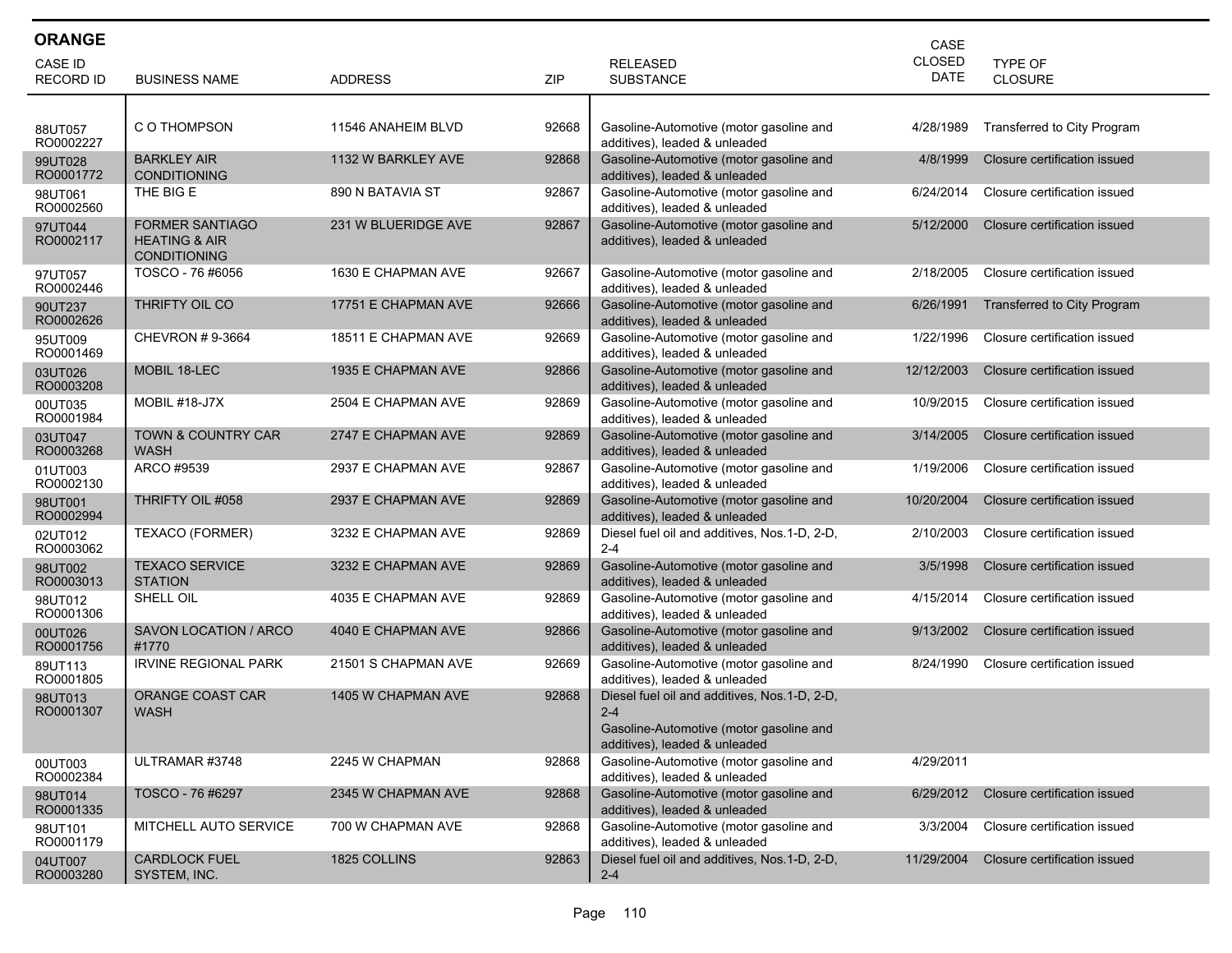| <b>ORANGE</b>               |                                               |                     |       |                                                                                                                                      | CASE                         |                              |
|-----------------------------|-----------------------------------------------|---------------------|-------|--------------------------------------------------------------------------------------------------------------------------------------|------------------------------|------------------------------|
| CASE ID<br><b>RECORD ID</b> | <b>BUSINESS NAME</b>                          | <b>ADDRESS</b>      | ZIP   | <b>RELEASED</b><br><b>SUBSTANCE</b>                                                                                                  | <b>CLOSED</b><br><b>DATE</b> | <b>TYPE OF</b><br>CLOSURE    |
|                             |                                               |                     |       |                                                                                                                                      |                              |                              |
| 05UT004<br>RO0003336        | 76 STATION 5299                               | 684 GLASSELL        | 92866 | Gasoline-Automotive (motor gasoline and<br>additives), leaded & unleaded                                                             | 1/11/2006                    | Closure certification issued |
| 99UT050<br>RO0002336        | <b>LETNER ROOFING</b><br><b>COMPANY</b>       | 1490 N GLASSELL ST  | 92867 | Gasoline-Automotive (motor gasoline and<br>additives), leaded & unleaded                                                             | 7/10/2020                    | Closure certification issued |
| 98UT094<br>RO0000934        | DOUBLE J LUMBER                               | 1600 N GLASSELL ST  | 92867 | Gasoline-Automotive (motor gasoline and<br>additives), leaded & unleaded                                                             | 5/9/2003                     | Closure certification issued |
| 98UT011<br>RO0001278        | <b>FIRE DEPARTMENT</b><br><b>HEADQUARTERS</b> | 176 S GRAND ST      | 92866 | Gasoline-Automotive (motor gasoline and<br>additives), leaded & unleaded                                                             | 6/5/1998                     | Closure certification issued |
| 97UT046<br>RO0002171        | <b>STRAUB DISTRIBUTING</b><br>CO.             | 410 W GROVE AVE     | 92865 | Diesel fuel oil and additives, Nos.1-D, 2-D,<br>$2 - 4$                                                                              | 9/13/2002                    | Closure certification issued |
| 99UT065<br>RO0002671        | ARCO #3076                                    | 1935 KATELLA AVE    | 92867 | Gasoline-Automotive (motor gasoline and<br>additives), leaded & unleaded                                                             | 9/16/2000                    | Closure certification issued |
| 04UT028<br>RO0003325        | CHEVRON #9-0456                               | 1940 KATELLA        | 92867 | Gasoline-Automotive (motor gasoline and<br>additives), leaded & unleaded                                                             | 6/27/2019                    | Closure certification issued |
| 09UT004<br>RO0003517        | ARCO #9733                                    | 825 E KATELLA       | 92867 | Gasoline-Automotive (motor gasoline and<br>additives), leaded & unleaded                                                             | 12/21/2010                   |                              |
| 98UT060<br>RO0002537        | THRIFTY OIL CO#367                            | 825 E KATELLA AVE   | 92867 | Gasoline-Automotive (motor gasoline and<br>additives), leaded & unleaded                                                             | 4/17/2000                    | Closure certification issued |
| 98UT067<br>RO0002700        | <b>TEXACO SERVICE</b><br><b>STATION</b>       | 830 E KATELLA AVE   | 92867 | Gasoline-Automotive (motor gasoline and<br>additives), leaded & unleaded                                                             | 4/17/2000                    | Closure certification issued |
| 00UT023<br>RO0001677        | <b>BRITISH MOTOR SERVICE</b><br><b>INC</b>    | 521 W KATELLA AVE   | 92867 | Waste oil/Used oil                                                                                                                   | 2/2/2001                     | Closure certification issued |
| 98UT058<br>RO0002489        | <b>WALSH ENTERPRISES</b>                      | 1633 N LESLIE WAY   | 92867 | Diesel fuel oil and additives, Nos. 1-D, 2-D,<br>$2 - 4$<br>Gasoline-Automotive (motor gasoline and<br>additives), leaded & unleaded | 9/14/2001                    | Closure certification issued |
| 89UT177<br>RO0000950        | R J NOBLE CO                                  | 15505 LINCOLN AVE   | 92666 | Regular gasoline                                                                                                                     | 4/30/1990                    | Closure certification issued |
| 00UT021<br>RO0001623        | LINCOLN AUTO SPA                              | 105 E LINCOLN AVE   | 92865 | Gasoline-Automotive (motor gasoline and<br>additives), leaded & unleaded                                                             | 10/21/2004                   | Closure certification issued |
| 03UT003<br>RO0003127        | <b>RJ NOBLE</b>                               | 15505 E LINCOLN AVE | 92865 | Diesel fuel oil and additives, Nos.1-D, 2-D,<br>$2 - 4$                                                                              | 4/14/2005                    | Transferred to OCUST Program |
| 97UT052<br>RO0002320        | <b>UNOCAL #5053</b>                           | 105 W LINCOLN AVE   | 92867 | Gasoline-Automotive (motor gasoline and<br>additives), leaded & unleaded                                                             | 10/26/1998                   | Closure certification issued |
| 98UT077<br>RO0002898        | ARROWHEAD DRINKING<br><b>WATER</b>            | 619 N MAIN ST       | 92868 | Waste oil/Used oil                                                                                                                   | 12/7/2001                    | Closure certification issued |
| 98UT059<br>RO0002514        | <b>WEST AMERICAN RUBBER</b><br>CO.            | 750 N MAIN ST       | 92668 | Diesel fuel oil and additives, Nos. 1-D, 2-D,<br>$2 - 4$                                                                             | 9/13/2000                    | Closure certification issued |
| 98UT105<br>RO0001282        | <b>WEST AMERICAN RUBBER</b><br><b>COMPANY</b> | 750 N MAIN ST       | 92868 | Naphtha distillate                                                                                                                   | 8/11/2000                    | Closure certification issued |
| 00UT024<br>RO0001704        | <b>FORMER</b><br>ROSEBURROUGH SITE            | 211 S MAIN ST       | 92868 | Diesel fuel oil and additives, Nos.1-D, 2-D,<br>$2 - 4$                                                                              | 1/19/2001                    | Closure certification issued |
| 99UT013<br>RO0001360        | SOUTHLAND LOCATION<br>#19969                  | 290 S MAIN ST       | 92868 | Gasoline-Automotive (motor gasoline and<br>additives). leaded & unleaded                                                             | 5/17/2001                    | Closure certification issued |
| 02UT016<br>RO0003070        | <b>HAMILTON MATERIALS</b><br>INC              | 345 W MEATS AVE     | 92865 | Gasoline-Automotive (motor gasoline and<br>additives), leaded & unleaded                                                             | 4/17/2003                    | Closure certification issued |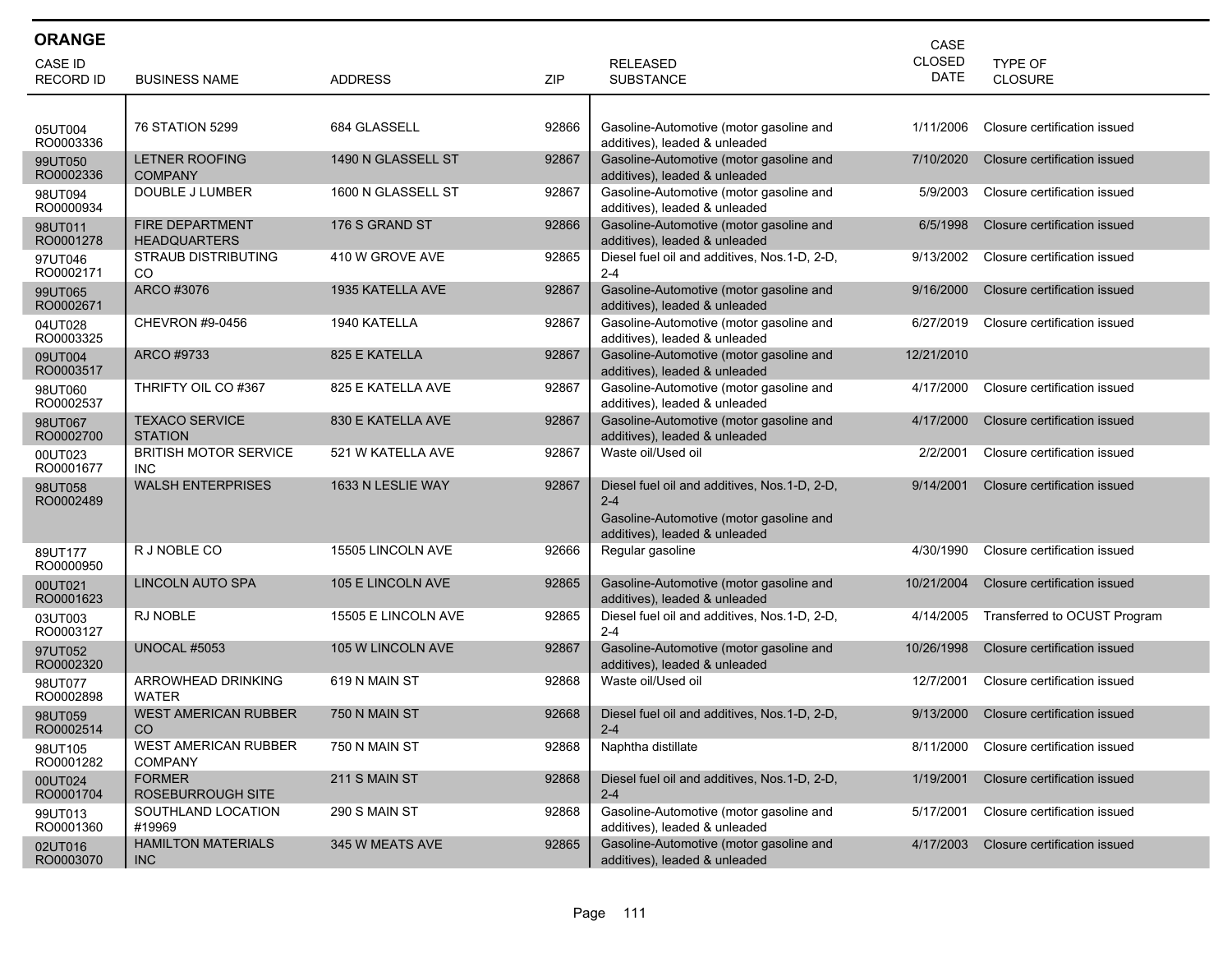| <b>ORANGE</b>               |                                               |                         |       |                                                                                                                                     | CASE                         |                              |
|-----------------------------|-----------------------------------------------|-------------------------|-------|-------------------------------------------------------------------------------------------------------------------------------------|------------------------------|------------------------------|
| CASE ID<br><b>RECORD ID</b> | <b>BUSINESS NAME</b>                          | <b>ADDRESS</b>          | ZIP   | <b>RELEASED</b><br><b>SUBSTANCE</b>                                                                                                 | <b>CLOSED</b><br><b>DATE</b> | TYPE OF<br><b>CLOSURE</b>    |
|                             |                                               |                         |       |                                                                                                                                     |                              |                              |
| 98UT074<br>RO0002838        | <b>FORMER BRIDGESTONE</b><br><b>FIRESTONE</b> | 3400 METROPOLITAN DR    | 92868 | Gasoline-Automotive (motor gasoline and<br>additives), leaded & unleaded                                                            | 9/27/2002                    | Closure certification issued |
| 04UT019<br>RO0003308        | SBC SERVICES, INC.                            | 2525 ORANGE OLIVE       | 92865 | Diesel fuel oil and additives, Nos.1-D, 2-D,<br>$2 - 4$                                                                             | 12/21/2004                   | Closure certification issued |
| 85UT003<br>RO0001268        | <b>CAL MAT FACILITY</b>                       | 454 N PROSPECT AVE      | 92608 | Diesel fuel oil and additives, Nos.1-D, 2-D,<br>$2 - 4$<br>Waste oil/Used oil                                                       | 2/15/1990                    | Closure certification issued |
| 98UT083<br>RO0000734        | <b>TEXACO</b>                                 | 2640 SANTIAGO BLVD      | 92867 | Gasoline-Automotive (motor gasoline and<br>additives), leaded & unleaded                                                            | 1/7/2015                     | Closure certification issued |
| 02UT029<br>RO0003117        | NOHL RANCH AUTO SPA<br>(FORMER)               | 2700 SANTIAGO BLVD      | 92867 | Gasoline-Automotive (motor gasoline and<br>additives), leaded & unleaded                                                            | 12/24/2003                   | Closure certification issued |
| 06UT004<br>RO0003395        | <b>CHEVRON #9-0864</b>                        | 2844 SANTIAGO           | 92867 | Not reported / unknown                                                                                                              | 3/7/2013                     | Closure certification issued |
| 86UT136<br>RO0001630        | <b>IRVINE LAKE BOAT AND</b><br><b>TACKLE</b>  | 4621 SANTIAGO CANYON RD | 92669 | Gasoline-Automotive (motor gasoline and<br>additives), leaded & unleaded                                                            | 7/8/1987                     | Closure certification issued |
| 98UT072<br>RO0002797        | <b>ORANGE COUNTY FIRE</b><br>STATION #23      | 5020 SANTIAGO CANYON RD | 92869 | Diesel fuel oil and additives, Nos.1-D, 2-D,<br>$2 - 4$                                                                             | 8/25/1999                    | Closure certification issued |
| 06UT003<br>RO0003394        | <b>CITY CORP YARD</b>                         | 637 STRUCK              | 92867 | Not reported / unknown                                                                                                              | 12/8/2006                    | Closure certification issued |
| 98UT033<br>RO0001852        | SEVEN UP/RC BOTTLING<br><b>COMPANY</b>        | 1300 W TAFT AVE         | 92865 | Diesel fuel oil and additives, Nos.1-D, 2-D,<br>$2 - 4$                                                                             | 6/29/2001                    | Closure certification issued |
| 99UT044<br>RO0002187        | UCI MEDICAL CENTER                            | 101 S THE CITY DR       | 92868 | Diesel fuel oil and additives, Nos.1-D, 2-D,<br>$2 - 4$                                                                             | 8/7/2000                     | Closure certification issued |
| 97UT047<br>RO0002197        | <b>PARK CITY CENTER</b>                       | 630 S THE CITY DR       | 92668 | Gasoline-Automotive (motor gasoline and<br>additives), leaded & unleaded                                                            | 4/24/1998                    | Closure certification issued |
| 03UT023<br>RO0003204        | SHELL SERVICE STATION                         | 1815 TUSTIN             | 92865 | Diesel fuel oil and additives, Nos.1-D, 2-D,<br>$2 - 4$<br>Gasoline-Automotive (motor gasoline and<br>additives), leaded & unleaded | 9/27/2004                    | Closure certification issued |
| 99UT066<br>RO0002696        | <b>ARCO #76</b>                               | 100 N TUSTIN ST         | 92867 | Gasoline-Automotive (motor gasoline and<br>additives), leaded & unleaded                                                            | 1/1/2000                     | Referred to Regional Board   |
| 97UT051<br>RO0002296        | <b>BEACON BAY AUTO WASH</b><br>#01            | 2355 N TUSTIN AVE       | 92865 | Gasoline-Automotive (motor gasoline and<br>additives), leaded & unleaded                                                            | 2/11/2014                    | Closure certification issued |
| 99UT029<br>RO0001797        | SHELL SERVICE STATION                         | 2490 N TUSTIN ST        | 92867 | Gasoline-Automotive (motor gasoline and<br>additives), leaded & unleaded                                                            | 5/28/1999                    | Closure certification issued |
| 98UT085<br>RO0000778        | THRIFTY OIL #366                              | 2493 N TUSTIN AVE       | 92867 | Gasoline-Automotive (motor gasoline and<br>additives), leaded & unleaded                                                            | 3/21/2013                    | Closure certification issued |
| 98UT080<br>RO0002959        | TOSCO - 76 #5514                              | 2756 N TUSTIN AVE       | 92867 | Gasoline-Automotive (motor gasoline and<br>additives), leaded & unleaded                                                            | 10/1/2013                    | Closure certification issued |
| 98UT003<br>RO0000749        | <b>METRO CAR WASH</b>                         | 387 N TUSTIN ST         | 92866 | Gasoline-Automotive (motor gasoline and<br>additives), leaded & unleaded                                                            | 3/1/2013                     | Closure certification issued |
| 98UT007<br>RO0000832        | SHELL SERVICE STATION                         | 889 S TUSTIN AVE        | 92866 | Gasoline-Automotive (motor gasoline and<br>additives), leaded & unleaded                                                            | 9/21/1998                    | Closure certification issued |
| 03UT016<br>RO0003172        | SHELL STATION                                 | 889 S TUSTIN AVE        | 92866 | Gasoline-Automotive (motor gasoline and<br>additives), leaded & unleaded                                                            | 4/12/2004                    | Closure certification issued |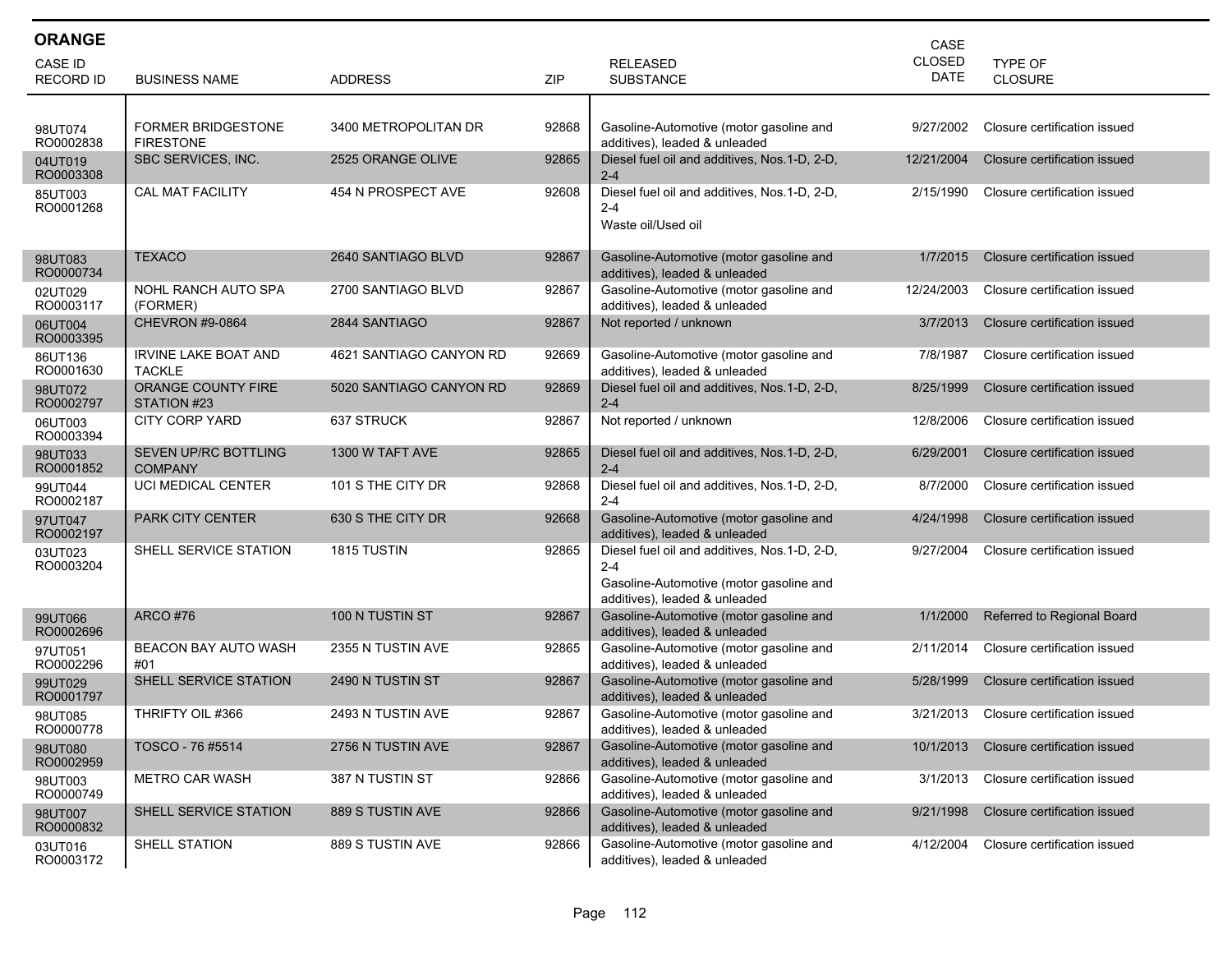| <b>ORANGE</b><br>CASE ID<br>RECORD ID | <b>BUSINESS NAME</b>                      | <b>ADDRESS</b> | <b>ZIP</b> | RELEASED<br><b>SUBSTANCE</b>                                             | CASE<br><b>CLOSED</b><br><b>DATE</b> | TYPE OF<br>CLOSURE           |
|---------------------------------------|-------------------------------------------|----------------|------------|--------------------------------------------------------------------------|--------------------------------------|------------------------------|
| 97UT056<br>RO0002420                  | ORANGE COUNTY FIRE<br>STATION #1          | 145 S WATER ST | 92866      | Gasoline-Automotive (motor gasoline and<br>additives), leaded & unleaded | 12/24/2002                           | Closure certification issued |
| 98UT099<br>RO0000997                  | CITY OF ORANGE WATER<br><b>DEPARTMENT</b> | 189 S WATER ST | 92866      | Gasoline-Automotive (motor gasoline and<br>additives), leaded & unleaded | 9/13/2002                            | Closure certification issued |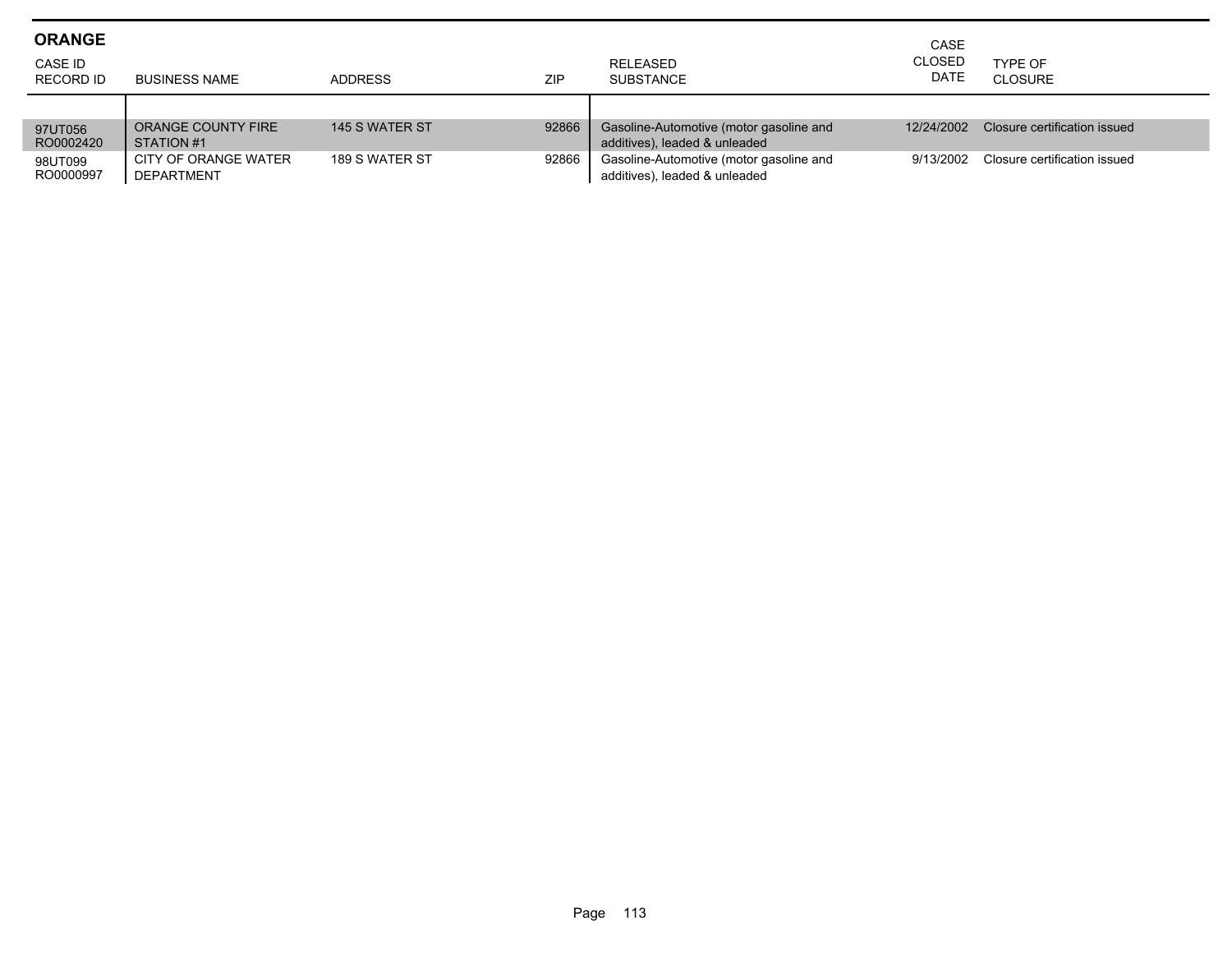| <b>PLACENTIA</b>     |                                         |                         |       | CASE                                                                                                                                |               |                              |
|----------------------|-----------------------------------------|-------------------------|-------|-------------------------------------------------------------------------------------------------------------------------------------|---------------|------------------------------|
| CASE ID              |                                         |                         |       | <b>RELEASED</b>                                                                                                                     | <b>CLOSED</b> | TYPE OF                      |
| <b>RECORD ID</b>     | <b>BUSINESS NAME</b>                    | <b>ADDRESS</b>          | ZIP   | <b>SUBSTANCE</b>                                                                                                                    | <b>DATE</b>   | <b>CLOSURE</b>               |
|                      |                                         |                         |       |                                                                                                                                     |               |                              |
| 89UT116<br>RO0001880 | <b>CHEVRON/KRAEMER</b><br><b>LEASE</b>  | 842 S ALTA VISTA DR     | 92670 | Gasoline-Automotive (motor gasoline and<br>additives), leaded & unleaded                                                            | 9/26/1990     | Closure certification issued |
| 88UT088<br>RO0002925 | <b>KRAMER TRUST</b><br><b>PROPERTY</b>  | 230 N ANGELINA ST       | 92670 | Gasoline-Automotive (motor gasoline and<br>additives), leaded & unleaded                                                            | 9/15/1994     | Closure certification issued |
| 89UT029<br>RO0001516 | ECONO LUBE N TUNE                       | 101 S BRADFORD AVE      | 92670 | Gasoline-Automotive (motor gasoline and<br>additives), leaded & unleaded                                                            | 2/8/1989      | Closure certification issued |
| 88UT053<br>RO0002125 | ADVANCED AUTOMOTIVE                     | 144 S BRADFORD AVE      | 92670 | Waste oil/Used oil                                                                                                                  | 1/6/1989      | Closure certification issued |
| 87UT073<br>RO0002598 | <b>CASTNER'S AUTO</b><br><b>SERVICE</b> | 214 S BRADFORD AVE      | 92670 | Waste oil/Used oil<br>Transmission fluid                                                                                            | 6/22/1988     | Closure certification issued |
|                      |                                         |                         |       |                                                                                                                                     |               |                              |
| 93UT040<br>RO0001920 | UNOCAL #4629                            | 820 W CHAPMAN AVE       | 92870 | Gasoline-Automotive (motor gasoline and<br>additives), leaded & unleaded                                                            | 1/31/2012     | Closure certification issued |
| 92UT087<br>RO0002977 | EXCALIBUR EXTRUSIONS                    | 110 E CROWTHER AVE      | 92670 | Water & oil mix                                                                                                                     | 7/2/1992      | Transferred to OCUST Program |
| 85UT013<br>RO0001036 | WESTFIELD DEVELOPERS                    | 480 W CROWTHER AVE      | 92670 | Gasoline-Automotive (motor gasoline and<br>additives), leaded & unleaded                                                            | 5/14/1985     | Closure certification issued |
| 93UT041<br>RO0001946 | ARCO #6110                              | 1201 E IMPERIAL HWY     | 92870 | Gasoline-Automotive (motor gasoline and<br>additives), leaded & unleaded                                                            | 6/22/2007     | Closure certification issued |
| 89UT200<br>RO0001434 | <b>UNOCAL</b>                           | 6071 S JEFFERSON ST     | 92670 | Unleaded gasoline                                                                                                                   | 11/3/1993     | Closure certification issued |
| 00UT027<br>RO0001782 | PLACENTIA POST OFFICE                   | 1400 N KRAEMER BLVD     | 92871 | Gasoline-Automotive (motor gasoline and<br>additives), leaded & unleaded                                                            | 10/24/2002    | Closure certification issued |
| 89UT126<br>RO0002141 | UNOCAL #5387                            | 1859 N KRAEMER BLVD     | 92670 | Waste oil/Used oil                                                                                                                  | 9/10/1998     | Closure certification issued |
| 94UT050<br>RO0002206 | TOSCO - 76 #5483                        | 801 S KRAEMER BLVD      | 92870 | Diesel fuel oil and additives, Nos.1-D, 2-D,<br>$2 - 4$<br>Gasoline-Automotive (motor gasoline and<br>additives), leaded & unleaded | 9/23/2015     | Closure certification issued |
| 87UT183<br>RO0002980 | SUBURBAN PROPANE                        | 535 S MELROSE ST        | 92670 | Diesel fuel oil and additives, Nos.1-D, 2-D,<br>$2 - 4$                                                                             | 11/17/1988    | Closure certification issued |
| 94UT067<br>RO0002619 | PLACENTIA-YORBA LINDA<br><b>USD</b>     | 1301 E ORANGETHORPE AVE | 92861 | Diesel fuel oil and additives, Nos.1-D, 2-D,<br>$2 - 4$                                                                             | 5/10/2006     | Closure certification issued |
| 86UT209<br>RO0000976 | <b>TEXACO OIL</b>                       | 1701 E ORANGETHORPE AVE | 92670 | Gasoline-Automotive (motor gasoline and<br>additives), leaded & unleaded                                                            | 3/9/1987      | Closure certification issued |
| 99UT023<br>RO0001638 | TOSCO - 76 #5251                        | 1801 E ORANGETHORPE AVE | 92870 | Gasoline-Automotive (motor gasoline and<br>additives), leaded & unleaded                                                            | 4/10/2013     | Closure certification issued |
| 88UT143<br>RO0002328 | <b>EXXON</b>                            | 241 W ORANGETHORPE AVE  | 92670 | Gasoline-Automotive (motor gasoline and<br>additives), leaded & unleaded                                                            | 8/27/1990     | Closure certification issued |
| 93UT051<br>RO0002210 | EXXON #7-3899                           | 241 W ORANGETHORPE AVE  | 92670 | Gasoline-Automotive (motor gasoline and<br>additives), leaded & unleaded                                                            | 7/13/1994     | Closure certification issued |
| 94UT007<br>RO0001688 | CHEVRON #9-5978                         | 313 W ORANGETHORPE AVE  | 92670 | Gasoline-Automotive (motor gasoline and<br>additives), leaded & unleaded                                                            | 10/13/1995    | Closure certification issued |
| 93UT005<br>RO0001900 | <b>UNOCAL #6055</b>                     | 601 W ORANGETHORPE AVE  | 92670 | Gasoline-Automotive (motor gasoline and<br>additives), leaded & unleaded                                                            | 6/10/1993     | Closure certification issued |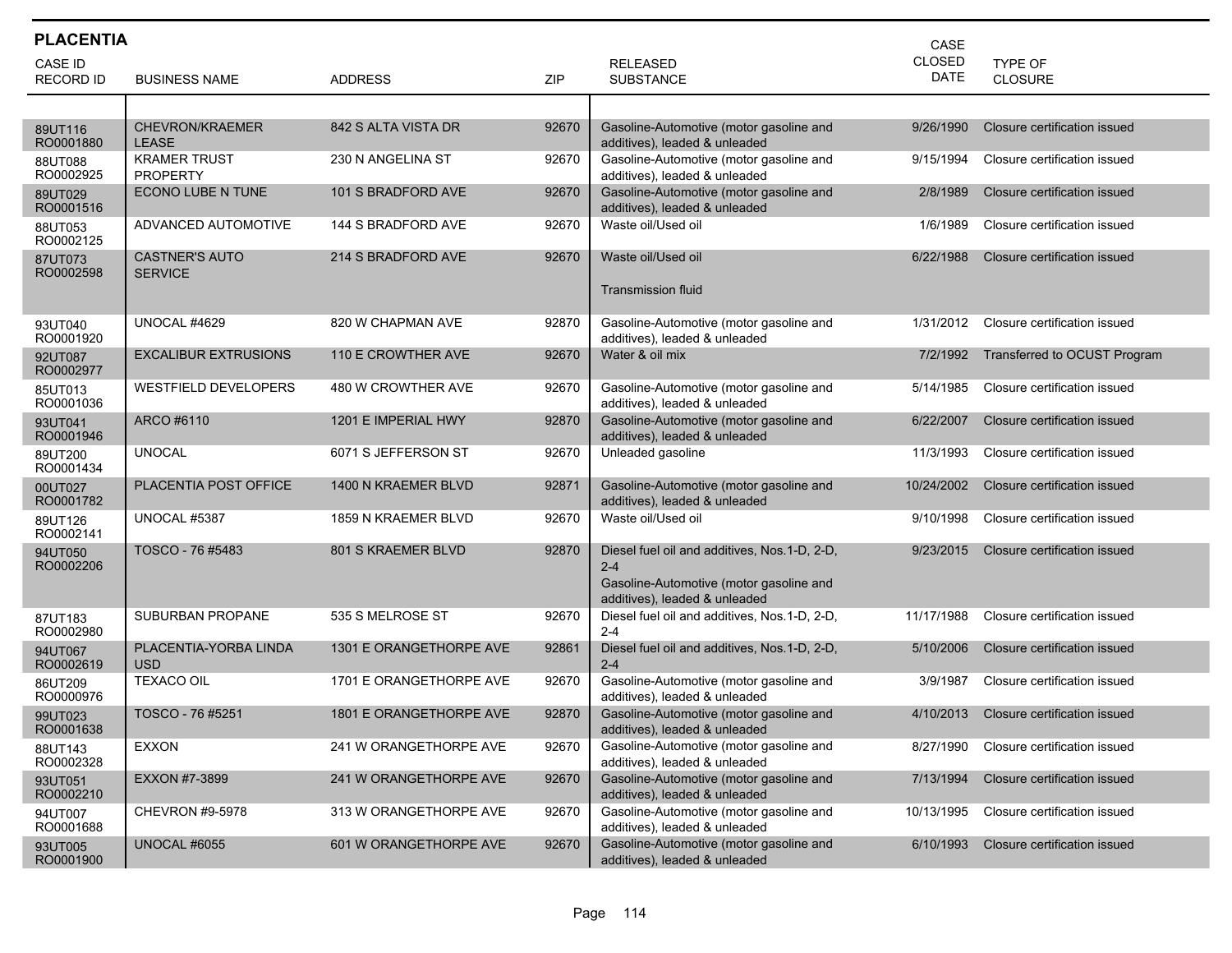| <b>PLACENTIA</b>            |                                                             |                            |        |                                                                                                                                      | CASE                         |                              |
|-----------------------------|-------------------------------------------------------------|----------------------------|--------|--------------------------------------------------------------------------------------------------------------------------------------|------------------------------|------------------------------|
| CASE ID<br><b>RECORD ID</b> | <b>BUSINESS NAME</b>                                        | <b>ADDRESS</b>             | ZIP    | <b>RELEASED</b><br><b>SUBSTANCE</b>                                                                                                  | <b>CLOSED</b><br><b>DATE</b> | TYPE OF<br><b>CLOSURE</b>    |
| 88UT111<br>RO0001495        | <b>BRIAN CHUCHUA JEEP</b>                                   | 777 W ORANGETHORPE AVE     | 92870  | Jet Fuel and additives: A (kerosene type),<br>A-1 (kerosene type), B (wide cut or<br>naphtha)                                        | 7/1/2019                     | Closure certification issued |
| 88UT131<br>RO0002019        | <b>JACK IN THE BOX</b>                                      | 805 W ORANGETHORPE AVE     | 92670  | Diesel fuel oil and additives, Nos.1-D, 2-D,<br>$2 - 4$<br>Gasoline-Automotive (motor gasoline and<br>additives), leaded & unleaded  | 2/23/2004                    | Referred to Regional Board   |
| 90UT007<br>RO0002684        | JET GAS STATION                                             | 818 W ORANGETHORPE AVE     | 92670  | Gasoline-Automotive (motor gasoline and<br>additives), leaded & unleaded                                                             | 8/15/1991                    | Closure certification issued |
| 01UT018<br>RO0001562        | ULTRAMAR #3749                                              | 818 W ORANGETHORPE AVE     | 92870  | Diesel fuel oil and additives, Nos.1-D, 2-D,<br>$2 - 4$<br>Gasoline-Automotive (motor gasoline and<br>additives), leaded & unleaded  | 10/11/2017                   | Closure certification issued |
| 94UT040<br>RO0001943        | SABA PETROLEUM                                              | 1920 E ORCHARD DR          | 92670  | Gasoline-Automotive (motor gasoline and<br>additives), leaded & unleaded                                                             | 2/2/1996                     | Closure certification issued |
| 86UT120<br>RO0001188        | M & J EQUIPMENT                                             | <b>450 PLACENTIA AVE</b>   | 92670  | Diesel fuel oil and additives, Nos.1-D, 2-D,<br>$2 - 4$                                                                              | 3/12/1997                    | Closure certification issued |
| 86UT090<br>RO0002935        | SHELL OIL                                                   | 1810 N PLACENTIA AVE       | 92670  | Gasoline-Automotive (motor gasoline and<br>additives), leaded & unleaded                                                             | 3/29/2006                    | Closure certification issued |
| 92UT038<br>RO0001849        | PLACENTIA REPAIRS<br>(U-HAUL)                               | <b>860 S PLACENTIA AVE</b> | 92670  | Waste oil/Used oil                                                                                                                   | 2/10/2006                    | Closure certification issued |
| 94UT068<br>RO0002641        | U-HAUL                                                      | 862 S PLACENTIA AVE        | 92670  | Waste oil/Used oil<br>Solvents                                                                                                       | 10/15/1996                   | Closure certification issued |
| 90UT010<br>RO0001058        | <b>RYDER TRUCK RENTAL</b>                                   | 736 RICHFIELD RD           | 92670  | Waste oil/Used oil<br>Gasoline-Automotive (motor gasoline and<br>additives), leaded & unleaded                                       | 6/6/1990                     | Closure certification issued |
| 88UT043<br>RO0001864        | JAMES MOCK INC                                              | 700 S RICHFIELD RD         | 92670  | Gasoline-Automotive (motor gasoline and<br>additives), leaded & unleaded                                                             | 9/15/1988                    | Closure certification issued |
| 86UT060<br>RO0002262        | <b>HARTWELL CORP</b>                                        | 900 S RICHFIELD RD         | 92670  | Waste oil/Used oil                                                                                                                   | 7/8/1986                     | Closure certification issued |
| 07UT002<br>RO0003453        | <b>HARTWELL</b><br>CORPORATION                              | 900 S RICHFIELD RD         | 928706 | Waste oil/Used oil                                                                                                                   | 10/19/2012                   | Closure certification issued |
| 08UT005<br>RO0003486        | 76 STATION #2705741                                         | 600 N ROSE DR              | 92870  | Diesel fuel oil and additives, Nos. 1-D, 2-D,<br>$2 - 4$<br>Gasoline-Automotive (motor gasoline and<br>additives), leaded & unleaded | 10/19/2012                   | Closure certification issued |
| 05UT011<br>RO0003371        | SANTA FE COURTYARDS                                         | 220 SANTA FE AVE E         | 92870  | Miscellaneous motor vehicle fuel                                                                                                     | 7/18/2006                    | Closure certification issued |
| 89UT006<br>RO0002872        | <b>PLACENTIA SUPER</b><br><b>SERVICE</b>                    | 230 W SANTA FE AVE         | 92670  | Waste oil/Used oil                                                                                                                   | 3/22/1991                    | Closure certification issued |
| 92UT034<br>RO0001748        | PLACENTIA TRUCK VAN<br>AND 4 WHEEL DRIVE<br><b>WRECKING</b> | 461 S VAN BUREN ST         | 92670  | Waste oil/Used oil                                                                                                                   | 1/6/1993                     | Closure certification issued |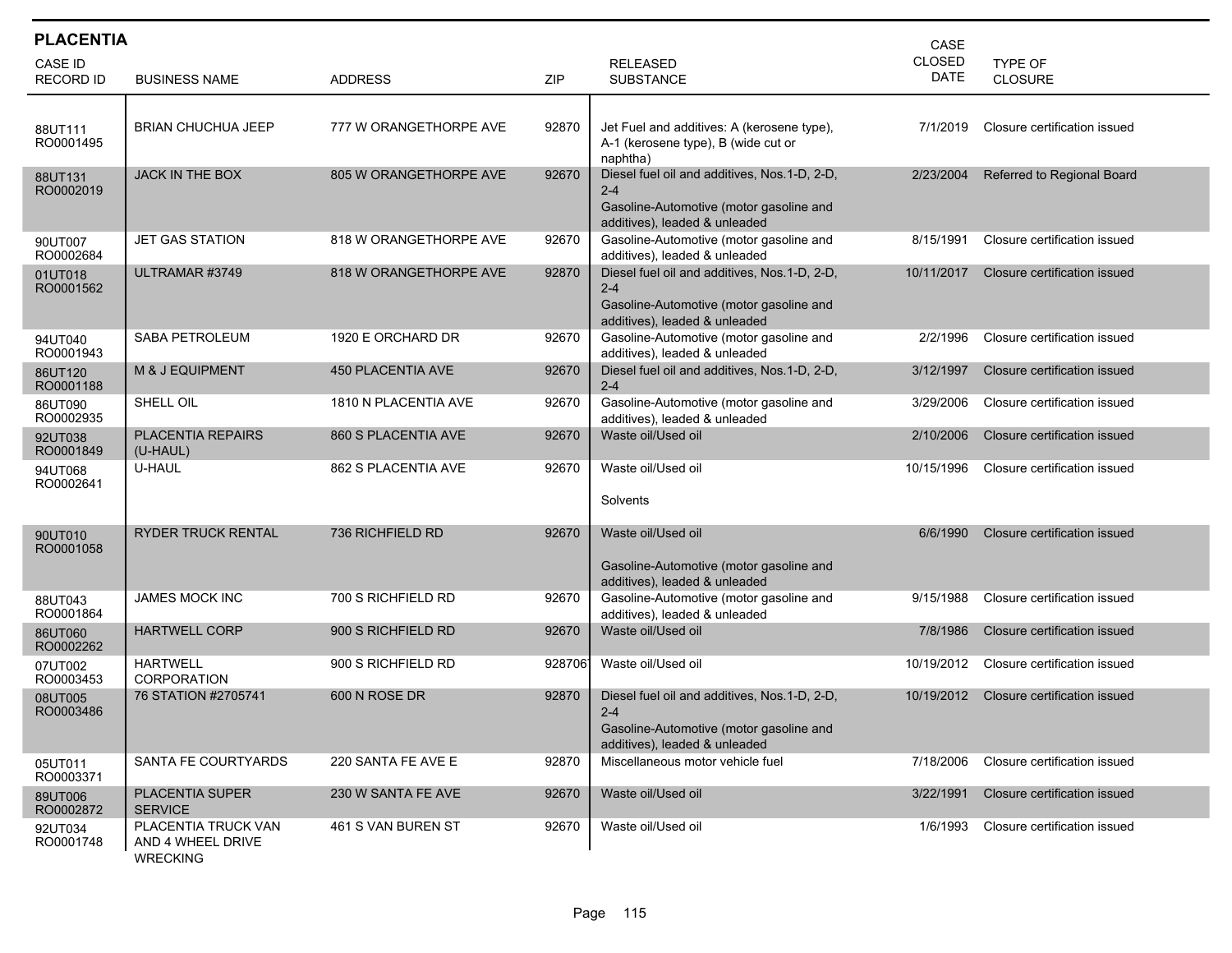| <b>PLACENTIA</b><br>CASE ID |                                       |                         |            | <b>RELEASED</b>                                                          | CASE<br><b>CLOSED</b> | TYPF OF                      |
|-----------------------------|---------------------------------------|-------------------------|------------|--------------------------------------------------------------------------|-----------------------|------------------------------|
| <b>RECORD ID</b>            | <b>BUSINESS NAME</b>                  | <b>ADDRESS</b>          | <b>ZIP</b> | <b>SUBSTANCE</b>                                                         | <b>DATE</b>           | <b>CLOSURE</b>               |
|                             |                                       |                         |            |                                                                          |                       |                              |
| 95UT061<br>RO0002498        | <b>ROADRUNNER</b><br><b>MATERIALS</b> | 541 S VAN BUREN ST      | 92670      | Gasoline-Automotive (motor gasoline and<br>additives), leaded & unleaded | 11/14/2002            | Closure certification issued |
| 90UT176<br>RO0001088        | ROOFING WHOLESALE CO                  | 633 S VAN BUREN ST      | 92670      | Gasoline-Automotive (motor gasoline and<br>additives), leaded & unleaded | 1/10/1991             | Closure certification issued |
| 92UT058<br>RO0002363        | EXXON #7-3844                         | 1201 YORBA LINDA BLVD   | 92670      | Gasoline-Automotive (motor gasoline and<br>additives), leaded & unleaded | 8/16/2001             | Closure certification issued |
| 04UT021<br>RO0003312        | SHELL OIL                             | 1202 YORBA LINDA BLVD   | 92870      | Gasoline-Automotive (motor gasoline and<br>additives), leaded & unleaded | 6/6/2016              | Closure certification issued |
| 88UT147<br>RO0002429        | <b>JACK GEER TEXACO</b>               | 901 YORBA LINDA BLVD    | 92670      | Gasoline-Automotive (motor gasoline and<br>additives), leaded & unleaded | 2/9/1989              | Closure certification issued |
| 95UT018<br>RO0001376        | ARCO #6226                            | 102 E YORBA LINDA BLVD  | 92870      | Gasoline-Automotive (motor gasoline and<br>additives), leaded & unleaded | 2/22/2016             | Closure certification issued |
| 89UT186<br>RO0001080        | <b>ROSE UNOCAL 76</b>                 | 1176 E YORBA LINDA BLVD | 92670      | Unleaded gasoline<br>Waste oil/Used oil                                  | 4/27/1994             | Closure certification issued |
|                             |                                       |                         |            |                                                                          |                       |                              |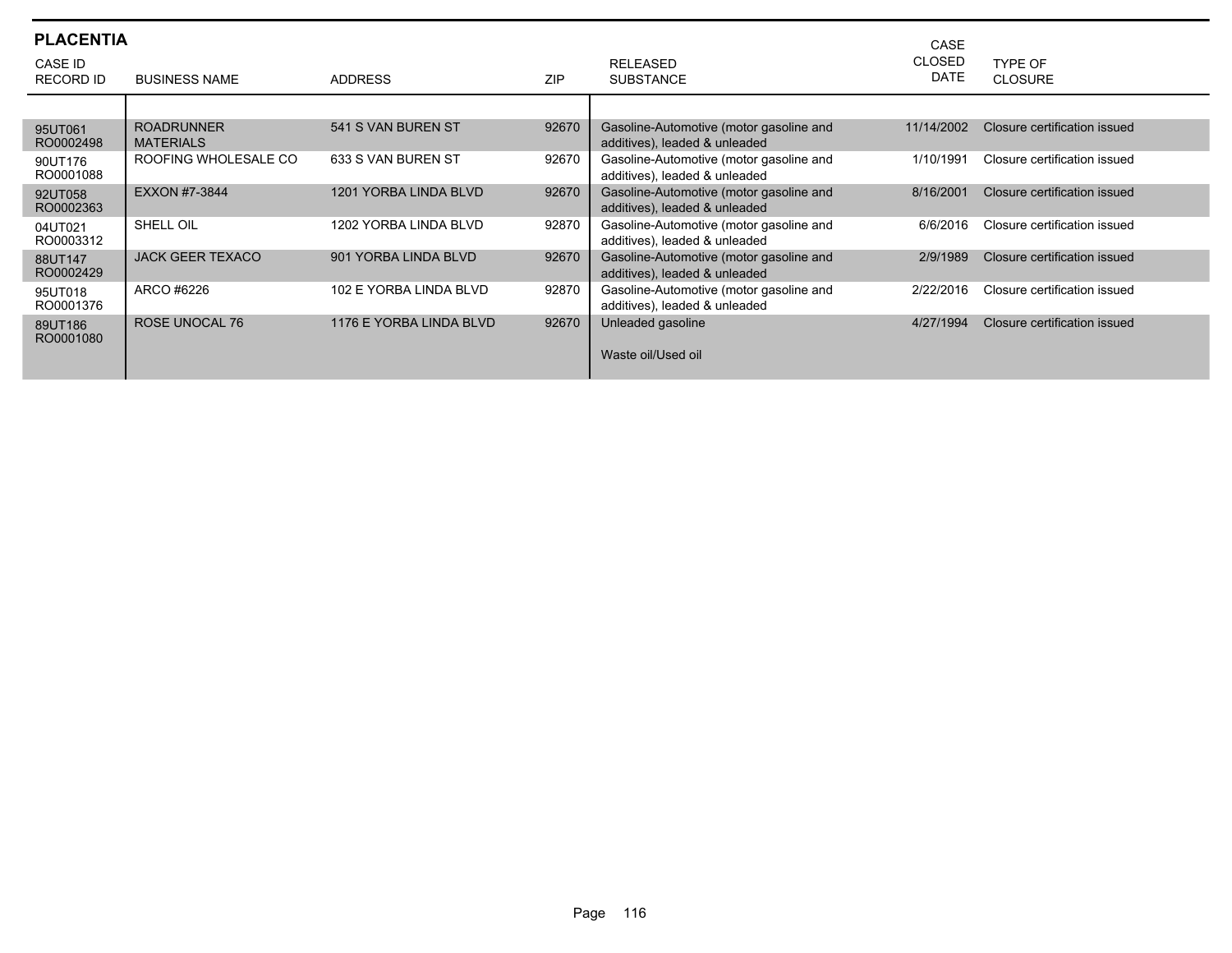|                      | <b>RANCHO SANTA MARGARITA</b>     |                                      | CASE       |                                                                          |                       |                              |
|----------------------|-----------------------------------|--------------------------------------|------------|--------------------------------------------------------------------------|-----------------------|------------------------------|
| CASE ID<br>RECORD ID | <b>BUSINESS NAME</b>              | <b>ADDRESS</b>                       | <b>ZIP</b> | <b>RELEASED</b><br><b>SUBSTANCE</b>                                      | <b>CLOSED</b><br>DATE | TYPE OF<br>CLOSURE           |
| 00UT031<br>RO0001883 | ORANGE COUNTY FIRE<br>STATION #45 | 30131 AVENTURA                       | 92688      | Gasoline-Automotive (motor gasoline and<br>additives), leaded & unleaded | 3/30/2001             | Closure certification issued |
| 01UT015<br>RO0001465 | SHELL OIL                         | 21712 PLANO TRABUCO RD               | 92679      | Gasoline-Automotive (motor gasoline and<br>additives), leaded & unleaded | 2/16/2016             | Closure certification issued |
| 00UT028<br>RO0001808 | <b>MOBIL</b>                      | 31421 SANTA MARGARITA<br><b>PKWY</b> | 92688      | Gasoline-Automotive (motor gasoline and<br>additives), leaded & unleaded | 3/31/2003             | Closure certification issued |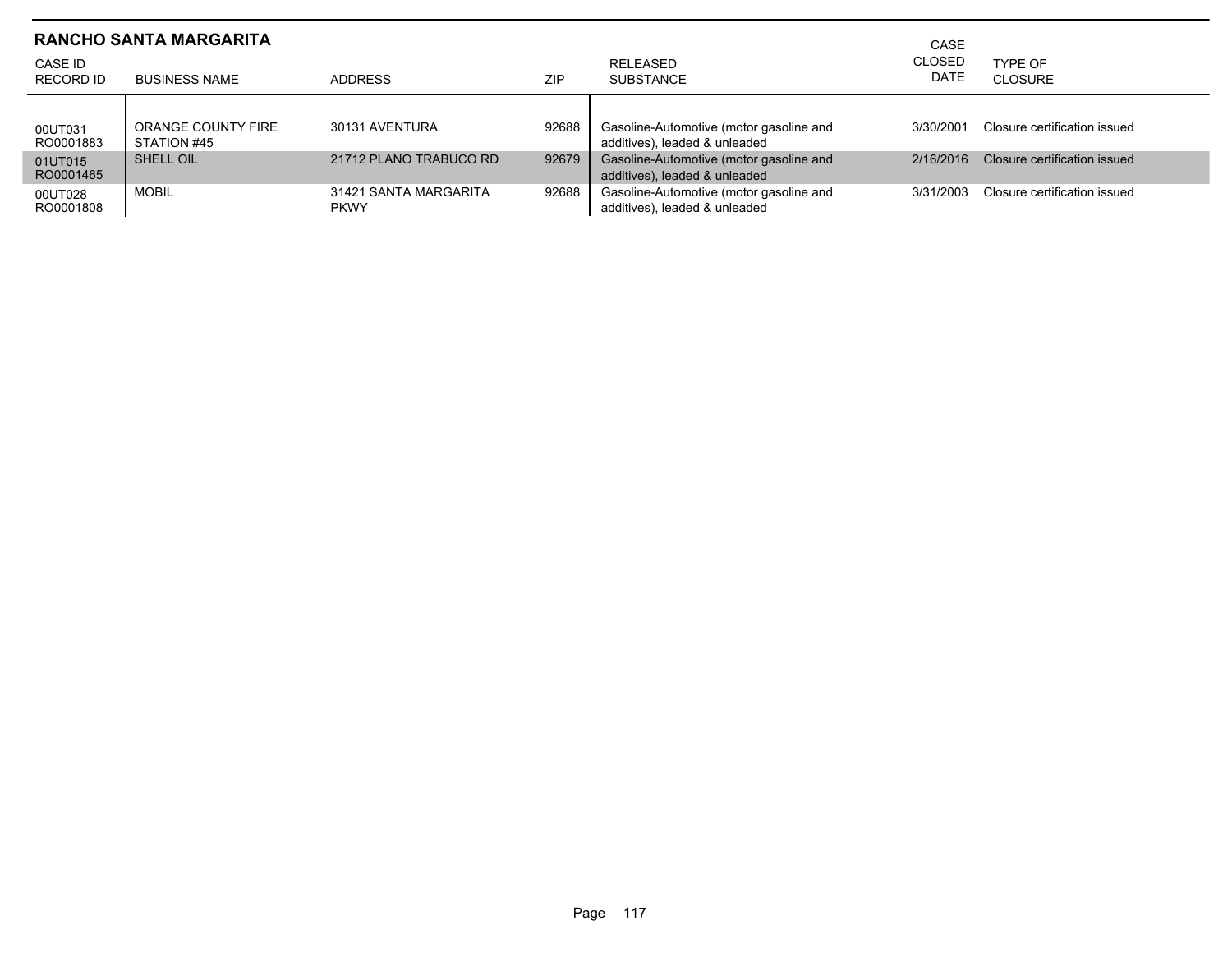| <b>SAN CLEMENTE</b><br>CASE       |                                                                             |                                      |       |                                                                                                                                     |               |                                        |  |  |
|-----------------------------------|-----------------------------------------------------------------------------|--------------------------------------|-------|-------------------------------------------------------------------------------------------------------------------------------------|---------------|----------------------------------------|--|--|
| <b>CASE ID</b>                    |                                                                             |                                      |       | <b>RELEASED</b>                                                                                                                     | <b>CLOSED</b> | TYPE OF                                |  |  |
| <b>RECORD ID</b>                  | <b>BUSINESS NAME</b>                                                        | <b>ADDRESS</b>                       | ZIP   | <b>SUBSTANCE</b>                                                                                                                    | <b>DATE</b>   | CLOSURE                                |  |  |
|                                   |                                                                             |                                      |       |                                                                                                                                     |               |                                        |  |  |
| 90UT258<br>RO0000775              | <b>EXXON</b>                                                                | 504 AVE DE LA ESTRELLA               | 92672 | Gasoline-Automotive (motor gasoline and<br>additives), leaded & unleaded                                                            | 5/3/1999      | Closure certification issued           |  |  |
| 94UT032<br>RO0001739              | <b>SAN CLEMENTE STATE</b><br><b>BEACH</b>                                   | 3030 AVE DEL PRESIDENTE              | 92672 | Diesel fuel oil and additives, Nos.1-D, 2-D,<br>$2 - 4$<br>Gasoline-Automotive (motor gasoline and                                  | 10/11/1996    | Closure certification issued           |  |  |
| 89UT050                           | CITY OF SAN CLEMENTE                                                        | <b>1801 AVE ESTACION</b>             | 92672 | additives), leaded & unleaded<br>Diesel fuel oil and additives, Nos.1-D, 2-D,<br>$2 - 4$                                            | 5/2/1989      | Closure certification issued           |  |  |
| RO0002048<br>88UT092<br>RO0003007 | <b>EXXON</b>                                                                | 101 AVENIDA CALAFIA                  | 92672 | Gasoline-Automotive (motor gasoline and<br>additives), leaded & unleaded                                                            | 4/5/1993      | Closure certification issued           |  |  |
| 96UT044<br>RO0002092              | <b>FLAGG STATION</b>                                                        | 422 AVENIDA DE LA<br><b>ESTRELLA</b> | 92672 | Diesel fuel oil and additives, Nos.1-D, 2-D,<br>$2 - 4$<br>Gasoline-Automotive (motor gasoline and<br>additives), leaded & unleaded | 6/29/2004     | Referred to Regional Board             |  |  |
| 01UT014<br>RO0001454              | PACIFIC GOLF &<br><b>COUNTRY CLUB</b>                                       | 200 AVENIDA LA PATA                  | 92673 | Gasoline-Automotive (motor gasoline and<br>additives). leaded & unleaded                                                            | 3/6/2002      | Closure certification issued           |  |  |
| 95UT045<br>RO0002096              | U HAUL CENTER #717-21                                                       | 310 AVENIDA PICO                     | 92672 | Diesel fuel oil and additives, Nos.1-D, 2-D,<br>$2 - 4$<br>Gasoline-Automotive (motor gasoline and<br>additives), leaded & unleaded | 11/4/1996     | Closure certification issued           |  |  |
| 04UT003<br>RO0003273              | <b>SAN CLEMENTE WATER</b><br><b>TREATMENT PLANT</b>                         | 380 AVENIDA PICO                     | 92672 | Diesel fuel oil and additives, Nos.1-D, 2-D,<br>$2 - 4$                                                                             | 1/21/2005     | Closure certification issued           |  |  |
| 05UT003<br>RO0003333              | <b>SAN CLEMENTE WATER</b><br><b>RECLAMATION PLANT</b><br><b>MAINTENANCE</b> | 390 AVENIDA PICO                     | 92672 | Gasoline-Automotive (motor gasoline and<br>additives), leaded & unleaded                                                            | 9/19/2005     | Closure certification issued           |  |  |
| 87UT165<br>RO0002607              | <b>FLUORCARBON</b>                                                          | 415 AVENIDA PICO                     | 92672 | Waste oil/Used oil                                                                                                                  | 2/22/1988     | Closure certification issued           |  |  |
| 85UT029<br>RO0001420              | <b>CHEVRON</b>                                                              | 525 AVENIDA PICO                     | 92672 | Gasoline-Automotive (motor gasoline and<br>additives), leaded & unleaded                                                            | 8/5/1998      | Closure certification issued           |  |  |
| 96UT048<br>RO0002199              | <b>TEXACO</b>                                                               | 530 AVENIDA PICO                     | 92672 | Gasoline-Automotive (motor gasoline and<br>additives), leaded & unleaded                                                            | 9/11/2002     | Closure certification issued           |  |  |
| 90UT207<br>RO0001898              | <b>MOBIL</b>                                                                | 600 AVENIDA PICO                     | 92672 | Gasoline-Automotive (motor gasoline and<br>additives), leaded & unleaded                                                            | 12/12/1991    | Closure certification issued           |  |  |
| 99UT026<br>RO0001720              | <b>MOBIL STATION 18-HH1</b>                                                 | 600 AVENIDA PICO                     | 92672 | Gasoline-Automotive (motor gasoline and<br>additives), leaded & unleaded                                                            | 12/20/2000    | Closure certification issued           |  |  |
| 89UT196<br>RO0001318              | <b>EXXON</b>                                                                | <b>151 AVENIDA VAQUERO</b>           | 92672 | Gasoline-Automotive (motor gasoline and<br>additives), leaded & unleaded                                                            | 1/28/1998     | Closure certification issued           |  |  |
| 98UT112<br>RO0001483              | VAQUERO PUMP STATION                                                        | 608 AVENIDA VAQUERO                  | 92672 | Diesel fuel oil and additives, Nos.1-D, 2-D,<br>$2 - 4$                                                                             |               | 7/14/1999 Closure certification issued |  |  |
| 96UT043<br>RO0002064              | <b>PUBLIC WORKS</b>                                                         | 404 CALLE BAHIA                      | 92672 | Diesel fuel oil and additives, Nos. 1-D, 2-D,<br>$2 - 4$                                                                            | 2/19/1997     | Closure certification issued           |  |  |
| 86UT240<br>RO0001719              | AVERY RENTALS INC                                                           | 125 CALLE DE LOS MELINOS             | 92672 | Gasoline-Automotive (motor gasoline and<br>additives), leaded & unleaded                                                            | 8/20/1991     | Closure certification issued           |  |  |
| 87UT189<br>RO0000819              | <b>KMART</b>                                                                | 550 CAMINO DE ESTRELLA               | 92672 | Waste oil/Used oil                                                                                                                  | 12/2/1987     | Closure certification issued           |  |  |
| 99UT018<br>RO0001501              | ARCO STATION NO 9748                                                        | 590 CAMINO DE ESTRELLA               | 92673 | Gasoline-Automotive (motor gasoline and<br>additives), leaded & unleaded                                                            | 11/26/2000    | Closure certification issued           |  |  |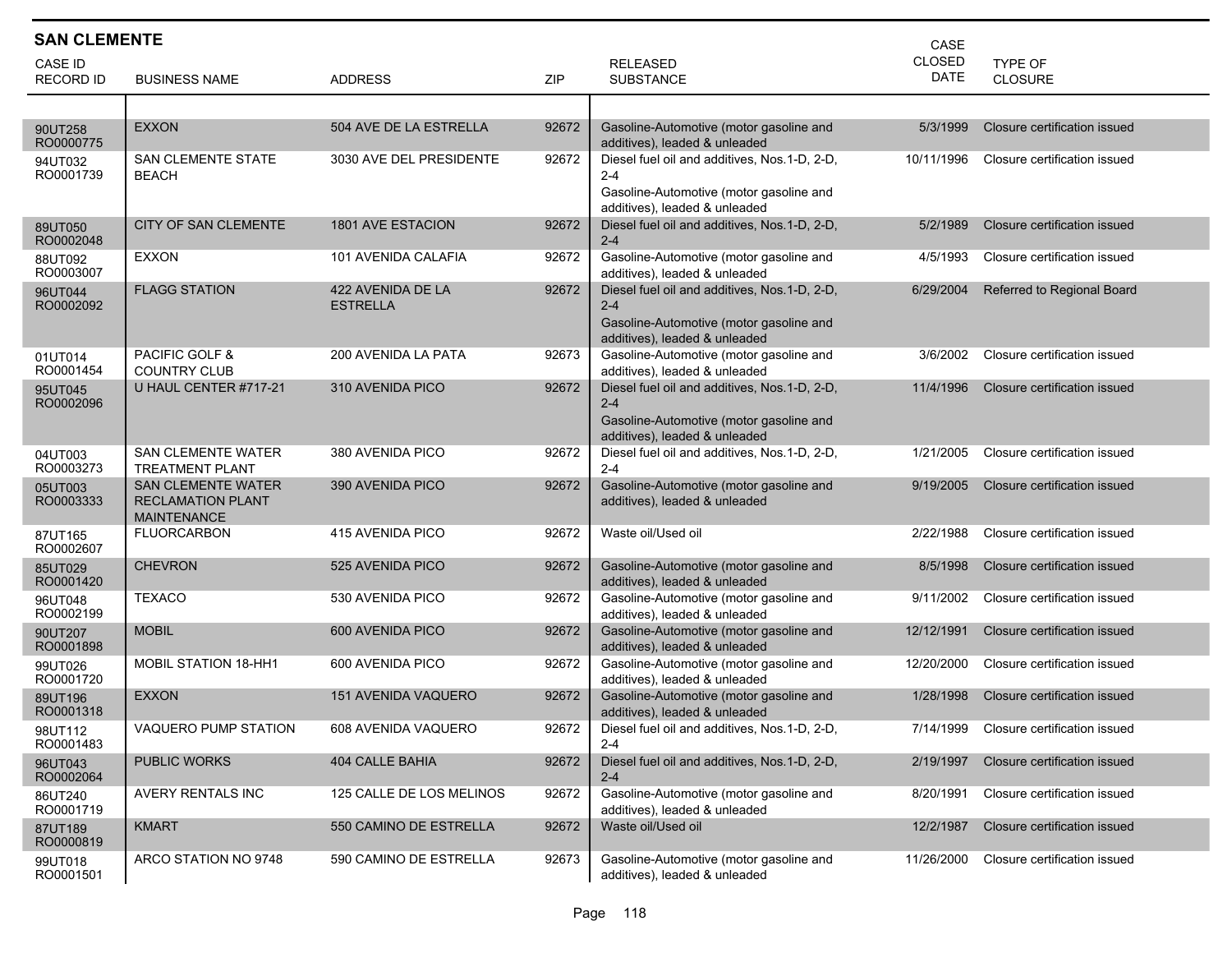| <b>SAN CLEMENTE</b><br>CASE |                                              |                         |        |                                                                          |               |                              |  |  |
|-----------------------------|----------------------------------------------|-------------------------|--------|--------------------------------------------------------------------------|---------------|------------------------------|--|--|
| CASE ID                     |                                              |                         |        | <b>RELEASED</b>                                                          | <b>CLOSED</b> | <b>TYPE OF</b>               |  |  |
| <b>RECORD ID</b>            | <b>BUSINESS NAME</b>                         | <b>ADDRESS</b>          | ZIP    | <b>SUBSTANCE</b>                                                         | DATE          | <b>CLOSURE</b>               |  |  |
|                             |                                              |                         |        |                                                                          |               |                              |  |  |
| 85UT028<br>RO0001391        | <b>THRIFTY OIL</b>                           | 590 CAMINO DE ESTRELLA  | 92672  | Gasoline-Automotive (motor gasoline and<br>additives), leaded & unleaded | 10/4/1995     | Closure certification issued |  |  |
| 86UT167<br>RO0002428        | <b>UNOCAL</b>                                | 606 CAMINO DE LOS MARES | 92672  | Waste oil/Used oil                                                       | 12/18/1986    | Closure certification issued |  |  |
| 92UT009<br>RO0002244        | <b>UNOCAL</b>                                | 606 CAMINO DE LOS MARES | 92672  | Gasoline-Automotive (motor gasoline and<br>additives), leaded & unleaded | 12/1/1998     | Closure certification issued |  |  |
| 91UT110<br>RO0002245        | <b>SAMARITAN MEDICAL</b><br><b>CENTER</b>    | 654 CAMINO DE LOS MARES | 92672  | Diesel fuel oil and additives, Nos.1-D, 2-D,<br>$2 - 4$                  | 3/11/1992     | Closure certification issued |  |  |
| 86UT148<br>RO0001941        | THRIFTY #125                                 | 1201 EL CAMINO REAL     | 92672  | Gasoline-Automotive (motor gasoline and<br>additives), leaded & unleaded | 4/26/1999     | Closure certification issued |  |  |
| 04UT026<br>RO0003321        | MOBIL #18-HHF                                | 1430 EL CAMINO REAL     | 92672  | Gasoline-Automotive (motor gasoline and<br>additives), leaded & unleaded | 4/13/2009     | Closure certification issued |  |  |
| 89UT036<br>RO0001707        | <b>MISSION VALLEY BANK</b>                   | 501 EL CAMINO REAL      | 92672  | Gasoline-Automotive (motor gasoline and<br>additives), leaded & unleaded | 8/2/1991      | Closure certification issued |  |  |
| 89UT161<br>RO0002942        | MARINA AUTOMOTIVE<br><b>REPAIR</b>           | 1606 N EL CAMINO REAL   | 92672  | Waste oil/Used oil                                                       | 11/20/1989    | Closure certification issued |  |  |
| 08UT004<br>RO0003478        | FRED STIER AUTO SALES<br>LOT                 | 1645 N EL CAMINO REAL   | 92672  | Miscellaneous motor vehicle fuel                                         | 1/12/2018     | Referred to Regional Board   |  |  |
| 96UT012<br>RO0001231        | <b>SAN CLEMENTE CAR</b><br>WASH              | 1731 N EL CAMINO REAL   | 92672  | Gasoline-Automotive (motor gasoline and<br>additives), leaded & unleaded | 1/12/2018     | Referred to Regional Board   |  |  |
| 98UT025<br>RO0001643        | <b>HOME INVESTMENT &amp;</b><br><b>LOANS</b> | 1736 N EL CAMINO REAL   | 92672  | Gasoline-Automotive (motor gasoline and<br>additives), leaded & unleaded | 7/30/2001     | Closure certification issued |  |  |
| 99UT063<br>RO0002647        | ARCO #5111                                   | 2749 N EL CAMINO REAL   | 92672  | Gasoline-Automotive (motor gasoline and<br>additives), leaded & unleaded | 1/12/2018     | Referred to Regional Board   |  |  |
| 86UT131<br>RO0001494        | <b>HACIENDA FORD</b>                         | 535 N EL CAMINO REAL    | 92672  | Waste oil/Used oil                                                       | 10/1/1986     | Closure certification issued |  |  |
|                             |                                              |                         |        | Gasoline-Automotive (motor gasoline and<br>additives), leaded & unleaded |               |                              |  |  |
| 88UT159<br>RO0002712        | <b>DENAULTS HARDWARE</b>                     | 717 N EL CAMINO REAL    | 92672  | Paint thinner                                                            | 5/24/1995     | Closure certification issued |  |  |
| 88UT174<br>RO0003009        | <b>SAN CLEMENTE MOTORS</b>                   | 842 N EL CAMINO REAL    | 92672  | Waste oil/Used oil                                                       | 8/14/1990     | Closure certification issued |  |  |
|                             |                                              |                         |        | Gasoline-Automotive (motor gasoline and<br>additives), leaded & unleaded |               |                              |  |  |
| 90UT145<br>RO0002830        | <b>KEN CARROLL</b><br><b>AUTOMOTIVE</b>      | 902 N EL CAMINO REAL    | 92672  | Gasoline-Automotive (motor gasoline and<br>additives), leaded & unleaded | 4/25/2001     | Closure certification issued |  |  |
| 87UT031<br>RO0001523        | <b>THRIFTY OIL</b>                           | 1010 S EL CAMINO REAL   | 92672  | Gasoline-Automotive (motor gasoline and<br>additives), leaded & unleaded | 6/28/2019     | Closure certification issued |  |  |
| 99UT059<br>RO0002556        | TOSCO -76 #7486                              | 1201 S EL CAMINO REAL   | 92672  | Gasoline-Automotive (motor gasoline and<br>additives), leaded & unleaded | 10/3/2001     | Closure certification issued |  |  |
| 13UT001<br>RO0003606        | RICHFIELD OIL<br>CORPORATION #1559           | 1502 S EL CAMINO REAL   | 92674- | Gasoline-Automotive (motor gasoline and<br>additives), leaded & unleaded | 10/6/2017     | Closure certification issued |  |  |
|                             |                                              |                         |        | Diesel fuel oil and additives, Nos.1-D, 2-D,<br>$2 - 4$                  |               |                              |  |  |
| 95UT031<br>RO0001735        | <b>CHEVRON</b>                               | 1729 S EL CAMINO REAL   | 92672  | Gasoline-Automotive (motor gasoline and<br>additives), leaded & unleaded | 7/23/1996     | Closure certification issued |  |  |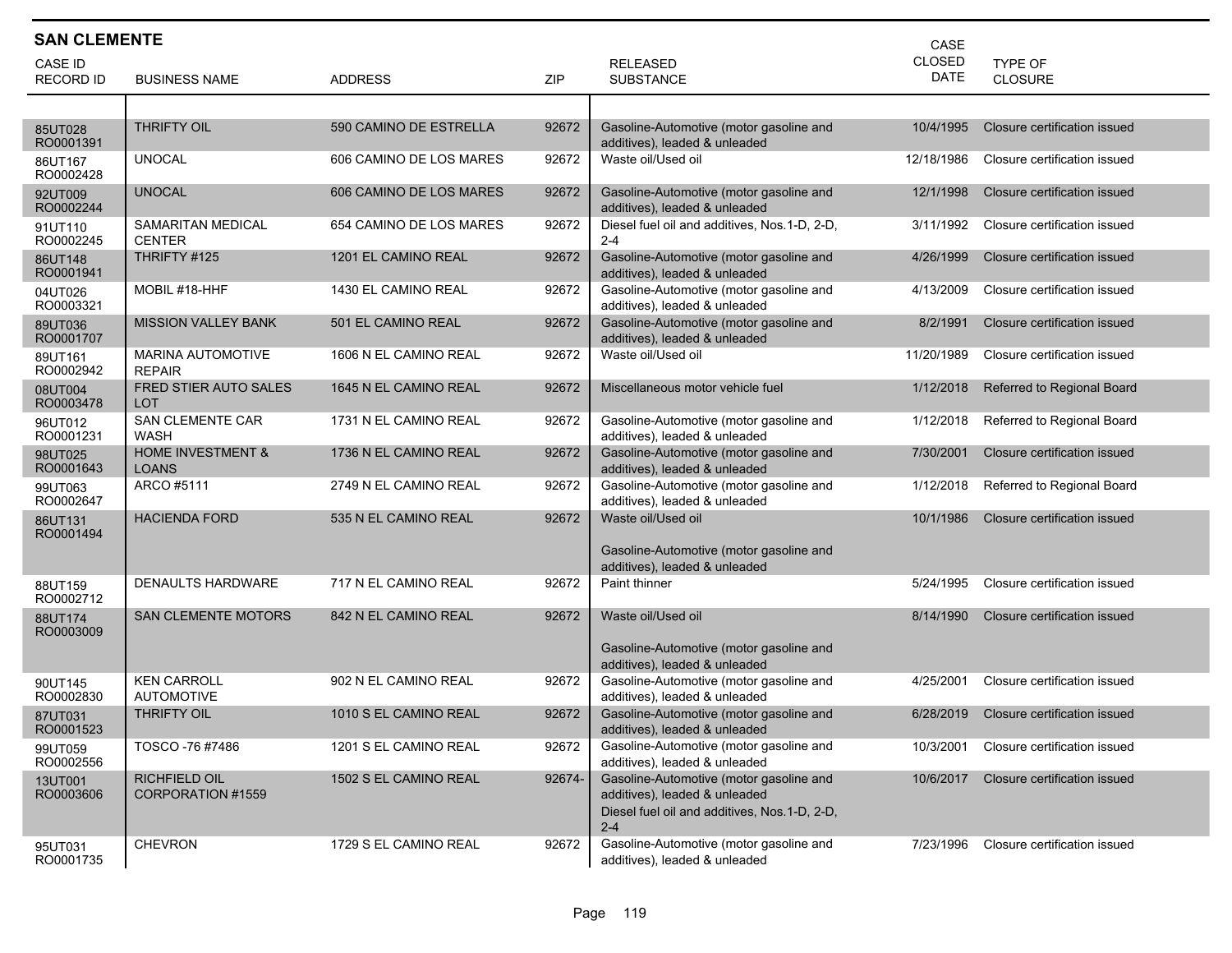| <b>SAN CLEMENTE</b>                |                                            |                       |       |                                                                          | CASE                         |                              |
|------------------------------------|--------------------------------------------|-----------------------|-------|--------------------------------------------------------------------------|------------------------------|------------------------------|
| <b>CASE ID</b><br><b>RECORD ID</b> | <b>BUSINESS NAME</b>                       | <b>ADDRESS</b>        | ZIP   | <b>RELEASED</b><br><b>SUBSTANCE</b>                                      | <b>CLOSED</b><br><b>DATE</b> | TYPE OF<br><b>CLOSURE</b>    |
|                                    |                                            |                       |       |                                                                          |                              |                              |
| 92UT054<br>RO0002265               | <b>DICK WATSON AUTO</b><br><b>CENTER</b>   | 2345 S EL CAMINO REAL | 92672 | Gasoline-Automotive (motor gasoline and<br>additives), leaded & unleaded | 10/27/1992                   | Closure certification issued |
| 85UT075<br>RO0002582               | <b>UNOCAL #5058</b>                        | 2360 S EL CAMINO REAL | 92672 | Gasoline-Automotive (motor gasoline and<br>additives), leaded & unleaded | 10/6/2005                    | Closure certification issued |
| 98UT024<br>RO0001615               | <b>SHELL OIL</b>                           | 2400 S EL CAMINO REAL | 92672 | Gasoline-Automotive (motor gasoline and<br>additives), leaded & unleaded | 9/12/2014                    | Closure certification issued |
| 88UT161<br>RO0002749               | <b>UNOCAL</b>                              | 305 S EL CAMINO REAL  | 92672 | Gasoline-Automotive (motor gasoline and<br>additives), leaded & unleaded | 9/24/1999                    | Closure certification issued |
| 91UT124<br>RO0002587               | <b>FRANKS FOREIGN CAR</b>                  | 509 S EL CAMINO REAL  | 92672 | Diesel fuel oil and additives, Nos.1-D, 2-D,<br>$2 - 4$                  | 4/12/2001                    | Closure certification issued |
| 86UT108<br>RO0000975               | <b>FRANKS INDEPENDENT</b><br><b>AUTO</b>   | 509 S EL CAMINO REAL  | 92672 | Waste oil/Used oil                                                       | 5/1/1989                     | Closure certification issued |
| 86UT155<br>RO0002126               | <b>SCALZO BROTHERS</b>                     | 512 S EL CAMINO REAL  | 92672 | Waste oil/Used oil                                                       | 1/6/1987                     | Closure certification issued |
| 02UT024<br>RO0003103               | <b>TEXACO</b>                              | 795 S EL CAMINO REAL  | 92672 | Gasoline-Automotive (motor gasoline and<br>additives), leaded & unleaded | 3/9/2006                     | Closure certification issued |
| 84UT019<br>RO0001113               | <b>GRUBSTAKE SERVICE</b><br><b>STATION</b> | 908 S EL CAMINO REAL  | 92672 | Gasoline-Automotive (motor gasoline and<br>additives), leaded & unleaded | 12/3/1984                    | Closure certification issued |
| 86UT105<br>RO0000939               | MOBIL SERVICE STATION                      | 1430 W EL CAMINO REAL | 92672 | Unleaded gasoline                                                        | 8/7/1991                     | Closure certification issued |
|                                    |                                            |                       |       | Gasoline-Automotive (motor gasoline and<br>additives), leaded & unleaded |                              |                              |
| 90UT135<br>RO0002620               | <b>SAN CLEMENTE</b><br><b>COMMERCIAL</b>   | 108 RINCON CT         | 92672 | Diesel fuel oil and additives, Nos.1-D, 2-D,<br>$2 - 4$                  | 9/7/1990                     | Closure certification issued |
|                                    |                                            |                       |       | Gasoline-Automotive (motor gasoline and<br>additives), leaded & unleaded |                              |                              |
| 86UT002<br>RO0001029               | <b>LYMAN'S READY MIX</b>                   | 116 RINCON CT         | 92672 | Gasoline-Automotive (motor gasoline and<br>additives), leaded & unleaded | 6/18/1987                    | Closure certification issued |
| 90UT138<br>RO0002689               | <b>LYMAN'S READY-MIX</b>                   | 116 RINCON CT         | 92672 | Diesel fuel oil and additives, Nos.1-D, 2-D,<br>$2 - 4$                  | 3/8/1991                     | Closure certification issued |
| 03UT043<br>RO0003257               | <b>ROBERTSON'S READY MIX</b>               | 116 RINCON CT         | 92672 | Diesel fuel oil and additives, Nos. 1-D, 2-D,<br>$2 - 4$                 | 6/29/2004                    | Closure certification issued |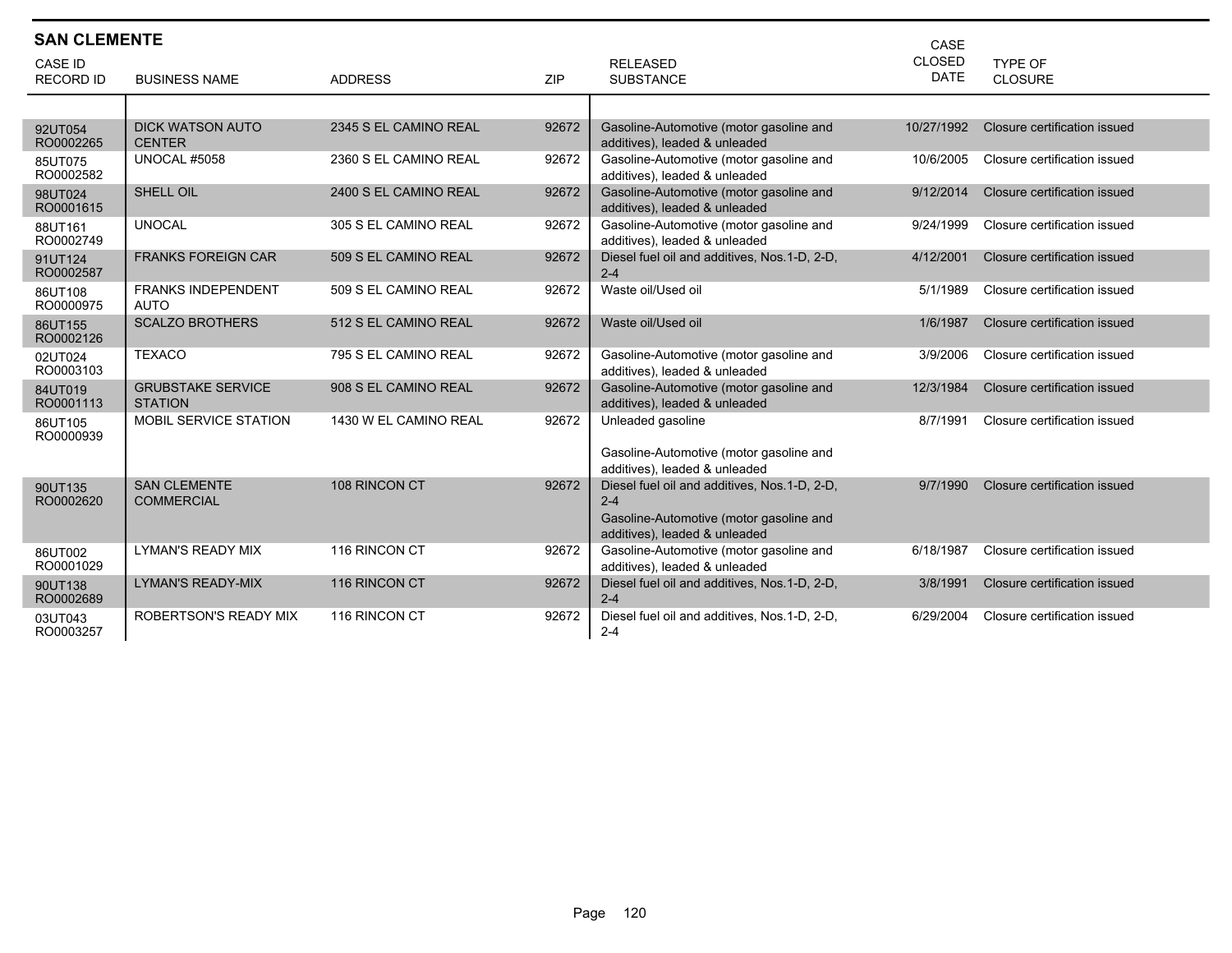|                      | <b>SAN JUAN CAPISTRANO</b><br>CASE           |                         |       |                                                                                                                                     |               |                              |  |  |  |  |
|----------------------|----------------------------------------------|-------------------------|-------|-------------------------------------------------------------------------------------------------------------------------------------|---------------|------------------------------|--|--|--|--|
| CASE ID              |                                              |                         |       | <b>RELEASED</b>                                                                                                                     | <b>CLOSED</b> | <b>TYPE OF</b>               |  |  |  |  |
| <b>RECORD ID</b>     | <b>BUSINESS NAME</b>                         | <b>ADDRESS</b>          | ZIP   | <b>SUBSTANCE</b>                                                                                                                    | DATE          | <b>CLOSURE</b>               |  |  |  |  |
|                      |                                              |                         |       |                                                                                                                                     |               |                              |  |  |  |  |
| 91UT024<br>RO0001423 | <b>MISSION PIPE AND</b><br><b>SUPPLY CO</b>  | 32107 ALIPAZ ST         | 92675 | Gasoline-Automotive (motor gasoline and<br>additives), leaded & unleaded                                                            | 5/10/1991     | Closure certification issued |  |  |  |  |
| 92UT041<br>RO0001925 | ROMARCO REALTY CORP                          | 31642 AVE LOS CERRITOS  | 92673 | Diesel fuel oil and additives, Nos.1-D, 2-D,<br>$2 - 4$<br>Gasoline-Automotive (motor gasoline and<br>additives), leaded & unleaded | 9/19/1994     | Closure certification issued |  |  |  |  |
| 00UT019<br>RO0001567 | <b>UNITED RENTALS</b>                        | 32821 CALLE PERFECTO    | 92675 | Waste oil/Used oil<br>Gasoline-Automotive (motor gasoline and<br>additives), leaded & unleaded                                      | 12/19/2002    | Closure certification issued |  |  |  |  |
| 92UT049<br>RO0002136 | <b>RAYNE WATER</b>                           | 33021 CALLE PERFECTO    | 92675 | Gasoline-Automotive (motor gasoline and<br>additives), leaded & unleaded                                                            | 12/30/1997    | Closure certification issued |  |  |  |  |
| 90UT072<br>RO0002633 | RANCHO CAPISTRANO<br><b>COMMUNITY CHURCH</b> | 29251 CAMINO CAPISTRANO | 92675 | Diesel fuel oil and additives, Nos.1-D, 2-D,<br>$2 - 4$                                                                             | 1/29/1991     | Closure certification issued |  |  |  |  |
| 89UT027<br>RO0001463 | CHEVRON #9-3417                              | 32009 CAMINO CAPISTRANO | 92675 | Gasoline-Automotive (motor gasoline and<br>additives), leaded & unleaded                                                            | 5/28/2009     |                              |  |  |  |  |
| 87UT225<br>RO0001569 | 7 ELEVEN STORE #18901                        | 32022 CAMINO CAPISTRANO | 92675 | Gasoline-Automotive (motor gasoline and<br>additives), leaded & unleaded                                                            | 2/22/1989     | Closure certification issued |  |  |  |  |
| 90UT021<br>RO0001313 | SUPER <sub>7</sub>                           | 32022 CAMINO CAPISTRANO | 92675 | Gasoline-Automotive (motor gasoline and<br>additives), leaded & unleaded                                                            | 1/24/1996     | Closure certification issued |  |  |  |  |
| 99UT048<br>RO0002287 | <b>CAPISTRANO CAR WASH</b>                   | 32841 CAMINO CAPISTRANO | 92675 | Gasoline-Automotive (motor gasoline and<br>additives), leaded & unleaded                                                            | 1/12/2018     | Referred to Regional Board   |  |  |  |  |
| 98UT016<br>RO0001392 | <b>WESELOH HONDA</b>                         | 32881 CAMINO CAPISTRANO | 92675 | Gasoline-Automotive (motor gasoline and<br>additives), leaded & unleaded                                                            | 4/22/1998     | Closure certification issued |  |  |  |  |
| 97UT045<br>RO0002144 | <b>CAL TRANS</b><br><b>MAINTENANCE YARD</b>  | 32941 CAMINO CAPISTRANO | 92675 | Gasoline-Automotive (motor gasoline and<br>additives), leaded & unleaded                                                            | 6/1/1998      | Closure certification issued |  |  |  |  |
| 04UT008<br>RO0003281 | <b>CALIFORNIA HIGHWAY</b><br>PATROL          | 32951 CAMINO CAPISTRANO | 92675 | Gasoline-Automotive (motor gasoline and<br>additives), leaded & unleaded                                                            | 9/19/2005     | Closure certification issued |  |  |  |  |
| 94UT029<br>RO0001659 | ORANGE COUNTY FIRE<br>STATION #7             | 31865 DEL OBISPO ST     | 92675 | Gasoline-Automotive (motor gasoline and<br>additives), leaded & unleaded                                                            | 2/2/1995      | Closure certification issued |  |  |  |  |
| 01UT011<br>RO0003253 | C VERMEULEN PROPERTY                         | 32285 DEL OBISPO ST     | 92675 | Gasoline-Automotive (motor gasoline and<br>additives), leaded & unleaded                                                            | 4/13/2001     | Transferred to OCUST Program |  |  |  |  |
| 04UT002<br>RO0003272 | MARBELLA GOLF COURSE                         | 30650 GOLF CLUB DR      | 92675 | Gasoline-Automotive (motor gasoline and<br>additives), leaded & unleaded                                                            | 5/27/2005     | Closure certification issued |  |  |  |  |
| 88UT093<br>RO0000741 | SHELL                                        | 26571 JUNIPERO SERRA RD | 92675 | Gasoline-Automotive (motor gasoline and<br>additives), leaded & unleaded                                                            | 7/9/2004      | Closure certification issued |  |  |  |  |
| 91UT087<br>RO0002961 | <b>EXXON</b>                                 | 26572 JUNIPERO SERRA RD | 92675 | Diesel fuel oil and additives, Nos.1-D, 2-D,<br>$2 - 4$                                                                             | 1/6/1994      | Closure certification issued |  |  |  |  |
| 98UT036<br>RO0001928 | ULTRAMAR /SAN JUAN<br><b>SERVICE</b>         | 26572 JUNIPERO SERRA RD | 92675 | Gasoline-Automotive (motor gasoline and<br>additives), leaded & unleaded                                                            | 1/12/2018     | Referred to Regional Board   |  |  |  |  |
| 91UT021<br>RO0001337 | <b>ARCO</b>                                  | 26851 ORTEGA HWY        | 92675 | Gasoline-Automotive (motor gasoline and<br>additives), leaded & unleaded                                                            | 5/12/1999     | Closure certification issued |  |  |  |  |
| 95UT022<br>RO0001492 | <b>TEXACO</b>                                | 26874 ORTEGA HWY        | 92675 | Gasoline-Automotive (motor gasoline and<br>additives), leaded & unleaded                                                            | 10/4/2006     | Closure certification issued |  |  |  |  |
| 95UT002<br>RO0001264 | CHEVRON #9-8719                              | 26988 ORTEGA HWY        | 92675 | Gasoline-Automotive (motor gasoline and<br>additives), leaded & unleaded                                                            | 5/28/2009     |                              |  |  |  |  |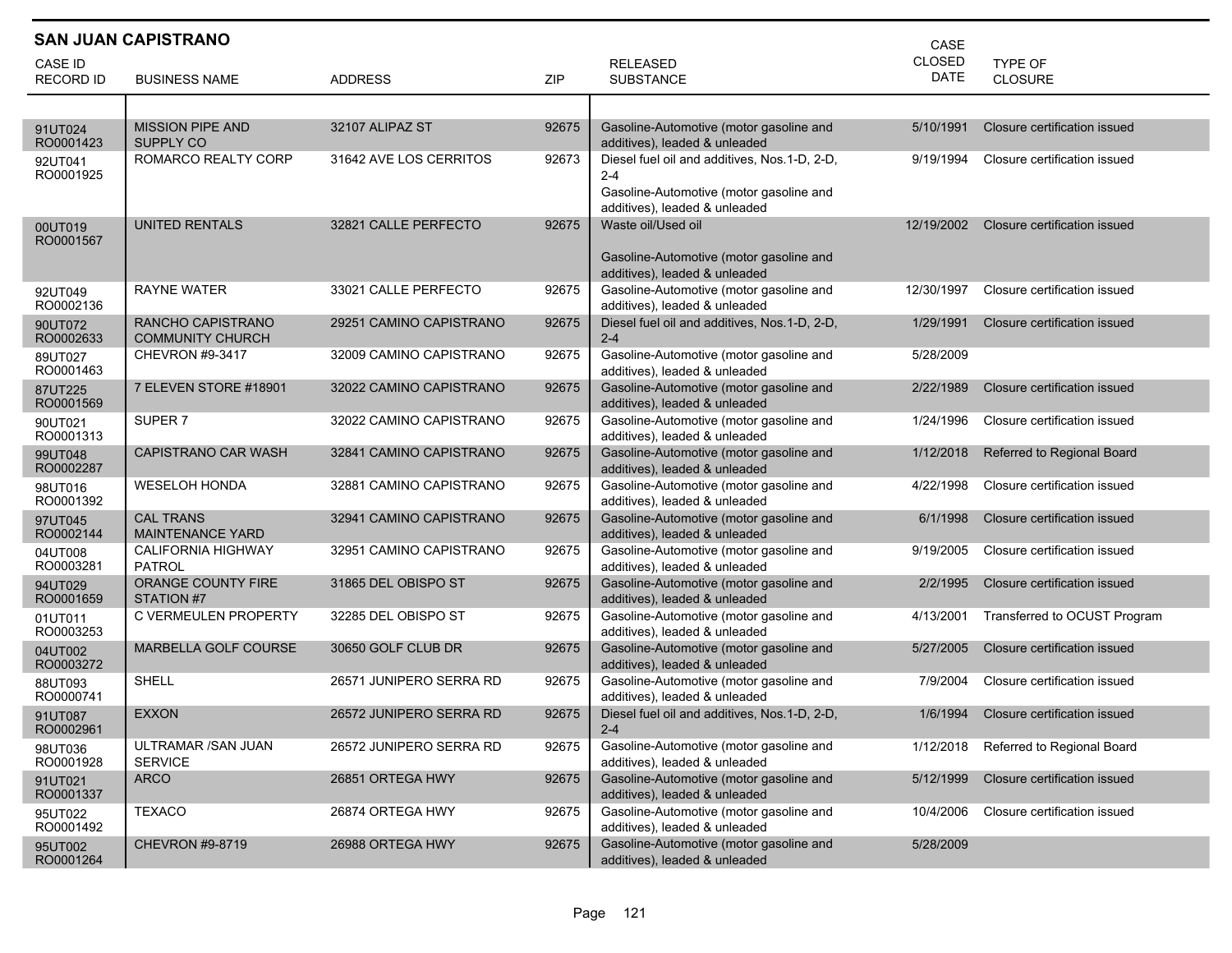|                                    | <b>SAN JUAN CAPISTRANO</b><br>CASE                |                        |       |                                                                                                                                     |                              |                                  |  |  |  |  |
|------------------------------------|---------------------------------------------------|------------------------|-------|-------------------------------------------------------------------------------------------------------------------------------------|------------------------------|----------------------------------|--|--|--|--|
| <b>CASE ID</b><br><b>RECORD ID</b> | <b>BUSINESS NAME</b>                              | <b>ADDRESS</b>         | ZIP   | <b>RELEASED</b><br><b>SUBSTANCE</b>                                                                                                 | <b>CLOSED</b><br><b>DATE</b> | <b>TYPE OF</b><br><b>CLOSURE</b> |  |  |  |  |
| 87UT223<br>RO0001515               | <b>CHEVRON STATION</b><br>#9-8719                 | 26988 ORTEGA HWY       | 92675 | Unleaded gasoline<br>Waste oil/Used oil                                                                                             | 3/17/1993                    | Closure certification issued     |  |  |  |  |
| 86UT062                            | SHELL OIL                                         | 27101 ORTEGA HWY       | 92675 | Gasoline-Automotive (motor gasoline and<br>additives), leaded & unleaded<br>Gasoline-Automotive (motor gasoline and                 | 6/12/2006                    | Closure certification issued     |  |  |  |  |
| RO0002310                          |                                                   |                        |       | additives), leaded & unleaded                                                                                                       |                              |                                  |  |  |  |  |
| 91UT090<br>RO0000736               | <b>CHEVRON</b>                                    | 27112 ORTEGA HWY       | 92675 | Diesel fuel oil and additives, Nos.1-D, 2-D,<br>2-4<br>Gasoline-Automotive (motor gasoline and<br>additives), leaded & unleaded     | 6/17/1992                    | Closure certification issued     |  |  |  |  |
| 98UT066<br>RO0002675               | TOSCO - 76 #5425                                  | 27164 ORTEGA HWY       | 92675 | Gasoline-Automotive (motor gasoline and<br>additives), leaded & unleaded                                                            | 4/26/2013                    | Closure certification issued     |  |  |  |  |
| 85UT125<br>RO0001090               | UNOCAL S S #5425                                  | 27164 ORTEGA HWY       | 92675 | Gasoline-Automotive (motor gasoline and<br>additives), leaded & unleaded                                                            | 10/4/1995                    | Closure certification issued     |  |  |  |  |
| 92UT048<br>RO0002107               | <b>RANCHO MISSION VIEJO</b>                       | 28675 ORTEGA HWY       | 92675 | Gasoline-Automotive (motor gasoline and<br>additives), leaded & unleaded                                                            | 5/9/2002                     | Closure certification issued     |  |  |  |  |
| 00UT007<br>RO0002485               | <b>CHIQUITA WATER</b><br><b>RECLAMATION PLANT</b> | 28793 ORTEGA HWY       | 92675 | Gasoline-Automotive (motor gasoline and<br>additives), leaded & unleaded                                                            | 10/19/2001                   | Closure certification issued     |  |  |  |  |
| 93UT015<br>RO0001243               | <b>CALIFORNIA SILICA</b><br><b>PRODUCTS</b>       | 31302 ORTEGA HWY       | 92675 | Gasoline-Automotive (motor gasoline and<br>additives), leaded & unleaded                                                            | 3/14/1994                    | Closure certification issued     |  |  |  |  |
| 90UT240<br>RO0002697               | <b>CALIFORNIA SILICA</b><br>PRODUCTS CO           | 31302 ORTEGA HWY       | 92675 | Diesel fuel oil and additives, Nos.1-D, 2-D,<br>$2 - 4$                                                                             | 6/20/1991                    | Closure certification issued     |  |  |  |  |
| 97UT024<br>RO0001594               | <b>OGLEBOY NORTON</b><br><b>INDUSTRIAL SAND</b>   | 31302 ORTEGA HWY       | 92675 | Diesel fuel oil and additives, Nos.1-D, 2-D,<br>$2 - 4$                                                                             | 4/13/2001                    | Closure certification issued     |  |  |  |  |
| 90UT160<br>RO0000849               | <b>CAL MAT</b>                                    | 31511 ORTEGA HWY       | 92675 | Diesel fuel oil and additives, Nos.1-D, 2-D,<br>$2 - 4$<br>Gasoline-Automotive (motor gasoline and<br>additives), leaded & unleaded | 2/5/1991                     | Closure certification issued     |  |  |  |  |
| 04UT016<br>RO0003299               | <b>CASPERS WILDERNESS</b><br><b>PARK</b>          | 33401 ORTEGA HWY       | 92675 | Gasoline-Automotive (motor gasoline and<br>additives), leaded & unleaded                                                            | 8/29/2006                    | Closure certification issued     |  |  |  |  |
| 90UT210<br>RO0001973               | FORD AEROSPACE CORP                               | 33600 ORTEGA HWY       | 92675 | Diesel fuel oil and additives, Nos.1-D, 2-D,<br>2-4<br>Gasoline-Automotive (motor gasoline and<br>additives), leaded & unleaded     | 3/19/1992                    | Closure certification issued     |  |  |  |  |
| 92UT105<br>RO0002381               | <b>LOS PINOS FORESTRY</b><br><b>CAMP</b>          | 39251 ORTEGA HWY       | 92675 | Gasoline-Automotive (motor gasoline and<br>additives), leaded & unleaded                                                            | 2/28/2003                    | Closure certification issued     |  |  |  |  |
| 97UT048<br>RO0002221               | SOLAG DISPOSAL                                    | 31731 PASEO ADELANTO   | 92675 | Diesel fuel oil and additives, Nos.1-D, 2-D,<br>$2 - 4$                                                                             | 2/26/1998                    | Closure certification issued     |  |  |  |  |
| 86UT057<br>RO0002186               | <b>CITY OF SAN JUAN</b><br><b>CAPISTRANO</b>      | 32400 PASEO ADELANTO   | 92675 | Gasoline-Automotive (motor gasoline and<br>additives), leaded & unleaded                                                            | 6/11/1987                    | Closure certification issued     |  |  |  |  |
| 90UT239<br>RO0002672               | <b>MISSION VIEJO</b><br><b>MATERIALS INC</b>      | 29261 TRABUCO CREEK RD | 92675 | Diesel fuel oil and additives, Nos.1-D, 2-D,<br>$2 - 4$<br>Gasoline-Automotive (motor gasoline and<br>additives), leaded & unleaded | 11/27/1991                   | Closure certification issued     |  |  |  |  |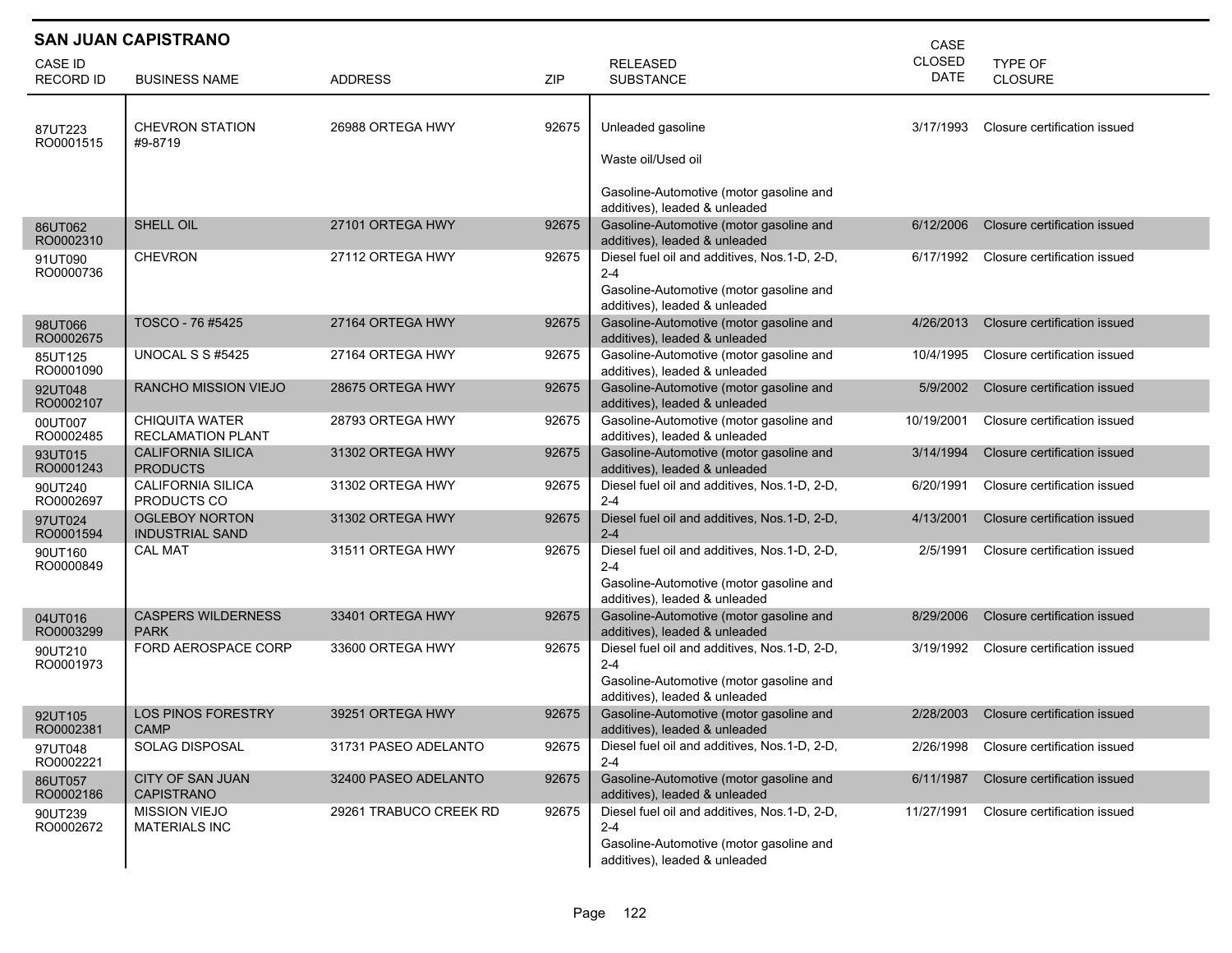|                             | <b>SAN JUAN CAPISTRANO</b>                   | CASE           |       |                                                                          |                              |                              |  |
|-----------------------------|----------------------------------------------|----------------|-------|--------------------------------------------------------------------------|------------------------------|------------------------------|--|
| CASE ID<br><b>RECORD ID</b> | <b>BUSINESS NAME</b>                         | <b>ADDRESS</b> | ZIP   | RELEASED<br><b>SUBSTANCE</b>                                             | <b>CLOSED</b><br><b>DATE</b> | TYPE OF<br>CLOSURE           |  |
|                             |                                              |                |       |                                                                          |                              |                              |  |
| 85UT040<br>RO0001724        | <b>GLEN FED DEVELOPMENT</b><br><sub>CO</sub> | 0 TRACT 10139  | 92675 | Gasoline-Automotive (motor gasoline and<br>additives), leaded & unleaded | 12/11/1991                   | Closure certification issued |  |

П ٠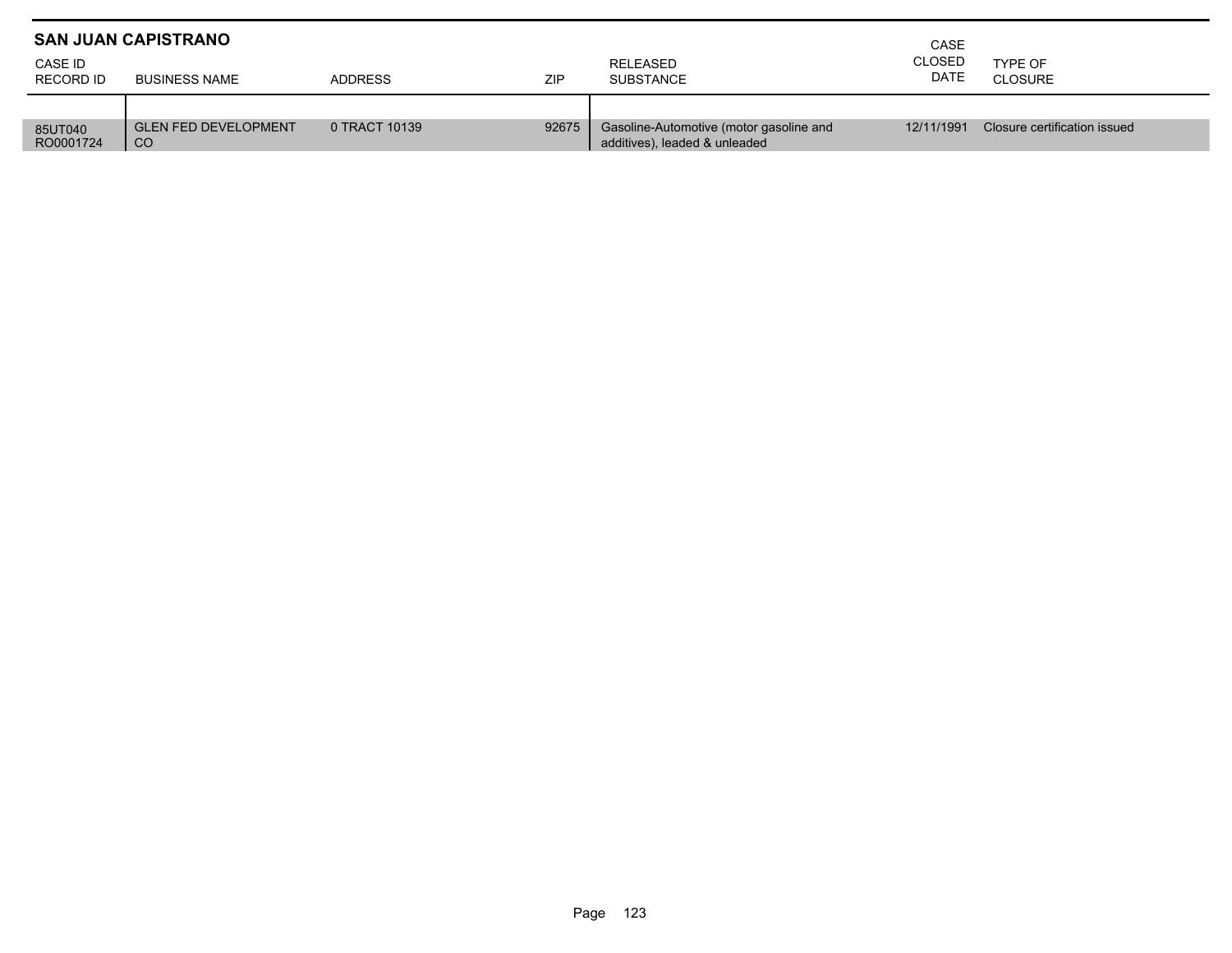| <b>SANTA ANA</b>            | CASE                                                      |                     |        |                                                                                                                                                                                                                                      |                       |                              |  |  |  |  |
|-----------------------------|-----------------------------------------------------------|---------------------|--------|--------------------------------------------------------------------------------------------------------------------------------------------------------------------------------------------------------------------------------------|-----------------------|------------------------------|--|--|--|--|
| CASE ID<br><b>RECORD ID</b> | <b>BUSINESS NAME</b>                                      | <b>ADDRESS</b>      | ZIP    | <b>RELEASED</b><br><b>SUBSTANCE</b>                                                                                                                                                                                                  | <b>CLOSED</b><br>DATE | TYPE OF<br><b>CLOSURE</b>    |  |  |  |  |
| 88UT030<br>RO0001519        | <b>MARTIN AVIATION</b><br>(FORMER BEECHCRAFT<br>FACILITY) | 18741 N AIRPORT WAY | 92707  | Waste oil/Used oil                                                                                                                                                                                                                   | 3/5/1993              | Referred to Regional Board   |  |  |  |  |
| 86UT176<br>RO0002639        | <b>MARTIN AVIATION</b>                                    | 19331 S AIRPORT WAY | 92707  | Jet Fuel and additives: A (kerosene type),<br>A-1 (kerosene type), B (wide cut or<br>naphtha)                                                                                                                                        | 1/1/2000              | Referred to Regional Board   |  |  |  |  |
| 87UT145<br>RO0002110        | <b>TALLMANTZ AVIATION</b>                                 | 19461 S AIRPORT WAY | 92707  | Solvents                                                                                                                                                                                                                             | 4/26/1998             | Transferred to OCIC Program  |  |  |  |  |
| 93UT094<br>RO0000871        | JOHN WAYNE<br>AIRPORT/TALLMANTAZ<br><b>FUEL FARM</b>      | 19711 S AIRPORT WAY | 92707  | Jet Fuel and additives: A (kerosene type),<br>A-1 (kerosene type), B (wide cut or<br>naphtha)                                                                                                                                        | 4/11/2000             | Referred to Regional Board   |  |  |  |  |
| 86UT126<br>RO0001350        | SHELL OIL                                                 | 1512 SE BRISTOL ST  | 92707  | Gasoline-Automotive (motor gasoline and<br>additives), leaded & unleaded                                                                                                                                                             | 10/25/1996            | Closure certification issued |  |  |  |  |
| 90UT012<br>RO0001095        | ARCO #0192                                                | 2100 SE BRISTOL ST  | 92707  | Gasoline-Automotive (motor gasoline and<br>additives), leaded & unleaded                                                                                                                                                             | 9/2/2003              | Closure certification issued |  |  |  |  |
| 98UT109<br>RO0001397        | DOLLAR RENTAL CAR                                         | 2152 SE BRISTOL ST  | 92707  | Gasoline-Automotive (motor gasoline and<br>additives), leaded & unleaded                                                                                                                                                             | 1/22/2001             | Closure certification issued |  |  |  |  |
| 95UT057<br>RO0002400        | <b>FORMER NATIONAL CAR</b><br><b>RENTAL</b>               | 2222 SE BRISTOL ST  | 92707  | Gasoline-Automotive (motor gasoline and<br>additives), leaded & unleaded                                                                                                                                                             | 8/9/1997              | Closure certification issued |  |  |  |  |
| 93UT092<br>RO0000834        | <b>JOHN WAYNE</b><br>AIRPORT/FIRE STATION                 | 19459 CAMPUS DR     | 92707  | Gasoline-Automotive (motor gasoline and<br>additives), leaded & unleaded                                                                                                                                                             | 4/28/1995             | Referred to Regional Board   |  |  |  |  |
| 84UT031<br>RO0001425        | EECO INC                                                  | 1601 E CHESTNUT AVE | 92701  | Copper                                                                                                                                                                                                                               | 1/8/1986              | Closure certification issued |  |  |  |  |
| 12UT001<br>RO0003578        | ARCO #0206                                                | 302 W FIRST ST      | 92701- | Gasoline-Automotive (motor gasoline and<br>additives), leaded & unleaded                                                                                                                                                             | 1/29/2014             | Closure certification issued |  |  |  |  |
| 85UT050<br>RO0001976        | <b>SADDLEBACK HIGH</b><br><b>SCHOOL</b>                   | 2802 S FLOWER ST    | 92707  | Gasoline-Automotive (motor gasoline and<br>additives), leaded & unleaded                                                                                                                                                             | 1/1/1985              | Transferred to City Program  |  |  |  |  |
| 91UT122<br>RO0002541        | <b>USMCAS TUSTIN</b>                                      | 0 FUEL FARM         | 92710  | Diesel fuel oil and additives, Nos.1-D, 2-D,<br>$2 - 4$<br>Jet Fuel and additives: A (kerosene type),<br>A-1 (kerosene type), B (wide cut or<br>naphtha)<br>Gasoline-Automotive (motor gasoline and<br>additives), leaded & unleaded | 3/2/1992              | Referred to Regional Board   |  |  |  |  |
| 96UT032<br>RO0001783        | <b>M B INDUSTRIES</b><br>PROPERTY                         | 16808 S HARBOR BLVD | 92704  | Gasoline-Automotive (motor gasoline and<br>additives), leaded & unleaded                                                                                                                                                             | 3/8/2006              | Closure certification issued |  |  |  |  |
| 90UT260<br>RO0000816        | <b>ENERGY &amp; ENVIRO</b><br><b>RESEARCH</b>             | 8001 IRVINE BLVD    | 92705  | Diesel fuel oil and additives, Nos.1-D, 2-D,<br>$2 - 4$                                                                                                                                                                              | 11/3/1993             | Closure certification issued |  |  |  |  |
| 92UT085<br>RO0002937        | JOHN VERRILL PROPERTY                                     | 11325 LA VEREDA DR  | 92705  | Unleaded gasoline                                                                                                                                                                                                                    | 11/13/1992            | Closure certification issued |  |  |  |  |
| 12UT004<br>RO0003582        | H P L MECHANICAL                                          | 1041 N LOGAN ST     | 92701- | Gasoline-Automotive (motor gasoline and<br>additives), leaded & unleaded                                                                                                                                                             | 11/6/2014             |                              |  |  |  |  |
| 12UT005<br>RO0003583        | <b>KNOX INDUSTRIAL</b><br><b>SUPPLY</b>                   | 1600 E MCFADDEN AVE | 92705- | Gasoline-Automotive (motor gasoline and<br>additives), leaded & unleaded                                                                                                                                                             | 1/29/2020             | Closure certification issued |  |  |  |  |
| 90UT043<br>RO0001907        | SHARPLESS FAMILY<br><b>TRUST</b>                          | 12291 NEWPORT AVE   | 92705  | Gasoline-Automotive (motor gasoline and<br>additives), leaded & unleaded                                                                                                                                                             | 6/10/1996             | Closure certification issued |  |  |  |  |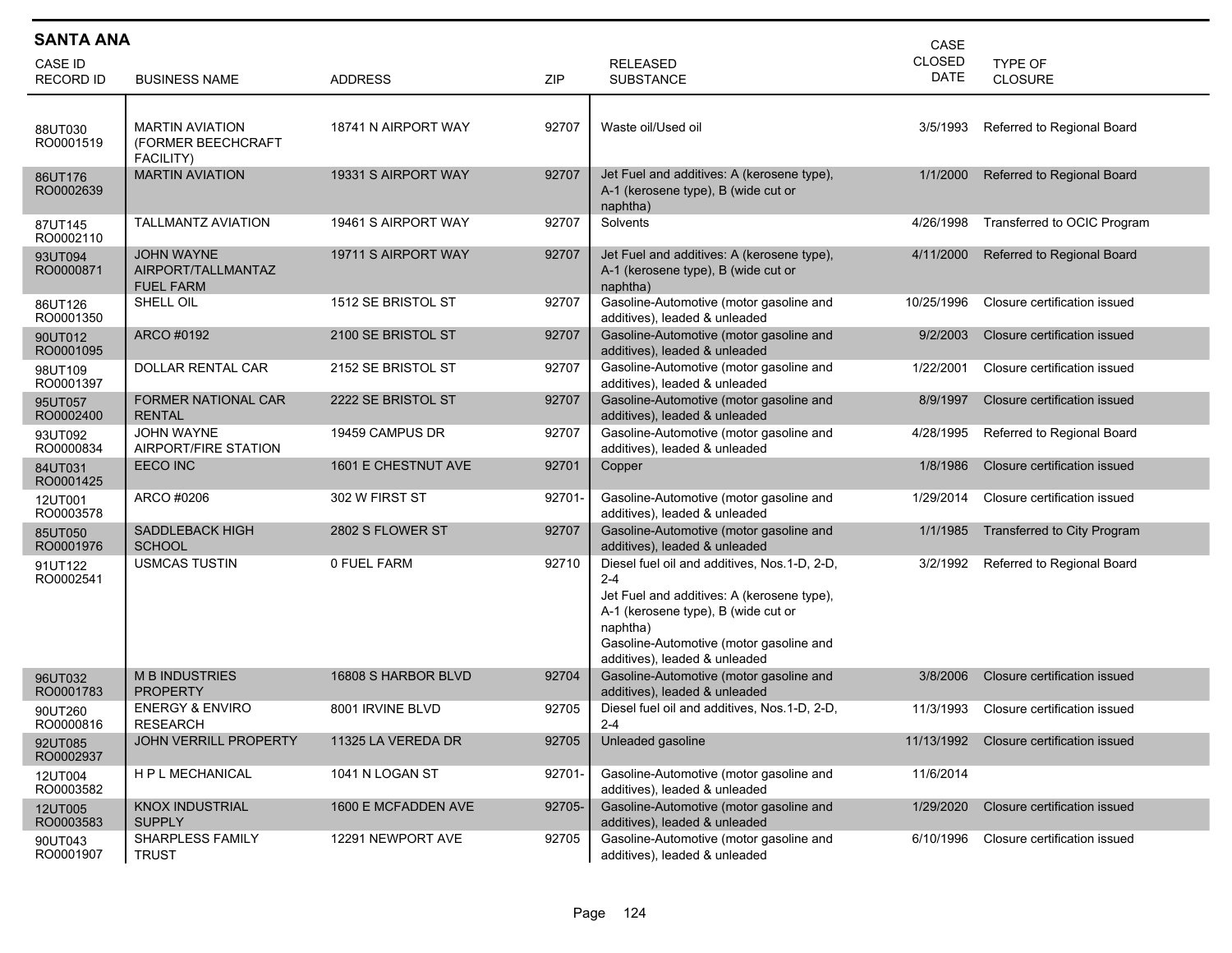| <b>SANTA ANA</b><br>CASE ID<br><b>RECORD ID</b> | <b>BUSINESS NAME</b>                      | <b>ADDRESS</b>            | <b>ZIP</b> | <b>RELEASED</b><br><b>SUBSTANCE</b>                                                                                                  | CASE<br><b>CLOSED</b><br><b>DATE</b> | TYPE OF<br><b>CLOSURE</b>    |
|-------------------------------------------------|-------------------------------------------|---------------------------|------------|--------------------------------------------------------------------------------------------------------------------------------------|--------------------------------------|------------------------------|
|                                                 |                                           |                           |            |                                                                                                                                      |                                      |                              |
| 93UT093<br>RO0000854                            | <b>JOHN WAYNE</b><br>AIRPORT/FIRE STATION | 366 PAULARINO RD          | 92707      | Diesel fuel oil and additives, Nos.1-D, 2-D,<br>$2 - 4$                                                                              | 3/10/1994                            | Referred to Regional Board   |
| 87UT224<br>RO0001542                            | <b>SANTA ANA COUNTRY</b><br><b>CLUB</b>   | 20241 SANTA ANA BLVD      | 92701      | Diesel fuel oil and additives, Nos. 1-D, 2-D,<br>$2 - 4$                                                                             | 1/3/1989                             | Closure certification issued |
| 98UT032<br>RO0001828                            | <b>SANTA ANA COUNTRY</b><br><b>CLUB</b>   | 20241 SANTA ANA AVE       | 92707      | Diesel fuel oil and additives, Nos. 1-D, 2-D,<br>$2 - 4$<br>Gasoline-Automotive (motor gasoline and<br>additives), leaded & unleaded | 4/23/1999                            | Closure certification issued |
| 12UT003<br>RO0003581                            | <b>REED THOMAS</b>                        | 1025 N SANTIAGO ST        | 92701-     | Gasoline-Automotive (motor gasoline and<br>additives), leaded & unleaded                                                             | 2/15/2017                            | Closure certification issued |
| 88UT191<br>RO0001003                            | <b>ARCO</b>                               | 13972 N TUSTIN AVE        | 92701      | Gasoline-Automotive (motor gasoline and<br>additives), leaded & unleaded                                                             | 5/9/1991                             | Closure certification issued |
| 87UT008<br>RO0000973                            | <b>JOHN WAYNE AIRPORT</b>                 | 0 UCO AIR/UFT PARCEL SITE | 92707      | Jet Fuel and additives: A (kerosene type),<br>A-1 (kerosene type), B (wide cut or<br>naphtha)                                        | 4/11/2000                            | Referred to Regional Board   |
| 12UT002<br>RO0003580                            | <b>GUADALAJARA TIRE</b><br><b>SERVICE</b> | 2501 WESTMINSTER AVE      | 92706-     | Gasoline-Automotive (motor gasoline and<br>additives), leaded & unleaded                                                             |                                      |                              |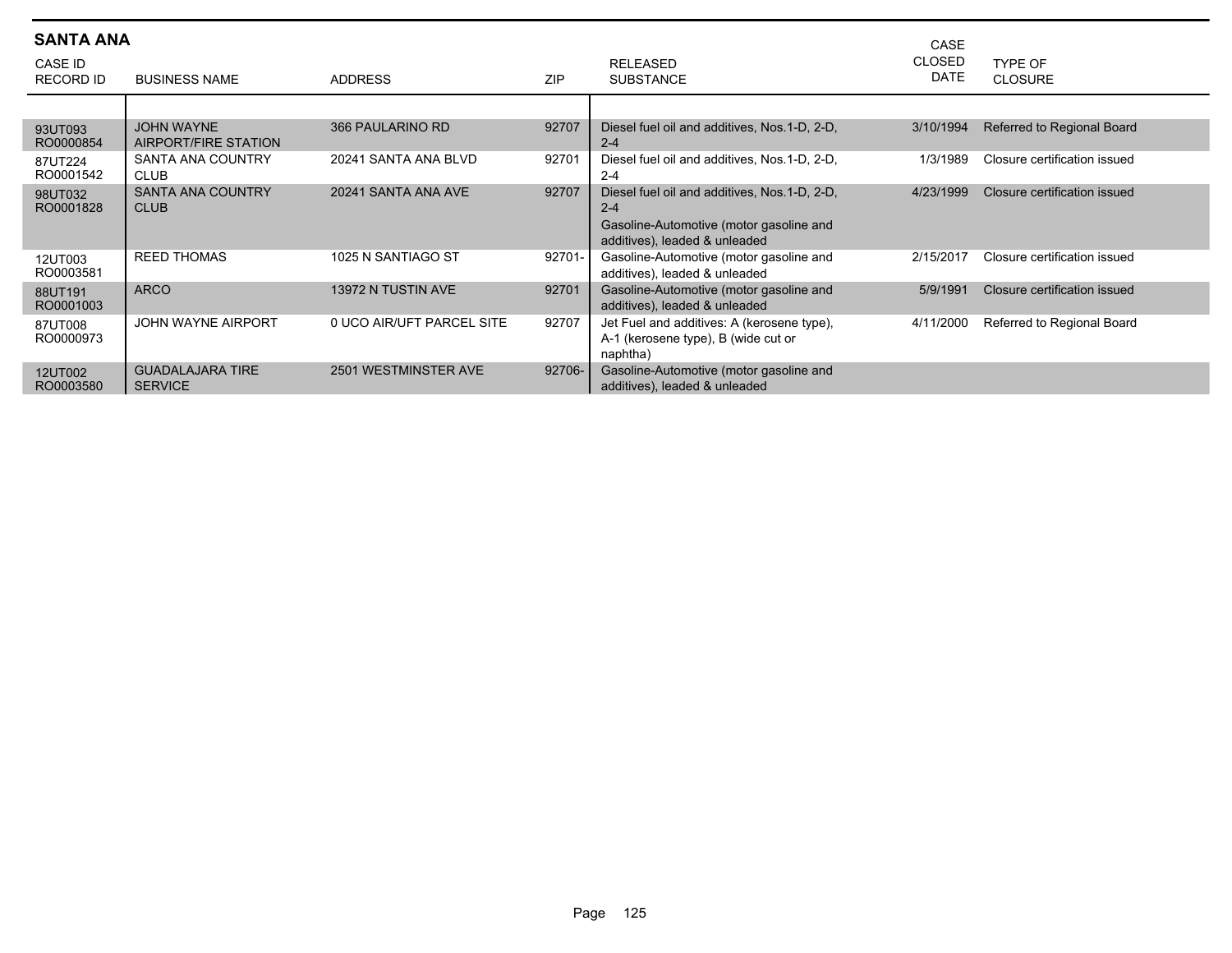|                             | <b>SEAL BEACH</b><br>CASE                 |                         |       |                                                                                                                                                          |                |                                  |  |  |  |  |  |
|-----------------------------|-------------------------------------------|-------------------------|-------|----------------------------------------------------------------------------------------------------------------------------------------------------------|----------------|----------------------------------|--|--|--|--|--|
| CASE ID<br><b>RECORD ID</b> | <b>BUSINESS NAME</b>                      | <b>ADDRESS</b>          | ZIP   | <b>RELEASED</b><br><b>SUBSTANCE</b>                                                                                                                      | CLOSED<br>DATE | <b>TYPE OF</b><br><b>CLOSURE</b> |  |  |  |  |  |
| 89UT018<br>RO0001208        | <b>CITY OF SEAL BEACH</b><br>PUBLIC WORK  | 1776 ADOLFO LOPEZ DR    | 90740 | Regular gasoline                                                                                                                                         | 6/3/2014       | Closure certification issued     |  |  |  |  |  |
| 87UT006<br>RO0000949        | GTE                                       | 2400 BEVERLY MANOR RD   | 90740 | Diesel fuel oil and additives, Nos. 1-D, 2-D,<br>$2 - 4$                                                                                                 | 4/3/1995       | Closure certification issued     |  |  |  |  |  |
| 91UT041<br>RO0001879        | US NAVAL WEAPONS<br><b>STATION</b>        | 0 BLDG 10               | 90740 | Diesel fuel oil and additives, Nos.1-D, 2-D,<br>$2 - 4$                                                                                                  | 1/1/1992       | Referred to Regional Board       |  |  |  |  |  |
| 91UT032<br>RO0001645        | US NAVAL WEAPONS<br><b>STATION</b>        | 0 BLDG 229              | 90740 | Diesel fuel oil and additives, Nos.1-D, 2-D,<br>$2 - 4$                                                                                                  | 3/2/1992       | Referred to Regional Board       |  |  |  |  |  |
| 85UT024<br>RO0001276        | US NAVAL WEAPONS<br><b>STATION</b>        | 0 BLDG 230              | 90740 | Gasoline-Automotive (motor gasoline and<br>additives), leaded & unleaded                                                                                 | 5/20/1993      | Referred to Regional Board       |  |  |  |  |  |
| 91UT039<br>RO0001830        | <b>US NAVAL WEAPONS</b><br><b>STATION</b> | 0 BLDG 69               | 90740 | Diesel fuel oil and additives, Nos.1-D, 2-D,<br>$2 - 4$                                                                                                  | 3/2/1992       | Referred to Regional Board       |  |  |  |  |  |
| 91UT078<br>RO0002778        | US NAVAL WEAPONS<br><b>STATION</b>        | 0 BLDG 923              | 90740 | Diesel fuel oil and additives, Nos.1-D, 2-D,<br>$2 - 4$<br>Jet Fuel and additives: A (kerosene type),<br>A-1 (kerosene type), B (wide cut or<br>naphtha) | 5/20/1993      | Referred to Regional Board       |  |  |  |  |  |
| 88UT060<br>RO0002302        | MCGAUGH ELEMENTARY                        | 1698 BOLSA AVE          | 90740 | Gasoline-Automotive (motor gasoline and<br>additives), leaded & unleaded                                                                                 | 10/18/1996     | Closure certification issued     |  |  |  |  |  |
| 87UT012<br>RO0001048        | <b>GOLDEN RAIN</b><br><b>FOUNDATION</b>   | 1280 GOLDEN RAIN RD     | 90740 | Waste oil/Used oil                                                                                                                                       | 5/7/1987       | Closure certification issued     |  |  |  |  |  |
| 00UT039<br>RO0002091        | <b>COLLEGE PARK MOBIL</b>                 | 4000 LAMPSON AVE        | 90740 | Gasoline-Automotive (motor gasoline and<br>additives), leaded & unleaded                                                                                 |                |                                  |  |  |  |  |  |
| 90UT234<br>RO0002557        | MOBIL #116QL                              | 4000 LAMPSON AVE        | 90740 | Hydrocarbons                                                                                                                                             | 5/31/1995      | Closure certification issued     |  |  |  |  |  |
| 88UT175<br>RO0000743        | MOBIL #11-GQL                             | 4000 W LAMPSON AVE      | 90740 | Waste oil/Used oil                                                                                                                                       | 12/7/1989      | Closure certification issued     |  |  |  |  |  |
| 85UT130<br>RO0001199        | <b>HARTWELL SHELL</b>                     | 347 MAIN ST             | 90740 | Waste oil/Used oil                                                                                                                                       | 1/26/1987      | Closure certification issued     |  |  |  |  |  |
| 89UT054<br>RO0002175        | SHELL OIL                                 | 347 N MAIN ST           | 90740 | Gasoline-Automotive (motor gasoline and<br>additives), leaded & unleaded                                                                                 |                |                                  |  |  |  |  |  |
| 88UT098<br>RO0000846        | CHEVRON #9-3530                           | 350 S MAIN ST           | 90740 | Gasoline-Automotive (motor gasoline and<br>additives), leaded & unleaded                                                                                 |                |                                  |  |  |  |  |  |
| 99UT004<br>RO0002847        | G & M OIL #02                             | 1000 PACIFIC COAST HWY  | 90740 | Waste oil/Used oil                                                                                                                                       | 2/20/2014      | Closure certification issued     |  |  |  |  |  |
| 94UT033<br>RO0001766        | G & M OIL #01                             | 1300 PACIFIC COAST HWY  | 90740 | Gasoline-Automotive (motor gasoline and<br>additives), leaded & unleaded                                                                                 |                |                                  |  |  |  |  |  |
| 90UT150<br>RO0002929        | <b>STEGENS GARAGE</b>                     | 1590 PACIFIC COAST HWY  | 90740 | Waste oil/Used oil<br>Gasoline-Automotive (motor gasoline and<br>additives), leaded & unleaded                                                           | 2/16/1996      | Closure certification issued     |  |  |  |  |  |
| 86UT001<br>RO0001013        | KAYO OIL                                  | 16305 PACIFIC COAST HWY | 90740 | Gasoline-Automotive (motor gasoline and<br>additives), leaded & unleaded                                                                                 | 6/19/1987      | Closure certification issued     |  |  |  |  |  |
| 88UT001<br>RO0002955        | <b>STATE LANDS</b><br><b>COMMISISON</b>   | 1700 PACIFIC COAST HWY  | 90740 | Crude oil (hazardous)                                                                                                                                    | 6/26/1986      | Transferred to OCIC Program      |  |  |  |  |  |
| 86UT206<br>RO0000940        | ARCO #6066                                | 490 PACIFIC COAST HWY   | 90740 | Gasoline-Automotive (motor gasoline and<br>additives), leaded & unleaded                                                                                 |                |                                  |  |  |  |  |  |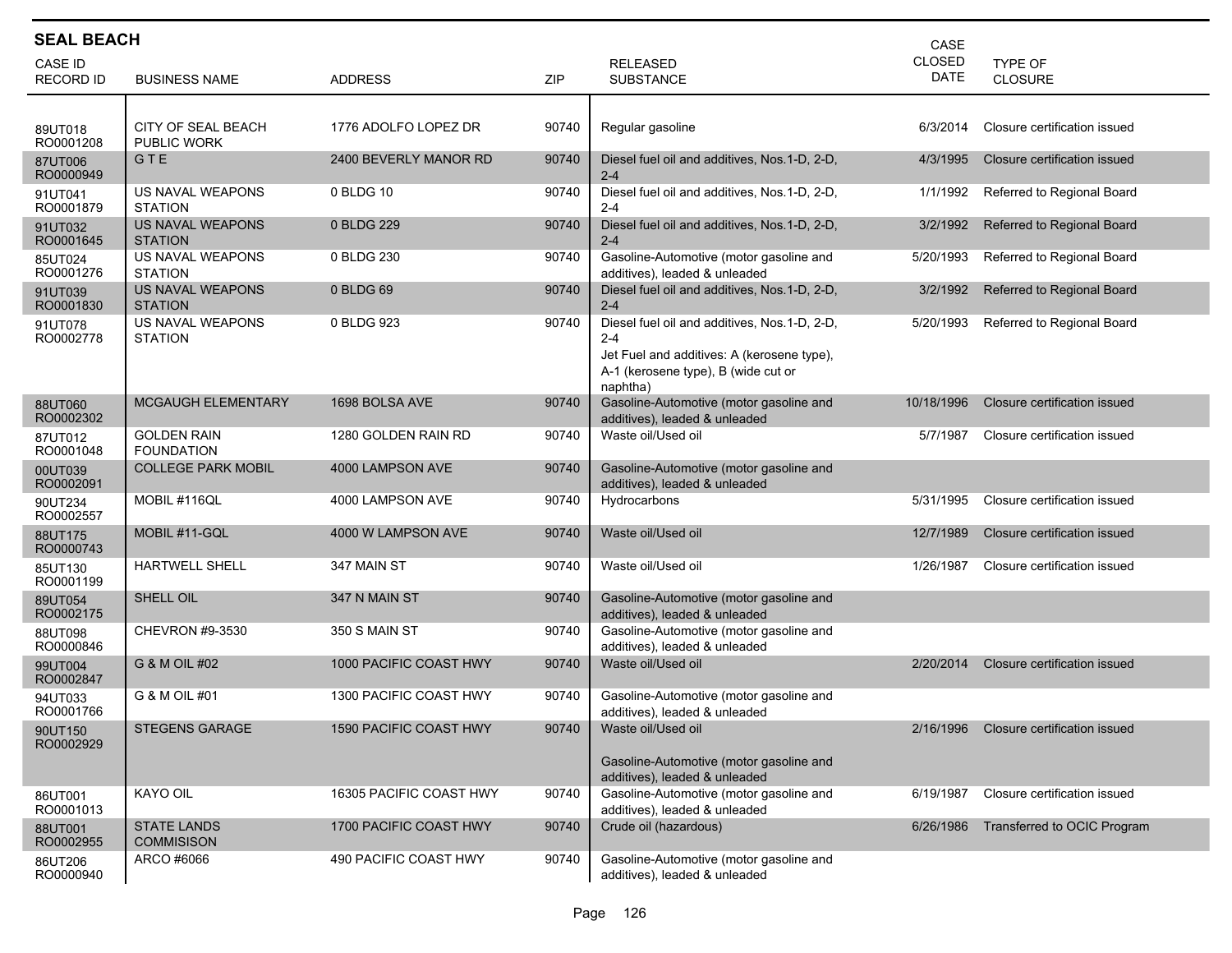| <b>SEAL BEACH</b>    |                                                       |                         |       |                                                                                                                                      | CASE          |                                        |
|----------------------|-------------------------------------------------------|-------------------------|-------|--------------------------------------------------------------------------------------------------------------------------------------|---------------|----------------------------------------|
| CASE ID              |                                                       |                         |       | <b>RELEASED</b>                                                                                                                      | <b>CLOSED</b> | TYPE OF                                |
| <b>RECORD ID</b>     | <b>BUSINESS NAME</b>                                  | <b>ADDRESS</b>          | ZIP   | <b>SUBSTANCE</b>                                                                                                                     | DATE          | <b>CLOSURE</b>                         |
|                      |                                                       |                         |       |                                                                                                                                      |               |                                        |
| 95UT038<br>RO0001913 | <b>AMERICAN SAVINGS</b><br>BANK/EXXONMOBIL<br>#99-127 | 801 PACIFIC COAST HWY   | 90740 | Waste oil/Used oil<br>Gasoline-Automotive (motor gasoline and                                                                        | 11/10/2004    | Closure certification issued           |
|                      |                                                       |                         |       | additives), leaded & unleaded                                                                                                        |               |                                        |
| 94UT011<br>RO0001165 | UNOCAL COP #5592                                      | 901 PACIFIC COAST HWY   | 90740 | Diesel fuel oil and additives, Nos.1-D, 2-D,<br>$2 - 4$<br>Gasoline-Automotive (motor gasoline and<br>additives), leaded & unleaded  | 1/11/2013     | Closure certification issued           |
| 98UT050<br>RO0002291 | TOSCO - 76 #4686                                      | 12071 SEAL BEACH BLVD   | 90740 | Gasoline-Automotive (motor gasoline and<br>additives), leaded & unleaded                                                             | 8/7/2012      | Referred to Regional Board             |
| 01UT002<br>RO0002101 | MOBIL #18-GQT                                         | 12240 SEAL BEACH BLVD   | 90740 | Gasoline-Automotive (motor gasoline and<br>additives), leaded & unleaded                                                             | 11/30/2021    | Closure certification issued           |
| 90UT202<br>RO0001773 | <b>CHEVRON</b>                                        | 12541 SEAL BEACH BLVD   | 90740 | Waste oil/Used oil                                                                                                                   | 2/5/1992      | Closure certification issued           |
| 86UT028<br>RO0001414 | <b>CHEVRON #9-5568</b>                                | 12541 SEAL BEACH BLVD   | 90740 | Diesel fuel oil and additives, Nos. 1-D, 2-D,<br>$2 - 4$<br>Gasoline-Automotive (motor gasoline and<br>additives), leaded & unleaded |               |                                        |
| 87UT257<br>RO0002398 | ARCO #3038                                            | 12800 SEAL BEACH BLVD   | 90740 | Gasoline-Automotive (motor gasoline and<br>additives), leaded & unleaded                                                             | 2/28/2014     | Closure certification issued           |
| 86UT011<br>RO0001016 | <b>GOLDEN RAIN</b><br><b>FOUNDATION</b>               | 13533 SEAL BEACH BLVD   | 90740 | Diesel fuel oil and additives, Nos.1-D, 2-D,<br>$2 - 4$<br>Gasoline-Automotive (motor gasoline and<br>additives), leaded & unleaded  | 11/6/1986     | Closure certification issued           |
| 89UT028<br>RO0001490 | <b>LEISURE WORLD</b>                                  | 13533 SEAL BEACH BLVD   | 90740 | Diesel fuel oil and additives, Nos.1-D, 2-D,<br>$2 - 4$                                                                              | 4/3/1995      | Closure certification issued           |
| 98UT076<br>RO0002878 | TOSCO - 76 #4970                                      | 13980 SEAL BEACH BLVD   | 90740 | Gasoline-Automotive (motor gasoline and<br>additives), leaded & unleaded                                                             | 3/21/2013     | Closure certification issued           |
| 90UT105<br>RO0001868 | <b>UNOCAL</b>                                         | 13980 SEAL BEACH BLVD   | 90740 | Gasoline-Automotive (motor gasoline and<br>additives), leaded & unleaded                                                             | 12/16/1991    | Closure certification issued           |
| 90UT036<br>RO0001729 | <b>ROCKWELL</b>                                       | 2201 SEAL BEACH BLVD    | 90740 | Diesel fuel oil and additives, Nos.1-D, 2-D,<br>$2 - 4$                                                                              | 7/21/1990     | Closure certification issued           |
| 89UT142<br>RO0002540 | <b>MOBIL OIL</b>                                      | 12240 W SEAL BEACH BLVD | 90740 | Waste oil/Used oil<br>Gasoline-Automotive (motor gasoline and<br>additives), leaded & unleaded                                       | 4/8/1993      | Closure certification issued           |
| 87UT132<br>RO0001777 | <b>ROCKWELL</b><br><b>INTERNATIONAL</b>               | 2600 WESTMINSTER BLVD   | 90740 | Diesel fuel oil and additives, Nos.1-D, 2-D,<br>$2 - 4$                                                                              |               | 5/22/1996 Closure certification issued |
| 86UT029<br>RO0001444 | <b>ROCKWELL</b><br><b>INTERNATIONAL</b>               | 2600 WESTMINSTER AVE    | 90740 | Gasoline-Automotive (motor gasoline and<br>additives), leaded & unleaded                                                             | 2/5/1997      | Closure certification issued           |
| 94UT028<br>RO0001632 | <b>ROCKWELL</b><br><b>INTERNATIONAL</b>               | 2600 WESTMINSTER BLVD   | 90740 | Diesel fuel oil and additives, Nos.1-D, 2-D,<br>$2 - 4$                                                                              | 12/27/1994    | Closure certification issued           |
| 86UT063<br>RO0002334 | <b>CHEVRON #9-1637</b>                                | 2950 WESTMINSTER AVE    | 90740 | Gasoline-Automotive (motor gasoline and<br>additives), leaded & unleaded                                                             | 4/19/2012     | Closure certification issued           |
| 21UT002<br>RO0003662 | <b>H&amp;S ENERGY PRODUCTS</b><br>#2002               | 2950 WESTMINSTER BLVD   | 90740 | Gasoline-Automotive (motor gasoline and<br>additives), leaded & unleaded                                                             | 10/27/2021    | Closure certification issued           |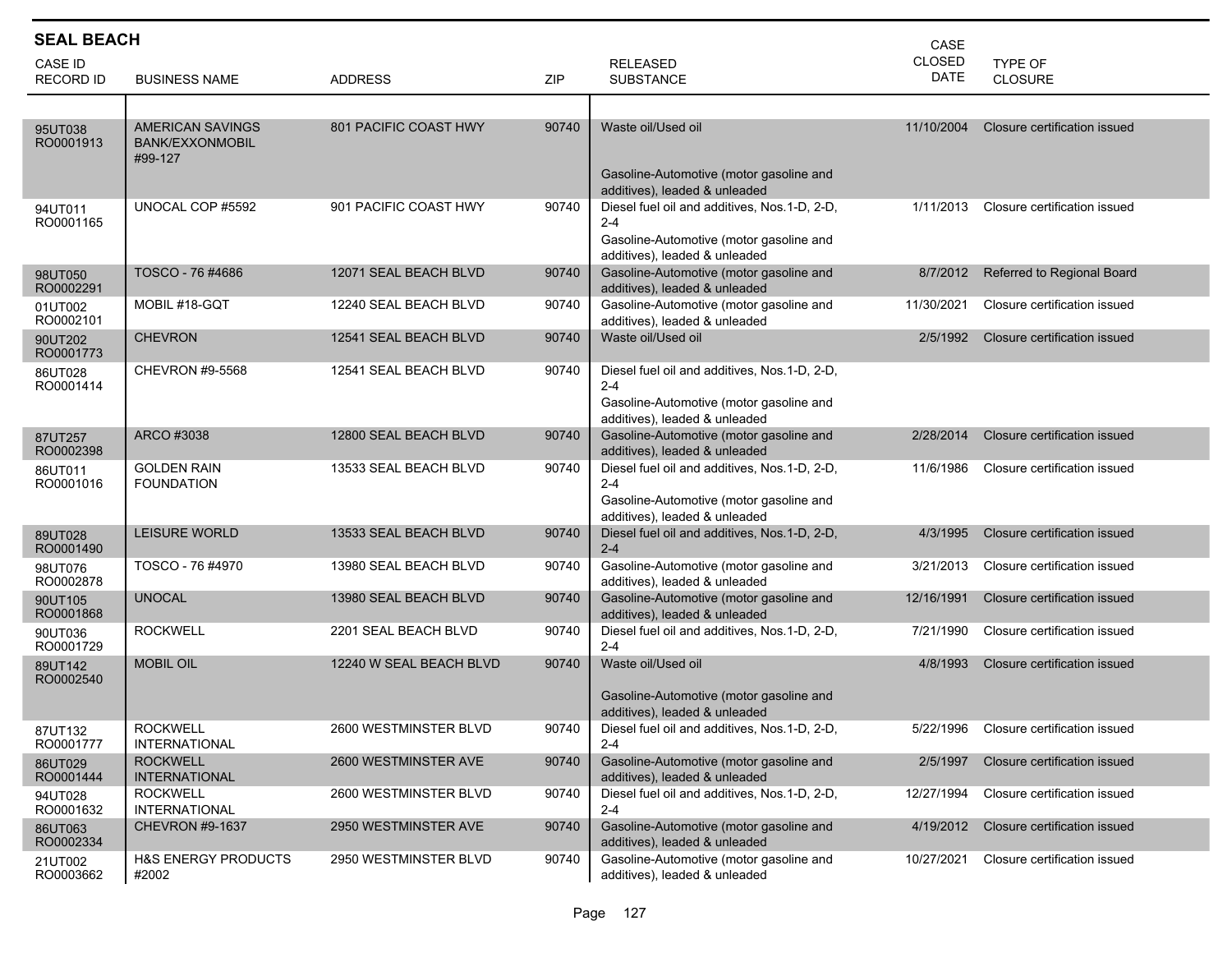| <b>SILVERADO CYN</b> |                      |                        |            |                                              | CASE                  |                              |
|----------------------|----------------------|------------------------|------------|----------------------------------------------|-----------------------|------------------------------|
| CASE ID<br>RECORD ID | BUSINESS NAME        | <b>ADDRESS</b>         | <b>ZIP</b> | RELEASED<br><b>SUBSTANCE</b>                 | <b>CLOSED</b><br>DATE | TYPE OF<br>CLOSURE           |
|                      |                      |                        |            |                                              |                       |                              |
| 84UT038              | <b>TRANSIT MIXED</b> | 7701 BLACK STAR CANYON | 92676      | Diesel fuel oil and additives. Nos.1-D. 2-D. | 4/30/1985             | Closure certification issued |
| RO0001619            | <b>CONCRETE</b>      | RD                     |            | $2 - 4$                                      |                       |                              |
| 93UT079              | ORANGE COUNTY FIRE   | 29402 SILVERADO CANYON | 92676      | Diesel fuel oil and additives. Nos.1-D. 2-D. | 4/27/1998             | Closure certification issued |
| RO0002853            | STATION #14          | RD.                    |            | $2 - 4$                                      |                       |                              |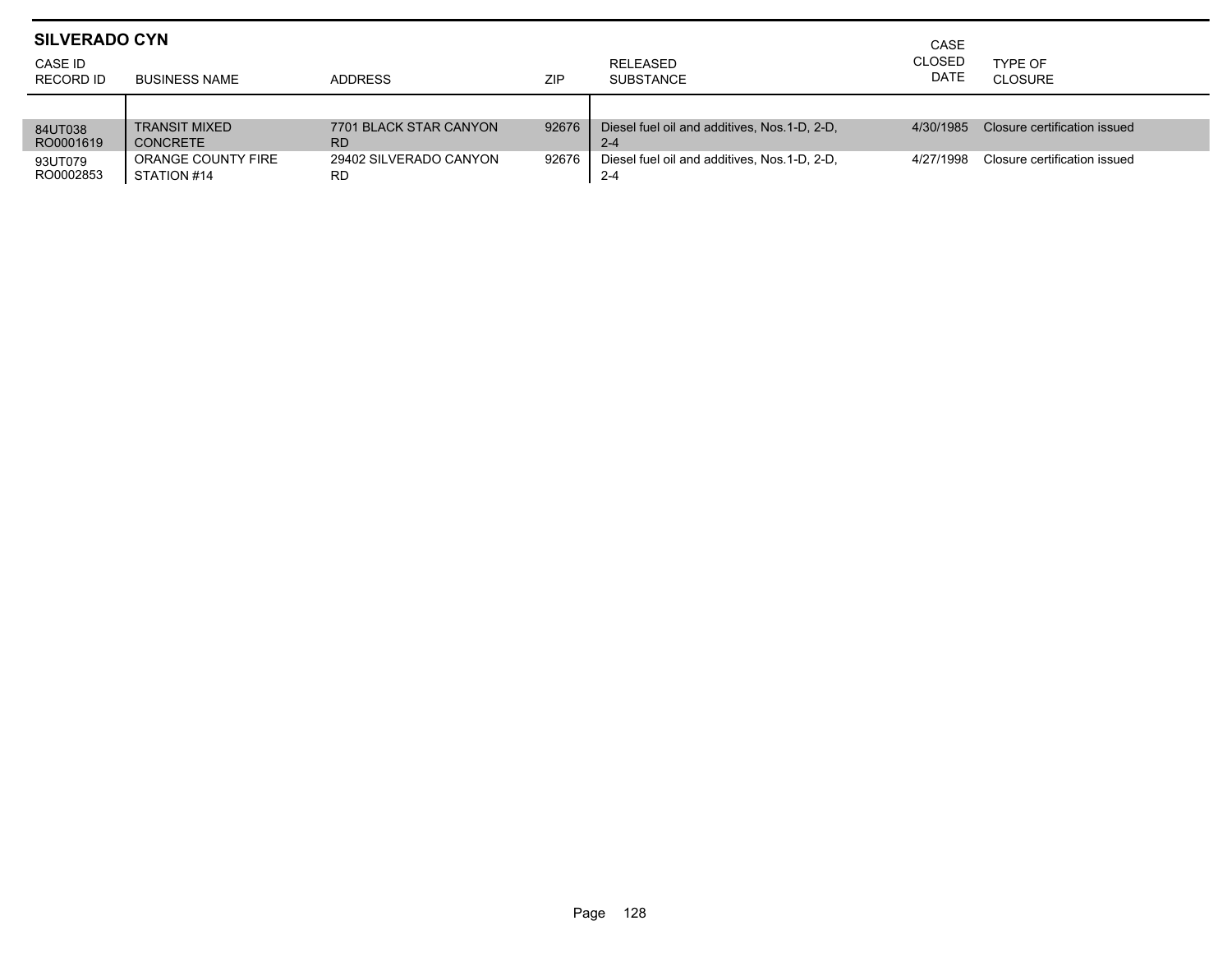| <b>STANTON</b>       |                                            |                   |       |                                                                                                                                                           | CASE          |                              |
|----------------------|--------------------------------------------|-------------------|-------|-----------------------------------------------------------------------------------------------------------------------------------------------------------|---------------|------------------------------|
| <b>CASE ID</b>       |                                            |                   |       | <b>RELEASED</b>                                                                                                                                           | <b>CLOSED</b> | <b>TYPE OF</b>               |
| <b>RECORD ID</b>     | <b>BUSINESS NAME</b>                       | <b>ADDRESS</b>    | ZIP   | <b>SUBSTANCE</b>                                                                                                                                          | <b>DATE</b>   | <b>CLOSURE</b>               |
|                      |                                            |                   |       |                                                                                                                                                           |               |                              |
| 02UT004<br>RO0003035 | <b>7-ELEVEN STATION</b><br>#24559          | 10499 BEACH BLVD  | 90680 | Gasoline-Automotive (motor gasoline and<br>additives), leaded & unleaded                                                                                  | 2/17/2016     | Closure certification issued |
| 01UT024<br>RO0003021 | <b>SARANICK STATION</b>                    | 10632 BEACH BLVD  | 90680 | Gasoline-Automotive (motor gasoline and<br>additives), leaded & unleaded                                                                                  |               | Referred to Regional Board   |
| 96UT036<br>RO0001884 | G & M OIL #50                              | 10961 BEACH BLVD  | 90680 | Diesel fuel oil and additives, Nos.1-D, 2-D,<br>$2 - 4$<br>Waste oil/Used oil<br>Gasoline-Automotive (motor gasoline and                                  |               |                              |
| 93UT061<br>RO0002459 | AMERICAN CAMPER<br>SHELL                   | 11151 BEACH BLVD  | 90680 | additives), leaded & unleaded<br>Gasoline-Automotive (motor gasoline and<br>additives), leaded & unleaded                                                 | 3/8/1994      | Closure certification issued |
| 91UT056<br>RO0002269 | <b>INSTA - TUNE</b>                        | 11462 BEACH BLVD  | 90680 | Diesel fuel oil and additives, Nos.1-D, 2-D,<br>$2 - 4$<br>Waste oil/Used oil<br>Gasoline-Automotive (motor gasoline and<br>additives), leaded & unleaded | 2/3/1997      | Closure certification issued |
| 87UT071<br>RO0002552 | THRIFTY OIL #361                           | 11500 BEACH BLVD  | 90680 | Gasoline-Automotive (motor gasoline and<br>additives), leaded & unleaded                                                                                  |               |                              |
| 88UT168<br>RO0002888 | <b>UNOCAL</b>                              | 11961 BEACH BLVD  | 90680 | Gasoline-Automotive (motor gasoline and<br>additives), leaded & unleaded                                                                                  | 1/6/1989      | Closure certification issued |
| 00UT030<br>RO0001858 | <b>RADOS PROPERTY</b>                      | 11972 BEACH BLVD  | 90680 | Gasoline-Automotive (motor gasoline and<br>additives), leaded & unleaded                                                                                  |               |                              |
| 86UT034<br>RO0001581 | ARNOLD-PACIFIC<br><b>PROPERTIES</b>        | 12001 BEACH BLVD  | 90680 | Gasoline-Automotive (motor gasoline and<br>additives), leaded & unleaded                                                                                  | 6/9/1986      | Closure certification issued |
| 93UT019<br>RO0001356 | PACIFIC CAR WASH                           | 12050 BEACH BLVD  | 90680 | Gasoline-Automotive (motor gasoline and<br>additives), leaded & unleaded                                                                                  | 4/9/2021      | Closure certification issued |
| 92UT053<br>RO0002238 | <b>EXXON #7-1354</b>                       | 12493 BEACH BLVD  | 90680 | Gasoline-Automotive (motor gasoline and<br>additives), leaded & unleaded                                                                                  | 5/20/1999     | Closure certification issued |
| 99UT032<br>RO0001872 | <b>FARJAMI MOBIL STATION</b>               | 12493 BEACH BLVD  | 90680 | Gasoline-Automotive (motor gasoline and<br>additives), leaded & unleaded                                                                                  | 1/9/2013      | Closure certification issued |
| 88UT084<br>RO0002845 | <b>TRAMMEL CROW</b>                        | 12900 BEACH BLVD  | 90680 | Waste oil/Used oil                                                                                                                                        | 5/17/1991     | Closure certification issued |
| 89UT155<br>RO0002822 | SHELL OIL                                  | 12950 BEACH BLVD  | 90680 | Gasoline-Automotive (motor gasoline and<br>additives), leaded & unleaded                                                                                  | 6/26/2017     | Closure certification issued |
| 89UT130<br>RO0002243 | <b>CITY OF STANTON</b>                     | 10652 BELL ST     | 90680 | Diesel fuel oil and additives, Nos.1-D, 2-D,<br>2-4<br>Gasoline-Automotive (motor gasoline and<br>additives), leaded & unleaded                           | 3/29/1994     | Closure certification issued |
| 95UT067<br>RO0002636 | <b>CITY OF STANTON</b><br>MAINTENANCE YARD | 10652 BELL ST     | 90680 | Gasoline-Automotive (motor gasoline and<br>additives), leaded & unleaded                                                                                  | 9/29/2009     | Closure certification issued |
| 89UT145<br>RO0002609 | <b>CITY OF STANTON</b>                     | 11100 CEDAR ST    | 90680 | Unleaded gasoline                                                                                                                                         | 10/17/1990    | Closure certification issued |
| 89UT070<br>RO0002567 | <b>ARCO</b>                                | 7470 CERRITOS AVE | 90680 | Gasoline-Automotive (motor gasoline and<br>additives), leaded & unleaded                                                                                  | 12/6/1991     | Closure certification issued |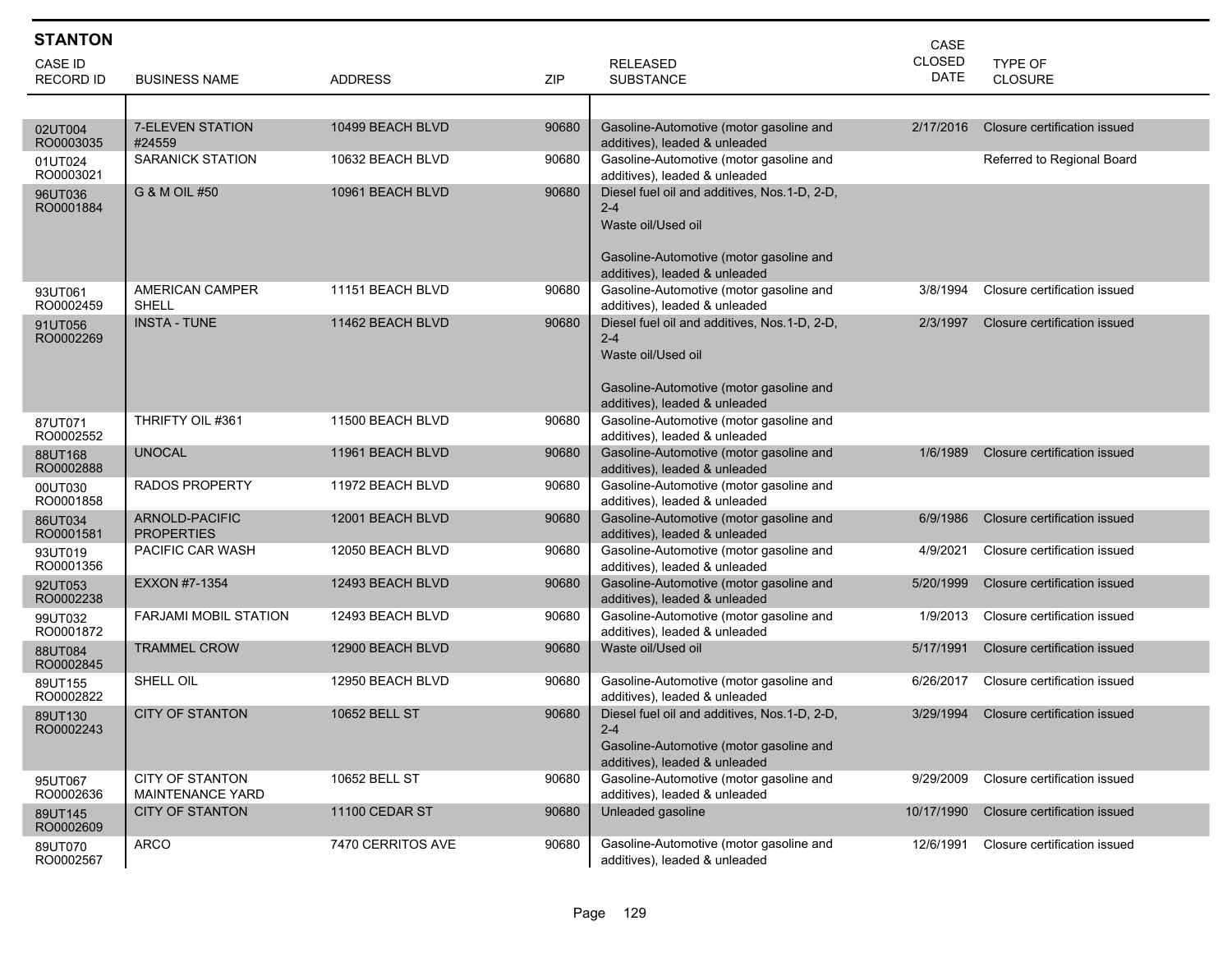| <b>STANTON</b>              |                                            |                      |         |                                                                                                                                                               | CASE                         |                              |
|-----------------------------|--------------------------------------------|----------------------|---------|---------------------------------------------------------------------------------------------------------------------------------------------------------------|------------------------------|------------------------------|
| CASE ID<br><b>RECORD ID</b> | <b>BUSINESS NAME</b>                       | <b>ADDRESS</b>       | ZIP     | <b>RELEASED</b><br><b>SUBSTANCE</b>                                                                                                                           | <b>CLOSED</b><br><b>DATE</b> | TYPE OF<br><b>CLOSURE</b>    |
|                             |                                            |                      |         |                                                                                                                                                               |                              |                              |
| 99UT060<br>RO0002579        | PILAPIL ARCO                               | 7470 CERRITOS AVE    | 90680   | Gasoline-Automotive (motor gasoline and<br>additives), leaded & unleaded                                                                                      | 9/27/2013                    | Closure certification issued |
| 87UT100<br>RO0001007        | <b>TEXACO OIL</b>                          | 7470 CERRITOS AVE    | 90680   | Gasoline-Automotive (motor gasoline and<br>additives), leaded & unleaded                                                                                      | 5/15/1987                    | Closure certification issued |
| 85UT099<br>RO0000797        | <b>BARRE SUBSTATION</b>                    | 8662 CERRITOS AVE    | 90680   | Gasoline-Automotive (motor gasoline and<br>additives), leaded & unleaded                                                                                      | 12/16/1985                   | Closure certification issued |
| 87UT255<br>RO0002348        | UNITED ELECTRICAL<br><b>ENTERPRISES</b>    | 8032 CHESTER AVE     | 90680   | Gasoline-Automotive (motor gasoline and<br>additives), leaded & unleaded                                                                                      | 9/12/2003                    | Closure certification issued |
| 88UT014<br>RO0001100        | AMBASSADOR AUTO<br><b>SERVICE</b>          | 12921 COURT ST       | 90680   | Waste oil/Used oil                                                                                                                                            | 4/4/1988                     | Closure certification issued |
| 90UT270<br>RO0000969        | BEE LINE ASPHALT &<br><b>CONCRETE</b>      | 10821 DALE AVE       | 9068004 | Diesel fuel oil and additives, Nos. 1-D, 2-D,<br>$2 - 4$                                                                                                      | 3/14/1991                    | Closure certification issued |
| 87UT207<br>RO0001096        | ROBINSON AND PREZIGO                       | 10950 DALE AVE       | 90680   | Diesel fuel oil and additives, Nos.1-D, 2-D,<br>$2 - 4$                                                                                                       | 3/14/1988                    | Closure certification issued |
| 96UT006<br>RO0001116        | <b>BOBS MASONRY</b>                        | 10961 DALE           | 90680   | Diesel fuel oil and additives, Nos.1-D, 2-D,<br>$2 - 4$<br>Gasoline-Automotive (motor gasoline and<br>additives), leaded & unleaded                           | 2/22/2006                    | Closure certification issued |
| 88UT158<br>RO0002687        | <b>CAMERON WELDING</b><br><b>SUPPLY</b>    | <b>11061 DALE ST</b> | 90680   | Gasoline-Automotive (motor gasoline and<br>additives), leaded & unleaded                                                                                      | 11/19/1997                   | Closure certification issued |
| 92UT001<br>RO0002033        | PENN PIPE & SUPPLY CO                      | <b>11121 DALE ST</b> | 90680   | Unleaded gasoline                                                                                                                                             | 8/18/1995                    | Closure certification issued |
| 90UT081<br>RO0002824        | <b>CALIFORNIA COMFORT</b><br><b>VANS</b>   | 8130 ELECTRIC AVE    | 90680   | Waste oil/Used oil<br>Solvents<br>Isopropyl alcohol<br>Acetone, etc.                                                                                          | 4/24/2015                    | Closure certification issued |
| 90UT184<br>RO0001274        | <b>CALIFORNIA SHIPPING</b>                 | 8151 ELECTRIC AVE    | 90680   | Diesel fuel oil and additives, Nos.1-D, 2-D,<br>$2 - 4$<br>Solvents<br>Chloroform<br>Gasoline-Automotive (motor gasoline and<br>additives), leaded & unleaded | 4/24/2015                    | Closure certification issued |
| 89UT140<br>RO0002492        | <b>WESTERN AVENUE</b><br><b>PROPERTIES</b> | 8181 ELECTRIC AVE    | 90680   | Diesel fuel oil and additives, Nos.1-D, 2-D,<br>$2 - 4$<br>Solvents<br>Gasoline-Automotive (motor gasoline and<br>additives), leaded & unleaded               | 10/2/2002                    | Closure certification issued |
| 93UT023<br>RO0001473        | <b>HARPERS BACKHOE</b><br><b>SERVICE</b>   | 8231 ELECTRIC AVE    | 90680   | Diesel fuel oil and additives, Nos.1-D, 2-D,<br>$2 - 4$                                                                                                       | 7/27/1993                    | Closure certification issued |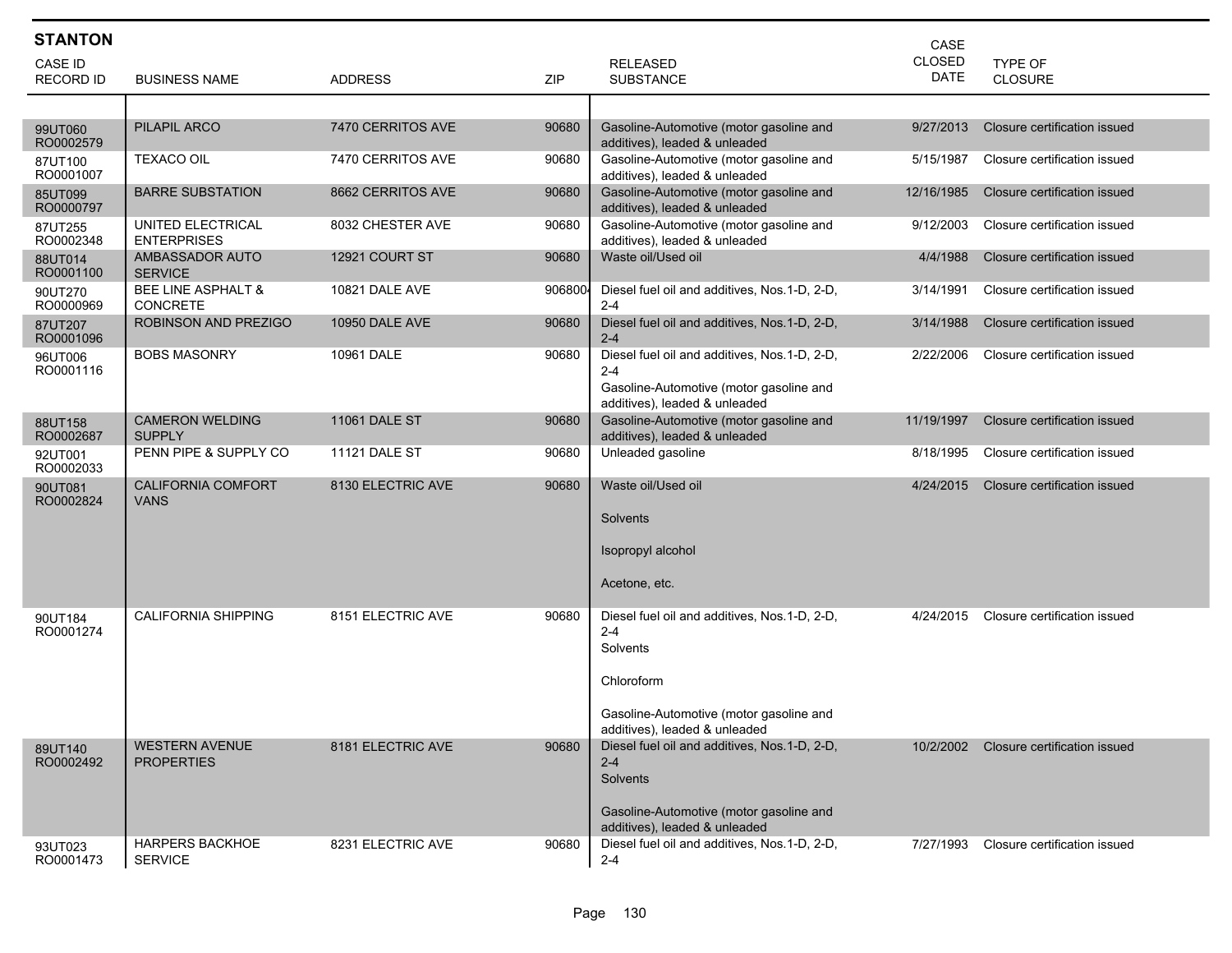| <b>STANTON</b>       |                             |                        |        |                                                                          | CASE          |                              |
|----------------------|-----------------------------|------------------------|--------|--------------------------------------------------------------------------|---------------|------------------------------|
| CASE ID              |                             |                        |        | <b>RELEASED</b>                                                          | <b>CLOSED</b> | TYPE OF                      |
| <b>RECORD ID</b>     | <b>BUSINESS NAME</b>        | <b>ADDRESS</b>         | ZIP    | <b>SUBSTANCE</b>                                                         | <b>DATE</b>   | CLOSURE                      |
|                      |                             |                        |        |                                                                          |               |                              |
| 93UT023              |                             |                        |        | Gasoline-Automotive (motor gasoline and                                  |               |                              |
| RO0001473            | <b>JOHNSON &amp; TURNER</b> | 8241 ELECTRIC AVE      | 90680  | additives), leaded & unleaded<br>Gasoline-Automotive (motor gasoline and | 4/30/1996     | Closure certification issued |
| 89UT111<br>RO0001753 |                             |                        |        | additives), leaded & unleaded                                            |               |                              |
| 89UT022<br>RO0001317 | <b>COUCH AND PHILLIPI</b>   | 10680 FERN AVE         | 90680  | Gasoline-Automotive (motor gasoline and<br>additives), leaded & unleaded | 2/21/1989     | Closure certification issued |
| 00UT041<br>RO0002146 | <b>IMPERIAL STATIONS #1</b> | 8221 GARDEN GROVE BLVD | 92844  | Gasoline-Automotive (motor gasoline and<br>additives), leaded & unleaded |               |                              |
| 86UT050<br>RO0001997 | <b>RUSS YOUNG</b>           | 7542 INDUSTRIAL WAY    | 90680  | Paint thinner                                                            | 3/30/1988     | Closure certification issued |
|                      |                             |                        |        | Gasoline-Automotive (motor gasoline and                                  |               |                              |
|                      |                             |                        |        | additives), leaded & unleaded                                            |               |                              |
| 91UT022<br>RO0001366 | TOSCO - 76 #5635            | 7501 KATELLA AVE       | 90680  | Gasoline-Automotive (motor gasoline and<br>additives), leaded & unleaded |               |                              |
| 98UT020<br>RO0001506 | KATELLA HOSPITAL            | 7770 KATELLA AVE       | 90680  | Gasoline-Automotive (motor gasoline and<br>additives), leaded & unleaded | 6/2/1998      | Closure certification issued |
| 92UT024              | <b>CAL TRANS</b>            | 8122 KATELLA AVE       | 90680  | Diesel fuel oil and additives, Nos.1-D, 2-D,                             | 3/11/1993     | Closure certification issued |
| RO0001478            |                             |                        |        | $2 - 4$<br>Gasoline-Automotive (motor gasoline and                       |               |                              |
|                      |                             |                        |        | additives), leaded & unleaded                                            |               |                              |
| 96UT046              | <b>ABEL CONCRETE</b>        | 8251 KATELLA AVE       | 90680  | Diesel fuel oil and additives, Nos.1-D, 2-D,<br>$2 - 4$                  | 1/20/2006     | Closure certification issued |
| RO0002147            |                             |                        |        | Gasoline-Automotive (motor gasoline and                                  |               |                              |
|                      |                             |                        |        | additives), leaded & unleaded                                            |               |                              |
| 96UT033              | UNOCAL COP #7462            | 8472 KATELLA AVE       | 90680  | Diesel fuel oil and additives, Nos.1-D, 2-D,                             | 5/5/2015      | Closure certification issued |
| RO0001809            |                             |                        |        | $2 - 4$<br>Gasoline-Automotive (motor gasoline and                       |               |                              |
|                      |                             |                        |        | additives), leaded & unleaded                                            |               |                              |
| 97UT008              | <b>AUTOMAT STATION</b>      | 8505 KATELLA AVE       | 90680  | Diesel fuel oil and additives, Nos.1-D, 2-D,                             | 6/26/2014     | Closure certification issued |
| RO0000983            |                             |                        |        | $2 - 4$<br>Gasoline-Automotive (motor gasoline and                       |               |                              |
|                      |                             |                        |        | additives), leaded & unleaded                                            |               |                              |
| 86UT213              | <b>ARCO PM MART</b>         | 8511 KATELLA AVE       | 90680  | Gasoline-Automotive (motor gasoline and                                  | 1/29/1993     | Closure certification issued |
| RO0001033            | <b>VISTA PAINT STORE</b>    | 8615 KATELLA           | 90680  | additives), leaded & unleaded<br>Lacquer thinner                         | 10/24/2005    | Closure certification issued |
| 87UT107<br>RO0001111 |                             |                        |        |                                                                          |               |                              |
| 03UT038<br>RO0003225 | <b>STANTON 25 LLC</b>       | 8971 KATELLA AVE       | 92804  | Gasoline-Automotive (motor gasoline and<br>additives), leaded & unleaded |               |                              |
| 87UT137<br>RO0001903 | 555 AUTO CENTER             | 8555 N KATELLA AVE     | 90680  | Waste oil/Used oil                                                       | 12/29/1987    | Closure certification issued |
| 86UT211<br>RO0001002 | <b>PUBLIC STORAGE</b>       | 10792 KNOTT AVE        | 90680  | Gasoline-Automotive (motor gasoline and<br>additives), leaded & unleaded | 1/28/1987     | Closure certification issued |
| 98UT017              | TOSCO - 76 #4778            | 10460 MAGNOLIA AVE     | 928045 | Waste oil/Used oil                                                       |               |                              |
| RO0001421            |                             |                        |        | Gasoline-Automotive (motor gasoline and                                  |               |                              |
|                      |                             |                        |        | additives), leaded & unleaded                                            |               |                              |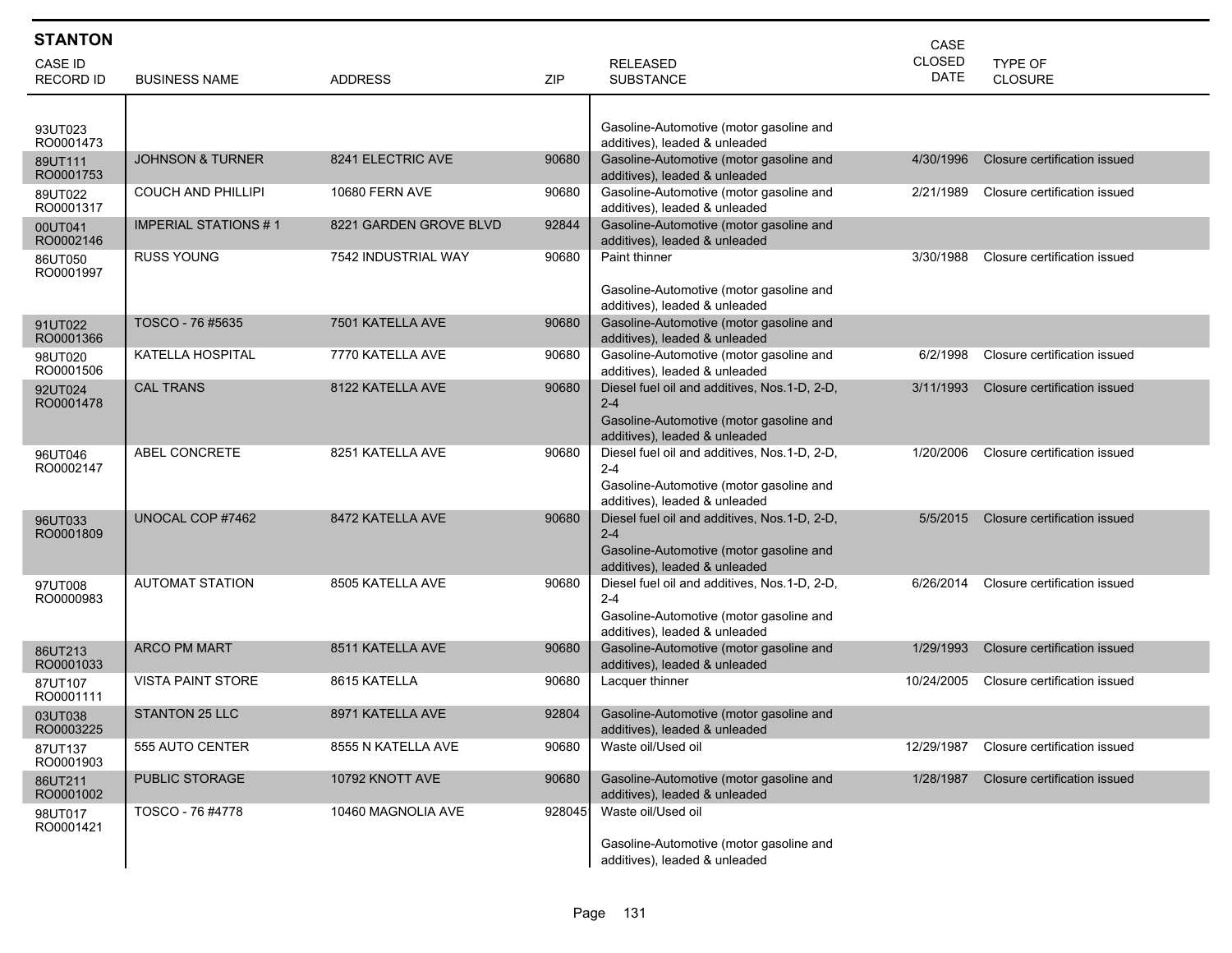| <b>STANTON</b><br><b>CASE ID</b><br><b>RECORD ID</b> | <b>BUSINESS NAME</b>       | <b>ADDRESS</b>       | <b>ZIP</b> | <b>RELEASED</b><br><b>SUBSTANCE</b>                                                                                                  | CASE<br><b>CLOSED</b><br><b>DATE</b> | TYPE OF<br><b>CLOSURE</b>    |
|------------------------------------------------------|----------------------------|----------------------|------------|--------------------------------------------------------------------------------------------------------------------------------------|--------------------------------------|------------------------------|
|                                                      |                            |                      |            |                                                                                                                                      |                                      |                              |
| 92UT029<br>RO0001613                                 | G & M OIL #61              | 10502 S MAGNOLIA AVE | 92804      | Unleaded gasoline                                                                                                                    |                                      |                              |
| 85UT129<br>RO0001175                                 | H V LAWMASTER CO INC       | <b>7940 MAIN ST</b>  | 90680      | Unleaded gasoline                                                                                                                    | 9/27/1990                            | Closure certification issued |
| 94UT027<br>RO0001605                                 | <b>BAXTER GRIFFIN</b>      | 8210 MONROE AVE      | 90680      | Gasoline-Automotive (motor gasoline and<br>additives), leaded & unleaded                                                             | 7/19/1995                            | Closure certification issued |
| 91UT140<br>RO0002922                                 | <b>SOLAG DISPOSAL</b>      | 8270 MONROE AVE      | 90680      | Diesel fuel oil and additives, Nos.1-D, 2-D,<br>$2 - 4$<br>Gasoline-Automotive (motor gasoline and<br>additives), leaded & unleaded  | 12/7/1995                            | Closure certification issued |
| 87UT228<br>RO0001652                                 | <b>MARWIN CONSTRUCTION</b> | 10755 OAK ST         | 90680      | Diesel fuel oil and additives, Nos.1-D, 2-D,<br>$2 - 4$<br>Gasoline-Automotive (motor gasoline and<br>additives), leaded & unleaded  | 10/13/1995                           | Closure certification issued |
| 97UT053<br>RO0002345                                 | <b>MODERN ALLOYS</b>       | 11172 WESTERN AVE    | 90680      | Diesel fuel oil and additives, Nos.1-D, 2-D,<br>$2 - 4$<br>Gasoline-Automotive (motor gasoline and<br>additives), leaded & unleaded  | 12/29/1997                           | Closure certification issued |
| 93UT002<br>RO0001826                                 | <b>MODERN ALLOYS</b>       | 11172 WESTERN AVE    | 90680      | Diesel fuel oil and additives, Nos.1-D, 2-D,<br>$2 - 4$                                                                              | 3/24/1993                            | Closure certification issued |
| 00UT005<br>RO0002436                                 | CR&R                       | 11292 WESTERN AVE    | 90680      | Diesel fuel oil and additives, Nos. 1-D, 2-D,<br>$2 - 4$<br>Gasoline-Automotive (motor gasoline and<br>additives), leaded & unleaded | 1/23/2015                            | Closure certification issued |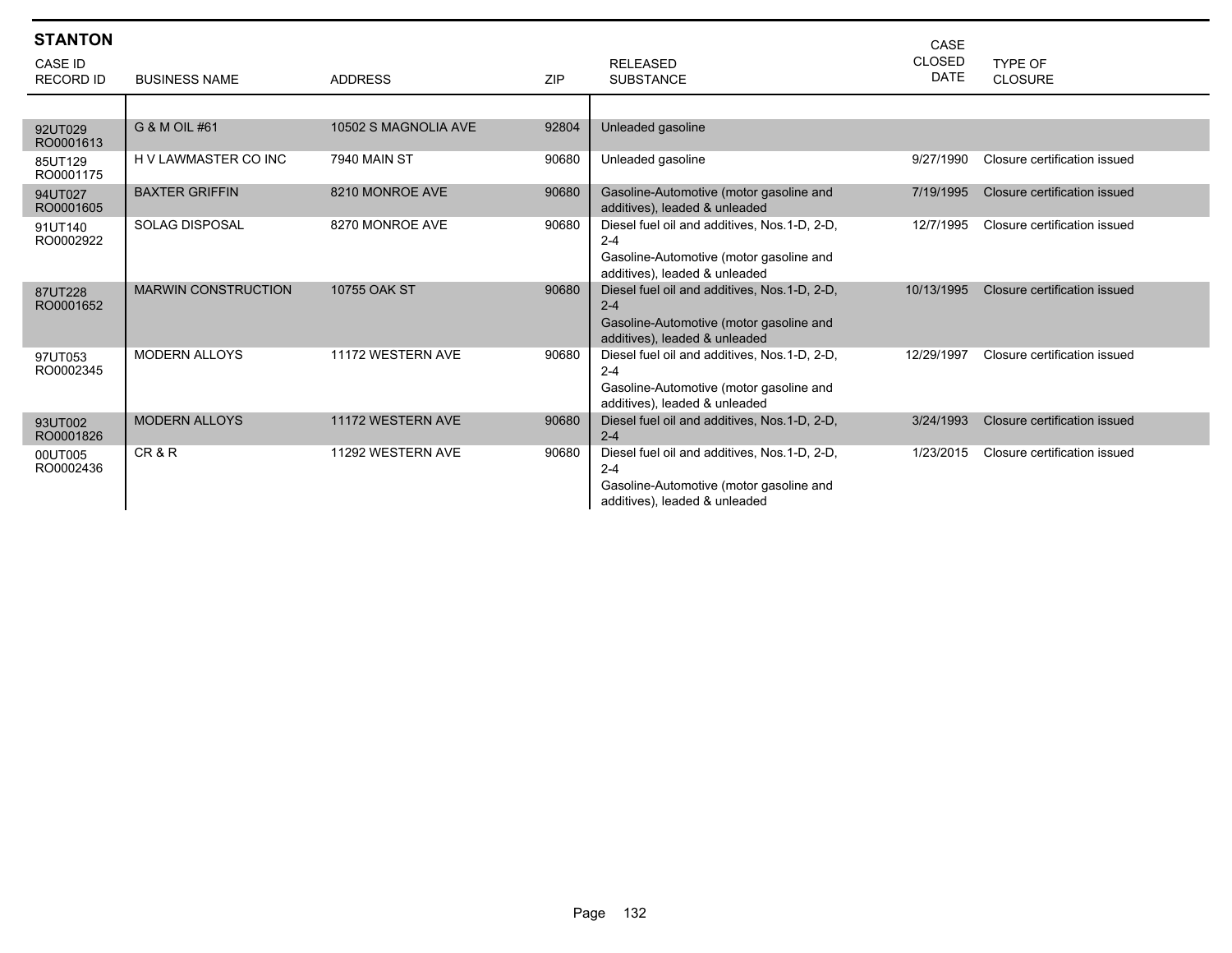| <b>SUNSET BEACH</b><br>CASE ID |                      |                         |       | RELEASED                                                                 | CASE<br><b>CLOSED</b> | TYPF OF                      |
|--------------------------------|----------------------|-------------------------|-------|--------------------------------------------------------------------------|-----------------------|------------------------------|
| RECORD ID                      | <b>BUSINESS NAME</b> | <b>ADDRESS</b>          | ZIP   | <b>SUBSTANCE</b>                                                         | <b>DATE</b>           | CLOSURE                      |
|                                |                      |                         |       |                                                                          |                       |                              |
| 91UT093<br>RO0000800           | UNION 76             | 16621 PACIFIC COAST HWY | 90742 | Gasoline-Automotive (motor gasoline and<br>additives), leaded & unleaded | 10/15/1996            | Closure certification issued |
| 84UT026<br>RO0001281           | <b>UNOCAL</b>        | 16621 PACIFIC COAST HWY | 90742 | Gasoline-Automotive (motor gasoline and<br>additives), leaded & unleaded | 1/11/1985             | Closure certification issued |
| 86UT032<br>RO0001526           | <b>CAL TRANS</b>     | 0 PCH & 21ST            | 90742 | Gasoline-Automotive (motor gasoline and<br>additives), leaded & unleaded | 5/18/1988             | Closure certification issued |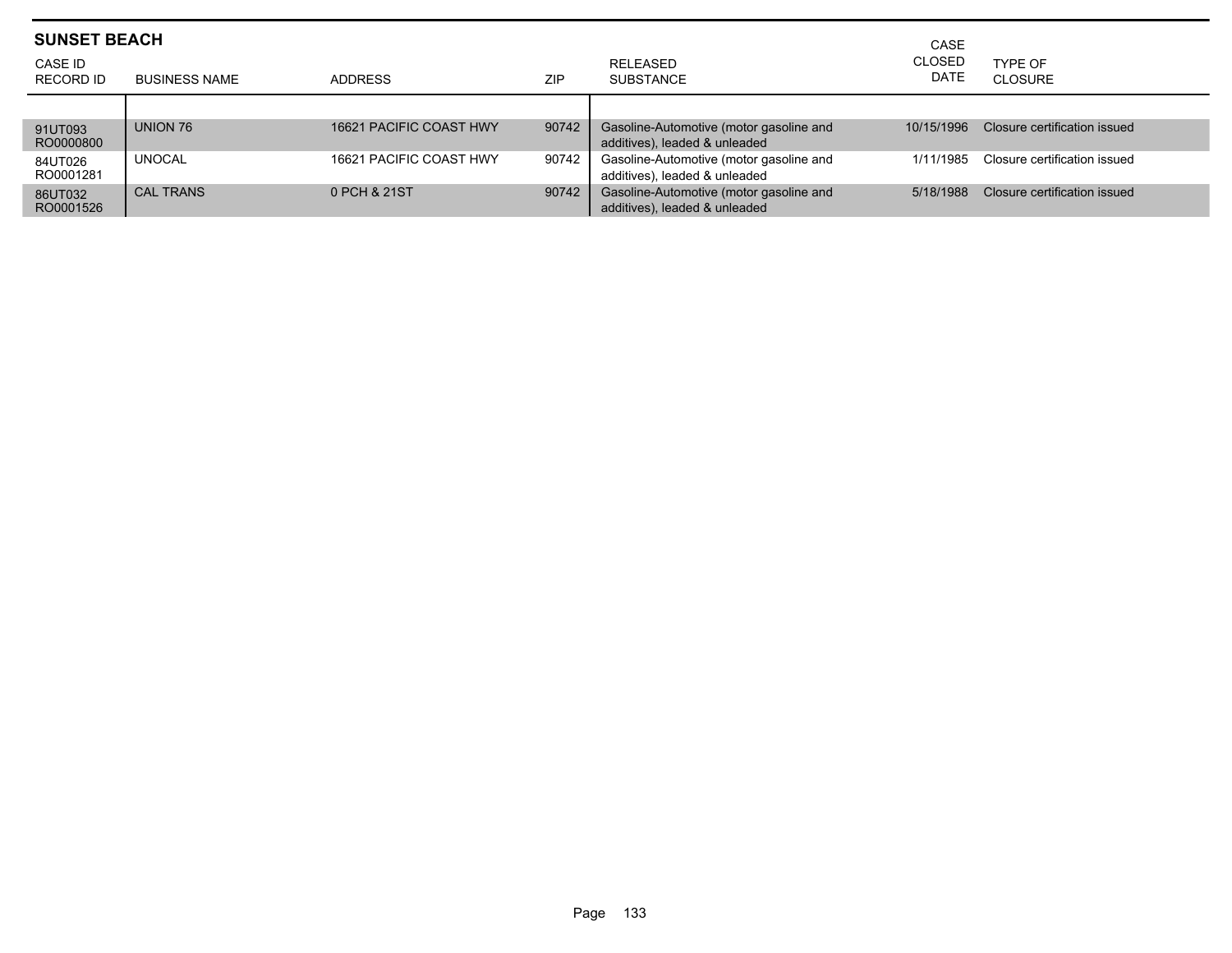| <b>TRABUCO CANYON</b> |                                                |                          |            |                                                                          | CASE                         |                              |
|-----------------------|------------------------------------------------|--------------------------|------------|--------------------------------------------------------------------------|------------------------------|------------------------------|
| CASE ID<br>RECORD ID  | <b>BUSINESS NAME</b>                           | ADDRESS                  | <b>ZIP</b> | RELEASED<br><b>SUBSTANCE</b>                                             | <b>CLOSED</b><br><b>DATE</b> | TYPE OF<br><b>CLOSURE</b>    |
| 87UT033<br>RO0001577  | CREATIVE LANDSCAPING                           | 20000 LIVE OAK CANYON RD | 92679      | Unleaded gasoline                                                        | 5/4/1989                     | Closure certification issued |
| 02UT022<br>RO0003099  | <b>O'NEILL PARK</b><br><b>MAINTENANCE YARD</b> | 30892 TRABUCO RD         | 92679      | Gasoline-Automotive (motor gasoline and<br>additives), leaded & unleaded | 9/26/2005                    | Closure certification issued |
| 87UT090<br>RO0002950  | O'NEIL REGIONAL PARK                           | 30892 TRABUCO CANYON RD  | 92678      | Gasoline-Automotive (motor gasoline and<br>additives), leaded & unleaded | 6/16/1987                    | Closure certification issued |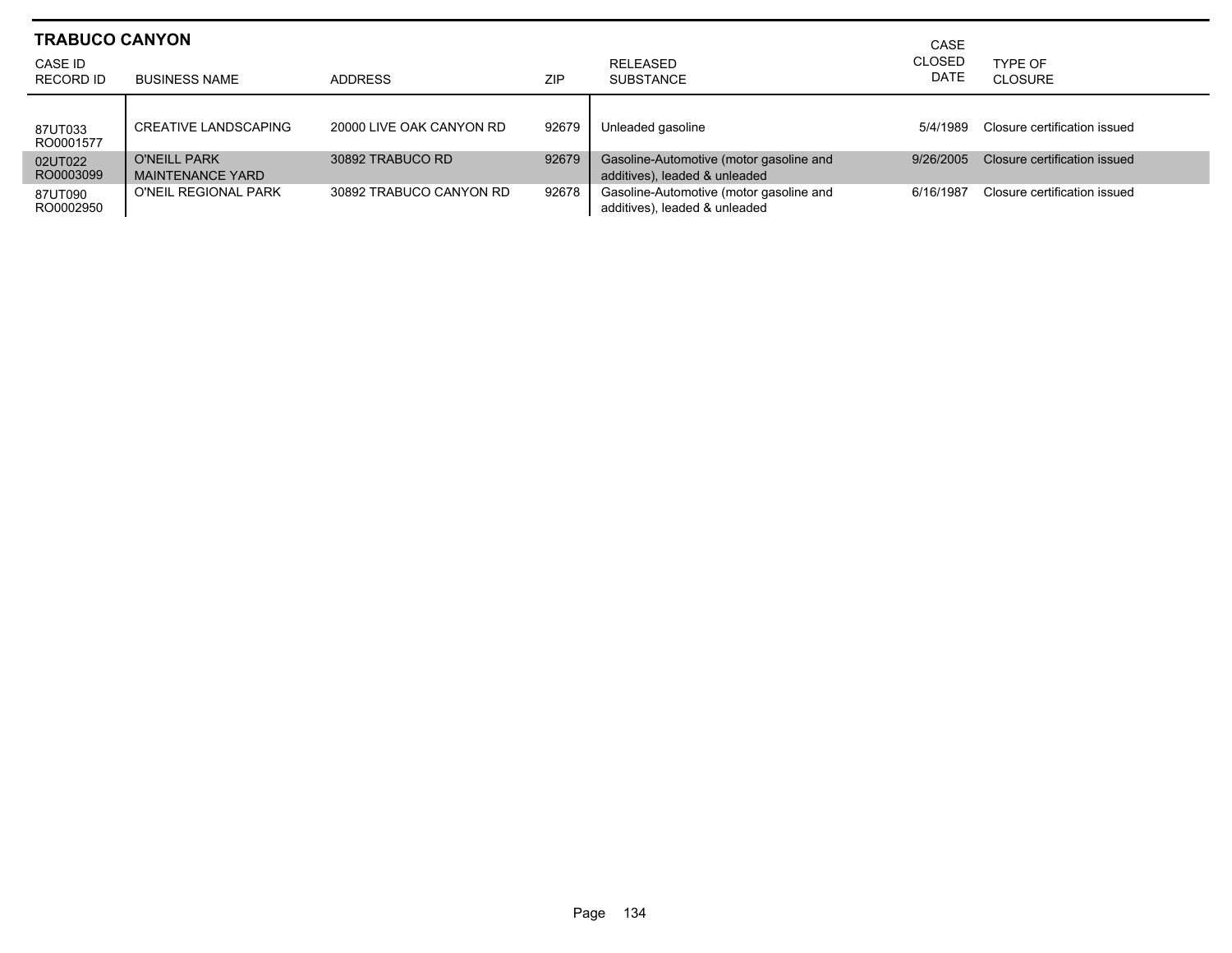| <b>TUSTIN</b>               |                                              |                          |       |                                                                                                                                     | CASE                         |                                  |
|-----------------------------|----------------------------------------------|--------------------------|-------|-------------------------------------------------------------------------------------------------------------------------------------|------------------------------|----------------------------------|
| CASE ID<br><b>RECORD ID</b> | <b>BUSINESS NAME</b>                         | <b>ADDRESS</b>           | ZIP   | <b>RELEASED</b><br><b>SUBSTANCE</b>                                                                                                 | <b>CLOSED</b><br><b>DATE</b> | <b>TYPE OF</b><br><b>CLOSURE</b> |
|                             |                                              |                          |       |                                                                                                                                     |                              |                                  |
| 84UT027<br>RO0001310        | <b>CHEVRON</b>                               | 17241 17TH ST            | 92680 | Gasoline-Automotive (motor gasoline and<br>additives), leaded & unleaded                                                            | 1/25/1985                    | Closure certification issued     |
| 97UT007<br>RO0000970        | TOSCO - 76 #4911                             | 17280 17TH ST            | 92780 | Gasoline-Automotive (motor gasoline and<br>additives), leaded & unleaded                                                            | 6/29/2017                    | Closure certification issued     |
| 98UT026<br>RO0001670        | MOBIL #18-H7H                                | 171 E 1ST ST             | 92780 | Gasoline-Automotive (motor gasoline and<br>additives), leaded & unleaded                                                            | 12/17/2002                   | Closure certification issued     |
| 88UT026<br>RO0001406        | <b>MOBIL OIL</b>                             | 171 E 1ST ST             | 92680 | Waste oil/Used oil                                                                                                                  | 10/27/1988                   | Closure certification issued     |
| 08UT009<br>RO0003503        | <b>TUSTIN CHEVROLET</b>                      | <b>16 AUTO CENTER DR</b> | 92782 | Waste oil/Used oil<br>Gasoline-Automotive (motor gasoline and<br>additives), leaded & unleaded                                      | 5/23/2011                    |                                  |
| 88UT164<br>RO0002808        | <b>TUSTIN DODGE</b>                          | 40 AUTO CENTER DR        | 92680 | Waste oil/Used oil                                                                                                                  | 10/17/1991                   | Closure certification issued     |
| 08UT010<br>RO0003504        | <b>TUSTIN LEXUS</b>                          | 45 AUTO CENTER DR        | 92782 | Gasoline-Automotive (motor gasoline and<br>additives), leaded & unleaded                                                            | 5/15/2013                    | Closure certification issued     |
| 02UT021<br>RO0003097        | <b>TUSTIN ACURA</b>                          | 9 AUTO CENTER DR         | 92782 | Gasoline-Automotive (motor gasoline and<br>additives), leaded & unleaded                                                            | 5/5/2006                     | Closure certification issued     |
| 88UT148<br>RO0002454        | <b>TUSTIN ACURA</b>                          | 9 AUTO CENTER DR         | 92680 | Unleaded gasoline                                                                                                                   | 8/22/1990                    | Closure certification issued     |
| 87UT147<br>RO0002166        | <b>USMCAS TUSTIN</b>                         | 0 BLDG 169 & 170         | 92710 | Jet Fuel and additives: A (kerosene type),<br>A-1 (kerosene type), B (wide cut or<br>naphtha)                                       | 3/2/1992                     | Referred to Regional Board       |
| 90UT074<br>RO0002681        | <b>USMCAS TUSTIN</b>                         | 0 BLDG 171               | 92709 | Diesel fuel oil and additives, Nos.1-D, 2-D,<br>$2 - 4$                                                                             | 3/2/1992                     | Referred to Regional Board       |
| 90UT073<br>RO0002656        | <b>USMCAS TUSTIN</b>                         | 0 BLDG 172               | 92709 | Diesel fuel oil and additives, Nos.1-D, 2-D,<br>$2 - 4$                                                                             | 3/2/1992                     | Referred to Regional Board       |
| 87UT126<br>RO0001616        | <b>USMCAS TUSTIN</b>                         | 0 BLDG 186               | 92710 | Jet Fuel and additives: A (kerosene type),<br>A-1 (kerosene type), B (wide cut or<br>naphtha)                                       | 3/2/1992                     | Referred to Regional Board       |
| 89UT091<br>RO0003006        | <b>USMCAS TUSTIN</b>                         | 0 BLDG 534               | 92710 | Jet Fuel and additives: A (kerosene type),<br>A-1 (kerosene type), B (wide cut or<br>naphtha)                                       | 3/2/1992                     | Referred to Regional Board       |
| 89UT030<br>RO0001543        | <b>COORS DISTRIBUTING</b><br><b>FACILITY</b> | 15471 DEL AMO AVE        | 92680 | Regular gasoline                                                                                                                    | 11/15/1993                   | Closure certification issued     |
| 85UT110<br>RO0000870        | <b>CASE SWAYNE CO</b>                        | 1021 EDINGER             | 92680 | Diesel fuel oil and additives, Nos.1-D, 2-D,<br>2-4<br>Waste oil/Used oil                                                           | 12/10/1986                   | Closure certification issued     |
| 91UT147<br>RO0000782        | <b>KONIS SITE</b>                            | 1231 EDINGER AVE         | 92705 | Gasoline-Automotive (motor gasoline and<br>additives), leaded & unleaded                                                            | 6/29/1992                    | Closure certification issued     |
| 85UT026<br>RO0001334        | PACIFIC BELL                                 | 1472 EDINGER AVE         | 92680 | Regular gasoline                                                                                                                    | 3/11/1985                    | Closure certification issued     |
| 87UT234<br>RO0001810        | SOUTHERN COUNTIES OIL<br>CO.                 | 1011 EL CAMINO REAL      | 92680 | Diesel fuel oil and additives, Nos.1-D, 2-D,<br>$2 - 4$<br>Gasoline-Automotive (motor gasoline and<br>additives), leaded & unleaded | 4/13/2000                    | Closure certification issued     |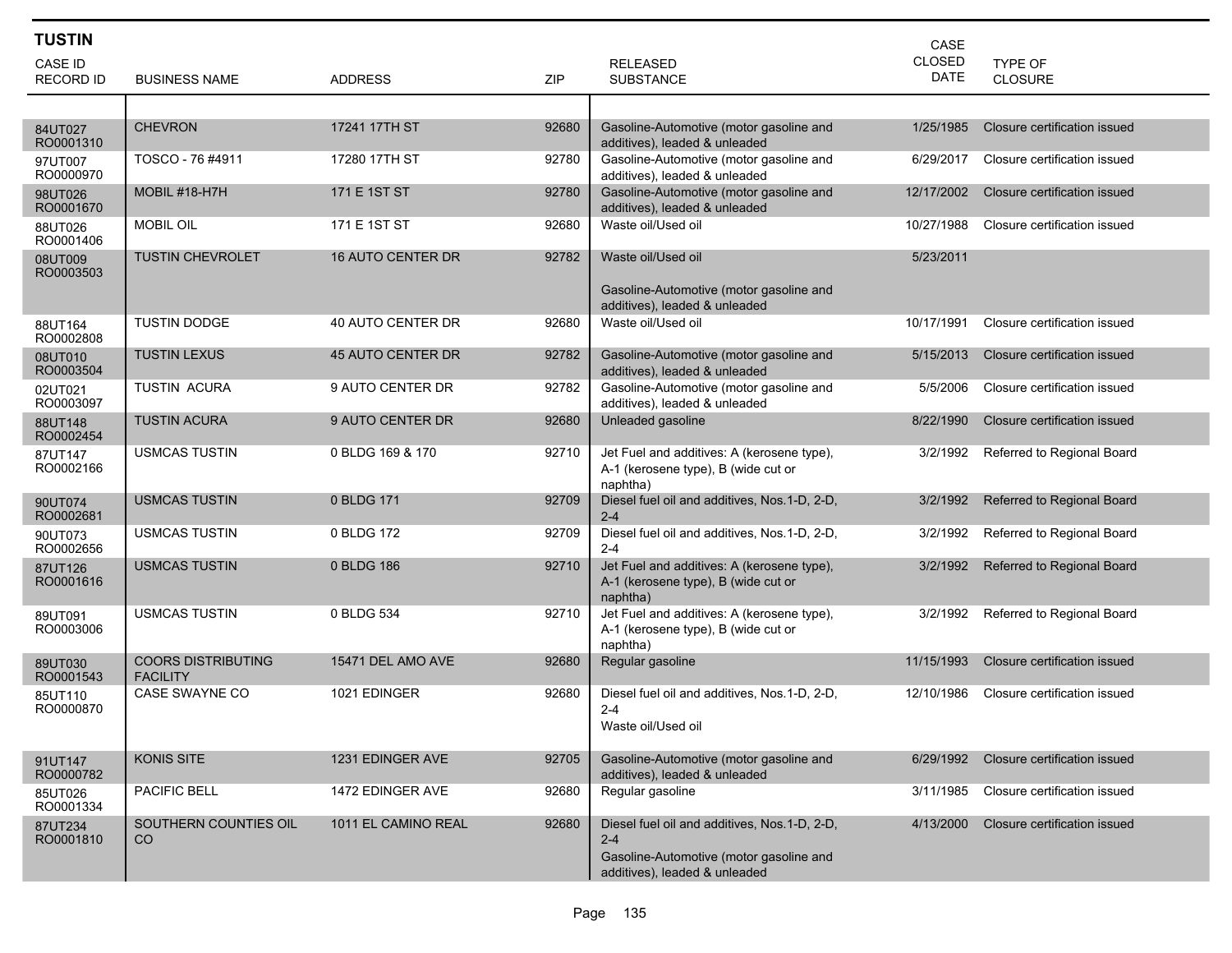| <b>TUSTIN</b>               |                                            |                     |       |                                                                                                                                                           | CASE                         |                              |
|-----------------------------|--------------------------------------------|---------------------|-------|-----------------------------------------------------------------------------------------------------------------------------------------------------------|------------------------------|------------------------------|
| CASE ID<br><b>RECORD ID</b> | <b>BUSINESS NAME</b>                       | <b>ADDRESS</b>      | ZIP   | <b>RELEASED</b><br><b>SUBSTANCE</b>                                                                                                                       | <b>CLOSED</b><br><b>DATE</b> | TYPE OF<br><b>CLOSURE</b>    |
|                             |                                            |                     |       |                                                                                                                                                           |                              |                              |
| 99UT022<br>RO0001578        | SUPER STOP                                 | 395 W FIRST ST      | 92780 | Gasoline-Automotive (motor gasoline and<br>additives), leaded & unleaded                                                                                  | 10/28/2010                   |                              |
| 92UT106<br>RO0002407        | <b>ORANGE COUNTY FIRE</b><br>STATION #21   | 1241 IRVINE BLVD    | 92680 | Unleaded gasoline<br>Diesel fuel oil and additives, Nos.1-D, 2-D,<br>$2 - 4$                                                                              | 1/5/1993                     | Closure certification issued |
| 94UT042<br>RO0001993        | MOBIL #18-LW8                              | 17241 IRVINE BLVD   | 92680 | Gasoline-Automotive (motor gasoline and<br>additives), leaded & unleaded                                                                                  | 4/1/1996                     | Closure certification issued |
| 99UT049<br>RO0002311        | <b>TUSTIN AUTO WASH</b>                    | 535 E MAIN ST       | 92780 | Gasoline-Automotive (motor gasoline and<br>additives), leaded & unleaded                                                                                  | 11/4/2019                    | Closure certification issued |
| 99UT025<br>RO0001692        | <b>STATION LIQUOR</b>                      | 16471 MCFADDEN AVE  | 92780 | Gasoline-Automotive (motor gasoline and<br>additives), leaded & unleaded                                                                                  |                              |                              |
| 93UT042<br>RO0001970        | EXXON #7-3573                              | 16851 MCFADDEN ST   | 92680 | Gasoline-Automotive (motor gasoline and<br>additives), leaded & unleaded                                                                                  | 7/29/1999                    | Closure certification issued |
| 90UT162<br>RO0000885        | UNOCAL #5224                               | 16801 E MCFADDEN ST | 92680 | Gasoline-Automotive (motor gasoline and<br>additives), leaded & unleaded                                                                                  | 4/9/1998                     | Closure certification issued |
| 86UT104<br>RO0000927        | DYNACHEM DIV MORTON<br><b>THIOKOL</b>      | 2631 MICHELLE DR    | 92680 | Methyl ethyl ketones                                                                                                                                      | 6/14/1989                    | Referred to Regional Board   |
| 96UT049<br>RO0002223        | <b>SCHICK MOVING AND</b><br><b>STORAGE</b> | 2721 MICHELLE DR    | 92780 | Gasoline-Automotive (motor gasoline and<br>additives), leaded & unleaded                                                                                  | 5/21/2007                    | Closure certification issued |
| 08UT002<br>RO0003463        | <b>TUSTIN RESIDENCE</b>                    | 1681 MITCHELL AVE   | 92780 | Gasoline-Automotive (motor gasoline and<br>additives), leaded & unleaded                                                                                  | 12/18/2014                   | Closure certification issued |
| 92UT131<br>RO0002951        | <b>WEBER PLYWOOD</b>                       | 15501 MOSHER DR     | 92680 | Diesel fuel oil and additives, Nos.1-D, 2-D,<br>$2 - 4$<br>Waste oil/Used oil<br>Gasoline-Automotive (motor gasoline and<br>additives), leaded & unleaded | 12/2/1999                    | Closure certification issued |
| 86UT135<br>RO0001603        | <b>TUNGSTON CARBIDE MFG</b>                | 14451 MYFORD RD     | 92680 | Chlorinated hydrocarbons                                                                                                                                  | 2/23/1995                    | Referred to Regional Board   |
| 85UT101<br>RO0002972        | <b>LUBE N TUNE</b>                         | 12921 NEWPORT AVE   | 92680 | Waste oil/Used oil<br>Gasoline-Automotive (motor gasoline and<br>additives), leaded & unleaded                                                            | 3/31/1986                    | Closure certification issued |
| 95UT019<br>RO0001405        | MOBIL #18-FHW                              | 12972 NEWPORT AVE   | 92780 | Gasoline-Automotive (motor gasoline and<br>additives), leaded & unleaded                                                                                  |                              |                              |
| 93UT069<br>RO0002645        | CHEVRON #9-8149                            | 13052 NEWPORT AVE   | 92780 | Gasoline-Automotive (motor gasoline and<br>additives), leaded & unleaded                                                                                  | 10/19/2016                   | Referred to Regional Board   |
| 91UT131<br>RO0002743        | <b>UNOCAL</b>                              | 13348 NEWPORT AVE   | 92780 | Gasoline-Automotive (motor gasoline and<br>additives), leaded & unleaded                                                                                  | 6/23/2006                    | Closure certification issued |
| 05UT008<br>RO0003348        | <b>TUSTIN AUTO WASH</b>                    | 13561 NEWPORT AVE   | 92780 | Unleaded gasoline                                                                                                                                         | 10/12/2017                   | Closure certification issued |
| 89UT100<br>RO0001457        | <b>EDS ARCO STATION</b>                    | 13662 NEWPORT AVE   | 92680 | Gasoline-Automotive (motor gasoline and<br>additives), leaded & unleaded                                                                                  | 4/13/1990                    | Closure certification issued |
| 00UT009<br>RO0002532        | <b>CARDLOCK FUELS</b>                      | 13922 NEWPORT AVE   | 92780 | Gasoline-Automotive (motor gasoline and<br>additives), leaded & unleaded                                                                                  | 3/27/2015                    | Closure certification issued |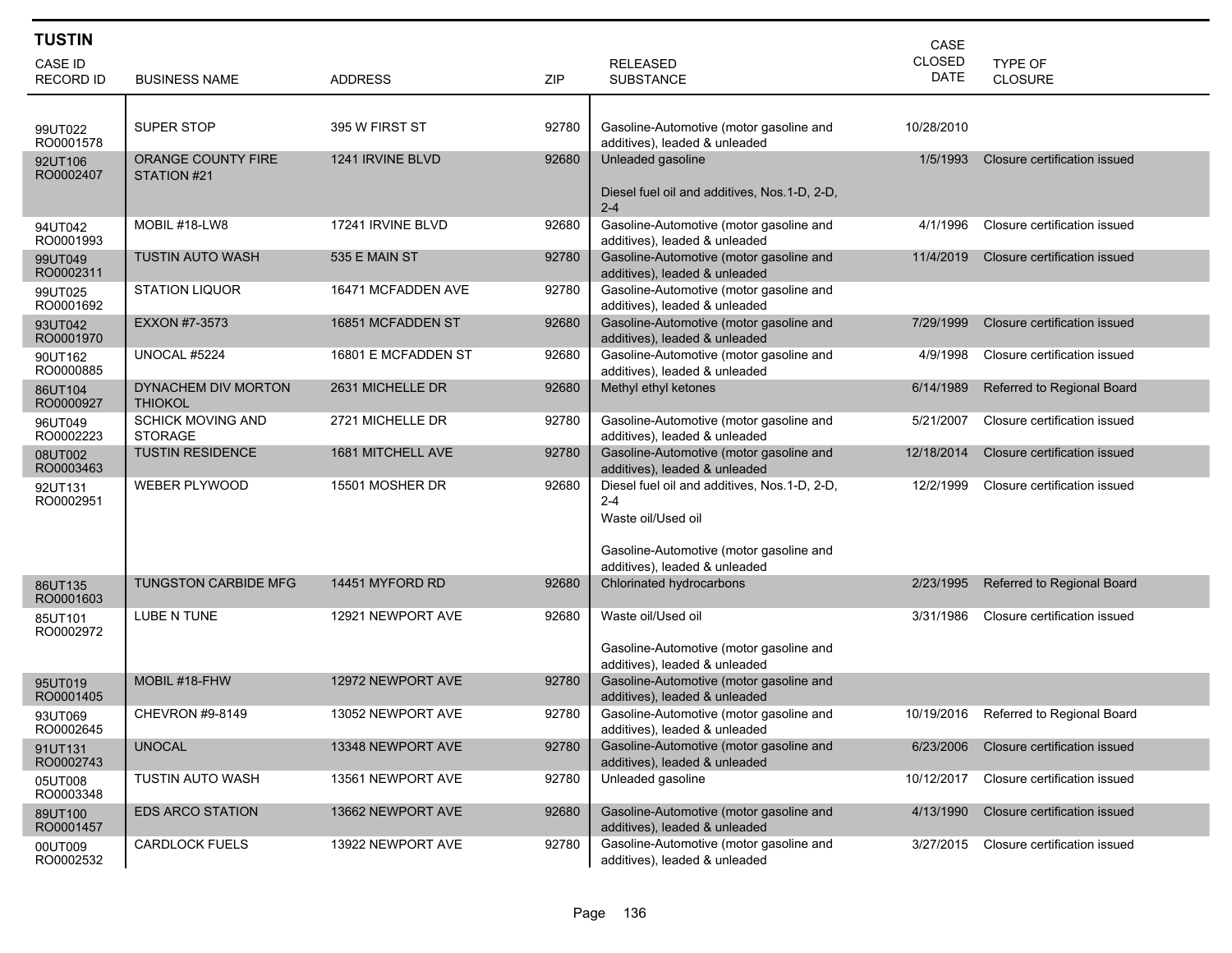| <b>TUSTIN</b>        |                                          |                      |            |                                                                                                                                     | CASE        |                                        |
|----------------------|------------------------------------------|----------------------|------------|-------------------------------------------------------------------------------------------------------------------------------------|-------------|----------------------------------------|
| <b>CASE ID</b>       |                                          |                      |            | <b>RELEASED</b>                                                                                                                     | CLOSED      | <b>TYPE OF</b>                         |
| <b>RECORD ID</b>     | <b>BUSINESS NAME</b>                     | <b>ADDRESS</b>       | <b>ZIP</b> | <b>SUBSTANCE</b>                                                                                                                    | <b>DATE</b> | <b>CLOSURE</b>                         |
|                      |                                          |                      |            |                                                                                                                                     |             |                                        |
| 99UT033<br>RO0001897 | <b>ULTRAMAR</b>                          | 14001 NEWPORT AVE    | 92780      | Gasoline-Automotive (motor gasoline and<br>additives), leaded & unleaded                                                            | 6/26/2013   | Closure certification issued           |
| 89UT219<br>RO0001938 | <b>UNOCAL</b>                            | 14011 NEWPORT AVE    | 92680      | Gasoline-Automotive (motor gasoline and<br>additives), leaded & unleaded                                                            | 6/1/1993    | Closure certification issued           |
| 89UT010<br>RO0001042 | <b>TEXACO USA</b>                        | 14041 NEWPORT AVE    | 92680      | Regular gasoline                                                                                                                    | 10/7/1997   | Closure certification issued           |
| 87UT015<br>RO0001103 | THRIFTY OIL #075                         | 14121 NEWPORT AVE    | 92780      | Gasoline-Automotive (motor gasoline and<br>additives), leaded & unleaded                                                            | 12/12/2013  | Closure certification issued           |
| 86UT005<br>RO0001082 | <b>CHEVRON #9-2079</b>                   | 14122 NEWPORT AVE    | 92680      | Gasoline-Automotive (motor gasoline and<br>additives), leaded & unleaded                                                            | 11/12/1998  | Closure certification issued           |
| 85UT100<br>RO0002952 | ARCO #1865                               | 14244 NEWPORT AVE    | 92780      | Unleaded gasoline                                                                                                                   | 5/8/2014    | Closure certification issued           |
| 87UT148<br>RO0002192 | <b>HEALTH CARE MEDICAL</b><br><b>CTR</b> | 14662 NEWPORT AVE    | 92680      | Diesel fuel oil and additives, Nos.1-D, 2-D,<br>$2 - 4$                                                                             | 12/15/1987  | Closure certification issued           |
| 93UT021<br>RO0001413 | ARCO #1077                               | 13742 RED HILL AVE   | 92780      | Gasoline-Automotive (motor gasoline and<br>additives), leaded & unleaded                                                            | 4/4/2016    | Closure certification issued           |
| 86UT204<br>RO0000914 | <b>RED HILL CAR WASH</b>                 | 13871 RED HILL AVE   | 92680      | Gasoline-Automotive (motor gasoline and<br>additives), leaded & unleaded                                                            | 12/3/1986   | Closure certification issued           |
| 05UT001<br>RO0003332 | REDHILL CAR WASH                         | 13871 RED HILL AVE   | 92780      | Unleaded gasoline                                                                                                                   | 4/11/2011   |                                        |
| 88UT138<br>RO0002205 | <b>MOBIL #18-H7Q</b>                     | 13872 RED HILL AVE   | 92780      | Gasoline-Automotive (motor gasoline and<br>additives), leaded & unleaded                                                            | 12/8/2020   | Closure certification issued           |
| 86UT059<br>RO0002235 | SHELL                                    | 13891 RED HILL AVE   | 92680      | Gasoline-Automotive (motor gasoline and<br>additives), leaded & unleaded                                                            | 8/18/1995   | Closure certification issued           |
| 01UT021<br>RO0001646 | SHELL OIL                                | 13891 RED HILL AVE   | 92780      | Gasoline-Automotive (motor gasoline and<br>additives), leaded & unleaded                                                            | 11/12/2015  | Closure certification issued           |
| 87UT101<br>RO0001022 | <b>CHEVRON #9-3742</b>                   | 13922 RED HILL AVE   | 92680      | Gasoline-Automotive (motor gasoline and<br>additives), leaded & unleaded                                                            | 10/15/1996  | Closure certification issued           |
| 93UT034<br>RO0001769 | <b>TEXACO</b>                            | 13931 RED HILL AVE   | 92680      | Diesel fuel oil and additives, Nos.1-D, 2-D,<br>$2 - 4$<br>Gasoline-Automotive (motor gasoline and<br>additives), leaded & unleaded | 7/21/1993   | Closure certification issued           |
| 90UT268<br>RO0000944 | SHELL                                    | 14042 RED HILL AVE   | 92680      | Gasoline-Automotive (motor gasoline and<br>additives), leaded & unleaded                                                            | 12/13/1993  | Closure certification issued           |
| 93UT027<br>RO0001580 | TOSCO - 76 #5678                         | 14081 RED HILL AVE   | 92780      | Gasoline-Automotive (motor gasoline and<br>additives), leaded & unleaded                                                            | 8/7/2012    | Referred to Regional Board             |
| 87UT235<br>RO0001836 | EXXON #7-0755                            | 14082 RED HILL AVE   | 92680      | Gasoline-Automotive (motor gasoline and<br>additives), leaded & unleaded                                                            | 4/23/1997   | Closure certification issued           |
| 89UT211<br>RO0001734 | ARCO #3045                               | 14231 RED HILL AVE   | 92780      | Gasoline-Automotive (motor gasoline and<br>additives), leaded & unleaded                                                            |             | 10/7/2016 Closure certification issued |
| 99UT054<br>RO0002437 | CHEVRON #9-0422                          | 14501 RED HILL AVE   | 92780      | Gasoline-Automotive (motor gasoline and<br>additives), leaded & unleaded                                                            |             |                                        |
| 87UT192<br>RO0000875 | <b>UNOCAL</b>                            | 14081 E RED HILL AVE | 92680      | Waste oil/Used oil                                                                                                                  | 8/3/1988    | Closure certification issued           |
| 86UT051<br>RO0002024 | C T FILM                                 | 1492 SANTE FE DR     | 92680      | Diesel fuel oil and additives, Nos.1-D, 2-D,<br>$2 - 4$                                                                             | 7/11/1986   | Closure certification issued           |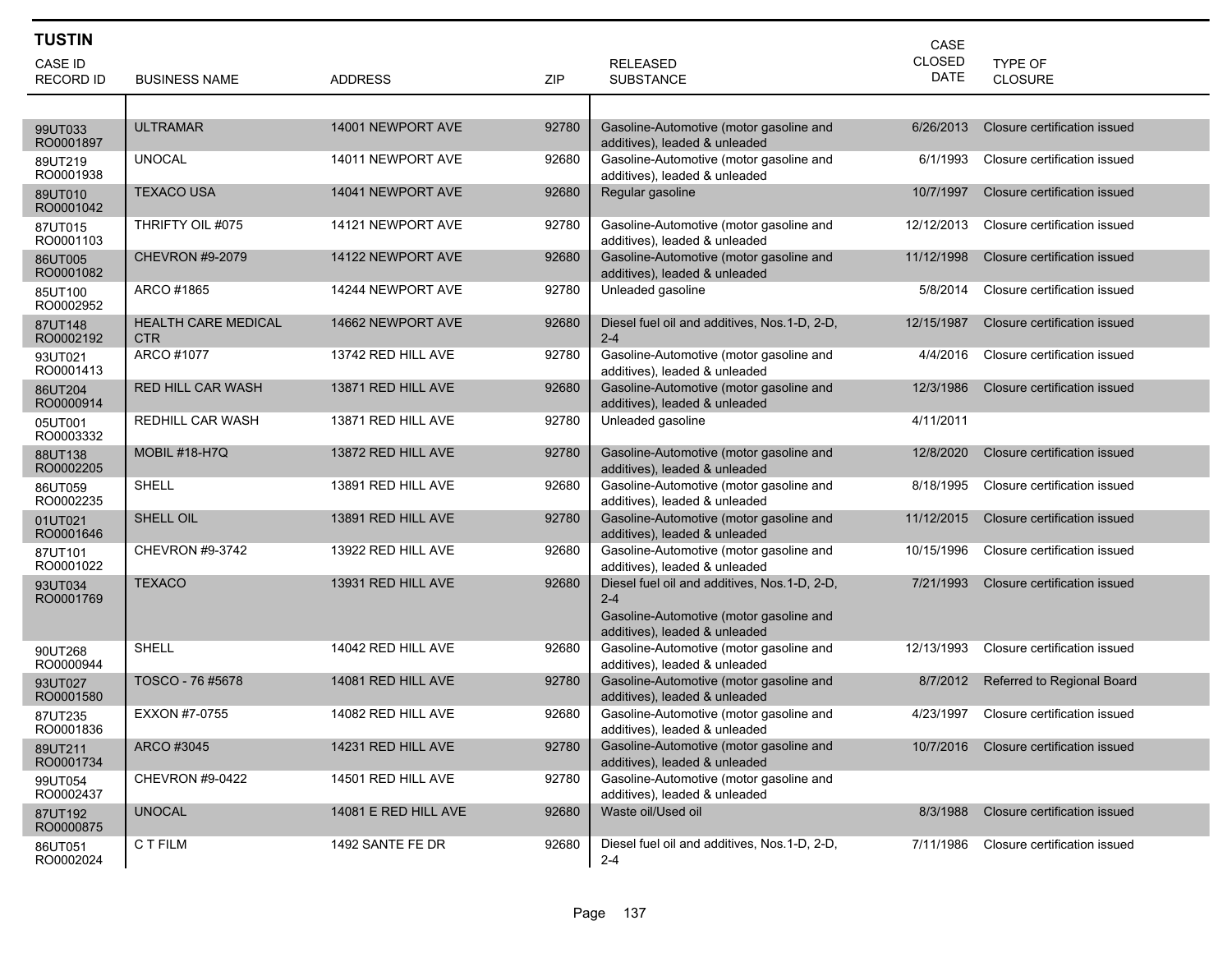| <b>TUSTIN</b><br><b>CASE ID</b><br>RECORD ID | <b>BUSINESS NAME</b>                                | <b>ADDRESS</b>     | <b>ZIP</b> | <b>RELEASED</b><br><b>SUBSTANCE</b>                                                                                                 | CASE<br><b>CLOSED</b><br><b>DATE</b> | TYPE OF<br><b>CLOSURE</b>    |
|----------------------------------------------|-----------------------------------------------------|--------------------|------------|-------------------------------------------------------------------------------------------------------------------------------------|--------------------------------------|------------------------------|
|                                              |                                                     |                    |            |                                                                                                                                     |                                      |                              |
| 99UT064<br>RO0002670                         | <b>TUSTIN CITY</b><br><b>MAINTENTANCE YARD</b>      | 1472 SERVICE RD    | 92780      | Gasoline-Automotive (motor gasoline and<br>additives), leaded & unleaded                                                            | 9/30/2002                            | Closure certification issued |
| 88UT169<br>RO0002908                         | THRIFTY OIL                                         | 101 N TUSTIN AVE   | 92680      | Waste oil/Used oil                                                                                                                  | 4/18/1991                            | Closure certification issued |
| 91UT029<br>RO0001561                         | <b>THRIFTY OIL</b>                                  | 101 N TUSTIN AVE   | 92680      | Gasoline-Automotive (motor gasoline and<br>additives), leaded & unleaded                                                            | 3/11/1998                            | Closure certification issued |
| 90UT103<br>RO0001818                         | <b>CONSOLIDATED</b><br><b>BEVERAGE DISTRIBUTION</b> | 2681 WALNUT AVE    | 92680      | Diesel fuel oil and additives, Nos.1-D, 2-D,<br>$2 - 4$<br>Gasoline-Automotive (motor gasoline and<br>additives), leaded & unleaded | 12/18/1991                           | Closure certification issued |
| 85UT093<br>RO0002958                         | <b>STEELCASE INC</b>                                | 1123 WARNER AVE    | 92680      | Chlorinated hydrocarbons                                                                                                            | 6/1/1991                             | Transferred to OCUST Program |
| 96UT010<br>RO0001181                         | <b>QUAILITY BEER</b><br><b>DISTRIBUTORS</b>         | 15201 WOODLAWN AVE | 92680      | Diesel fuel oil and additives, Nos.1-D, 2-D,<br>$2 - 4$<br>Gasoline-Automotive (motor gasoline and<br>additives), leaded & unleaded | 4/23/2001                            | Closure certification issued |

٠

٠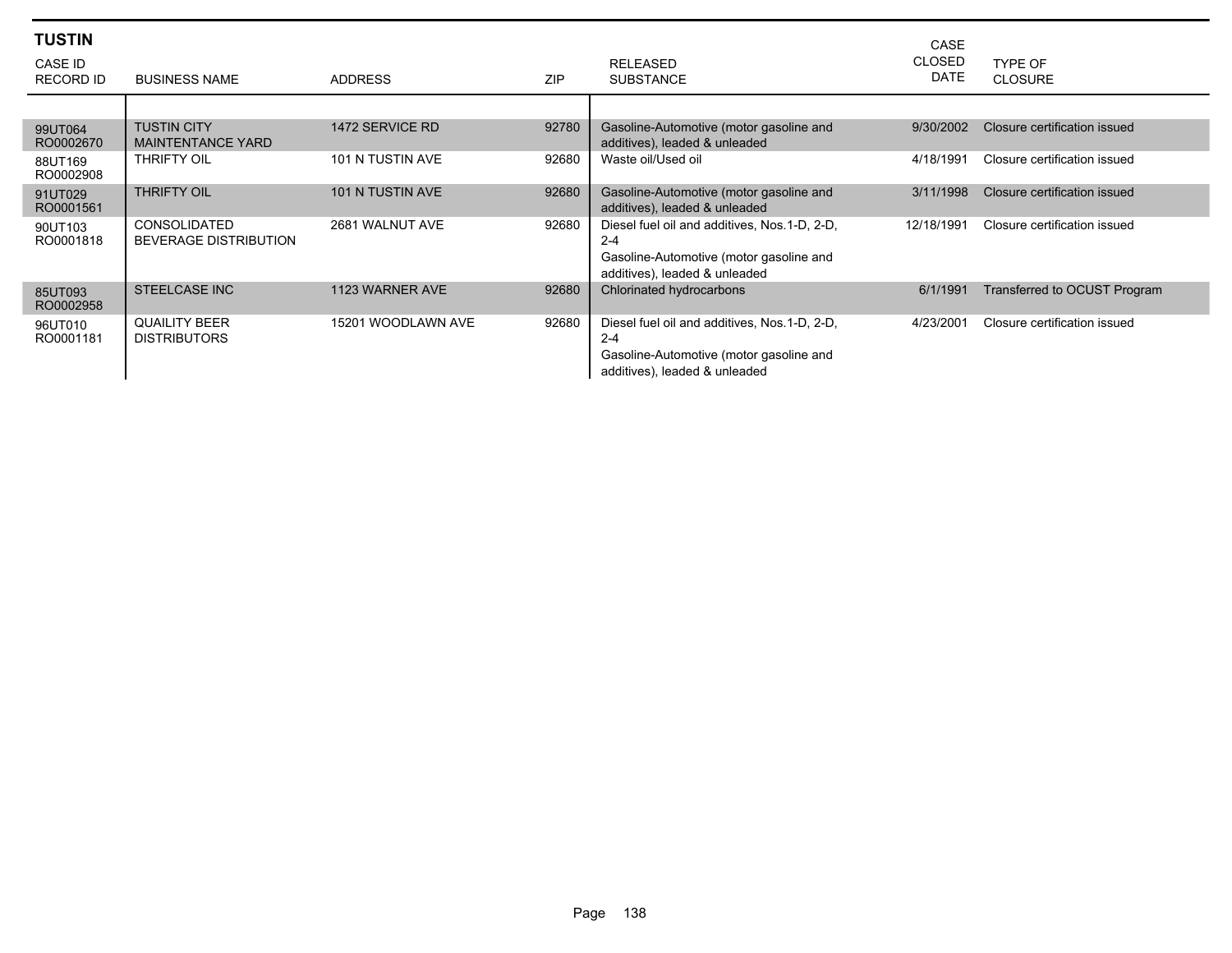| <b>VILLA PARK</b>           |                                                    |                      |            |                                                                          | CASE                         |                              |
|-----------------------------|----------------------------------------------------|----------------------|------------|--------------------------------------------------------------------------|------------------------------|------------------------------|
| CASE ID<br><b>RECORD ID</b> | <b>BUSINESS NAME</b>                               | <b>ADDRESS</b>       | <b>ZIP</b> | <b>RELEASED</b><br><b>SUBSTANCE</b>                                      | <b>CLOSED</b><br><b>DATE</b> | TYPE OF<br><b>CLOSURE</b>    |
|                             |                                                    |                      |            |                                                                          |                              |                              |
| 98UT063<br>RO0002606        | <b>VACANT PARCEL/OAKHILL</b><br><b>DEVELOPMENT</b> | <b>19024 MESA DR</b> | 92861      | Gasoline-Automotive (motor gasoline and<br>additives), leaded & unleaded | 6/19/2001                    | Closure certification issued |
| 85UT133<br>RO0001277        | <b>VILLA PARK CITRUS</b><br><b>PACKING</b>         | 10121 SANTIAGO BLVD  | 92667      | Xylene<br>Toluene<br>Aliphatic hydrocarbons                              | 12/20/1991                   | Closure certification issued |
| 93UT084<br>RO0002953        | TOSCO - 76 #6218                                   | 17771 SANTIAGO BLVD  | 92861      | Gasoline-Automotive (motor gasoline and<br>additives), leaded & unleaded | 1/15/2016                    | Closure certification issued |
| 91UT046<br>RO0002005        | <b>VILLA PARK HIGH SCHOOL</b>                      | 18042 TAFT AVE       | 92667      | Waste oil/Used oil                                                       | 10/9/1991                    | Closure certification issued |
| 02UT010<br>RO0003054        | <b>LICKL RESIDENCE</b>                             | 19121 VALLEY DR      | 92861      | Gasoline-Automotive (motor gasoline and<br>additives), leaded & unleaded | 8/22/2002                    | Closure certification issued |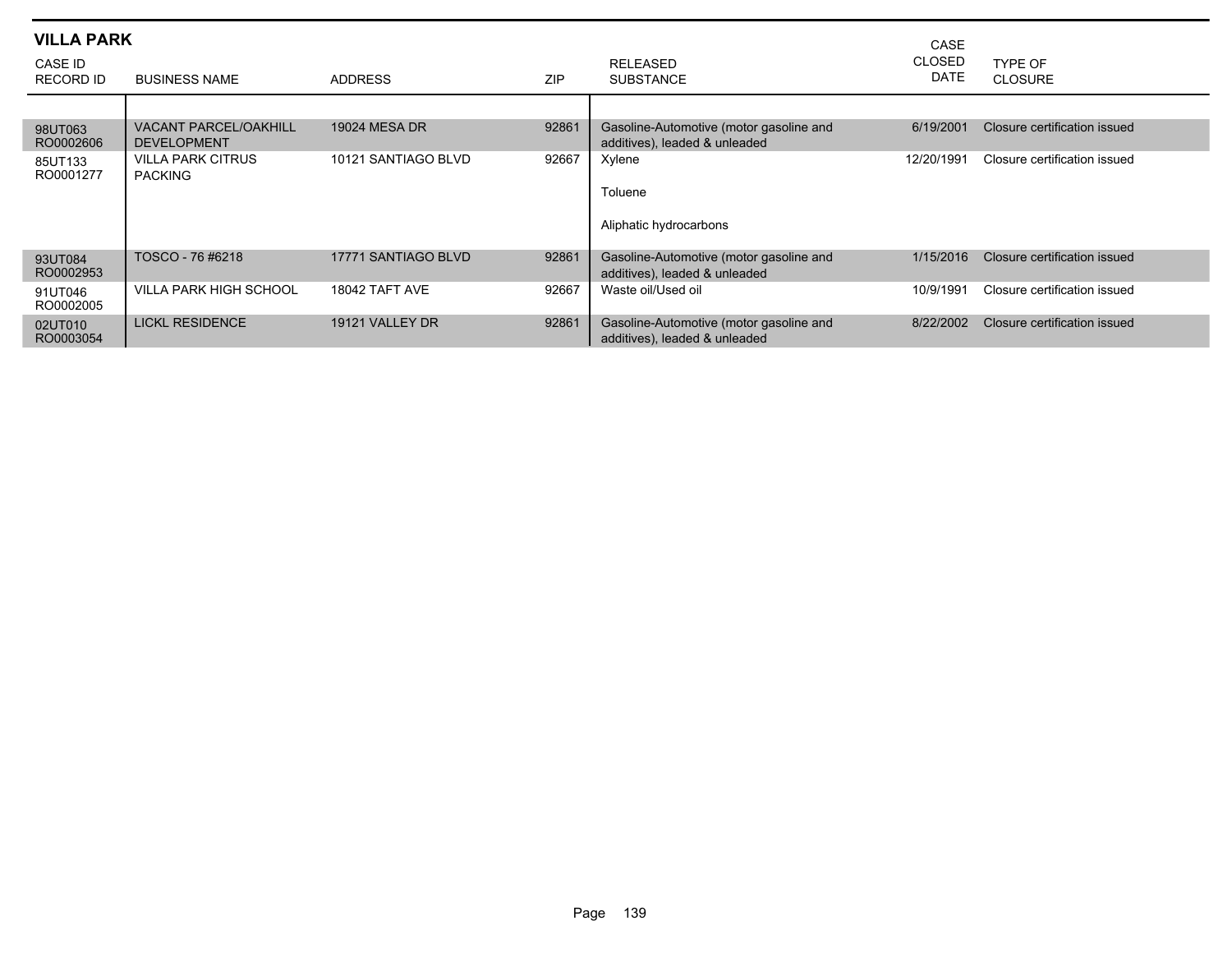| <b>WESTMINSTER</b>   |                                            |                  |       |                                                                                                                                     | CASE                  |                              |
|----------------------|--------------------------------------------|------------------|-------|-------------------------------------------------------------------------------------------------------------------------------------|-----------------------|------------------------------|
| CASE ID              |                                            |                  |       | <b>RELEASED</b>                                                                                                                     | CLOSED<br><b>DATE</b> | <b>TYPE OF</b>               |
| <b>RECORD ID</b>     | <b>BUSINESS NAME</b>                       | <b>ADDRESS</b>   | ZIP   | <b>SUBSTANCE</b>                                                                                                                    |                       | <b>CLOSURE</b>               |
| 89UT132<br>RO0002294 | <b>BRUCE'S AUTO SERVICE</b>                | 8042 23RD ST     | 92683 | Waste oil/Used oil                                                                                                                  | 11/3/1989             | Closure certification issued |
| 85UT054<br>RO0002080 | <b>MOBIL OIL</b>                           | 13441 BEACH BLVD | 92683 | Gasoline-Automotive (motor gasoline and<br>additives), leaded & unleaded                                                            | 11/8/1985             | Closure certification issued |
| 93UT022<br>RO0001443 | <b>FORMER TEXACO</b><br><b>STATION</b>     | 13502 BEACH BLVD | 92683 | Gasoline-Automotive (motor gasoline and<br>additives), leaded & unleaded                                                            | 4/3/1995              | Closure certification issued |
| 86UT146<br>RO0001890 | <b>TEXACO</b>                              | 13502 BEACH BLVD | 92683 | Gasoline-Automotive (motor gasoline and<br>additives), leaded & unleaded                                                            | 8/6/1991              | Closure certification issued |
| 89UT079<br>RO0002762 | BOB LONGPRE PONTIAC                        | 13600 BEACH BLVD | 92683 | Waste oil/Used oil                                                                                                                  | 1/10/1992             | Closure certification issued |
| 96UT009<br>RO0001184 | G & M OIL #06                              | 13741 BEACH BLVD | 92683 | Gasoline-Automotive (motor gasoline and<br>additives), leaded & unleaded                                                            | 6/28/2019             | Closure certification issued |
| 85UT018<br>RO0001128 | <b>TEXACO OIL</b>                          | 13741 BEACH BLVD | 92683 | Gasoline-Automotive (motor gasoline and<br>additives), leaded & unleaded                                                            | 3/19/1985             | Closure certification issued |
| 87UT146<br>RO0002139 | MOBIL #11-G3E                              | 14002 BEACH BLVD | 92683 | Gasoline-Automotive (motor gasoline and<br>additives), leaded & unleaded                                                            | 3/8/2011              | Closure certification issued |
| 93UT014<br>RO0001217 | SHELL OIL                                  | 14502 BEACH BLVD | 92683 | Gasoline-Automotive (motor gasoline and<br>additives), leaded & unleaded                                                            | 6/29/2012             | Closure certification issued |
| 90UT122<br>RO0002306 | <b>WESTMINSTER MEMORIAL</b><br><b>PARK</b> | 14801 BEACH BLVD | 92683 | Gasoline-Automotive (motor gasoline and<br>additives), leaded & unleaded                                                            | 8/30/1996             | Closure certification issued |
| 86UT024<br>RO0001298 | G & M OIL #32/ FORMER<br><b>TARGET</b>     | 14902 BEACH BLVD | 92683 | Gasoline-Automotive (motor gasoline and<br>additives), leaded & unleaded                                                            | 7/3/2014              | Closure certification issued |
| 91UT001<br>RO0002298 | <b>RANCHO LUMBER</b>                       | 14951 BEACH BLVD | 92683 | Gasoline-Automotive (motor gasoline and<br>additives), leaded & unleaded                                                            | 11/8/1996             | Closure certification issued |
| 94UT019<br>RO0001381 | U-HAUL                                     | 15182 BEACH BLVD | 92683 | Diesel fuel oil and additives, Nos.1-D, 2-D,<br>$2 - 4$<br>Gasoline-Automotive (motor gasoline and<br>additives), leaded & unleaded | 12/13/1995            | Closure certification issued |
| 87UT014<br>RO0001084 | <b>ELMORE TOYOTA</b>                       | 15300 BEACH BLVD | 92683 | Gasoline-Automotive (motor gasoline and<br>additives), leaded & unleaded                                                            | 11/8/1996             | Closure certification issued |
| 88UT139<br>RO0002229 | CHEVRON #9-5492                            | 15482 BEACH BLVD | 92683 | Gasoline-Automotive (motor gasoline and<br>additives), leaded & unleaded                                                            | 8/18/2021             | Closure certification issued |
| 84UT010<br>RO0000968 | <b>CHEVRON USA</b>                         | 15482 BEACH BLVD | 92683 | Gasoline-Automotive (motor gasoline and<br>additives), leaded & unleaded                                                            | 9/6/1985              | Closure certification issued |
| 87UT105<br>RO0001091 | SHELL OIL                                  | 15501 BEACH BLVD | 92683 | Gasoline-Automotive (motor gasoline and<br>additives), leaded & unleaded                                                            | 12/6/2016             | Closure certification issued |
| 85UT033<br>RO0001532 | MOBIL #18-G2W                              | 15502 BEACH BLVD | 92683 | Gasoline-Automotive (motor gasoline and<br>additives), leaded & unleaded                                                            | 6/26/2018             | Closure certification issued |
| 89UT131<br>RO0002270 | MIKE MCCARTHY BUICK                        | 15550 BEACH BLVD | 92683 | Unleaded gasoline<br>Waste oil/Used oil                                                                                             | 4/30/1989             | Closure certification issued |
| 86UT112<br>RO0001030 | SHELL OIL                                  | 10002 BOLSA AVE  | 92683 | Waste oil/Used oil<br>Gasoline-Automotive (motor gasoline and<br>additives), leaded & unleaded                                      | 5/12/2006             | Closure certification issued |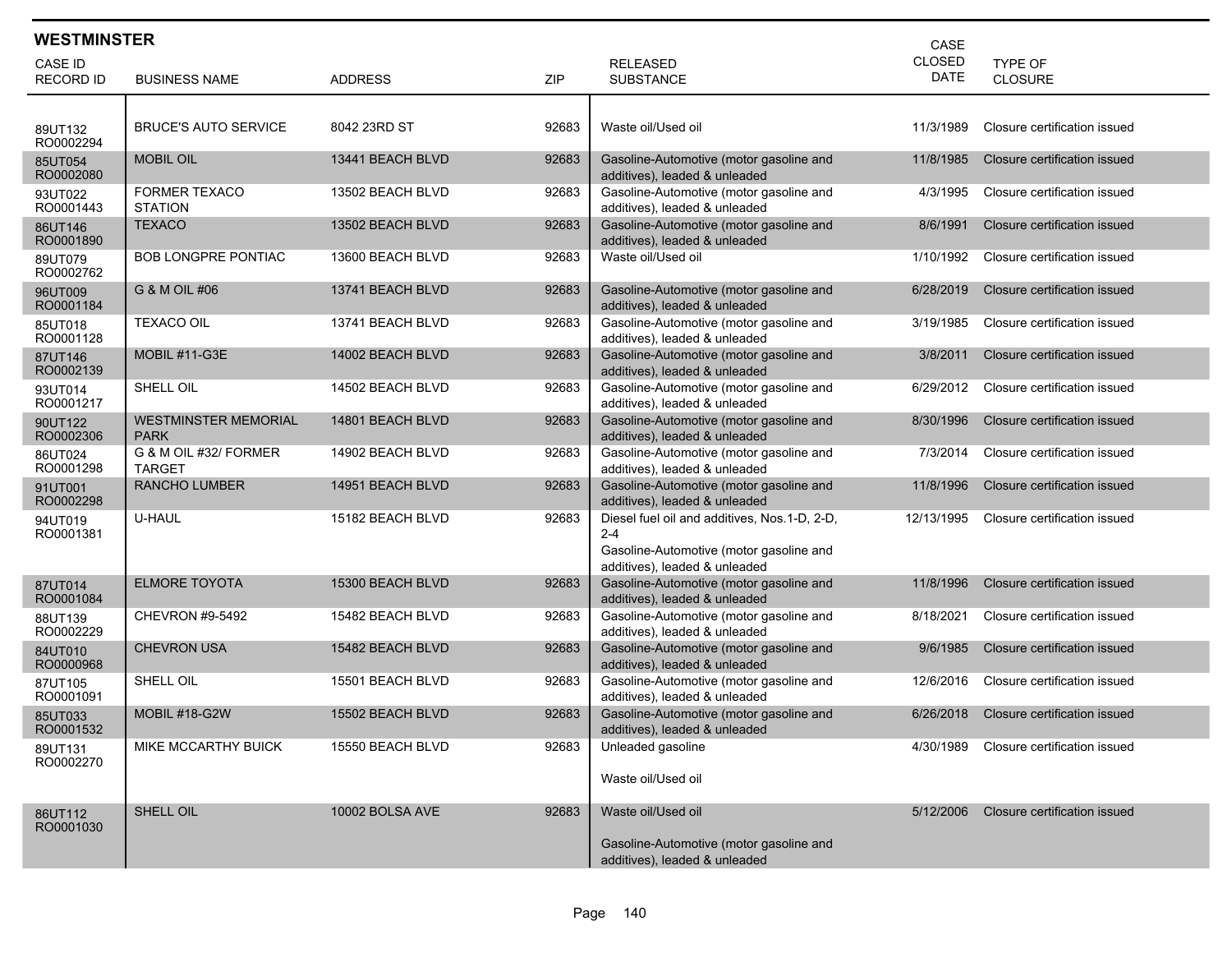| <b>WESTMINSTER</b><br>CASE  |                                                  |                       |            |                                                                                                                                     |                              |                              |  |
|-----------------------------|--------------------------------------------------|-----------------------|------------|-------------------------------------------------------------------------------------------------------------------------------------|------------------------------|------------------------------|--|
| CASE ID<br><b>RECORD ID</b> | <b>BUSINESS NAME</b>                             | <b>ADDRESS</b>        | <b>ZIP</b> | <b>RELEASED</b><br><b>SUBSTANCE</b>                                                                                                 | <b>CLOSED</b><br><b>DATE</b> | TYPE OF<br><b>CLOSURE</b>    |  |
|                             |                                                  |                       |            |                                                                                                                                     |                              |                              |  |
| 85UT023<br>RO0001249        | SOUTHERN CALIF EDISON                            | 7333 BOLSA            | 92683      | Diesel fuel oil and additives, Nos.1-D, 2-D,<br>$2 - 4$                                                                             | 10/23/1985                   | Closure certification issued |  |
| 87UT204<br>RO0001041        | <b>MOBIL #18-G7G</b>                             | 8961 BOLSA AVE        | 92683      | Waste oil/Used oil                                                                                                                  | 5/3/2010                     |                              |  |
| 88UT201<br>RO0001195        | <b>TEXACO</b>                                    | 8990 BOLSA AVE        | 92683      | Gasoline-Automotive (motor gasoline and<br>additives), leaded & unleaded                                                            | 12/6/2013                    | Closure certification issued |  |
| 84UT018<br>RO0001094        | <b>TEXACO OIL</b>                                | 8990 BOLSA AVE        | 92683      | Gasoline-Automotive (motor gasoline and<br>additives), leaded & unleaded                                                            | 11/27/1984                   | Closure certification issued |  |
| 86UT048<br>RO0001947        | <b>BRIDGECREEK REALTY</b><br><b>INVESTMENT</b>   | 9200 BOLSA AVE        | 92683      | Gasoline-Automotive (motor gasoline and<br>additives), leaded & unleaded                                                            | 7/16/1992                    | Referred to Regional Board   |  |
| 86UT164<br>RO0002352        | <b>BRIDGECREEK REALTY</b><br><b>INVESTMENTS</b>  | 9223 BOLSA AVE        | 92683      | Diesel fuel oil and additives, Nos.1-D, 2-D,<br>$2 - 4$<br>Kerosene                                                                 | 7/3/1991                     | Closure certification issued |  |
| 88UT162<br>RO0002766        | <b>BRIDGECREEK</b><br><b>DEVELOPMENT</b>         | 9852 BOLSA AVE        | 92683      | Waste oil/Used oil                                                                                                                  | 1/11/1989                    | Closure certification issued |  |
| 91UT059<br>RO0002342        | <b>UNOCAL #5672</b>                              | 9972 BOLSA AVE        | 92683      | Gasoline-Automotive (motor gasoline and<br>additives), leaded & unleaded                                                            | 1/10/2019                    | Closure certification issued |  |
| 89UT221<br>RO0001988        | MOBIL #11-G6Y                                    | 13982 BOLSA CHICA RD  | 92683      | Waste oil/Used oil<br>Gasoline-Automotive (motor gasoline and<br>additives), leaded & unleaded                                      | 10/7/1992                    | Closure certification issued |  |
| 98UT019<br>RO0001480        | MOBIL STN #18-G6Y                                | 13982 BOLSA CHICA AVE | 92683      | Gasoline-Automotive (motor gasoline and<br>additives), leaded & unleaded                                                            | 9/10/2004                    | Closure certification issued |  |
| 88UT037<br>RO0001710        | ARCO #1064                                       | 14511 BROOKHURST ST   | 92683      | Waste oil/Used oil<br>Gasoline-Automotive (motor gasoline and<br>additives), leaded & unleaded                                      |                              |                              |  |
| 98UT005<br>RO0000792        | <b>VALET CAR WASH</b>                            | 14571 BROOKHURST ST   | 92683      | Gasoline-Automotive (motor gasoline and<br>additives), leaded & unleaded                                                            |                              |                              |  |
| 98UT039<br>RO0002003        | <b>WESTMINSTER SCHOOL</b><br><b>DISTRICT</b>     | 14121 CEDARWOOD AVE   | 92683      | Gasoline-Automotive (motor gasoline and<br>additives), leaded & unleaded                                                            | 2/21/2002                    | Closure certification issued |  |
| 85UT011<br>RO0001005        | <b>MIDWAY CITY SANITATION</b>                    | 14451 CEDARWOOD AVE   | 92683      | Gasoline-Automotive (motor gasoline and<br>additives), leaded & unleaded                                                            | 7/8/1985                     | Closure certification issued |  |
| 94UT012<br>RO0001190        | <b>MIDWAY CITY SANITATION</b><br><b>DISTRICT</b> | 14451 CEDARWOOD AVE   | 92683      | Diesel fuel oil and additives, Nos.1-D, 2-D,<br>$2 - 4$                                                                             | 12/6/2000                    | Closure certification issued |  |
| 90UT222<br>RO0002288        | <b>FUJITA FARMS</b>                              | 14452 CHESTNUT ST     | 92683      | Gasoline-Automotive (motor gasoline and<br>additives), leaded & unleaded                                                            | 11/21/2013                   | Closure certification issued |  |
| 94UT039<br>RO0001917        | CHEVRON #9-1202                                  | 9491 EDINGER AVE      | 92683      | Gasoline-Automotive (motor gasoline and<br>additives), leaded & unleaded                                                            | 8/3/2018                     | Closure certification issued |  |
| 00UT001<br>RO0002335        | ALL AMERICAN ASPHALT                             | 14490 EDWARDS ST      | 92683      | Diesel fuel oil and additives, Nos.1-D, 2-D,<br>$2 - 4$<br>Gasoline-Automotive (motor gasoline and<br>additives), leaded & unleaded | 7/6/2009                     | Closure certification issued |  |
| 86UT096<br>RO0000773        | <b>TRANSIT MIXED</b><br>CONCRETE                 | 14528 EDWARDS ST      | 92683      | Diesel fuel oil and additives, Nos.1-D, 2-D,<br>$2 - 4$                                                                             | 5/13/1988                    | Closure certification issued |  |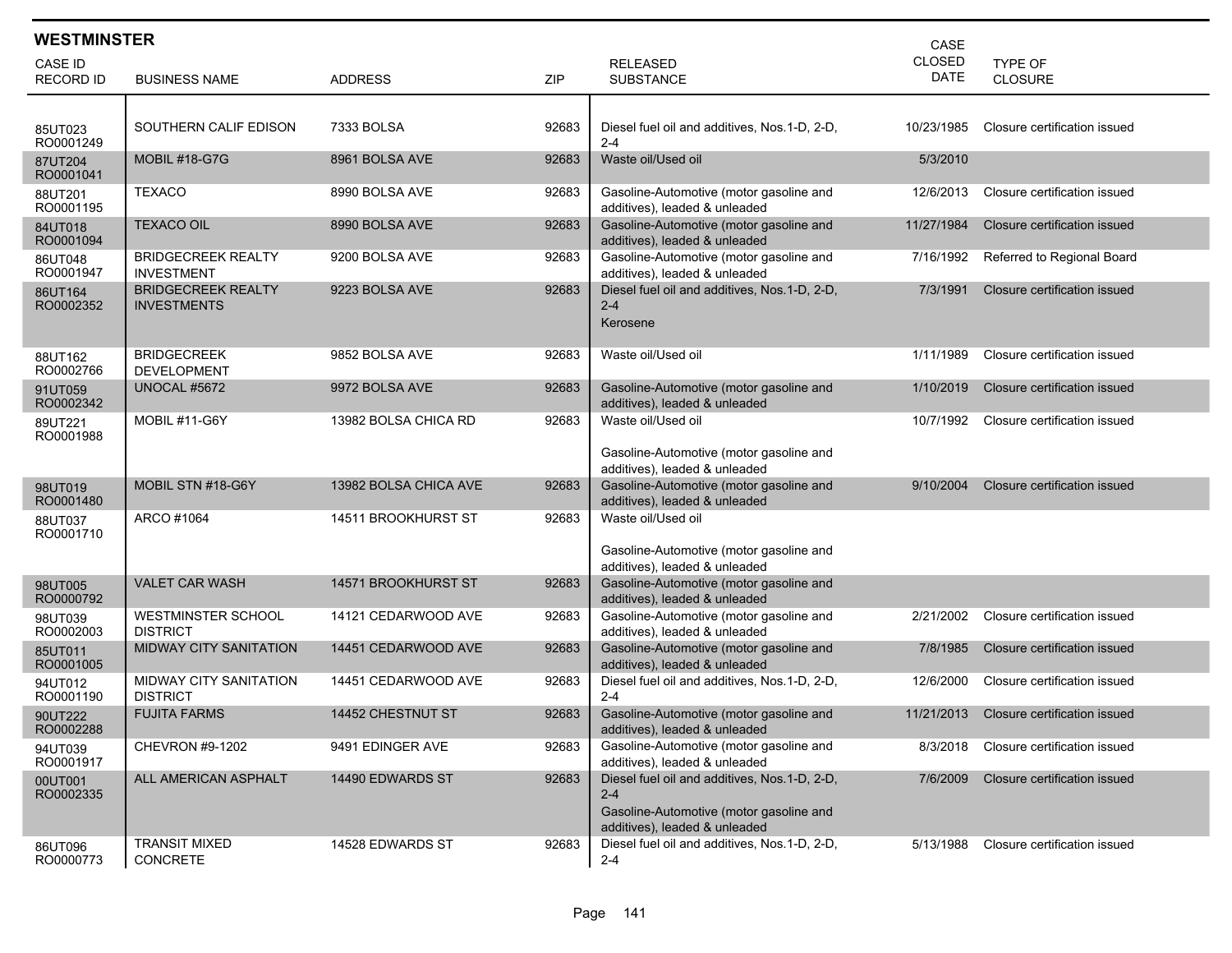| <b>WESTMINSTER</b>   |                                          |                        |        |                                                                                                                                     | CASE          |                              |
|----------------------|------------------------------------------|------------------------|--------|-------------------------------------------------------------------------------------------------------------------------------------|---------------|------------------------------|
| <b>CASE ID</b>       |                                          |                        |        | <b>RELEASED</b>                                                                                                                     | <b>CLOSED</b> | <b>TYPE OF</b>               |
| <b>RECORD ID</b>     | <b>BUSINESS NAME</b>                     | <b>ADDRESS</b>         | ZIP    | <b>SUBSTANCE</b>                                                                                                                    | DATE          | <b>CLOSURE</b>               |
|                      |                                          |                        |        |                                                                                                                                     |               |                              |
| 96UT034<br>RO0001835 | TRANSIT MIXED<br><b>CONCRETE</b>         | 14528 EDWARDS ST       | 92683  | Diesel fuel oil and additives, Nos.1-D, 2-D,<br>$2 - 4$                                                                             | 1/20/1998     | Closure certification issued |
| 86UT018<br>RO0001144 | USA PETROLEUM #141                       | 14600 EDWARDS AVE      | 92683  | Gasoline-Automotive (motor gasoline and<br>additives), leaded & unleaded                                                            | 11/4/2013     | Closure certification issued |
| 10UT001<br>RO0003536 | <b>SUNSET FORD</b>                       | 5440 GARDEN GROVE BLVD | 92683- | Gasoline-Automotive (motor gasoline and<br>additives), leaded & unleaded                                                            | 2/20/2015     | Closure certification issued |
| 86UT177<br>RO0002662 | SUNSET FORD                              | 5440 GARDEN GROVE BLVD | 92683  | Waste oil/Used oil                                                                                                                  | 5/5/1987      | Closure certification issued |
| 96UT004<br>RO0001079 | <b>ORANGE GATE</b><br><b>INVESTORS</b>   | 5455 GARDEN GROVE BLVD | 92683  | Diesel fuel oil and additives, Nos. 1-D, 2-D,<br>$2 - 4$                                                                            | 7/31/1996     | Closure certification issued |
| 89UT218<br>RO0001912 | <b>ALLEN TIRES</b>                       | 7142 GARDEN GROVE BLVD | 92683  | Gasoline-Automotive (motor gasoline and<br>additives), leaded & unleaded                                                            | 7/18/1995     | Closure certification issued |
| 94UT016<br>RO0001294 | U HAUL                                   | 7422 GARDEN GROVE BLVD | 92683  | Diesel fuel oil and additives, Nos.1-D, 2-D,<br>$2 - 4$<br>Gasoline-Automotive (motor gasoline and<br>additives), leaded & unleaded | 7/21/1995     | Closure certification issued |
| 88UT133<br>RO0002070 | <b>CHEVRON</b>                           | 13102 GOLDEN WEST ST   | 92683  | Gasoline-Automotive (motor gasoline and<br>additives), leaded & unleaded                                                            | 5/20/1991     | Closure certification issued |
| 86UT221<br>RO0001194 | ARCO #6036                               | 13142 GOLDEN WEST ST   | 92683  | Gasoline-Automotive (motor gasoline and<br>additives), leaded & unleaded                                                            | 12/4/2015     | Closure certification issued |
| 88UT113<br>RO0001547 | <b>TEXACO</b>                            | 13712 GOLDEN WEST ST   | 92683  | Gasoline-Automotive (motor gasoline and<br>additives), leaded & unleaded                                                            | 9/23/2005     | Closure certification issued |
| 84UT013<br>RO0001008 | <b>TEXACO OIL</b>                        | 13712 GOLDEN WEST ST   | 92683  | Gasoline-Automotive (motor gasoline and<br>additives), leaded & unleaded                                                            | 1/25/1985     | Closure certification issued |
| 88UT129<br>RO0001966 | <b>WESTMINSTER HIGH</b><br><b>SCHOOL</b> | 14325 GOLDEN WEST ST   | 92683  | Gasoline-Automotive (motor gasoline and<br>additives), leaded & unleaded                                                            | 8/12/1988     | Closure certification issued |
| 90UT005<br>RO0002637 | <b>DROWN NEWS AGENCY</b>                 | 15172 GOLDEN WEST CIR  | 92683  | Gasoline-Automotive (motor gasoline and<br>additives), leaded & unleaded                                                            | 10/24/1990    | Closure certification issued |
| 96UT001<br>RO0001026 | DEL TACO PROPERTY                        | 13731 GOLDENWEST ST    | 92683  | Gasoline-Automotive (motor gasoline and<br>additives), leaded & unleaded                                                            | 3/27/1997     | Referred to Regional Board   |
| 00UT012<br>RO0001371 | ANDERSON NEWS CO                         | 15172 GOLDENWEST CIR   | 92683  | Gasoline-Automotive (motor gasoline and<br>additives), leaded & unleaded                                                            | 8/23/2000     | Closure certification issued |
| 97UT006<br>RO0000958 | UNOCAL COP #5888                         | 15482 GOLDENWEST ST    | 92683  | Waste oil/Used oil<br>Gasoline-Automotive (motor gasoline and                                                                       |               |                              |
|                      |                                          |                        |        | additives), leaded & unleaded                                                                                                       |               |                              |
| 89UT202<br>RO0001491 | TANAKA PACKAGING                         | 7152 HAZARD AVE        | 92683  | Diesel fuel oil and additives, Nos.1-D, 2-D,<br>$2 - 4$<br>Gasoline-Automotive (motor gasoline and<br>additives), leaded & unleaded | 8/1/1996      | Closure certification issued |
| 93UT011<br>RO0001143 | <b>DGG PROPERTY</b>                      | 7190 HAZARD AVE        | 92683  | Diesel fuel oil and additives, Nos.1-D, 2-D,<br>$2 - 4$                                                                             | 12/7/1995     | Closure certification issued |
| 87UT106<br>RO0001092 | <b>WORLD CARPETS</b>                     | 7400 HAZARD AVE        | 92683  | Diesel fuel oil and additives, Nos.1-D, 2-D,<br>$2 - 4$                                                                             | 12/11/1987    | Closure certification issued |
| 86UT020<br>RO0001193 | STANDARD READY MIX                       | 7591 W HAZARD AVE      | 92683  | Gasoline-Automotive (motor gasoline and<br>additives), leaded & unleaded                                                            | 3/5/1993      | Referred to Regional Board   |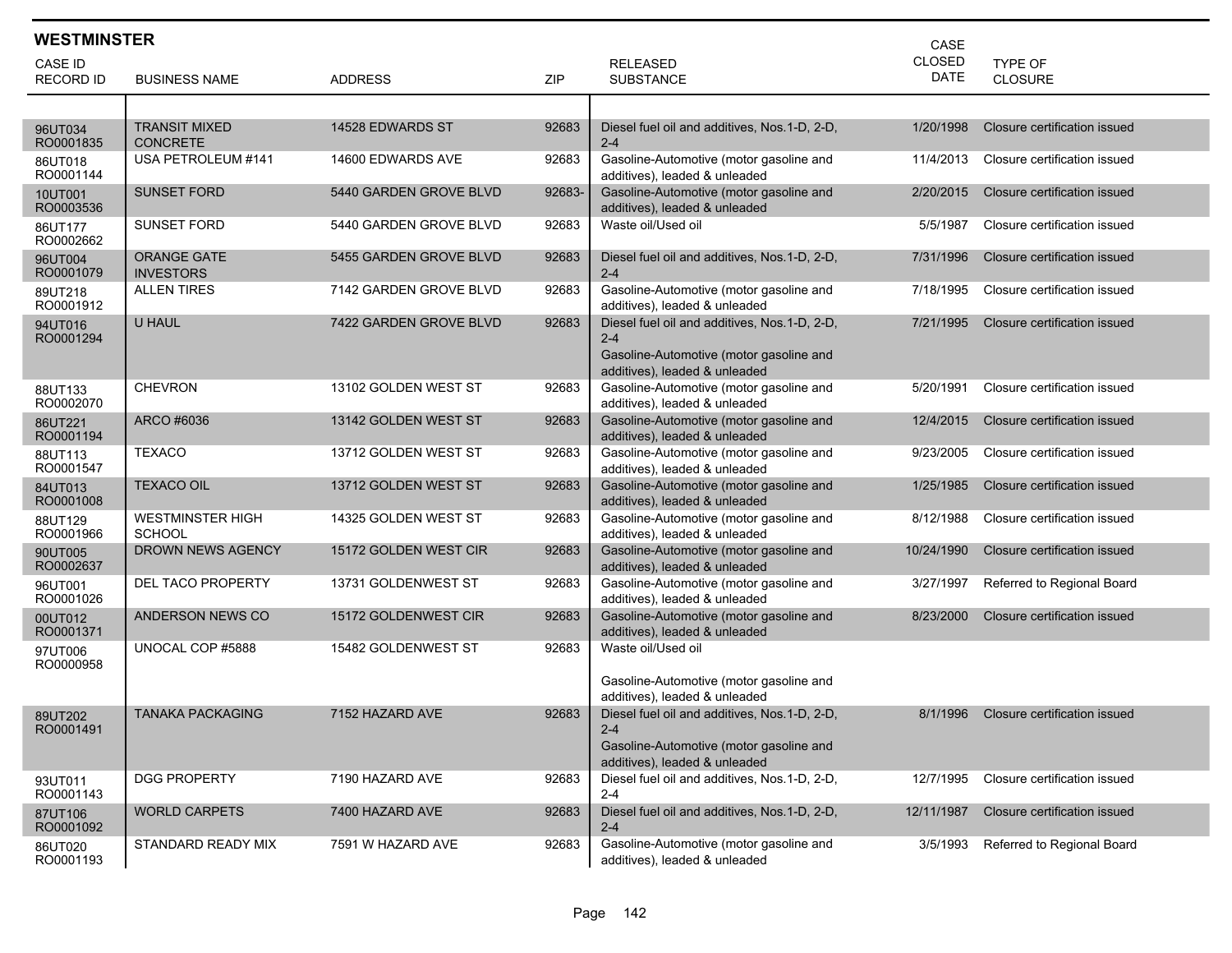| <b>WESTMINSTER</b><br>CASE |                                                       |                          |            |                                                                          |               |                              |  |  |
|----------------------------|-------------------------------------------------------|--------------------------|------------|--------------------------------------------------------------------------|---------------|------------------------------|--|--|
| <b>CASE ID</b>             |                                                       |                          |            | <b>RELEASED</b>                                                          | <b>CLOSED</b> | <b>TYPE OF</b>               |  |  |
| <b>RECORD ID</b>           | <b>BUSINESS NAME</b>                                  | <b>ADDRESS</b>           | <b>ZIP</b> | <b>SUBSTANCE</b>                                                         | <b>DATE</b>   | <b>CLOSURE</b>               |  |  |
|                            |                                                       |                          |            |                                                                          |               |                              |  |  |
| 89UT009<br>RO0002933       | HJH CONSTRUCTION                                      | 14450 HOOVER ST          | 92683      | Diesel fuel oil and additives, Nos. 1-D, 2-D,<br>$2 - 4$                 | 2/10/1989     | Closure certification issued |  |  |
| 85UT037<br>RO0001642       | EXXON                                                 | 14520 MAGNOLIA           | 92683      | Gasoline-Automotive (motor gasoline and<br>additives), leaded & unleaded | 6/13/1985     | Closure certification issued |  |  |
| 88UT097<br>RO0000826       | MOBIL #11-G7R                                         | 15496 MAGNOLIA ST        | 92683      | Gasoline-Automotive (motor gasoline and<br>additives), leaded & unleaded | 11/15/1993    | Closure certification issued |  |  |
| 91UT132<br>RO0002760       | EXXON #7-8756                                         | 15991 MAGNOLIA ST        | 92683      | Gasoline-Automotive (motor gasoline and<br>additives), leaded & unleaded | 8/16/2001     | Closure certification issued |  |  |
| 87UT030<br>RO0001497       | <b>TRI COUNTY</b><br>SANDBLASTING INC                 | 6402 MAPLE ST            | 92683      | Gasoline-Automotive (motor gasoline and<br>additives), leaded & unleaded | 10/20/1999    | Closure certification issued |  |  |
| 91UT034<br>RO0001699       | <b>DST BUILDERS</b>                                   | 6411 MAPLE ST            | 92683      | Gasoline-Automotive (motor gasoline and<br>additives), leaded & unleaded | 3/22/1991     | Closure certification issued |  |  |
| 89UT015<br>RO0001135       | <b>ITO FARMS</b>                                      | 9112 MCFADDEN AVE        | 92683      | Gasoline-Automotive (motor gasoline and<br>additives), leaded & unleaded | 10/28/1996    | Closure certification issued |  |  |
| 90UT198<br>RO0001667       | TBS CONTRACTING INC.                                  | 13602 MILTON AVE         | 92683      | Gasoline-Automotive (motor gasoline and<br>additives), leaded & unleaded | 4/19/2007     | Closure certification issued |  |  |
| 95UT021<br>RO0001466       | C C TOWING                                            | 13701 MILTON AVE         | 92683      | Diesel fuel oil and additives, Nos.1-D, 2-D,<br>$2 - 4$                  | 9/30/1996     | Closure certification issued |  |  |
| 86UT171<br>RO0002524       | <b>WESTMINSTER FIRE</b><br>STATION #2                 | 15061 MORAN ST           | 92683      | Diesel fuel oil and additives, Nos.1-D, 2-D,<br>$2 - 4$                  | 3/24/1987     | Closure certification issued |  |  |
| 97UT042<br>RO0002061       | <b>WESTMINSTER FIRE</b><br>STATION #66                | 15061 MORAN ST           | 92683      | Diesel fuel oil and additives, Nos.1-D, 2-D,<br>$2 - 4$                  | 2/25/1998     | Closure certification issued |  |  |
| 93UT018<br>RO0001327       | <b>LOS ALISOS RANCH</b><br><b>COMPANY</b>             | 13070 OLD BOLSA CHICA RD | 92683      | Diesel fuel oil and additives, Nos.1-D, 2-D,<br>$2 - 4$                  | 6/21/1993     | Closure certification issued |  |  |
| 88UT051<br>RO0002068       | <b>WESTMINSTER CITY YARD</b>                          | <b>14381 OLIVE ST</b>    | 92683      | Gasoline-Automotive (motor gasoline and<br>additives), leaded & unleaded | 12/20/1988    | Closure certification issued |  |  |
| 92UT089<br>RO0000732       | <b>WESTMINSTER</b><br><b>MAINTENANCE YARD</b>         | 14381 OLIVE ST           | 92683      | Gasoline-Automotive (motor gasoline and<br>additives), leaded & unleaded |               |                              |  |  |
| 91UT142<br>RO0002963       | <b>UNOCAL #5825</b>                                   | 13251 SPRINGDALE DR      | 92683      | Chlorinated hydrocarbons                                                 | 6/29/2012     | Closure certification issued |  |  |
|                            |                                                       |                          |            | Gasoline-Automotive (motor gasoline and<br>additives), leaded & unleaded |               |                              |  |  |
| 03UT006<br>RO0003131       | MOBIL #99-WMC                                         | 14022 SPRINGDALE AVE     | 92683      | Gasoline-Automotive (motor gasoline and<br>additives), leaded & unleaded | 6/29/2012     | Closure certification issued |  |  |
| 91UT071<br>RO0002630       | <b>KENFIELD &amp; SONS</b><br><b>EQUIPMENT RENTAL</b> | 7550 TRASK AVE           | 92683      | Unleaded gasoline                                                        | 12/1/1992     | Closure certification issued |  |  |
| 93UT004<br>RO0001875       | UNOCAL #6449                                          | 5000 WESTMINSTER BLVD    | 92683      | Gasoline-Automotive (motor gasoline and<br>additives), leaded & unleaded | 10/24/1995    | Closure certification issued |  |  |
| 85UT123<br>RO0001054       | SHELL OIL                                             | 5981 WESTMINSTER BLVD    | 92683      | Waste oil/Used oil                                                       | 9/14/1987     | Closure certification issued |  |  |
| 93UT052<br>RO0002234       | SHELL OIL                                             | 5981 WESTMINSTER BLVD    | 92683      | Diesel fuel oil and additives, Nos.1-D, 2-D,<br>$2 - 4$                  | 5/3/2019      | Closure certification issued |  |  |
| 96UT035<br>RO0001859       | <b>CHEVRON #9-5401</b>                                | 5992 WESTMINSTER BLVD    | 92683      | Gasoline-Automotive (motor gasoline and<br>additives), leaded & unleaded | 7/28/2017     | Closure certification issued |  |  |
| 92UT067<br>RO0002558       | EXXON #7-2283                                         | 6011 WESTMINSTER BLVD    | 92683      | Gasoline-Automotive (motor gasoline and<br>additives), leaded & unleaded | 3/26/1996     | Closure certification issued |  |  |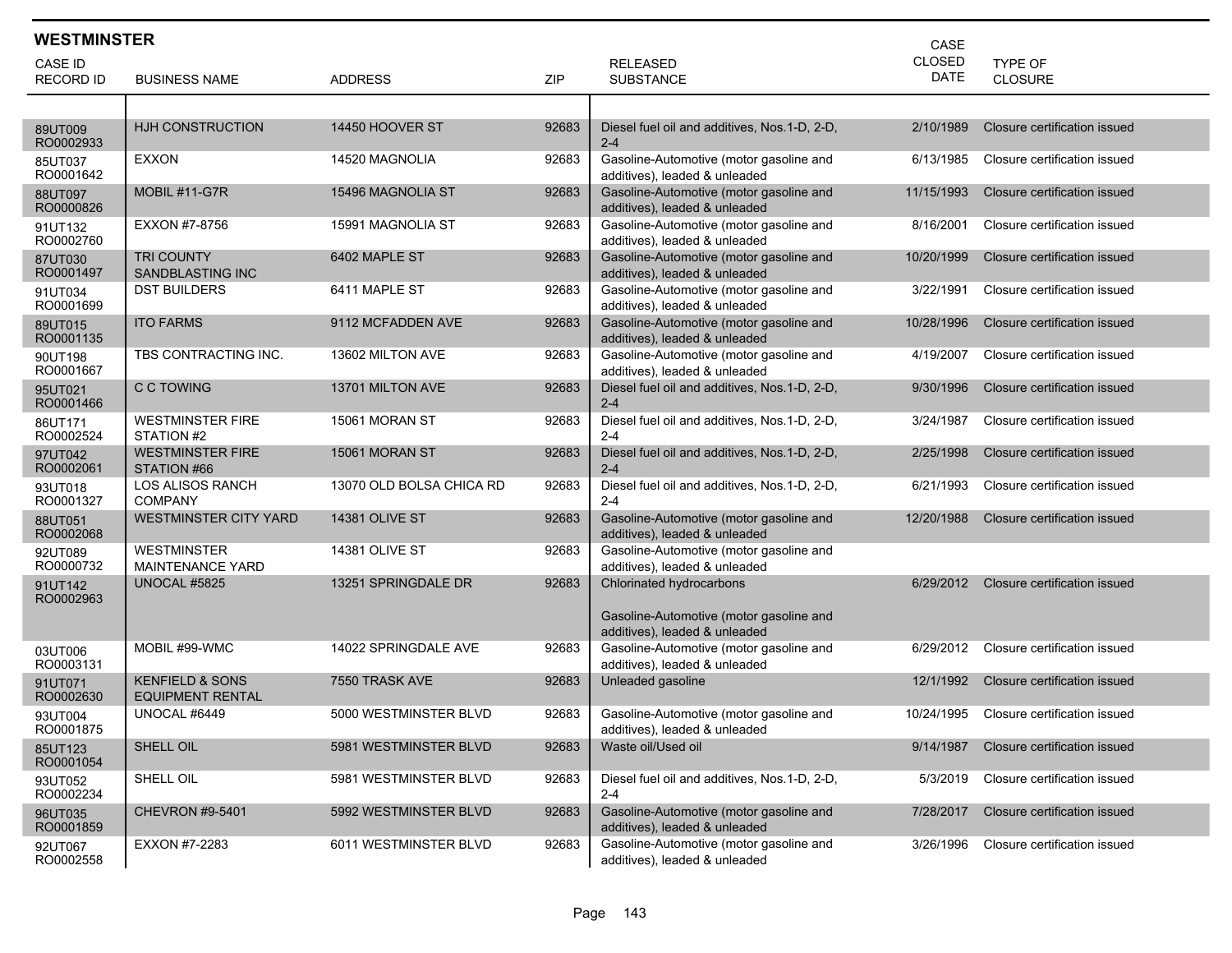| <b>WESTMINSTER</b>          |                                             |                       |            |                                                                                                                                     | CASE                  |                                  |
|-----------------------------|---------------------------------------------|-----------------------|------------|-------------------------------------------------------------------------------------------------------------------------------------|-----------------------|----------------------------------|
| CASE ID<br><b>RECORD ID</b> | <b>BUSINESS NAME</b>                        | <b>ADDRESS</b>        | <b>ZIP</b> | <b>RELEASED</b><br><b>SUBSTANCE</b>                                                                                                 | <b>CLOSED</b><br>DATE | <b>TYPE OF</b><br><b>CLOSURE</b> |
|                             |                                             |                       |            |                                                                                                                                     |                       |                                  |
| 88UT166<br>RO0002848        | THRIFTY OIL #368                            | 6311 WESTMINSTER BLVD | 92683      | Chlorinated hydrocarbons<br>Gasoline-Automotive (motor gasoline and                                                                 | 7/14/2014             |                                  |
| 84UT021<br>RO0001155        | UNOCAL COP #5226                            | 6322 WESTMINSTER BLVD | 92683      | additives), leaded & unleaded<br>Gasoline-Automotive (motor gasoline and<br>additives), leaded & unleaded                           | 5/6/2013              | Closure certification issued     |
| 87UT144<br>RO0002084        | SUPER 7 GAS                                 | 6491 WESTMINSTER BLVD | 92683      | Gasoline-Automotive (motor gasoline and<br>additives), leaded & unleaded                                                            | 2/16/2000             | Closure certification issued     |
| 86UT141<br>RO0001763        | <b>SBS AUTOMOTIVE</b>                       | 6551 WESTMINSTER BLVD | 92683      | Diesel fuel oil and additives, Nos.1-D, 2-D,<br>$2 - 4$<br>Gasoline-Automotive (motor gasoline and<br>additives), leaded & unleaded | 1/23/1997             | Closure certification issued     |
| 90UT040<br>RO0001833        | <b>FORMER ALAN KANE</b><br><b>CHEVROLET</b> | 6633 WESTMINSTER BLVD | 92683      | Waste oil/Used oil                                                                                                                  | 6/8/1993              | Closure certification issued     |
| 88UT117<br>RO0001658        | PINETREE SERVICE CORP                       | 6655 WESTMINSTER BLVD | 92683      | Gasoline-Automotive (motor gasoline and<br>additives), leaded & unleaded                                                            | 4/9/1991              | Closure certification issued     |
| 90UT272<br>RO0000995        | <b>WESTMINSTER CAR</b><br><b>WASH</b>       | 6695 WESTMINSTER BLVD | 92683      | Gasoline-Automotive (motor gasoline and<br>additives), leaded & unleaded                                                            | 11/4/2005             | Closure certification issued     |
| 95UT059<br>RO0002451        | G & M OIL #14                               | 6702 WESTMINSTER AVE  | 92683      | Gasoline-Automotive (motor gasoline and<br>additives), leaded & unleaded                                                            | 1/11/2011             | Closure certification issued     |
| 92UT128<br>RO0002891        | <b>GTE WESTMINSTER</b>                      | 6774 WESTMINSTER BLVD | 92683      | Gasoline-Automotive (motor gasoline and<br>additives), leaded & unleaded                                                            | 7/14/1993             | Closure certification issued     |
| 92UT033<br>RO0001723        | OVH INDEPENDENT                             | 6850 WESTMINSTER AVE  | 92683      | Waste oil/Used oil                                                                                                                  | 10/28/1996            | Closure certification issued     |
| 84UT014<br>RO0001023        | <b>FORMER CHEVRON</b>                       | 6981 WESTMINSTER BLVD | 92683      | Gasoline-Automotive (motor gasoline and<br>additives), leaded & unleaded                                                            | 3/5/1993              | Referred to Regional Board       |
| 87UT089<br>RO0002930        | ARCO #1633                                  | 6982 WESTMINSTER BLVD | 92683      | Gasoline-Automotive (motor gasoline and<br>additives), leaded & unleaded                                                            | 9/8/2016              | Closure certification issued     |
| 87UT250<br>RO0002224        | <b>UNOCAL #5225</b>                         | 7001 WESTMINSTER BLVD | 92683      | Waste oil/Used oil<br>Gasoline-Automotive (motor gasoline and<br>additives), leaded & unleaded                                      | 3/21/2006             | Closure certification issued     |
| 90UT042<br>RO0001882        | <b>WESTMINSTER AUTO</b><br><b>BODY SHOP</b> | 7522 WESTMINSTER BLVD | 92683      | Waste oil/Used oil                                                                                                                  | 4/30/1990             | Closure certification issued     |
| 85UT008<br>RO0001412        | <b>STEVE CRAIG INC</b>                      | 7641 WESTMINSTER BLVD | 92683      | Gasoline-Automotive (motor gasoline and<br>additives), leaded & unleaded                                                            | 6/27/1985             | Closure certification issued     |
| 84UT004<br>RO0001584        | SHELL OIL                                   | 7951 WESTMINSTER BLVD | 92683      | Gasoline-Automotive (motor gasoline and<br>additives), leaded & unleaded                                                            | 7/3/1985              | Closure certification issued     |
| 00UT020<br>RO0001596        | CHEVRON #21-2247                            | 8481 WESTMINSTER BLVD | 92683      | Gasoline-Automotive (motor gasoline and<br>additives), leaded & unleaded                                                            | 8/23/2017             | Closure certification issued     |
| 99UT062<br>RO0002625        | <b>BERRI PROPERTY</b>                       | 8482 WESTMINSTER BLVD | 92683      | Gasoline-Automotive (motor gasoline and<br>additives), leaded & unleaded                                                            | 2/7/2022              | Referred to Regional Board       |
| 84UT002<br>RO0001529        | <b>USA PETROLEUM</b>                        | 8500 WESTMINSTER BLVD | 92683      | Gasoline-Automotive (motor gasoline and<br>additives), leaded & unleaded                                                            | 3/5/1993              | Referred to Regional Board       |
| 86UT074<br>RO0002601        | SHELL OIL                                   | 8990 WESTMINSTER BLVD | 92683      | Gasoline-Automotive (motor gasoline and<br>additives), leaded & unleaded                                                            | 3/5/1993              | Referred to Regional Board       |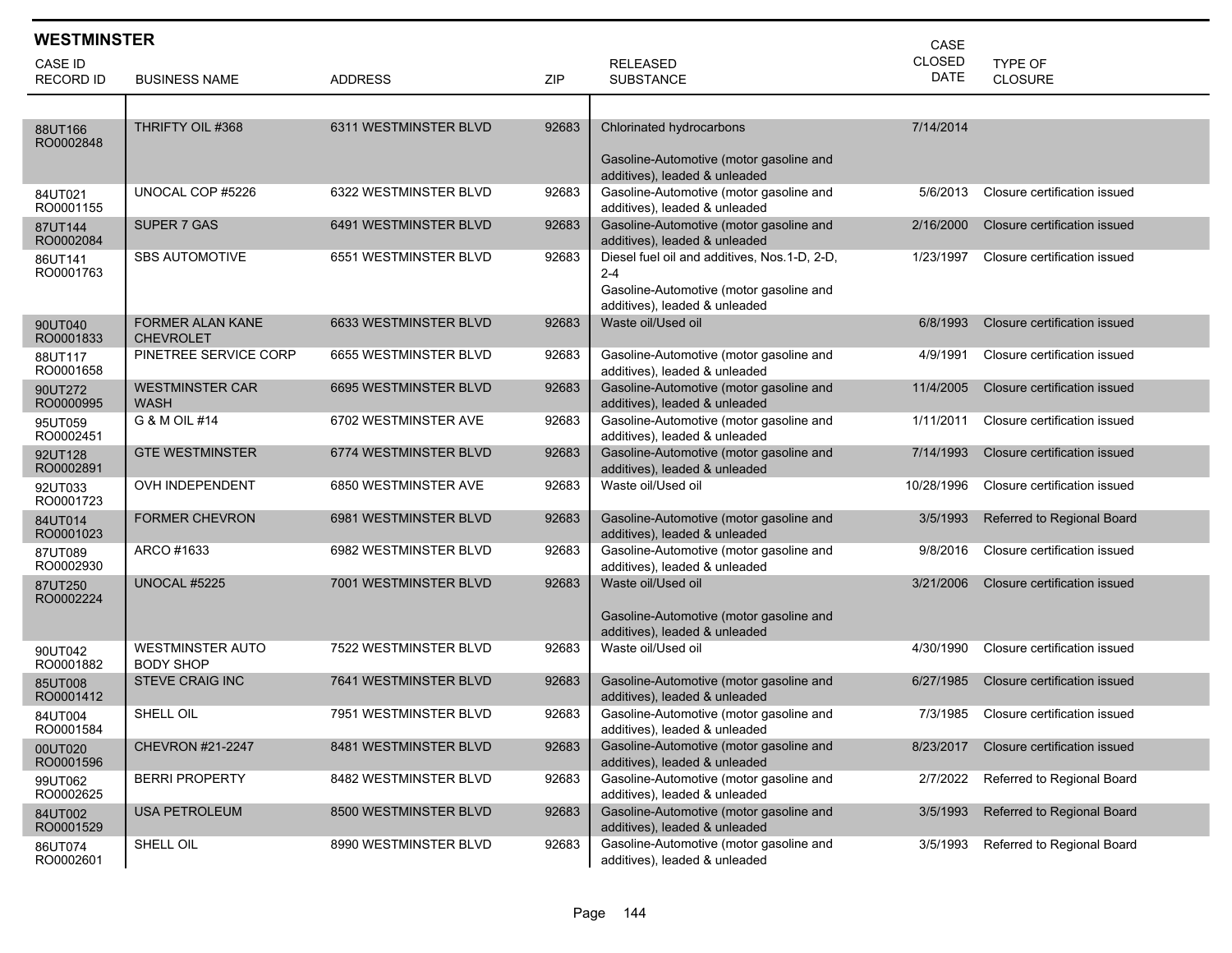| <b>WESTMINSTER</b><br>CASE ID<br>RECORD ID | <b>BUSINESS NAME</b>      | <b>ADDRESS</b>          | ZIP   | RELEASED<br><b>SUBSTANCE</b>                                             | CASE<br><b>CLOSED</b><br><b>DATE</b> | TYPF OF<br>CLOSURE           |
|--------------------------------------------|---------------------------|-------------------------|-------|--------------------------------------------------------------------------|--------------------------------------|------------------------------|
| 86UT061<br>RO0002286                       | <b>FOUR STAR VENTURE</b>  | 9372 WESTMINSTER BLVD   | 92683 | Gasoline-Automotive (motor gasoline and<br>additives), leaded & unleaded | 7/21/2015                            | Closure certification issued |
| 86UT085<br>RO0002820                       | <b>ARTHUR SPITZER</b>     | 9002 W WESTMINSTER BLVD | 92683 | Gasoline-Automotive (motor gasoline and<br>additives), leaded & unleaded | 3/5/1993                             | Referred to Regional Board   |
| 84UT011<br>RO0000981                       | <b>PACIFIC BELL VAULT</b> | 13990 WILLOW LN         | 92683 | Gasoline-Automotive (motor gasoline and<br>additives), leaded & unleaded | 12/4/1984                            | Closure certification issued |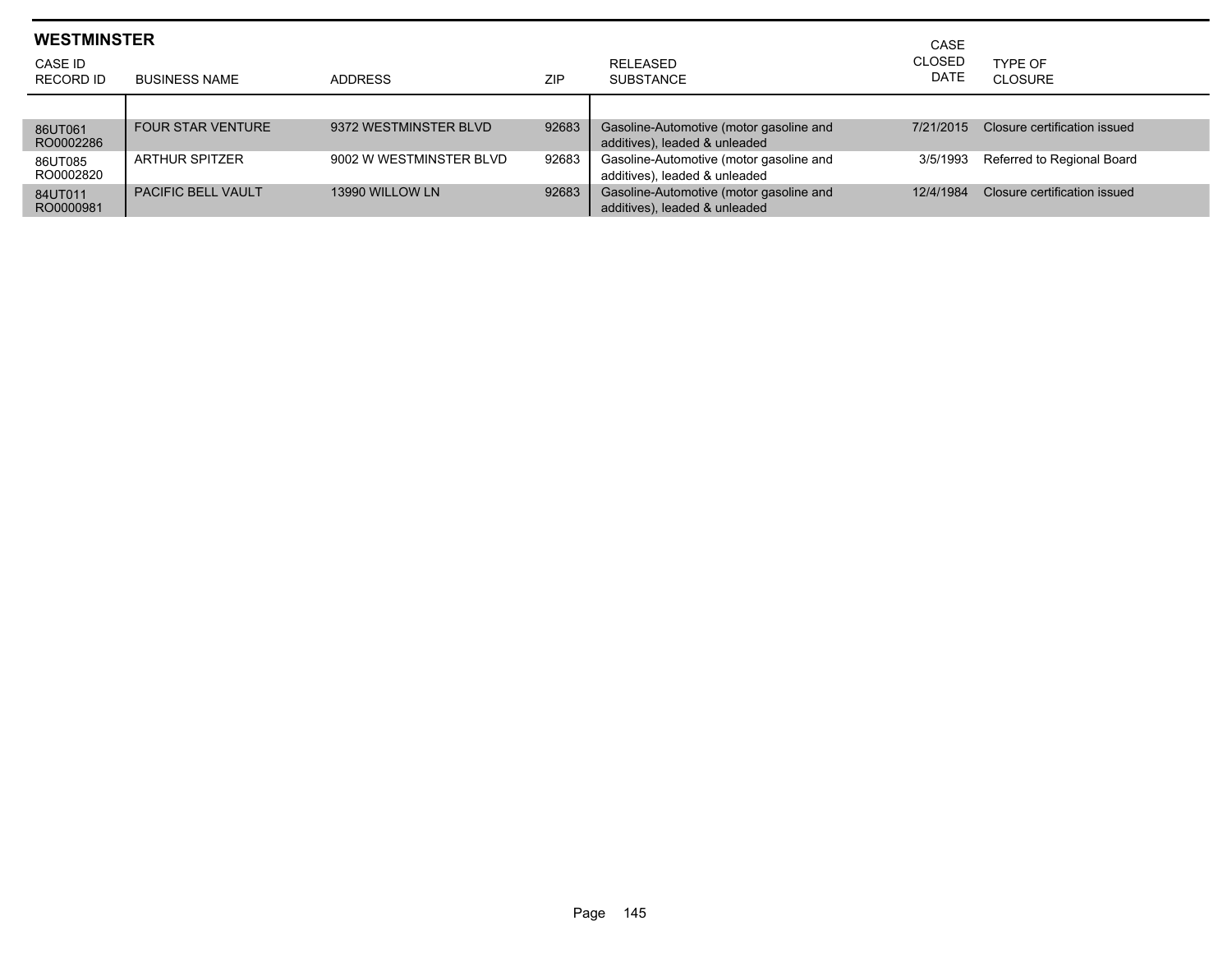| <b>YORBA LINDA</b><br>CASE  |                                            |                            |       |                                                                               |                              |                              |  |
|-----------------------------|--------------------------------------------|----------------------------|-------|-------------------------------------------------------------------------------|------------------------------|------------------------------|--|
| CASE ID<br><b>RECORD ID</b> | <b>BUSINESS NAME</b>                       | <b>ADDRESS</b>             | ZIP   | <b>RELEASED</b><br><b>SUBSTANCE</b>                                           | <b>CLOSED</b><br><b>DATE</b> | TYPE OF<br><b>CLOSURE</b>    |  |
|                             |                                            |                            |       |                                                                               |                              |                              |  |
| 03UT009<br>RO0003145        | PAGE FAMILY TRUST                          | 18471 BASTANCHURY RD       | 92886 | Gasoline-Automotive (motor gasoline and<br>additives), leaded & unleaded      | 1/12/2005                    | Closure certification issued |  |
| 98UT047<br>RO0002215        | TOSCO - 76 #5372                           | 19851 ESPERANZA RD         | 92887 | Gasoline-Automotive (motor gasoline and<br>additives), leaded & unleaded      | 4/27/2015                    | Closure certification issued |  |
| 85UT072<br>RO0002513        | <b>UNOCAL</b>                              | 19851 ESPERANZA RD         | 92686 | Gasoline-Automotive (motor gasoline and<br>additives), leaded & unleaded      | 9/3/1985                     | Closure certification issued |  |
| 91UT025<br>RO0001453        | <b>SCHULTZ IMPORT</b><br><b>SERVICE</b>    | 4832 EUREKA AVE            | 92686 | Waste oil/Used oil                                                            | 7/17/1992                    | Closure certification issued |  |
| 94UT044<br>RO0002046        | YORBA LINDA WATER<br><b>DISTRICT</b>       | 4150 FAIRMONT BLVD         | 92686 | Waste oil/Used oil                                                            | 12/21/1995                   | Closure certification issued |  |
| 96UT041<br>RO0002011        | YORBA LINDA CAR WASH                       | 17091 IMPERIAL HWY         | 92886 | Gasoline-Automotive (motor gasoline and<br>additives), leaded & unleaded      | 11/10/2016                   | Closure certification issued |  |
| 96UT031<br>RO0001757        | <b>CHEVRON #9-7414</b>                     | 18121 IMPERIAL HWY         | 92886 | Gasoline-Automotive (motor gasoline and<br>additives), leaded & unleaded      |                              |                              |  |
| 99UT035<br>RO0001948        | <b>CITY OF YORBA</b><br>LINDA/ULTRAMAR #77 | 18231 IMPERIAL HWY         | 92886 | Gasoline-Automotive (motor gasoline and<br>additives), leaded & unleaded      | 10/14/2020                   | Closure certification issued |  |
| 87UT158<br>RO0002442        | TOSCO - 76 #5930                           | 18351 IMPERIAL HWY         | 92886 | Unleaded gasoline                                                             | 4/1/2016                     | Closure certification issued |  |
|                             |                                            |                            |       | Diesel fuel oil and additives, Nos.1-D, 2-D,<br>$2 - 4$<br>Waste oil/Used oil |                              |                              |  |
| 91UT155                     | <b>B &amp; B CHEVROLET</b>                 | 17071 E IMPERIAL HWY       | 92886 | Waste oil/Used oil                                                            | 1/13/1998                    | Closure certification issued |  |
| RO0000926                   |                                            |                            |       | Gasoline-Automotive (motor gasoline and<br>additives), leaded & unleaded      |                              |                              |  |
| 88UT009<br>RO0000836        | <b>EXXON</b>                               | 5951 KELLOGG DR            | 92686 | Gasoline-Automotive (motor gasoline and<br>additives), leaded & unleaded      | 3/3/1988                     | Closure certification issued |  |
| 91UT130<br>RO0002725        | EXXON #7-4949                              | 5951 KELLOGG DR            | 92686 | Gasoline-Automotive (motor gasoline and<br>additives), leaded & unleaded      | 2/1/2000                     | Closure certification issued |  |
| 04UT010<br>RO0003297        | RIVERBEND HAND CAR<br>WASH                 | 22280 LA PALMA AVE         | 92887 | Gasoline-Automotive (motor gasoline and<br>additives), leaded & unleaded      | 11/21/2013                   | Closure certification issued |  |
| 95UT064<br>RO0002568        | <b>BEAMER RESIDENCE</b>                    | 4471 LAKEVIEW              | 92686 | Diesel fuel oil and additives, Nos.1-D, 2-D,<br>$2 - 4$                       | 8/14/1996                    | Closure certification issued |  |
| 85UT122<br>RO0001037        | ORANGE COUNTY FIRE<br>STATION #10          | 18402 E LEMON DR           | 92686 | Regular gasoline                                                              | 11/6/2002                    | Closure certification issued |  |
| 89UT043<br>RO0001886        | YORBA LINDA COUNTRY<br><b>CLUB</b>         | <b>19400 MOUNTAIN VIEW</b> | 92686 | Gasoline-Automotive (motor gasoline and<br>additives), leaded & unleaded      | 7/3/1996                     | Closure certification issued |  |
| 89UT153<br>RO0002779        | YORBA LINDA DISPOSAL                       | 4881 VALENCIA AVE          | 92686 | Diesel fuel oil and additives, Nos. 1-D, 2-D,<br>$2 - 4$                      | 8/16/1990                    | Closure certification issued |  |
| 89UT185<br>RO0001062        | <b>METROPOLITIAN WATER</b><br><b>DIST</b>  | 3972 VALLEY VIEW AVE       | 92686 | Unleaded gasoline<br>Waste oil/Used oil                                       | 2/27/1990                    | Closure certification issued |  |
| 87UT112<br>RO0001225        | FAIRWAY VOLKSWAGON                         | 1275 YORBA LINDA BLVD      | 92686 | Waste oil/Used oil                                                            | 6/9/1987                     | Closure certification issued |  |